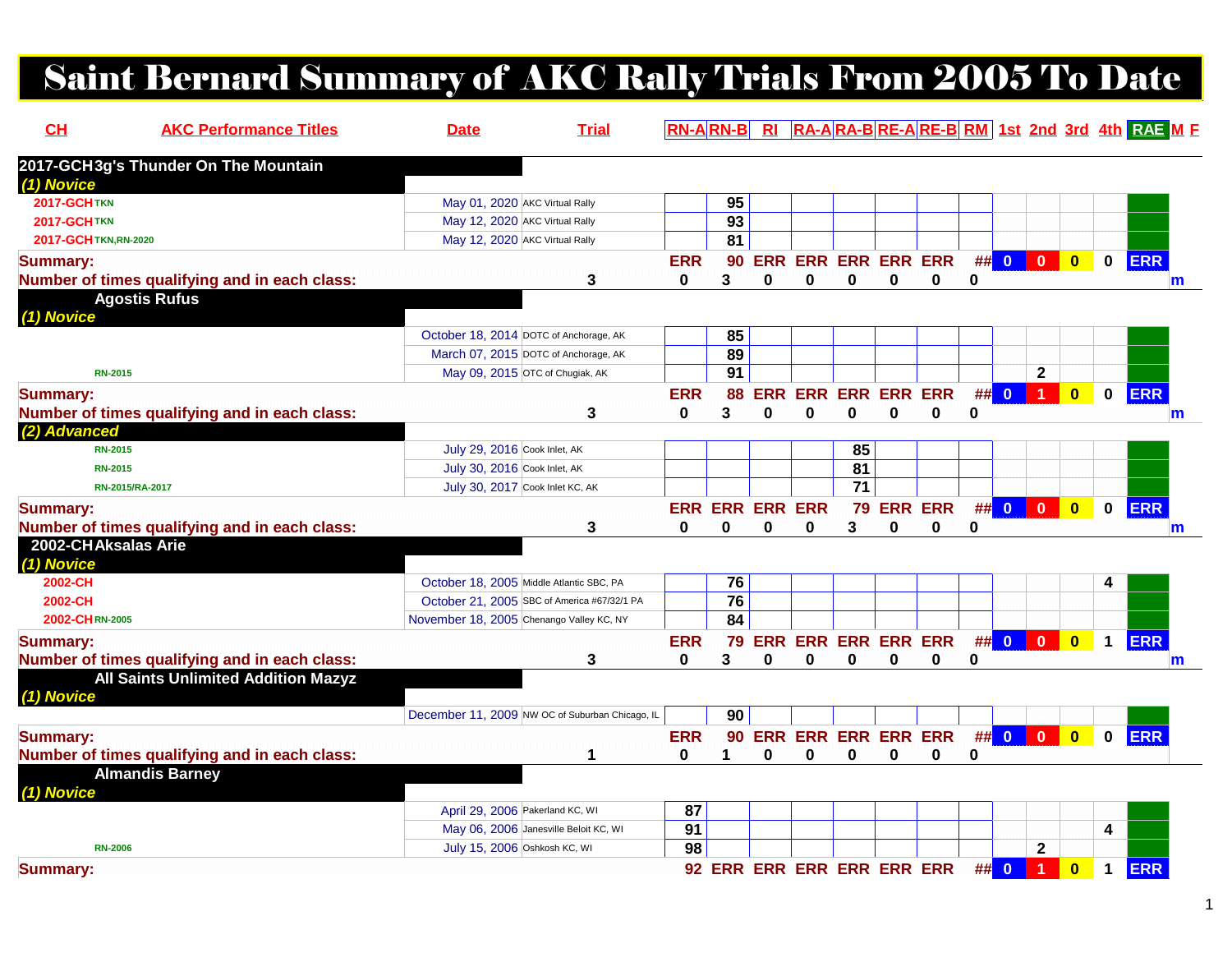| Number of times qualifying and in each class:<br>3<br>0<br>3<br>0<br>0<br>0<br>0<br>0<br>0<br>2002-CHAlmshaus Armani<br>(1) Novice<br>77<br>2002-CH<br>January 14, 2006 Sammamish KC, WA<br>76<br>2002-CH<br>January 15, 2006 Puyallup Valley DF, WA<br>85<br>2002-CHRN-2006<br>March 11, 2006 Seattle KC, WA<br><b>ERR ERR ERR ERR ERR</b><br>$\##$ 0 0 0<br>$\mathbf 0$<br><b>ERR</b><br><b>ERR</b><br>79<br><b>Summary:</b><br>3<br>$\bf{0}$<br>Number of times qualifying and in each class:<br>3<br>0<br>$\bf{0}$<br>0<br>0<br>0<br>0<br>Almshaus Joshua Kool Diamond<br>(1) Novice<br>96<br>January 13, 2007 Sammamish KC, WA<br>97<br>January 14, 2007 Puyallup Valley DF, WA<br>82<br>March 10, 2007 Seattle KC, WA<br><b>RN-2007</b><br><b>ERR ERR ERR ERR ERR</b><br>## 0 0 0<br>0 ERR<br><b>Summary:</b><br><b>ERR</b><br>92<br>Number of times qualifying and in each class:<br>3<br>0<br>3<br>0<br>0<br>0<br>0<br>0<br>0<br>Almshaus Joshua Kool Diamond<br>(2) Advanced<br>82<br>January 12, 2008 Sammamish KC, WA<br>NAP, NAJ/RN-2007<br>85<br>January 13, 2008 Puyallup Valley DF, WA<br>NAP, NAJ/RN-2007<br>87<br>March 08, 2008 Seattle KC, WA<br>NAP, NAJ/RN-2007/RA-2008<br>85<br>March 09, 2008 Seattle KC, WA<br>NAP, NAJ/RN-2007/RA-2008<br><b>ERR</b><br>85 ERR ERR ERR<br>## 0 0 0<br>$\bullet$<br>$\mathbf 0$<br><b>ERR ERR ERR</b><br><b>Summary:</b><br>Number of times qualifying and in each class:<br>0<br>0<br>0<br>0<br>0<br>0<br>0<br>4<br>4 |              |
|--------------------------------------------------------------------------------------------------------------------------------------------------------------------------------------------------------------------------------------------------------------------------------------------------------------------------------------------------------------------------------------------------------------------------------------------------------------------------------------------------------------------------------------------------------------------------------------------------------------------------------------------------------------------------------------------------------------------------------------------------------------------------------------------------------------------------------------------------------------------------------------------------------------------------------------------------------------------------------------------------------------------------------------------------------------------------------------------------------------------------------------------------------------------------------------------------------------------------------------------------------------------------------------------------------------------------------------------------------------------------------------------------------------------------------------------------------------------------------|--------------|
|                                                                                                                                                                                                                                                                                                                                                                                                                                                                                                                                                                                                                                                                                                                                                                                                                                                                                                                                                                                                                                                                                                                                                                                                                                                                                                                                                                                                                                                                                | m            |
|                                                                                                                                                                                                                                                                                                                                                                                                                                                                                                                                                                                                                                                                                                                                                                                                                                                                                                                                                                                                                                                                                                                                                                                                                                                                                                                                                                                                                                                                                |              |
|                                                                                                                                                                                                                                                                                                                                                                                                                                                                                                                                                                                                                                                                                                                                                                                                                                                                                                                                                                                                                                                                                                                                                                                                                                                                                                                                                                                                                                                                                |              |
|                                                                                                                                                                                                                                                                                                                                                                                                                                                                                                                                                                                                                                                                                                                                                                                                                                                                                                                                                                                                                                                                                                                                                                                                                                                                                                                                                                                                                                                                                |              |
|                                                                                                                                                                                                                                                                                                                                                                                                                                                                                                                                                                                                                                                                                                                                                                                                                                                                                                                                                                                                                                                                                                                                                                                                                                                                                                                                                                                                                                                                                |              |
|                                                                                                                                                                                                                                                                                                                                                                                                                                                                                                                                                                                                                                                                                                                                                                                                                                                                                                                                                                                                                                                                                                                                                                                                                                                                                                                                                                                                                                                                                |              |
|                                                                                                                                                                                                                                                                                                                                                                                                                                                                                                                                                                                                                                                                                                                                                                                                                                                                                                                                                                                                                                                                                                                                                                                                                                                                                                                                                                                                                                                                                |              |
|                                                                                                                                                                                                                                                                                                                                                                                                                                                                                                                                                                                                                                                                                                                                                                                                                                                                                                                                                                                                                                                                                                                                                                                                                                                                                                                                                                                                                                                                                | m            |
|                                                                                                                                                                                                                                                                                                                                                                                                                                                                                                                                                                                                                                                                                                                                                                                                                                                                                                                                                                                                                                                                                                                                                                                                                                                                                                                                                                                                                                                                                |              |
|                                                                                                                                                                                                                                                                                                                                                                                                                                                                                                                                                                                                                                                                                                                                                                                                                                                                                                                                                                                                                                                                                                                                                                                                                                                                                                                                                                                                                                                                                |              |
|                                                                                                                                                                                                                                                                                                                                                                                                                                                                                                                                                                                                                                                                                                                                                                                                                                                                                                                                                                                                                                                                                                                                                                                                                                                                                                                                                                                                                                                                                |              |
|                                                                                                                                                                                                                                                                                                                                                                                                                                                                                                                                                                                                                                                                                                                                                                                                                                                                                                                                                                                                                                                                                                                                                                                                                                                                                                                                                                                                                                                                                |              |
|                                                                                                                                                                                                                                                                                                                                                                                                                                                                                                                                                                                                                                                                                                                                                                                                                                                                                                                                                                                                                                                                                                                                                                                                                                                                                                                                                                                                                                                                                |              |
|                                                                                                                                                                                                                                                                                                                                                                                                                                                                                                                                                                                                                                                                                                                                                                                                                                                                                                                                                                                                                                                                                                                                                                                                                                                                                                                                                                                                                                                                                |              |
|                                                                                                                                                                                                                                                                                                                                                                                                                                                                                                                                                                                                                                                                                                                                                                                                                                                                                                                                                                                                                                                                                                                                                                                                                                                                                                                                                                                                                                                                                | $\mathsf{m}$ |
|                                                                                                                                                                                                                                                                                                                                                                                                                                                                                                                                                                                                                                                                                                                                                                                                                                                                                                                                                                                                                                                                                                                                                                                                                                                                                                                                                                                                                                                                                |              |
|                                                                                                                                                                                                                                                                                                                                                                                                                                                                                                                                                                                                                                                                                                                                                                                                                                                                                                                                                                                                                                                                                                                                                                                                                                                                                                                                                                                                                                                                                |              |
|                                                                                                                                                                                                                                                                                                                                                                                                                                                                                                                                                                                                                                                                                                                                                                                                                                                                                                                                                                                                                                                                                                                                                                                                                                                                                                                                                                                                                                                                                |              |
|                                                                                                                                                                                                                                                                                                                                                                                                                                                                                                                                                                                                                                                                                                                                                                                                                                                                                                                                                                                                                                                                                                                                                                                                                                                                                                                                                                                                                                                                                |              |
|                                                                                                                                                                                                                                                                                                                                                                                                                                                                                                                                                                                                                                                                                                                                                                                                                                                                                                                                                                                                                                                                                                                                                                                                                                                                                                                                                                                                                                                                                |              |
|                                                                                                                                                                                                                                                                                                                                                                                                                                                                                                                                                                                                                                                                                                                                                                                                                                                                                                                                                                                                                                                                                                                                                                                                                                                                                                                                                                                                                                                                                |              |
|                                                                                                                                                                                                                                                                                                                                                                                                                                                                                                                                                                                                                                                                                                                                                                                                                                                                                                                                                                                                                                                                                                                                                                                                                                                                                                                                                                                                                                                                                | $\mathbf{m}$ |
| <b>Almshaus Pandora</b>                                                                                                                                                                                                                                                                                                                                                                                                                                                                                                                                                                                                                                                                                                                                                                                                                                                                                                                                                                                                                                                                                                                                                                                                                                                                                                                                                                                                                                                        |              |
| (1) Novice                                                                                                                                                                                                                                                                                                                                                                                                                                                                                                                                                                                                                                                                                                                                                                                                                                                                                                                                                                                                                                                                                                                                                                                                                                                                                                                                                                                                                                                                     |              |
| January 12, 2008 Sammamish KC, WA<br>84                                                                                                                                                                                                                                                                                                                                                                                                                                                                                                                                                                                                                                                                                                                                                                                                                                                                                                                                                                                                                                                                                                                                                                                                                                                                                                                                                                                                                                        |              |
| 94<br>January 13, 2008 Puyallup Valley DF, WA                                                                                                                                                                                                                                                                                                                                                                                                                                                                                                                                                                                                                                                                                                                                                                                                                                                                                                                                                                                                                                                                                                                                                                                                                                                                                                                                                                                                                                  |              |
| 97<br>March 08, 2008 Seattle KC, WA<br><b>RN-2008</b>                                                                                                                                                                                                                                                                                                                                                                                                                                                                                                                                                                                                                                                                                                                                                                                                                                                                                                                                                                                                                                                                                                                                                                                                                                                                                                                                                                                                                          |              |
| 97<br>March 09, 2008 Seattle KC, WA<br><b>RN-2008</b>                                                                                                                                                                                                                                                                                                                                                                                                                                                                                                                                                                                                                                                                                                                                                                                                                                                                                                                                                                                                                                                                                                                                                                                                                                                                                                                                                                                                                          |              |
| <b>ERR</b><br>## $\begin{array}{ c c c c c }\n\hline\n0&0&0&0&\n\hline\n\end{array}$<br><b>ERR ERR ERR ERR ERR</b><br>$\overline{\mathbf{0}}$<br>$\mathbf 0$<br><b>ERR</b><br><b>Summary:</b><br>93                                                                                                                                                                                                                                                                                                                                                                                                                                                                                                                                                                                                                                                                                                                                                                                                                                                                                                                                                                                                                                                                                                                                                                                                                                                                            |              |
| Number of times qualifying and in each class:<br>0<br>4<br>0<br>0<br>0<br>0<br>0<br>0<br>4                                                                                                                                                                                                                                                                                                                                                                                                                                                                                                                                                                                                                                                                                                                                                                                                                                                                                                                                                                                                                                                                                                                                                                                                                                                                                                                                                                                     |              |
| <b>Alpine Banner</b>                                                                                                                                                                                                                                                                                                                                                                                                                                                                                                                                                                                                                                                                                                                                                                                                                                                                                                                                                                                                                                                                                                                                                                                                                                                                                                                                                                                                                                                           |              |
| (1) Novice                                                                                                                                                                                                                                                                                                                                                                                                                                                                                                                                                                                                                                                                                                                                                                                                                                                                                                                                                                                                                                                                                                                                                                                                                                                                                                                                                                                                                                                                     |              |
| 82<br>January 29, 2005 Golden Spike DOC, UT                                                                                                                                                                                                                                                                                                                                                                                                                                                                                                                                                                                                                                                                                                                                                                                                                                                                                                                                                                                                                                                                                                                                                                                                                                                                                                                                                                                                                                    |              |
| 90<br>September 10, 2005 Great Salt Lake DTC, UT                                                                                                                                                                                                                                                                                                                                                                                                                                                                                                                                                                                                                                                                                                                                                                                                                                                                                                                                                                                                                                                                                                                                                                                                                                                                                                                                                                                                                               |              |
| 91<br>4<br>September 11, 2005 Great Salt Lake DTC, UT<br><b>RN-2005</b>                                                                                                                                                                                                                                                                                                                                                                                                                                                                                                                                                                                                                                                                                                                                                                                                                                                                                                                                                                                                                                                                                                                                                                                                                                                                                                                                                                                                        |              |
| <b>ERR</b><br>88 ERR ERR ERR ERR ERR ERR ## 0 0 0<br><b>Summary:</b><br>$\mathbf 1$                                                                                                                                                                                                                                                                                                                                                                                                                                                                                                                                                                                                                                                                                                                                                                                                                                                                                                                                                                                                                                                                                                                                                                                                                                                                                                                                                                                            |              |
| Number of times qualifying and in each class:<br>$\mathbf 0$<br>$\mathbf 0$<br>3<br>3<br>$\bf{0}$<br>$\mathbf 0$<br>$\mathbf 0$<br>$\mathbf 0$<br>0                                                                                                                                                                                                                                                                                                                                                                                                                                                                                                                                                                                                                                                                                                                                                                                                                                                                                                                                                                                                                                                                                                                                                                                                                                                                                                                            |              |
| <b>Alpine Mtns Danc'N With The Starz</b>                                                                                                                                                                                                                                                                                                                                                                                                                                                                                                                                                                                                                                                                                                                                                                                                                                                                                                                                                                                                                                                                                                                                                                                                                                                                                                                                                                                                                                       |              |
| (1) Novice                                                                                                                                                                                                                                                                                                                                                                                                                                                                                                                                                                                                                                                                                                                                                                                                                                                                                                                                                                                                                                                                                                                                                                                                                                                                                                                                                                                                                                                                     |              |
| 78<br>April 23, 2011 Fond du Lac County KC, WI                                                                                                                                                                                                                                                                                                                                                                                                                                                                                                                                                                                                                                                                                                                                                                                                                                                                                                                                                                                                                                                                                                                                                                                                                                                                                                                                                                                                                                 |              |
| 79<br>May 21, 2011 Oshkosh KC, WI<br>4                                                                                                                                                                                                                                                                                                                                                                                                                                                                                                                                                                                                                                                                                                                                                                                                                                                                                                                                                                                                                                                                                                                                                                                                                                                                                                                                                                                                                                         |              |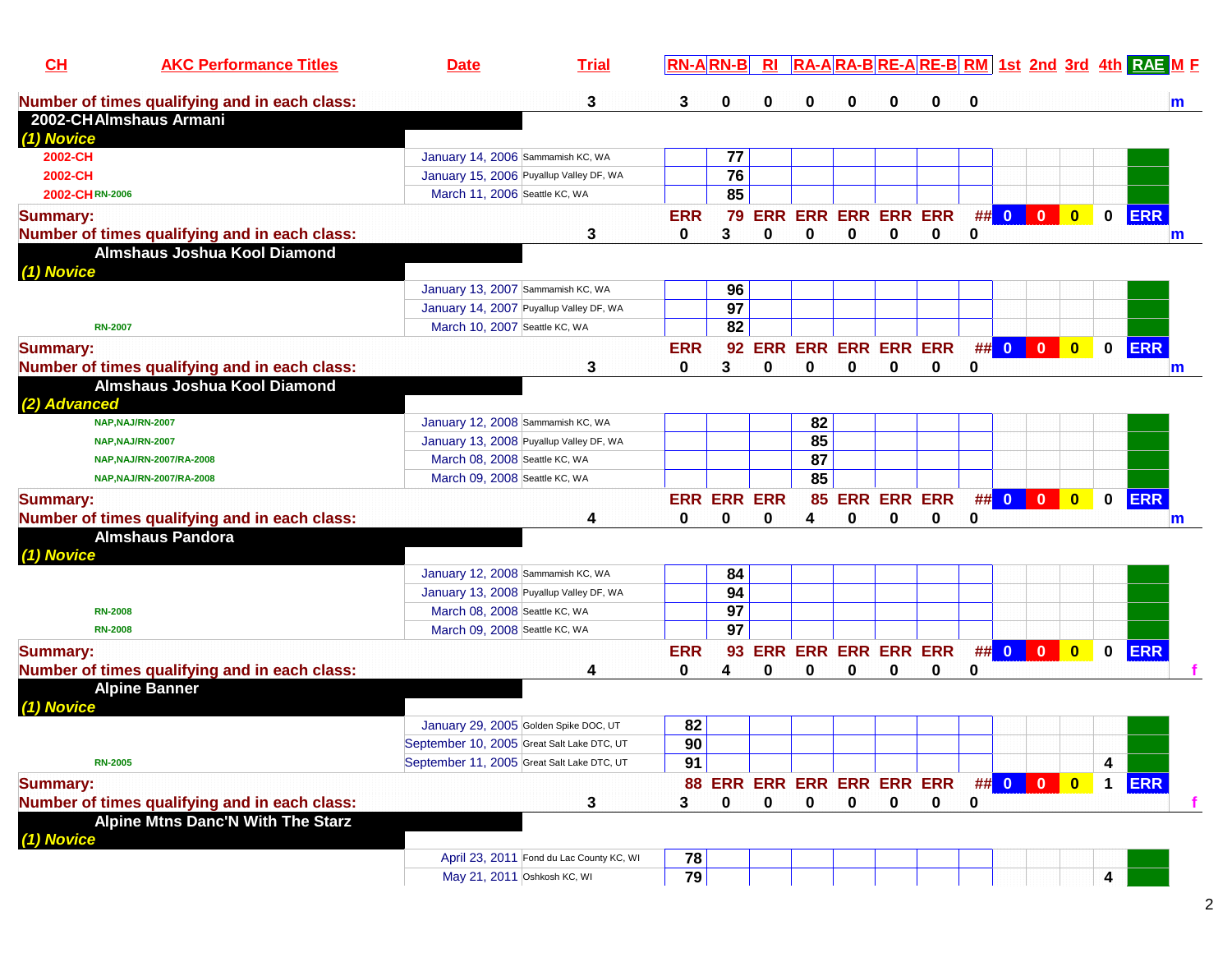| CL              | <b>AKC Performance Titles</b>                    | <b>Date</b>                                    | <b>Trial</b> |    |   |                        |                            |    |          |                |   |            |                | RN-ARN-B RI RA-ARA-BRE-ARE-BRM 1st 2nd 3rd 4th RAE M F |
|-----------------|--------------------------------------------------|------------------------------------------------|--------------|----|---|------------------------|----------------------------|----|----------|----------------|---|------------|----------------|--------------------------------------------------------|
|                 | <b>RN-2011</b>                                   | May 22, 2011 Winnegamie DC, WI                 |              | 80 |   |                        |                            |    |          |                |   |            |                |                                                        |
| <b>Summary:</b> |                                                  |                                                |              |    |   |                        | 79 ERR ERR ERR ERR ERR ERR |    |          |                |   | ## 0 0 0   | $\overline{1}$ | <b>ERR</b>                                             |
|                 | Number of times qualifying and in each class:    |                                                | 3            | 3  | 0 | 0                      | $\mathbf 0$                | 0  | $\bf{0}$ | $\mathbf 0$    | 0 |            |                | m                                                      |
| (2) Advanced    |                                                  |                                                |              |    |   |                        |                            |    |          |                |   |            |                |                                                        |
|                 | <b>RN-2011</b>                                   | April 21, 2012 Fond du Lac County KC, WI       |              |    |   |                        |                            | 70 |          |                |   |            |                |                                                        |
|                 | <b>BN/RN-2011</b>                                | May 05, 2012 Janesville Beloit KC, WI          |              |    |   |                        |                            | 83 |          |                |   |            |                |                                                        |
|                 | BN/RN-2011/RA-2012                               | June 09, 2012 Milwaukee DTC, WI                |              |    |   |                        |                            | 88 |          |                |   |            |                |                                                        |
|                 | CD, BN/RN-2011/RA, RE-2012                       | December 30, 2012 Cudahy KC, WI                |              |    |   |                        |                            | 71 |          |                |   |            |                |                                                        |
|                 | CD, BN/RN-2011/RA, RE-2012                       | March 09, 2013 K-9 OTC of Menomonee Falls, WI  |              |    |   |                        |                            | 88 |          |                |   |            |                |                                                        |
|                 | CD, BN/RN-2011/RA, RE-2012/RAE-2013              | April 14, 2013 Cudahy KC, WI                   |              |    |   |                        |                            | 80 |          |                |   |            |                |                                                        |
|                 | CD, BN/RN-2011/RA, RE-2012/RAE-2013              | July 27, 2013 Waukesha KC, WI                  |              |    |   |                        |                            | 84 |          |                |   |            |                |                                                        |
|                 | CD, BN/RN-2011/RA, RE-2012/RAE, RAE2-2013        | January 16, 2016 Oshkosh KC, WI                |              |    |   |                        |                            | 94 |          |                |   |            |                |                                                        |
|                 | CD, BN/RN-2011/RA, RE-2012/RAE, RAE2-2013        | August 13, 2016 K-9 OTC of Menomonee Falls, WI |              |    |   |                        |                            | 84 |          |                |   |            |                |                                                        |
|                 | CD,BN/RN-2011/RA,RE-2012/RAE,RAE2-2013/RAE3-2016 | March 12, 2017 K-9 OTC of Menomonee Falls, WI  |              |    |   |                        |                            | 72 |          |                |   |            |                |                                                        |
| <b>Summary:</b> |                                                  |                                                |              |    |   | <b>ERR ERR ERR ERR</b> |                            | 81 |          | <b>ERR ERR</b> |   | ## 0 0 0   | $\mathbf 0$    | <b>ERR</b>                                             |
|                 | Number of times qualifying and in each class:    |                                                | 10           | 0  | 0 | 0                      | 0                          | 10 | 0        | 0              | 0 |            |                | m                                                      |
| (3) Excellent   |                                                  |                                                |              |    |   |                        |                            |    |          |                |   |            |                |                                                        |
|                 | BN/RN-2011/RA-2012                               | June 10, 2012 Milwaukee DTC, WI                |              |    |   |                        |                            |    |          | 70             |   |            |                |                                                        |
|                 | BN/RN-2011/RA-2012                               | June 23, 2012 Greater Milwaukee Poodle Club,   |              |    |   |                        |                            |    |          | 79             |   |            |                |                                                        |
|                 | CD, BN/RN-2011/RA, RE-2012                       | July 29, 2012 Waukesha KC, WI                  |              |    |   |                        |                            |    |          | 70             |   |            |                |                                                        |
|                 | CD, BN/RN-2011/RA, RE-2012                       | March 10, 2013 K-9 OTC of Menomonee Falls, WI  |              |    |   |                        |                            |    |          | 70             |   |            |                |                                                        |
|                 | CD, BN/RN-2011/RA, RE-2012/RAE, RAE2-2013        | November 27, 2015 Western Waukesha County DTC, |              |    |   |                        |                            |    |          | 95             |   |            |                |                                                        |
| <b>Summary:</b> |                                                  |                                                |              |    |   |                        | ERR ERR ERR ERR ERR ERR    |    |          | 77             |   | $\#$ 0 0 0 | $\mathbf 0$    | <b>ERR</b>                                             |
|                 | Number of times qualifying and in each class:    |                                                | 5            | 0  | 0 | 0                      | 0                          | 0  | 0        | 5              | 0 |            |                |                                                        |
|                 | (4) Advanced Excellent                           |                                                |              |    |   |                        |                            |    |          |                |   |            |                | m                                                      |
|                 | CD, BN/RN-2011/RA, RE-2012                       | October 06, 2012 Sheboygan DTC, WI             |              |    |   |                        |                            | 79 |          |                |   |            |                |                                                        |
|                 | CD, BN/RN-2011/RA, RE-2012                       | October 06, 2012 Sheboygan DTC, WI             |              |    |   |                        |                            |    |          | 74             |   |            |                |                                                        |
|                 | CD, BN/RN-2011/RA, RE-2012                       | November 23, 2012 Western Waukesha DTC, WI     |              |    |   |                        |                            | 91 |          |                |   |            |                | $\overline{2}$                                         |
|                 | CD, BN/RN-2011/RA, RE-2012                       | November 23, 2012 Western Waukesha DTC, WI     |              |    |   |                        |                            |    |          | 82             |   |            |                | $\overline{2}$                                         |
|                 | CD, BN/RN-2011/RA, RE-2012                       | November 23, 2012 Western Waukesha DTC, WI     |              |    |   |                        |                            | 96 |          |                |   |            |                | $\mathbf{3}$                                           |
|                 | CD, BN/RN-2011/RA, RE-2012                       | November 23, 2012 Western Waukesha DTC, WI     |              |    |   |                        |                            |    |          | 86             |   |            |                | $\mathbf{3}$                                           |
|                 | CD, BN/RN-2011/RA, RE-2012                       | December 28, 2012 Cudahy KC, WI                |              |    |   |                        |                            | 92 |          |                |   |            | 4              | 4                                                      |
|                 | CD, BN/RN-2011/RA, RE-2012                       | December 28, 2012 Cudahy KC, WI                |              |    |   |                        |                            |    |          | 83             |   |            |                |                                                        |
|                 | CD, BN/RN-2011/RA, RE-2012                       | December 29, 2012 Cudahy KC, WI                |              |    |   |                        |                            | 91 |          |                |   |            |                | $\overline{\mathbf{5}}$                                |
|                 | CD, BN/RN-2011/RA, RE-2012                       | December 29, 2012 Cudahy KC, WI                |              |    |   |                        |                            |    |          | 85             |   |            |                | $5\phantom{1}$                                         |
|                 | CD, BN/RN-2011/RA, RE-2012                       | December 29, 2012 Cudahy KC, WI                |              |    |   |                        |                            | 73 |          |                |   |            |                |                                                        |
|                 | CD, BN/RN-2011/RA, RE-2012                       | December 29, 2012 Cudahy KC, WI                |              |    |   |                        |                            |    |          | 75             |   |            |                | 6 <sup>°</sup><br>$6\phantom{a}$                       |
|                 | CD, BN/RN-2011/RA, RE-2012                       | January 06, 2013 Western Waukesha County DTC,  |              |    |   |                        |                            | 81 |          |                |   |            |                | $\overline{7}$                                         |
|                 | CD, BN/RN-2011/RA, RE-2012                       | January 06, 2013 Western Waukesha County DTC,  |              |    |   |                        |                            |    |          | 90             |   |            |                | $\overline{7}$                                         |
|                 | CD, BN/RN-2011/RA, RE-2012                       |                                                |              |    |   |                        |                            | 92 |          |                |   |            | 4              |                                                        |
|                 | CD, BN/RN-2011/RA, RE-2012                       | March 16, 2013 Badger KC, WI                   |              |    |   |                        |                            |    |          |                |   |            |                | 8                                                      |
|                 |                                                  | March 16, 2013 Badger KC, WI                   |              |    |   |                        |                            |    |          | 93             |   |            |                | ${\bf 8}$                                              |
|                 | CD, BN/RN-2011/RA, RE-2012                       | March 22, 2013 Greater Recine KC, WI           |              |    |   |                        |                            | 96 |          |                |   |            |                | 9                                                      |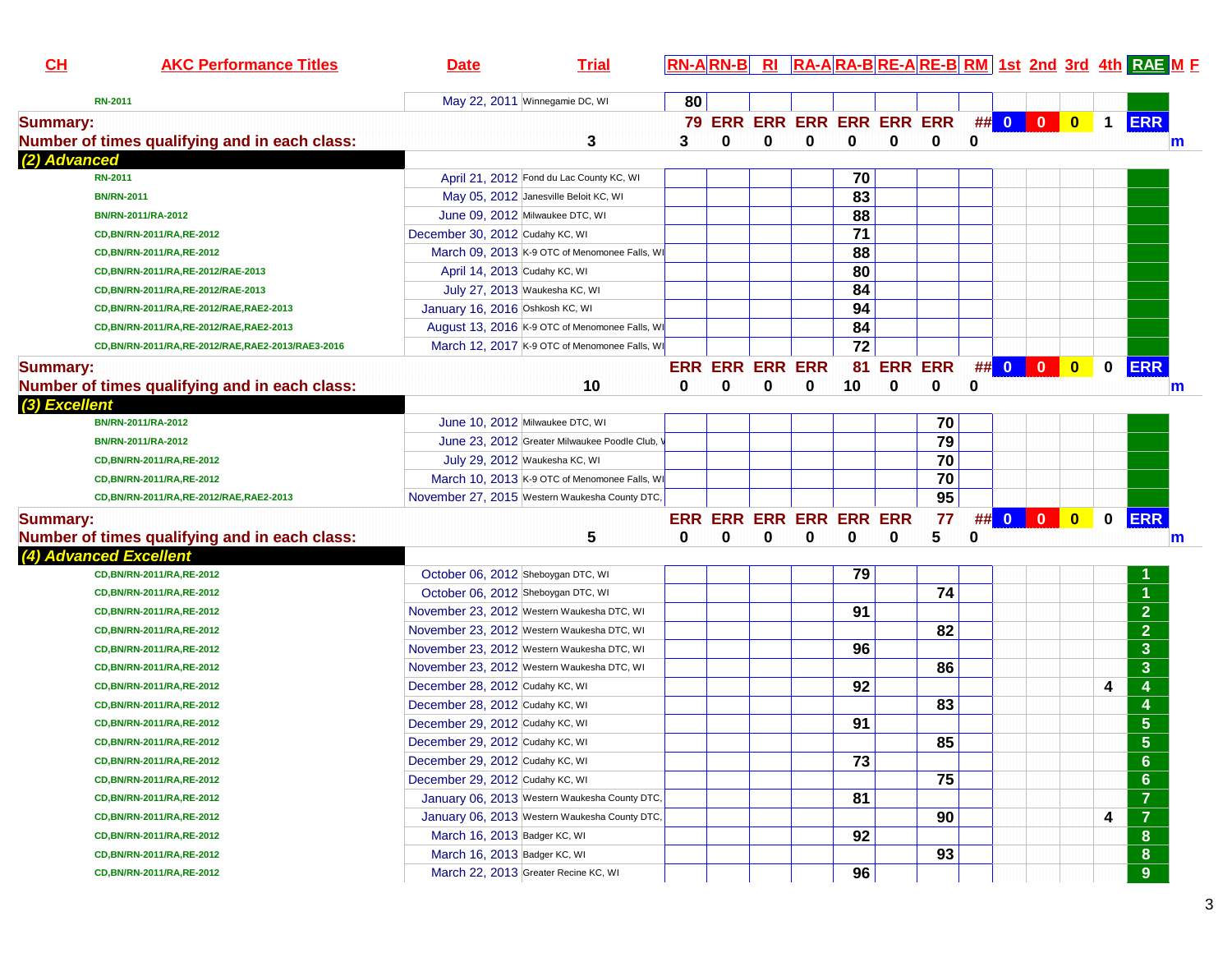| <u>н</u> | <b>AKC Performance Titles</b>                       | <b>Date</b>                     | <b>Trial</b>                                     |  |  |    |    |  |   |   | $ RN-A RN-B $ RI $ RA-A RA-B RE-A RE-B RM 1st$ and 3rd 4th RAE M E |
|----------|-----------------------------------------------------|---------------------------------|--------------------------------------------------|--|--|----|----|--|---|---|--------------------------------------------------------------------|
|          | CD, BN/RN-2011/RA, RE-2012                          |                                 | March 22, 2013 Greater Recine KC, WI             |  |  |    | 85 |  |   | 4 |                                                                    |
|          | CD, BN/RN-2011/RA, RE-2012/RAE-2013                 |                                 | March 23, 2013 Greater Recine KC, WI             |  |  | 84 |    |  |   |   | 10                                                                 |
|          | CD, BN/RN-2011/RA, RE-2012/RAE-2013                 |                                 | March 23, 2013 Greater Recine KC, WI             |  |  |    | 77 |  | 3 |   | $\overline{10}$                                                    |
|          | CD, BN/RN-2011/RA, RE-2012/RAE-2013                 | March 29, 2013 Lakeland DTC, WI |                                                  |  |  | 97 |    |  |   |   | $\overline{11}$                                                    |
|          | CD, BN/RN-2011/RA, RE-2012/RAE-2013                 | March 29, 2013 Lakeland DTC, WI |                                                  |  |  |    | 94 |  | 3 |   | $\overline{11}$                                                    |
|          | CD, BN/RN-2011/RA, RE-2012/RAE-2013                 | March 29, 2013 Lakeland DTC, WI |                                                  |  |  | 90 |    |  |   | 4 | $\overline{12}$                                                    |
|          | CD, BN/RN-2011/RA, RE-2012/RAE-2013                 | March 29, 2013 Lakeland DTC, WI |                                                  |  |  |    | 93 |  | 3 |   | $\overline{12}$                                                    |
|          | CD, BN/RN-2011/RA, RE-2012/RAE-2013                 | April 14, 2013 Cudahy KC, WI    |                                                  |  |  | 84 |    |  |   |   | $\overline{13}$                                                    |
|          | CD, BN/RN-2011/RA, RE-2012/RAE-2013                 | April 14, 2013 Cudahy KC, WI    |                                                  |  |  |    | 89 |  |   |   | $\overline{13}$                                                    |
|          | CD, BN/RN-2011/RA, RE-2012/RAE-2013                 | June 08, 2013 Milwaukee DTC, WI |                                                  |  |  | 84 |    |  |   |   | $\overline{14}$                                                    |
|          | CD, BN/RN-2011/RA, RE-2012/RAE-2013                 | June 08, 2013 Milwaukee DTC, WI |                                                  |  |  |    | 72 |  |   |   | $\overline{14}$                                                    |
|          | CD, BN/RN-2011/RA, RE-2012/RAE-2013                 | June 09, 2013 Milwaukee DTC, WI |                                                  |  |  | 73 |    |  |   |   | $\overline{15}$                                                    |
|          | CD, BN/RN-2011/RA, RE-2012/RAE-2013                 | June 09, 2013 Milwaukee DTC, WI |                                                  |  |  |    | 79 |  |   |   | $\overline{15}$                                                    |
|          | CD, BN/RN-2011/RA, RE-2012/RAE-2013                 |                                 | June 23, 2013 Western Waukesha County DTC,       |  |  | 92 |    |  |   |   | $\overline{16}$                                                    |
|          | CD, BN/RN-2011/RA, RE-2012/RAE-2013                 |                                 | June 23, 2013 Western Waukesha County DTC,       |  |  |    | 84 |  |   |   | $\overline{16}$                                                    |
|          | CD, BN/RN-2011/RA, RE-2012/RAE-2013                 | July 26, 2013 Waukesha KC, WI   |                                                  |  |  | 92 |    |  |   | 4 | $\overline{17}$                                                    |
|          | CD, BN/RN-2011/RA, RE-2012/RAE-2013                 | July 26, 2013 Waukesha KC, WI   |                                                  |  |  |    | 86 |  |   |   | $\overline{17}$                                                    |
|          | CD, BN/RN-2011/RA, RE-2012/RAE-2013                 |                                 | August 09, 2013 K-9 OTC of Menomonee Falls, WI   |  |  | 87 |    |  | 3 |   | $\overline{18}$                                                    |
|          | CD, BN/RN-2011/RA, RE-2012/RAE-2013                 |                                 | August 09, 2013 K-9 OTC of Menomonee Falls, W    |  |  |    | 84 |  |   | 4 | 18                                                                 |
|          | CD, BN/RN-2011/RA, RE-2012/RAE-2013                 |                                 | August 10, 2013 K-9 OTC of Menomonee Falls, W    |  |  | 81 |    |  |   | 4 | 19                                                                 |
|          | CD, BN/RN-2011/RA, RE-2012/RAE-2013                 |                                 | August 10, 2013 K-9 OTC of Menomonee Falls, W    |  |  |    | 78 |  |   |   | $\overline{19}$                                                    |
|          | CD, BN/RN-2011/RA, RE-2012/RAE, RAE2-2013           |                                 | October 19, 2013 Badger Golden Retriever Club, W |  |  | 94 |    |  |   |   | $\overline{20}$                                                    |
|          | CD, BN/RN-2011/RA, RE-2012/RAE, RAE2-2013           |                                 | October 19, 2013 Badger Golden Retriever Club, W |  |  |    | 95 |  | 3 |   | $\overline{20}$                                                    |
|          | CD, BN/RN-2011/RA, RE-2012/RAE, RAE2-2013           |                                 | October 20, 2013 Badger Golden Retriever Club, W |  |  | 87 |    |  |   |   | 21                                                                 |
|          | CD, BN/RN-2011/RA, RE-2012/RAE, RAE2-2013           |                                 | October 20, 2013 Badger Golden Retriever Club, W |  |  |    | 75 |  |   |   | $\overline{21}$                                                    |
|          | CD, BN/RN-2011/RA, RE-2012/RAE, RAE2-2013           |                                 | November 27, 2015 Western Waukesha County DTC,   |  |  | 81 |    |  |   |   | $\overline{22}$                                                    |
|          | CD, BN/RN-2011/RA, RE-2012/RAE, RAE2-2013           |                                 | November 27, 2015 Western Waukesha County DTC,   |  |  |    | 81 |  |   |   | $\overline{22}$                                                    |
|          | CD, BN/RN-2011/RA, RE-2012/RAE, RAE2-2013           |                                 | January 09, 2016 Western Waukesha County DTC,    |  |  | 88 |    |  |   |   | $\overline{23}$                                                    |
|          | CD, BN/RN-2011/RA, RE-2012/RAE, RAE2-2013           |                                 | January 09, 2016 Western Waukesha County DTC,    |  |  |    | 86 |  |   |   | $\overline{23}$                                                    |
|          | CD, BN/RN-2011/RA, RE-2012/RAE, RAE2-2013           |                                 | January 10, 2016 Western Waukesha County DTC,    |  |  | 93 |    |  |   |   | 24                                                                 |
|          | CD, BN/RN-2011/RA, RE-2012/RAE, RAE2-2013           |                                 | January 10, 2016 Western Waukesha County DTC,    |  |  |    | 78 |  |   |   | $\overline{24}$                                                    |
|          | CD, BN/RN-2011/RA, RE-2012/RAE, RAE2-2013           |                                 | March 12, 2016 K-9 OTC of Menomonee Falls, W     |  |  | 85 |    |  |   |   | $\overline{25}$                                                    |
|          | CD, BN/RN-2011/RA, RE-2012/RAE, RAE2-2013           |                                 | March 12, 2016 K-9 OTC of Menomonee Falls, W     |  |  |    | 72 |  |   |   | $\overline{25}$                                                    |
|          | CD, BN/RN-2011/RA, RE-2012/RAE, RAE2-2013           |                                 | March 13, 2016 K-9 OTC of Menomonee Falls, W     |  |  | 94 |    |  |   |   | 26                                                                 |
|          | CD, BN/RN-2011/RA, RE-2012/RAE, RAE2-2013           |                                 | March 13, 2016 K-9 OTC of Menomonee Falls, WI    |  |  |    | 97 |  |   |   | $\overline{26}$                                                    |
|          | CD, BN/RN-2011/RA, RE-2012/RAE, RAE2-2013           | March 19, 2016 Badger KC, WI    |                                                  |  |  | 81 |    |  |   |   | $\overline{27}$                                                    |
|          | CD, BN/RN-2011/RA, RE-2012/RAE, RAE2-2013           | March 19, 2016 Badger KC, WI    |                                                  |  |  |    | 94 |  |   |   | 27                                                                 |
|          | CD, BN/RN-2011/RA, RE-2012/RAE, RAE2-2013           |                                 | August 12, 2016 K-9 OTC of Menomonee Falls, W    |  |  | 95 |    |  |   |   | 28                                                                 |
|          | CD, BN/RN-2011/RA, RE-2012/RAE, RAE2-2013           |                                 | August 12, 2016 K-9 OTC of Menomonee Falls, WI   |  |  |    | 84 |  |   |   | 28                                                                 |
|          | CD, BN/RN-2011/RA, RE-2012/RAE, RAE2-2013           |                                 | November 25, 2016 Western Waukesha County DTC,   |  |  | 85 |    |  |   |   | 29                                                                 |
|          | CD, BN/RN-2011/RA, RE-2012/RAE, RAE2-2013           |                                 | November 25, 2016 Western Waukesha County DTC,   |  |  |    | 85 |  |   |   | 29                                                                 |
|          | CD, BN/RN-2011/RA, RE-2012/RAE, RAE2-2013/RAE3-2016 |                                 | November 25, 2016 Western Waukesha County DTC,   |  |  | 84 |    |  |   |   | 30                                                                 |
|          | CD,BN/RN-2011/RA,RE-2012/RAE,RAE2-2013/RAE3-2016    |                                 | November 25, 2016 Western Waukesha County DTC,   |  |  |    | 87 |  |   |   | 30                                                                 |
|          |                                                     |                                 |                                                  |  |  |    |    |  |   |   |                                                                    |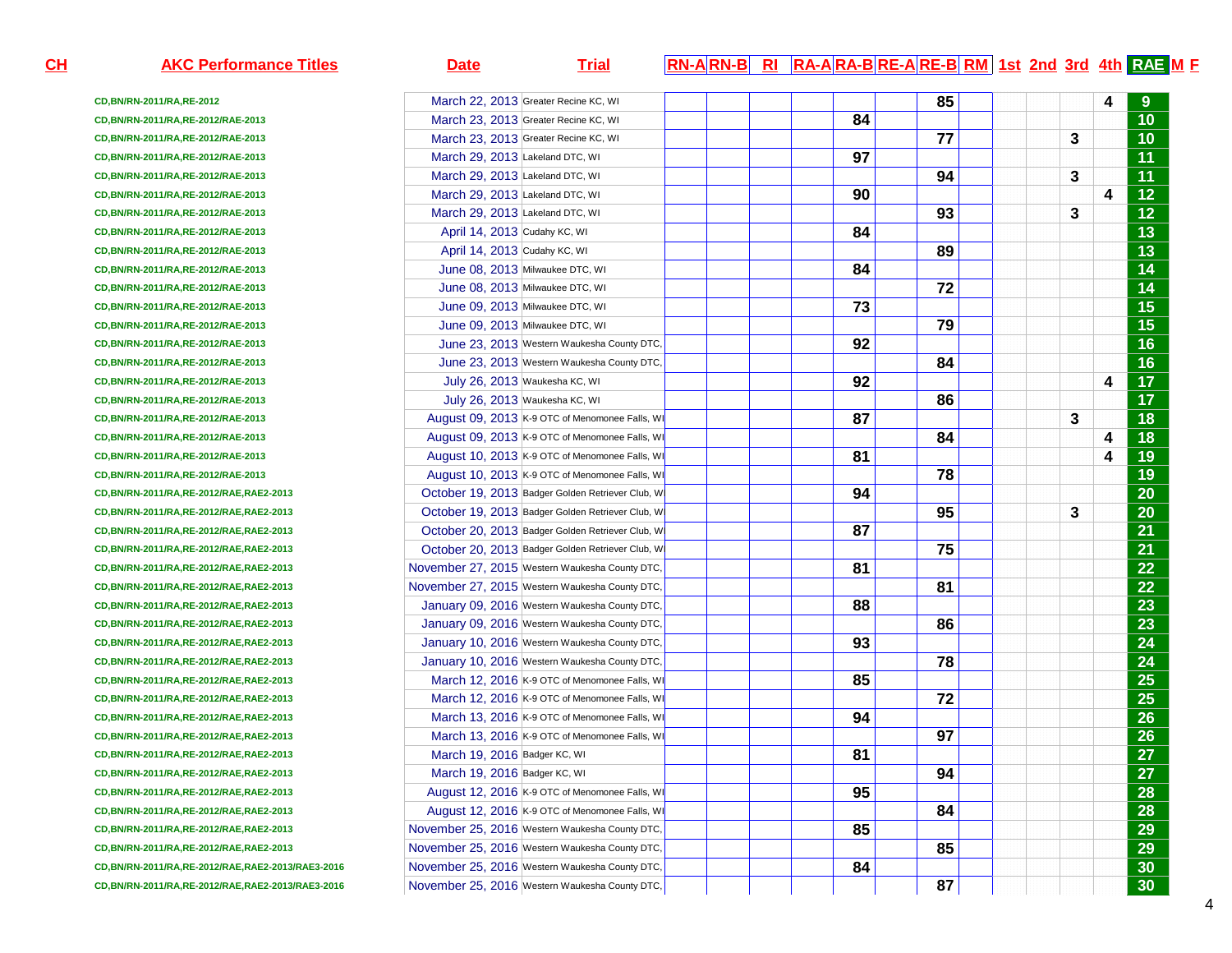| CL                  | <b>AKC Performance Titles</b>                    | <b>Date</b>                                   | <b>Trial</b>                                  |            | <u>RN-ARN-BERI</u>     |            |                            |                 |            |            |             |      |                         |                         |                | RA-ARA-BRE-ARE-BRM 1st 2nd 3rd 4th RAE M F |   |
|---------------------|--------------------------------------------------|-----------------------------------------------|-----------------------------------------------|------------|------------------------|------------|----------------------------|-----------------|------------|------------|-------------|------|-------------------------|-------------------------|----------------|--------------------------------------------|---|
|                     | CD,BN/RN-2011/RA,RE-2012/RAE,RAE2-2013/RAE3-2016 |                                               | March 11, 2017 K-9 OTC of Menomonee Falls, WI |            |                        |            |                            | 80              |            |            |             |      |                         |                         |                | 31                                         |   |
|                     | CD,BN/RN-2011/RA,RE-2012/RAE,RAE2-2013/RAE3-2016 |                                               | March 11, 2017 K-9 OTC of Menomonee Falls, WI |            |                        |            |                            |                 |            | 79         |             |      |                         |                         |                | $\overline{31}$                            |   |
| <b>Summary:</b>     |                                                  |                                               |                                               |            | <b>ERR ERR ERR ERR</b> |            |                            | 87              | <b>ERR</b> | 84         |             | ## 0 | $\overline{\mathbf{0}}$ | 5 <sub>5</sub>          | $\overline{7}$ | 31                                         |   |
|                     | Number of times qualifying and in each class:    |                                               | 62                                            | 0          | 0                      | 0          | 0                          | 31              | 0          | 31         | $\bf{0}$    |      |                         |                         |                |                                            | m |
|                     | 2010-GCHAlta Vistas Billion Kilowatt             |                                               |                                               |            |                        |            |                            |                 |            |            |             |      |                         |                         |                |                                            |   |
| (1) Novice          |                                                  |                                               |                                               |            |                        |            |                            |                 |            |            |             |      |                         |                         |                |                                            |   |
| 2010-GCHCD          |                                                  |                                               | June 28, 2009 Lost Coast KC of CA, CA         |            | 83                     |            |                            |                 |            |            |             |      |                         |                         |                |                                            |   |
| 2010-GCHCD          |                                                  |                                               | October 05, 2009 SBC of America Regional, OR  |            | 93                     |            |                            |                 |            |            |             |      | $\mathbf{2}$            |                         |                |                                            |   |
| 2010-GCH CD/RN-2009 |                                                  |                                               | October 06, 2009 SBC of America Regional, OR  |            | 97                     |            |                            |                 |            |            |             |      | $\mathbf{2}$            |                         |                |                                            |   |
| 2010-GCH CD/RN-2009 |                                                  |                                               | October 09, 2009 SBC of America #71/36/5 OH   |            | 77                     |            |                            |                 |            |            |             |      |                         |                         |                |                                            |   |
| <b>Summary:</b>     |                                                  |                                               |                                               | <b>ERR</b> | 88                     |            | <b>ERR ERR ERR ERR ERR</b> |                 |            |            |             | ## 0 | $\overline{2}$          | $\overline{\mathbf{0}}$ | $\mathbf 0$    | <b>ERR</b>                                 |   |
|                     | Number of times qualifying and in each class:    |                                               | 4                                             | 0          | 4                      | $\bf{0}$   | 0                          | $\bf{0}$        | 0          | 0          | 0           |      |                         |                         |                |                                            | m |
|                     | 2006-CHAlta Vistas Highhope Vkings Row           |                                               |                                               |            |                        |            |                            |                 |            |            |             |      |                         |                         |                |                                            |   |
| (1) Novice          |                                                  |                                               |                                               |            |                        |            |                            |                 |            |            |             |      |                         |                         |                |                                            |   |
| 2006-CH             |                                                  | May 06, 2006 Rio Hondo KC, CA                 |                                               |            | 92                     |            |                            |                 |            |            |             |      |                         |                         |                |                                            |   |
| 2006-CH             |                                                  | May 20, 2006 Cabrillo KC, CA                  |                                               |            | 83                     |            |                            |                 |            |            |             |      |                         |                         |                |                                            |   |
| 2006-CHRN-2006      |                                                  | May 21, 2006 Cabrillo KC, CA                  |                                               |            | 88                     |            |                            |                 |            |            |             |      |                         |                         |                |                                            |   |
| <b>Summary:</b>     |                                                  |                                               |                                               | <b>ERR</b> | 88                     | <b>ERR</b> | <b>ERR ERR ERR ERR</b>     |                 |            |            |             | ## 0 | $\overline{\mathbf{0}}$ | $\bullet$               | $\mathbf 0$    | <b>ERR</b>                                 |   |
|                     | Number of times qualifying and in each class:    |                                               | 3                                             | $\bf{0}$   | 3                      | $\bf{0}$   | 0                          | $\bf{0}$        | 0          | 0          | $\mathbf 0$ |      |                         |                         |                |                                            |   |
| (2) Advanced        |                                                  |                                               |                                               |            |                        |            |                            |                 |            |            |             |      |                         |                         |                |                                            |   |
| 2006-CH CD/RN-2006  |                                                  |                                               | June 27, 2009 Lost Coast KC of CA, CA         |            |                        |            |                            | 70              |            |            |             |      |                         |                         |                |                                            |   |
| 2006-CH CD/RN-2006  |                                                  |                                               | June 28, 2009 Lost Coast KC of CA, CA         |            |                        |            |                            | $\overline{74}$ |            |            |             |      |                         |                         |                |                                            |   |
|                     | 2006-CH CD/RN-2006/RA-2009                       | July 19, 2009 Portland KC, OR                 |                                               |            |                        |            |                            | $\overline{93}$ |            |            |             |      |                         |                         |                |                                            |   |
| <b>Summary:</b>     |                                                  |                                               |                                               |            | <b>ERR ERR ERR ERR</b> |            |                            |                 |            | 79 ERR ERR |             |      | ## 0 0 0                | $\bullet$               | $\mathbf 0$    | <b>ERR</b>                                 |   |
|                     | Number of times qualifying and in each class:    |                                               | 3                                             | 0          | 0                      | $\bf{0}$   | 0                          | 3               | 0          | 0          | 0           |      |                         |                         |                |                                            |   |
|                     | Alta Vistas Oklahoma Big Red                     |                                               |                                               |            |                        |            |                            |                 |            |            |             |      |                         |                         |                |                                            |   |
| (1) Novice          |                                                  |                                               |                                               |            |                        |            |                            |                 |            |            |             |      |                         |                         |                |                                            |   |
|                     |                                                  | March 26, 2010 KC of Salinas, CA              |                                               |            | 87                     |            |                            |                 |            |            |             |      |                         |                         |                |                                            |   |
|                     |                                                  | March 27, 2010 San Mateo KC, CA               |                                               |            | $\overline{72}$        |            |                            |                 |            |            |             |      |                         |                         |                |                                            |   |
| <b>RN-2010</b>      |                                                  |                                               | April 30, 2010 SBC of Pacific Coast, CA       |            | 75                     |            |                            |                 |            |            |             |      |                         |                         | 4              |                                            |   |
| <b>Summary:</b>     |                                                  |                                               |                                               | <b>ERR</b> |                        |            | 78 ERR ERR ERR ERR ERR     |                 |            |            |             |      | $\#$ 0 0 0              | $\bullet$               | $\mathbf 1$    | <b>ERR</b>                                 |   |
|                     | Number of times qualifying and in each class:    |                                               | 3                                             | 0          | 3                      | $\bf{0}$   | 0                          | 0               | 0          | 0          | 0           |      |                         |                         |                |                                            | m |
|                     | 2005-CHAmbersand Sir Barrington                  |                                               |                                               |            |                        |            |                            |                 |            |            |             |      |                         |                         |                |                                            |   |
| (1) Novice          |                                                  |                                               |                                               |            |                        |            |                            |                 |            |            |             |      |                         |                         |                |                                            |   |
| 2005-CH             |                                                  | May 05, 2006 Fort Wayne OTC, IN               |                                               | 83         |                        |            |                            |                 |            |            |             |      |                         |                         |                |                                            |   |
| 2005-CH             |                                                  | September 23, 2006 KC of Columbus, IN         |                                               | 82         |                        |            |                            |                 |            |            |             |      |                         |                         |                |                                            |   |
| 2005-CHRN-2007      |                                                  | May 04, 2007 Ft. Wayne OTC, IN                |                                               | 89         |                        |            |                            |                 |            |            |             |      | $\mathbf{2}$            |                         |                |                                            |   |
| <b>Summary:</b>     |                                                  |                                               |                                               |            |                        |            | 85 ERR ERR ERR ERR ERR ERR |                 |            |            |             |      | ## 0 1 1                | $\bullet$               | $\mathbf 0$    | <b>ERR</b>                                 |   |
|                     | Number of times qualifying and in each class:    |                                               | 3                                             | 3          | 0                      | 0          | $\mathbf 0$                | 0               | 0          | 0          | 0           |      |                         |                         |                |                                            | m |
|                     | 2013-CHAmbersand Winds of Winter                 |                                               |                                               |            |                        |            |                            |                 |            |            |             |      |                         |                         |                |                                            |   |
| (1) Novice          |                                                  |                                               |                                               |            |                        |            |                            |                 |            |            |             |      |                         |                         |                |                                            |   |
| 2013-CHCGC          |                                                  | September 27, 2013 SBC of America #75/40/9 NE |                                               |            | 80                     |            |                            |                 |            |            |             | 1    |                         |                         |                |                                            |   |
|                     |                                                  |                                               |                                               |            |                        |            |                            |                 |            |            |             |      |                         |                         |                |                                            |   |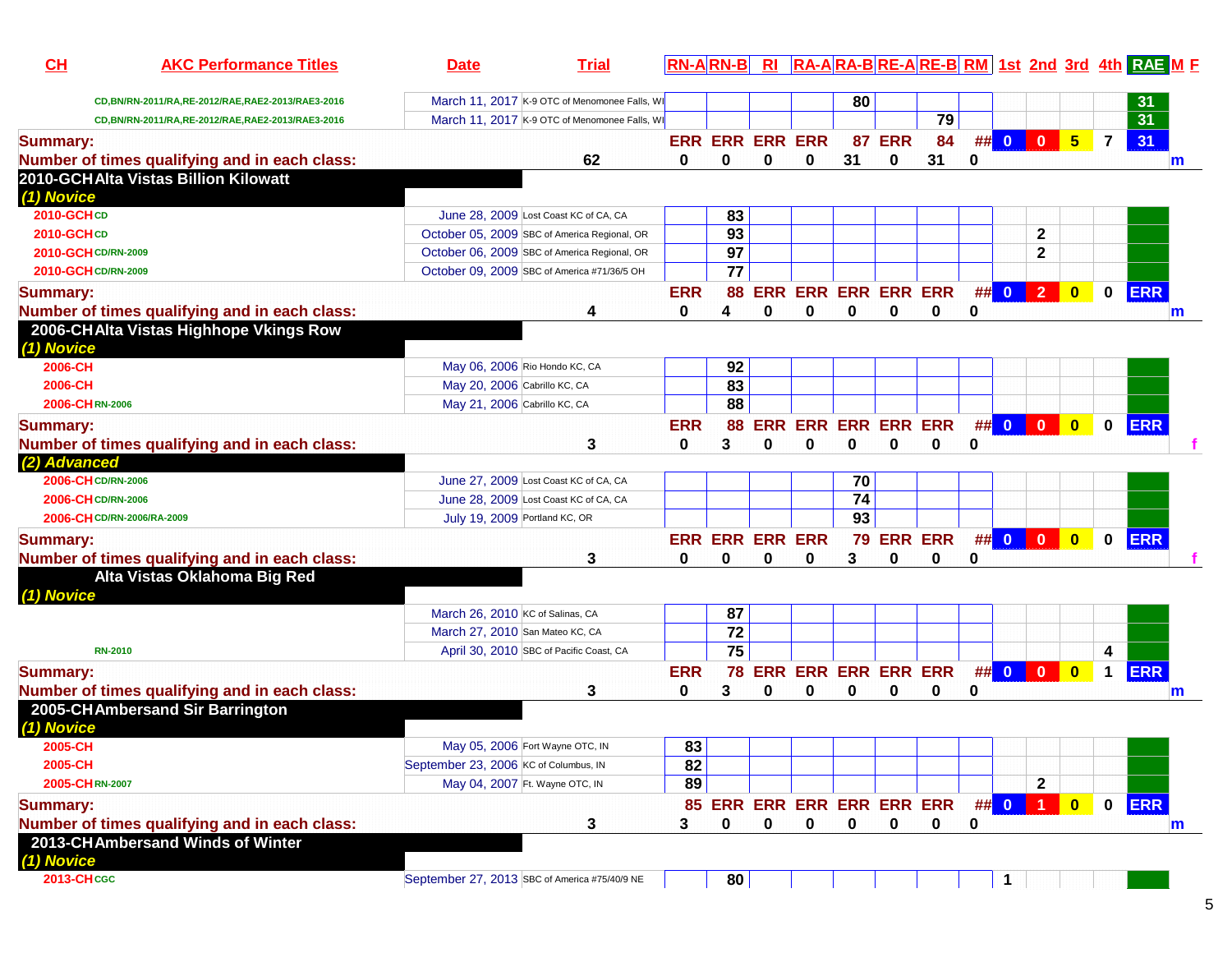| CH                               | <b>AKC Performance Titles</b>                 | <b>Date</b>                                     | <b>Trial</b> | $RN- A R N-B$ RI       |         |   |                                 |             |             |                            |             |                         |                      |                         |             | RA-ARA-BRE-ARE-BRM 1st 2nd 3rd 4th RAE M F |
|----------------------------------|-----------------------------------------------|-------------------------------------------------|--------------|------------------------|---------|---|---------------------------------|-------------|-------------|----------------------------|-------------|-------------------------|----------------------|-------------------------|-------------|--------------------------------------------|
| <b>2013-CH cGC</b>               |                                               | November 07, 2013 Pontiac KC, MI                |              |                        | 83      |   |                                 |             |             |                            |             |                         |                      |                         |             |                                            |
| 2013-CH CGC/RN-2013              |                                               | November 09, 2013 Kalamazoo KC, MI              |              |                        | 70      |   |                                 |             |             |                            |             |                         |                      |                         |             |                                            |
| <b>Summary:</b>                  | Number of times qualifying and in each class: |                                                 | 3            | <b>ERR</b><br>0        | 78<br>3 | 0 | <b>ERR ERR ERR ERR ERR</b><br>0 | $\bf{0}$    | 0           | 0                          | 0           | $\#$ 1                  | $\vert 0 \vert$      | $\bullet$               | $\mathbf 0$ | <b>ERR</b><br>$\mathbf{m}$                 |
|                                  | <b>Bentley Bailey</b>                         |                                                 |              |                        |         |   |                                 |             |             |                            |             |                         |                      |                         |             |                                            |
| (1) Novice                       |                                               |                                                 |              |                        |         |   |                                 |             |             |                            |             |                         |                      |                         |             |                                            |
|                                  |                                               | April 29, 2011 SBC of Pacific Coast, CA         |              | 89                     |         |   |                                 |             |             |                            |             |                         | $\mathbf{2}$         |                         |             |                                            |
|                                  |                                               | June 04, 2011 KC of Pasadena, CA                |              | 74                     |         |   |                                 |             |             |                            |             |                         |                      |                         |             |                                            |
| <b>RN-2011</b>                   |                                               | June 05, 2011 KC of Pasadena, CA                |              | 78                     |         |   |                                 |             |             |                            |             |                         |                      | 3                       |             |                                            |
| <b>RN-2011</b>                   |                                               | July 08, 2011 Channel City KC, CA               |              | 89                     |         |   |                                 |             |             |                            |             |                         |                      |                         |             |                                            |
| <b>RN-2011</b>                   |                                               | July 09, 2011 Santa Maria KC, CA                |              | $\overline{77}$        |         |   |                                 |             |             |                            |             |                         |                      |                         |             |                                            |
| <b>RN-2011</b>                   |                                               | July 10, 2011 Ventura County DFA, CA            |              | 84                     |         |   |                                 |             |             |                            |             |                         |                      |                         |             |                                            |
| <b>Summary:</b>                  |                                               |                                                 |              |                        |         |   |                                 |             |             | 82 ERR ERR ERR ERR ERR ERR |             | ## 0                    | $\blacktriangleleft$ | $\blacktriangleleft$    |             | $0$ ERR                                    |
|                                  | Number of times qualifying and in each class: |                                                 | 6            | 6                      | 0       | 0 | 0                               | $\bf{0}$    | 0           | 0                          | 0           |                         |                      |                         |             | $\mathsf{m}$                               |
| 2001-CHBernegardens Payback      |                                               |                                                 |              |                        |         |   |                                 |             |             |                            |             |                         |                      |                         |             |                                            |
| (1) Novice                       |                                               |                                                 |              |                        |         |   |                                 |             |             |                            |             |                         |                      |                         |             |                                            |
| <b>2001-CHCD</b>                 |                                               | February 10, 2007 Linn County KC, OR            |              |                        | 89      |   |                                 |             |             |                            |             |                         |                      |                         |             |                                            |
| 2001-CHCD                        |                                               | February 11, 2007 Linn County KC, OR            |              |                        | 93      |   |                                 |             |             |                            |             |                         |                      |                         |             |                                            |
| 2001-CH CD/RN-2007               |                                               | May 18, 2007 SBC of Southern Oregon, OR         |              |                        | 91      |   |                                 |             |             |                            |             |                         | $\mathbf{2}$         |                         |             |                                            |
| <b>Summary:</b>                  |                                               |                                                 |              | <b>ERR</b>             | 91      |   | <b>ERR ERR ERR ERR ERR</b>      |             |             |                            | #           | $\overline{\mathbf{0}}$ | $\overline{1}$       | $\overline{\mathbf{0}}$ | $\mathbf 0$ | <b>ERR</b>                                 |
|                                  | Number of times qualifying and in each class: |                                                 | 3            | 0                      | 3       | 0 | 0                               | 0           | 0           | 0                          | $\mathbf 0$ |                         |                      |                         |             |                                            |
| (2) Advanced                     |                                               |                                                 |              |                        |         |   |                                 |             |             |                            |             |                         |                      |                         |             |                                            |
| 2001-CH CD/RN-2007               |                                               | June 28, 2008 Lost Coast KC of CA, CA           |              |                        |         |   |                                 | 92          |             |                            |             |                         |                      |                         | 4           |                                            |
| 2001-CH CD/RN-2007               |                                               | July 05, 2008 Coos KC, OR                       |              |                        |         |   |                                 | 86          |             |                            |             |                         | $\mathbf 2$          |                         |             |                                            |
| 2001-CH CD/RN-2007/RA-2008       |                                               | July 06, 2008 Coos KC, OR                       |              |                        |         |   |                                 | 84          |             |                            |             | 1                       |                      |                         |             |                                            |
| <b>Summary:</b>                  |                                               |                                                 |              | <b>ERR ERR ERR ERR</b> |         |   |                                 | 87          |             | <b>ERR ERR</b>             | ##          | $\blacktriangleleft$    |                      | $\mathbf{0}$            | $\mathbf 1$ | <b>ERR</b>                                 |
|                                  | Number of times qualifying and in each class: |                                                 | 3            | 0                      | 0       | 0 | 0                               | 3           | 0           | 0                          | 0           |                         |                      |                         |             |                                            |
|                                  | <b>Blue Collar Energizer Bun E</b>            |                                                 |              |                        |         |   |                                 |             |             |                            |             |                         |                      |                         |             |                                            |
| (1) Novice                       |                                               |                                                 |              |                        |         |   |                                 |             |             |                            |             |                         |                      |                         |             |                                            |
| <b>CD</b>                        |                                               | October 22, 2005 Twin Cities OTC, MN            |              |                        | 88      |   |                                 |             |             |                            |             |                         |                      |                         |             |                                            |
| <b>CD</b>                        |                                               | October 23, 2005 Twin Cities OTC, MN            |              |                        | 96      |   |                                 |             |             |                            |             |                         |                      |                         |             |                                            |
| <b>CD/RN-2005</b>                |                                               | December 04, 2005 Northstar Rottweiler Club, MN |              |                        | 100     |   |                                 |             |             |                            |             |                         |                      |                         |             |                                            |
| <b>Summary:</b>                  |                                               |                                                 |              | <b>ERR</b>             | 95      |   | ERR ERR ERR ERR ERR             |             |             |                            |             | ## 0                    | $\bullet$            | $\overline{\mathbf{0}}$ | $\mathbf 0$ | <b>ERR</b>                                 |
|                                  | Number of times qualifying and in each class: |                                                 | 3            | 0                      | 3       | 0 | 0                               | 0           | 0           | 0                          | 0           |                         |                      |                         |             |                                            |
| 2003-CHBlue Collar Etcetera Etc. |                                               |                                                 |              |                        |         |   |                                 |             |             |                            |             |                         |                      |                         |             |                                            |
| (1) Novice                       |                                               |                                                 |              |                        |         |   |                                 |             |             |                            |             |                         |                      |                         |             |                                            |
| 2003-CH                          |                                               | October 22, 2005 Twin Cities OTC, MN            |              |                        | 95      |   |                                 |             |             |                            |             |                         |                      |                         |             |                                            |
| 2003-CH                          |                                               | October 23, 2005 Twin Cities OTC, MN            |              |                        | 93      |   |                                 |             |             |                            |             |                         |                      |                         |             |                                            |
| 2003-CHRN-2005                   |                                               | December 04, 2005 Northstar Rottweiler Club, MN |              |                        | 97      |   |                                 |             |             |                            |             |                         |                      |                         |             |                                            |
| <b>Summary:</b>                  |                                               |                                                 |              | <b>ERR</b>             |         |   |                                 |             |             | 95 ERR ERR ERR ERR ERR     |             |                         | <b>## 0 0 0</b>      |                         | $\mathbf 0$ | <b>ERR</b>                                 |
|                                  | Number of times qualifying and in each class: |                                                 | 3            | 0                      | 3       | 0 | $\mathbf 0$                     | $\mathbf 0$ | $\mathbf 0$ | 0                          | 0           |                         |                      |                         |             |                                            |
| 2004-CHBlue Collar Joliet Jake   |                                               |                                                 |              |                        |         |   |                                 |             |             |                            |             |                         |                      |                         |             |                                            |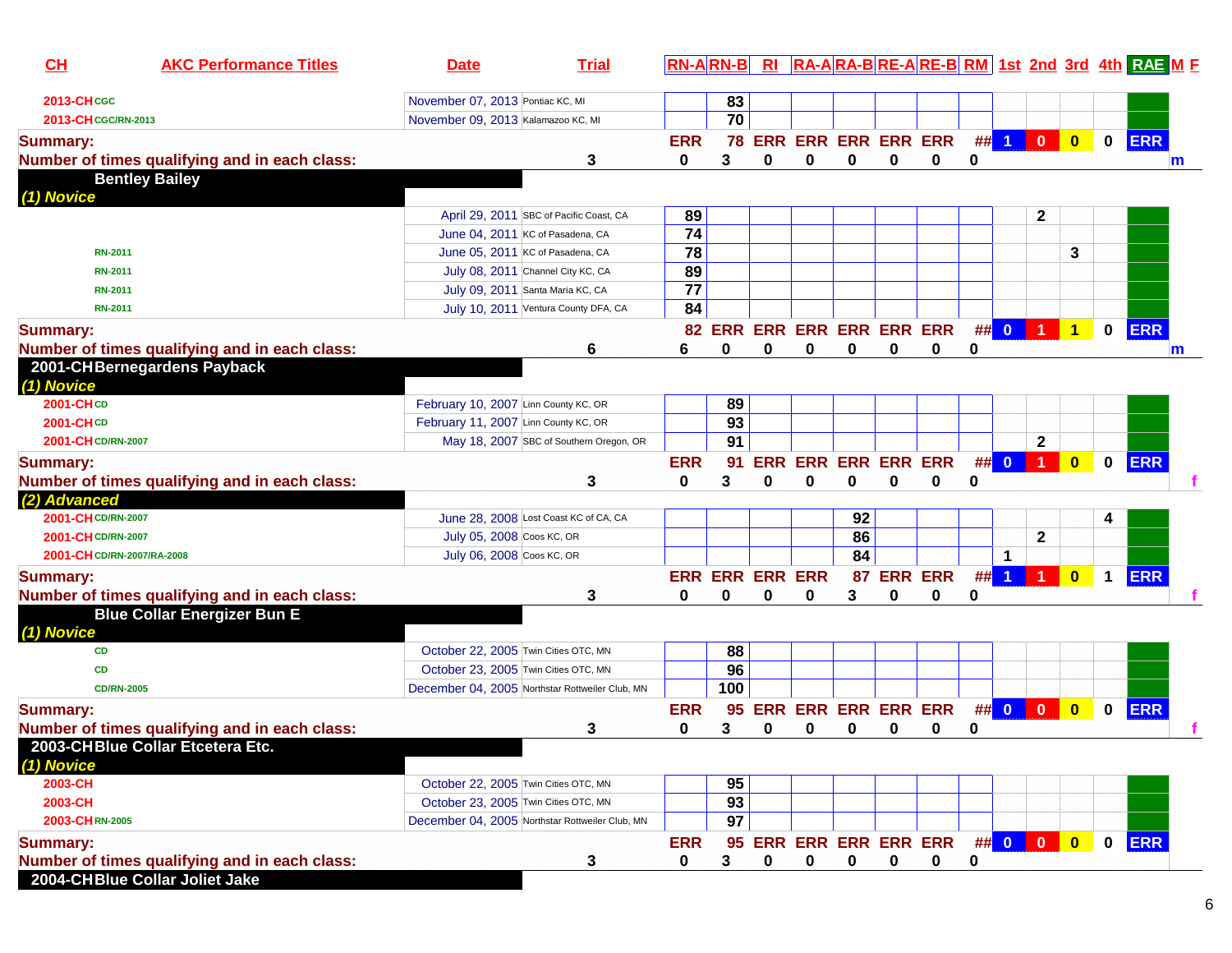| CL              | <b>AKC Performance Titles</b>                 | <b>Date</b>                             | <b>Trial</b>                                       |            |                 |   |                            |     |   |                |    |                |                         |                         |              | <b>RN-ARN-B RI RA-ARA-BRE-ARE-BRM 1st 2nd 3rd 4th RAE M F</b> |
|-----------------|-----------------------------------------------|-----------------------------------------|----------------------------------------------------|------------|-----------------|---|----------------------------|-----|---|----------------|----|----------------|-------------------------|-------------------------|--------------|---------------------------------------------------------------|
| (1) Novice      |                                               |                                         |                                                    |            |                 |   |                            |     |   |                |    |                |                         |                         |              |                                                               |
| 2004-CH         |                                               | August 24, 2007 St. Croix Valley KC MN  |                                                    |            | 97              |   |                            |     |   |                |    |                |                         |                         |              |                                                               |
| 2004-CH         |                                               | August 25, 2007 St. Croix Valley KC MN  |                                                    |            | 95              |   |                            |     |   |                |    |                |                         |                         |              |                                                               |
| 2004-CHRN-2007  |                                               | August 26, 2007 St. Croix Valley KC MN  |                                                    |            | 95              |   |                            |     |   |                |    |                |                         |                         |              |                                                               |
| <b>Summary:</b> |                                               |                                         |                                                    | <b>ERR</b> | 96              |   | <b>ERR ERR ERR ERR ERR</b> |     |   |                |    | ## 0           | $\overline{\mathbf{0}}$ | $\bullet$               | $\mathbf 0$  | <b>ERR</b>                                                    |
|                 | Number of times qualifying and in each class: |                                         | 3                                                  | 0          | 3               | 0 | 0                          | 0   | 0 | 0              | 0  |                |                         |                         |              |                                                               |
|                 | <b>Blue Collar Once To Every Woman</b>        |                                         |                                                    |            |                 |   |                            |     |   |                |    |                |                         |                         |              |                                                               |
| (1) Novice      |                                               |                                         |                                                    |            |                 |   |                            |     |   |                |    |                |                         |                         |              |                                                               |
|                 | <b>BN,CGC</b>                                 |                                         | June 24, 2015 Oklahoma City KC, OK                 |            | 98              |   |                            |     |   |                |    |                |                         |                         |              |                                                               |
|                 | <b>BN,CGC</b>                                 |                                         | June 25, 2015 Oklahoma City KC, OK                 |            | $\overline{97}$ |   |                            |     |   |                |    |                | $\mathbf{2}$            |                         |              |                                                               |
|                 | <b>BN,CGC/RN-2015</b>                         |                                         | June 26, 2015 Mid-Del-Tinker KC, OK                |            | 96              |   |                            |     |   |                |    |                |                         |                         | 4            |                                                               |
|                 | <b>BN,CGC/RN-2015</b>                         | June 27, 2015 Lawton DFA, OK            |                                                    |            | 100             |   |                            |     |   |                |    | 1              |                         |                         |              |                                                               |
|                 | <b>BN,CGC/RN-2015</b>                         | June 28, 2015 Lawton DFA, OK            |                                                    |            | 96              |   |                            |     |   |                |    |                | $\mathbf{2}$            |                         |              |                                                               |
| <b>Summary:</b> |                                               |                                         |                                                    | <b>ERR</b> | 97              |   | <b>ERR ERR ERR ERR ERR</b> |     |   |                | #  | $\overline{2}$ | 2 <sup>1</sup>          | $\mathbf{0}$            | $\mathbf 1$  | <b>ERR</b>                                                    |
|                 | Number of times qualifying and in each class: |                                         | 5                                                  | 0          | 5               | 0 | 0                          | 0   | 0 | 0              | 0  |                |                         |                         |              | m                                                             |
| (2) Advanced    |                                               |                                         |                                                    |            |                 |   |                            |     |   |                |    |                |                         |                         |              |                                                               |
|                 | <b>BN,CGC/RN-2015</b>                         | October 11, 2015 Sooner State KC, OK    |                                                    |            |                 |   |                            | 95  |   |                |    |                | $\mathbf{2}$            |                         |              |                                                               |
|                 | <b>BN,CGC/RN-2015</b>                         | October 16, 2015 Springfield MO DTC, OK |                                                    |            |                 |   |                            | 85  |   |                |    |                |                         |                         | 4            |                                                               |
|                 | <b>BN,CGC/RN,RA-2015</b>                      | October 17, 2015 Springfield MO DTC, OK |                                                    |            |                 |   |                            | 93  |   |                |    |                |                         |                         |              |                                                               |
|                 | BN,CGC/RN,RA-2015                             | October 18, 2015 Springfield MO DTC, OK |                                                    |            |                 |   |                            | 96  |   |                |    |                |                         |                         | 4            |                                                               |
|                 | <b>BN,CGC/RN,RA-2015</b>                      | October 23, 2015 Tulsa DTC, OK          |                                                    |            |                 |   |                            | 100 |   |                |    |                | $\mathbf{2}$            |                         |              |                                                               |
|                 | BN,CGC/RN,RA-2015                             | October 23, 2015 Tulsa DTC, OK          |                                                    |            |                 |   |                            | 99  |   |                |    |                |                         |                         | 4            |                                                               |
| <b>Summary:</b> |                                               |                                         |                                                    |            |                 |   | <b>ERR ERR ERR ERR</b>     | 95  |   | <b>ERR ERR</b> | ## | $\bullet$      | $\overline{2}$          | $\overline{\mathbf{0}}$ | $\mathbf{3}$ | <b>ERR</b>                                                    |
|                 | Number of times qualifying and in each class: |                                         | 6                                                  | 0          | $\bf{0}$        | 0 | 0                          | 6   | 0 | 0              | 0  |                |                         |                         |              | m                                                             |
| (3) Excellent   |                                               |                                         |                                                    |            |                 |   |                            |     |   |                |    |                |                         |                         |              |                                                               |
|                 | BN,CGC/RN,RA-2015                             | August 05, 2016 Springfield MO DTC, OK  |                                                    |            |                 |   |                            |     |   | 88             |    |                | $\mathbf 2$             |                         |              |                                                               |
|                 | BN,CGC/RN,RA-2015                             | August 06, 2016 Springfield MO DTC, OK  |                                                    |            |                 |   |                            |     |   | 86             |    |                |                         |                         | 4            |                                                               |
|                 | BN,CGC/RN,RA-2015/RE-2016                     | August 07, 2016 Springfield MO DTC, OK  |                                                    |            |                 |   |                            |     |   | 89             |    | 1              |                         |                         |              |                                                               |
|                 | BN,CGC/RN,RA-2015/RE-2016                     | August 07, 2016 Springfield MO DTC, OK  |                                                    |            |                 |   |                            |     |   | 79             |    |                | $\mathbf{2}$            |                         |              |                                                               |
| <b>Summary:</b> |                                               |                                         |                                                    | <b>ERR</b> |                 |   | <b>ERR ERR ERR ERR ERR</b> |     |   | 86             | ## | $\overline{1}$ | 2 <sup>7</sup>          | $\bullet$               | $\mathbf 1$  | <b>ERR</b>                                                    |
|                 | Number of times qualifying and in each class: |                                         | 4                                                  | 0          | $\bf{0}$        | 0 | 0                          | 0   | 0 | 4              | 0  |                |                         |                         |              | m                                                             |
|                 | (4) Advanced Excellent                        |                                         |                                                    |            |                 |   |                            |     |   |                |    |                |                         |                         |              |                                                               |
|                 | BN,CGC/RN,RA-2015/RE-2016                     |                                         | December 04, 2016 Miniature American Shepherd of U |            |                 |   |                            | 98  |   |                |    |                |                         |                         |              |                                                               |
|                 | BN,CGC/RN,RA-2015/RE-2016                     |                                         | December 04, 2016 Miniature American Shepherd of U |            |                 |   |                            |     |   | 99             |    |                | $\mathbf{2}$            |                         |              | -1                                                            |
|                 | BN,CGC/RN,RA-2015/RE-2016                     |                                         | December 04, 2016 Miniature American Shepherd of U |            |                 |   |                            | 100 |   |                |    | $\mathbf 1$    |                         |                         |              | $\overline{2}$                                                |
|                 | BN,CGC/RN,RA-2015/RE-2016                     |                                         | December 04, 2016 Miniature American Shepherd of U |            |                 |   |                            |     |   | 99             |    |                | $\mathbf{2}$            |                         |              | $\overline{2}$                                                |
|                 | CD, BN, GN, CGC/RN, RA-2015/RE-2016           |                                         | April 01, 2017 Oklahoma City OTC, OK               |            |                 |   |                            | 97  |   |                |    |                |                         |                         | 4            | $\mathbf{3}$                                                  |
|                 | CD, BN, GN, CGC/RN, RA-2015/RE-2016           |                                         | April 01, 2017 Oklahoma City OTC, OK               |            |                 |   |                            |     |   | 97             |    |                |                         | 3                       |              | $\mathbf{3}$                                                  |
|                 | CD, BN, GN, CGC/RN, RA-2015/RE-2016           |                                         | April 01, 2017 Oklahoma City OTC, OK               |            |                 |   |                            | 98  |   |                |    |                |                         | 3                       |              | 4                                                             |
|                 | CD, BN, GN, CGC/RN, RA-2015/RE-2016           |                                         | April 01, 2017 Oklahoma City OTC, OK               |            |                 |   |                            |     |   | 98             |    |                |                         | 3                       |              | 4                                                             |
|                 | CD, BN, GN, CGC/RN, RA-2015/RE-2016           |                                         | April 02, 2017 Oklahoma City OTC, OK               |            |                 |   |                            | 90  |   |                |    |                |                         |                         |              | $5\phantom{.0}$                                               |
|                 | CD, BN, GN, CGC/RN, RA-2015/RE-2016           |                                         | April 02, 2017 Oklahoma City OTC, OK               |            |                 |   |                            |     |   | 100            |    | $\mathbf 1$    |                         |                         |              | $5\phantom{.0}$                                               |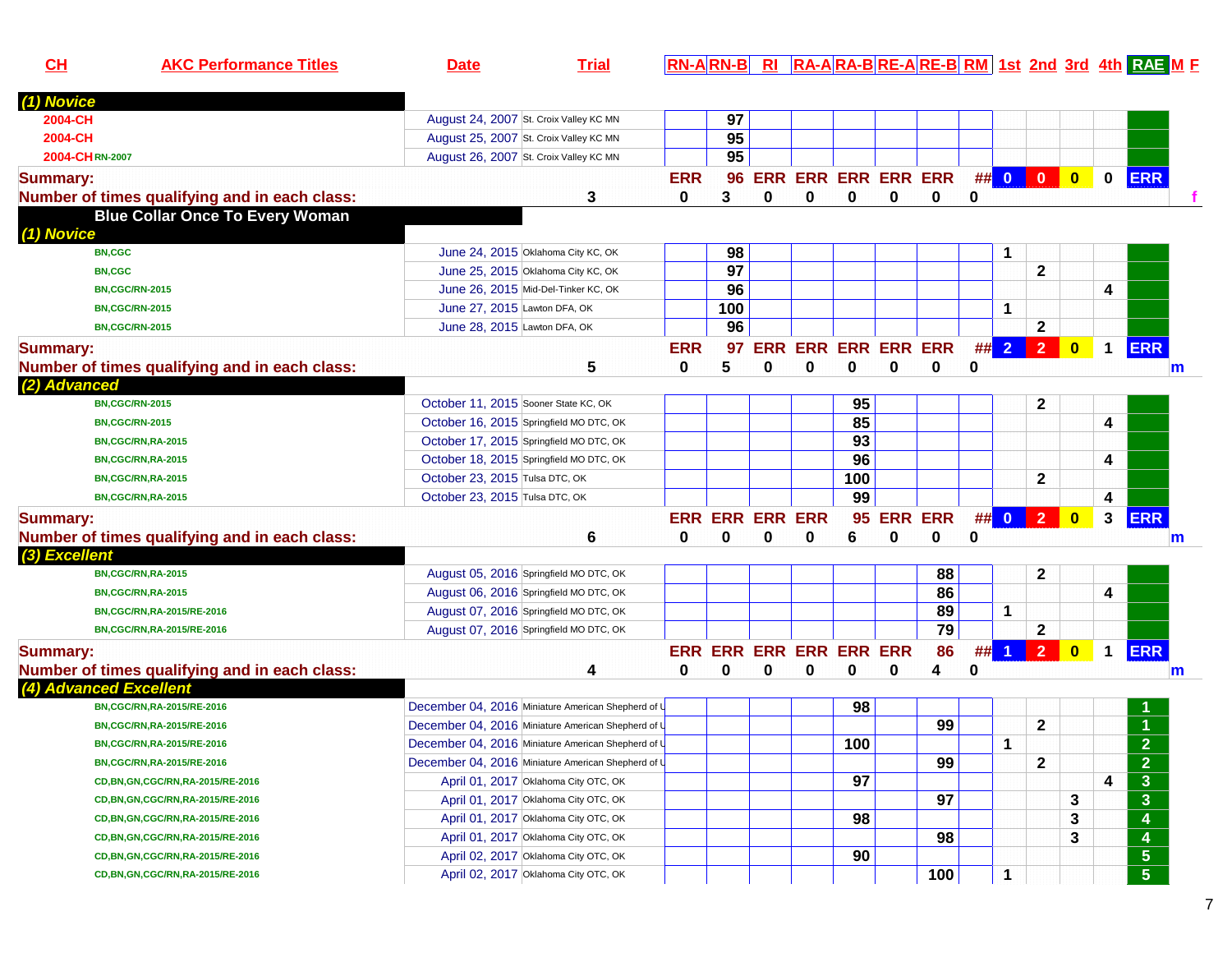| CH              | <b>AKC Performance Titles</b>                                                                                  | <b>Date</b>                    | <b>Trial</b>                                   | RN-ARN-B RI RA-ARA-BRE-ARE-BRM 1st 2nd 3rd 4th RAE M F |   |   |     |               |     |    |             |              |                 |   |                  |  |
|-----------------|----------------------------------------------------------------------------------------------------------------|--------------------------------|------------------------------------------------|--------------------------------------------------------|---|---|-----|---------------|-----|----|-------------|--------------|-----------------|---|------------------|--|
|                 | CD, BN, GN, CGC/RN, RA-2015/RE-2016                                                                            | April 07, 2017 Tulsa DTC, OK   |                                                |                                                        |   |   | 99  |               |     |    |             |              |                 |   | 6                |  |
|                 | CD, BN, GN, CGC/RN, RA-2015/RE-2016                                                                            | April 07, 2017 Tulsa DTC, OK   |                                                |                                                        |   |   |     |               | 99  |    |             |              |                 | 4 | $6\phantom{1}$   |  |
|                 | CD, BN, GN, CGC/RN, RA-2015/RE-2016                                                                            | April 07, 2017 Tulsa DTC, OK   |                                                |                                                        |   |   | 99  |               |     |    |             | $\mathbf{2}$ |                 |   | $\overline{7}$   |  |
|                 | CD, BN, GN, CGC/RN, RA-2015/RE-2016                                                                            | April 07, 2017 Tulsa DTC, OK   |                                                |                                                        |   |   |     |               | 99  |    |             | $\mathbf{2}$ |                 |   | $\overline{7}$   |  |
|                 | CD, BN, GN, CGC/RN, RA-2015/RE-2016                                                                            |                                | April 22, 2017 Kay-9 DTC of Ponca City, OK     |                                                        |   |   | 98  |               |     |    |             | $\mathbf{2}$ |                 |   | $\boldsymbol{8}$ |  |
|                 | CD, BN, GN, CGC/RN, RA-2015/RE-2016                                                                            |                                | April 22, 2017 Kay-9 DTC of Ponca City, OK     |                                                        |   |   |     |               | 100 |    | 1           |              |                 |   | $\bf{8}$         |  |
|                 | CD, BN, GN, CGC/RN, RA-2015/RE-2016                                                                            |                                | April 23, 2017 Kay-9 DTC of Ponca City, OK     |                                                        |   |   | 99  |               |     |    | 1           |              |                 |   | 9                |  |
|                 | CD, BN, GN, CGC/RN, RA-2015/RE-2016                                                                            |                                | April 23, 2017 Kay-9 DTC of Ponca City, OK     |                                                        |   |   |     |               | 99  |    | 1           |              |                 |   | 9                |  |
|                 | CD, BN, GN, CGC/RN, RA-2015/RE-2016/RAE-2017                                                                   | October 27, 2017 Tulsa DTC, OK |                                                |                                                        |   |   | 98  |               |     |    |             |              |                 |   | 10               |  |
|                 | CD, BN, GN, CGC/RN, RA-2015/RE-2016/RAE-2017                                                                   | October 27, 2017 Tulsa DTC, OK |                                                |                                                        |   |   |     |               | 98  |    |             |              |                 |   | 10               |  |
|                 | CD, BN, GN, CGC/RN, RA-2015/RE-2016/RAE-2017                                                                   | October 27, 2017 Tulsa DTC, OK |                                                |                                                        |   |   | 98  |               |     |    |             |              |                 |   | $\overline{11}$  |  |
|                 | CD, BN, GN, CGC/RN, RA-2015/RE-2016/RAE-2017                                                                   | October 27, 2017 Tulsa DTC, OK |                                                |                                                        |   |   |     |               | 98  |    |             |              |                 |   | $\overline{11}$  |  |
|                 | CD, BN, GN, CGC, FDC/RN, RA-2015/RE-2016/RAE-2017                                                              |                                | March 31, 2018 Oklahoma City OTC, OK           |                                                        |   |   | 98  |               |     |    |             | $\mathbf{2}$ |                 |   | $\overline{12}$  |  |
|                 | CD, BN, GN, CGC, FDC/RN, RA-2015/RE-2016/RAE-2017                                                              |                                | March 31, 2018 Oklahoma City OTC, OK           |                                                        |   |   |     |               | 99  |    |             | $\mathbf{2}$ |                 |   | $\overline{12}$  |  |
|                 | CD, BN, GN, CGC, FDC/RN, RA-2015/RE-2016/RAE-2017                                                              |                                | March 31, 2018 Oklahoma City OTC, OK           |                                                        |   |   | 97  |               |     |    |             | $\mathbf{2}$ |                 |   | $\overline{13}$  |  |
|                 | CD, BN, GN, CGC, FDC/RN, RA-2015/RE-2016/RAE-2017                                                              |                                | March 31, 2018 Oklahoma City OTC, OK           |                                                        |   |   |     |               | 97  |    |             |              | 3               |   | $\overline{13}$  |  |
|                 | CD, BN, GN, CGC, FDC/RN, RA-2015/RE-2016/RAE-2017                                                              |                                | April 01, 2018 Oklahoma City OTC, OK           |                                                        |   |   | 100 |               |     |    |             |              |                 | 4 | 14               |  |
|                 | CD, BN, GN, CGC, FDC/RN, RA-2015/RE-2016/RAE-2017                                                              |                                | April 01, 2018 Oklahoma City OTC, OK           |                                                        |   |   |     |               | 98  |    |             |              | 3               |   | $\overline{14}$  |  |
|                 | CD, BN, GN, CGC, FDC/RN, RA-2015/RE-2016/RAE-2017                                                              | April 06, 2018 Tulsa DTC, OK   |                                                |                                                        |   |   | 100 |               |     |    |             |              |                 | 4 | $\overline{15}$  |  |
|                 | CD, BN, GN, CGC, FDC/RN, RA-2015/RE-2016/RAE-2017                                                              | April 06, 2018 Tulsa DTC, OK   |                                                |                                                        |   |   |     |               | 94  |    |             |              |                 |   | $\overline{15}$  |  |
|                 | CD, BN, GN, CGC, FDC/RN, RA-2015/RE-2016/RAE-2017                                                              | April 06, 2018 Tulsa DTC, OK   |                                                |                                                        |   |   | 96  |               |     |    |             |              |                 |   | $\overline{16}$  |  |
|                 | CD, BN, GN, CGC, FDC/RN, RA-2015/RE-2016/RAE-2017                                                              | April 06, 2018 Tulsa DTC, OK   |                                                |                                                        |   |   |     |               | 93  |    |             |              |                 |   | $\overline{16}$  |  |
|                 | CD,BN,GN,CGC,FDC/RN,RA-2015/RE-2016/RAE-2017                                                                   |                                | April 21, 2018 Kay-9 DTC of Ponca City, OK     |                                                        |   |   | 100 |               |     |    | 1           |              |                 |   | $\overline{17}$  |  |
|                 | CD,BN,GN,CGC,FDC/RN,RA-2015/RE-2016/RAE-2017                                                                   |                                | April 21, 2018 Kay-9 DTC of Ponca City, OK     |                                                        |   |   |     |               | 97  |    | 1           |              |                 |   | $\overline{17}$  |  |
|                 | CD,BN,GN,CGC,FDC/RN,RA-2015/RE-2016/RAE-2017                                                                   |                                | April 22, 2018 Kay-9 DTC of Ponca City, OK     |                                                        |   |   | 100 |               |     |    | 1           |              |                 |   | 18               |  |
|                 | CD,BN,GN,CGC,FDC/RN,RA-2015/RE-2016/RAE-2017                                                                   |                                | April 22, 2018 Kay-9 DTC of Ponca City, OK     |                                                        |   |   |     |               | 95  |    | 1           |              |                 |   | 18               |  |
|                 | CD, BN, GN, CGC, FDC/RN, RA-2015/RE-2016/RAE-2017/RM-2018                                                      |                                | September 17, 2018 SBC of America Regional, OR |                                                        |   |   | 78  |               |     |    | 1           |              |                 |   | 19               |  |
|                 | CD, BN, GN, CGC, FDC/RN, RA-2015/RE-2016/RAE-2017/RM-2018                                                      |                                | September 17, 2018 SBC of America Regional, OR |                                                        |   |   |     |               | 99  |    | 1           |              |                 |   | 19               |  |
|                 | CD,BN,GN,CGC,FDC/RN,RA-2015/RE-2016/RAE-2017/RM,RAE2-2018                                                      |                                | September 18, 2018 SBC of America Regional, OR |                                                        |   |   | 97  |               |     |    | 1           |              |                 |   | $\overline{20}$  |  |
|                 | CD,BN,GN,CGC,FDC/RN,RA-2015/RE-2016/RAE-2017/RM,RAE2-2018                                                      |                                | September 18, 2018 SBC of America Regional, OR |                                                        |   |   |     |               | 95  |    | 1           |              |                 |   | $\overline{20}$  |  |
|                 | CD,BN,GN,CGC,FDC/RN,RA-2015/RE-2016/RAE-2017/RM,RAE2-2018                                                      |                                | September 20, 2018 SBC of America #80/45/14 OR |                                                        |   |   | 96  |               |     |    | 1           |              |                 |   | $\overline{21}$  |  |
|                 | CD, BN, GN, CGC, FDC/RN, RA-2015/RE-2016/RAE-2017/RM, RAE2-2018 September 20, 2018 SBC of America #80/45/14 OR |                                |                                                |                                                        |   |   |     |               | 97  |    | 1           |              |                 |   | $\overline{21}$  |  |
| <b>Summary:</b> |                                                                                                                |                                |                                                | <b>ERR ERR ERR ERR</b>                                 |   |   |     | <b>97 ERR</b> | 98  |    |             | ## 15 8 B    | $5\overline{)}$ | 5 | 21               |  |
|                 | Number of times qualifying and in each class:                                                                  |                                | 42                                             | 0<br>0                                                 | 0 | 0 | 21  | 0             | 21  | 0  |             |              |                 |   | m                |  |
| <b>Master</b>   |                                                                                                                |                                |                                                |                                                        |   |   |     |               |     |    |             |              |                 |   |                  |  |
|                 | CD, BN, GN, CGC, FDC/RN, RA-2015/RE-2016/RAE-2017                                                              |                                | March 31, 2018 Oklahoma City OTC, OK           |                                                        |   |   |     |               |     | 96 |             |              |                 | 4 |                  |  |
|                 | CD,BN,GN,CGC,FDC/RN,RA-2015/RE-2016/RAE-2017                                                                   |                                | March 31, 2018 Oklahoma City OTC, OK           |                                                        |   |   |     |               |     | 79 |             |              |                 | 4 |                  |  |
|                 | CD, BN, GN, CGC, FDC/RN, RA-2015/RE-2016/RAE-2017                                                              |                                | April 01, 2018 Oklahoma City OTC, OK           |                                                        |   |   |     |               |     | 89 |             |              |                 | 4 |                  |  |
|                 | CD, BN, GN, CGC, FDC/RN, RA-2015/RE-2016/RAE-2017                                                              | April 06, 2018 Tulsa DTC, OK   |                                                |                                                        |   |   |     |               |     | 86 |             |              |                 | 4 |                  |  |
|                 | CD, BN, GN, CGC, FDC/RN, RA-2015/RE-2016/RAE-2017                                                              | April 06, 2018 Tulsa DTC, OK   |                                                |                                                        |   |   |     |               |     | 81 |             |              |                 |   |                  |  |
|                 | CD, BN, GN, CGC, FDC/RN, RA-2015/RE-2016/RAE-2017                                                              |                                | April 21, 2018 Kay-9 DTC of Ponca City, OK     |                                                        |   |   |     |               |     | 92 | 1           |              |                 |   |                  |  |
|                 | CD, BN, GN, CGC, FDC/RN, RA-2015/RE-2016/RAE-2017                                                              |                                | April 22, 2018 Kay-9 DTC of Ponca City, OK     |                                                        |   |   |     |               |     | 95 | $\mathbf 1$ |              |                 |   |                  |  |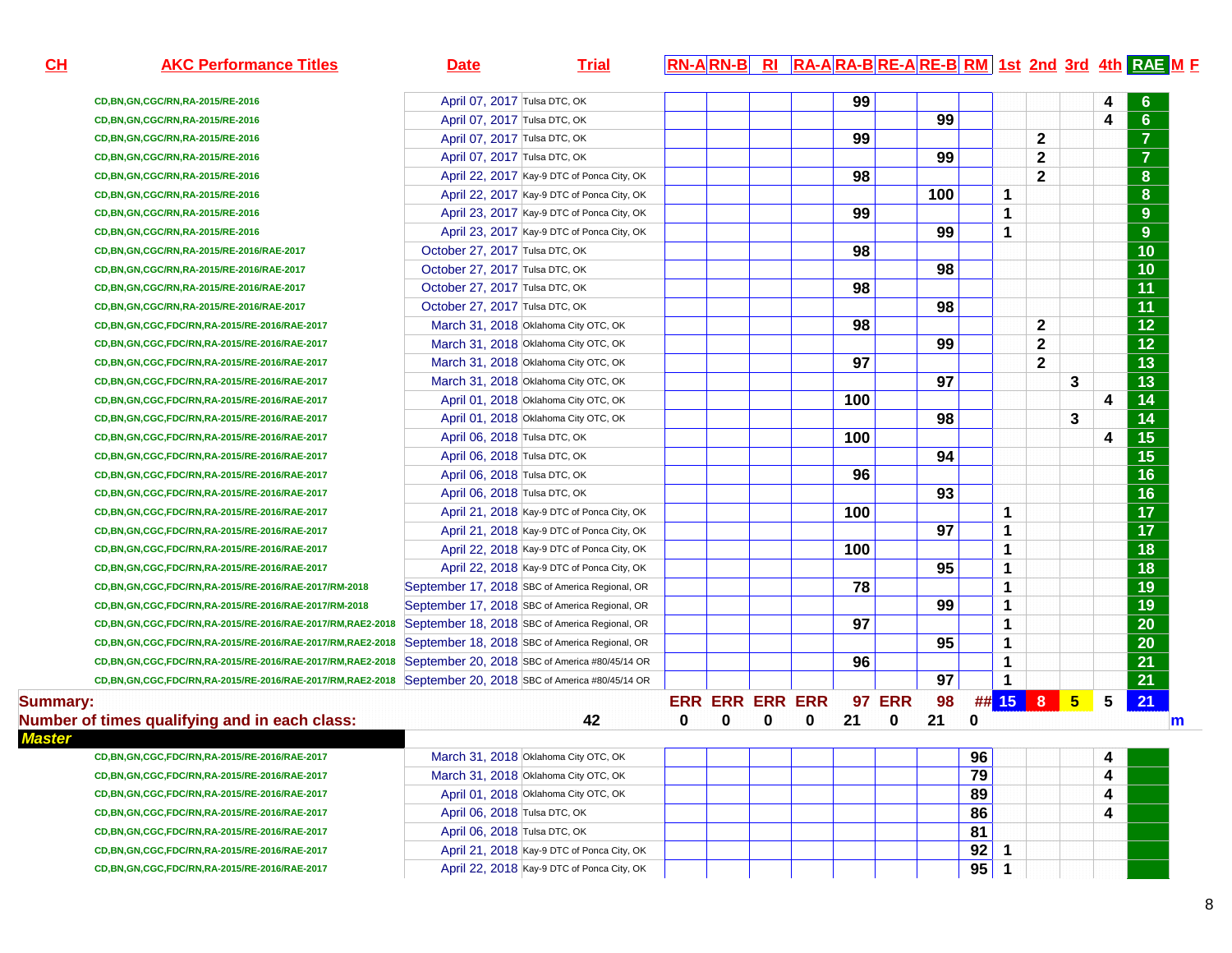| $CH$                | <b>AKC Performance Titles</b>                             | <b>Date</b>                                          | <b>Trial</b> | <b>RN-ARN-B</b> |                 | R <sub>l</sub> |                             |             |             |                                   |    |                |              |                         |                         | RA-ARA-BRE-ARE-BRM 1st 2nd 3rd 4th RAE M F |
|---------------------|-----------------------------------------------------------|------------------------------------------------------|--------------|-----------------|-----------------|----------------|-----------------------------|-------------|-------------|-----------------------------------|----|----------------|--------------|-------------------------|-------------------------|--------------------------------------------|
|                     | CD, BN, GN, CGC, FDC/RN, RA-2015/RE-2016/RAE-2017         | August 03, 2018 Springfield MO DTC, MO               |              |                 |                 |                |                             |             |             |                                   | 97 | 1              |              |                         |                         |                                            |
|                     | CD,BN,GN,CGC,FDC/RN,RA-2015/RE-2016/RAE-2017              | August 04, 2018 Springfield MO DTC, MO               |              |                 |                 |                |                             |             |             |                                   | 88 |                | $\mathbf{2}$ |                         |                         |                                            |
|                     | CD,BN,GN,CGC,FDC/RN,RA-2015/RE-2016/RAE-2017/RM-2018      | August 05, 2018 Springfield MO DTC, MO               |              |                 |                 |                |                             |             |             |                                   | 81 |                |              | 3                       |                         |                                            |
|                     | CD,BN,GN,CGC,FDC/RN,RA-2015/RE-2016/RAE-2017/RM-2018      | September 17, 2018 SBC of America Regional, OR       |              |                 |                 |                |                             |             |             |                                   | 86 | $\mathbf{1}$   |              |                         |                         |                                            |
|                     | CD,BN,GN,CGC,FDC/RN,RA-2015/RE-2016/RAE-2017/RM,RAE2-2018 | September 18, 2018 SBC of America Regional, OR       |              |                 |                 |                |                             |             |             |                                   | 94 | $\mathbf 1$    |              |                         |                         |                                            |
|                     | CD,BN,GN,CGC,FDC/RN,RA-2015/RE-2016/RAE-2017/RM,RAE2-2018 | September 20, 2018 SBC of America #80/45/14 OR       |              |                 |                 |                |                             |             |             |                                   | 75 | $\mathbf 1$    |              |                         |                         |                                            |
| <b>Summary:</b>     |                                                           |                                                      |              |                 |                 |                | ERR ERR ERR ERR ERR ERR ERR |             |             |                                   | 88 | 6 <sup>1</sup> |              | $\overline{1}$          | $\overline{\mathbf{4}}$ | <b>ERR</b>                                 |
|                     | Number of times qualifying and in each class:             |                                                      | 13           | 0               | $\Omega$        | 0              | 0                           | 0           | 0           | 0                                 | 13 |                |              |                         |                         | $\mathsf{m}$                               |
| (1) Novice          | <b>Blue Collar Patriot Safe Harbor</b>                    |                                                      |              |                 |                 |                |                             |             |             |                                   |    |                |              |                         |                         |                                            |
|                     |                                                           | January 08, 2016 Land O' Lakes KC, MN                |              |                 | 83              |                |                             |             |             |                                   |    |                |              |                         |                         |                                            |
|                     |                                                           | January 30, 2016 Northstar Working Group, MN         |              |                 | 91              |                |                             |             |             |                                   |    | $\mathbf 1$    |              |                         |                         |                                            |
|                     | <b>RN-2016</b>                                            | January 30, 2016 Northstar Working Group, MN         |              |                 | 93              |                |                             |             |             |                                   |    | 1              |              |                         |                         |                                            |
| <b>Summary:</b>     |                                                           |                                                      |              | <b>ERR</b>      | 89              |                | ERR ERR ERR ERR ERR         |             |             |                                   |    | $\#$ 2         | $\bullet$    | $\bullet$               | $\mathbf 0$             | <b>ERR</b>                                 |
|                     | Number of times qualifying and in each class:             |                                                      | 3            | 0               | 3               | 0              | 0                           | 0           | $\bf{0}$    | 0                                 | 0  |                |              |                         |                         | m                                          |
| (1) Novice          | <b>Blue Ridge Hc's Micah</b>                              |                                                      |              |                 |                 |                |                             |             |             |                                   |    |                |              |                         |                         |                                            |
|                     |                                                           | October 18, 2005 Middle Atlantic SBC, PA             |              |                 | 93              |                |                             |             |             |                                   |    |                | $\mathbf{2}$ |                         |                         |                                            |
|                     |                                                           | October 21, 2005 SBC of America #67/32/1 PA          |              |                 | 94              |                |                             |             |             |                                   |    |                |              |                         | 4                       |                                            |
|                     | <b>RN-2006</b>                                            | April 28, 2006 Wilmington KC, DE                     |              |                 | 94              |                |                             |             |             |                                   |    |                |              |                         |                         |                                            |
| <b>Summary:</b>     |                                                           |                                                      |              | <b>ERR</b>      | 94              |                |                             |             |             | ERR ERR ERR ERR ERR               |    |                | ## 0 1       | $\overline{\mathbf{0}}$ | $\mathbf 1$             | <b>ERR</b>                                 |
|                     | Number of times qualifying and in each class:             |                                                      | 3            | 0               | 3               | 0              | 0                           | 0           | 0           | 0                                 | 0  |                |              |                         |                         | m                                          |
| (1) Novice          | Brandau Ridge Takn A Walk Thru Ur Heart                   |                                                      |              |                 |                 |                |                             |             |             |                                   |    |                |              |                         |                         |                                            |
|                     |                                                           | September 26, 2015 Rockford Freeport Illinois KC, IL |              |                 | 72              |                |                             |             |             |                                   |    |                |              |                         |                         |                                            |
|                     |                                                           | December 11, 2015 Northwest OC of Suburban Chicag    |              |                 | 79              |                |                             |             |             |                                   |    |                |              |                         |                         |                                            |
|                     | <b>RN</b>                                                 | September 01, 2016 Lexington KC, KY                  |              |                 | 75              |                |                             |             |             |                                   |    |                |              |                         |                         |                                            |
|                     | <b>RN</b>                                                 | September 02, 2016 Northern Kentucky KC, KY          |              |                 | 90              |                |                             |             |             |                                   |    |                |              |                         |                         |                                            |
|                     | <b>RN</b>                                                 | September 04, 2016 Northern Kentucky KC, KY          |              |                 | $\overline{71}$ |                |                             |             |             |                                   |    |                |              |                         |                         |                                            |
|                     |                                                           |                                                      |              | <b>ERR</b>      | 77              | <b>ERR</b>     | <b>ERR ERR ERR ERR</b>      |             |             |                                   |    | ## 0           | $\mathbf{0}$ | $\overline{\mathbf{0}}$ | $\mathbf 0$             | <b>ERR</b>                                 |
| <b>Summary:</b>     |                                                           |                                                      |              |                 | 5               | 0              | $\bf{0}$                    | 0           | $\bf{0}$    |                                   | 0  |                |              |                         |                         |                                            |
| <b>Intermediate</b> | Number of times qualifying and in each class:             |                                                      | 5            | 0               |                 |                |                             |             |             | 0                                 |    |                |              |                         |                         |                                            |
|                     | RN NAP OJP SWAE SCM SIE SHDN TKI CGC                      | June 04, 2021 AKC Virtual Rally                      |              |                 |                 | 81             |                             |             |             |                                   |    |                |              |                         |                         |                                            |
|                     | RN NAP OJP SWAE SCM SIE SHDN TKI CGC                      | June 04, 2021 AKC Virtual Rally                      |              |                 |                 | 82             |                             |             |             |                                   |    |                |              |                         |                         |                                            |
|                     | RN RI NAP OJP SWAE SCM SIE SHDN TKI CGC                   | June 18, 2021 AKC Virtual Rally                      |              |                 |                 | 94             |                             |             |             |                                   |    |                |              |                         |                         |                                            |
|                     |                                                           |                                                      |              |                 |                 |                |                             |             |             |                                   |    |                |              |                         |                         |                                            |
| <b>Summary:</b>     |                                                           |                                                      |              |                 | <b>ERR ERR</b>  |                |                             |             |             | 86 ERR ERR ERR ERR ## 0 0 0 0 ERR |    |                |              |                         |                         |                                            |
|                     | Number of times qualifying and in each class:             |                                                      | 3            | $\mathbf{0}$    | $\mathbf 0$     | 3              | $\mathbf 0$                 | $\mathbf 0$ | $\mathbf 0$ | $\mathbf 0$                       | 0  |                |              |                         |                         |                                            |
| (1) Novice          | <b>Cache Retreat-Sky Walker H-N</b>                       |                                                      |              |                 |                 |                |                             |             |             |                                   |    |                |              |                         |                         |                                            |
|                     |                                                           | February 11, 2012 Central Indiana KC, IN             |              |                 | 74              |                |                             |             |             |                                   |    |                |              |                         |                         |                                            |
|                     |                                                           | February 12, 2012 Hoosier KC, IN                     |              |                 | 82              |                |                             |             |             |                                   |    |                |              |                         |                         |                                            |
|                     | <b>ThD,CGC,RN-2012</b>                                    | March 31, 2012 German Shepherd DC of C. IN, IN       |              |                 | 94              |                |                             |             |             |                                   |    |                |              | 3                       |                         |                                            |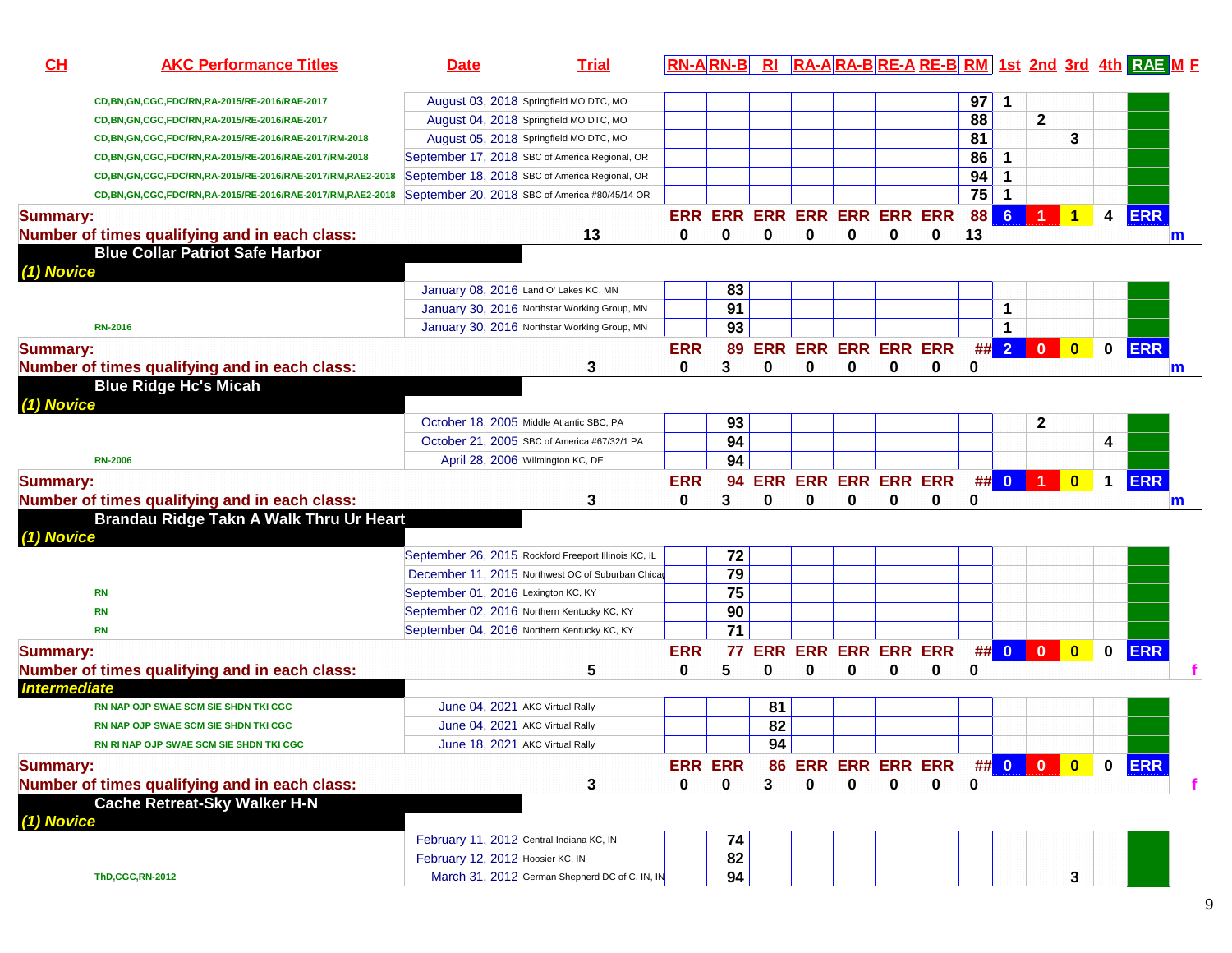| $CH$               | <b>AKC Performance Titles</b>                 | <b>Date</b>                                       | <b>Trial</b> |                 | <b>RN-ARN-B</b>         | <b>RI</b>              |                             |             |             |                                 |               |                      |                         |                         |             | RA-ARA-BRE-ARE-BRM 1st 2nd 3rd 4th RAE M F |   |
|--------------------|-----------------------------------------------|---------------------------------------------------|--------------|-----------------|-------------------------|------------------------|-----------------------------|-------------|-------------|---------------------------------|---------------|----------------------|-------------------------|-------------------------|-------------|--------------------------------------------|---|
|                    | <b>ThD,CGC,RN-2012</b>                        | April 01, 2012 German Shepherd DC of C. IN, IN    |              |                 | 100                     |                        |                             |             |             |                                 |               |                      |                         | 3                       |             |                                            |   |
| <b>Summary:</b>    | Number of times qualifying and in each class: |                                                   | 4            | <b>ERR</b><br>0 | 88<br>4                 | 0                      | 0                           | 0           | 0           | <b>ERR ERR ERR ERR ERR</b><br>0 | 0             | ## 0                 | $\overline{\mathbf{0}}$ | 2 <sup>7</sup>          |             | 0 ERR                                      |   |
| (2) Advanced       |                                               |                                                   |              |                 |                         |                        |                             |             |             |                                 |               |                      |                         |                         |             |                                            |   |
|                    | <b>ThD,CGC,RN-2012</b>                        | July 20, 2013 Central Indiana Shetland, IN        |              |                 |                         |                        | 82                          |             |             |                                 |               |                      |                         | 3                       |             |                                            |   |
|                    | <b>ThD,CGC,RN-2012</b>                        | September 21, 2013 KC of Columbus, IN             |              |                 |                         |                        | 84                          |             |             |                                 |               |                      |                         | 3                       |             |                                            |   |
|                    | ThD,CGC,RN-2012/RA-2013                       | September 22, 2013 KC of Columbus, IN             |              |                 |                         |                        | 81                          |             |             |                                 |               | 1                    |                         |                         |             |                                            |   |
| <b>Summary:</b>    | Number of times qualifying and in each class: |                                                   | 3            | 0               | <b>ERR ERR ERR</b><br>0 | 0                      | 3                           | 0           | $\bf{0}$    | 82 ERR ERR ERR<br>0             | #<br>$\bf{0}$ | $\blacktriangleleft$ | $\mathbf 0$             | $\overline{2}$          |             | 0 ERR                                      |   |
| (1) Novice         | <b>Cascades Avalanche At Paradise</b>         |                                                   |              |                 |                         |                        |                             |             |             |                                 |               |                      |                         |                         |             |                                            |   |
| <b>CGC</b>         |                                               | September 27, 2021 SBC of America Regional, UT    |              | 80              |                         |                        |                             |             |             |                                 |               | 1                    |                         |                         |             |                                            |   |
|                    | <b>FDC CGC TKN VHMA</b>                       | January 22, 2022 DFA of Oregon, OR                |              | 86              |                         |                        |                             |             |             |                                 |               |                      | 2                       |                         |             |                                            |   |
| <b>Summary:</b>    | Number of times qualifying and in each class: |                                                   | $\mathbf{2}$ | 83<br>2         | <b>ERR</b><br>$\bf{0}$  | <b>ERR</b><br>$\bf{0}$ | <b>ERR ERR ERR ERR</b><br>0 | 0           | 0           | 0                               | ##<br>0       |                      |                         | $\mathbf{0}$            |             | 0 ERR                                      |   |
|                    |                                               |                                                   |              |                 |                         |                        |                             |             |             |                                 |               |                      |                         |                         |             |                                            |   |
|                    | RN FDC CGCU TKN VHMA VHMP                     | April 02, 2022 Washington State OTC, WA           |              | 93              |                         |                        |                             |             |             |                                 |               |                      | $\mathbf{2}$            |                         |             |                                            |   |
|                    | <b>RN FDC CGCU TKN VHMA VHMP</b>              | April 03, 2022 Washington State OTC, WA           |              | 84              |                         |                        |                             |             |             |                                 |               | 1                    |                         |                         |             |                                            |   |
|                    | <b>RN FDC CGCU TKN VHMA VHMP</b>              | April 23, 2022 Palouse Hills DF, WA               |              |                 | $\overline{73}$         |                        |                             |             |             |                                 |               |                      | $\mathbf{2}$            |                         |             |                                            |   |
| <b>Summary:</b>    |                                               |                                                   |              | 89              | 73                      |                        |                             |             |             | ERR ERR ERR ERR ERR             | #             |                      | $\overline{2}$          | $\mathbf{0}$            | $\mathbf 0$ | <b>ERR</b>                                 |   |
|                    | Number of times qualifying and in each class: |                                                   | 3            | 2               |                         | $\bf{0}$               | 0                           | 0           | 0           | 0                               | 0             |                      |                         |                         |             |                                            |   |
| (1) Novice         | 2005-CHCherokee Rose Little Bogey Bo          |                                                   |              |                 |                         |                        |                             |             |             |                                 |               |                      |                         |                         |             |                                            |   |
| 2005-CHCD          |                                               | October 21, 2005 SBC of America# 67/32/1 PA       |              |                 | 95                      |                        |                             |             |             |                                 |               |                      | $\mathbf{2}$            |                         |             |                                            |   |
| 2005-CHCD          |                                               | April 22, 2006 North Arkansas KC, AR              |              |                 | $\overline{97}$         |                        |                             |             |             |                                 |               |                      |                         |                         |             |                                            |   |
| 2005-CH CD/RN-2006 |                                               | April 23, 2006 North Arkansas KC, AR              |              |                 | $\overline{97}$         |                        |                             |             |             |                                 |               |                      |                         | 3                       |             |                                            |   |
| <b>Summary:</b>    | Number of times qualifying and in each class: |                                                   | 3            | <b>ERR</b><br>0 | 96<br>3                 | 0                      | 0                           | 0           | 0           | <b>ERR ERR ERR ERR ERR</b><br>0 | 0             | ## 0                 |                         | $\mathbf{1}$            |             | $0$ ERR                                    | m |
|                    | <b>Clementine Rose</b>                        |                                                   |              |                 |                         |                        |                             |             |             |                                 |               |                      |                         |                         |             |                                            |   |
| (1) Novice         |                                               |                                                   |              |                 |                         |                        |                             |             |             |                                 |               |                      |                         |                         |             |                                            |   |
|                    |                                               | October 04, 2014 Amarillo OTC, TX                 |              | 91              |                         |                        |                             |             |             |                                 |               |                      |                         |                         | 3           |                                            |   |
|                    |                                               | October 05, 2014 Amarillo OTC, TX                 |              | 91              |                         |                        |                             |             |             |                                 |               |                      |                         |                         | 3           |                                            |   |
|                    | <b>RN-2014</b>                                | November 15, 2014 Central Oklahoma Golden Retriev |              | 95              |                         |                        |                             |             |             |                                 |               | 1                    |                         |                         |             |                                            |   |
|                    | <b>RN-2014</b>                                | November 16, 2014 Central Oklahoma Golden Retriev |              | $\overline{71}$ |                         |                        |                             |             |             |                                 |               | $\mathbf 1$          |                         |                         |             |                                            |   |
| <b>Summary:</b>    |                                               |                                                   |              |                 |                         |                        |                             |             |             | 87 ERR ERR ERR ERR ERR ERR      |               |                      | ## 2 0                  | $\overline{\mathbf{0}}$ |             | 2 ERR                                      |   |
|                    | Number of times qualifying and in each class: |                                                   | 4            | 4               | 0                       | 0                      | 0                           | 0           | 0           | 0                               | 0             |                      |                         |                         |             |                                            |   |
| (2) Advanced       |                                               |                                                   |              |                 |                         |                        |                             |             |             |                                 |               |                      |                         |                         |             |                                            |   |
|                    | <b>RN-2014</b>                                | February 20, 2015 South Plains OTC of Lubbock, TX |              |                 |                         |                        | 94                          |             |             |                                 |               | 1                    |                         |                         |             |                                            |   |
|                    | <b>RN-2014</b>                                | April 25, 2015 Amarillo OTC, TX                   |              |                 |                         |                        | 73                          |             |             |                                 |               |                      |                         |                         | 4           |                                            |   |
|                    | RN-2014/RA-2015                               | November 01, 2015 Concho KC, TX                   |              |                 |                         |                        | 86                          |             |             |                                 |               |                      |                         | 3                       |             |                                            |   |
| <b>Summary:</b>    |                                               |                                                   |              |                 | <b>ERR ERR ERR</b>      |                        |                             |             |             | 84 ERR ERR ERR                  |               | $\#$ 1 0             |                         | $\overline{1}$          |             | 1 ERR                                      |   |
|                    | Number of times qualifying and in each class: |                                                   | 3            | 0               | $\mathbf 0$             | 0                      | 3                           | $\mathbf 0$ | $\mathbf 0$ | 0                               | 0             |                      |                         |                         |             |                                            |   |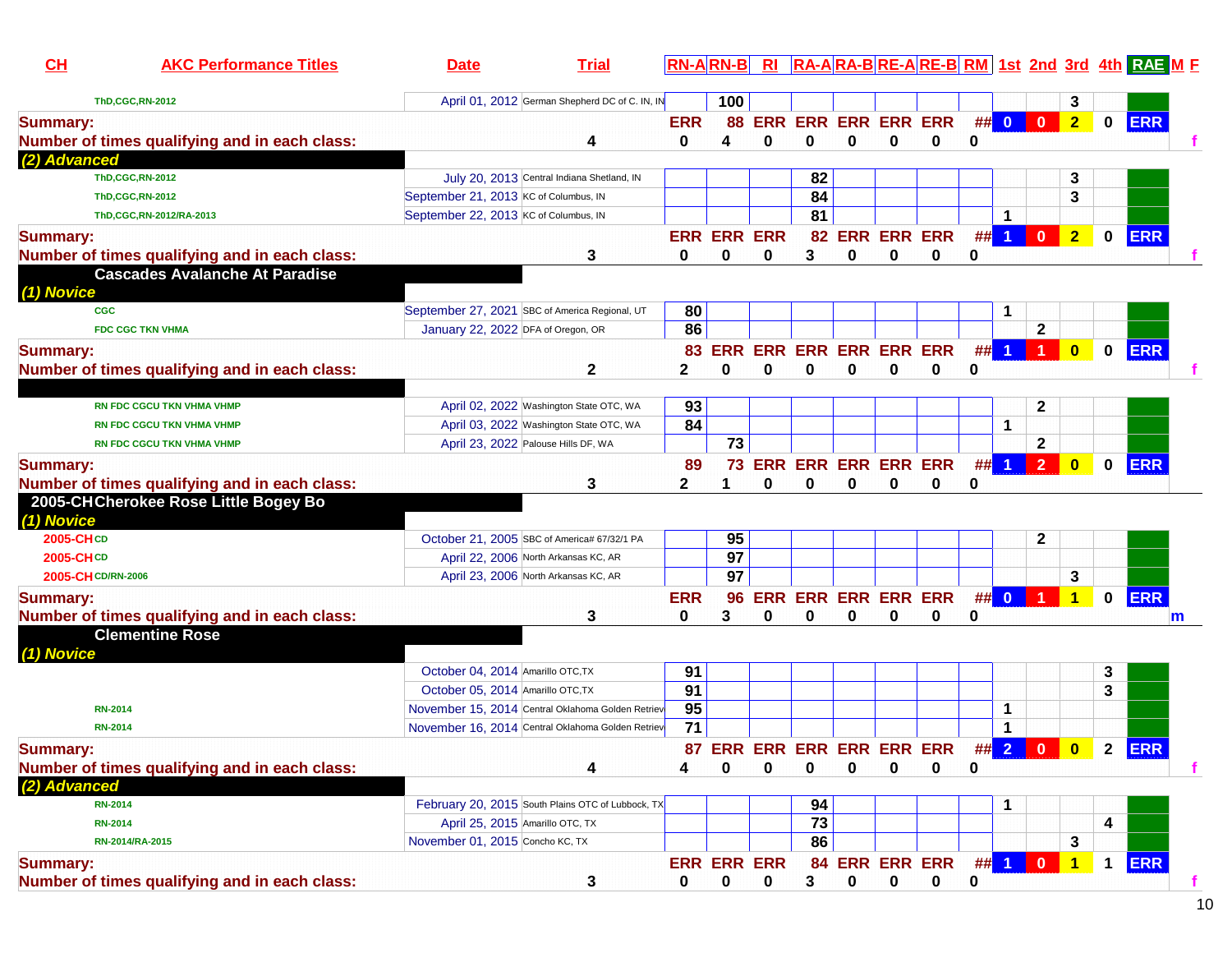| AKO | Date | <u>l RA-ARA-BRE-ARE-BRM 1st 2nd 3rd 4th RAEM F</u> |
|-----|------|----------------------------------------------------|
|     |      |                                                    |

| <b>Cloud Nine Inspired Noelle</b>                                                    |                                               |                 |                    |          |                            |          |          |                |             |                         |                         |                         |                         |            |   |
|--------------------------------------------------------------------------------------|-----------------------------------------------|-----------------|--------------------|----------|----------------------------|----------|----------|----------------|-------------|-------------------------|-------------------------|-------------------------|-------------------------|------------|---|
| (1) Novice<br><b>CD</b>                                                              | November 16, 2006 Penn Treaty KC, PA          |                 | 98                 |          |                            |          |          |                |             |                         |                         |                         |                         |            |   |
| CD                                                                                   | April 13, 2007 Chambersburg Area KC, PA       |                 | 90                 |          |                            |          |          |                |             |                         |                         |                         |                         |            |   |
| <b>CD/RN-2007</b>                                                                    | May 13, 2007 Lancaster KC, PA                 |                 | 89                 |          |                            |          |          |                |             |                         | $\mathbf{2}$            |                         |                         |            |   |
| <b>Summary:</b>                                                                      |                                               | <b>ERR</b>      | 92                 |          | <b>ERR ERR ERR ERR ERR</b> |          |          |                | ##          | $\overline{\mathbf{0}}$ | $\blacktriangleleft$    | $\overline{\mathbf{0}}$ | $\mathbf 0$             | <b>ERR</b> |   |
| Number of times qualifying and in each class:                                        | 3                                             | $\bf{0}$        | 3                  | $\bf{0}$ | 0                          | 0        | $\bf{0}$ | 0              | 0           |                         |                         |                         |                         |            |   |
| (2) Advanced                                                                         |                                               |                 |                    |          |                            |          |          |                |             |                         |                         |                         |                         |            |   |
| <b>CD/RN-2007</b>                                                                    | April 12, 2008 Harrisburg KC, PA              |                 |                    |          |                            | 82       |          |                |             |                         |                         |                         |                         |            |   |
|                                                                                      |                                               |                 |                    |          | <b>ERR ERR ERR</b>         |          |          | 82 ERR ERR     |             | ## 0                    | $\mathbf{0}$            | $\overline{\mathbf{0}}$ | $\mathbf{0}$            | <b>ERR</b> |   |
| <b>Summary:</b>                                                                      | 1                                             | <b>ERR</b><br>0 | $\bf{0}$           | 0        | $\bf{0}$                   | 1        | $\bf{0}$ | 0              | 0           |                         |                         |                         |                         |            |   |
| Number of times qualifying and in each class:<br>2006-CHConifer Creek Zircon V Stoan |                                               |                 |                    |          |                            |          |          |                |             |                         |                         |                         |                         |            |   |
| (1) Novice                                                                           |                                               |                 |                    |          |                            |          |          |                |             |                         |                         |                         |                         |            |   |
| 2006-CH                                                                              | March 25, 2006 Peninsula DFA, WA              |                 | 87                 |          |                            |          |          |                |             |                         |                         |                         |                         |            |   |
| 2006-CH                                                                              | March 26, 2006 Peninsula DFA, WA              |                 | 89                 |          |                            |          |          |                |             |                         |                         |                         |                         |            |   |
| 2006-CHRN-2007                                                                       | January 13, 2007 Sammamish KC, WA             |                 | 95                 |          |                            |          |          |                |             |                         |                         |                         |                         |            |   |
|                                                                                      |                                               |                 |                    |          |                            |          |          |                |             |                         |                         |                         |                         |            |   |
| <b>Summary:</b>                                                                      |                                               | <b>ERR</b>      |                    |          | 90 ERR ERR ERR ERR ERR     |          |          |                | #           | $\overline{\mathbf{0}}$ | $\mathbf{0}$            | $\overline{\mathbf{0}}$ | $\mathbf{0}$            | <b>ERR</b> |   |
| Number of times qualifying and in each class:                                        | 3                                             | $\bf{0}$        | 3                  | $\Omega$ | $\bf{0}$                   | $\Omega$ | $\Omega$ | $\bf{0}$       | 0           |                         |                         |                         |                         |            | m |
| <b>Cornerstones Interstellar Overdrive V Sunday</b>                                  |                                               |                 |                    |          |                            |          |          |                |             |                         |                         |                         |                         |            |   |
| (1) Novice                                                                           |                                               |                 |                    |          |                            |          |          |                |             |                         |                         |                         |                         |            |   |
|                                                                                      | October 13, 2018 Rampo KC, PA                 | 93<br>76        |                    |          |                            |          |          |                |             | 1                       |                         |                         |                         |            |   |
|                                                                                      | October 13, 2018 Rampo KC, PA                 | 76              |                    |          |                            |          |          |                |             |                         | $\mathbf{2}$            |                         | $\overline{\mathbf{4}}$ |            |   |
| <b>RN-2018</b>                                                                       | December 08, 2018 Valley Forge KC, PA         |                 |                    |          |                            |          |          |                |             |                         |                         |                         |                         |            |   |
| <b>Summary:</b>                                                                      |                                               |                 |                    |          | 82 ERR ERR ERR ERR ERR ERR |          |          |                |             | $##$ 1                  |                         | $\mathbf{0}$            | $\mathbf 1$             | <b>ERR</b> |   |
| Number of times qualifying and in each class:                                        | 3                                             | 3               | 0                  | 0        | 0                          | 0        | $\bf{0}$ | 0              | 0           |                         |                         |                         |                         |            | m |
| 2014-CHCountry Haven Cleopatra V Kings Row                                           |                                               |                 |                    |          |                            |          |          |                |             |                         |                         |                         |                         |            |   |
| (1) Novice                                                                           |                                               |                 |                    |          |                            |          |          |                |             |                         |                         |                         |                         |            |   |
| 2014-CH                                                                              | May 16, 2014 SBC of Southern Oregon, OR       |                 | 89                 |          |                            |          |          |                |             | 1                       | $\mathbf 2$             |                         |                         |            |   |
| 2014-CH                                                                              | May 17, 2014 SBC of Southern Oregon, OR       |                 | $\overline{88}$    |          |                            |          |          |                |             | 1                       | $\overline{\mathbf{2}}$ |                         |                         |            |   |
| 2014-CHRN-2014                                                                       | June 27, 2014 Lost Coast KC of California, CA |                 | $\overline{70}$    |          |                            |          |          |                |             |                         |                         | 3                       |                         |            |   |
| <b>Summary:</b>                                                                      |                                               | <b>ERR</b>      | 82                 |          | <b>ERR ERR ERR ERR ERR</b> |          |          |                |             | ##2                     | $\overline{2}$          | $\blacktriangleleft$    | $\mathbf{0}$            | <b>ERR</b> |   |
| Number of times qualifying and in each class:                                        | 3                                             | $\mathbf 0$     | 3                  | $\bf{0}$ | $\mathbf 0$                | $\bf{0}$ | $\bf{0}$ | 0              | $\mathbf 0$ |                         |                         |                         |                         |            |   |
| 2014-CHCountry Havens Deluxor of Kings Row                                           |                                               |                 |                    |          |                            |          |          |                |             |                         |                         |                         |                         |            |   |
| (1) Novice                                                                           |                                               |                 |                    |          |                            |          |          |                |             |                         |                         |                         |                         |            |   |
| 2014-CH                                                                              | August 29, 2015 Gold Country KC, CA           | 70              |                    |          |                            |          |          |                |             |                         |                         |                         |                         |            |   |
| 2014-CH                                                                              | August 30, 2015 Gold Country KC, CA           | 76              |                    |          |                            |          |          |                |             |                         |                         |                         |                         |            |   |
| 2014-CHRN-2015                                                                       | October 24, 2015 Sacramento Valley DFA, CA    | 71              |                    |          |                            |          |          |                |             |                         |                         |                         | 4                       |            |   |
| <b>Summary:</b>                                                                      |                                               |                 |                    |          | 72 ERR ERR ERR ERR ERR ERR |          |          |                |             | ## 0                    | $\mathbf{0}$            | $\overline{\mathbf{0}}$ | $\mathbf 1$             | <b>ERR</b> |   |
| Number of times qualifying and in each class:                                        | 3                                             | 3               | U                  | $\bf{0}$ | 0                          | $\bf{0}$ | 0        | 0              | 0           |                         |                         |                         |                         |            | m |
| (2) Advanced                                                                         |                                               |                 |                    |          |                            |          |          |                |             |                         |                         |                         |                         |            |   |
| 2014-CHRN-2015                                                                       | November 22, 2015 San Joaquin KC, CA          |                 |                    |          | 73                         |          |          |                |             |                         |                         |                         |                         |            |   |
| <b>Summary:</b>                                                                      |                                               |                 | <b>ERR ERR ERR</b> |          |                            |          |          | 73 ERR ERR ERR |             | ## 0                    | $\mathbf{0}$            | $\overline{\mathbf{0}}$ | $\mathbf 0$             | <b>ERR</b> |   |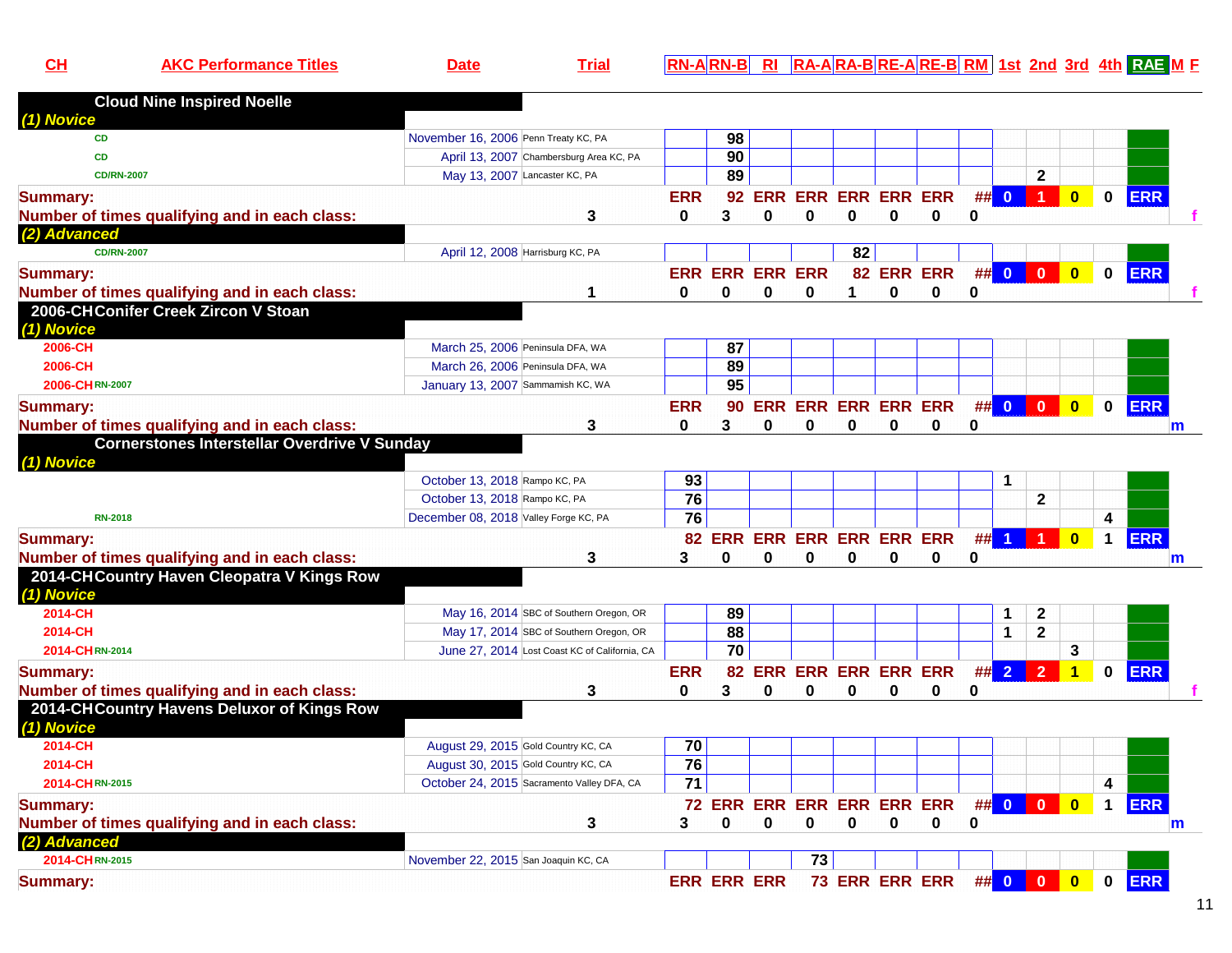| CL                | <b>AKC Performance Titles</b>                 | <b>Date</b>                                | <b>Trial</b>                                   |            | <b>RN-B</b>        |          |                            |                 |              |                                 |             |                      |                      |              |             | RA-ARA-BRE-ARE-BRM 1st 2nd 3rd 4th RAE ME |              |
|-------------------|-----------------------------------------------|--------------------------------------------|------------------------------------------------|------------|--------------------|----------|----------------------------|-----------------|--------------|---------------------------------|-------------|----------------------|----------------------|--------------|-------------|-------------------------------------------|--------------|
|                   | Number of times qualifying and in each class: |                                            | 1                                              | 0          | 0                  | 0        |                            | 0               | 0            | 0                               | $\bf{0}$    |                      |                      |              |             |                                           | m            |
|                   | <b>Dally Up Cowgirl</b>                       |                                            |                                                |            |                    |          |                            |                 |              |                                 |             |                      |                      |              |             |                                           |              |
| (1) Novice        |                                               |                                            | April 01, 2006 Chintimini KC, OR               | 83         |                    |          |                            |                 |              |                                 |             |                      |                      |              |             |                                           |              |
|                   |                                               |                                            | April 02, 2006 Chintimini KC, OR               | 91         |                    |          |                            |                 |              |                                 |             |                      |                      |              |             |                                           |              |
| <b>RN-2006</b>    |                                               |                                            | May 20, 2006 Rogue Valley KC, OR               | 96         |                    |          |                            |                 |              |                                 |             |                      | $\mathbf{2}$         |              |             |                                           |              |
| <b>Summary:</b>   |                                               |                                            |                                                | 90         | <b>ERR</b>         |          | <b>ERR ERR ERR ERR ERR</b> |                 |              |                                 |             | ## 0                 | $\blacktriangleleft$ | $\bf{0}$     | $\bf{0}$    | <b>ERR</b>                                |              |
|                   | Number of times qualifying and in each class: |                                            | 3                                              | 3          | 0                  | $\bf{0}$ | 0                          | 0               | 0            | 0                               | 0           |                      |                      |              |             |                                           |              |
|                   | Downeylees Welcome to The Jungle              |                                            |                                                |            |                    |          |                            |                 |              |                                 |             |                      |                      |              |             |                                           |              |
| (1) Novice        |                                               |                                            |                                                |            |                    |          |                            |                 |              |                                 |             |                      |                      |              |             |                                           |              |
|                   |                                               |                                            | April 27, 2013 Myrtle Beach KC, NC             | 78         |                    |          |                            |                 |              |                                 |             |                      |                      | 3            |             |                                           |              |
|                   |                                               |                                            | April 28, 2013 Myrtle Beach KC, NC             | 90         |                    |          |                            |                 |              |                                 |             | -1                   |                      |              |             |                                           |              |
| <b>RN-2013</b>    |                                               | August 30, 2013 Alamance KC, NC            |                                                | 96         |                    |          |                            |                 |              |                                 |             | -1                   |                      |              |             |                                           |              |
| <b>Summary:</b>   |                                               |                                            |                                                | 88         | <b>ERR</b>         |          | <b>ERR ERR ERR ERR ERR</b> |                 |              |                                 |             | ## 2                 | $\bf{0}$             | 1            | $\mathbf 0$ | <b>ERR</b>                                |              |
|                   | Number of times qualifying and in each class: |                                            | 3                                              | 3          | 0                  | $\bf{0}$ | 0                          | 0               | 0            | 0                               | 0           |                      |                      |              |             |                                           | m            |
|                   | <b>Eastgates Freckeld Baroness</b>            |                                            |                                                |            |                    |          |                            |                 |              |                                 |             |                      |                      |              |             |                                           |              |
| (1) Novice        |                                               |                                            |                                                |            |                    |          |                            |                 |              |                                 |             |                      |                      |              |             |                                           |              |
|                   |                                               |                                            | August 22, 2008 Sawnee Mountain KC of GA, GA   |            | 88                 |          |                            |                 |              |                                 |             |                      |                      |              |             |                                           |              |
|                   |                                               |                                            | August 23, 2008 Lawrenceville KC, GA           |            | 100                |          |                            |                 |              |                                 |             |                      |                      |              |             |                                           |              |
| <b>RN-2008</b>    |                                               | September 12, 2008 SBC of America #70/35/4 |                                                |            | 99                 |          |                            |                 |              |                                 |             | $\mathbf{1}$         |                      |              |             |                                           |              |
| <b>Summary:</b>   |                                               |                                            |                                                | <b>ERR</b> | 96                 | ERR      |                            | <b>ERR ERR</b>  |              | <b>ERR ERR</b>                  | #           | $\blacktriangleleft$ | $\bf{0}$             | $\bf{0}$     | 0           | <b>ERR</b>                                |              |
|                   | Number of times qualifying and in each class: |                                            | 3                                              | 0          | 3                  | 0        | 0                          | 0               | 0            | 0                               | 0           |                      |                      |              |             |                                           |              |
| (2) Advanced      |                                               |                                            |                                                |            |                    |          |                            |                 |              |                                 |             |                      |                      |              |             |                                           |              |
| <b>CD/RN-2008</b> |                                               |                                            | October 08, 2010 SBC of America #72/37/6 MO    |            |                    |          |                            | 83              |              |                                 |             | 1                    |                      |              |             |                                           |              |
| <b>CD/RN-2008</b> |                                               |                                            | November 06, 2010 Sawnee Mt. KC of GA, GA      |            |                    |          |                            | 95              |              |                                 |             |                      |                      |              |             |                                           |              |
|                   | CD/RN-2008/RA-2010                            |                                            | November 07, 2010 Sawnee Mt. KC of GA, GA      |            |                    |          |                            | $\overline{97}$ |              |                                 |             |                      |                      | 3            |             |                                           |              |
| <b>Summary:</b>   |                                               |                                            |                                                | <b>ERR</b> | <b>ERR ERR ERR</b> |          |                            | 92              |              | <b>ERR ERR</b>                  | #           |                      | $\Omega$             |              | 0           | <b>ERR</b>                                |              |
|                   | Number of times qualifying and in each class: |                                            | 3                                              | 0          | 0                  | 0        | 0                          | 3               | 0            | 0                               | 0           |                      |                      |              |             |                                           |              |
| (3) Excellent     |                                               |                                            |                                                |            |                    |          |                            |                 |              |                                 |             |                      |                      |              |             |                                           |              |
|                   | CD/RN-2008/RA-2010                            |                                            | February 04, 2011 Sawnee Mt. KC of GA, GA      |            |                    |          |                            |                 | 80           |                                 |             |                      |                      |              |             |                                           |              |
|                   | CD/RN-2008/RA-2010                            |                                            | February 05, 2011 Conyers KC of Georgia, GA    |            |                    |          |                            |                 | 82           |                                 |             |                      |                      |              |             |                                           |              |
| <b>Summary:</b>   |                                               |                                            |                                                |            |                    |          | <b>ERR ERR ERR ERR ERR</b> |                 |              | <b>81 ERR</b>                   |             | ## 0                 | $\blacksquare$       | $\mathbf{0}$ | $\bf{0}$    | <b>ERR</b>                                |              |
|                   | Number of times qualifying and in each class: |                                            | $\mathbf{2}$                                   | 0          | $\bf{0}$           | 0        | 0                          | 0               | $\mathbf{2}$ | 0                               | 0           |                      |                      |              |             |                                           |              |
|                   | <b>Eastgates Remember The Knight</b>          |                                            |                                                |            |                    |          |                            |                 |              |                                 |             |                      |                      |              |             |                                           |              |
| (1) Novice        |                                               |                                            |                                                |            |                    |          |                            |                 |              |                                 |             |                      |                      |              |             |                                           |              |
| <b>CD</b>         |                                               |                                            | October 21, 2005 SBC of America #67/32/1 PA    |            | 91                 |          |                            |                 |              |                                 |             |                      |                      |              |             |                                           |              |
| <b>CD</b>         |                                               |                                            | February 03, 2006 Sawnee Mountain KC of GA, GA |            | 95                 |          |                            |                 |              |                                 |             |                      |                      |              |             |                                           |              |
| <b>CD/RN-2006</b> |                                               |                                            | February 04, 2006 Conyers KC of Georgia, GA    |            | 90                 |          |                            |                 |              |                                 |             |                      |                      |              |             |                                           |              |
| <b>Summary:</b>   |                                               |                                            |                                                | <b>ERR</b> |                    |          |                            |                 |              | 92 ERR ERR ERR ERR ERR ## 0 0 0 |             |                      |                      | $\bullet$    |             | 0 ERR                                     |              |
|                   | Number of times qualifying and in each class: |                                            | 3                                              | 0          | 3                  | 0        | 0                          | $\mathbf 0$     | $\mathbf 0$  | $\mathbf 0$                     | $\mathbf 0$ |                      |                      |              |             |                                           | $\mathsf{m}$ |
| (2) Advanced      |                                               |                                            |                                                |            |                    |          |                            |                 |              |                                 |             |                      |                      |              |             |                                           |              |
| <b>CD/RN-2006</b> |                                               |                                            | February 17, 2006 Hendersonville KC, SC        |            |                    |          |                            | 86              |              |                                 |             |                      |                      |              |             |                                           |              |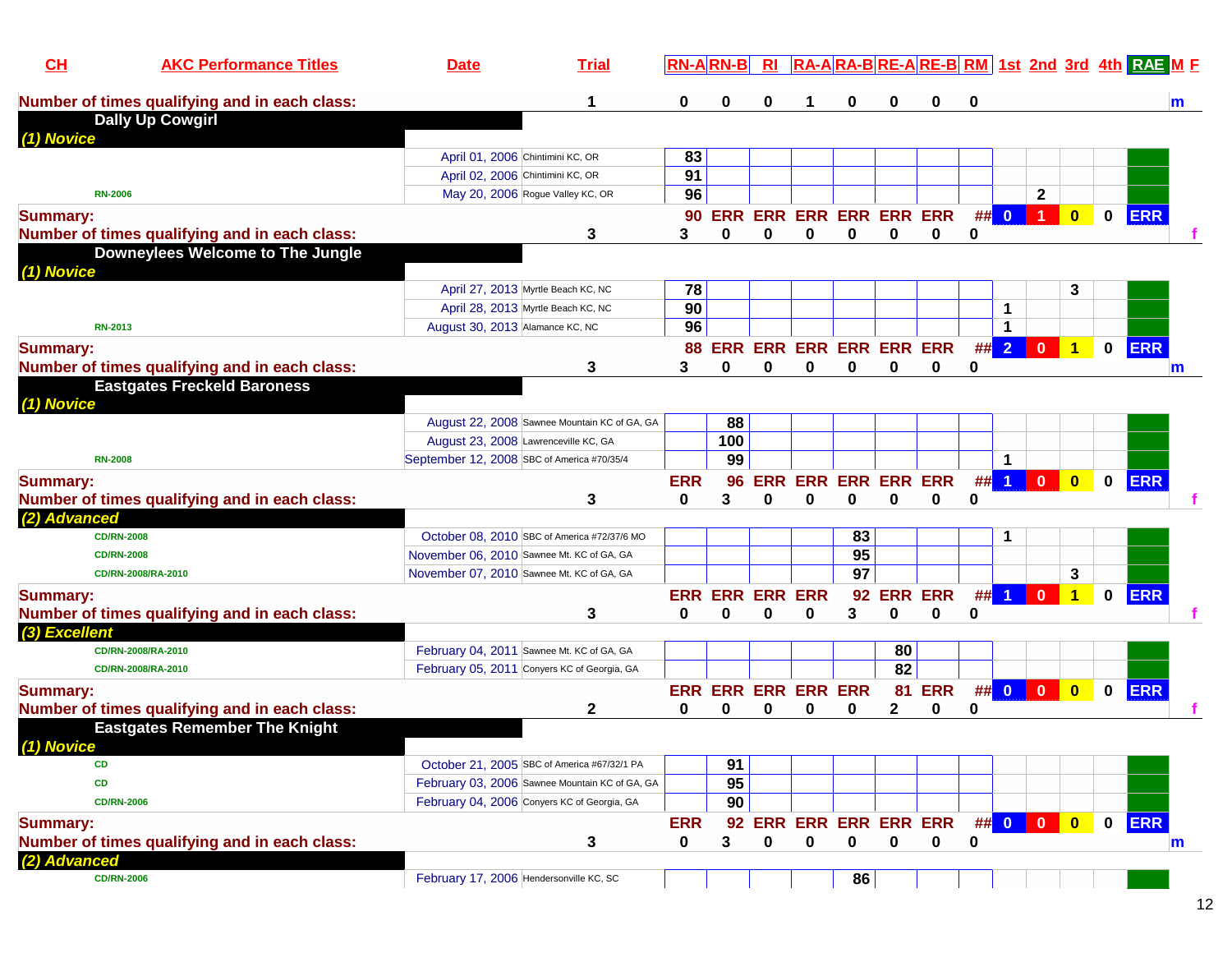| CL              | <b>AKC Performance Titles</b>                               | <b>Date</b>                                                                  | <b>Trial</b>                                   |            | <b>RN-ARN-B</b>        | $R_{\rm I}$ |                                |          |               |                |    |                |                      |                         |              | RA-ARA-BRE-ARE-BRM 1st 2nd 3rd 4th RAE M F |  |
|-----------------|-------------------------------------------------------------|------------------------------------------------------------------------------|------------------------------------------------|------------|------------------------|-------------|--------------------------------|----------|---------------|----------------|----|----------------|----------------------|-------------------------|--------------|--------------------------------------------|--|
|                 | <b>CD/RN-2006</b>                                           | February 19, 2006 Spartanburg KC, GA                                         |                                                |            |                        |             |                                | 91       |               |                |    |                |                      |                         |              |                                            |  |
|                 | <b>CD/RN,RA-2006</b>                                        |                                                                              | April 13, 2006 Valdosta KC, GA                 |            |                        |             |                                | 97       |               |                |    |                |                      |                         |              |                                            |  |
| <b>Summary:</b> |                                                             |                                                                              |                                                |            | <b>ERR ERR ERR ERR</b> |             |                                | 91       |               | <b>ERR ERR</b> |    | ## 0           | $\mathbf{0}$         | $\overline{\mathbf{0}}$ | $\mathbf 0$  | <b>ERR</b>                                 |  |
|                 | Number of times qualifying and in each class:               |                                                                              | 3                                              | 0          | 0                      | 0           | 0                              | 3        | 0             | 0              | 0  |                |                      |                         |              | m                                          |  |
| (3) Excellent   |                                                             |                                                                              |                                                |            |                        |             |                                |          |               |                |    |                |                      |                         |              |                                            |  |
|                 | <b>CD/RN,RA-2006</b>                                        |                                                                              | April 16, 2006 Atlanta Obedience Club, GA      |            |                        |             |                                |          |               | 100            |    |                | $\mathbf{2}$         |                         |              |                                            |  |
|                 | <b>CD/RN,RA-2006</b>                                        |                                                                              | July 29, 2006 Hendersonville KC, SC            |            |                        |             |                                |          |               | 89             |    |                |                      |                         |              |                                            |  |
|                 | <b>CD/RN,RA,RE-2006</b>                                     |                                                                              | August 26, 2006 Lawrenceville KC, GA           |            |                        |             |                                |          |               | 93             |    |                |                      |                         |              |                                            |  |
|                 | <b>CD/RN,RA,RE-2006</b>                                     |                                                                              | August 27, 2006 Conyers KC of Georgia, GA      |            |                        |             |                                |          |               | 92             |    |                |                      |                         |              |                                            |  |
| <b>Summary:</b> |                                                             |                                                                              |                                                |            |                        |             | ERR ERR ERR ERR ERR ERR        |          |               | 94             | ## | $\overline{0}$ |                      | $\mathbf{0}$            | $\mathbf 0$  | <b>ERR</b>                                 |  |
|                 | Number of times qualifying and in each class:               |                                                                              | 4                                              | 0          | $\bf{0}$               | 0           | $\bf{0}$                       | $\bf{0}$ | 0             | 4              | 0  |                |                      |                         |              | m                                          |  |
|                 | <b>Echos Utmost</b>                                         |                                                                              |                                                |            |                        |             |                                |          |               |                |    |                |                      |                         |              |                                            |  |
| (1) Novice      |                                                             |                                                                              |                                                |            |                        |             |                                |          |               |                |    |                |                      |                         |              |                                            |  |
|                 | VCD2, UD, TDX                                               |                                                                              | September 19, 2006 SBC of America Regional, WY |            | 90                     |             |                                |          |               |                |    |                |                      |                         |              |                                            |  |
|                 | <b>VCD2,UD,TDX</b>                                          |                                                                              | September 22, 2006 SBC of America #68/33/2 WY  |            | 100                    |             |                                |          |               |                |    |                | $\mathbf{2}$         |                         |              |                                            |  |
|                 | VCD2, UD, TDX/RN-2006                                       | November 26, 2006 San Joaquin KC, CA                                         |                                                |            | 100                    |             |                                |          |               |                |    |                |                      |                         |              |                                            |  |
| <b>Summary:</b> |                                                             |                                                                              |                                                | <b>ERR</b> | 97                     | <b>ERR</b>  | <b>ERR ERR ERR ERR</b>         |          |               |                |    | ## 0           | $\blacktriangleleft$ | $\overline{\mathbf{0}}$ | $\mathbf 0$  | <b>ERR</b>                                 |  |
|                 | Number of times qualifying and in each class:               |                                                                              | 3                                              | 0          | 3                      | 0           | 0                              | 0        | 0             | 0              | 0  |                |                      |                         |              |                                            |  |
| (2) Advanced    |                                                             |                                                                              |                                                |            |                        |             |                                |          |               |                |    |                |                      |                         |              |                                            |  |
|                 | VCD2, UD, TDX/RN-2006                                       |                                                                              | June 23, 2007 Napa Valley DTC, CA              |            |                        |             |                                | 94       |               |                |    |                |                      |                         |              |                                            |  |
|                 | VCD2, UD, TDX/RN-2006                                       |                                                                              | June 24, 2007 Deep Peninsula DTC, CA           |            |                        |             |                                | 100      |               |                |    | 1              |                      |                         |              |                                            |  |
|                 | VCD2, UD, TDX/RN-2006/RA-2007                               |                                                                              | August 17, 2007 Lake County KC of N. Ca, CA    |            |                        |             |                                | 99       |               |                |    |                | $\mathbf{2}$         |                         |              |                                            |  |
|                 | VCD2, UD, TDX/RN-2006/RA, RE-2007                           | November 10, 2007 Wine Country KC, CA                                        |                                                |            |                        |             |                                | 99       |               |                |    |                | $\mathbf{2}$         |                         |              |                                            |  |
|                 |                                                             |                                                                              |                                                |            |                        |             |                                |          |               | <b>ERR ERR</b> |    |                | $\overline{2}$       |                         |              |                                            |  |
| <b>Summary:</b> |                                                             |                                                                              |                                                | <b>ERR</b> | <b>ERR ERR ERR</b>     |             |                                | 98       |               |                | ## |                |                      | $\mathbf{0}$            | 0            | <b>ERR</b>                                 |  |
|                 | Number of times qualifying and in each class:               |                                                                              | 4                                              | Ω          | 0                      | 0           | 0                              | Δ        | 0             | 0              | 0  |                |                      |                         |              |                                            |  |
| (3) Excellent   |                                                             |                                                                              |                                                |            |                        |             |                                |          |               | 93             |    |                |                      |                         |              |                                            |  |
|                 | VCD2, UD, TDX/RN-2006/RA-2007                               | August 18, 2007 Mensona KC, CA<br>August 19, 2007 Mensona KC, CA             |                                                |            |                        |             |                                |          |               | 99             |    |                |                      |                         | 4            |                                            |  |
|                 | VCD2, UD, TDX/RN-2006/RA-2007                               | November 10, 2007 Wine Country KC, CA                                        |                                                |            |                        |             |                                |          |               | 98             |    | 1              |                      |                         |              |                                            |  |
|                 | VCD2, UD, TDX/RN-2006/RA, RE-2007                           |                                                                              |                                                |            |                        |             |                                |          |               |                |    |                |                      |                         |              |                                            |  |
| <b>Summary:</b> |                                                             |                                                                              |                                                |            |                        |             | <b>ERR ERR ERR ERR ERR ERR</b> |          |               | 97             | ## |                | $\mathbf{0}$         | $\overline{\mathbf{0}}$ | $\mathbf 1$  | <b>ERR</b>                                 |  |
|                 | Number of times qualifying and in each class:               |                                                                              | 3                                              | 0          | 0                      | 0           | 0                              | 0        | 0             | 3              | 0  |                |                      |                         |              |                                            |  |
|                 | (4) Advanced Excellent<br>VCD2, UD, TDX/RN-2006/RA, RE-2007 |                                                                              |                                                |            |                        |             |                                |          |               |                |    |                |                      |                         |              |                                            |  |
|                 |                                                             | November 25, 2007 San Joaquin KC, CA<br>November 25, 2007 San Joaquin KC, CA |                                                |            |                        |             |                                | 92       |               | 92             |    |                | $\mathbf{2}$         | 3                       |              |                                            |  |
|                 | VCD2, UD, TDX/RN-2006/RA, RE-2007                           |                                                                              |                                                |            |                        |             |                                |          |               |                |    |                |                      |                         |              |                                            |  |
| <b>Summary:</b> |                                                             |                                                                              |                                                |            | <b>ERR ERR ERR ERR</b> |             |                                |          | <b>92 ERR</b> | 92             |    |                | ## 0 1 1             |                         | $\mathbf{a}$ |                                            |  |
|                 | Number of times qualifying and in each class:               |                                                                              | 2                                              | 0          | 0                      | 0           | 0                              | 1        | 0             | 1              | 0  |                |                      |                         |              |                                            |  |
|                 | <b>Echos Whos On First</b>                                  |                                                                              |                                                |            |                        |             |                                |          |               |                |    |                |                      |                         |              |                                            |  |
| (1) Novice      |                                                             |                                                                              |                                                |            |                        |             |                                |          |               |                |    |                |                      |                         |              |                                            |  |
|                 | <b>CD</b>                                                   |                                                                              | September 05, 2009 Redwood Empire KC, CA       |            | 95                     |             |                                |          |               |                |    |                |                      |                         |              |                                            |  |
|                 | CD                                                          | September 27, 2009 San Lorenzo DTC, CA                                       |                                                |            | 100                    |             |                                |          |               |                |    | 1              |                      |                         |              |                                            |  |
|                 | <b>CD/RN-2009</b>                                           |                                                                              | October 05, 2009 SBC of America Regional, OR   |            | 100                    |             |                                |          |               |                |    | 1              |                      |                         |              |                                            |  |
|                 | <b>CD/RN-2009</b>                                           |                                                                              | October 06, 2009 SBC of America Regional, OR   |            | 89                     |             |                                |          |               |                |    |                |                      |                         |              |                                            |  |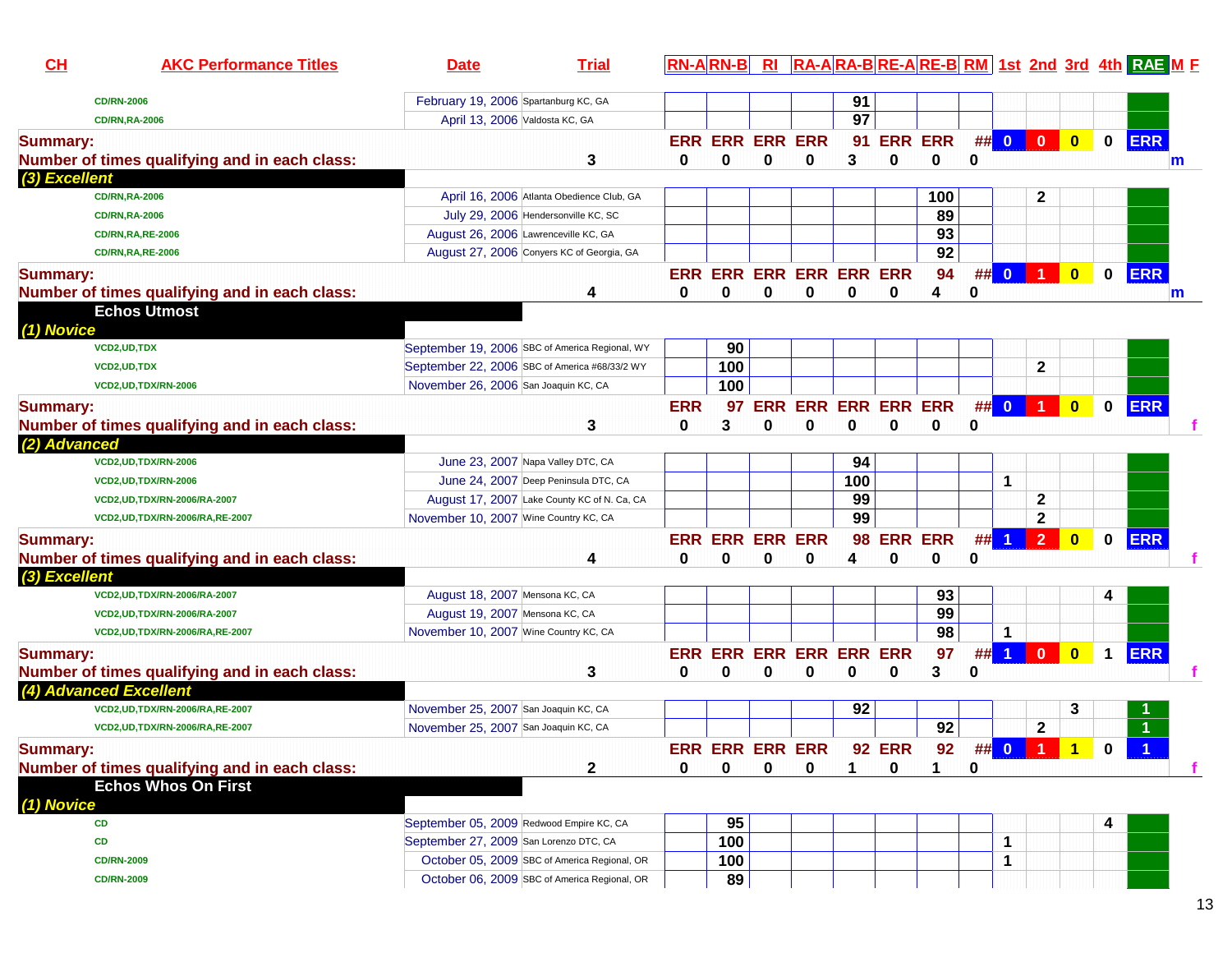| CH                          | <b>AKC Performance Titles</b>                 | <b>Date</b>                                    | <b>Trial</b> |              |                        |             |                                            |     |             |            |              |                         |                         |                         |              | RN-ARN-B RI RA-ARA-BRE-ARE-BRM 1st 2nd 3rd 4th RAE M F |
|-----------------------------|-----------------------------------------------|------------------------------------------------|--------------|--------------|------------------------|-------------|--------------------------------------------|-----|-------------|------------|--------------|-------------------------|-------------------------|-------------------------|--------------|--------------------------------------------------------|
| <b>CD/RN-2009</b>           |                                               | October 09, 2009 SBC of America #71/36/5 OH    |              |              | 90                     |             |                                            |     |             |            |              |                         | $\mathbf{2}$            |                         |              |                                                        |
| <b>Summary:</b>             |                                               |                                                |              | <b>ERR</b>   | 95                     |             | <b>ERR ERR ERR ERR ERR</b>                 |     |             |            |              | ## 2                    | $\blacktriangleleft$    | $\bullet$               | $\mathbf 1$  | <b>ERR</b>                                             |
|                             | Number of times qualifying and in each class: |                                                | 5            | $\mathbf{0}$ | 5                      | 0           | $\mathbf 0$                                | 0   | 0           | 0          | 0            |                         |                         |                         |              | m                                                      |
| (2) Advanced                |                                               |                                                |              |              |                        |             |                                            |     |             |            |              |                         |                         |                         |              |                                                        |
| <b>CD/RN-2009</b>           |                                               | May 23, 2010 Oakland DTC, CA                   |              |              |                        |             |                                            | 77  |             |            |              |                         |                         |                         |              |                                                        |
| <b>Summary:</b>             |                                               |                                                |              |              |                        |             | <b>ERR ERR ERR ERR</b>                     |     |             | 77 ERR ERR |              | ## 0                    | $\overline{\mathbf{0}}$ | $\bullet$               | $\mathbf 0$  | <b>ERR</b>                                             |
|                             | Number of times qualifying and in each class: |                                                |              | 0            | 0                      | 0           | 0                                          | 1   | 0           | 0          | 0            |                         |                         |                         |              | m                                                      |
|                             | 2007-CHEchos Xtra Sweetie V Eddy              |                                                |              |              |                        |             |                                            |     |             |            |              |                         |                         |                         |              |                                                        |
| (1) Novice                  |                                               |                                                |              |              |                        |             |                                            |     |             |            |              |                         |                         |                         |              |                                                        |
| 2007-CH                     |                                               | September 19, 2006 SBC of America Regional, WY |              |              | 100                    |             |                                            |     |             |            |              | 1                       |                         |                         |              |                                                        |
| 2007-CH                     |                                               | September 22, 2006 SBC of America #68/33/2 WY  |              |              | 100                    |             |                                            |     |             |            |              | $\mathbf{1}$            |                         |                         |              |                                                        |
| 2007-CH CD/RN-2006          |                                               | November 05, 2006 Vallejo DTC, CA              |              |              | 100                    |             |                                            |     |             |            |              |                         | $\mathbf{2}$            |                         |              |                                                        |
| 2007-CH CD/RN-2006          |                                               | November 11, 2006 Wine Country KC, CA          |              |              | 97                     |             |                                            |     |             |            |              |                         |                         |                         | 4            |                                                        |
| <b>Summary:</b>             |                                               |                                                |              | <b>ERR</b>   | 99                     | <b>ERR</b>  | <b>ERR ERR ERR ERR</b>                     |     |             |            | ##           | $\overline{2}$          |                         | $\overline{\mathbf{0}}$ | $\mathbf 1$  | <b>ERR</b>                                             |
|                             | Number of times qualifying and in each class: |                                                | 4            | 0            | 4                      | 0           | $\bf{0}$                                   | 0   | $\bf{0}$    | 0          | 0            |                         |                         |                         |              |                                                        |
| (2) Advanced                |                                               |                                                |              |              |                        |             |                                            |     |             |            |              |                         |                         |                         |              |                                                        |
| 2007-CH CD/RN-2006          |                                               | August 02, 2008 DTC of Salinas Valley, CA      |              |              |                        |             |                                            | 92  |             |            |              |                         |                         |                         |              |                                                        |
| 2007-CH CD/RN-2006          |                                               | August 14, 2008 Lake County KC of N. Ca, CA    |              |              |                        |             |                                            | 100 |             |            |              |                         | $\mathbf{2}$            |                         |              |                                                        |
| 2007-CH CD/RN-2006/RA-2008  |                                               | August 18, 2008 Mensona KC, CA                 |              |              |                        |             |                                            | 98  |             |            |              |                         | $\overline{2}$          |                         |              |                                                        |
| <b>Summary:</b>             |                                               |                                                |              |              | <b>ERR ERR ERR ERR</b> |             |                                            |     |             | 97 ERR ERR |              | ## 0                    | 2 <sup>7</sup>          | $\bullet$               | $\mathbf 0$  | <b>ERR</b>                                             |
|                             | Number of times qualifying and in each class: |                                                | 3            | 0            | 0                      | 0           | 0                                          | 3   | 0           | 0          | 0            |                         |                         |                         |              |                                                        |
| 018-GCHPElbas Aristo Presto |                                               |                                                |              |              |                        |             |                                            |     |             |            |              |                         |                         |                         |              |                                                        |
| (1) Novice                  |                                               |                                                |              |              |                        |             |                                            |     |             |            |              |                         |                         |                         |              |                                                        |
| 2018-GCHP CGCA              |                                               | September 18, 2018 SBC of America Regional, OR |              |              | 77                     |             |                                            |     |             |            |              | $\mathbf 1$             |                         |                         |              |                                                        |
| 2018-GCHP CGCA              |                                               | September 20, 2018 SBC of America #80/45/14 OR |              |              | 79                     |             |                                            |     |             |            |              |                         | $\mathbf{2}$            |                         |              |                                                        |
| 2018-GCHP CGCA/BN, RN-2018  |                                               | November 01, 2018 Palisades KC, PA             |              |              | $\overline{74}$        |             |                                            |     |             |            |              |                         | $\mathbf{2}$            |                         |              |                                                        |
| <b>Summary:</b>             |                                               |                                                |              | <b>ERR</b>   |                        |             | 77 ERR ERR ERR ERR ERR                     |     |             |            | #            | $\blacktriangleleft$    | 2 <sup>1</sup>          | $\overline{\mathbf{0}}$ | $\mathbf 0$  | <b>ERR</b>                                             |
|                             | Number of times qualifying and in each class: |                                                | 3            | 0            | 3                      | 0           | 0                                          | 0   | 0           | 0          | 0            |                         |                         |                         |              | m                                                      |
| (1) Novice                  | <b>Elbas Carrina V Arrowhead</b>              |                                                |              |              |                        |             |                                            |     |             |            |              |                         |                         |                         |              |                                                        |
|                             |                                               | October 15, 2005 Catonsville KC, MO            |              |              | 87                     |             |                                            |     |             |            |              |                         |                         |                         |              |                                                        |
|                             |                                               | October 18, 2005 Middle Atlantic SBC, PA       |              |              | 86                     |             |                                            |     |             |            |              |                         |                         | 3                       |              |                                                        |
| <b>RN-2005</b>              |                                               | October 21, 2005 SBC of America #67/32/1 PA    |              |              | 94                     |             |                                            |     |             |            |              |                         |                         | 3                       |              |                                                        |
| Summary:                    |                                               |                                                |              | <b>ERR</b>   |                        |             | 89 ERR ERR ERR ERR ERR                     |     |             |            | ##           | $\overline{\mathbf{0}}$ | $\mathbf{0}$            | $\overline{2}$          | $\mathbf{0}$ | <b>ERR</b>                                             |
|                             | Number of times qualifying and in each class: |                                                | 3            | $\mathbf{0}$ | $\mathbf{3}$           |             | $\begin{array}{ccc} 0 & 0 & 0 \end{array}$ |     |             | 0          | <sup>0</sup> |                         |                         |                         |              |                                                        |
| <b>Advanced</b>             |                                               |                                                |              |              |                        |             |                                            |     |             |            |              |                         |                         |                         |              |                                                        |
| <b>RN-2005</b>              |                                               | May 25, 2007 Glouchester KC of Virginia, VA    |              |              |                        |             |                                            | 93  |             |            |              |                         |                         |                         |              |                                                        |
| <b>RN-2005</b>              |                                               | May 26, 2007 Glouchester KC of Virginia, VA    |              |              |                        |             |                                            | 70  |             |            |              |                         |                         |                         |              |                                                        |
| RN-2005/RA-2007             |                                               | May 27, 2007 Merrimac KC, VA                   |              |              |                        |             |                                            | 85  |             |            |              |                         |                         |                         |              |                                                        |
| <b>Summary:</b>             |                                               |                                                |              |              |                        |             | <b>ERR ERR ERR ERR</b>                     |     |             | 83 ERR ERR |              |                         | ## 0 0 0                |                         |              | 0 ERR                                                  |
|                             | Number of times qualifying and in each class: |                                                | 3            | 0            | 0                      | $\mathbf 0$ | 0                                          | 3   | $\mathbf 0$ | 0          | 0            |                         |                         |                         |              |                                                        |
|                             | <b>Empty Kegs I-C-U-N-V Me</b>                |                                                |              |              |                        |             |                                            |     |             |            |              |                         |                         |                         |              |                                                        |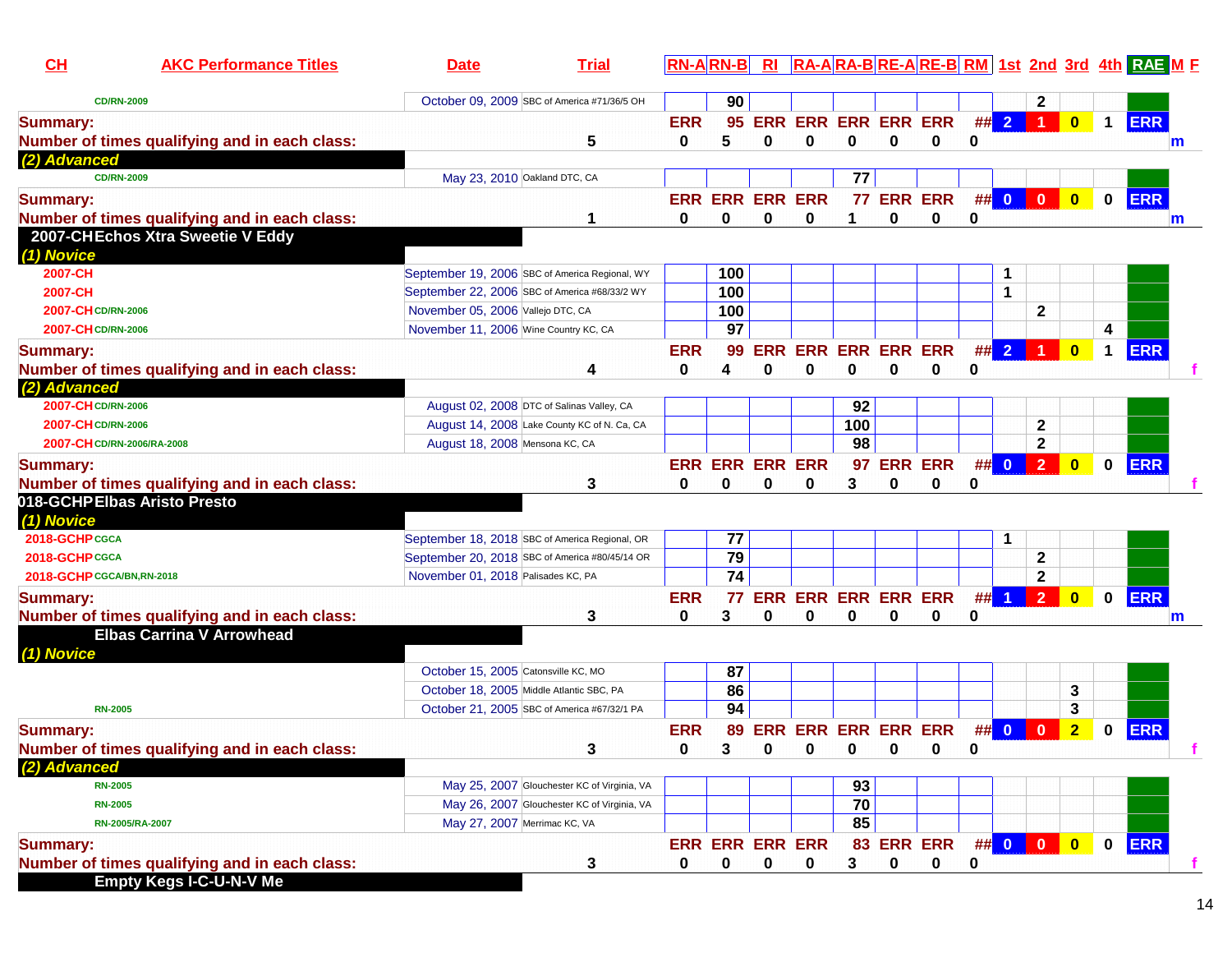| CH                 | <b>AKC Performance Titles</b>                 | <b>Date</b>                                    | <b>Trial</b> |            |                        |             |                            |                 |   |                |        |                |                |                         |             | <b>RN-ARN-B RI RA-ARA-BRE-ARE-BRM 1st 2nd 3rd 4th RAE ME</b> |   |
|--------------------|-----------------------------------------------|------------------------------------------------|--------------|------------|------------------------|-------------|----------------------------|-----------------|---|----------------|--------|----------------|----------------|-------------------------|-------------|--------------------------------------------------------------|---|
| (1) Novice         |                                               |                                                |              |            |                        |             |                            |                 |   |                |        |                |                |                         |             |                                                              |   |
|                    |                                               | August 09, 2008 KC of Freeborn Co. MN, MN      |              |            | 91                     |             |                            |                 |   |                |        |                |                |                         |             |                                                              |   |
|                    |                                               | August 10, 2008 KC of Freeborn Co. MN, MN      |              |            | 97                     |             |                            |                 |   |                |        | 1              |                |                         |             |                                                              |   |
| <b>RN-2008</b>     |                                               | August 15, 2008 Caimbridge Minnesota KC, MN    |              |            | 91                     |             |                            |                 |   |                |        |                |                |                         |             |                                                              |   |
| <b>Summary:</b>    |                                               |                                                |              | <b>ERR</b> | 93                     |             | <b>ERR ERR ERR ERR ERR</b> |                 |   |                | $##$ 1 |                | $\mathbf{0}$   | $\mathbf{0}$            | $\bf{0}$    | <b>ERR</b>                                                   |   |
|                    | Number of times qualifying and in each class: |                                                | 3            | 0          | 3                      | 0           | 0                          | 0               | 0 | 0              | 0      |                |                |                         |             |                                                              |   |
|                    | <b>Empty Kegs Jokers Wild</b>                 |                                                |              |            |                        |             |                            |                 |   |                |        |                |                |                         |             |                                                              |   |
| (1) Novice         |                                               |                                                |              |            |                        |             |                            |                 |   |                |        |                |                |                         |             |                                                              |   |
|                    |                                               | September 19, 2006 SBC of America Regional, WY |              |            | 89                     |             |                            |                 |   |                |        |                |                |                         |             |                                                              |   |
| <b>Summary:</b>    |                                               |                                                |              | <b>ERR</b> | 89                     |             | ERR ERR ERR ERR ERR        |                 |   |                |        | ## 0           | $\mathbf{0}$   | $\mathbf{0}$            | $\bf{0}$    | <b>ERR</b>                                                   |   |
|                    | Number of times qualifying and in each class: |                                                |              | 0          |                        | 0           | 0                          | $\bf{0}$        | 0 | 0              | 0      |                |                |                         |             |                                                              |   |
|                    | 2013-CHExcaliburs Lady of The Lake            |                                                |              |            |                        |             |                            |                 |   |                |        |                |                |                         |             |                                                              |   |
| (1) Novice         |                                               |                                                |              |            |                        |             |                            |                 |   |                |        |                |                |                         |             |                                                              |   |
| 2013-CHCD          |                                               | August 23, 2014 Lawrenceville KC, GA           |              |            | 99                     |             |                            |                 |   |                |        |                |                |                         |             |                                                              |   |
| 2013-CHCD          |                                               | August 24, 2014 Conyers KC of Georgia, GA      |              |            | 96                     |             |                            |                 |   |                |        | $\mathbf{1}$   |                |                         |             |                                                              |   |
| 2013-CHCD/RN-2014  |                                               | September 19, 2014 SBC of America #76/41/10 NY |              |            | 100                    |             |                            |                 |   |                |        | $\mathbf{1}$   |                |                         |             |                                                              |   |
| <b>Summary:</b>    |                                               |                                                |              | <b>ERR</b> | 98                     |             | <b>ERR ERR ERR ERR ERR</b> |                 |   |                | ## 2   |                | $\mathbf{0}$   | $\bf{0}$                | $\mathbf 1$ | <b>ERR</b>                                                   |   |
|                    | Number of times qualifying and in each class: |                                                | 3            | 0          | 3                      | 0           | 0                          | $\bf{0}$        | 0 | 0              | 0      |                |                |                         |             |                                                              |   |
| (2) Advanced       |                                               |                                                |              |            |                        |             |                            |                 |   |                |        |                |                |                         |             |                                                              |   |
| 2013-CH CD/RN-2014 |                                               | October 02, 2015 SBC of America #77/42/11 NM   |              |            |                        |             |                            | 89              |   |                |        |                |                |                         | 4           |                                                              |   |
| 2013-CH CD/RN-2014 |                                               | October 20, 2017 SBC of America #79/44/13 PA   |              |            |                        |             |                            | $\overline{92}$ |   |                |        |                | $\mathbf{2}$   |                         |             |                                                              |   |
| <b>Summary:</b>    |                                               |                                                |              |            | <b>ERR ERR ERR ERR</b> |             |                            | 91              |   | <b>ERR ERR</b> |        | ## 0           | $\blacksquare$ | $\mathbf{0}$            | $\mathbf 1$ | <b>ERR</b>                                                   |   |
|                    | Number of times qualifying and in each class: |                                                | 2            | 0          | 0                      | 0           | 0                          | $\mathbf{2}$    | 0 | 0              | 0      |                |                |                         |             |                                                              |   |
|                    | <b>Excaliburs Muse</b>                        |                                                |              |            |                        |             |                            |                 |   |                |        |                |                |                         |             |                                                              |   |
| (1) Novice         |                                               |                                                |              |            |                        |             |                            |                 |   |                |        |                |                |                         |             |                                                              |   |
| <b>CD</b>          |                                               | September 19, 2014 SBC of America #76/41/10 NY |              |            | 99                     |             |                            |                 |   |                |        |                | $\mathbf{2}$   |                         |             |                                                              |   |
| CD                 |                                               | October 25, 2014 Kennesaw KC, GA               |              |            | 99                     |             |                            |                 |   |                |        | $\mathbf 1$    |                |                         |             |                                                              |   |
|                    | <b>CD/RN-2014</b>                             | October 26, 2014 Kennesaw KC, GA               |              |            | 99                     |             |                            |                 |   |                |        | $\mathbf{1}$   |                |                         |             |                                                              |   |
| <b>Summary:</b>    |                                               |                                                |              | <b>ERR</b> | 99                     | ERR         | <b>ERR ERR ERR ERR</b>     |                 |   |                | #      | $\overline{2}$ |                | $\bf{0}$                | $\bf{0}$    | <b>ERR</b>                                                   |   |
|                    | Number of times qualifying and in each class: |                                                | 3            | 0          | 3                      | 0           | 0                          | 0               | 0 | 0              | 0      |                |                |                         |             |                                                              |   |
| (2) Advanced       |                                               |                                                |              |            |                        |             |                            |                 |   |                |        |                |                |                         |             |                                                              |   |
|                    | <b>CD/RN-2014</b>                             | January 30, 2015 Sawnee Mountain KC of GA, GA  |              |            |                        |             |                            | 99              |   |                |        | 1              |                |                         |             |                                                              |   |
|                    | <b>CD/RN-2014</b>                             | January 31, 2015 Conyers KC of Georgia, GA     |              |            |                        |             |                            | 98              |   |                |        |                |                | 3                       |             |                                                              |   |
|                    | CD/RN-2014/RA-2015                            | February 01, 2015 Lawrenceville KC, GA         |              |            |                        |             |                            | 100             |   |                |        | $\mathbf{1}$   |                |                         |             |                                                              |   |
| <b>Summary:</b>    |                                               |                                                |              |            | <b>ERR ERR ERR ERR</b> |             |                            |                 |   | 99 ERR ERR     |        |                | ## 2 0         | 1                       |             | $0$ ERR                                                      |   |
|                    | Number of times qualifying and in each class: |                                                | 3            | 0          | $\bf{0}$               | $\mathbf 0$ | 0                          | 3               | 0 | 0              | 0      |                |                |                         |             |                                                              |   |
| (3) Excellent      |                                               |                                                |              |            |                        |             |                            |                 |   |                |        |                |                |                         |             |                                                              |   |
|                    | CD/RN-2014/RA-2015                            | October 02, 2015 SBC of America #77/42/11 NM   |              |            |                        |             |                            |                 |   | 96             |        | $\mathbf{1}$   |                |                         |             |                                                              |   |
|                    | CD/RN-2014/RA-2015                            | October 20, 2017 SBC of America #79/44/13 PA   |              |            |                        |             |                            |                 |   | 83             |        | 1              |                |                         |             |                                                              |   |
|                    | CD/RN-2014/RA-2015/UD/RE-2019                 | October 11, 2019 SBC of America #81/46/15 MO   |              |            |                        |             |                            |                 |   | 80             |        | 1              |                |                         |             |                                                              |   |
| <b>Summary:</b>    |                                               |                                                |              |            |                        |             | ERR ERR ERR ERR ERR ERR    |                 |   | 86             |        |                | ## 3 0         | $\overline{\mathbf{0}}$ | $\mathbf 0$ | <b>ERR</b>                                                   |   |
|                    | Number of times qualifying and in each class: |                                                | 3            | 0          | 0                      | $\mathbf 0$ | $\mathbf 0$                | $\mathbf 0$     | 0 | 3              | 0      |                |                |                         |             |                                                              | f |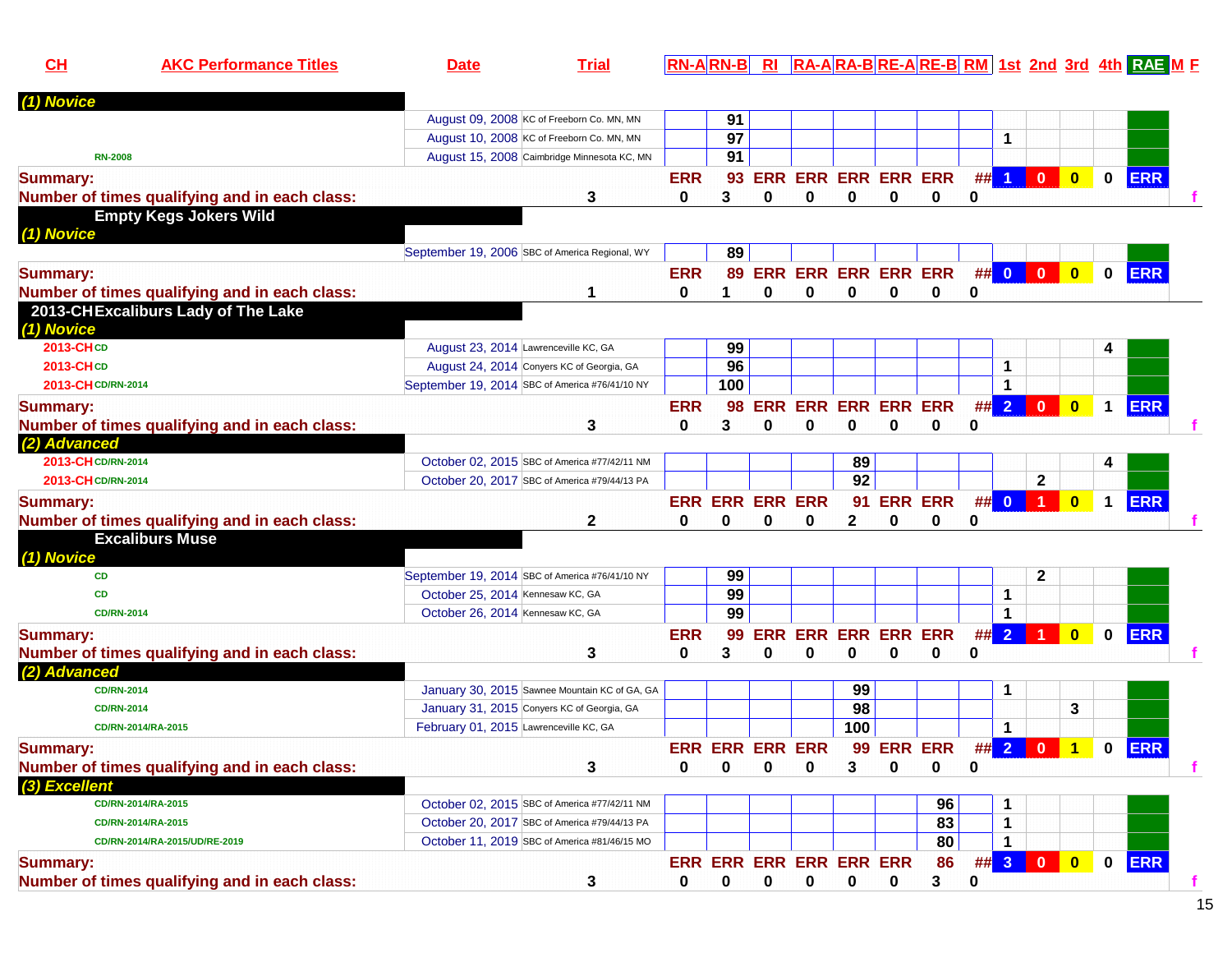**AKC Performance Titles Date Trial RN-A RN-B RI RA-A RA-B RE-A RE-B RM 1st 2nd 3rd 4th RAE <sup>M</sup> <sup>F</sup>**

| 2011-GCHForever Kryskara Ace                  |                                                                                      |             |                 |                    |                                |                        |             |                        |   |                         |                         |                         |              |            |   |
|-----------------------------------------------|--------------------------------------------------------------------------------------|-------------|-----------------|--------------------|--------------------------------|------------------------|-------------|------------------------|---|-------------------------|-------------------------|-------------------------|--------------|------------|---|
| (1) Novice                                    |                                                                                      |             |                 |                    |                                |                        |             |                        |   |                         |                         |                         |              |            |   |
| 2011-GCH                                      | October 05, 2009 SBC of America Regional, OR                                         |             | 87              |                    |                                |                        |             |                        |   |                         |                         |                         |              |            |   |
| 2011-GCH                                      | October 06, 2009 SBC of America Regional, OR                                         |             | 92              |                    |                                |                        |             |                        |   |                         |                         |                         |              |            |   |
| 2011-GCHRN-2009                               | December 04, 2009 Dachshund Club of St. Louis, IL                                    |             | 91              |                    |                                |                        |             |                        |   |                         |                         |                         | 4            |            |   |
| <b>Summary:</b>                               |                                                                                      | <b>ERR</b>  |                 |                    |                                |                        |             | 90 ERR ERR ERR ERR ERR |   | ## 0                    | $\overline{\mathbf{0}}$ | $\bullet$               | $\mathbf{1}$ | <b>ERR</b> |   |
| Number of times qualifying and in each class: | 3                                                                                    | $\bf{0}$    | 3               | 0                  | $\bf{0}$                       | $\bf{0}$               | $\bf{0}$    | 0                      | 0 |                         |                         |                         |              |            | m |
| <b>Fremonts Dinglehoofer</b>                  |                                                                                      |             |                 |                    |                                |                        |             |                        |   |                         |                         |                         |              |            |   |
| (1) Novice                                    |                                                                                      |             |                 |                    |                                |                        |             |                        |   |                         |                         |                         |              |            |   |
|                                               | March 29, 2007 Central New York KC, NY                                               |             | 96              |                    |                                |                        |             |                        |   |                         |                         |                         |              |            |   |
|                                               | March 30, 2007 Onondaga KA, NY                                                       |             | 99              |                    |                                |                        |             |                        |   | $\mathbf 1$             |                         |                         |              |            |   |
| <b>RN-2007</b>                                | March 31, 2007 Finger Lakes KC, NY                                                   |             | $\overline{95}$ |                    |                                |                        |             |                        |   |                         |                         |                         |              |            |   |
| <b>Summary:</b>                               |                                                                                      | <b>ERR</b>  | 97              | <b>ERR</b>         |                                | <b>ERR ERR ERR ERR</b> |             |                        | # | $\overline{\mathbf{1}}$ | $\bf{0}$                | $\mathbf{0}$            | $\mathbf{0}$ | <b>ERR</b> |   |
| Number of times qualifying and in each class: | 3                                                                                    | $\mathbf 0$ | 3               | $\bf{0}$           | $\mathbf 0$                    | $\bf{0}$               | $\bf{0}$    | 0                      | 0 |                         |                         |                         |              |            | m |
| (2) Advanced                                  |                                                                                      |             |                 |                    |                                |                        |             |                        |   |                         |                         |                         |              |            |   |
| <b>RN-2007</b>                                | September 27, 2007 Finger Lakes KC, NY                                               |             |                 |                    |                                | 89                     |             |                        |   |                         |                         |                         |              |            |   |
| <b>RN-2007</b>                                | September 28, 2007 Elmira KC, NY                                                     |             |                 |                    |                                | 92                     |             |                        |   |                         |                         |                         |              |            |   |
| <b>RN,RA-2007</b>                             | September 29, 2007 Onondaga KA, NY                                                   |             |                 |                    |                                | 88                     |             |                        |   |                         |                         |                         |              |            |   |
| <b>Summary:</b>                               |                                                                                      | <b>ERR</b>  |                 | <b>ERR ERR ERR</b> |                                | 90                     |             | <b>ERR ERR</b>         |   | ## 0                    | $\bullet$               | $\overline{\mathbf{0}}$ | $\mathbf 0$  | <b>ERR</b> |   |
| Number of times qualifying and in each class: | 3                                                                                    | $\bf{0}$    | 0               | 0                  | $\mathbf 0$                    | 3                      | $\mathbf 0$ | 0                      | 0 |                         |                         |                         |              |            | m |
| (3) Excellent                                 |                                                                                      |             |                 |                    |                                |                        |             |                        |   |                         |                         |                         |              |            |   |
| <b>RN,RA-2007</b>                             | October 04, 2007 Hatboro DC, PA                                                      |             |                 |                    |                                |                        |             | 79                     |   |                         |                         |                         |              |            |   |
| <b>RN,RA-2007</b>                             | October 12, 2007 Monticello New York KC, NJ                                          |             |                 |                    |                                |                        |             | $\overline{77}$        |   |                         |                         |                         |              |            |   |
| <b>RN, RA, RE-2007</b>                        | October 13, 2007 Palisades KC, NJ                                                    |             |                 |                    |                                |                        |             | $\overline{78}$        |   |                         |                         |                         |              |            |   |
| <b>RN, RA, RE-2007</b>                        | October 14, 2007 Ramapo KC, NJ                                                       |             |                 |                    |                                |                        |             | $\overline{81}$        |   |                         |                         |                         |              |            |   |
| <b>Summary:</b>                               |                                                                                      |             |                 |                    | <b>ERR ERR ERR ERR ERR ERR</b> |                        |             | 79                     |   | ## 0                    | $\mathbf{0}$            | $\overline{\mathbf{0}}$ | $\mathbf 0$  | <b>ERR</b> |   |
| Number of times qualifying and in each class: | 4                                                                                    | $\bf{0}$    | 0               | 0                  | 0                              | 0                      | $\bf{0}$    | 4                      | 0 |                         |                         |                         |              |            | m |
| <b>Fremonts One In A Million</b>              |                                                                                      |             |                 |                    |                                |                        |             |                        |   |                         |                         |                         |              |            |   |
| (1) Novice                                    |                                                                                      |             |                 |                    |                                |                        |             |                        |   |                         |                         |                         |              |            |   |
|                                               | March 29, 2012 North Country KC, NY                                                  |             | 96              |                    |                                |                        |             |                        |   |                         |                         |                         |              |            |   |
|                                               | March 30, 2012 Central New York KC, NY                                               |             | $\overline{97}$ |                    |                                |                        |             |                        |   |                         |                         |                         |              |            |   |
| <b>RN-2012</b>                                | April 01, 2012 Finger Lakes KC, NY                                                   |             | 95              |                    |                                |                        |             |                        |   |                         |                         |                         |              |            |   |
|                                               |                                                                                      | <b>ERR</b>  |                 |                    | <b>ERR ERR ERR ERR ERR</b>     |                        |             |                        |   | ## 0                    | $\mathbf{0}$            |                         |              | <b>ERR</b> |   |
| <b>Summary:</b>                               |                                                                                      |             | 96              |                    |                                |                        |             |                        |   |                         |                         | $\bullet$               | $\mathbf 0$  |            |   |
| Number of times qualifying and in each class: | 3                                                                                    | 0           | 3               | 0                  | 0                              | 0                      | 0           | 0                      | 0 |                         |                         |                         |              |            |   |
| <b>Fremonts Very Ve Vee Dee</b>               |                                                                                      |             |                 |                    |                                |                        |             |                        |   |                         |                         |                         |              |            |   |
| (1) Novice                                    |                                                                                      |             |                 |                    |                                |                        |             |                        |   |                         |                         |                         |              |            |   |
|                                               | June 03, 2005 Greater Philadelphia DFA, PA<br>June 04, 2005 Huntingdon Valley KC, PA |             | 97<br>93        |                    |                                |                        |             |                        |   |                         |                         |                         |              |            |   |
|                                               |                                                                                      |             | $\overline{91}$ |                    |                                |                        |             |                        |   |                         |                         |                         |              |            |   |
| <b>RN-2005</b>                                | June 05, 2005 Burlington County KC, PA                                               |             |                 |                    |                                |                        |             |                        |   |                         |                         |                         |              |            |   |
| <b>Summary:</b>                               |                                                                                      | <b>ERR</b>  | 94              |                    | <b>ERR ERR ERR ERR ERR</b>     |                        |             |                        |   | $\#$ 0                  | $\overline{0}$          | $\overline{\mathbf{0}}$ | $\bf{0}$     | <b>ERR</b> |   |
| Number of times qualifying and in each class: | 3                                                                                    | $\bf{0}$    | 3               | $\bf{0}$           | 0                              | 0                      | 0           | $\bf{0}$               | 0 |                         |                         |                         |              |            |   |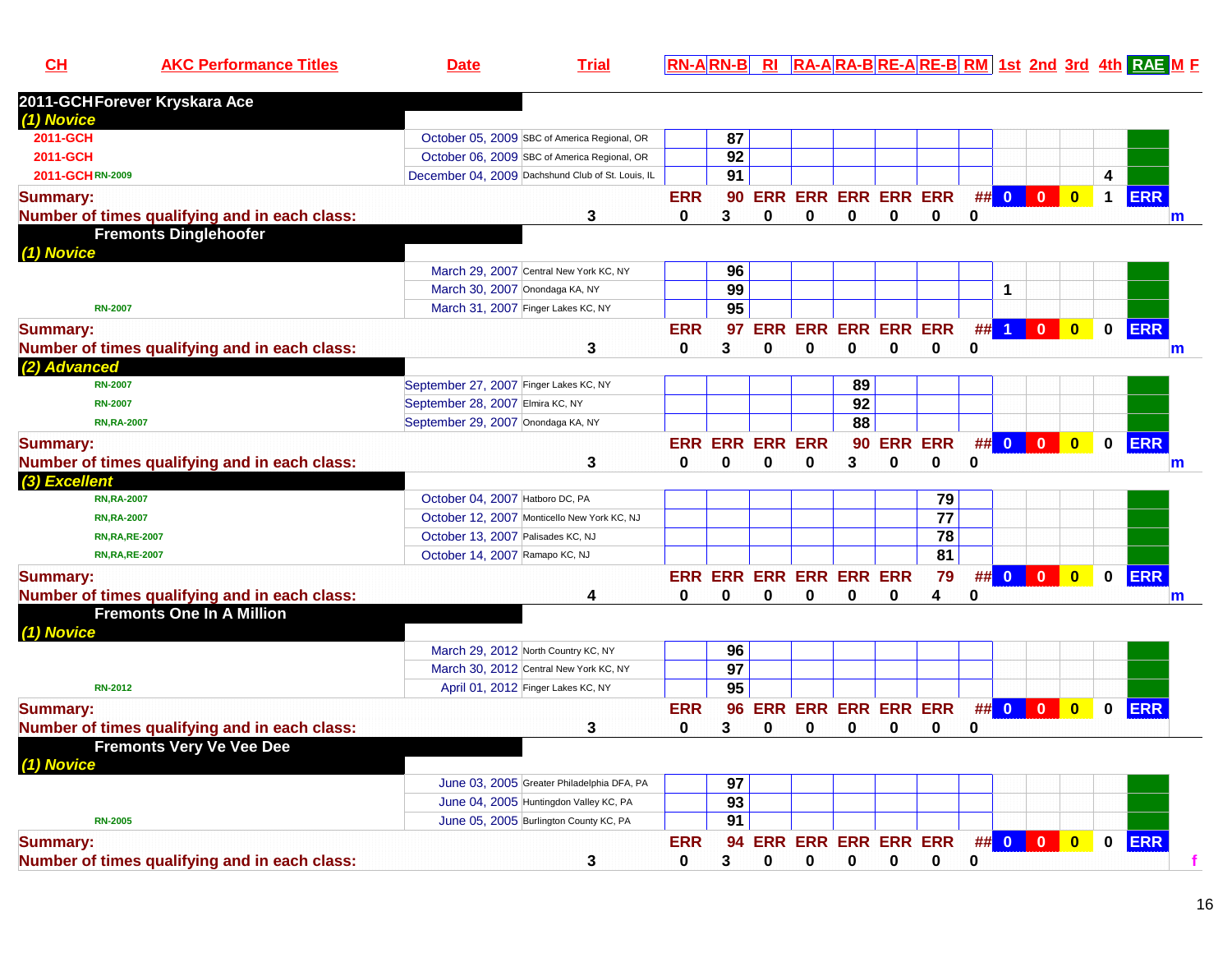| CL                     | <b>AKC Performance Titles</b>                 | <b>Date</b>                                  | <b>Trial</b>                               |                        |    |   |                         |    |               |                 |             |          |                         |              |             | RN-ARN-B RI RA-ARA-BRE-ARE-BRM 1st 2nd 3rd 4th RAE M F |  |
|------------------------|-----------------------------------------------|----------------------------------------------|--------------------------------------------|------------------------|----|---|-------------------------|----|---------------|-----------------|-------------|----------|-------------------------|--------------|-------------|--------------------------------------------------------|--|
| (2) Advanced           |                                               |                                              |                                            |                        |    |   |                         |    |               |                 |             |          |                         |              |             |                                                        |  |
|                        | <b>RN-2005</b>                                | October 01, 2005 Finger Lakes KC, NY         |                                            |                        |    |   |                         | 77 |               |                 |             |          |                         |              |             |                                                        |  |
|                        | <b>RN-2005</b>                                | October 21, 2005 SBC of America #67/32/1 PA  |                                            |                        |    |   |                         | 91 |               |                 |             | 1        |                         |              |             |                                                        |  |
|                        | <b>RN, RA-2005</b>                            | November 17, 2005 Central New York KC, NY    |                                            |                        |    |   |                         | 98 |               |                 |             |          |                         |              |             |                                                        |  |
| <b>Summary:</b>        |                                               |                                              |                                            | <b>ERR ERR ERR ERR</b> |    |   |                         |    | 89 ERR ERR    |                 |             | $\#$ 1   | $\overline{\mathbf{0}}$ | $\mathbf{0}$ | 0           | <b>ERR</b>                                             |  |
|                        | Number of times qualifying and in each class: |                                              | 3                                          | 0                      | 0  | 0 | 0                       | 3  | 0             | 0               | 0           |          |                         |              |             |                                                        |  |
| (3) Excellent          |                                               |                                              |                                            |                        |    |   |                         |    |               |                 |             |          |                         |              |             |                                                        |  |
|                        | <b>RN,RA-2005</b>                             | November 19, 2005 Chenango Valley KC, NY     |                                            |                        |    |   |                         |    |               | 88              |             |          |                         |              |             |                                                        |  |
|                        | <b>RN,RA-2005</b>                             | November 20, 2005 Del-Otse-Nango KC, NY      |                                            |                        |    |   |                         |    |               | 84              |             |          |                         |              |             |                                                        |  |
|                        | RN, RA-2005/RE-2006                           |                                              | June 02, 2006 Greater Philadelphia DFA, PA |                        |    |   |                         |    |               | 92              |             |          |                         |              |             |                                                        |  |
|                        | RN, RA-2005/RE-2006                           | August 11, 2006 Penn Ridge KC, PA            |                                            |                        |    |   |                         |    |               | $\overline{93}$ |             |          |                         |              |             |                                                        |  |
| <b>Summary:</b>        |                                               |                                              |                                            |                        |    |   | ERR ERR ERR ERR ERR ERR |    |               | 89              |             | ## 0 0   |                         | $\bullet$    | $\mathbf 0$ | <b>ERR</b>                                             |  |
|                        | Number of times qualifying and in each class: |                                              | 4                                          | 0                      | 0  | 0 | 0                       | 0  | 0             | 4               | 0           |          |                         |              |             |                                                        |  |
| (4) Advanced Excellent |                                               |                                              |                                            |                        |    |   |                         |    |               |                 |             |          |                         |              |             |                                                        |  |
|                        | RN, RA-2005/RE-2006                           | September 03, 2006 Morris Hills DTC, NJ      |                                            |                        |    |   |                         | 93 |               |                 |             |          |                         |              |             |                                                        |  |
|                        | RN, RA-2005/RE-2006                           | September 03, 2006 Morris Hills DTC, NJ      |                                            |                        |    |   |                         |    |               | 84              |             |          |                         |              |             |                                                        |  |
|                        | RN, RA-2005/RE-2006                           | September 04, 2006 Schooleys Mountain KC, NJ |                                            |                        |    |   |                         | 91 |               |                 |             |          |                         |              |             | $\overline{2}$                                         |  |
|                        | RN, RA-2005/RE-2006                           | September 04, 2006 Schooleys Mountain KC, NJ |                                            |                        |    |   |                         |    |               | 95              |             |          |                         |              |             | $\overline{2}$                                         |  |
|                        | RN, RA-2005/RE-2006                           | October 12, 2006 Palisades KC, NJ            |                                            |                        |    |   |                         | 95 |               |                 |             |          |                         |              |             | $\overline{3}$                                         |  |
|                        | RN, RA-2005/RE-2006                           | October 12, 2006 Palisades KC, NJ            |                                            |                        |    |   |                         |    |               | 97              |             |          |                         |              | 4           | $\overline{\mathbf{3}}$                                |  |
|                        | RN, RA-2005/RE-2006                           | October 13, 2006 Monticello New York KC, NY  |                                            |                        |    |   |                         | 86 |               |                 |             |          |                         |              |             | 4                                                      |  |
|                        | RN, RA-2005/RE-2006                           | October 13, 2006 Monticello New York KC, NY  |                                            |                        |    |   |                         |    |               | 100             |             |          |                         | 3            |             | 4                                                      |  |
|                        | RN, RA-2005/RE-2006                           | October 14, 2006 Palisades KC, NJ            |                                            |                        |    |   |                         | 95 |               |                 |             |          |                         |              |             | $5\phantom{.0}$                                        |  |
|                        | RN, RA-2005/RE-2006                           | October 14, 2006 Palisades KC, NJ            |                                            |                        |    |   |                         |    |               | 95              |             |          | $\mathbf{2}$            |              |             | $5\phantom{a}$                                         |  |
|                        | RN, RA-2005/RE-2006                           | October 15, 2006 Ramapo KC, NJ               |                                            |                        |    |   |                         | 92 |               |                 |             |          |                         |              |             | $6\phantom{a}$                                         |  |
|                        | RN, RA-2005/RE-2006                           | October 15, 2006 Ramapo KC, NJ               |                                            |                        |    |   |                         |    |               | 87              |             |          |                         |              |             | $6\phantom{a}$                                         |  |
|                        | RN, RA-2005/RE-2006                           | November 04, 2006 Back Mountain KC, PA       |                                            |                        |    |   |                         | 96 |               |                 |             |          |                         |              |             | $\overline{7}$                                         |  |
|                        | RN, RA-2005/RE-2006                           | November 04, 2006 Back Mountain KC, PA       |                                            |                        |    |   |                         |    |               | 95              |             |          |                         |              |             | $\overline{7}$                                         |  |
|                        | RN, RA-2005/RE-2006                           | November 05, 2006 Back Mountain KC, PA       |                                            |                        |    |   |                         | 93 |               |                 |             |          |                         |              |             | 8                                                      |  |
|                        | RN, RA-2005/RE-2006                           | November 05, 2006 Back Mountain KC, PA       |                                            |                        |    |   |                         |    |               | 95              |             |          |                         |              |             | 8                                                      |  |
|                        | RN, RA-2005/RE-2006                           | November 18, 2006 Susque Nango KC, NY        |                                            |                        |    |   |                         | 98 |               |                 |             |          |                         |              |             | 9                                                      |  |
|                        | RN, RA-2005/RE-2006                           | November 18, 2006 Susque Nango KC, NY        |                                            |                        |    |   |                         |    |               | 92              |             |          |                         |              |             | 9                                                      |  |
|                        | RN, RA-2005/RE, RAE-2006                      | November 19, 2006 Chenango Valley KC, NY     |                                            |                        |    |   |                         | 94 |               |                 |             |          |                         |              |             | 10                                                     |  |
|                        | RN, RA-2005/RE, RAE-2006                      | November 19, 2006 Chenango Valley KC, NY     |                                            |                        |    |   |                         |    |               | 97              |             |          |                         |              |             | 10                                                     |  |
| <b>Summary:</b>        |                                               |                                              |                                            | <b>ERR ERR ERR ERR</b> |    |   |                         |    | <b>93 ERR</b> | 94              |             | ## 0 1 1 |                         |              | 1           | 10                                                     |  |
|                        | Number of times qualifying and in each class: |                                              | 20                                         | 0                      | 0  | 0 | 0                       | 10 | 0             | 10              | $\mathbf 0$ |          |                         |              |             |                                                        |  |
|                        | 2021-CHFuzzy Bears Amore'                     |                                              |                                            |                        |    |   |                         |    |               |                 |             |          |                         |              |             |                                                        |  |
| (1) Novice             |                                               |                                              |                                            |                        |    |   |                         |    |               |                 |             |          |                         |              |             |                                                        |  |
| 2021-CHTKE, ATT, CGCA  |                                               | September 04, 2020 AKC Virtual Rally         |                                            |                        | 80 |   |                         |    |               |                 |             |          |                         |              |             |                                                        |  |
| 2021-CHTKE, ATT, CGCA  |                                               | September 25, 2020 AKC Virtual Rally         |                                            |                        | 83 |   |                         |    |               |                 |             |          |                         |              |             |                                                        |  |
|                        | 2021-CHTKE, ATT, CGCA, VHMA/RN-2020           | October 02, 2020 AKC Virtual Rally           |                                            |                        | 80 |   |                         |    |               |                 |             |          |                         |              |             |                                                        |  |
| <b>Summary:</b>        |                                               |                                              |                                            | <b>ERR</b>             |    |   | 81 ERR ERR ERR ERR ERR  |    |               |                 |             | ## 0 0 0 |                         |              | $\mathbf 0$ | <b>ERR</b>                                             |  |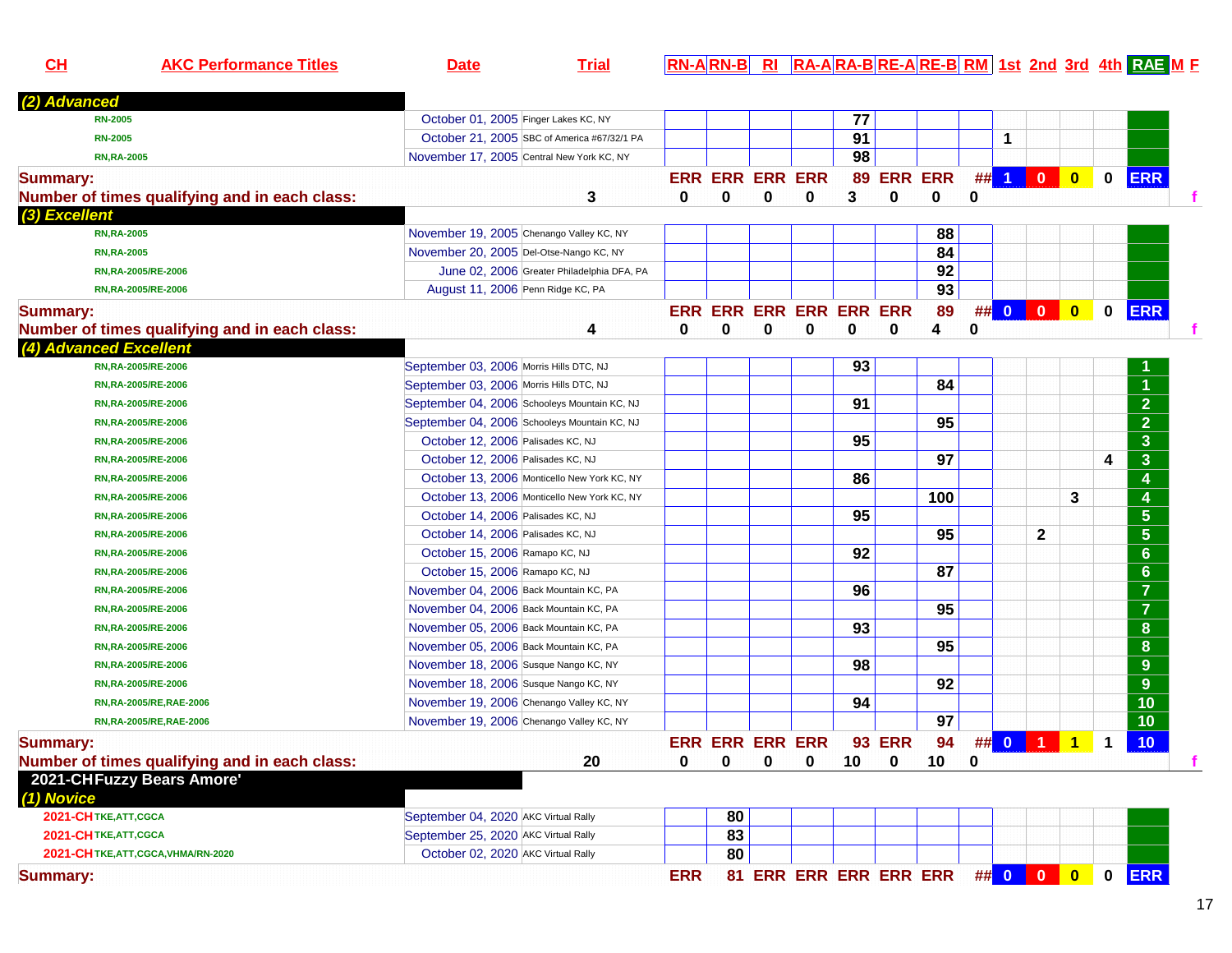| CL                     | <b>AKC Performance Titles</b>                 | <b>Date</b>                                    | <b>Trial</b> |              | $RN-A RN-B $           | $R_{\rm I}$ |                         |    |            |                 |          |                      |                                 |                         |             | RA-ARA-BRE-ARE-BRM 1st 2nd 3rd 4th RAE M F |
|------------------------|-----------------------------------------------|------------------------------------------------|--------------|--------------|------------------------|-------------|-------------------------|----|------------|-----------------|----------|----------------------|---------------------------------|-------------------------|-------------|--------------------------------------------|
|                        | Number of times qualifying and in each class: |                                                | 3            | $\bf{0}$     | 3                      | 0           | 0                       | 0  | 0          | 0               | $\bf{0}$ |                      |                                 |                         |             | m                                          |
| (2) Advanced           |                                               |                                                |              |              |                        |             |                         |    |            |                 |          |                      |                                 |                         |             |                                            |
|                        | 2021-CHTKE, ATT, CGCA, VHMA/RN-2020           | October 11, 2020 Souhegan KC, NH               |              |              |                        |             | 71                      |    |            |                 |          | 1                    |                                 |                         |             |                                            |
|                        | 2021-CH See Performance DB For All Titles     | April 09, 2021 AKC Virtual Rally               |              |              |                        |             |                         | 78 |            |                 |          |                      |                                 |                         |             |                                            |
|                        | 2021-CH See Performance DB For All Titles     | April 16, 2021 SBC of America #82/47/16 PA     |              |              |                        |             | 79                      |    |            |                 |          | $\mathbf 1$          |                                 |                         |             |                                            |
|                        | 2021-CH See Performance DB For All Titles     | October 15, 2021 Souhehan KC, NH               |              |              |                        |             |                         | 71 |            |                 |          |                      |                                 |                         |             |                                            |
|                        | 2021-CH See Performance DB For All Titles     | October 16, 2021 Souhehan KC, NH               |              |              |                        |             |                         | 83 |            |                 |          |                      |                                 |                         |             |                                            |
| <b>Summary:</b>        |                                               |                                                |              |              | <b>ERR ERR ERR</b>     |             | 75                      | 77 |            | <b>ERR ERR</b>  |          |                      | $\#$ 2 0 0                      |                         | $\mathbf 0$ | <b>ERR</b>                                 |
|                        | Number of times qualifying and in each class: |                                                | 5            | $\mathbf{0}$ | 0                      | 0           | 2                       | 3  | 0          | 0               | 0        |                      |                                 |                         |             | $\mathsf{m}$                               |
| (3) Excellent          |                                               |                                                |              |              |                        |             |                         |    |            |                 |          |                      |                                 |                         |             |                                            |
|                        | 2021-CH See Performance DB For All Titles     | August 20, 2021 AKC Virtual Rally              |              |              |                        |             |                         |    |            | 84              |          |                      |                                 |                         |             |                                            |
|                        | 2021-CH See Performance DB For All Titles     | August 27, 2021 AKC Virtual Rally              |              |              |                        |             |                         |    |            | $\overline{81}$ |          |                      |                                 |                         |             |                                            |
|                        | 2021-CH See Performance DB For All Titles     | August 27, 2021 AKC Virtual Rally              |              |              |                        |             |                         |    |            | 70              |          |                      |                                 |                         |             |                                            |
|                        | 2021-CH See Performance DB For All Titles     | October 16, 2021 Souhehan KC, NH               |              |              |                        |             |                         |    |            | 70              |          |                      |                                 |                         |             |                                            |
| <b>Summary:</b>        |                                               |                                                |              |              |                        |             | ERR ERR ERR ERR ERR ERR |    |            | 76              |          | ## 0 0               |                                 | $\bullet$               | $\mathbf 0$ | <b>ERR</b>                                 |
|                        | Number of times qualifying and in each class: |                                                | 4            | 0            | 0                      | 0           | 0                       | 0  | 0          | 4               | 0        |                      |                                 |                         |             | m                                          |
| (4) Advanced Excellent |                                               |                                                |              |              |                        |             |                         |    |            |                 |          |                      |                                 |                         |             |                                            |
|                        | 2021-CH See Performance DB For All Titles     | September 28, 2021 SBC of America Regional, UT |              |              |                        |             |                         | 79 |            |                 |          |                      | $\mathbf{2}$                    |                         |             |                                            |
|                        | 2021-CH See Performance DB For All Titles     | September 28, 2021 SBC of America Regional, UT |              |              |                        |             |                         |    |            | 77              |          | $\mathbf 1$          |                                 |                         |             | $\blacktriangleleft$                       |
|                        | 2021-CH See Performance DB For All Titles     | October 17, 2021 Souhehan KC, NH               |              |              |                        |             |                         | 98 |            |                 |          |                      |                                 |                         |             | $\overline{2}$                             |
|                        | 2021-CH See Performance DB For All Titles     | October 17, 2021 Souhehan KC, NH               |              |              |                        |             |                         |    |            | 72              |          |                      |                                 |                         |             | $\overline{2}$                             |
|                        | 2021-CH See Performance DB For All Titles     | November 27, 2021 Windham County KC, NH        |              |              |                        |             |                         | 92 |            |                 |          |                      |                                 |                         |             | $\overline{\mathbf{3}}$                    |
|                        | 2021-CH See Performance DB For All Titles     | November 27, 2021 Windham County KC, NH        |              |              |                        |             |                         |    |            | 92              |          |                      |                                 |                         |             | $\overline{\mathbf{3}}$                    |
|                        | 2021-CH See Performance DB For All Titles     | November 29, 2021 Holyoke KC, NH               |              |              |                        |             |                         | 82 |            |                 |          |                      |                                 |                         |             | $\overline{4}$                             |
|                        | 2021-CH See Performance DB For All Titles     | November 29, 2021 Holyoke KC, NH               |              |              |                        |             |                         |    |            | 81              |          |                      |                                 |                         |             | $\overline{4}$                             |
|                        | 2021-CH See Performance DB For All Titles     | April 09, 2022 Trap Falls KC, MA               |              |              |                        |             |                         | 85 |            |                 |          |                      |                                 |                         |             | $5\phantom{1}$                             |
|                        | 2021-CH See Performance DB For All Titles     | April 09, 2022 Trap Falls KC, MA               |              |              |                        |             |                         |    |            | 90              |          |                      |                                 |                         |             | $5\phantom{1}$                             |
|                        | 2021-CH See Performance DB For All Titles     | April 10, 2022 Trap Falls KC, MA               |              |              |                        |             |                         | 93 |            |                 |          |                      |                                 |                         |             | $6\phantom{1}$                             |
|                        | 2021-CH See Performance DB For All Titles     | April 10, 2022 Trap Falls KC, MA               |              |              |                        |             |                         |    |            | 99              |          |                      |                                 |                         |             | $6\phantom{1}$                             |
| <b>Summary:</b>        |                                               |                                                |              |              | <b>ERR ERR ERR ERR</b> |             |                         | 88 | <b>ERR</b> | 85              | ##       | $\blacktriangleleft$ | $\blacksquare$ 1 $\blacksquare$ | $\overline{\mathbf{0}}$ | $\bf{0}$    | $6\phantom{a}$                             |
|                        | Number of times qualifying and in each class: |                                                | 12           | 0            | 0                      | 0           | 0                       | 6  | 0          | 6               | 0        |                      |                                 |                         |             | $\mathsf{m}$                               |
| <b>Intermediate</b>    |                                               |                                                |              |              |                        |             |                         |    |            |                 |          |                      |                                 |                         |             |                                            |
|                        | 2021-CHTKE, ATT, CGCA, VHMA/RN-2020           | October 09, 2020 Souhegan KC, NH               |              |              |                        | 91          |                         |    |            |                 |          |                      | $\mathbf 2$                     |                         |             |                                            |
|                        | 2021-CHTKE, ATT, CGCA, VHMA/RN-2020           | October 10, 2020 Souhegan KC, NH               |              |              |                        | 93          |                         |    |            |                 |          |                      | $\mathbf 2$                     |                         |             |                                            |
|                        | 2021-CHTKE, ATT, CGCA, VHMA/RN, RI-2020       | October 23, 2020 AKC Virtual Rally             |              |              |                        | 75          |                         |    |            |                 |          |                      |                                 |                         |             |                                            |
| <b>Summary:</b>        |                                               |                                                |              |              | <b>ERR ERR</b>         |             | 86 ERR ERR ERR ERR      |    |            |                 |          |                      | $\frac{1}{2}$ 0 2 0             |                         | $\mathbf 0$ | <b>ERR</b>                                 |
|                        | Number of times qualifying and in each class: |                                                | 3            | $\mathbf{0}$ | 0                      | 3           | 0                       | 0  | 0          | 0               | 0        |                      |                                 |                         |             | m                                          |
|                        | <b>Gliddens Country Singer</b>                |                                                |              |              |                        |             |                         |    |            |                 |          |                      |                                 |                         |             |                                            |
| (1) Novice             |                                               |                                                |              |              |                        |             |                         |    |            |                 |          |                      |                                 |                         |             |                                            |
|                        | ThDN,CGC                                      | May 26, 2019 Trumbull County KC, PA            |              |              | 72                     |             |                         |    |            |                 |          |                      |                                 |                         |             |                                            |
|                        | <b>ThDN,CGC</b>                               | June 23, 2019 Cleveland A-B TC, OH             |              |              | 85                     |             |                         |    |            |                 |          |                      |                                 |                         |             |                                            |
|                        | ThDN,CGC/RN-2019                              | August 10, 2019 Lorain County KC, OH           |              |              | 87                     |             |                         |    |            |                 |          |                      |                                 | 3                       |             |                                            |
|                        |                                               |                                                |              |              |                        |             |                         |    |            |                 |          |                      |                                 |                         |             |                                            |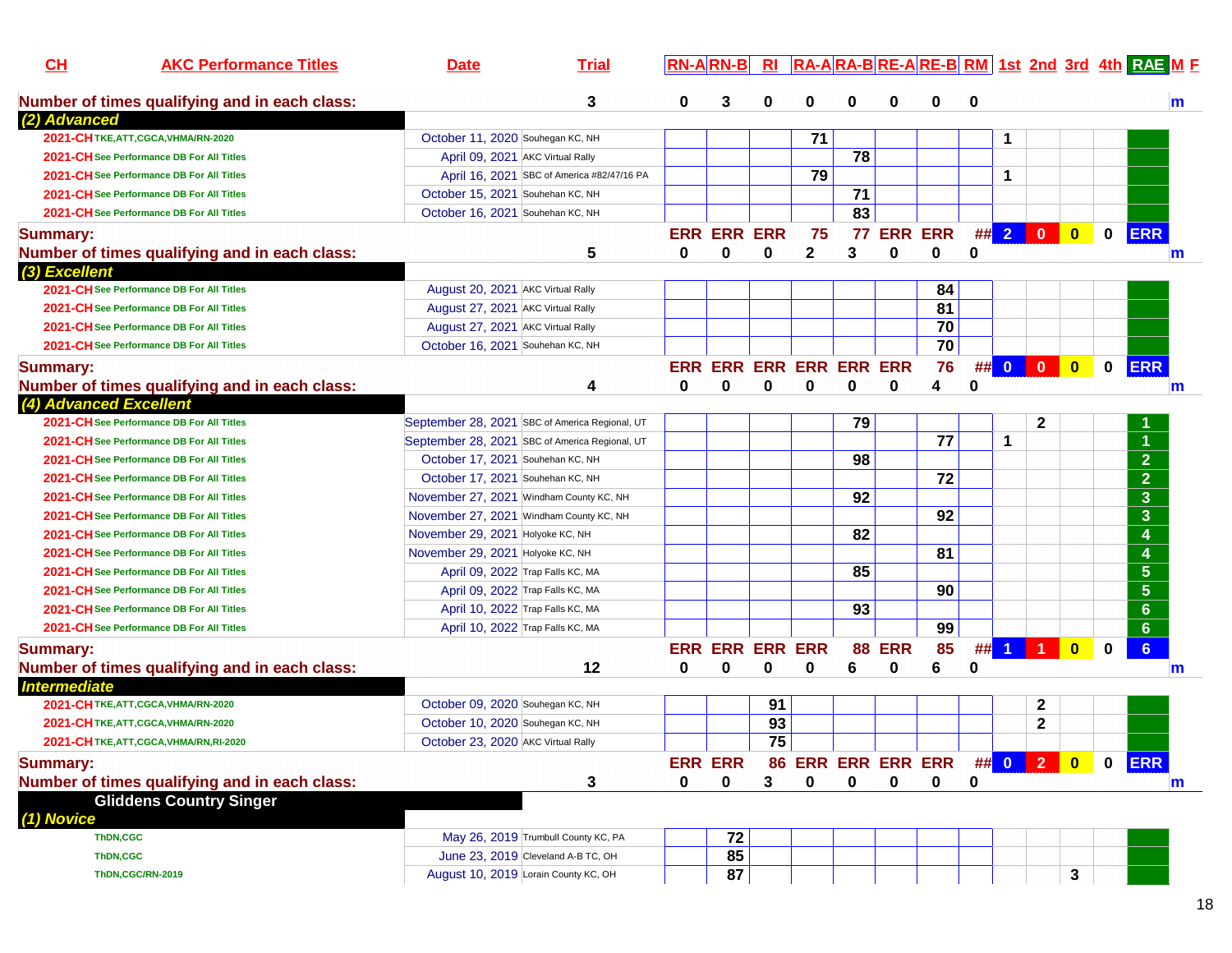| $CH$                | <b>AKC Performance Titles</b>                                                     | <b>Date</b>                                                      | <b>Trial</b>           | $RN-A RN-B $               |                 |    |                         |    |               |                            |          |                                                                                                                                                                                                                                                                                                                     |                                                          |                      |                      | RI RA-ARA-BRE-ARE-BRM 1st 2nd 3rd 4th RAE ME |   |
|---------------------|-----------------------------------------------------------------------------------|------------------------------------------------------------------|------------------------|----------------------------|-----------------|----|-------------------------|----|---------------|----------------------------|----------|---------------------------------------------------------------------------------------------------------------------------------------------------------------------------------------------------------------------------------------------------------------------------------------------------------------------|----------------------------------------------------------|----------------------|----------------------|----------------------------------------------|---|
| <b>Summary:</b>     | Number of times qualifying and in each class:                                     |                                                                  | 3                      | <b>ERR</b><br>0            | 81<br>3         | 0  | 0                       | 0  | 0             | ERR ERR ERR ERR ERR<br>0   | 0        | $\frac{1}{2}$ $\frac{1}{2}$ $\frac{1}{2}$ $\frac{1}{2}$ $\frac{1}{2}$ $\frac{1}{2}$ $\frac{1}{2}$ $\frac{1}{2}$ $\frac{1}{2}$ $\frac{1}{2}$ $\frac{1}{2}$ $\frac{1}{2}$ $\frac{1}{2}$ $\frac{1}{2}$ $\frac{1}{2}$ $\frac{1}{2}$ $\frac{1}{2}$ $\frac{1}{2}$ $\frac{1}{2}$ $\frac{1}{2}$ $\frac{1}{2}$ $\frac{1}{2}$ | $\begin{array}{ c c c c c }\n\hline\n0 & 1\n\end{array}$ |                      | $\mathbf 0$          | <b>ERR</b>                                   |   |
| <b>Intermediate</b> |                                                                                   |                                                                  |                        |                            |                 |    |                         |    |               |                            |          |                                                                                                                                                                                                                                                                                                                     |                                                          |                      |                      |                                              |   |
|                     | ThDN,CGC/RN-2019                                                                  | September 22, 2019 Butler County KC, OH                          |                        |                            |                 | 77 |                         |    |               |                            |          |                                                                                                                                                                                                                                                                                                                     |                                                          | 3                    |                      |                                              |   |
|                     | ThDN,CGC/RN-2019                                                                  | October 19, 2019 Medina KC, OH                                   |                        |                            |                 | 97 |                         |    |               |                            |          |                                                                                                                                                                                                                                                                                                                     | $\mathbf 2$                                              |                      |                      |                                              |   |
|                     | ThDN,CGC/RN,RI-2019                                                               | November 02, 2019 Cleveland A-B TC, OH                           |                        |                            |                 | 72 |                         |    |               |                            |          |                                                                                                                                                                                                                                                                                                                     |                                                          |                      |                      |                                              |   |
| <b>Summary:</b>     |                                                                                   |                                                                  |                        | <b>ERR ERR</b>             |                 |    |                         |    |               | 82 ERR ERR ERR ERR         | #        | $\overline{\mathbf{0}}$                                                                                                                                                                                                                                                                                             | $\blacktriangleleft$                                     | $\blacktriangleleft$ | $\mathbf{0}$         | <b>ERR</b>                                   |   |
|                     | Number of times qualifying and in each class:                                     |                                                                  | 3                      | 0                          | 0               | 3  | 0                       | 0  | $\bf{0}$      | $\mathbf 0$                | 0        |                                                                                                                                                                                                                                                                                                                     |                                                          |                      |                      |                                              |   |
|                     | <b>Gliddens Sweet Surrender</b>                                                   |                                                                  |                        |                            |                 |    |                         |    |               |                            |          |                                                                                                                                                                                                                                                                                                                     |                                                          |                      |                      |                                              |   |
| (1) Novice          |                                                                                   |                                                                  |                        |                            |                 |    |                         |    |               |                            |          |                                                                                                                                                                                                                                                                                                                     |                                                          |                      |                      |                                              |   |
|                     |                                                                                   | May 14, 2021 All-Breed TC of Akron, OH                           |                        |                            | 80              |    |                         |    |               |                            |          |                                                                                                                                                                                                                                                                                                                     |                                                          | 3                    |                      |                                              |   |
|                     |                                                                                   | June 26, 2021 Cleveland A-B TC, OH                               |                        |                            | 70              |    |                         |    |               |                            |          |                                                                                                                                                                                                                                                                                                                     |                                                          |                      | 4                    |                                              |   |
| <b>RN</b>           |                                                                                   | June 27, 2021 Cleveland A-B TC, OH                               |                        |                            | 96              |    |                         |    |               |                            |          |                                                                                                                                                                                                                                                                                                                     |                                                          |                      |                      |                                              |   |
| <b>Summary:</b>     |                                                                                   |                                                                  |                        | <b>ERR</b>                 |                 |    |                         |    |               | 82 ERR ERR ERR ERR ERR     |          |                                                                                                                                                                                                                                                                                                                     | ## 0 0 1                                                 |                      | $\mathbf 1$          | <b>ERR</b>                                   |   |
|                     | Number of times qualifying and in each class:                                     |                                                                  | 3                      | 0                          | 3               | 0  | 0                       | 0  | 0             | 0                          | 0        |                                                                                                                                                                                                                                                                                                                     |                                                          |                      |                      |                                              |   |
|                     | 2017-GCHGliddens Yosminty Sam I Am                                                |                                                                  |                        |                            |                 |    |                         |    |               |                            |          |                                                                                                                                                                                                                                                                                                                     |                                                          |                      |                      |                                              |   |
| (1) Novice          |                                                                                   |                                                                  |                        |                            |                 |    |                         |    |               |                            |          |                                                                                                                                                                                                                                                                                                                     |                                                          |                      |                      |                                              |   |
| 2017-GCH CGCA, TKN  |                                                                                   | July 05, 2019 Ann Arbor KC, MI                                   |                        | 90                         |                 |    |                         |    |               |                            |          |                                                                                                                                                                                                                                                                                                                     |                                                          |                      | 4                    |                                              |   |
| <b>Summary:</b>     |                                                                                   |                                                                  |                        |                            |                 |    |                         |    |               | 90 ERR ERR ERR ERR ERR ERR |          |                                                                                                                                                                                                                                                                                                                     | ## 0 0                                                   | $\bullet$            | $\blacktriangleleft$ | <b>ERR</b>                                   |   |
|                     | Number of times qualifying and in each class:                                     |                                                                  | 1                      | 1                          |                 | 0  | 0                       | O  | 0             | 0                          | 0        |                                                                                                                                                                                                                                                                                                                     |                                                          |                      |                      |                                              | m |
|                     | <b>Gus Parr</b>                                                                   |                                                                  |                        |                            |                 |    |                         |    |               |                            |          |                                                                                                                                                                                                                                                                                                                     |                                                          |                      |                      |                                              |   |
| (1) Novice          |                                                                                   |                                                                  |                        |                            |                 |    |                         |    |               |                            |          |                                                                                                                                                                                                                                                                                                                     |                                                          |                      |                      |                                              |   |
|                     |                                                                                   | May 14, 2010 Sandia DOC, NM                                      |                        | 86                         |                 |    |                         |    |               |                            |          |                                                                                                                                                                                                                                                                                                                     |                                                          | 3                    |                      |                                              |   |
|                     |                                                                                   | May 15, 2010 Rio Grande KC, NM                                   |                        | 95                         |                 |    |                         |    |               |                            |          |                                                                                                                                                                                                                                                                                                                     |                                                          | 3                    |                      |                                              |   |
|                     | <b>RN-2010</b>                                                                    | May 16, 2010 Rio Grande KC, NM                                   |                        | 86                         |                 |    |                         |    |               |                            |          |                                                                                                                                                                                                                                                                                                                     | $\mathbf{2}$                                             |                      |                      |                                              |   |
|                     |                                                                                   |                                                                  |                        | 89                         |                 |    | ERR ERR ERR ERR ERR ERR |    |               |                            | ##       | $\overline{\mathbf{0}}$                                                                                                                                                                                                                                                                                             | $\blacktriangleleft$                                     | 2 <sub>1</sub>       | $\mathbf 0$          | <b>ERR</b>                                   |   |
| <b>Summary:</b>     |                                                                                   |                                                                  |                        | 3                          | 0               | 0  |                         | 0  | 0             | 0                          | 0        |                                                                                                                                                                                                                                                                                                                     |                                                          |                      |                      |                                              |   |
|                     | Number of times qualifying and in each class:<br><b>Howe Ranch Golden Sam-R-I</b> |                                                                  | 3                      |                            |                 |    | 0                       |    |               |                            |          |                                                                                                                                                                                                                                                                                                                     |                                                          |                      |                      |                                              | m |
| (1) Novice          |                                                                                   |                                                                  |                        |                            |                 |    |                         |    |               |                            |          |                                                                                                                                                                                                                                                                                                                     |                                                          |                      |                      |                                              |   |
|                     |                                                                                   | January 20, 2011 Tualatin KC, OR                                 |                        |                            | 90              |    |                         |    |               |                            |          |                                                                                                                                                                                                                                                                                                                     |                                                          |                      |                      |                                              |   |
|                     |                                                                                   | January 21, 2011 DF of Oregon, OR                                |                        |                            | $\overline{77}$ |    |                         |    |               |                            |          |                                                                                                                                                                                                                                                                                                                     |                                                          |                      |                      |                                              |   |
|                     | <b>RN-2011</b>                                                                    | January 22, 2011 Portland Dog OC, OR                             |                        |                            | 91              |    |                         |    |               |                            |          |                                                                                                                                                                                                                                                                                                                     |                                                          |                      |                      |                                              |   |
|                     | <b>RN-2011</b>                                                                    | January 23, 2011 Tualatin KC, OR                                 |                        |                            | 77              |    |                         |    |               |                            |          |                                                                                                                                                                                                                                                                                                                     |                                                          |                      |                      |                                              |   |
|                     |                                                                                   |                                                                  |                        |                            |                 |    |                         |    |               |                            |          | $\#$ $\#$ 0                                                                                                                                                                                                                                                                                                         |                                                          |                      |                      |                                              |   |
| <b>Summary:</b>     |                                                                                   |                                                                  | $\boldsymbol{\Lambda}$ | <b>ERR</b><br>$\mathbf{a}$ | $\mathbf{A}$    |    |                         |    |               | 84 ERR ERR ERR ERR ERR     |          |                                                                                                                                                                                                                                                                                                                     | $\mathbf{0}$                                             | $\mathbf{0}$         | $\bf{0}$             | <b>ERR</b>                                   |   |
|                     | Number of times qualifying and in each class:                                     |                                                                  |                        |                            |                 |    | $0 \t 0 \t 0 \t 0$      |    |               |                            | $\bf{0}$ |                                                                                                                                                                                                                                                                                                                     |                                                          |                      |                      |                                              | ш |
| (2) Advanced        | <b>CD/RN-2011</b>                                                                 |                                                                  |                        |                            |                 |    |                         | 93 |               |                            |          |                                                                                                                                                                                                                                                                                                                     |                                                          |                      |                      |                                              |   |
|                     |                                                                                   | August 20, 2011 Olympic KC, WA<br>August 21, 2011 Olympic KC, WA |                        |                            |                 |    |                         | 93 |               |                            |          |                                                                                                                                                                                                                                                                                                                     |                                                          |                      |                      |                                              |   |
|                     | <b>CD/RN-2011</b>                                                                 | September 03, 2011 Longview Kelso KC, WA                         |                        |                            |                 |    |                         | 72 |               |                            |          |                                                                                                                                                                                                                                                                                                                     |                                                          |                      |                      |                                              |   |
|                     | <b>CD/RN,RA-2011</b>                                                              | August 16, 2013 Reno KC, NV                                      |                        |                            |                 |    |                         |    |               | 92                         |          |                                                                                                                                                                                                                                                                                                                     |                                                          |                      |                      | 14                                           |   |
|                     | CD, BN, GN/RN, RA, RE-2011/RAE-2012                                               | January 21, 2017 Portland DOC, OR                                |                        |                            |                 |    |                         | 84 |               |                            |          |                                                                                                                                                                                                                                                                                                                     |                                                          |                      |                      |                                              |   |
|                     | CD, BN, GN/RN, RA, RE-2011/RAE-2012/RAE2-2014/RAE3-2016                           |                                                                  |                        |                            |                 |    |                         |    |               |                            |          |                                                                                                                                                                                                                                                                                                                     |                                                          |                      |                      |                                              |   |
| <b>Summary:</b>     |                                                                                   |                                                                  |                        |                            |                 |    | <b>ERR ERR ERR ERR</b>  |    | <b>86 ERR</b> | 92                         |          |                                                                                                                                                                                                                                                                                                                     | ## <mark>000</mark>                                      |                      | $\bf{0}$             | 14                                           |   |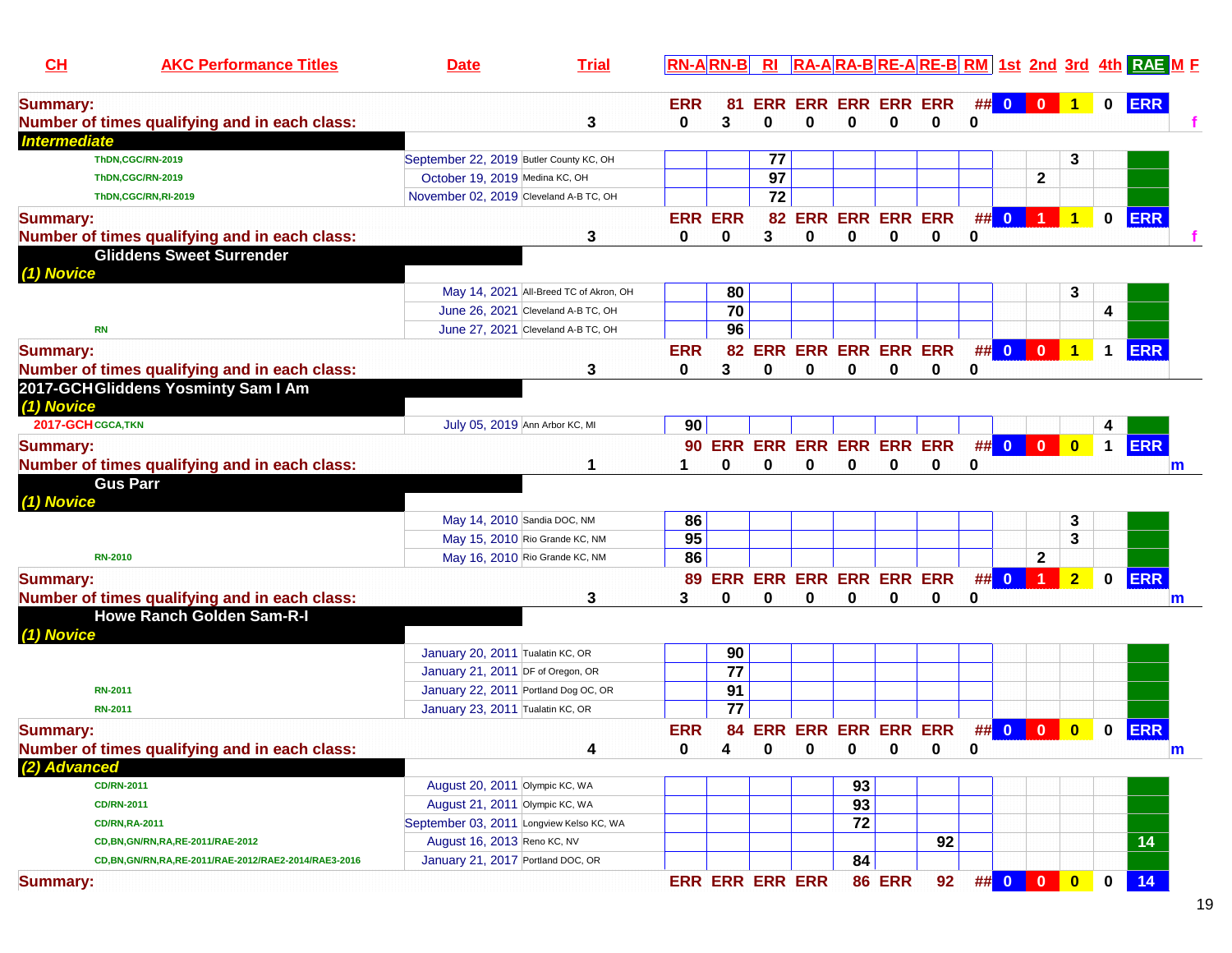| CL              | <b>AKC Performance Titles</b>                 | <b>Date</b>                              | <b>Trial</b>                               |   | $RN-A$ $RN-B$              | $R_{\rm I}$ | RA-ARA-BRE-ARE-BRM 1st 2nd 3rd 4th RAE M F |     |    |     |    |                         |                         |           |             |                      |
|-----------------|-----------------------------------------------|------------------------------------------|--------------------------------------------|---|----------------------------|-------------|--------------------------------------------|-----|----|-----|----|-------------------------|-------------------------|-----------|-------------|----------------------|
|                 | Number of times qualifying and in each class: |                                          | 5                                          | 0 | 0                          | 0           | 0                                          | 4   | 0  | 1   | 0  |                         |                         |           |             |                      |
| (3) Excellent   |                                               |                                          |                                            |   |                            |             |                                            |     |    |     |    |                         |                         |           |             |                      |
|                 | <b>CD/RN,RA-2011</b>                          | October 30, 2011 Vancouver KC, WA        |                                            |   |                            |             |                                            |     | 74 |     |    |                         |                         |           |             |                      |
|                 | <b>CD/RN,RA-2011</b>                          | November 17, 2011 Umpqua KC, OR          |                                            |   |                            |             |                                            |     |    | 85  |    |                         |                         |           |             |                      |
|                 | <b>CD/RN,RA,RE-2011</b>                       | November 20, 2011 Rogue Valley KC, OR    |                                            |   |                            |             |                                            |     |    | 72  |    |                         |                         |           |             |                      |
|                 | <b>CD/RN,RA,RE-2011</b>                       | December 09, 2011 Willamette Toy DF, OR  |                                            |   |                            |             |                                            |     |    | 95  |    |                         |                         | 3         |             |                      |
|                 | CD, BN, GN/RN, RA, RE-2011/RAE-2012/RAE2-2014 | August 21, 2016 Olympic KC, WA           |                                            |   |                            |             |                                            |     |    | 100 |    |                         |                         |           |             |                      |
| <b>Summary:</b> |                                               |                                          |                                            |   | <b>ERR ERR ERR ERR ERR</b> |             |                                            |     | 74 | 88  | ## | $\overline{\mathbf{0}}$ | $\overline{\mathbf{0}}$ | $\vert$ 1 | $\mathbf 0$ | <b>ERR</b>           |
|                 | Number of times qualifying and in each class: |                                          | 5                                          | 0 | 0                          | 0           | $\bf{0}$                                   | 0   | 1  | 4   | 0  |                         |                         |           |             |                      |
|                 | (4) Advanced Excellent                        |                                          |                                            |   |                            |             |                                            |     |    |     |    |                         |                         |           |             |                      |
|                 | <b>CD, BN/RN, RA, RE-2011</b>                 | August 17, 2012 Reno KC, NV              |                                            |   |                            |             |                                            | 79  |    |     |    |                         |                         |           |             |                      |
|                 | <b>CD, BN/RN, RA, RE-2011</b>                 | August 17, 2012 Reno KC, NV              |                                            |   |                            |             |                                            |     |    | 85  |    |                         |                         |           |             | $\blacktriangleleft$ |
|                 | <b>CD, BN/RN, RA, RE-2011</b>                 | August 17, 2012 Reno KC, NV              |                                            |   |                            |             |                                            | 97  |    |     |    |                         |                         |           |             | 2 <sup>1</sup>       |
|                 | <b>CD, BN/RN, RA, RE-2011</b>                 | August 17, 2012 Reno KC, NV              |                                            |   |                            |             |                                            |     |    | 77  |    |                         |                         |           |             | $\overline{2}$       |
|                 | CD, BN, GN/RN, RA, RE-2011                    | September 01, 2012 Longview Kelso KC, WA |                                            |   |                            |             |                                            | 87  |    |     |    |                         |                         |           |             | $\mathbf{3}$         |
|                 | CD, BN, GN/RN, RA, RE-2011                    | September 01, 2012 Longview Kelso KC, WA |                                            |   |                            |             |                                            |     |    | 70  |    |                         |                         |           |             | $\mathbf{3}$         |
|                 | CD, BN, GN/RN, RA, RE-2011                    |                                          | September 29, 2012 Columbia Basin DTC, WA  |   |                            |             |                                            | 90  |    |     |    |                         |                         |           |             | 4                    |
|                 | CD, BN, GN/RN, RA, RE-2011                    |                                          | September 29, 2012 Columbia Basin DTC, WA  |   |                            |             |                                            |     |    | 77  |    |                         |                         |           |             | 4                    |
|                 | CD, BN, GN/RN, RA, RE-2011                    |                                          | September 30, 2012 Columbia Basin DTC, WA  |   |                            |             |                                            | 90  |    |     |    |                         |                         |           |             | $5\phantom{.0}$      |
|                 | CD, BN, GN/RN, RA, RE-2011                    |                                          | September 30, 2012 Columbia Basin DTC, WA  |   |                            |             |                                            |     |    | 81  |    |                         |                         |           |             | $5\phantom{.0}$      |
|                 | CD, BN, GN/RN, RA, RE-2011                    |                                          | October 12, 2012 Idaho Capital City KC, ID |   |                            |             |                                            | 96  |    |     |    |                         |                         |           | 4           | $6\phantom{1}$       |
|                 | CD, BN, GN/RN, RA, RE-2011                    |                                          | October 12, 2012 Idaho Capital City KC, ID |   |                            |             |                                            |     |    | 74  |    |                         |                         |           |             | $6\phantom{1}$       |
|                 |                                               | October 13, 2012 Lizard Butte KC, ID     |                                            |   |                            |             |                                            | 98  |    |     |    |                         |                         |           |             | $\overline{7}$       |
|                 | CD, BN, GN/RN, RA, RE-2011                    |                                          |                                            |   |                            |             |                                            |     |    | 91  |    |                         | $\mathbf{2}$            |           |             | $\overline{7}$       |
|                 | CD, BN, GN/RN, RA, RE-2011                    | October 13, 2012 Lizard Butte KC, ID     |                                            |   |                            |             |                                            | 77  |    |     |    |                         | $\mathbf{2}$            |           |             |                      |
|                 | CD, BN, GN/RN, RA, RE-2011                    | October 14, 2012 Lizard Butte KC, ID     |                                            |   |                            |             |                                            |     |    |     |    | 1                       |                         |           |             | 8                    |
|                 | CD, BN, GN/RN, RA, RE-2011                    | October 14, 2012 Lizard Butte KC, ID     |                                            |   |                            |             |                                            |     |    | 98  |    | 1                       |                         |           |             | 8                    |
|                 | CD, BN, GN/RN, RA, RE-2011                    | October 27, 2012 Vancouver KC, WA        |                                            |   |                            |             |                                            | 100 |    |     |    |                         |                         |           | 4           | 9                    |
|                 | CD, BN, GN/RN, RA, RE-2011                    | October 27, 2012 Vancouver KC, WA        |                                            |   |                            |             |                                            |     |    | 86  |    |                         |                         |           |             | 9                    |
|                 | CD, BN, GN/RN, RA, RE-2011/RAE-2012           | October 28, 2012 Vancouver KC, WA        |                                            |   |                            |             |                                            | 95  |    |     |    |                         |                         |           |             | 10                   |
|                 | CD, BN, GN/RN, RA, RE-2011/RAE-2012           | October 28, 2012 Vancouver KC, WA        |                                            |   |                            |             |                                            |     |    | 83  |    |                         |                         |           |             | 10                   |
|                 | CD, BN, GN/RN, RA, RE-2011/RAE-2012           |                                          | July 12, 2013 Mount Rainier WDC, WA        |   |                            |             |                                            | 97  |    |     |    |                         | $\mathbf{2}$            |           |             | 11                   |
|                 | CD, BN, GN/RN, RA, RE-2011/RAE-2012           |                                          | July 12, 2013 Mount Rainier WDC, WA        |   |                            |             |                                            |     |    | 95  |    |                         | $\mathbf{2}$            |           |             | 11                   |
|                 | CD, BN, GN/RN, RA, RE-2011/RAE-2012           |                                          | July 13, 2013 Timberland Valley DFA, WA    |   |                            |             |                                            | 97  |    |     |    |                         |                         |           |             | 12                   |
|                 | CD, BN, GN/RN, RA, RE-2011/RAE-2012           |                                          | July 13, 2013 Timberland Valley DFA, WA    |   |                            |             |                                            |     |    | 98  |    | 1                       |                         |           |             | 12                   |
|                 | CD, BN, GN/RN, RA, RE-2011/RAE-2012           |                                          | July 14, 2013 Timberland Valley DFA, WA    |   |                            |             |                                            | 85  |    |     |    |                         |                         |           | 4           | 13                   |
|                 | CD, BN, GN/RN, RA, RE-2011/RAE-2012           |                                          | July 14, 2013 Timberland Valley DFA, WA    |   |                            |             |                                            |     |    | 87  |    |                         |                         | 3         |             | 13                   |
|                 | CD, BN, GN/RN, RA, RE-2011/RAE-2012           | August 16, 2013 Reno KC, NV              |                                            |   |                            |             |                                            | 98  |    |     |    |                         |                         |           |             | 14                   |
|                 | CD, BN, GN/RN, RA, RE-2011/RAE-2012           | August 16, 2013 Reno KC, NV              |                                            |   |                            |             |                                            |     |    | 92  |    |                         |                         |           |             | 14                   |
|                 | CD, BN, GN/RN, RA, RE-2011/RAE-2012           |                                          | August 31, 2013 Longview Kelso KC, WA      |   |                            |             |                                            | 95  |    |     |    |                         |                         |           |             | 15                   |
|                 | CD, BN, GN/RN, RA, RE-2011/RAE-2012           |                                          | August 31, 2013 Longview Kelso KC, WA      |   |                            |             |                                            |     |    | 87  |    |                         |                         |           |             | 15                   |
|                 | CD, BN, GN/RN, RA, RE-2011/RAE-2012           | August 15, 2014 Reno KC, NV              |                                            |   |                            |             |                                            | 79  |    |     |    |                         |                         |           |             | 16                   |
|                 | CD, BN, GN/RN, RA, RE-2011/RAE-2012           | August 15, 2014 Reno KC, NV              |                                            |   |                            |             |                                            |     |    | 79  |    |                         |                         |           |             | 16 <sup>°</sup>      |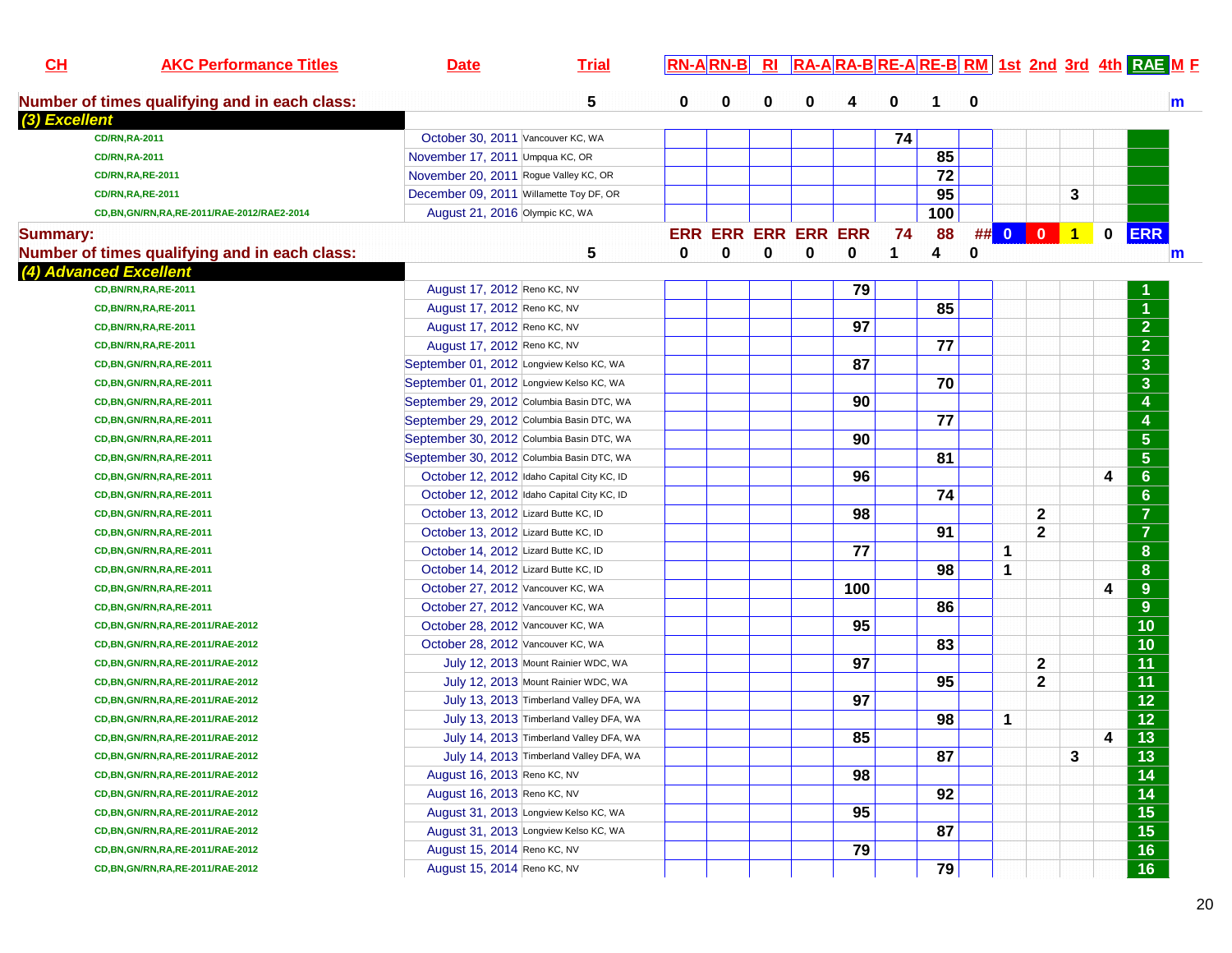**CD,BN,GN/RN,RA,RE-2011/RAE-2012CD,BN,GN/RN,RA,RE-2011/RAE-2012CD,BN,GN/RN,RA,RE-2011/RAE-2012CD,BN,GN/RN,RA,RE-2011/RAE-2012CD,BN,GN/RN,RA,RE-2011/RAE-2012CD,BN,GN/RN,RA,RE-2011/RAE-2012CD,BN,GN/RN,RA,RE-2011/RAE-2012/RAE2-2014CD,BN,GN/RN,RA,RE-2011/RAE-2012/RAE2-2014CD,BN,GN/RN,RA,RE-2011/RAE-2012/RAE2-2014CD,BN,GN/RN,RA,RE-2011/RAE-2012/RAE2-2014CD,BN,GN/RN,RA,RE-2011/RAE-2012/RAE2-2014CD,BN,GN/RN,RA,RE-2011/RAE-2012/RAE2-2014CD,BN,GN/RN,RA,RE-2011/RAE-2012/RAE2-2014CD,BN,GN/RN,RA,RE-2011/RAE-2012/RAE2-2014CD,BN,GN/RN,RA,RE-2011/RAE-2012/RAE2-2014CD,BN,GN/RN,RA,RE-2011/RAE-2012/RAE2-2014CD,BN,GN/RN,RA,RE-2011/RAE-2012/RAE2-2014CD,BN,GN/RN,RA,RE-2011/RAE-2012/RAE2-2014CD,BN,GN/RN,RA,RE-2011/RAE-2012/RAE2-2014CD,BN,GN/RN,RA,RE-2011/RAE-2012/RAE2-2014CD,BN,GN/RN,RA,RE-2011/RAE-2012/RAE2-2014CD,BN,GN/RN,RA,RE-2011/RAE-2012/RAE2-2014CD,BN,GN/RN,RA,RE-2011/RAE-2012/RAE2-2014CD,BN,GN/RN,RA,RE-2011/RAE-2012/RAE2-2014CD,BN,GN/RN,RA,RE-2011/RAE-2012/RAE2-2014CD,BN,GN/RN,RA,RE-2011/RAE-2012/RAE2-2014CD,BN,GN/RN,RA,RE-2011/RAE-2012/RAE2-2014CD,BN,GN/RN,RA,RE-2011/RAE-2012/RAE2-2014/RAE3-2016CD,BN,GN/RN,RA,RE-2011/RAE-2012/RAE2-2014/RAE3-2016CD,BN,GN/RN,RA,RE-2011/RAE-2012/RAE2-2014/RAE3-2016CD,BN,GN/RN,RA,RE-2011/RAE-2012/RAE2-2014/RAE3-2016CD,BN,GN/RN,RA,RE-2011/RAE-2012/RAE2-2014/RAE3-2016CD,BN,GN/RN,RA,RE-2011/RAE-2012/RAE2-2014/RAE3-2016CD,BN,GN/RN,RA,RE-2011/RAE-2012/RAE2-2014/RAE3-2016CD,BN,GN/RN,RA,RE-2011/RAE-2012/RAE2-2014/RAE3-2016CD,BN,GN/RN,RA,RE-2011/RAE-2012/RAE2-2014/RAE3-2016CD,BN,GN/RN,RA,RE-2011/RAE-2012/RAE2-2014/RAE3-2016CD,BN,GN/RN,RA,RE-2011/RAE-2012/RAE2-2014/RAE3-2016CD,BN,GN/RN,RA,RE-2011/RAE-2012/RAE2-2014/RAE3-2016CD,BN,GN/RN,RA,RE-2011/RAE-2012/RAE2-2014/RAE3-2016CD,BN,GN/RN,RA,RE-2011/RAE-2012/RAE2-2014/RAE3-2016CD,BN,GN/RN,RA,RE-2011/RAE-2012/RAE2-2014/RAE3-2016CD,BN,GN/RN,RA,RE-2011/RAE-2012/RAE2-2014/RAE3-2016**

January 19, 2017 Tualatin KC, OR

January 20, 2017 DFA or Oregon, OR

## **AKC Performance Titles Date Trial RN-A RN-B RI RA-A RA-B RE-A RE-B RM 1st 2nd 3rd 4th RAE <sup>M</sup> <sup>F</sup>** August 15, 2014 Reno KC, NV<u>**17** 17 **17** 17 **17**</u>  $\overline{17}$  August 15, 2014 Reno KC, NV**17 198 1 1 17**  $\overline{18}$  August 16, 2014 Reno KC, NV **91 18**  $\overline{18}$  August 16, 2014 Reno KC, NV **86 18**  $\overline{19}$  November 14, 2014 Umpqua KC, OR **87 4 19**  November 14, 2014 Umpqua KC, OR **77 19**  November 15, 2014 Rogue Valley KC, OR **98 2 20**  November 15, 2014 Rogue Valley KC, OR **96 2 20**  November 16, 2014 Rogue Valley KC, OR **93 2 21**  November 16, 2014 Rogue Valley KC, ORR 21 June 24, 2016 Clackamas KC, OR **97 22**  June 24, 2016 Clackamas KC, ORR 22 June 25, 2016 Clackamas KC, OR**8** 23 June 25, 2016 Clackamas KC, OR**R** 23 June 26, 2016 Clackamas KC, OR **99 3 24**  June 26, 2016 Clackamas KC, ORR 24 July 23, 2016 Portland DOC, ORR 25 July 23, 2016 Portland DOC, OR **R** 25 July 24, 2016 Portland KC, OR **98 26**  July 24, 2016 Portland KC, OR **88 3 26**  August 20, 2016 Olympic KC, WA **99 27**  $\overline{27}$  August 20, 2016 Olympic KC, WA **99 27**  $\overline{28}$ September 03, 2016 Longview Kelso KC, WA **96 28**  $\overline{28}$ September 03, 2016 Longview Kelso KC, WA **90 28**  $\overline{29}$  October 29, 2016 Vancouver KC, WA **95 29**  $\overline{29}$  October 29, 2016 Vancouver KC, WA **77 29**  $\overline{30}$  October 30, 2016 Vancouver KC, WA **91 30**  $\overline{30}$  October 30, 2016 Vancouver KC, WA**A 1 1 1 1 1 1 88 1 1 1 1 4 30**  $\overline{31}$  November 19, 2016 Whidbey Island KC, WAA **b 1 1 86 1 1 1 1 1 1 1**  $\overline{31}$  November 19, 2016 Whidbey Island KC, WAA **b 1 1 1 1 1 92 1 1 1 1 92** 32 November 20, 2016 Whidbey Island KC, WAA **b 1 1 94 1 1 1 1 1 1 1 1**  $\overline{32}$  November 20, 2016 Whidbey Island KC, WAA **b 1 1 1 1 1 93 1 1 1 1 1 1**  $\overline{33}$  December 03, 2016 Willamette Toy Dog Fanciers, ORR<mark>ichard Indian (190 30 30 30 30 30 33 )</mark> and the set of the set of the set of the set of the set of the set of th December 03, 2016 Willamette Toy Dog Fanciers, ORR<mark>ichard Holl (1995 - 1995 - 1995 - 1996 - 1996 - 1996 - 1997 - 1998 - 1999 - 1999 - 1999 - 1999 - 1999 - 1999 - 199</mark> December 03, 2016 Greater Clark County KC, OR **95 34**  December 03, 2016 Greater Clark County KC, OR **94 34**  December 04, 2016 Willamette Toy Dog Fanciers, OR **96 3 35**  December 04, 2016 Willamette Toy Dog Fanciers, OR **85 4 35**  December 04, 2016 Greater Clark County KC, ORR **2008 19:00 19:00 19:00 19:00 19:00 19:00 19:00 19:00 19:00 19:00 19:00 19:00 19:00 19:00 19:00 19:00 19:00 19:00 19:00 19:00 19:00 19:00 19:00 19:00 19:00 19:00 19:00 19:00 19:00 19:00 19:00 19:00 19:00 19:00 19:00 19:0** December 04, 2016 Greater Clark County KC, OR R **2008 19:00 19:00 19:00 19:00 19:00 19:00 19:00 19:00 19:00 19:00 19:00 19:00 19:00 19:00 19:00 19:00 19:00 19:00 19:00 19:00 19:00 19:00 19:00 19:00 19:00 19:00 19:00 19:00 19:00 19:00 19:00 19:00 19:00 19:00 19:00 19:0** January 19, 2017 Tualatin KC, OR <u>r | | | | | 79 | | | | | 37</u>

**83 37** 

R | | | | | | | 89 | | | | | | | | | | <mark>| | |</mark> | 38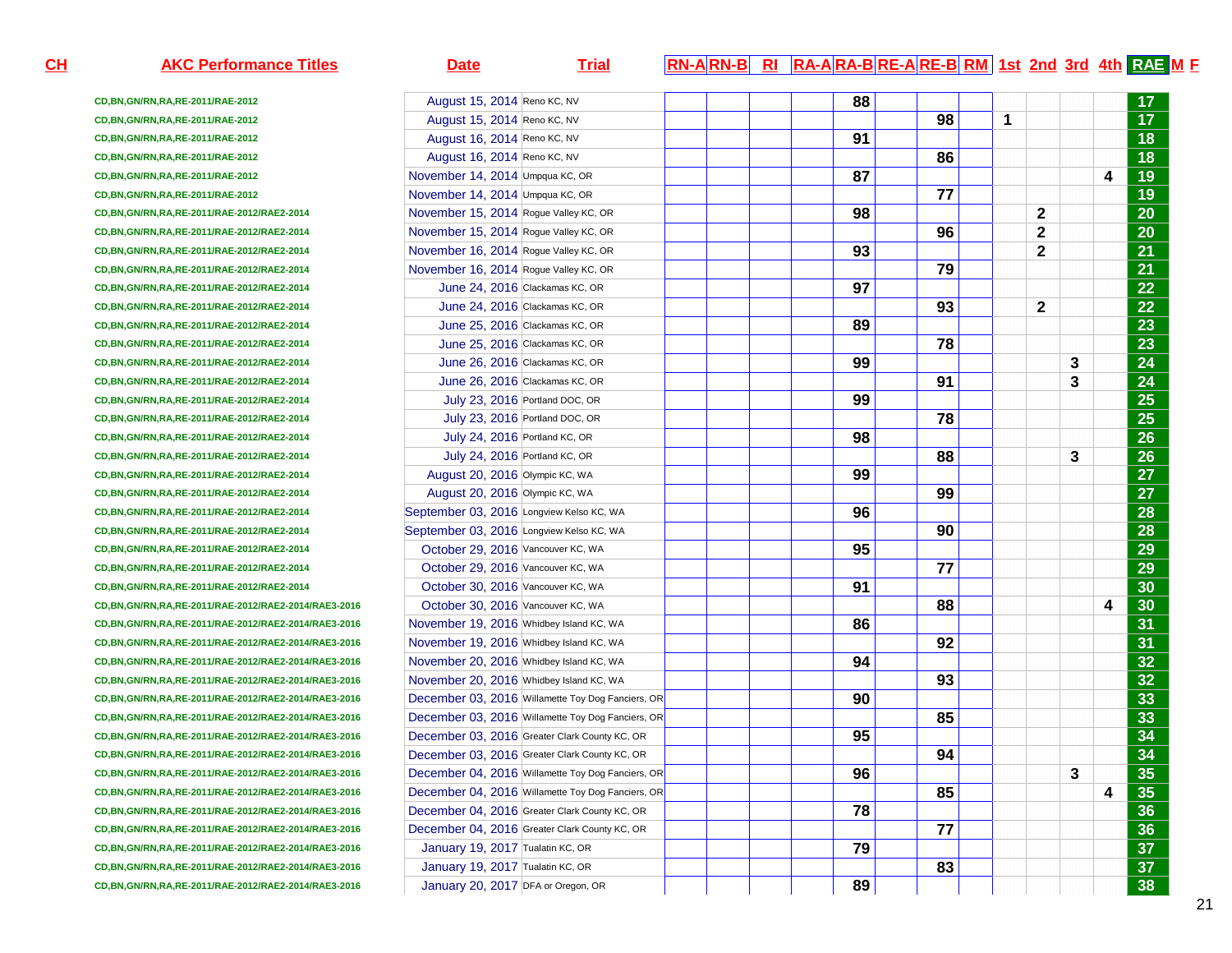| CL<br><b>AKC Performance Titles</b>                          | <b>Date</b>                           | <b>Trial</b>                               |                 |                            |   |   |    |               |    |   |   |                |                         |              | <b>RN-ARN-B</b> RI RA-ARA-BRE-ARE-BRM 1st 2nd 3rd 4th RAE ME |   |
|--------------------------------------------------------------|---------------------------------------|--------------------------------------------|-----------------|----------------------------|---|---|----|---------------|----|---|---|----------------|-------------------------|--------------|--------------------------------------------------------------|---|
| CD, BN, GN/RN, RA, RE-2011/RAE-2012/RAE2-2014/RAE3-2016      | January 20, 2017 DFA or Oregon, OR    |                                            |                 |                            |   |   |    |               | 93 |   |   |                |                         |              | 38                                                           |   |
| CD, BN, GN/RN, RA, RE-2011/RAE-2012/RAE2-2014/RAE3-2016      | January 22, 2017 Tualatin KC, OR      |                                            |                 |                            |   |   | 95 |               |    |   |   |                |                         |              | 39                                                           |   |
| CD, BN, GN/RN, RA, RE-2011/RAE-2012/RAE2-2014/RAE3-2016      | January 22, 2017 Tualatin KC, OR      |                                            |                 |                            |   |   |    |               | 95 |   |   |                |                         |              | 39                                                           |   |
| CD, BN, GN/RN, RA, RE-2011/RAE-2012/RAE2-2014/RAE4-2016      | February 25, 2017 Linn County KC, OR  |                                            |                 |                            |   |   | 98 |               |    |   |   |                |                         |              | 40                                                           |   |
| CD, BN, GN/RN, RA, RE-2011/RAE-2012/RAE2-2014/RAE4-2016      | February 25, 2017 Linn County KC, OR  |                                            |                 |                            |   |   |    |               | 88 |   |   |                |                         |              | 40                                                           |   |
| CD, BN, GN/RN, RA, RE-2011/RAE-2012/RAE2-2014/RAE4-2016      |                                       | April 28, 2017 Sherwood DTC, OR            |                 |                            |   |   | 96 |               |    |   |   |                |                         |              | 41                                                           |   |
| CD, BN, GN/RN, RA, RE-2011/RAE-2012/RAE2-2014/RAE4-2016      |                                       | April 28, 2017 Sherwood DTC, OR            |                 |                            |   |   |    |               | 88 |   |   |                |                         |              | 41                                                           |   |
| CD, BN, GN/RN, RA, RE-2011/RAE-2012/RAE2-2014/RAE4-2016      |                                       | April 29, 2017 Sherwood DTC, OR            |                 |                            |   |   | 85 |               |    |   |   |                |                         |              | 42                                                           |   |
| CD, BN, GN/RN, RA, RE-2011/RAE-2012/RAE2-2014/RAE4-2016      |                                       | April 29, 2017 Sherwood DTC, OR            |                 |                            |   |   |    |               | 95 |   |   |                |                         |              | $\overline{42}$                                              |   |
| CD, BN, GN/RN, RA, RE-2011/RAE-2012/RAE2-2014/RAE4-2016      |                                       | April 30, 2017 Sherwood DTC, OR            |                 |                            |   |   | 94 |               |    |   |   |                |                         |              | $\overline{43}$                                              |   |
| CD, BN, GN/RN, RA, RE-2011/RAE-2012/RAE2-2014/RAE4-2016      |                                       | April 30, 2017 Sherwood DTC, OR            |                 |                            |   |   |    |               | 88 |   |   |                |                         |              | $\overline{43}$                                              |   |
| CD, BN, GN/RN, RA, RE-2011/RAE-2012/RAE2-2014/RAE4-2016      |                                       | June 23, 2017 Clackamas KC, OR             |                 |                            |   |   | 96 |               |    |   |   |                |                         | 4            | 44                                                           |   |
| CD, BN, GN/RN, RA, RE-2011/RAE-2012/RAE2-2014/RAE4-2016      |                                       | June 23, 2017 Clackamas KC, OR             |                 |                            |   |   |    |               | 92 |   |   |                |                         |              | 44                                                           |   |
| CD, BN, GN/RN, RA, RE-2011/RAE-2012/RAE2-2014/RAE4-2016      |                                       | June 24, 2017 Clackamas KC, OR             |                 |                            |   |   | 92 |               |    |   |   |                | 3                       |              | 45                                                           |   |
| CD, BN, GN/RN, RA, RE-2011/RAE-2012/RAE2-2014/RAE4-2016      |                                       | June 24, 2017 Clackamas KC, OR             |                 |                            |   |   |    |               | 90 |   |   | $\mathbf 2$    |                         |              | 45                                                           |   |
| CD, BN, GN/RN, RA, RE-2011/RAE-2012/RAE2-2014/RAE4-2016      |                                       | June 25, 2017 Clackamas KC, OR             |                 |                            |   |   | 90 |               |    |   |   | $\overline{2}$ |                         |              | 46                                                           |   |
| CD, BN, GN/RN, RA, RE-2011/RAE-2012/RAE2-2014/RAE4-2016      |                                       | June 25, 2017 Clackamas KC, OR             |                 |                            |   |   |    |               | 85 |   |   |                |                         |              | 46                                                           |   |
| CD, BN, GN/RN, RA, RE-2011/RAE-2012/RAE2-2014/RAE4-2016      |                                       | July 22, 2017 Portland DOC, OR             |                 |                            |   |   | 97 |               |    |   |   |                |                         | 4            | 47                                                           |   |
| CD, BN, GN/RN, RA, RE-2011/RAE-2012/RAE2-2014/RAE4-2016      |                                       | July 22, 2017 Portland DOC, OR             |                 |                            |   |   |    |               | 93 |   |   |                | 3                       |              | 47                                                           |   |
| CD, BN, GN/RN, RA, RE-2011/RAE-2012/RAE2-2014/RAE4-2016      | July 23, 2017 Portland KC, OR         |                                            |                 |                            |   |   | 97 |               |    |   |   |                | 3                       |              | 48                                                           |   |
| CD, BN, GN/RN, RA, RE-2011/RAE-2012/RAE2-2014/RAE4-2016      | July 23, 2017 Portland KC, OR         |                                            |                 |                            |   |   |    |               | 86 |   |   |                |                         |              | 48                                                           |   |
| CD, BN, GN/RN, RA, RE-2011/RAE-2012/RAE2-2014/RAE4-2016      | August 19, 2017 Olympic KC, WA        |                                            |                 |                            |   |   | 97 |               |    |   |   |                |                         |              | 49                                                           |   |
| CD, BN, GN/RN, RA, RE-2011/RAE-2012/RAE2-2014/RAE4-2016      | August 19, 2017 Olympic KC, WA        |                                            |                 |                            |   |   |    |               | 96 |   |   |                |                         |              | 49                                                           |   |
| CD,BN,GN/RN,RA,RE-2011/RAE-2012/RAE2-2014/RAE4-2016/RAE5-201 | August 20, 2017 Olympic KC, WA        |                                            |                 |                            |   |   | 91 |               |    |   |   |                |                         |              | 50                                                           |   |
| CD,BN,GN/RN,RA,RE-2011/RAE-2012/RAE2-2014/RAE4-2016/RAE5-201 | August 20, 2017 Olympic KC, WA        |                                            |                 |                            |   |   |    |               | 92 |   |   |                |                         |              | $\overline{50}$                                              |   |
| <b>Summary:</b>                                              |                                       |                                            |                 | <b>ERR ERR ERR ERR</b>     |   |   |    | <b>92 ERR</b> | 87 |   |   | ## 4 10 8      |                         | 8            | 50                                                           |   |
| Number of times qualifying and in each class:                |                                       | 100                                        | 0               | 0                          | 0 | 0 | 50 | 0             | 50 | 0 |   |                |                         |              |                                                              | m |
| <b>Howe Ranch Korbel Gold</b><br>(1) Novice                  |                                       |                                            |                 |                            |   |   |    |               |    |   |   |                |                         |              |                                                              |   |
|                                                              | November 16, 2012 Umpqua KC, OR       |                                            | 90              |                            |   |   |    |               |    |   |   |                | 3                       |              |                                                              |   |
|                                                              | November 17, 2012 Rogue Valley KC, OR |                                            | 94              |                            |   |   |    |               |    |   |   |                |                         | 4            |                                                              |   |
| <b>RN-2013</b>                                               | March 29, 2013 Chintimini KC, OR      |                                            | 94              |                            |   |   |    |               |    |   |   |                |                         |              |                                                              |   |
| <b>Summary:</b>                                              |                                       |                                            |                 | 93 ERR ERR ERR ERR ERR ERR |   |   |    |               |    |   |   | ## 0 0 0       | $\overline{1}$          | $\mathbf 1$  | <b>ERR</b>                                                   |   |
| Number of times qualifying and in each class:                |                                       | 3                                          | 3               | 0                          | 0 | 0 | 0  | 0             | 0  | 0 |   |                |                         |              |                                                              |   |
| <b>Howe Ranch Vera Godonkin</b>                              |                                       |                                            |                 |                            |   |   |    |               |    |   |   |                |                         |              |                                                              |   |
| ) Novice                                                     |                                       |                                            |                 |                            |   |   |    |               |    |   |   |                |                         |              |                                                              |   |
|                                                              |                                       | October 25, 2014 Sacramento Valley DFA, CA | 87              |                            |   |   |    |               |    |   |   |                |                         | 4            |                                                              |   |
|                                                              |                                       | April 29, 2016 SBC of Pacific Coast, CA    | 93              |                            |   |   |    |               |    |   | 1 |                |                         |              |                                                              |   |
| <b>RN-2018</b>                                               | March 15, 2018 Shasta KC, CA          |                                            | $\overline{78}$ |                            |   |   |    |               |    |   |   |                |                         | 4            |                                                              |   |
| <b>Summary:</b>                                              |                                       |                                            |                 | 86 ERR ERR ERR ERR ERR ERR |   |   |    |               |    |   |   | ## 1 0 0       | $\overline{\mathbf{0}}$ | $\mathbf{2}$ | <b>ERR</b>                                                   |   |
| Number of times qualifying and in each class:                |                                       | 3                                          | 3               | 0                          | 0 | 0 | 0  | 0             | 0  | 0 |   |                |                         |              |                                                              |   |
| I Like Ike                                                   |                                       |                                            |                 |                            |   |   |    |               |    |   |   |                |                         |              |                                                              |   |

22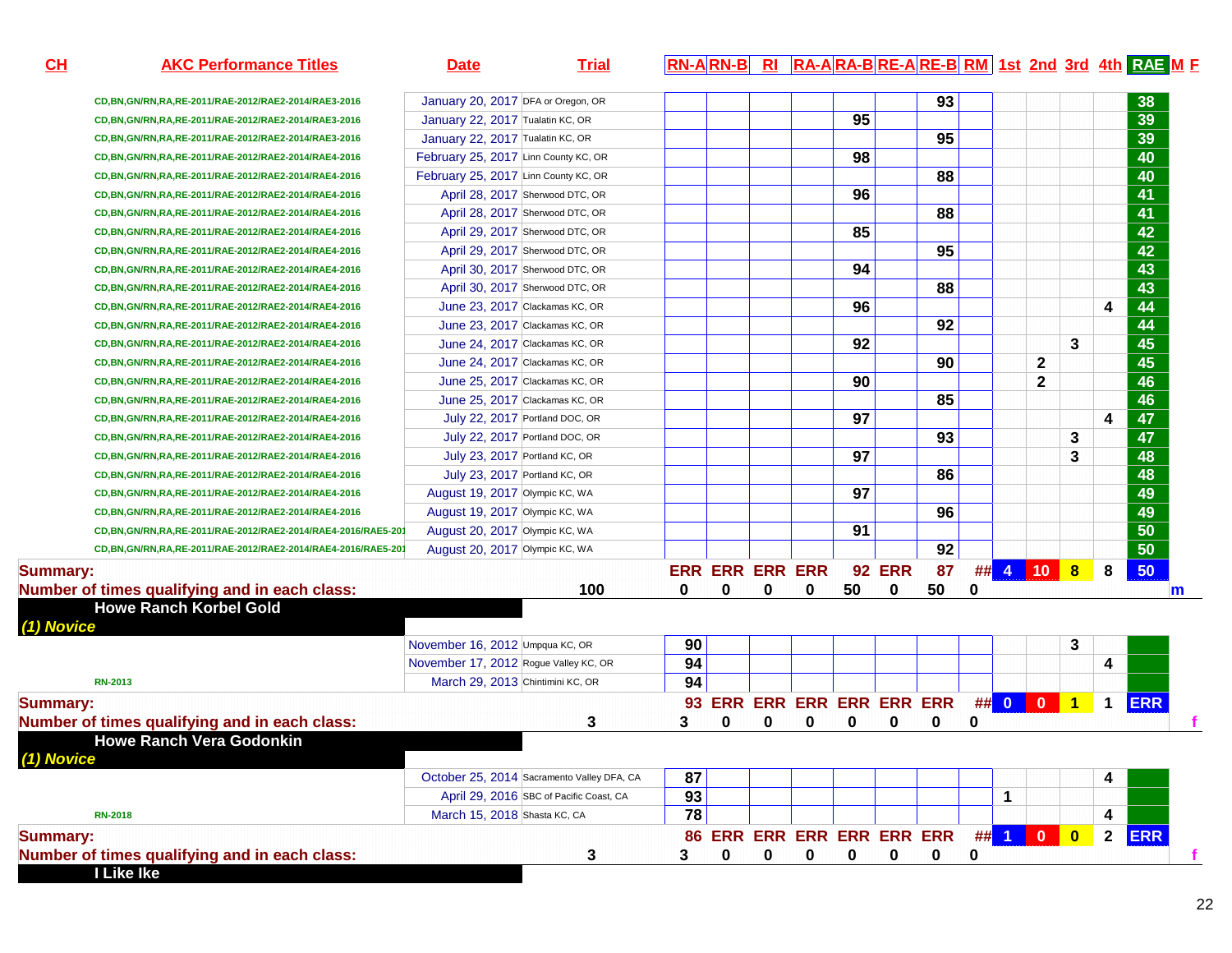| CH              | <b>AKC Performance Titles</b>                 | <b>Date</b>                                    | <b>Trial</b> |            |                        |            |                         |                        |            |                 |   |                |                         |                         |              | RN-ARN-B RI RA-ARA-BRE-ARE-BRM 1st 2nd 3rd 4th RAE M F |
|-----------------|-----------------------------------------------|------------------------------------------------|--------------|------------|------------------------|------------|-------------------------|------------------------|------------|-----------------|---|----------------|-------------------------|-------------------------|--------------|--------------------------------------------------------|
| (1) Novice      |                                               |                                                |              |            |                        |            |                         |                        |            |                 |   |                |                         |                         |              |                                                        |
|                 | <b>CD</b>                                     | January 14, 2006 Central Ohio KC, OH           |              |            | 77                     |            |                         |                        |            |                 |   |                |                         |                         |              |                                                        |
|                 | CD                                            | May 29, 2006 Cincinnati KC, OH                 |              |            | 93                     |            |                         |                        |            |                 |   |                |                         |                         |              |                                                        |
|                 | <b>CD/RN-2006</b>                             | July 15, 2006 Dayton DTC, OH                   |              |            | 92                     |            |                         |                        |            |                 |   |                |                         |                         |              |                                                        |
| <b>Summary:</b> |                                               |                                                |              | <b>ERR</b> |                        |            | 87 ERR ERR ERR ERR ERR  |                        |            |                 | # | $\bullet$      | $\overline{\mathbf{0}}$ | $\bullet$               | $\mathbf 0$  | <b>ERR</b>                                             |
|                 | Number of times qualifying and in each class: |                                                | 3            | 0          | 3                      | 0          | $\mathbf 0$             | 0                      | 0          | 0               | 0 |                |                         |                         |              | m                                                      |
| (2) Advanced    |                                               |                                                |              |            |                        |            |                         |                        |            |                 |   |                |                         |                         |              |                                                        |
|                 | <b>CD/RN-2006</b>                             | October 07, 2006 Hamilton DTC, OH              |              |            |                        |            |                         | 89                     |            |                 |   |                |                         |                         |              |                                                        |
|                 | <b>CD/RN-2006</b>                             | October 08, 2006 Hamilton DTC, OH              |              |            |                        |            |                         | 94                     |            |                 |   |                |                         |                         |              |                                                        |
|                 | <b>CD/RN,RA-2006</b>                          | October 28, 2006 Greater Louisville TC, KY     |              |            |                        |            |                         | 91                     |            |                 |   |                |                         |                         |              |                                                        |
| <b>Summary:</b> |                                               |                                                |              |            | <b>ERR ERR ERR ERR</b> |            |                         | 91                     |            | <b>ERR ERR</b>  | # | $\bullet$      | $\overline{\mathbf{0}}$ | $\bullet$               | $\mathbf 0$  | <b>ERR</b>                                             |
|                 | Number of times qualifying and in each class: |                                                | 3            | $\bf{0}$   | 0                      | 0          | 0                       | 3                      | 0          | 0               | 0 |                |                         |                         |              | m                                                      |
| (3) Excellent   |                                               |                                                |              |            |                        |            |                         |                        |            |                 |   |                |                         |                         |              |                                                        |
|                 | <b>CD/RN,RA-2006</b>                          | December 03, 2006 Queen City DTC, OH           |              |            |                        |            |                         |                        |            | 94              |   |                |                         |                         |              |                                                        |
|                 | <b>CD/RN,RA-2006</b>                          | February 10, 2007 Central Indiana KC, IN       |              |            |                        |            |                         |                        |            | 89              |   |                |                         |                         |              |                                                        |
|                 | CD/RN,RA-2006/RE-2007                         | March 10, 2007 Queen City DTC, OH              |              |            |                        |            |                         |                        |            | 90              |   |                |                         |                         |              |                                                        |
| <b>Summary:</b> |                                               |                                                |              |            |                        |            | ERR ERR ERR ERR ERR ERR |                        |            | 91              | # |                |                         | $\bullet$               | $\mathbf 0$  | <b>ERR</b>                                             |
|                 | Number of times qualifying and in each class: |                                                | 3            | $\bf{0}$   | $\bf{0}$               | 0          | 0                       | 0                      | 0          | 3               | 0 |                |                         |                         |              | $\mathsf{m}$                                           |
|                 | (4) Advanced Excellent                        |                                                |              |            |                        |            |                         |                        |            |                 |   |                |                         |                         |              |                                                        |
|                 | CD/RN,RA-2006/RE-2007                         | September 28, 2007 SBC of America #69/34/3 OH  |              |            |                        |            |                         | 95                     |            |                 |   | 1              |                         |                         |              |                                                        |
|                 | CD/RN,RA-2006/RE-2007                         | September 28, 2007 SBC of America #69/34/3 OH  |              |            |                        |            |                         |                        |            | $\overline{93}$ |   | 1              |                         |                         |              |                                                        |
|                 |                                               |                                                |              |            |                        |            |                         |                        |            |                 |   |                |                         |                         |              |                                                        |
| <b>Summary:</b> |                                               |                                                |              |            | <b>ERR ERR ERR ERR</b> |            |                         | 95                     | <b>ERR</b> | 93              | # | 2 <sup>1</sup> | $\overline{\mathbf{0}}$ | $\bullet$               | $\mathbf{0}$ |                                                        |
|                 | Number of times qualifying and in each class: |                                                | 2            | 0          | 0                      | 0          | 0                       |                        | 0          | 1               | 0 |                |                         |                         |              | m                                                      |
|                 | <b>Ikes Legacy Hector</b>                     |                                                |              |            |                        |            |                         |                        |            |                 |   |                |                         |                         |              |                                                        |
| (1) Novice      | <b>BN</b>                                     | February 17, 2013 Hamilton DTC, IN             |              |            | 95                     |            |                         |                        |            |                 |   |                |                         |                         |              |                                                        |
|                 |                                               |                                                |              |            | $\overline{97}$        |            |                         |                        |            |                 |   |                |                         |                         |              |                                                        |
|                 | BN<br><b>BN/RN-2013</b>                       | March 09, 2013 Queen City DTC, OH              |              |            | 92                     |            |                         |                        |            |                 |   |                |                         |                         |              |                                                        |
|                 |                                               | March 10, 2013 Queen City DTC, OH              |              |            |                        |            |                         |                        |            |                 |   |                |                         |                         |              |                                                        |
| <b>Summary:</b> |                                               |                                                |              | <b>ERR</b> | 95                     | <b>ERR</b> |                         | <b>ERR ERR ERR ERR</b> |            |                 |   |                | $\#$ 0 0                | $\overline{\mathbf{0}}$ | $\mathbf 0$  | <b>ERR</b>                                             |
|                 | Number of times qualifying and in each class: |                                                | 3            | 0          | 3                      | 0          | 0                       | 0                      | 0          | 0               | 0 |                |                         |                         |              | m                                                      |
| (2) Advanced    |                                               |                                                |              |            |                        |            |                         |                        |            |                 |   |                |                         |                         |              |                                                        |
|                 | <b>BN/RN-2013</b>                             | February 16, 2014 Hamilton DTC, IN             |              |            |                        |            |                         | 97                     |            |                 |   |                |                         |                         |              |                                                        |
|                 | <b>BN/RN-2013</b>                             | February 16, 2014 Hamilton DTC, IN             |              |            |                        |            |                         | 96                     |            |                 |   |                |                         |                         |              |                                                        |
|                 | BN/RN-2013/RA-2014                            | March 08, 2014 Queen City DTC, OH              |              |            |                        |            |                         | 94                     |            |                 |   |                |                         |                         |              |                                                        |
|                 | BN/RN-2013/RA-2014                            | March 09, 2014 Queen City DTC, OH              |              |            |                        |            |                         | 92                     |            |                 |   |                |                         |                         |              |                                                        |
| <b>Summary:</b> |                                               |                                                |              |            | <b>ERR ERR ERR ERR</b> |            |                         |                        |            | 95 ERR ERR      |   |                | ## 0 0                  | $\bullet$               | $\mathbf 0$  | <b>ERR</b>                                             |
|                 | Number of times qualifying and in each class: |                                                | 4            | $\bf{0}$   | 0                      | 0          | 0                       | 4                      | 0          | 0               | 0 |                |                         |                         |              | m                                                      |
| (3) Excellent   |                                               |                                                |              |            |                        |            |                         |                        |            |                 |   |                |                         |                         |              |                                                        |
|                 | BN/RN-2013/RA-2014                            | May 24, 2014 GSD Club of Greater Cincinnati, C |              |            |                        |            |                         |                        |            | 96              |   |                |                         |                         |              |                                                        |
|                 | BN/RN-2013/RA-2014                            | May 25, 2014 Cincinnati KC, OH                 |              |            |                        |            |                         |                        |            | 72              |   |                |                         |                         |              |                                                        |
|                 | BN/RN-2013/RA, RE-2014                        | June 07, 2014 Clermont Count KC, IN            |              |            |                        |            |                         |                        |            | 86              |   |                |                         |                         |              |                                                        |
| <b>Summary:</b> |                                               |                                                |              |            |                        |            | ERR ERR ERR ERR ERR ERR |                        |            | 85              |   | ## 0 0         |                         | $\bullet$               | $\mathbf 0$  | <b>ERR</b>                                             |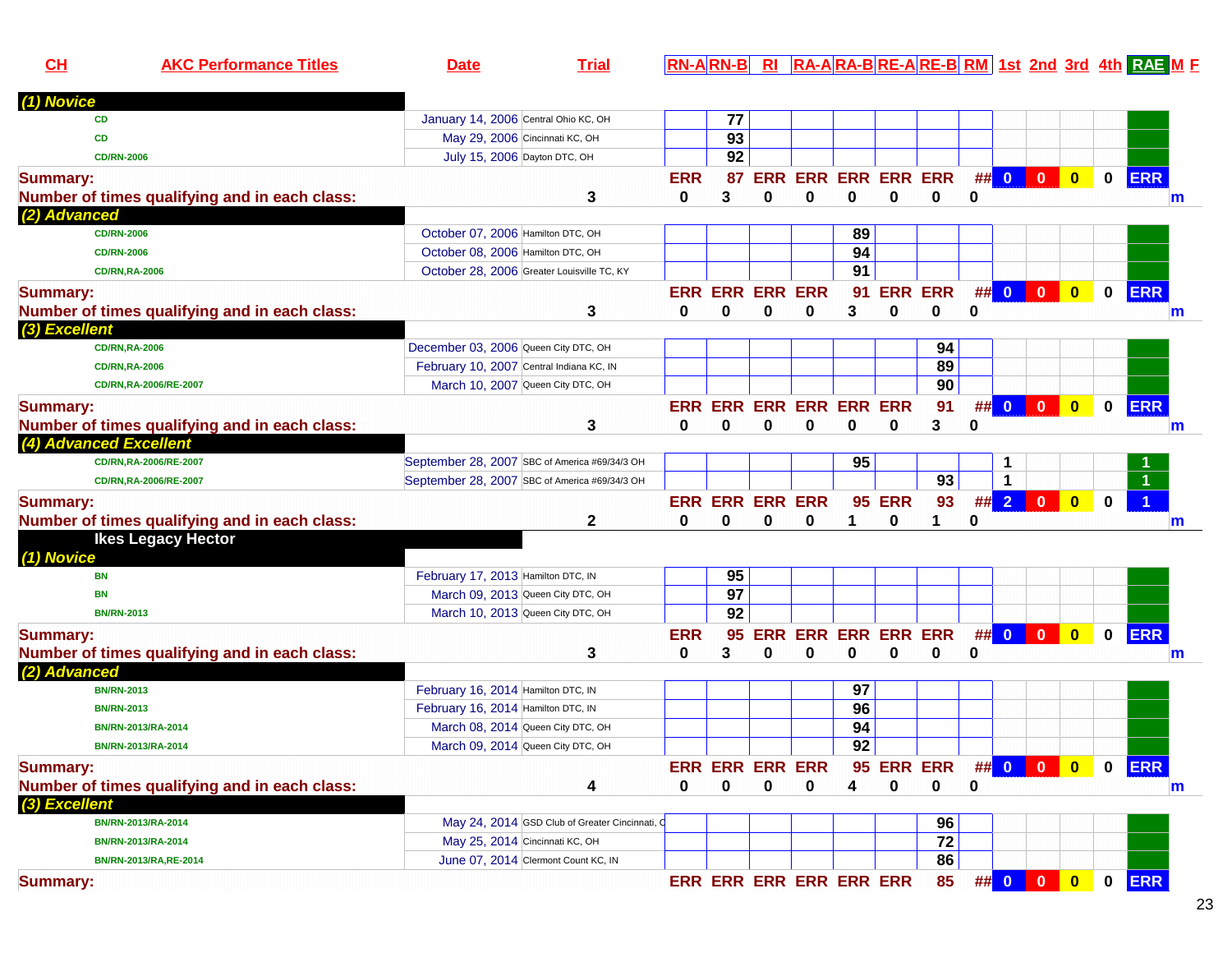| CL              | <b>AKC Performance Titles</b>                 | <b>Date</b>                                     | <b>Trial</b> | <b>RN-ARN-B</b> |                        | R1 | RA-ARA-BRE-ARE-BRM 1st 2nd 3rd 4th RAE M F |    |    |    |          |          |              |             |                |              |
|-----------------|-----------------------------------------------|-------------------------------------------------|--------------|-----------------|------------------------|----|--------------------------------------------|----|----|----|----------|----------|--------------|-------------|----------------|--------------|
|                 | Number of times qualifying and in each class: |                                                 | 3            | 0               | 0                      | 0  | 0                                          | 0  | 0  | 3  | $\bf{0}$ |          |              |             |                | $\mathbf{m}$ |
|                 | (4) Advanced Excellent                        |                                                 |              |                 |                        |    |                                            |    |    |    |          |          |              |             |                |              |
|                 | CD, BN, PCD/RN-2013/RA, RE-2014               | October 03, 2014 Hamilton DTC, IN               |              |                 |                        |    |                                            | 89 |    |    |          |          |              |             |                |              |
|                 | CD, BN, PCD/RN-2013/RA, RE-2014               | October 03, 2014 Hamilton DTC, IN               |              |                 |                        |    |                                            |    |    | 88 |          |          |              |             | 1              |              |
|                 | CD, BN, PCD/RN-2013/RA, RE-2014               | November 15, 2014 GSD of Greater Cincinnati, OH |              |                 |                        |    |                                            | 85 |    |    |          |          |              |             | $\overline{2}$ |              |
|                 | CD, BN, PCD/RN-2013/RA, RE-2014               | November 15, 2014 GSD of Greater Cincinnati, OH |              |                 |                        |    |                                            |    |    | 76 |          |          |              |             | $\overline{2}$ |              |
|                 | CD, BN, PCD/RN-2013/RA, RE-2014               | February 15, 2015 Hamilton DTC, IN              |              |                 |                        |    |                                            | 92 |    |    |          |          |              |             | 3 <sup>2</sup> |              |
|                 | CD, BN, PCD/RN-2013/RA, RE-2014               | February 15, 2015 Hamilton DTC, IN              |              |                 |                        |    |                                            |    |    | 87 |          |          |              |             | 3 <sup>2</sup> |              |
|                 | CD, BN, PCD/RN-2013/RA, RE-2014               | August 15, 2015 Queen City DTC, OH              |              |                 |                        |    |                                            | 91 |    |    |          |          |              |             | 4              |              |
|                 | CD, BN, PCD/RN-2013/RA, RE-2014               | August 15, 2015 Queen City DTC, OH              |              |                 |                        |    |                                            |    |    | 91 |          |          |              |             | 4              |              |
|                 | CD, BN, PCD/RN-2013/RA, RE-2014               | August 16, 2015 Queen City DTC, OH              |              |                 |                        |    |                                            | 91 |    |    |          |          |              |             | 5 <sup>5</sup> |              |
|                 | CD, BN, PCD/RN-2013/RA, RE-2014               | August 16, 2015 Queen City DTC, OH              |              |                 |                        |    |                                            |    |    | 80 |          |          |              |             | 5 <sup>5</sup> |              |
|                 | CD, BN, PCD/RN-2013/RA, RE-2014               | October 18, 2015 Dayton DTC, OH                 |              |                 |                        |    |                                            | 93 |    |    |          |          |              |             | 6 <sup>°</sup> |              |
|                 | CD, BN, PCD/RN-2013/RA, RE-2014               | October 18, 2015 Dayton DTC, OH                 |              |                 |                        |    |                                            |    |    | 94 |          |          | $\mathbf{2}$ |             | 6 <sup>°</sup> |              |
|                 | CD, BN, PCD/RN-2013/RA, RE-2014               | November 28, 2015 Queen City DTC, OH            |              |                 |                        |    |                                            | 89 |    |    |          |          |              |             | $\overline{7}$ |              |
|                 | CD, BN, PCD/RN-2013/RA, RE-2014               | November 28, 2015 Queen City DTC, OH            |              |                 |                        |    |                                            |    |    | 91 |          |          |              |             | $\overline{7}$ |              |
|                 | CD, BN, PCD/RN-2013/RA, RE-2014               | November 29, 2015 Queen City DTC, OH            |              |                 |                        |    |                                            | 85 |    |    |          |          |              |             | 8              |              |
|                 | CD, BN, PCD/RN-2013/RA, RE-2014               | November 29, 2015 Queen City DTC, OH            |              |                 |                        |    |                                            |    |    | 87 |          |          |              |             | 8              |              |
|                 | CD, BN, PCD/RN-2013/RA, RE-2014               | February 21, 2016 Hamilton DTC, IN              |              |                 |                        |    |                                            | 93 |    |    |          |          |              |             | 9 <sup>°</sup> |              |
|                 | CD, BN, PCD/RN-2013/RA, RE-2014               | February 21, 2016 Hamilton DTC, IN              |              |                 |                        |    |                                            |    |    | 95 |          |          |              |             | 9 <sup>°</sup> |              |
|                 | CD, BN, PCD/RN-2013/RA, RE-2014/RAE-2016      | March 12, 2016 Queen City DTC, OH               |              |                 |                        |    |                                            | 89 |    |    |          |          |              |             | 10             |              |
|                 | CD, BN, PCD/RN-2013/RA, RE-2014/RAE-2016      | March 12, 2016 Queen City DTC, OH               |              |                 |                        |    |                                            |    | 79 |    |          |          |              |             | 10             |              |
| <b>Summary:</b> |                                               |                                                 |              |                 | <b>ERR ERR ERR ERR</b> |    |                                            | 90 | 79 | 88 |          | ## 0 1 0 |              | $\mathbf 0$ | 10             |              |
|                 | Number of times qualifying and in each class: |                                                 | 20           | 0               | $\bf{0}$               | 0  | 0                                          | 10 |    | 9  | 0        |          |              |             |                | m            |
| (1) Novice      | 2010-GCHJamelles Aristocrat V Elba            |                                                 |              |                 |                        |    |                                            |    |    |    |          |          |              |             |                |              |
| 2010-GCHRN-2012 |                                               | July 04, 2012 Holyoke KC, MA                    |              |                 | 70                     |    |                                            |    |    |    |          |          |              |             |                |              |
| 2010-GCHRN-2012 |                                               | July 05, 2012 Holyoke KC, MA                    |              |                 | 85                     |    |                                            |    |    |    |          |          |              |             |                |              |
| 2010-GCHRN-2012 |                                               | July 07, 2012 Holyoke KC, MA                    |              |                 | $\overline{72}$        |    |                                            |    |    |    |          |          |              |             |                |              |
| <b>Summary:</b> |                                               |                                                 |              | <b>ERR</b>      | 76                     |    | ERR ERR ERR ERR ERR ## 0 0 0               |    |    |    |          |          |              | $\mathbf 0$ | <b>ERR</b>     |              |
|                 | Number of times qualifying and in each class: |                                                 | 3            | 0               | 3                      | 0  | 0                                          | 0  | 0  | 0  | 0        |          |              |             |                | m            |
| (1) Novice      | <b>Jamelles Music Man Saundalin</b>           |                                                 |              |                 |                        |    |                                            |    |    |    |          |          |              |             |                |              |
|                 |                                               | November 08, 2014 Columbus All-Breed TC, OH     |              |                 | 88                     |    |                                            |    |    |    |          |          |              |             |                |              |
|                 |                                               | November 09, 2014 Columbus All-Breed TC, OH     |              |                 | 91                     |    |                                            |    |    |    |          |          |              |             |                |              |
|                 | <b>RN-2014</b>                                | November 29, 2014 Queen City DTC, OH            |              |                 | 75                     |    |                                            |    |    |    |          |          |              |             |                |              |
|                 | <b>RN-2014</b>                                | November 30, 2014 Queen City DTC, OH            |              |                 | 76                     |    |                                            |    |    |    |          |          |              |             |                |              |
| <b>Summary:</b> |                                               |                                                 |              | <b>ERR</b>      |                        |    | 83 ERR ERR ERR ERR ERR                     |    |    |    |          | ## 0 0 0 |              | $\mathbf 0$ | <b>ERR</b>     |              |
|                 | Number of times qualifying and in each class: |                                                 | 4            | 0               | 4                      | 0  | 0                                          | 0  | 0  | 0  | 0        |          |              |             |                | m            |
| (1) Novice      | <b>Jamelles Porsche Is Going Places</b>       |                                                 |              |                 |                        |    |                                            |    |    |    |          |          |              |             |                |              |
|                 |                                               | July 07, 2012 Santa Maria KC, CA                |              |                 | 83                     |    |                                            |    |    |    |          |          |              |             |                |              |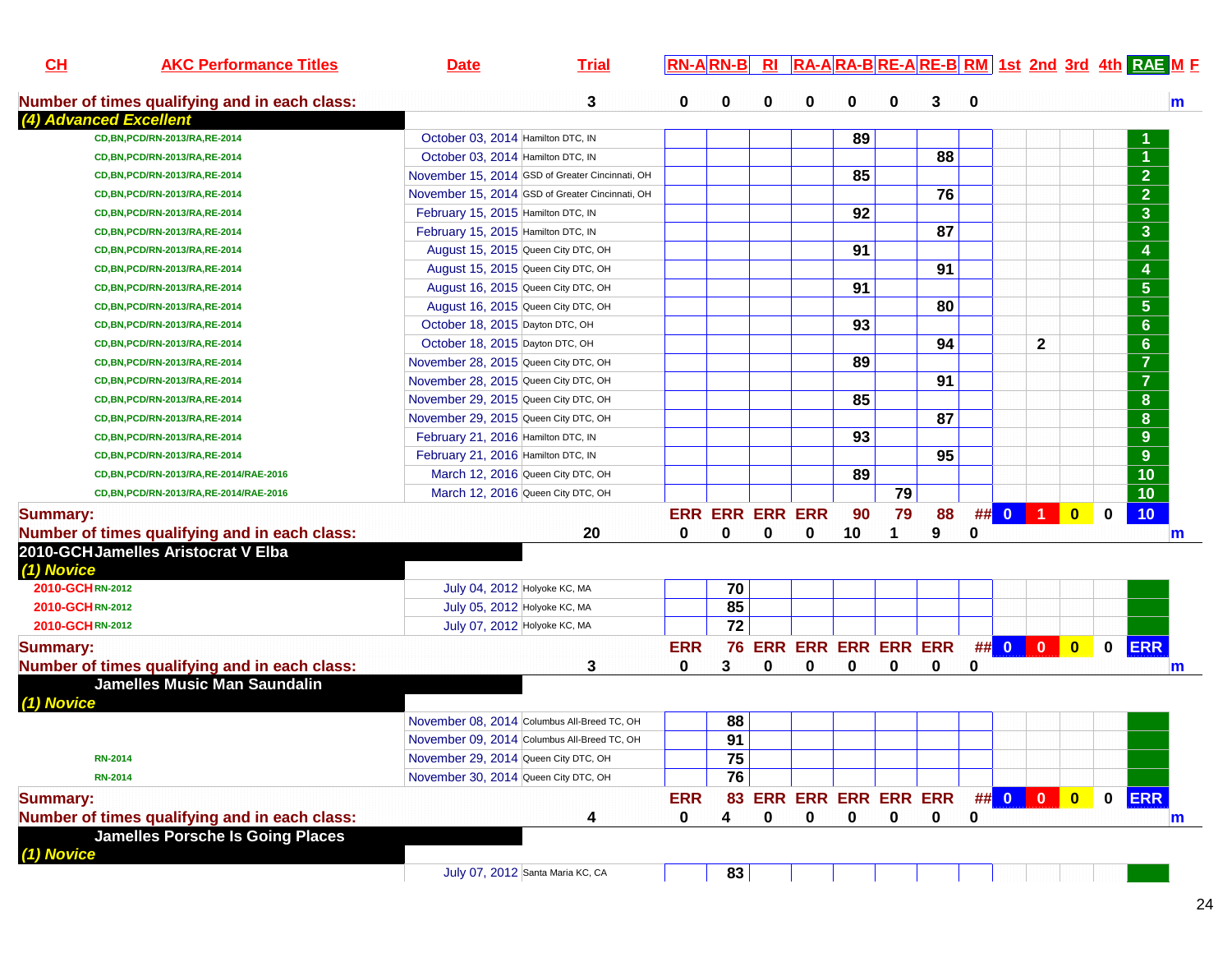| CH                     | <b>AKC Performance Titles</b>                 | <b>Date</b>                                        | <b>Trial</b>                            |            | <b>RN-ARN-B</b>        | R1         |                             |                        |    |                |    |                         |                         |                         |                      | RA-ARA-BRE-ARE-BRM 1st 2nd 3rd 4th RAE M F |   |
|------------------------|-----------------------------------------------|----------------------------------------------------|-----------------------------------------|------------|------------------------|------------|-----------------------------|------------------------|----|----------------|----|-------------------------|-------------------------|-------------------------|----------------------|--------------------------------------------|---|
|                        |                                               |                                                    | July 08, 2012 Ventura County DFA, CA    |            | 85                     |            |                             |                        |    |                |    |                         |                         |                         |                      |                                            |   |
| <b>RN-2012</b>         |                                               |                                                    | August 25, 2012 Santa Barbara KC, CA    |            | 88                     |            |                             |                        |    |                |    |                         |                         |                         |                      |                                            |   |
| <b>Summary:</b>        |                                               |                                                    |                                         | <b>ERR</b> | 85                     | <b>ERR</b> |                             | <b>ERR ERR ERR ERR</b> |    |                | ## | $\overline{\mathbf{0}}$ | $\overline{\mathbf{0}}$ | $\overline{\mathbf{0}}$ | $\mathbf{0}$         | <b>ERR</b>                                 |   |
|                        | Number of times qualifying and in each class: |                                                    | 3                                       | 0          | 3                      | 0          | 0                           | 0                      | 0  | 0              | 0  |                         |                         |                         |                      |                                            |   |
| (2) Advanced           |                                               |                                                    |                                         |            |                        |            |                             |                        |    |                |    |                         |                         |                         |                      |                                            |   |
| <b>RN-2012</b>         |                                               | January 20, 2013 Ventura County DFA, CA            |                                         |            |                        |            | 96                          |                        |    |                |    |                         |                         |                         |                      |                                            |   |
| <b>RN-2012</b>         |                                               |                                                    | March 30, 2013 Kern County KC, CA       |            |                        |            | 77                          |                        |    |                |    |                         |                         |                         |                      |                                            |   |
| RN-2012/RA-2013        |                                               |                                                    | March 31, 2013 Kern County KC, CA       |            |                        |            | 75                          |                        |    |                |    |                         |                         |                         | 4                    |                                            |   |
| <b>Summary:</b>        |                                               |                                                    |                                         |            | <b>ERR ERR ERR</b>     |            |                             | <b>83 ERR</b>          |    | <b>ERR ERR</b> |    | ## 0                    | $\mathbf{0}$            | $\mathbf{0}$            | $\blacktriangleleft$ | <b>ERR</b>                                 |   |
|                        | Number of times qualifying and in each class: |                                                    | 3                                       | 0          | 0                      | 0          | 3                           | 0                      | 0  | 0              | 0  |                         |                         |                         |                      |                                            |   |
| (3) Excellent          |                                               |                                                    |                                         |            |                        |            |                             |                        |    |                |    |                         |                         |                         |                      |                                            |   |
| RN-2012/RA-2013        |                                               |                                                    | April 26, 2013 SBC of Pacific Coast, CA |            |                        |            |                             |                        | 78 |                |    | 1                       |                         |                         |                      |                                            |   |
| RN-2012/RA-2013        |                                               | August 16, 2013 Reno KC, NV                        |                                         |            |                        |            |                             |                        | 82 |                |    |                         |                         | 3                       |                      |                                            |   |
| RN-2012/RA, RE-2013    |                                               | September 14, 2013 Santa Maris San Luis Bay GSD, C |                                         |            |                        |            |                             |                        | 81 |                |    |                         | $\mathbf{2}$            |                         |                      |                                            |   |
| <b>Summary:</b>        |                                               |                                                    |                                         |            |                        |            | <b>ERR ERR ERR ERR ERR</b>  |                        |    | <b>80 ERR</b>  | #  |                         |                         | 1                       | $\mathbf{0}$         | <b>ERR</b>                                 |   |
|                        | Number of times qualifying and in each class: |                                                    | 3                                       | 0          | 0                      | 0          | 0                           | 0                      | 3  | 0              | 0  |                         |                         |                         |                      |                                            |   |
|                        | <b>James P Sullivan</b>                       |                                                    |                                         |            |                        |            |                             |                        |    |                |    |                         |                         |                         |                      |                                            |   |
| (1) Novice             |                                               |                                                    |                                         |            |                        |            |                             |                        |    |                |    |                         |                         |                         |                      |                                            |   |
|                        | DXX, DJ, AJ, HDS, CGC, TKE, ATT, VHMA/        | December 18, 2020 AKC Virtual Rally                |                                         |            | 88                     |            |                             |                        |    |                |    |                         |                         |                         |                      |                                            |   |
|                        | See Performance DB For All Titles             | January 22, 2021 AKC Virtual Rally                 |                                         |            | $\overline{78}$        |            |                             |                        |    |                |    |                         |                         |                         |                      |                                            |   |
|                        | See Performance DB For All Titles             | January 22, 2021 AKC Virtual Rally                 |                                         |            | 81                     |            |                             |                        |    |                |    |                         |                         |                         |                      |                                            |   |
| <b>Summary:</b>        |                                               |                                                    |                                         | <b>ERR</b> | 82                     | ERR        |                             | <b>ERR ERR ERR ERR</b> |    |                |    | ## 0 0                  |                         | $\bullet$               | $\mathbf 0$          | <b>ERR</b>                                 |   |
|                        | Number of times qualifying and in each class: |                                                    | 3                                       | 0          | 3                      | 0          | 0                           | 0                      | 0  | 0              | 0  |                         |                         |                         |                      |                                            | m |
| (2) Advanced           |                                               |                                                    |                                         |            |                        |            |                             |                        |    |                |    |                         |                         |                         |                      |                                            |   |
|                        | See Performance DB For All Titles             | September 27, 2021 SBC of America Regional, UT     |                                         |            |                        |            |                             | 89                     |    |                |    |                         | $\mathbf{2}$            |                         |                      |                                            |   |
|                        | See Performance DB For All Titles             | September 28, 2021 SBC of America Regional, UT     |                                         |            |                        |            |                             | 86                     |    |                |    | 1                       |                         |                         |                      |                                            |   |
|                        | See Performance DB For All Titles             | September 30, 2021 SBC of America #83/48/17 PA     |                                         |            |                        |            |                             | 79                     |    |                |    |                         | $\mathbf{2}$            |                         |                      |                                            |   |
| <b>Summary:</b>        |                                               |                                                    |                                         |            | <b>ERR ERR ERR ERR</b> |            |                             | 85                     |    | <b>ERR ERR</b> | ## |                         | $\overline{2}$          | $\overline{\mathbf{0}}$ | $\mathbf 0$          | <b>ERR</b>                                 |   |
|                        | Number of times qualifying and in each class: |                                                    | 3                                       | 0          | 0                      | $\bf{0}$   | 0                           | 3                      | 0  | 0              | 0  |                         |                         |                         |                      |                                            | m |
| (3) Excellent          |                                               |                                                    |                                         |            |                        |            |                             |                        |    |                |    |                         |                         |                         |                      |                                            |   |
|                        | See Performance DB For All Titles             | November 19, 2021 AKC Virtual Rally                |                                         |            |                        |            |                             |                        |    | 92             |    |                         |                         |                         |                      |                                            |   |
|                        | See Performance DB For All Titles             | November 19, 2021 AKC Virtual Rally                |                                         |            |                        |            |                             |                        |    | 71             |    |                         |                         |                         |                      |                                            |   |
|                        | See Performance DB For All Titles             | November 26, 2021 South Windsor KC, NH             |                                         |            |                        |            |                             |                        |    | 80             |    |                         |                         |                         |                      |                                            |   |
| <b>Summary:</b>        |                                               |                                                    |                                         |            |                        |            | ERR ERR ERR ERR ERR ERR     |                        |    | 81             | #  | $\overline{\mathbf{0}}$ | $\bf{0}$                | $\bf{0}$                | $\bf{0}$             | <b>ERR</b>                                 |   |
|                        | Number of times qualifying and in each class: |                                                    | 3                                       |            |                        |            | $0 \quad 0 \quad 0 \quad 0$ |                        | 0  | 3              | 0  |                         |                         |                         |                      |                                            | ш |
| (4) Advanced Excellent |                                               |                                                    |                                         |            |                        |            |                             |                        |    |                |    |                         |                         |                         |                      |                                            |   |
|                        | See Performance DB For All Titles             | November 29, 2021 Holyoke KC, NH                   |                                         |            |                        |            |                             | 79                     |    |                |    |                         |                         |                         |                      |                                            |   |
|                        | See Performance DB For All Titles             | November 29, 2021 Holyoke KC, NH                   |                                         |            |                        |            |                             |                        |    | 93             |    |                         |                         |                         |                      |                                            |   |
|                        | See Performance DB For All Titles             | December 11, 2021 Eastern DC, NH                   |                                         |            |                        |            |                             | 82                     |    |                |    |                         |                         |                         |                      | $\overline{2}$                             |   |
|                        | See Performance DB For All Titles             | December 11, 2021 Eastern DC, NH                   |                                         |            |                        |            |                             |                        |    | 92             |    |                         |                         |                         |                      | $\overline{2}$                             |   |
|                        | See Performance DB For All Titles             |                                                    | April 09, 2022 Trap Falls KC, MA        |            |                        |            |                             | 85                     |    |                |    |                         |                         |                         |                      | $\mathbf{3}$                               |   |
|                        | See Performance DB For All Titles             |                                                    | April 10, 2022 Trap Falls KC, MA        |            |                        |            |                             |                        |    | 83             |    |                         |                         |                         |                      | $\overline{\mathbf{3}}$                    |   |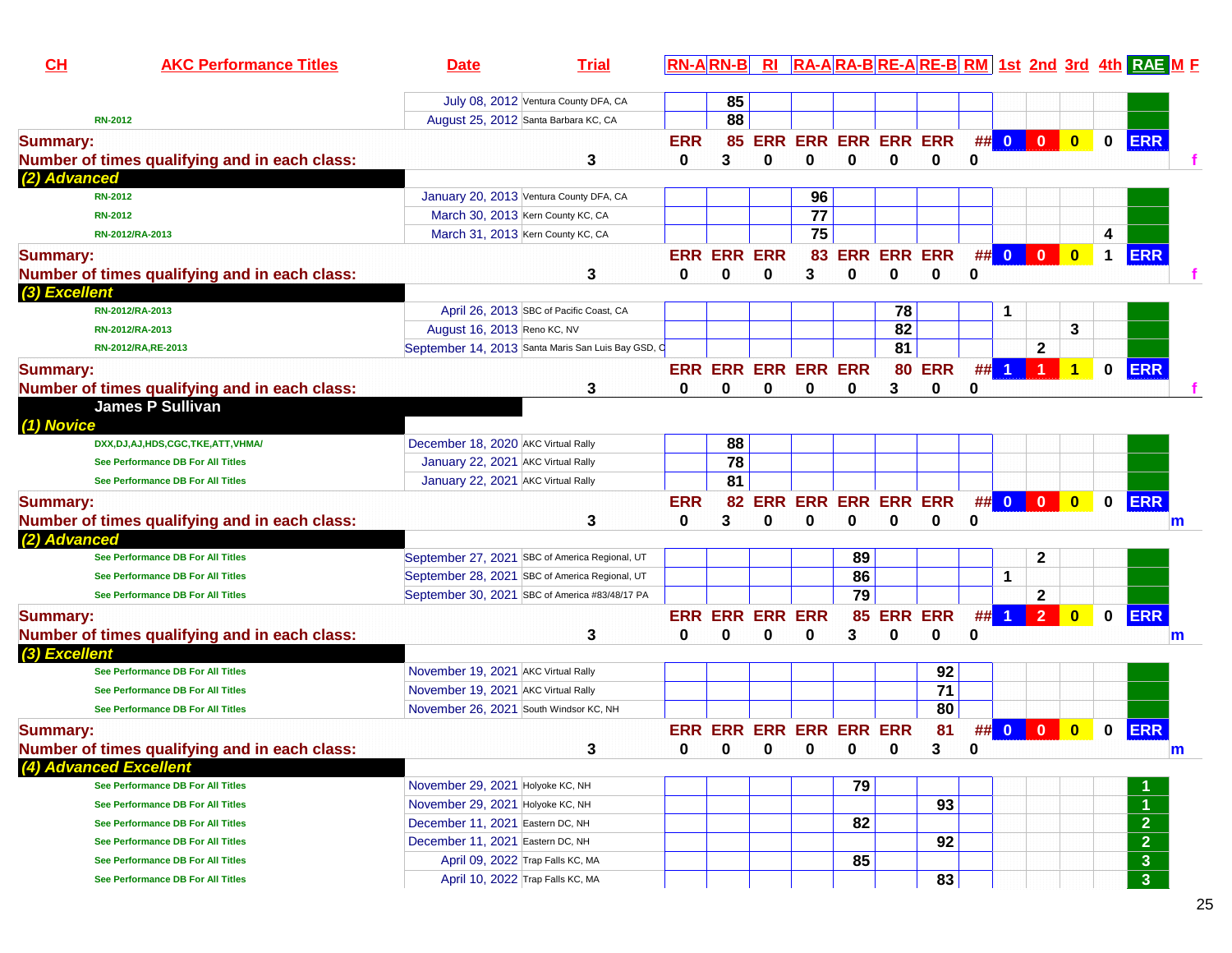| 95<br>April 10, 2022 Trap Falls KC, MA<br>See Performance DB For All Titles<br>93<br>April 10, 2022 Trap Falls KC, MA<br>See Performance DB For All Titles<br>$\bullet$<br>$\overline{\mathbf{0}}$<br><b>ERR ERR ERR ERR</b><br><b>85 ERR</b><br>90<br>##<br>$\bullet$<br>$\bf{0}$<br><b>Summary:</b><br>8<br>$\bf{0}$<br>Number of times qualifying and in each class:<br>0<br>0<br>0<br>0<br>0<br>4<br>4<br>$\mathsf{m}$<br><b>Intermediate</b><br>83<br>April 09, 2021 AKC Virtual Rally<br>See Performance DB For All Titles<br>92<br>April 09, 2021 AKC Virtual Rally<br>See Performance DB For All Titles<br>87<br>1<br>April 13, 2021 SBC of America Regional, PA<br>See Performance DB For All Titles<br>92<br>April 16, 2021 SBC of America #82/47/16 PA<br>1<br>See Performance DB For All Titles<br>#<br>$\overline{\mathbf{0}}$<br><b>ERR</b><br><b>ERR ERR ERR ERR</b><br>$\overline{2}$<br>$\mathbf{0}$<br>$\mathbf 0$<br><b>ERR ERR</b><br>89<br>Number of times qualifying and in each class:<br>4<br>0<br>0<br>0<br>0<br>$\bf{0}$<br>0<br>0<br>4<br>m<br>92<br>November 27, 2021 Windham County KC, NH<br><b>See Performance DB For All Titles</b><br>88<br>November 29, 2021 Holyoke KC, NH<br>See Performance DB For All Titles<br>84<br>December 11, 2021 Eastern DC, NH<br>See Performance DB For All Titles<br>$\overline{79}$<br>April 09, 2022 Trap Falls KC, MA<br>See Performance DB For All Titles<br>$\overline{\mathbf{0}}$<br><b>ERR</b><br>ERR ERR ERR ERR ERR ERR ERR<br>$\mathbf{0}$<br>$\bullet$<br>86<br>$\mathbf 0$<br><b>Summary:</b><br>Number of times qualifying and in each class:<br>0<br>0<br>0<br>0<br>0<br>0<br>4<br>0<br>4<br>m<br>2018-GCHJeul Kreeks A Rockstar For Vicdory<br>2018-GCHCGCA<br>81<br>August 11, 2017 SBC of Puget Sound, WA<br>1<br>93<br>2018-GCHCGCA<br>October 21, 2017 Wenatchee KC, WA<br>96<br>3<br><b>2018-GCH CGCA/RN-2017</b><br>October 22, 2017 Wenatchee KC, WA<br><b>ERR</b><br><b>ERR ERR ERR ERR ERR</b><br>##<br>$\vert$ 1<br>$\overline{0}$<br><b>ERR</b><br>$\mathbf{1}$<br>$\mathbf 0$<br>90<br><b>Summary:</b><br>Number of times qualifying and in each class:<br>3<br>0<br>3<br>0<br>0<br>0<br>0<br>0<br>0<br><b>Intermediate</b><br>89<br>June 08, 2019 SBC of Puget Sound, WA<br>2018-GCH CD, BN, CGCA/RN-2017<br>88<br>July 06, 2019 Puyallup Valley DF, WA<br>2018-GCHCD, BN, CGCA/RN-2017<br>85<br>July 07, 2019 Gig Harbor, WA<br>2018-GCH CD, BN, CGCA/RN-2017/RI-2019<br><b>ERR ERR ERR ERR</b><br>## 1<br>$\overline{\mathbf{0}}$<br><b>ERR</b><br>$\overline{\mathbf{0}}$<br><b>ERR ERR</b><br>$\mathbf 0$<br><b>Summary:</b><br>87<br>Number of times qualifying and in each class:<br>3<br>0<br>0<br>3<br>0<br>0<br>0<br>0<br>0<br>2011-CHKashis Captain Jack<br>86<br>2011-CH<br>August 12, 2011 OTC of Greater Lansing, MI<br>86<br>3<br>2011-CH<br>August 13, 2011 OTC of Greater Lansing, MI<br>87<br>$\mathbf{2}$<br>2011-CHRN-2011<br>September 13, 2011 SBC of America Regional, NY<br>94<br>2011-CHRN-2011<br>September 14, 2011 SBC of America Regional, NY<br>$\mathbf{2}$<br>0 ERR<br>88 ERR ERR ERR ERR ERR ERR<br>$\#$ 0<br>$\vert$ 2<br>$\overline{1}$<br><b>Summary:</b><br>$\mathbf 0$<br>$\mathbf 0$<br>$\mathbf 0$<br>Number of times qualifying and in each class:<br>0<br>0<br>0<br>4<br>4<br>0<br>m<br>(2) Advanced<br>February 10, 2012 Hoosier KC, IN<br>2011-CHRN-2011<br>81<br>4<br>77<br>$\mathbf{2}$<br>December 08, 2012 OTC of Greater Lansing, MI<br>2011-CHRN-2011 | CH              | <b>AKC Performance Titles</b> | <b>Date</b> | <b>Trial</b> | <b>RN-ARN-B</b> | R1 |  |  |  |  | RA-ARA-BRE-ARE-BRM 1st 2nd 3rd 4th RAE M F |
|-----------------------------------------------------------------------------------------------------------------------------------------------------------------------------------------------------------------------------------------------------------------------------------------------------------------------------------------------------------------------------------------------------------------------------------------------------------------------------------------------------------------------------------------------------------------------------------------------------------------------------------------------------------------------------------------------------------------------------------------------------------------------------------------------------------------------------------------------------------------------------------------------------------------------------------------------------------------------------------------------------------------------------------------------------------------------------------------------------------------------------------------------------------------------------------------------------------------------------------------------------------------------------------------------------------------------------------------------------------------------------------------------------------------------------------------------------------------------------------------------------------------------------------------------------------------------------------------------------------------------------------------------------------------------------------------------------------------------------------------------------------------------------------------------------------------------------------------------------------------------------------------------------------------------------------------------------------------------------------------------------------------------------------------------------------------------------------------------------------------------------------------------------------------------------------------------------------------------------------------------------------------------------------------------------------------------------------------------------------------------------------------------------------------------------------------------------------------------------------------------------------------------------------------------------------------------------------------------------------------------------------------------------------------------------------------------------------------------------------------------------------------------------------------------------------------------------------------------------------------------------------------------------------------------------------------------------------------------------------------------------------------------------------------------------------------------------------------------------------------------------------------------------------------------------------------------------------------------------------------------------------------------------------------------------------------------------------------------------------------------------------------------------------------------------------------------------------------------------------------------------|-----------------|-------------------------------|-------------|--------------|-----------------|----|--|--|--|--|--------------------------------------------|
|                                                                                                                                                                                                                                                                                                                                                                                                                                                                                                                                                                                                                                                                                                                                                                                                                                                                                                                                                                                                                                                                                                                                                                                                                                                                                                                                                                                                                                                                                                                                                                                                                                                                                                                                                                                                                                                                                                                                                                                                                                                                                                                                                                                                                                                                                                                                                                                                                                                                                                                                                                                                                                                                                                                                                                                                                                                                                                                                                                                                                                                                                                                                                                                                                                                                                                                                                                                                                                                                                                     |                 |                               |             |              |                 |    |  |  |  |  |                                            |
|                                                                                                                                                                                                                                                                                                                                                                                                                                                                                                                                                                                                                                                                                                                                                                                                                                                                                                                                                                                                                                                                                                                                                                                                                                                                                                                                                                                                                                                                                                                                                                                                                                                                                                                                                                                                                                                                                                                                                                                                                                                                                                                                                                                                                                                                                                                                                                                                                                                                                                                                                                                                                                                                                                                                                                                                                                                                                                                                                                                                                                                                                                                                                                                                                                                                                                                                                                                                                                                                                                     |                 |                               |             |              |                 |    |  |  |  |  |                                            |
|                                                                                                                                                                                                                                                                                                                                                                                                                                                                                                                                                                                                                                                                                                                                                                                                                                                                                                                                                                                                                                                                                                                                                                                                                                                                                                                                                                                                                                                                                                                                                                                                                                                                                                                                                                                                                                                                                                                                                                                                                                                                                                                                                                                                                                                                                                                                                                                                                                                                                                                                                                                                                                                                                                                                                                                                                                                                                                                                                                                                                                                                                                                                                                                                                                                                                                                                                                                                                                                                                                     |                 |                               |             |              |                 |    |  |  |  |  |                                            |
|                                                                                                                                                                                                                                                                                                                                                                                                                                                                                                                                                                                                                                                                                                                                                                                                                                                                                                                                                                                                                                                                                                                                                                                                                                                                                                                                                                                                                                                                                                                                                                                                                                                                                                                                                                                                                                                                                                                                                                                                                                                                                                                                                                                                                                                                                                                                                                                                                                                                                                                                                                                                                                                                                                                                                                                                                                                                                                                                                                                                                                                                                                                                                                                                                                                                                                                                                                                                                                                                                                     |                 |                               |             |              |                 |    |  |  |  |  |                                            |
|                                                                                                                                                                                                                                                                                                                                                                                                                                                                                                                                                                                                                                                                                                                                                                                                                                                                                                                                                                                                                                                                                                                                                                                                                                                                                                                                                                                                                                                                                                                                                                                                                                                                                                                                                                                                                                                                                                                                                                                                                                                                                                                                                                                                                                                                                                                                                                                                                                                                                                                                                                                                                                                                                                                                                                                                                                                                                                                                                                                                                                                                                                                                                                                                                                                                                                                                                                                                                                                                                                     |                 |                               |             |              |                 |    |  |  |  |  |                                            |
|                                                                                                                                                                                                                                                                                                                                                                                                                                                                                                                                                                                                                                                                                                                                                                                                                                                                                                                                                                                                                                                                                                                                                                                                                                                                                                                                                                                                                                                                                                                                                                                                                                                                                                                                                                                                                                                                                                                                                                                                                                                                                                                                                                                                                                                                                                                                                                                                                                                                                                                                                                                                                                                                                                                                                                                                                                                                                                                                                                                                                                                                                                                                                                                                                                                                                                                                                                                                                                                                                                     |                 |                               |             |              |                 |    |  |  |  |  |                                            |
|                                                                                                                                                                                                                                                                                                                                                                                                                                                                                                                                                                                                                                                                                                                                                                                                                                                                                                                                                                                                                                                                                                                                                                                                                                                                                                                                                                                                                                                                                                                                                                                                                                                                                                                                                                                                                                                                                                                                                                                                                                                                                                                                                                                                                                                                                                                                                                                                                                                                                                                                                                                                                                                                                                                                                                                                                                                                                                                                                                                                                                                                                                                                                                                                                                                                                                                                                                                                                                                                                                     |                 |                               |             |              |                 |    |  |  |  |  |                                            |
|                                                                                                                                                                                                                                                                                                                                                                                                                                                                                                                                                                                                                                                                                                                                                                                                                                                                                                                                                                                                                                                                                                                                                                                                                                                                                                                                                                                                                                                                                                                                                                                                                                                                                                                                                                                                                                                                                                                                                                                                                                                                                                                                                                                                                                                                                                                                                                                                                                                                                                                                                                                                                                                                                                                                                                                                                                                                                                                                                                                                                                                                                                                                                                                                                                                                                                                                                                                                                                                                                                     |                 |                               |             |              |                 |    |  |  |  |  |                                            |
|                                                                                                                                                                                                                                                                                                                                                                                                                                                                                                                                                                                                                                                                                                                                                                                                                                                                                                                                                                                                                                                                                                                                                                                                                                                                                                                                                                                                                                                                                                                                                                                                                                                                                                                                                                                                                                                                                                                                                                                                                                                                                                                                                                                                                                                                                                                                                                                                                                                                                                                                                                                                                                                                                                                                                                                                                                                                                                                                                                                                                                                                                                                                                                                                                                                                                                                                                                                                                                                                                                     |                 |                               |             |              |                 |    |  |  |  |  |                                            |
|                                                                                                                                                                                                                                                                                                                                                                                                                                                                                                                                                                                                                                                                                                                                                                                                                                                                                                                                                                                                                                                                                                                                                                                                                                                                                                                                                                                                                                                                                                                                                                                                                                                                                                                                                                                                                                                                                                                                                                                                                                                                                                                                                                                                                                                                                                                                                                                                                                                                                                                                                                                                                                                                                                                                                                                                                                                                                                                                                                                                                                                                                                                                                                                                                                                                                                                                                                                                                                                                                                     |                 |                               |             |              |                 |    |  |  |  |  |                                            |
|                                                                                                                                                                                                                                                                                                                                                                                                                                                                                                                                                                                                                                                                                                                                                                                                                                                                                                                                                                                                                                                                                                                                                                                                                                                                                                                                                                                                                                                                                                                                                                                                                                                                                                                                                                                                                                                                                                                                                                                                                                                                                                                                                                                                                                                                                                                                                                                                                                                                                                                                                                                                                                                                                                                                                                                                                                                                                                                                                                                                                                                                                                                                                                                                                                                                                                                                                                                                                                                                                                     | <b>Summary:</b> |                               |             |              |                 |    |  |  |  |  |                                            |
|                                                                                                                                                                                                                                                                                                                                                                                                                                                                                                                                                                                                                                                                                                                                                                                                                                                                                                                                                                                                                                                                                                                                                                                                                                                                                                                                                                                                                                                                                                                                                                                                                                                                                                                                                                                                                                                                                                                                                                                                                                                                                                                                                                                                                                                                                                                                                                                                                                                                                                                                                                                                                                                                                                                                                                                                                                                                                                                                                                                                                                                                                                                                                                                                                                                                                                                                                                                                                                                                                                     |                 |                               |             |              |                 |    |  |  |  |  |                                            |
|                                                                                                                                                                                                                                                                                                                                                                                                                                                                                                                                                                                                                                                                                                                                                                                                                                                                                                                                                                                                                                                                                                                                                                                                                                                                                                                                                                                                                                                                                                                                                                                                                                                                                                                                                                                                                                                                                                                                                                                                                                                                                                                                                                                                                                                                                                                                                                                                                                                                                                                                                                                                                                                                                                                                                                                                                                                                                                                                                                                                                                                                                                                                                                                                                                                                                                                                                                                                                                                                                                     | <b>Master</b>   |                               |             |              |                 |    |  |  |  |  |                                            |
|                                                                                                                                                                                                                                                                                                                                                                                                                                                                                                                                                                                                                                                                                                                                                                                                                                                                                                                                                                                                                                                                                                                                                                                                                                                                                                                                                                                                                                                                                                                                                                                                                                                                                                                                                                                                                                                                                                                                                                                                                                                                                                                                                                                                                                                                                                                                                                                                                                                                                                                                                                                                                                                                                                                                                                                                                                                                                                                                                                                                                                                                                                                                                                                                                                                                                                                                                                                                                                                                                                     |                 |                               |             |              |                 |    |  |  |  |  |                                            |
|                                                                                                                                                                                                                                                                                                                                                                                                                                                                                                                                                                                                                                                                                                                                                                                                                                                                                                                                                                                                                                                                                                                                                                                                                                                                                                                                                                                                                                                                                                                                                                                                                                                                                                                                                                                                                                                                                                                                                                                                                                                                                                                                                                                                                                                                                                                                                                                                                                                                                                                                                                                                                                                                                                                                                                                                                                                                                                                                                                                                                                                                                                                                                                                                                                                                                                                                                                                                                                                                                                     |                 |                               |             |              |                 |    |  |  |  |  |                                            |
|                                                                                                                                                                                                                                                                                                                                                                                                                                                                                                                                                                                                                                                                                                                                                                                                                                                                                                                                                                                                                                                                                                                                                                                                                                                                                                                                                                                                                                                                                                                                                                                                                                                                                                                                                                                                                                                                                                                                                                                                                                                                                                                                                                                                                                                                                                                                                                                                                                                                                                                                                                                                                                                                                                                                                                                                                                                                                                                                                                                                                                                                                                                                                                                                                                                                                                                                                                                                                                                                                                     |                 |                               |             |              |                 |    |  |  |  |  |                                            |
|                                                                                                                                                                                                                                                                                                                                                                                                                                                                                                                                                                                                                                                                                                                                                                                                                                                                                                                                                                                                                                                                                                                                                                                                                                                                                                                                                                                                                                                                                                                                                                                                                                                                                                                                                                                                                                                                                                                                                                                                                                                                                                                                                                                                                                                                                                                                                                                                                                                                                                                                                                                                                                                                                                                                                                                                                                                                                                                                                                                                                                                                                                                                                                                                                                                                                                                                                                                                                                                                                                     |                 |                               |             |              |                 |    |  |  |  |  |                                            |
|                                                                                                                                                                                                                                                                                                                                                                                                                                                                                                                                                                                                                                                                                                                                                                                                                                                                                                                                                                                                                                                                                                                                                                                                                                                                                                                                                                                                                                                                                                                                                                                                                                                                                                                                                                                                                                                                                                                                                                                                                                                                                                                                                                                                                                                                                                                                                                                                                                                                                                                                                                                                                                                                                                                                                                                                                                                                                                                                                                                                                                                                                                                                                                                                                                                                                                                                                                                                                                                                                                     |                 |                               |             |              |                 |    |  |  |  |  |                                            |
|                                                                                                                                                                                                                                                                                                                                                                                                                                                                                                                                                                                                                                                                                                                                                                                                                                                                                                                                                                                                                                                                                                                                                                                                                                                                                                                                                                                                                                                                                                                                                                                                                                                                                                                                                                                                                                                                                                                                                                                                                                                                                                                                                                                                                                                                                                                                                                                                                                                                                                                                                                                                                                                                                                                                                                                                                                                                                                                                                                                                                                                                                                                                                                                                                                                                                                                                                                                                                                                                                                     |                 |                               |             |              |                 |    |  |  |  |  |                                            |
|                                                                                                                                                                                                                                                                                                                                                                                                                                                                                                                                                                                                                                                                                                                                                                                                                                                                                                                                                                                                                                                                                                                                                                                                                                                                                                                                                                                                                                                                                                                                                                                                                                                                                                                                                                                                                                                                                                                                                                                                                                                                                                                                                                                                                                                                                                                                                                                                                                                                                                                                                                                                                                                                                                                                                                                                                                                                                                                                                                                                                                                                                                                                                                                                                                                                                                                                                                                                                                                                                                     | (1) Novice      |                               |             |              |                 |    |  |  |  |  |                                            |
|                                                                                                                                                                                                                                                                                                                                                                                                                                                                                                                                                                                                                                                                                                                                                                                                                                                                                                                                                                                                                                                                                                                                                                                                                                                                                                                                                                                                                                                                                                                                                                                                                                                                                                                                                                                                                                                                                                                                                                                                                                                                                                                                                                                                                                                                                                                                                                                                                                                                                                                                                                                                                                                                                                                                                                                                                                                                                                                                                                                                                                                                                                                                                                                                                                                                                                                                                                                                                                                                                                     |                 |                               |             |              |                 |    |  |  |  |  |                                            |
|                                                                                                                                                                                                                                                                                                                                                                                                                                                                                                                                                                                                                                                                                                                                                                                                                                                                                                                                                                                                                                                                                                                                                                                                                                                                                                                                                                                                                                                                                                                                                                                                                                                                                                                                                                                                                                                                                                                                                                                                                                                                                                                                                                                                                                                                                                                                                                                                                                                                                                                                                                                                                                                                                                                                                                                                                                                                                                                                                                                                                                                                                                                                                                                                                                                                                                                                                                                                                                                                                                     |                 |                               |             |              |                 |    |  |  |  |  |                                            |
|                                                                                                                                                                                                                                                                                                                                                                                                                                                                                                                                                                                                                                                                                                                                                                                                                                                                                                                                                                                                                                                                                                                                                                                                                                                                                                                                                                                                                                                                                                                                                                                                                                                                                                                                                                                                                                                                                                                                                                                                                                                                                                                                                                                                                                                                                                                                                                                                                                                                                                                                                                                                                                                                                                                                                                                                                                                                                                                                                                                                                                                                                                                                                                                                                                                                                                                                                                                                                                                                                                     |                 |                               |             |              |                 |    |  |  |  |  |                                            |
|                                                                                                                                                                                                                                                                                                                                                                                                                                                                                                                                                                                                                                                                                                                                                                                                                                                                                                                                                                                                                                                                                                                                                                                                                                                                                                                                                                                                                                                                                                                                                                                                                                                                                                                                                                                                                                                                                                                                                                                                                                                                                                                                                                                                                                                                                                                                                                                                                                                                                                                                                                                                                                                                                                                                                                                                                                                                                                                                                                                                                                                                                                                                                                                                                                                                                                                                                                                                                                                                                                     |                 |                               |             |              |                 |    |  |  |  |  |                                            |
|                                                                                                                                                                                                                                                                                                                                                                                                                                                                                                                                                                                                                                                                                                                                                                                                                                                                                                                                                                                                                                                                                                                                                                                                                                                                                                                                                                                                                                                                                                                                                                                                                                                                                                                                                                                                                                                                                                                                                                                                                                                                                                                                                                                                                                                                                                                                                                                                                                                                                                                                                                                                                                                                                                                                                                                                                                                                                                                                                                                                                                                                                                                                                                                                                                                                                                                                                                                                                                                                                                     |                 |                               |             |              |                 |    |  |  |  |  |                                            |
|                                                                                                                                                                                                                                                                                                                                                                                                                                                                                                                                                                                                                                                                                                                                                                                                                                                                                                                                                                                                                                                                                                                                                                                                                                                                                                                                                                                                                                                                                                                                                                                                                                                                                                                                                                                                                                                                                                                                                                                                                                                                                                                                                                                                                                                                                                                                                                                                                                                                                                                                                                                                                                                                                                                                                                                                                                                                                                                                                                                                                                                                                                                                                                                                                                                                                                                                                                                                                                                                                                     |                 |                               |             |              |                 |    |  |  |  |  |                                            |
|                                                                                                                                                                                                                                                                                                                                                                                                                                                                                                                                                                                                                                                                                                                                                                                                                                                                                                                                                                                                                                                                                                                                                                                                                                                                                                                                                                                                                                                                                                                                                                                                                                                                                                                                                                                                                                                                                                                                                                                                                                                                                                                                                                                                                                                                                                                                                                                                                                                                                                                                                                                                                                                                                                                                                                                                                                                                                                                                                                                                                                                                                                                                                                                                                                                                                                                                                                                                                                                                                                     |                 |                               |             |              |                 |    |  |  |  |  |                                            |
|                                                                                                                                                                                                                                                                                                                                                                                                                                                                                                                                                                                                                                                                                                                                                                                                                                                                                                                                                                                                                                                                                                                                                                                                                                                                                                                                                                                                                                                                                                                                                                                                                                                                                                                                                                                                                                                                                                                                                                                                                                                                                                                                                                                                                                                                                                                                                                                                                                                                                                                                                                                                                                                                                                                                                                                                                                                                                                                                                                                                                                                                                                                                                                                                                                                                                                                                                                                                                                                                                                     |                 |                               |             |              |                 |    |  |  |  |  |                                            |
|                                                                                                                                                                                                                                                                                                                                                                                                                                                                                                                                                                                                                                                                                                                                                                                                                                                                                                                                                                                                                                                                                                                                                                                                                                                                                                                                                                                                                                                                                                                                                                                                                                                                                                                                                                                                                                                                                                                                                                                                                                                                                                                                                                                                                                                                                                                                                                                                                                                                                                                                                                                                                                                                                                                                                                                                                                                                                                                                                                                                                                                                                                                                                                                                                                                                                                                                                                                                                                                                                                     |                 |                               |             |              |                 |    |  |  |  |  |                                            |
|                                                                                                                                                                                                                                                                                                                                                                                                                                                                                                                                                                                                                                                                                                                                                                                                                                                                                                                                                                                                                                                                                                                                                                                                                                                                                                                                                                                                                                                                                                                                                                                                                                                                                                                                                                                                                                                                                                                                                                                                                                                                                                                                                                                                                                                                                                                                                                                                                                                                                                                                                                                                                                                                                                                                                                                                                                                                                                                                                                                                                                                                                                                                                                                                                                                                                                                                                                                                                                                                                                     |                 |                               |             |              |                 |    |  |  |  |  |                                            |
|                                                                                                                                                                                                                                                                                                                                                                                                                                                                                                                                                                                                                                                                                                                                                                                                                                                                                                                                                                                                                                                                                                                                                                                                                                                                                                                                                                                                                                                                                                                                                                                                                                                                                                                                                                                                                                                                                                                                                                                                                                                                                                                                                                                                                                                                                                                                                                                                                                                                                                                                                                                                                                                                                                                                                                                                                                                                                                                                                                                                                                                                                                                                                                                                                                                                                                                                                                                                                                                                                                     | (1) Novice      |                               |             |              |                 |    |  |  |  |  |                                            |
|                                                                                                                                                                                                                                                                                                                                                                                                                                                                                                                                                                                                                                                                                                                                                                                                                                                                                                                                                                                                                                                                                                                                                                                                                                                                                                                                                                                                                                                                                                                                                                                                                                                                                                                                                                                                                                                                                                                                                                                                                                                                                                                                                                                                                                                                                                                                                                                                                                                                                                                                                                                                                                                                                                                                                                                                                                                                                                                                                                                                                                                                                                                                                                                                                                                                                                                                                                                                                                                                                                     |                 |                               |             |              |                 |    |  |  |  |  |                                            |
|                                                                                                                                                                                                                                                                                                                                                                                                                                                                                                                                                                                                                                                                                                                                                                                                                                                                                                                                                                                                                                                                                                                                                                                                                                                                                                                                                                                                                                                                                                                                                                                                                                                                                                                                                                                                                                                                                                                                                                                                                                                                                                                                                                                                                                                                                                                                                                                                                                                                                                                                                                                                                                                                                                                                                                                                                                                                                                                                                                                                                                                                                                                                                                                                                                                                                                                                                                                                                                                                                                     |                 |                               |             |              |                 |    |  |  |  |  |                                            |
|                                                                                                                                                                                                                                                                                                                                                                                                                                                                                                                                                                                                                                                                                                                                                                                                                                                                                                                                                                                                                                                                                                                                                                                                                                                                                                                                                                                                                                                                                                                                                                                                                                                                                                                                                                                                                                                                                                                                                                                                                                                                                                                                                                                                                                                                                                                                                                                                                                                                                                                                                                                                                                                                                                                                                                                                                                                                                                                                                                                                                                                                                                                                                                                                                                                                                                                                                                                                                                                                                                     |                 |                               |             |              |                 |    |  |  |  |  |                                            |
|                                                                                                                                                                                                                                                                                                                                                                                                                                                                                                                                                                                                                                                                                                                                                                                                                                                                                                                                                                                                                                                                                                                                                                                                                                                                                                                                                                                                                                                                                                                                                                                                                                                                                                                                                                                                                                                                                                                                                                                                                                                                                                                                                                                                                                                                                                                                                                                                                                                                                                                                                                                                                                                                                                                                                                                                                                                                                                                                                                                                                                                                                                                                                                                                                                                                                                                                                                                                                                                                                                     |                 |                               |             |              |                 |    |  |  |  |  |                                            |
|                                                                                                                                                                                                                                                                                                                                                                                                                                                                                                                                                                                                                                                                                                                                                                                                                                                                                                                                                                                                                                                                                                                                                                                                                                                                                                                                                                                                                                                                                                                                                                                                                                                                                                                                                                                                                                                                                                                                                                                                                                                                                                                                                                                                                                                                                                                                                                                                                                                                                                                                                                                                                                                                                                                                                                                                                                                                                                                                                                                                                                                                                                                                                                                                                                                                                                                                                                                                                                                                                                     |                 |                               |             |              |                 |    |  |  |  |  |                                            |
|                                                                                                                                                                                                                                                                                                                                                                                                                                                                                                                                                                                                                                                                                                                                                                                                                                                                                                                                                                                                                                                                                                                                                                                                                                                                                                                                                                                                                                                                                                                                                                                                                                                                                                                                                                                                                                                                                                                                                                                                                                                                                                                                                                                                                                                                                                                                                                                                                                                                                                                                                                                                                                                                                                                                                                                                                                                                                                                                                                                                                                                                                                                                                                                                                                                                                                                                                                                                                                                                                                     |                 |                               |             |              |                 |    |  |  |  |  |                                            |
|                                                                                                                                                                                                                                                                                                                                                                                                                                                                                                                                                                                                                                                                                                                                                                                                                                                                                                                                                                                                                                                                                                                                                                                                                                                                                                                                                                                                                                                                                                                                                                                                                                                                                                                                                                                                                                                                                                                                                                                                                                                                                                                                                                                                                                                                                                                                                                                                                                                                                                                                                                                                                                                                                                                                                                                                                                                                                                                                                                                                                                                                                                                                                                                                                                                                                                                                                                                                                                                                                                     |                 |                               |             |              |                 |    |  |  |  |  |                                            |
|                                                                                                                                                                                                                                                                                                                                                                                                                                                                                                                                                                                                                                                                                                                                                                                                                                                                                                                                                                                                                                                                                                                                                                                                                                                                                                                                                                                                                                                                                                                                                                                                                                                                                                                                                                                                                                                                                                                                                                                                                                                                                                                                                                                                                                                                                                                                                                                                                                                                                                                                                                                                                                                                                                                                                                                                                                                                                                                                                                                                                                                                                                                                                                                                                                                                                                                                                                                                                                                                                                     |                 |                               |             |              |                 |    |  |  |  |  |                                            |
|                                                                                                                                                                                                                                                                                                                                                                                                                                                                                                                                                                                                                                                                                                                                                                                                                                                                                                                                                                                                                                                                                                                                                                                                                                                                                                                                                                                                                                                                                                                                                                                                                                                                                                                                                                                                                                                                                                                                                                                                                                                                                                                                                                                                                                                                                                                                                                                                                                                                                                                                                                                                                                                                                                                                                                                                                                                                                                                                                                                                                                                                                                                                                                                                                                                                                                                                                                                                                                                                                                     |                 |                               |             |              |                 |    |  |  |  |  |                                            |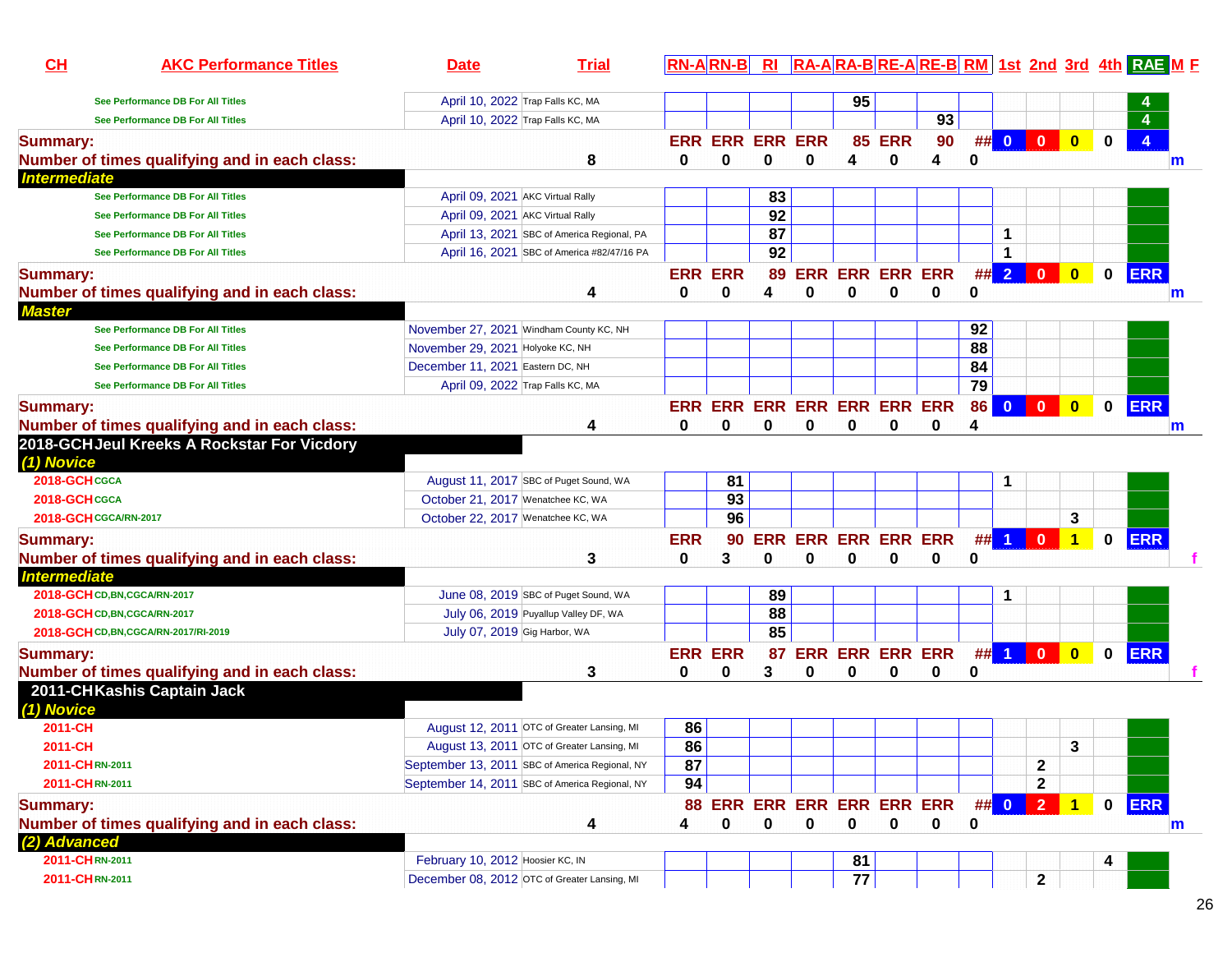| CL                          | <b>AKC Performance Titles</b>                 | <b>Trial</b><br><b>Date</b>                    |              | <b>RN-ARN-B</b> |                         |                            |    |               |                 |          |          |                         |                         |              | RI RA-ARA-BRE-ARE-BRM 1st 2nd 3rd 4th RAE M F |
|-----------------------------|-----------------------------------------------|------------------------------------------------|--------------|-----------------|-------------------------|----------------------------|----|---------------|-----------------|----------|----------|-------------------------|-------------------------|--------------|-----------------------------------------------|
| 2011-CHRN-2011/RA-2012      |                                               | December 09, 2012 OTC of Greater Lansing, MI   |              |                 |                         |                            | 72 |               |                 |          |          |                         |                         |              |                                               |
| <b>Summary:</b>             |                                               |                                                |              |                 | <b>ERR ERR ERR ERR</b>  |                            |    |               | 77 ERR ERR      |          | ## 0     | $\blacksquare$          | $\bullet$               | $\mathbf{1}$ | <b>ERR</b>                                    |
|                             | Number of times qualifying and in each class: | 3                                              | $\mathbf{0}$ | 0               | 0                       | 0                          | 3  | 0             | 0               | 0        |          |                         |                         |              | m                                             |
| (3) Excellent               |                                               |                                                |              |                 |                         |                            |    |               |                 |          |          |                         |                         |              |                                               |
| 2011-CHBN, RN-2011/RA-2012  |                                               | March 22, 2013 CDTC of Flint, MI               |              |                 |                         |                            |    |               | 90              |          |          |                         |                         |              |                                               |
| 2011-CHBN, RN-2011/RA-2012  |                                               | April 05, 2013 Saginaw Valley KC, MI           |              |                 |                         |                            |    |               | 90              |          |          |                         |                         | 4            |                                               |
| 2011-CH BN, RN-2011/RA-2012 |                                               | April 26, 2013 Progressive DTC of Wayne Co., M |              |                 |                         |                            |    |               | 75              |          |          |                         |                         |              |                                               |
| <b>Summary:</b>             |                                               |                                                |              |                 | ERR ERR ERR ERR ERR ERR |                            |    |               | 85              |          | ## 0     | $\overline{\mathbf{0}}$ | $\overline{\mathbf{0}}$ | $\mathbf 1$  | <b>ERR</b>                                    |
|                             | Number of times qualifying and in each class: | 3                                              | 0            | $\bf{0}$        | 0                       | 0                          | 0  | 0             | 3               | $\bf{0}$ |          |                         |                         |              | m                                             |
| (4) Advanced Excellent      |                                               |                                                |              |                 |                         |                            |    |               |                 |          |          |                         |                         |              |                                               |
| 2011-CHBN,RN-2011/RA-2012   |                                               | June 23, 2013 Macomb KC, MI                    |              |                 |                         |                            | 91 |               |                 |          |          |                         |                         |              |                                               |
| 2011-CH BN, RN-2011/RA-2012 |                                               | June 23, 2013 Macomb KC, MI                    |              |                 |                         |                            |    |               | 83              |          |          |                         |                         |              | $\blacktriangleleft$                          |
| 2011-CH BN, RN-2011/RA-2012 |                                               | August 03, 2013 Jaxon KC, MI                   |              |                 |                         |                            | 84 |               |                 |          |          |                         |                         |              | $\overline{2}$                                |
| 2011-CH BN, RN-2011/RA-2012 |                                               | August 03, 2013 Jaxon KC, MI                   |              |                 |                         |                            |    |               | 74              |          | 1        |                         |                         |              | $\overline{2}$                                |
| 2011-CH BN, RN-2011/RA-2012 |                                               | August 10, 2013 OTC of Greater Lansing, MI     |              |                 |                         |                            | 83 |               |                 |          |          |                         |                         |              | $\mathbf{3}$                                  |
| 2011-CH BN, RN-2011/RA-2012 |                                               | August 10, 2013 OTC of Greater Lansing, MI     |              |                 |                         |                            |    |               | $\overline{78}$ |          |          |                         |                         |              | $\mathbf{3}$                                  |
| <b>Summary:</b>             |                                               |                                                |              |                 | <b>ERR ERR ERR ERR</b>  |                            |    | <b>86 ERR</b> | 78              |          | $\#$ 1   | $\bullet$               | $\bullet$               | $\bf{0}$     | $\mathbf{3}$                                  |
|                             | Number of times qualifying and in each class: | 6                                              | 0            | $\bf{0}$        | 0                       | 0                          | 3  | 0             | 3               | 0        |          |                         |                         |              | m                                             |
| (1) Novice                  | Kellog Creek Anna Bella Stella Star           |                                                |              |                 |                         |                            |    |               |                 |          |          |                         |                         |              |                                               |
|                             |                                               | March 21, 2013 San Mateo KC, CA                |              |                 | 87                      |                            |    |               |                 |          |          |                         |                         |              |                                               |
|                             |                                               | March 24, 2013 County-Wide DTC, CA             |              |                 | 92                      |                            |    |               |                 |          |          |                         | 3                       |              |                                               |
| <b>Summary:</b>             |                                               |                                                | <b>ERR</b>   |                 | 90                      | ERR ERR ERR ERR ERR        |    |               |                 |          | $##$ 0 0 |                         | $\vert$ 1               | $\mathbf{0}$ | <b>ERR</b>                                    |
|                             | Number of times qualifying and in each class: | $\mathbf 2$                                    | 0            | $\mathbf{2}$    | 0                       | 0                          | 0  | 0             | 0               | 0        |          |                         |                         |              |                                               |
| (1) Novice                  | <b>Kings Mill Bradshaw</b>                    |                                                |              |                 |                         |                            |    |               |                 |          |          |                         |                         |              |                                               |
|                             |                                               | April 05, 2013 Bell County KC, TX              |              |                 | 86                      |                            |    |               |                 |          |          |                         |                         |              |                                               |
|                             |                                               | April 06, 2013 Bell County KC, TX              |              |                 | $\overline{81}$         |                            |    |               |                 |          |          |                         |                         |              |                                               |
| <b>RN-2013</b>              |                                               | April 07, 2013 Bell County KC, TX              |              |                 | 82                      |                            |    |               |                 |          |          |                         |                         |              |                                               |
| <b>Summary:</b>             |                                               |                                                | <b>ERR</b>   |                 | 83                      | ERR ERR ERR ERR ERR        |    |               |                 |          |          |                         | $\overline{\mathbf{0}}$ | $\mathbf 0$  | <b>ERR</b>                                    |
|                             | Number of times qualifying and in each class: | 3                                              | 0            | 3               | 0                       | 0                          | 0  | 0             | 0               | 0        |          |                         |                         |              | m                                             |
| (1) Novice                  | <b>Kings Mills Jazzabelle</b>                 |                                                |              |                 |                         |                            |    |               |                 |          |          |                         |                         |              |                                               |
|                             |                                               | August 10, 2012 K-9 OTC of Menomonee Falls, WI |              |                 | 92                      |                            |    |               |                 |          |          | 2                       |                         |              |                                               |
|                             |                                               | August 11, 2012 K-9 OTC of Menomonee Falls, WI |              |                 | 99                      |                            |    |               |                 |          | 1        |                         |                         |              |                                               |
|                             |                                               | September 08, 2012 Kenosha KC, WI              |              |                 | 87                      |                            |    |               |                 |          |          |                         |                         |              |                                               |
| <b>RN-2012</b>              |                                               | September 15, 2012 Manitowoc County KC, WI     |              |                 | 93                      |                            |    |               |                 |          |          |                         |                         |              |                                               |
| <b>Summary:</b>             |                                               |                                                | <b>ERR</b>   |                 | 93                      | <b>ERR ERR ERR ERR ERR</b> |    |               |                 |          | $##$ 1   | 1.                      | $\overline{\mathbf{0}}$ | $\mathbf 0$  | <b>ERR</b>                                    |
|                             | Number of times qualifying and in each class: | 4                                              | 0            | 4               | 0                       | 0                          | 0  | $\bf{0}$      | $\mathbf 0$     | 0        |          |                         |                         |              |                                               |
| (2) Advanced                |                                               |                                                |              |                 |                         |                            |    |               |                 |          |          |                         |                         |              |                                               |
| <b>RN-2012</b>              |                                               | October 06, 2012 Sheboygan DTC, WI             |              |                 |                         |                            | 95 |               |                 |          |          | $\mathbf{2}$            |                         |              |                                               |
| <b>RN-2012</b>              |                                               | November 23, 2012 Western Waukesha County DTC, |              |                 |                         |                            | 95 |               |                 |          |          |                         |                         |              |                                               |
|                             |                                               |                                                |              |                 |                         |                            |    |               |                 |          |          |                         |                         |              |                                               |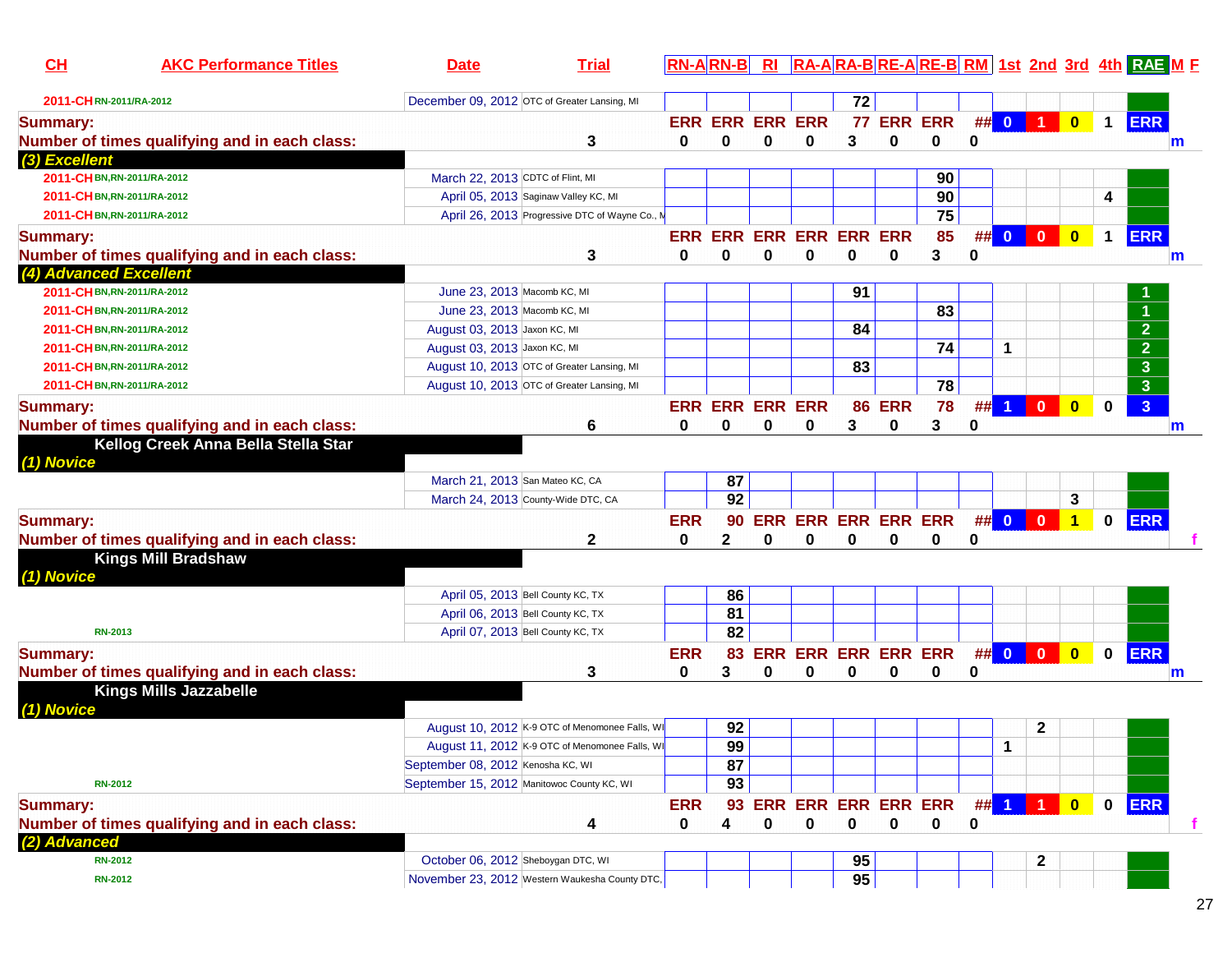| CH              | <b>AKC Performance Titles</b>                                           | <b>Date</b>                     | <b>Trial</b>                                      |   |                        |   |                         |                 |          |                 |    |                |                |                         |             | <b>RN-ARN-B RI RA-ARA-BRE-ARE-BRM 1st 2nd 3rd 4th RAE ME</b> |  |
|-----------------|-------------------------------------------------------------------------|---------------------------------|---------------------------------------------------|---|------------------------|---|-------------------------|-----------------|----------|-----------------|----|----------------|----------------|-------------------------|-------------|--------------------------------------------------------------|--|
|                 | <b>RN, RA-2012</b>                                                      |                                 | November 23, 2012 Western Waukesha County DTC,    |   |                        |   |                         | 85              |          |                 |    |                |                |                         |             |                                                              |  |
|                 | <b>CD, BN/RN, RA, RE-2012</b>                                           |                                 | March 10, 2013 K-9 OTC of Menomonee Falls, WI     |   |                        |   |                         | $\overline{75}$ |          |                 |    |                |                |                         |             |                                                              |  |
|                 | <b>CD, BN/RN, RA, RE-2012</b>                                           |                                 | July 27, 2013 Waukesha KC, WI                     |   |                        |   |                         | 94              |          |                 |    |                | $\mathbf{2}$   |                         |             |                                                              |  |
|                 | <b>CD, BN/RN, RA, RE-2012</b>                                           |                                 | August 09, 2013 K-9 OTC of Menomonee Falls, WI    |   |                        |   |                         | 94              |          |                 |    |                | $\mathbf{2}$   |                         |             |                                                              |  |
|                 | CD, BN/RN, RA, RE-2012                                                  |                                 | October 20, 2013 Badger Golden Retriever Club, WI |   |                        |   |                         | 80              |          |                 |    |                |                |                         |             |                                                              |  |
|                 | CD,BN/RN,RA,RE-2012/RAE-2013/RAE2-2016/RAE3-2017                        |                                 | October 20, 2017 SBC of America #79/44/13 PA      |   |                        |   |                         | 100             |          |                 |    | 1              |                |                         |             |                                                              |  |
|                 |                                                                         |                                 |                                                   |   | <b>ERR ERR ERR ERR</b> |   |                         |                 |          | 90 ERR ERR      | ## | $\overline{1}$ | 3 <sup>°</sup> | $\overline{\mathbf{0}}$ | $\mathbf 0$ | <b>ERR</b>                                                   |  |
| <b>Summary:</b> |                                                                         |                                 | 8                                                 | 0 | 0                      | 0 | 0                       | 8               | 0        | $\mathbf 0$     | 0  |                |                |                         |             |                                                              |  |
| (3) Excellent   | Number of times qualifying and in each class:                           |                                 |                                                   |   |                        |   |                         |                 |          |                 |    |                |                |                         |             |                                                              |  |
|                 | <b>RN,RA-2012</b>                                                       | December 28, 2012 Cudahy KC, WI |                                                   |   |                        |   |                         |                 |          | 90              |    |                |                |                         |             |                                                              |  |
|                 | <b>RN, RA-2012</b>                                                      | December 29, 2012 Cudahy KC, WI |                                                   |   |                        |   |                         |                 |          | $\overline{71}$ |    |                |                |                         |             |                                                              |  |
|                 | <b>BN/RN, RA, RE-2012</b>                                               | December 29, 2012 Cudahy KC, WI |                                                   |   |                        |   |                         |                 |          | 71              |    |                |                |                         |             |                                                              |  |
|                 | <b>CD, BN/RN, RA, RE-2012</b>                                           |                                 | January 06, 2013 Western Waukesha County DTC,     |   |                        |   |                         |                 |          | 80              |    |                |                |                         |             |                                                              |  |
|                 | CD, BN/RN, RA, RE-2012                                                  |                                 | August 10, 2013 K-9 OTC of Menomonee Falls, WI    |   |                        |   |                         |                 |          | 70              |    |                |                |                         |             |                                                              |  |
|                 | CD, BN/RN, RA, RE-2012/RAE-2013/RAE2-2016                               | December 31, 2016 Cudahy KC, WI |                                                   |   |                        |   |                         |                 |          | 88              |    |                |                |                         | 4           | 21                                                           |  |
|                 |                                                                         |                                 |                                                   |   |                        |   | ERR ERR ERR ERR ERR ERR |                 |          | 78              |    |                | ## 0 0 0       |                         |             | 21                                                           |  |
| <b>Summary:</b> |                                                                         |                                 |                                                   | 0 |                        |   | 0                       |                 | $\bf{0}$ |                 |    |                |                |                         | 1           |                                                              |  |
|                 | Number of times qualifying and in each class:<br>(4) Advanced Excellent |                                 | 6                                                 |   | 0                      | 0 |                         | 0               |          | 6               | 0  |                |                |                         |             |                                                              |  |
|                 | <b>CD, BN/RN, RA, RE-2012</b>                                           |                                 | March 09, 2013 K-9 OTC of Menomonee Falls, WI     |   |                        |   |                         | 72              |          |                 |    |                |                |                         |             |                                                              |  |
|                 | <b>CD, BN/RN, RA, RE-2012</b>                                           |                                 | March 09, 2013 K-9 OTC of Menomonee Falls, WI     |   |                        |   |                         |                 |          | 85              |    |                |                | 3                       |             |                                                              |  |
|                 | <b>CD, BN/RN, RA, RE-2012</b>                                           | April 14, 2013 Cudahy KC, WI    |                                                   |   |                        |   |                         | 92              |          |                 |    |                |                |                         |             | $\overline{2}$                                               |  |
|                 |                                                                         | April 14, 2013 Cudahy KC, WI    |                                                   |   |                        |   |                         |                 |          | 95              |    |                |                |                         | 4<br>4      | $\overline{2}$                                               |  |
|                 | CD, BN/RN, RA, RE-2012                                                  | April 14, 2013 Cudahy KC, WI    |                                                   |   |                        |   |                         | 90              |          |                 |    |                |                |                         |             | $\overline{3}$                                               |  |
|                 | CD, BN/RN, RA, RE-2012                                                  |                                 |                                                   |   |                        |   |                         |                 |          | 82              |    |                |                |                         |             | 3 <sup>5</sup>                                               |  |
|                 | <b>CD, BN/RN, RA, RE-2012</b>                                           | April 14, 2013 Cudahy KC, WI    |                                                   |   |                        |   |                         | 97              |          |                 |    |                | $\mathbf{2}$   |                         |             |                                                              |  |
|                 | <b>CD, BN/RN, RA, RE-2012</b>                                           |                                 | June 08, 2013 Milwaukee DTC, WI                   |   |                        |   |                         |                 |          |                 |    |                |                |                         | 4           | 4                                                            |  |
|                 | <b>CD, BN/RN, RA, RE-2012</b>                                           |                                 | June 08, 2013 Milwaukee DTC, WI                   |   |                        |   |                         |                 |          | 72              |    |                |                |                         | 4           | 4                                                            |  |
|                 | CD, BN/RN, RA, RE-2012                                                  |                                 | June 09, 2013 Milwaukee DTC, WI                   |   |                        |   |                         | 96              |          |                 |    |                | $\mathbf{2}$   |                         |             | 5 <sup>5</sup>                                               |  |
|                 | CD, BN/RN, RA, RE-2012                                                  |                                 | June 09, 2013 Milwaukee DTC, WI                   |   |                        |   |                         |                 |          | 84              |    |                |                |                         |             | 5 <sup>5</sup>                                               |  |
|                 | CD, BN/RN, RA, RE-2012                                                  |                                 | June 23, 2013 Western Waukesha County DTC,        |   |                        |   |                         | 95              |          |                 |    |                |                |                         | 4           | $6\phantom{a}$                                               |  |
|                 | <b>CD, BN/RN, RA, RE-2012</b>                                           |                                 | June 23, 2013 Western Waukesha County DTC,        |   |                        |   |                         |                 |          | 82              |    |                |                |                         |             | $6\phantom{a}$                                               |  |
|                 | <b>CD, BN/RN, RA, RE-2012</b>                                           |                                 | July 26, 2013 Waukesha KC, WI                     |   |                        |   |                         | 91              |          |                 |    |                |                |                         |             | $\overline{7}$                                               |  |
|                 | CD, BN/RN, RA, RE-2012                                                  |                                 | July 26, 2013 Waukesha KC, WI                     |   |                        |   |                         |                 |          | 75              |    |                |                |                         |             | $\overline{7}$                                               |  |
|                 | CD, BN/RN, RA, RE-2012                                                  |                                 | October 19, 2013 Badger Golden Retriever Club, WI |   |                        |   |                         | 94              |          |                 |    |                |                |                         | 4           | 8                                                            |  |
|                 | <b>CD, BN/RN, RA, RE-2012</b>                                           |                                 | October 19, 2013 Badger Golden Retriever Club, WI |   |                        |   |                         |                 |          | 81              |    |                |                |                         |             | 8                                                            |  |
|                 | <b>CD, BN/RN, RA, RE-2012</b>                                           |                                 | November 29, 2013 Western Waukesha County DTC,    |   |                        |   |                         | 97              |          |                 |    |                |                |                         |             | $9\phantom{.}$                                               |  |
|                 | CD, BN/RN, RA, RE-2012                                                  |                                 | November 29, 2013 Western Waukesha County DTC,    |   |                        |   |                         |                 |          | 89              |    |                |                |                         |             | 9 <sup>°</sup>                                               |  |
|                 | CD, BN/RN, RA, RE-2012/RAE-2013                                         |                                 | November 29, 2013 Western Waukesha County DTC,    |   |                        |   |                         | 91              |          |                 |    |                |                |                         |             | $\overline{10}$                                              |  |
|                 | CD, BN/RN, RA, RE-2012/RAE-2013                                         |                                 | November 29, 2013 Western Waukesha County DTC,    |   |                        |   |                         |                 |          | 95              |    |                |                |                         | 4           | $\overline{10}$                                              |  |
|                 | CD, BN/RN, RA, RE-2012/RAE-2013                                         | December 29, 2013 Cudahy KC, WI |                                                   |   |                        |   |                         | 87              |          |                 |    |                |                | 3                       |             | $\overline{11}$                                              |  |
|                 | CD, BN/RN, RA, RE-2012/RAE-2013                                         | December 29, 2013 Cudahy KC, WI |                                                   |   |                        |   |                         |                 |          | 81              |    |                | $\mathbf{2}$   |                         |             | $\overline{11}$                                              |  |
|                 | CD, BN/RN, RA, RE-2012/RAE-2013                                         |                                 | March 12, 2016 K-9 OTC of Menomonee Falls, WI     |   |                        |   |                         | 95              |          |                 |    |                |                |                         |             | $\overline{12}$                                              |  |
|                 | CD, BN/RN, RA, RE-2012/RAE-2013                                         |                                 | March 12, 2016 K-9 OTC of Menomonee Falls, WI     |   |                        |   |                         |                 |          | 83              |    |                |                |                         |             | 13                                                           |  |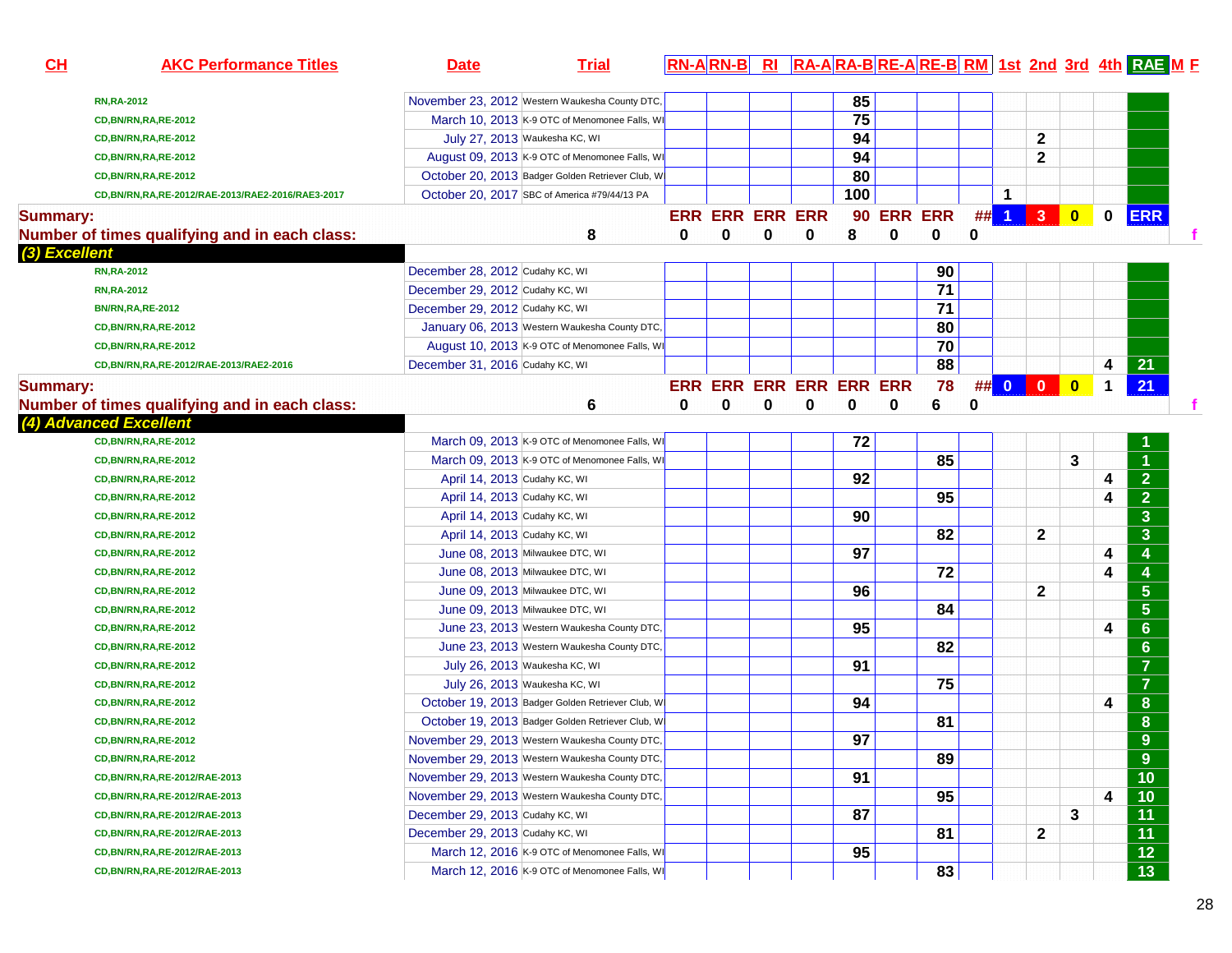| CH              | <b>AKC Performance Titles</b>                       | <b>Date</b>                                    | <b>Trial</b> | RN-ARN-B RI RA-ARA-BRE-ARE-BRM 1st 2nd 3rd 4th RAE M E |   |   |   |     |               |                 |          |              |              |   |    |                 |
|-----------------|-----------------------------------------------------|------------------------------------------------|--------------|--------------------------------------------------------|---|---|---|-----|---------------|-----------------|----------|--------------|--------------|---|----|-----------------|
|                 | CD, BN/RN, RA, RE-2012/RAE-2013                     | March 13, 2016 K-9 OTC of Menomonee Falls, WI  |              |                                                        |   |   |   | 98  |               |                 |          |              |              |   |    | 14              |
|                 | CD, BN/RN, RA, RE-2012/RAE-2013                     | March 13, 2016 K-9 OTC of Menomonee Falls, WI  |              |                                                        |   |   |   |     |               | 95              |          |              |              |   |    | $\overline{14}$ |
|                 | CD, BN/RN, RA, RE-2012/RAE-2013                     | August 12, 2016 K-9 OTC of Menomonee Falls, WI |              |                                                        |   |   |   | 99  |               |                 |          |              |              |   | 4  | $\overline{15}$ |
|                 | CD, BN/RN, RA, RE-2012/RAE-2013                     | August 12, 2016 K-9 OTC of Menomonee Falls, WI |              |                                                        |   |   |   | 88  |               |                 |          |              |              |   |    | $\overline{15}$ |
|                 | CD, BN/RN, RA, RE-2012/RAE-2013                     | August 13, 2016 K-9 OTC of Menomonee Falls, WI |              |                                                        |   |   |   | 98  |               |                 |          |              |              |   |    | 16              |
|                 | CD, BN/RN, RA, RE-2012/RAE-2013                     | August 13, 2016 K-9 OTC of Menomonee Falls, WI |              |                                                        |   |   |   | 95  |               |                 |          |              |              |   |    | $\overline{16}$ |
|                 | CD, BN/RN, RA, RE-2012/RAE-2013                     | November 25, 2016 Western Waukesha County DTC, |              |                                                        |   |   |   | 95  |               |                 |          |              |              |   |    | $\overline{17}$ |
|                 | CD, BN/RN, RA, RE-2012/RAE-2013                     | November 25, 2016 Western Waukesha County DTC, |              |                                                        |   |   |   |     |               | 84              |          |              |              |   |    | $\overline{17}$ |
|                 | CD, BN/RN, RA, RE-2012/RAE-2013                     | November 25, 2016 Western Waukesha County DTC, |              |                                                        |   |   |   | 97  |               |                 |          |              |              |   | 4  | $\overline{18}$ |
|                 | CD, BN/RN, RA, RE-2012/RAE-2013                     | November 25, 2016 Western Waukesha County DTC, |              |                                                        |   |   |   |     |               | 94              |          |              |              |   |    | 18              |
|                 | CD, BN/RN, RA, RE-2012/RAE-2013                     | December 03, 2016 Badger KC, WI                |              |                                                        |   |   |   | 96  |               |                 |          |              | $\mathbf{2}$ |   |    | $\overline{19}$ |
|                 | CD, BN/RN, RA, RE-2012/RAE-2013                     | December 03, 2016 Badger KC, WI                |              |                                                        |   |   |   |     |               | 97              |          | $\mathbf{1}$ |              |   |    | $\overline{19}$ |
|                 | CD, BN/RN, RA, RE-2012/RAE-2013                     | December 17, 2016 Oshkosh KC, WI               |              |                                                        |   |   |   | 99  |               |                 |          |              | $\mathbf{2}$ |   |    | $\overline{20}$ |
|                 | CD, BN/RN, RA, RE-2012/RAE-2013/RAE2-2016           | December 17, 2016 Oshkosh KC, WI               |              |                                                        |   |   |   |     |               | 100             |          | $\mathbf 1$  |              |   |    | $\overline{20}$ |
|                 | CD, BN/RN, RA, RE-2012/RAE-2013/RAE2-2016           | March 11, 2017 K-9 OTC of Memomonee Falls, W   |              |                                                        |   |   |   | 93  |               |                 |          |              |              |   |    | $\overline{21}$ |
|                 | CD, BN/RN, RA, RE-2012/RAE-2013/RAE2-2016           | March 11, 2017 K-9 OTC of Memomonee Falls, W   |              |                                                        |   |   |   |     |               | 86              |          |              |              |   |    | $\overline{21}$ |
|                 | CD, BN/RN, RA, RE-2012/RAE-2013/RAE2-2016           | March 12, 2017 K-9 OTC of Memomonee Falls, W   |              |                                                        |   |   |   | 89  |               |                 |          |              |              |   |    | $\overline{22}$ |
|                 | CD, BN/RN, RA, RE-2012/RAE-2013/RAE2-2016           | March 12, 2017 K-9 OTC of Memomonee Falls, W   |              |                                                        |   |   |   |     |               | $\overline{95}$ |          |              |              |   |    | $\overline{22}$ |
|                 | CD, BN/RN, RA, RE-2012/RAE-2013/RAE2-2016           | May 20, 2017 Oshkosh KC, WI                    |              |                                                        |   |   |   | 100 |               |                 |          |              | $\mathbf 2$  |   |    | 23              |
|                 | CD, BN/RN, RA, RE-2012/RAE-2013/RAE2-2016           | May 20, 2017 Oshkosh KC, WI                    |              |                                                        |   |   |   |     |               | 98              |          |              | $\mathbf{2}$ |   |    | $\overline{23}$ |
|                 | CD, BN/RN, RA, RE-2012/RAE-2013/RAE2-2016           | May 21, 2017 Oshkosh KC, WI                    |              |                                                        |   |   |   | 99  |               |                 |          |              |              |   |    | $\overline{24}$ |
|                 | CD, BN/RN, RA, RE-2012/RAE-2013/RAE2-2016           | May 21, 2017 Oshkosh KC, WI                    |              |                                                        |   |   |   |     |               | 95              |          |              |              |   |    | $\overline{24}$ |
|                 | CD, BN/RN, RA, RE-2012/RAE-2013/RAE2-2016           | June 11, 2017 Milwaukee DTC, WI                |              |                                                        |   |   |   | 88  |               |                 |          |              |              |   |    | $\overline{25}$ |
|                 | CD, BN/RN, RA, RE-2012/RAE-2013/RAE2-2016           | June 11, 2017 Milwaukee DTC, WI                |              |                                                        |   |   |   |     |               | 89              |          |              |              |   | 4  | $\overline{25}$ |
|                 | CD, BN/RN, RA, RE-2012/RAE-2013/RAE2-2016           | June 30, 2017 Kettle Moraine KC, WI            |              |                                                        |   |   |   | 86  |               |                 |          |              |              |   | 4  | $\overline{26}$ |
|                 | CD, BN/RN, RA, RE-2012/RAE-2013/RAE2-2016           | June 30, 2017 Kettle Moraine KC, WI            |              |                                                        |   |   |   |     |               | 96              |          |              | $\mathbf{2}$ |   |    | $\overline{26}$ |
|                 | CD, BN/RN, RA, RE-2012/RAE-2013/RAE2-2016           | July 28, 2017 Waukesha KC, WI                  |              |                                                        |   |   |   | 100 |               |                 |          |              |              | 3 |    | $\overline{27}$ |
|                 | CD, BN/RN, RA, RE-2012/RAE-2013/RAE2-2016           | July 28, 2017 Waukesha KC, WI                  |              |                                                        |   |   |   |     |               | 98              |          |              |              | 3 |    | $\overline{27}$ |
|                 | CD, BN/RN, RA, RE-2012/RAE-2013/RAE2-2016           | August 18, 2017 K-9 OTC of Menomone Falls, WI  |              |                                                        |   |   |   | 98  |               |                 |          |              |              | 3 |    | $\overline{28}$ |
|                 | CD, BN/RN, RA, RE-2012/RAE-2013/RAE2-2016           | August 18, 2017 K-9 OTC of Menomone Falls, WI  |              |                                                        |   |   |   |     |               | 98              |          |              |              |   | 4  | 28              |
|                 | CD, BN/RN, RA, RE-2012/RAE-2013/RAE2-2016           | August 19, 2017 K-9 OTC of Menomone Falls, WI  |              |                                                        |   |   |   | 88  |               |                 |          |              |              |   |    | $\overline{29}$ |
|                 | CD, BN/RN, RA, RE-2012/RAE-2013/RAE2-2016           | August 19, 2017 K-9 OTC of Menomone Falls, WI  |              |                                                        |   |   |   |     |               | 97              |          |              |              |   | 4  | 29              |
|                 | CD, BN/RN, RA, RE-2012/RAE-2013/RAE2-2016/RAE3-2017 | August 19, 2017 K-9 OTC of Menomone Falls, WI  |              |                                                        |   |   |   | 90  |               |                 |          |              |              |   |    | $\overline{30}$ |
|                 | CD, BN/RN, RA, RE-2012/RAE-2013/RAE2-2016/RAE3-2017 | August 19, 2017 K-9 OTC of Menomone Falls, WI  |              |                                                        |   |   |   |     |               | 94              |          |              |              |   |    | $\overline{30}$ |
|                 | CD, BN/RN, RA, RE-2012/RAE-2013/RAE2-2016/RAE3-2017 | November 24, 2017 Western Waukesha County DTC, |              |                                                        |   |   |   | 96  |               |                 |          |              | $\mathbf{2}$ |   |    | $\overline{31}$ |
|                 | CD, BN/RN, RA, RE-2012/RAE-2013/RAE2-2016/RAE3-2017 | November 24, 2017 Western Waukesha County DTC, |              |                                                        |   |   |   |     |               | 96              |          | $\mathbf 1$  |              |   |    | $\overline{31}$ |
|                 | CD, BN/RN, RA, RE-2012/RAE-2013/RAE2-2016/RAE3-2017 | November 24, 2017 Western Waukesha County DTC, |              |                                                        |   |   |   | 90  |               |                 |          |              | $\mathbf{2}$ |   |    | $\overline{32}$ |
|                 | CD, BN/RN, RA, RE-2012/RAE-2013/RAE2-2016/RAE3-2017 | November 24, 2017 Western Waukesha County DTC, |              |                                                        |   |   |   |     |               | 82              |          |              |              |   |    | $\overline{32}$ |
| <b>Summary:</b> |                                                     |                                                |              | <b>ERR ERR ERR ERR</b>                                 |   |   |   |     | <b>93 ERR</b> | 90              |          |              | $\#$ 3 10 5  |   | 13 | 32              |
|                 | Number of times qualifying and in each class:       |                                                | 62           | 0                                                      | 0 | 0 | 0 | 33  | 0             | 29              | $\bf{0}$ |              |              |   |    |                 |

**Kings Mills Young At Heart**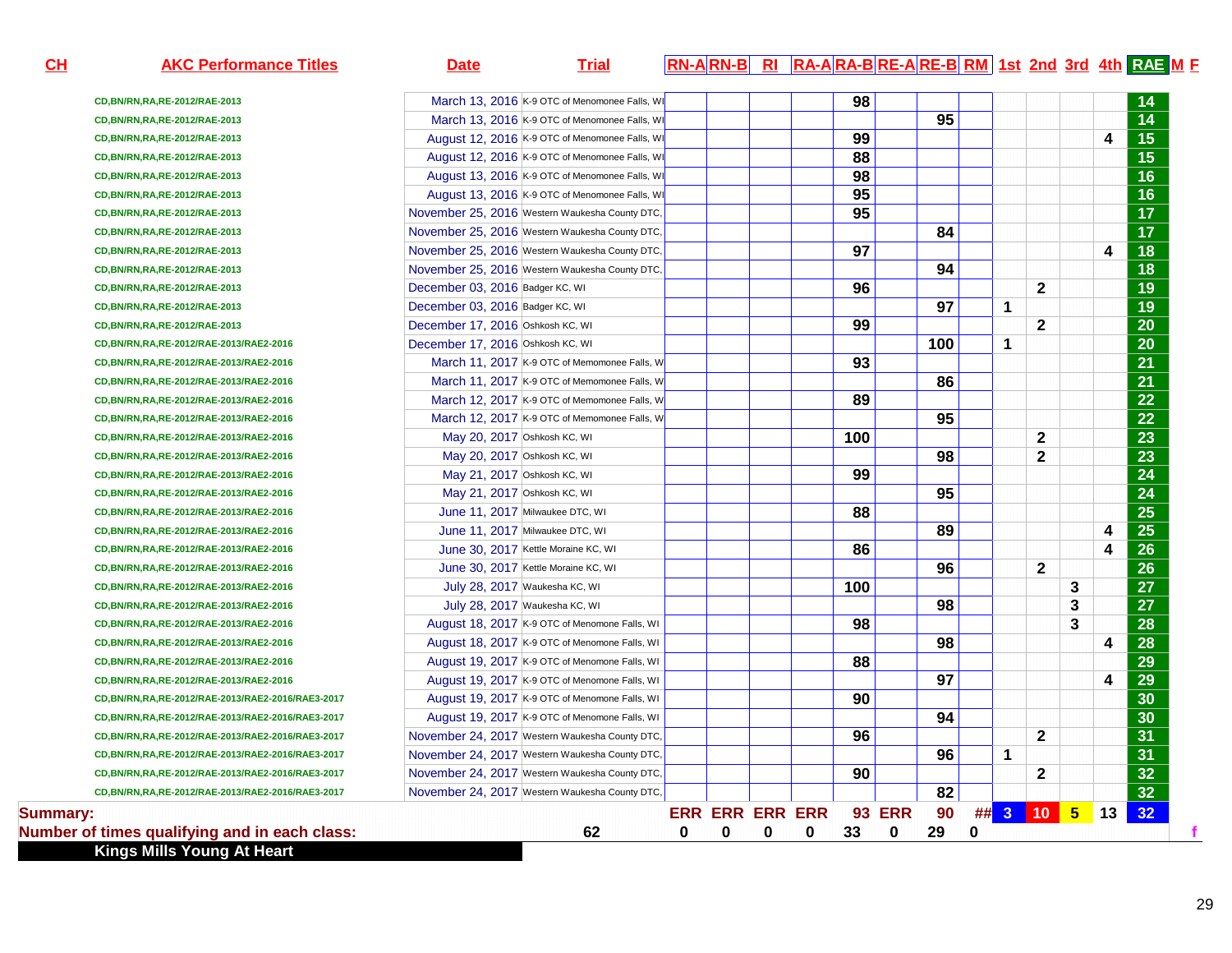| CH               | <b>AKC Performance Titles</b>                 | <b>Date</b>                         | <b>Trial</b>                                      |                 |                            |   |                            |             |             |             |   |          |                  |                         |                      | <b>RN-ARN-B RI RA-ARA-BRE-ARE-BRM 1st 2nd 3rd 4th RAE ME</b> |
|------------------|-----------------------------------------------|-------------------------------------|---------------------------------------------------|-----------------|----------------------------|---|----------------------------|-------------|-------------|-------------|---|----------|------------------|-------------------------|----------------------|--------------------------------------------------------------|
| (1) Novice       |                                               |                                     |                                                   |                 |                            |   |                            |             |             |             |   |          |                  |                         |                      |                                                              |
|                  |                                               |                                     | October 05, 2010 SBC of America Regional, MO      |                 | 81                         |   |                            |             |             |             |   |          |                  | 3                       |                      |                                                              |
|                  |                                               |                                     | October 08, 2010 SBC of America #72/37/6 MO       |                 | 91                         |   |                            |             |             |             |   |          | $\mathbf{2}$     |                         |                      |                                                              |
|                  | <b>CD/RN-2010</b>                             | October 24, 2010 Bell County KC, TX |                                                   |                 | 85                         |   |                            |             |             |             |   |          |                  |                         |                      |                                                              |
| <b>Summary:</b>  |                                               |                                     |                                                   | <b>ERR</b>      | 86                         |   | <b>ERR ERR ERR ERR ERR</b> |             |             |             |   | ## 0     |                  |                         | $\mathbf{0}$         | <b>ERR</b>                                                   |
|                  | Number of times qualifying and in each class: |                                     | 3                                                 | 0               | 3                          | 0 | 0                          | 0           | 0           | 0           | 0 |          |                  |                         |                      | m                                                            |
| (1) Novice       | 2014-GCHKings Row Caesar V Country Haven      |                                     |                                                   |                 |                            |   |                            |             |             |             |   |          |                  |                         |                      |                                                              |
| 2014-GCH         |                                               |                                     | January 30, 2016 Orange Empire DC, CA             |                 | 90                         |   |                            |             |             |             |   |          |                  |                         |                      |                                                              |
| 2014-GCH         |                                               |                                     | January 31, 2016 Orange Empire DC, CA             |                 | 90                         |   |                            |             |             |             |   |          |                  |                         |                      |                                                              |
| 2014-GCHRN-2016  |                                               |                                     | February 27, 2016 Silver Bay KC of San Diego, CA  |                 | 100                        |   |                            |             |             |             |   | 1        |                  |                         |                      |                                                              |
| <b>Summary:</b>  |                                               |                                     |                                                   | <b>ERR</b>      | 93                         |   | <b>ERR ERR ERR ERR ERR</b> |             |             |             |   | $##$ 1   | $\mathbf{0}$     | $\mathbf{0}$            | $\mathbf{0}$         | <b>ERR</b>                                                   |
|                  | Number of times qualifying and in each class: |                                     | 3                                                 | 0               | 3                          | 0 | 0                          | 0           | $\bf{0}$    | $\mathbf 0$ | 0 |          |                  |                         |                      | m                                                            |
| (1) Novice       | <b>Kings Row Image of Outlaw</b>              |                                     |                                                   |                 |                            |   |                            |             |             |             |   |          |                  |                         |                      |                                                              |
|                  |                                               |                                     | May 18, 2007 SBC of Southern Oregon, OR           | 70              |                            |   |                            |             |             |             |   |          |                  |                         |                      |                                                              |
| <b>Summary:</b>  |                                               |                                     |                                                   |                 | 70 ERR ERR ERR ERR ERR ERR |   |                            |             |             |             |   | $\#$ 1   | $\bullet$        | $\bullet$               | $\mathbf{0}$         | <b>ERR</b>                                                   |
|                  | Number of times qualifying and in each class: |                                     |                                                   |                 | $\bf{0}$                   | 0 | 0                          | 0           | 0           | 0           | 0 |          |                  |                         |                      |                                                              |
|                  | <b>Kirtons On-Target</b>                      |                                     |                                                   |                 |                            |   |                            |             |             |             |   |          |                  |                         |                      |                                                              |
| (1) Novice       |                                               |                                     |                                                   |                 |                            |   |                            |             |             |             |   |          |                  |                         |                      |                                                              |
|                  |                                               | March 18, 2010 Lancaster KC, PA     |                                                   | 83              |                            |   |                            |             |             |             |   |          |                  |                         |                      |                                                              |
|                  |                                               |                                     | August 13, 2010 Penn Ridge KC, PA                 | $\overline{70}$ |                            |   |                            |             |             |             |   |          |                  |                         |                      |                                                              |
| <b>RN-2011</b>   |                                               | March 18, 2011 York KC, PA          |                                                   | 94              |                            |   |                            |             |             |             |   |          |                  |                         | 4                    |                                                              |
| <b>RN-2011</b>   |                                               |                                     | April 15, 2011 Lebanon County KC, PA              |                 | 73                         |   |                            |             |             |             |   |          |                  |                         |                      |                                                              |
| RN-2011          |                                               |                                     | August 12, 2011 Penn Ridge KC, PA                 |                 | $\overline{70}$            |   |                            |             |             |             |   |          |                  |                         |                      |                                                              |
| <b>Summary:</b>  |                                               |                                     |                                                   | 82              | 72                         |   | <b>ERR ERR ERR ERR ERR</b> |             |             |             |   | $\#$ 0 0 |                  | $\bullet$               | $\blacktriangleleft$ | <b>ERR</b>                                                   |
|                  | Number of times qualifying and in each class: |                                     | 5                                                 | 3               | $\mathbf{2}$               | 0 | 0                          | 0           | 0           | 0           | 0 |          |                  |                         |                      |                                                              |
| (1) Novice       | <b>Kma Minnow</b>                             |                                     |                                                   |                 |                            |   |                            |             |             |             |   |          |                  |                         |                      |                                                              |
|                  |                                               |                                     | February 04, 2017 Potomac Valley Shetland Sheepdo |                 | 75                         |   |                            |             |             |             |   |          |                  |                         |                      |                                                              |
|                  |                                               |                                     | March 04, 2017 Maryland Sporting DA, MD           |                 | 96                         |   |                            |             |             |             |   |          |                  |                         |                      |                                                              |
| <b>RN-2017</b>   |                                               |                                     | March 05, 2017 Maryland Sporting DA, MD           |                 | 98                         |   |                            |             |             |             |   |          |                  |                         |                      |                                                              |
| <b>Summary:</b>  |                                               |                                     |                                                   | <b>ERR</b>      | 90                         |   | <b>ERR ERR ERR ERR ERR</b> |             |             |             |   | ## 0 0   |                  | $\mathbf{0}$            | $\mathbf{0}$         | <b>ERR</b>                                                   |
|                  | Number of times qualifying and in each class: |                                     | 3                                                 | 0               | 3                          | 0 | 0                          | 0           | 0           | 0           | 0 |          |                  |                         |                      | m                                                            |
| (1) Novice       | 2020-CHKris Kountry Queen of Hearts V Poker   |                                     |                                                   |                 |                            |   |                            |             |             |             |   |          |                  |                         |                      |                                                              |
| 2020-CHCGCA, TKI |                                               |                                     | September 28, 2021 SBC of America Regional, UT    | 77              |                            |   |                            |             |             |             |   |          |                  |                         |                      |                                                              |
| 2020-CHCGCA, TKI |                                               |                                     | September 30, 2021 SBC of America #83/48/17 UT    | 73              |                            |   |                            |             |             |             |   |          | $\mathbf{2}$     |                         |                      |                                                              |
| <b>Summary:</b>  |                                               |                                     |                                                   |                 | 75 ERR ERR ERR ERR ERR ERR |   |                            |             |             |             |   | $##$ 1   | $\blacksquare$ 1 | $\overline{\mathbf{0}}$ | $\mathbf 0$          | <b>ERR</b>                                                   |
|                  | Number of times qualifying and in each class: |                                     | 2                                                 | $\mathbf{2}$    | 0                          | 0 | 0                          | $\mathbf 0$ | $\mathbf 0$ | $\mathbf 0$ | 0 |          |                  |                         |                      | f.                                                           |
|                  | 2012-GCHKryskara Fools Gold                   |                                     |                                                   |                 |                            |   |                            |             |             |             |   |          |                  |                         |                      |                                                              |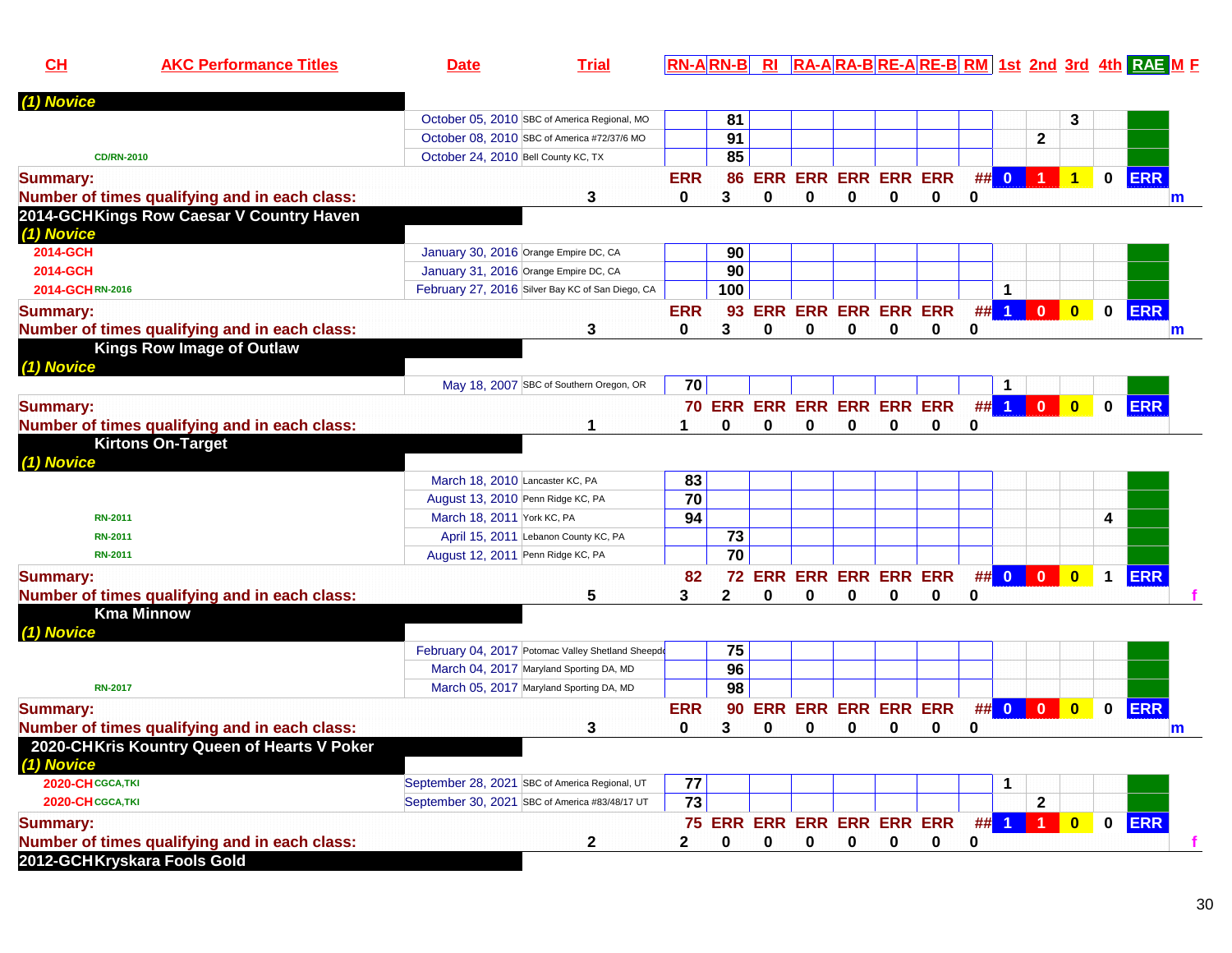| $CH$                     | <b>AKC Performance Titles</b>                                                     | <b>Date</b>                                                                  | <b>Trial</b>                                     |                |                       |              |                            |                    |          |                                 |    |                      |                |                         |              | <u>RN-ARN-B RI RA-ARA-BRE-ARE-BRM 1st 2nd 3rd 4th RAE M E</u> |   |
|--------------------------|-----------------------------------------------------------------------------------|------------------------------------------------------------------------------|--------------------------------------------------|----------------|-----------------------|--------------|----------------------------|--------------------|----------|---------------------------------|----|----------------------|----------------|-------------------------|--------------|---------------------------------------------------------------|---|
| (1) Novice               |                                                                                   |                                                                              |                                                  |                |                       |              |                            |                    |          |                                 |    |                      |                |                         |              |                                                               |   |
| 2012-GCH                 |                                                                                   | October 24, 2015 Belle-City KC, IL                                           |                                                  |                | 80                    |              |                            |                    |          |                                 |    |                      |                |                         |              |                                                               |   |
| 2012-GCH                 |                                                                                   | October 25, 2015 Belle-City KC, IL                                           |                                                  |                | 94                    |              |                            |                    |          |                                 |    |                      | $\mathbf{2}$   |                         |              |                                                               |   |
| 2012-GCHRN-2016          |                                                                                   |                                                                              | February 27, 2016 Greater St. Louis TC, MO       |                | 90                    |              |                            |                    |          |                                 |    |                      |                | 3                       |              |                                                               |   |
| <b>Summary:</b>          |                                                                                   |                                                                              |                                                  | <b>ERR</b>     | 88                    |              | <b>ERR ERR ERR ERR ERR</b> |                    |          |                                 | ## | $\mathbf{0}$         |                | 1                       | 0            | <b>ERR</b>                                                    |   |
|                          | Number of times qualifying and in each class:                                     |                                                                              | 3                                                | 0              | 3                     | 0            | 0                          | $\bf{0}$           | $\Omega$ | 0                               | 0  |                      |                |                         |              |                                                               |   |
|                          | 2020-CHKudos Crown Royal V Regalbear                                              |                                                                              |                                                  |                |                       |              |                            |                    |          |                                 |    |                      |                |                         |              |                                                               |   |
| (1) Novice               |                                                                                   |                                                                              |                                                  |                |                       |              |                            |                    |          |                                 |    |                      |                |                         |              |                                                               |   |
|                          | 2020-CHFDC, BCAT, DJA, DN, CGCA, CGCU, TKA, ATT, VHMA                             | November 06, 2020 AKC Virtual Rally                                          |                                                  |                | 85                    |              |                            |                    |          |                                 |    |                      |                |                         |              |                                                               |   |
|                          | 2020-CH See Performance DB For All Titles                                         | February 19, 2021 AKC Virtual Rally                                          |                                                  |                | $\overline{78}$       |              |                            |                    |          |                                 |    |                      |                |                         |              |                                                               |   |
|                          | 2020-CH See Performance DB For All Titles                                         |                                                                              | September 30, 2021 SBC of America #83/48/17 UT   |                | 82                    |              |                            |                    |          |                                 |    |                      | $\mathbf{2}$   |                         |              |                                                               |   |
| <b>Summary:</b>          |                                                                                   |                                                                              |                                                  | <b>ERR</b>     | 82                    | ERR          | <b>ERR</b>                 | <b>ERR ERR ERR</b> |          |                                 | #  | $\mathbf{0}$         | 1              | $\mathbf{0}$            | $\mathbf 0$  | <b>ERR</b>                                                    |   |
|                          | Number of times qualifying and in each class:                                     |                                                                              | 3                                                | 0              | 3                     | O            | 0                          | O                  | U        | 0                               | 0  |                      |                |                         |              |                                                               | m |
| <b>Intermediate</b>      |                                                                                   |                                                                              |                                                  |                |                       |              |                            |                    |          |                                 |    |                      |                |                         |              |                                                               |   |
|                          | 2020-CH See Performance DB For All Titles                                         |                                                                              | March 05, 2022 Superstition KC, AZ               |                |                       | 93           |                            |                    |          |                                 |    |                      |                |                         |              |                                                               |   |
|                          | 2020-CH See Performance DB For All Titles                                         |                                                                              | March 06, 2022 Superstition KC, AZ               |                |                       | 85           |                            |                    |          |                                 |    |                      |                |                         |              |                                                               |   |
| <b>Summary:</b>          |                                                                                   |                                                                              |                                                  |                | <b>ERR ERR</b>        |              | 89 ERR ERR ERR ERR         |                    |          |                                 |    | ## 0                 | $\overline{0}$ | $\overline{\mathbf{0}}$ | $\mathbf{0}$ | <b>ERR</b>                                                    |   |
|                          | Number of times qualifying and in each class:                                     |                                                                              | 2                                                | 0              | 0                     | $\mathbf{2}$ | 0                          | $\bf{0}$           | O        | 0                               | 0  |                      |                |                         |              |                                                               |   |
|                          | <b>Kudos to Troopers Sonny Boy</b>                                                |                                                                              |                                                  |                |                       |              |                            |                    |          |                                 |    |                      |                |                         |              |                                                               | m |
| (1) Novice               |                                                                                   |                                                                              |                                                  |                |                       |              |                            |                    |          |                                 |    |                      |                |                         |              |                                                               |   |
|                          |                                                                                   |                                                                              | September 27, 2014 Bonanza KC of Carson City, CA |                | 70                    |              |                            |                    |          |                                 |    |                      |                |                         |              |                                                               |   |
|                          |                                                                                   |                                                                              | April 24, 2015 SBC of Pacific Coast, CA          |                | 95                    |              |                            |                    |          |                                 |    | 1                    |                |                         |              |                                                               |   |
| <b>RN-2015</b>           |                                                                                   |                                                                              | May 23, 2015 Hangtown KC of Placerville, CA      |                | $\overline{74}$       |              |                            |                    |          |                                 |    |                      |                |                         |              |                                                               |   |
|                          |                                                                                   |                                                                              |                                                  | <b>ERR</b>     | 80                    |              | <b>ERR ERR</b>             | <b>ERR ERR ERR</b> |          |                                 | ## | $\blacktriangleleft$ | $\mathbf{0}$   | $\mathbf{0}$            | 0            | <b>ERR</b>                                                    |   |
| <b>Summary:</b>          |                                                                                   |                                                                              |                                                  | 0              | 3                     | 0            | 0                          | 0                  | 0        | 0                               | 0  |                      |                |                         |              |                                                               |   |
| <b>Intermediate</b>      | Number of times qualifying and in each class:                                     |                                                                              | 3                                                |                |                       |              |                            |                    |          |                                 |    |                      |                |                         |              |                                                               | m |
| <b>RN-2015</b>           |                                                                                   | January 29, 2022 Kachina KC, AZ                                              |                                                  |                |                       | 78           |                            |                    |          |                                 |    |                      |                |                         |              |                                                               |   |
|                          |                                                                                   |                                                                              |                                                  |                |                       |              |                            |                    |          |                                 |    | ## 0                 |                |                         |              | <b>ERR</b>                                                    |   |
| <b>Summary:</b>          |                                                                                   |                                                                              |                                                  | <b>ERR ERR</b> |                       |              | 78 ERR ERR ERR ERR         |                    |          |                                 |    |                      | $\mathbf{0}$   | $\mathbf{0}$            | $\mathbf 0$  |                                                               |   |
|                          | Number of times qualifying and in each class:<br>L And L Saint Titus Vonadelshaus |                                                                              | 1                                                | 0              | 0                     | 1            | 0                          | 0                  | 0        | 0                               | 0  |                      |                |                         |              |                                                               | m |
|                          |                                                                                   |                                                                              |                                                  |                |                       |              |                            |                    |          |                                 |    |                      |                |                         |              |                                                               |   |
| (1) Novice               |                                                                                   |                                                                              | July 21, 2007 Portland Dog OC, OR                | 81             |                       |              |                            |                    |          |                                 |    |                      |                |                         |              |                                                               |   |
|                          |                                                                                   |                                                                              |                                                  |                |                       |              |                            |                    |          | <b>ERR ERR ERR ERR ERR</b>      |    | ## 0                 |                |                         | $\mathbf 0$  |                                                               |   |
| <b>Summary:</b>          |                                                                                   |                                                                              |                                                  | 81             | ERR                   |              |                            |                    |          |                                 |    |                      | $\mathbf{0}$   | $\overline{\mathbf{0}}$ |              | <b>ERR</b>                                                    |   |
|                          | Number of times qualifying and in each class:                                     |                                                                              | 1                                                |                | 0                     | 0            | 0                          | 0                  | 0        | 0                               | 0  |                      |                |                         |              |                                                               | m |
|                          | <b>Lasquites Xantana V Lorenzo</b>                                                |                                                                              |                                                  |                |                       |              |                            |                    |          |                                 |    |                      |                |                         |              |                                                               |   |
| (1) Novice<br><b>CGC</b> |                                                                                   | October 26, 2013 Vancouver KC, WA                                            |                                                  |                |                       |              |                            |                    |          |                                 |    |                      |                |                         |              |                                                               |   |
|                          |                                                                                   |                                                                              |                                                  |                | 78<br>$\overline{72}$ |              |                            |                    |          |                                 |    |                      |                |                         |              |                                                               |   |
| <b>CGC</b>               |                                                                                   | October 27, 2013 Vancouver KC, WA<br>November 30, 2013 Willamette Toy DF, OR |                                                  |                |                       |              |                            |                    |          |                                 |    |                      |                |                         |              |                                                               |   |
|                          | <b>CGCA/RN-2013</b>                                                               |                                                                              |                                                  |                | 90                    |              |                            |                    |          |                                 |    |                      |                |                         |              |                                                               |   |
|                          | <b>CGCA/RN-2013</b>                                                               | December 01, 2013 Willamette Toy DF, OR                                      |                                                  |                | 92                    |              |                            |                    |          |                                 |    |                      |                |                         | 4            |                                                               |   |
| <b>Summary:</b>          |                                                                                   |                                                                              |                                                  | <b>ERR</b>     |                       |              |                            |                    |          | 83 ERR ERR ERR ERR ERR ## 0 0 0 |    |                      |                | $\overline{\mathbf{0}}$ | $\mathbf 1$  | <b>ERR</b>                                                    |   |
|                          | Number of times qualifying and in each class:                                     |                                                                              | 4                                                | 0              | 4                     | 0            | 0                          | 0                  | 0        | 0                               | 0  |                      |                |                         |              |                                                               | f |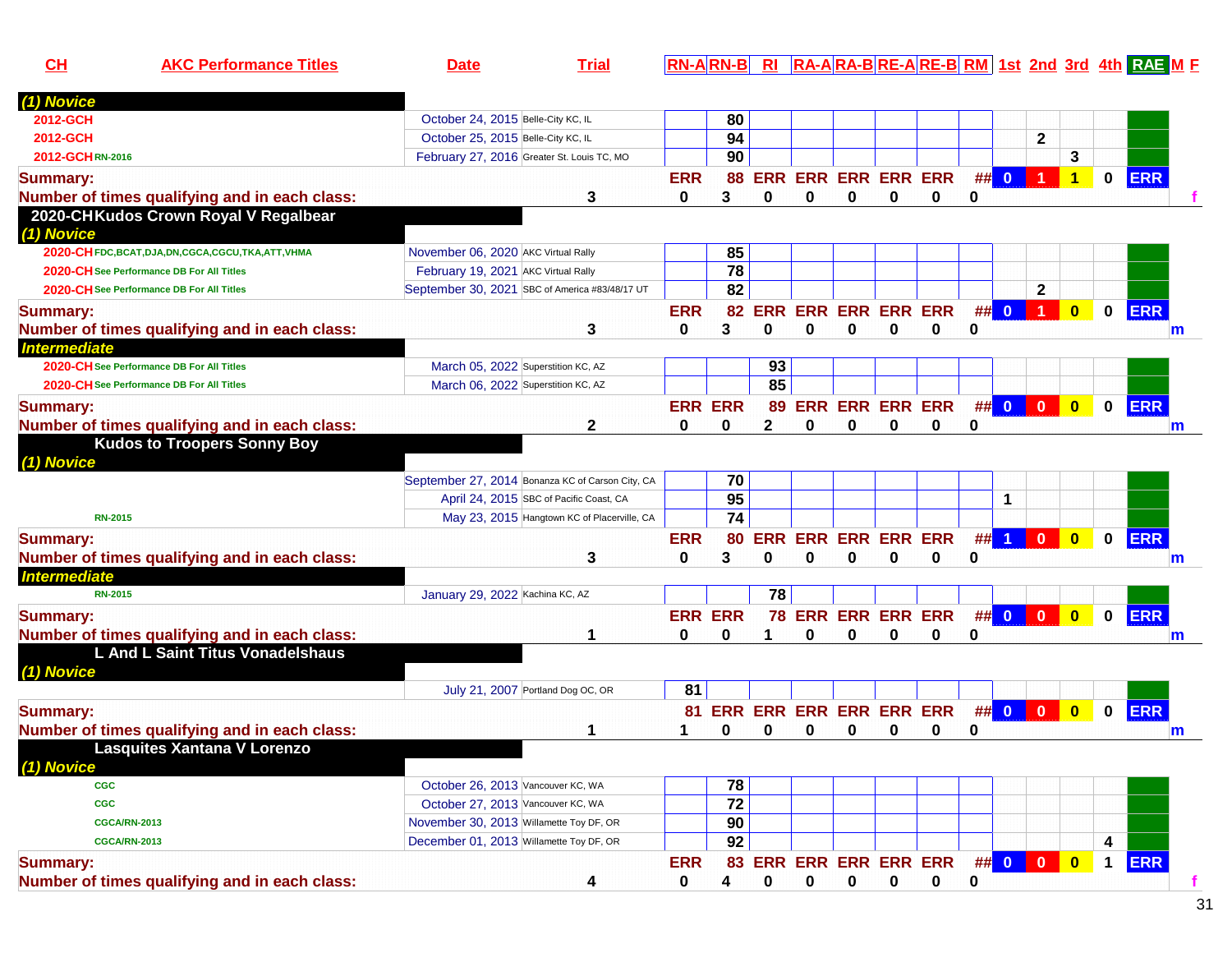**AKC Performance Titles Date Trial RN-A RN-B RI RA-A RA-B RE-A RE-B RM 1st 2nd 3rd 4th RAE <sup>M</sup> <sup>F</sup>**

| <b>Lexus Mae</b>                              |                                         |                                               |              |                        |          |          |                         |            |                 |          |                      |                         |                         |             |                                      |  |
|-----------------------------------------------|-----------------------------------------|-----------------------------------------------|--------------|------------------------|----------|----------|-------------------------|------------|-----------------|----------|----------------------|-------------------------|-------------------------|-------------|--------------------------------------|--|
| (1) Novice                                    |                                         |                                               |              |                        |          |          |                         |            |                 |          |                      |                         |                         |             |                                      |  |
|                                               |                                         | May 08, 2014 Columbus KC, OH                  |              | 93                     |          |          |                         |            |                 |          |                      | $\mathbf{2}$            |                         |             |                                      |  |
|                                               |                                         | August 21, 2014 Griffin Georgia KC, GA        |              | 100                    |          |          |                         |            |                 |          |                      |                         | 3                       |             |                                      |  |
| <b>RN-2014</b>                                |                                         | August 22, 2014 Sawnee Mountain KC of Georgia |              | 100                    |          |          |                         |            |                 |          |                      | $\mathbf{2}$            |                         |             |                                      |  |
| <b>Summary:</b>                               |                                         |                                               | <b>ERR</b>   |                        |          |          | 98 ERR ERR ERR ERR ERR  |            |                 |          | ## 0                 | $\overline{2}$          | $\blacktriangleleft$    | $\mathbf 0$ | <b>ERR</b>                           |  |
| Number of times qualifying and in each class: |                                         | 3                                             | $\mathbf{0}$ | 3                      | $\bf{0}$ | $\bf{0}$ | 0                       | 0          | $\mathbf{0}$    | 0        |                      |                         |                         |             |                                      |  |
| Lil' Jons Fremonts Finola<br>(1) Novice       |                                         |                                               |              |                        |          |          |                         |            |                 |          |                      |                         |                         |             |                                      |  |
| <b>CD</b>                                     |                                         | March 31, 2005 Finger Lakes KC, NY            |              | 71                     |          |          |                         |            |                 |          |                      |                         |                         |             |                                      |  |
| <b>CD</b>                                     |                                         | April 01, 2005 North Country KC, NY           |              | $\overline{93}$        |          |          |                         |            |                 |          |                      |                         |                         |             |                                      |  |
| <b>CD/RN-2005</b>                             |                                         | April 02, 2005 Central New York KC, NY        |              | 87                     |          |          |                         |            |                 |          |                      |                         |                         |             |                                      |  |
| <b>Summary:</b>                               |                                         |                                               | <b>ERR</b>   | 84                     |          |          | ERR ERR ERR ERR ERR     |            |                 |          | ## 0 0 0             |                         | $\overline{\mathbf{0}}$ | $\mathbf 0$ | <b>ERR</b>                           |  |
| Number of times qualifying and in each class: |                                         | 3                                             | $\bf{0}$     | 3                      | 0        | 0        | 0                       | 0          | 0               | $\bf{0}$ |                      |                         |                         |             |                                      |  |
| (2) Advanced                                  |                                         |                                               |              |                        |          |          |                         |            |                 |          |                      |                         |                         |             |                                      |  |
| <b>CD/RN-2005</b>                             |                                         | April 03, 2005 Onondaga KA, NY                |              |                        |          |          | 70                      |            |                 |          |                      |                         |                         |             |                                      |  |
| <b>CD/RN-2005</b>                             |                                         | April 23, 2005 Lower Bucks DTC, PA            |              |                        |          |          | 89                      |            |                 |          |                      |                         |                         |             |                                      |  |
| <b>CD/RN,RA-2005</b>                          |                                         | May 21, 2005 Allentown DTC, PA                |              |                        |          |          | 96                      |            |                 |          |                      |                         |                         |             |                                      |  |
| <b>Summary:</b>                               |                                         |                                               |              | <b>ERR ERR ERR ERR</b> |          |          |                         | 85 ERR ERR |                 |          | ## 0                 | $\overline{\mathbf{0}}$ | $\overline{\mathbf{0}}$ | $\mathbf 0$ | <b>ERR</b>                           |  |
| Number of times qualifying and in each class: |                                         | 3                                             | $\bf{0}$     | $\bf{0}$               | 0        | 0        | 3                       | $\bf{0}$   | 0               | $\bf{0}$ |                      |                         |                         |             |                                      |  |
| (3) Excellent                                 |                                         |                                               |              |                        |          |          |                         |            |                 |          |                      |                         |                         |             |                                      |  |
| <b>CD/RN,RA-2005</b>                          |                                         | October 21, 2005 SBC of America #67/32/1 PA   |              |                        |          |          |                         |            | 88              |          | 1                    |                         |                         |             |                                      |  |
| <b>CD/RN,RA-2005</b>                          |                                         | November 17, 2005 Central New York KC, NY     |              |                        |          |          |                         |            | 95              |          |                      |                         |                         |             |                                      |  |
| <b>CD/RN,RA,RE-2005</b>                       | November 18, 2005 Susque Nango KC, NY   |                                               |              |                        |          |          |                         |            | 79              |          |                      |                         |                         |             |                                      |  |
| <b>Summary:</b>                               |                                         |                                               |              |                        |          |          | ERR ERR ERR ERR ERR ERR |            | 87              | ##       | $\blacktriangleleft$ | $\overline{0}$          | $\overline{\mathbf{0}}$ | $\mathbf 0$ | <b>ERR</b>                           |  |
| Number of times qualifying and in each class: |                                         | 3                                             | $\bf{0}$     | $\bf{0}$               | $\bf{0}$ | $\bf{0}$ | $\bf{0}$                | 0          | 3               | $\bf{0}$ |                      |                         |                         |             |                                      |  |
| (4) Advanced Excellent                        |                                         |                                               |              |                        |          |          |                         |            |                 |          |                      |                         |                         |             |                                      |  |
| <b>CD/RN,RA,RE-2005</b>                       | August 11, 2006 Penn Ridge KC, PA       |                                               |              |                        |          |          | 94                      |            |                 |          |                      |                         |                         |             |                                      |  |
| <b>CD/RN,RA,RE-2005</b>                       | August 11, 2006 Penn Ridge KC, PA       |                                               |              |                        |          |          |                         |            | 89              |          |                      |                         |                         |             |                                      |  |
| <b>CD/RN,RA,RE-2005</b>                       | September 03, 2006 Morris Hills DTC, NJ |                                               |              |                        |          |          | 94                      |            |                 |          |                      |                         |                         |             | $\overline{2}$                       |  |
| <b>CD/RN,RA,RE-2005</b>                       | September 03, 2006 Morris Hills DTC, NJ |                                               |              |                        |          |          |                         |            | 94              |          |                      |                         |                         |             | $\overline{2}$                       |  |
| <b>CD/RN,RA,RE-2005</b>                       |                                         | September 04, 2006 Schooleys Mountain KC, NJ  |              |                        |          |          | 92                      |            |                 |          |                      |                         |                         |             | $\overline{\mathbf{3}}$              |  |
| <b>CD/RN,RA,RE-2005</b>                       |                                         | September 04, 2006 Schooleys Mountain KC, NJ  |              |                        |          |          |                         |            | 95              |          |                      |                         |                         |             | $\overline{\mathbf{3}}$              |  |
| <b>CD/RN,RA,RE-2005</b>                       | October 05, 2006 Hatboro DC, PA         |                                               |              |                        |          |          | 94                      |            |                 |          |                      |                         |                         |             | 4                                    |  |
| <b>CD/RN,RA,RE-2005</b>                       | October 05, 2006 Hatboro DC, PA         |                                               |              |                        |          |          |                         |            | $\overline{91}$ |          |                      |                         |                         |             | $\overline{4}$                       |  |
| <b>CD/RN,RA,RE-2005</b>                       |                                         | October 07, 2006 Delaware Valley GSD Club, PA |              |                        |          |          | 91                      |            |                 |          |                      |                         |                         |             | $\overline{\overline{\overline{5}}}$ |  |
| <b>CD/RN,RA,RE-2005</b>                       |                                         | October 07, 2006 Delaware Valley GSD Club, PA |              |                        |          |          |                         |            | 84              |          |                      |                         |                         |             | $\overline{\bf{5}}$                  |  |
| <b>CD/RN,RA,RE-2005</b>                       | October 12, 2006 Palisades KC, NJ       |                                               |              |                        |          |          | 93                      |            |                 |          |                      |                         |                         |             | $\overline{6}$                       |  |
| <b>CD/RN,RA,RE-2005</b>                       | October 12, 2006 Palisades KC, NJ       |                                               |              |                        |          |          |                         |            | 96              |          |                      |                         |                         |             | $\overline{6}$                       |  |
| <b>CD/RN,RA,RE-2005</b>                       |                                         | October 13, 2006 Monticello New York KC, NY   |              |                        |          |          | 95                      |            |                 |          |                      |                         |                         |             | $\overline{7}$                       |  |
| <b>CD/RN,RA,RE-2005</b>                       |                                         | October 13, 2006 Monticello New York KC, NY   |              |                        |          |          |                         |            | 94              |          |                      |                         |                         |             | $\overline{7}$                       |  |
| <b>CD/RN,RA,RE-2005</b>                       | October 14, 2006 Palisades KC, NJ       |                                               |              |                        |          |          | 93                      |            |                 |          |                      |                         |                         |             | $\overline{\mathbf{8}}$              |  |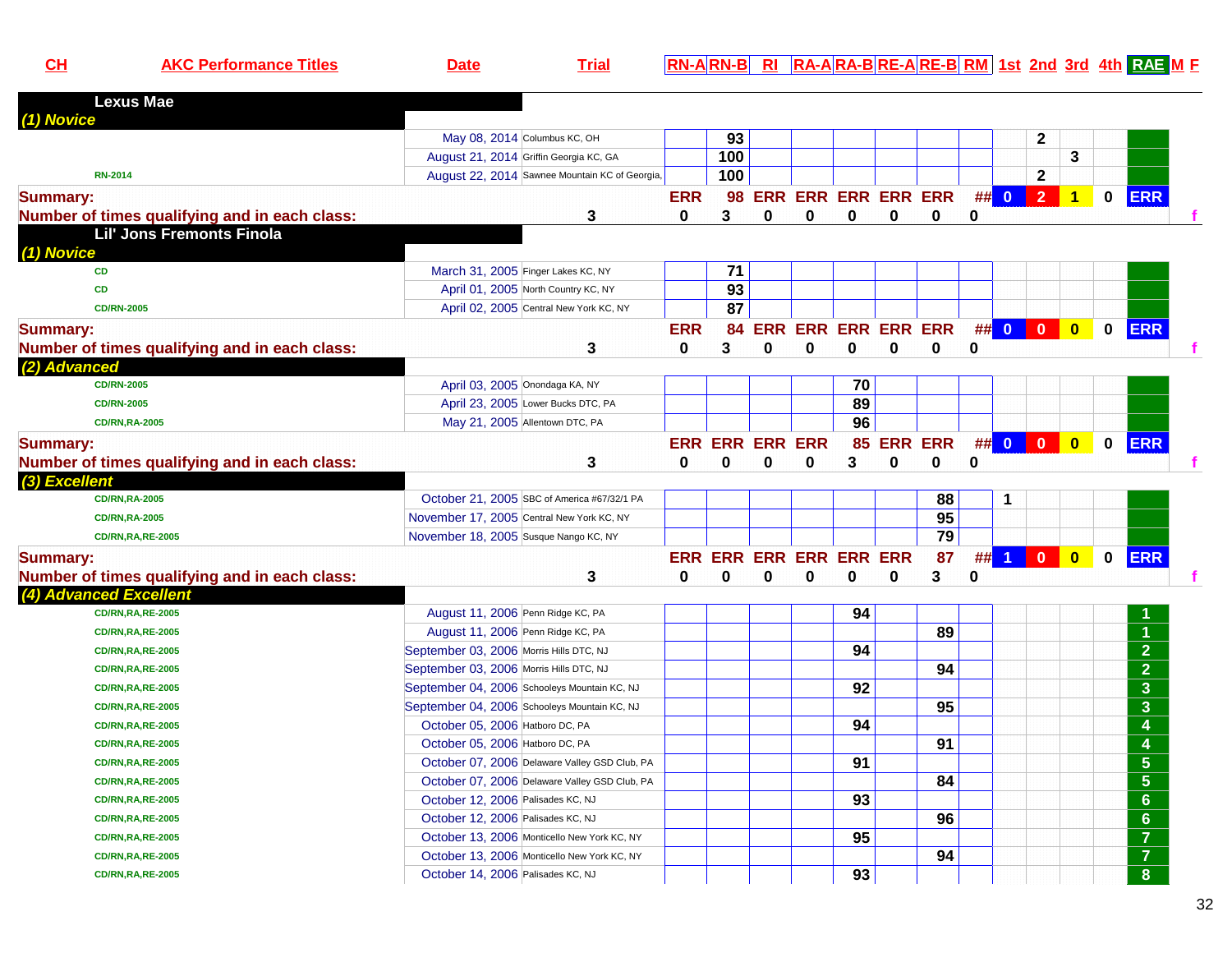| CL              | <b>AKC Performance Titles</b>                 | <b>Date</b>                            | <b>Trial</b>                                |            | <b>RN-ARN-B</b>            | <b>RI</b>   |          |                            |               |          |          |      |                         |                         |              | RA-ARA-BRE-ARE-BRM 1st 2nd 3rd 4th RAE ME |    |
|-----------------|-----------------------------------------------|----------------------------------------|---------------------------------------------|------------|----------------------------|-------------|----------|----------------------------|---------------|----------|----------|------|-------------------------|-------------------------|--------------|-------------------------------------------|----|
|                 | <b>CD/RN,RA,RE-2005</b>                       | October 14, 2006 Palisades KC, NJ      |                                             |            |                            |             |          |                            |               | 83       |          |      |                         |                         |              | 8                                         |    |
|                 | <b>CD/RN,RA,RE-2005</b>                       | October 15, 2006 Ramapo KC, NJ         |                                             |            |                            |             |          | 93                         |               |          |          |      |                         |                         |              | $\overline{9}$                            |    |
|                 | <b>CD/RN,RA,RE-2005</b>                       | October 15, 2006 Ramapo KC, NJ         |                                             |            |                            |             |          |                            |               | 75       |          |      |                         |                         |              | $\overline{9}$                            |    |
|                 | CD/RN,RA,RE-2005/RAE-2006                     | November 05, 2006 Back Mountain KC, PA |                                             |            |                            |             |          | 96                         |               |          |          |      |                         |                         |              | $\overline{10}$                           |    |
|                 | CD/RN,RA,RE-2005/RAE-2006                     | November 05, 2006 Back Mountain KC, PA |                                             |            |                            |             |          |                            |               | 93       |          |      |                         |                         |              | $\overline{10}$                           |    |
| <b>Summary:</b> |                                               |                                        |                                             |            | <b>ERR ERR ERR ERR</b>     |             |          |                            | <b>94 ERR</b> | 89       |          | ## 0 | $\mathbf{0}$            | $\mathbf{0}$            | $\mathbf 0$  | 10                                        |    |
|                 | Number of times qualifying and in each class: |                                        | 20                                          | 0          | 0                          | 0           | 0        | 10                         | 0             | 10       | 0        |      |                         |                         |              |                                           |    |
|                 | Lone Cedars Desired Jeul of Rainier           |                                        |                                             |            |                            |             |          |                            |               |          |          |      |                         |                         |              |                                           |    |
| (1) Novice      |                                               |                                        |                                             |            |                            |             |          |                            |               |          |          |      |                         |                         |              |                                           |    |
|                 |                                               | August 07, 2020 AKC Virtual Rally      |                                             |            | 75                         |             |          |                            |               |          |          |      |                         |                         |              |                                           |    |
| <b>Summary:</b> |                                               |                                        |                                             | <b>ERR</b> |                            |             |          | 75 ERR ERR ERR ERR ERR     |               |          | ## 0     |      | $\mathbf{0}$            | $\mathbf{0}$            | $\mathbf{0}$ | <b>ERR</b>                                |    |
|                 | Number of times qualifying and in each class: |                                        | 1                                           | 0          | 1                          | $\bf{0}$    | 0        | 0                          | $\bf{0}$      | $\bf{0}$ | 0        |      |                         |                         |              |                                           |    |
|                 | Lord Tonka Von Joslyn-Berner                  |                                        |                                             |            |                            |             |          |                            |               |          |          |      |                         |                         |              |                                           |    |
| (1) Novice      |                                               |                                        |                                             |            |                            |             |          |                            |               |          |          |      |                         |                         |              |                                           |    |
|                 | <b>CGC</b>                                    | October 20, 2013 South Jersey KC, NJ   |                                             | 83         |                            |             |          |                            |               |          |          |      |                         |                         |              |                                           |    |
|                 | <b>CGC</b>                                    |                                        | March 23, 2014 Lower Camden County DTC, NJ  |            | 70                         |             |          |                            |               |          |          |      |                         |                         |              |                                           |    |
|                 | <b>CGC/RN-2014</b>                            |                                        | March 23, 2014 Lower Camden County DTC, NJ  |            | 83                         |             |          |                            |               |          |          |      |                         |                         |              |                                           |    |
| <b>Summary:</b> |                                               |                                        |                                             | 83         | 77                         |             |          | <b>ERR ERR ERR ERR ERR</b> |               |          |          | ## 0 | $\overline{0}$          | $\mathbf{0}$            | $\mathbf 0$  | <b>ERR</b>                                |    |
|                 | Number of times qualifying and in each class: |                                        | 3                                           |            | 2                          | $\bf{0}$    | $\bf{0}$ | 0                          | $\bf{0}$      | 0        | 0        |      |                         |                         |              |                                           | m  |
|                 | <b>Magic Mountains Sasha</b>                  |                                        |                                             |            |                            |             |          |                            |               |          |          |      |                         |                         |              |                                           |    |
| (1) Novice      |                                               |                                        |                                             |            |                            |             |          |                            |               |          |          |      |                         |                         |              |                                           |    |
|                 |                                               |                                        | October 26, 2013 Sacramento Valley DFA, CA  | 70         |                            |             |          |                            |               |          |          |      |                         |                         |              |                                           |    |
| <b>Summary:</b> |                                               |                                        |                                             |            | 70 ERR ERR ERR ERR ERR ERR |             |          |                            |               |          |          | ## 0 | $\overline{\mathbf{0}}$ | $\bullet$               | $\mathbf 0$  | <b>ERR</b>                                |    |
|                 | Number of times qualifying and in each class: |                                        | 1                                           |            | 0                          | 0           |          | 0                          | 0             | 0        | 0        |      |                         |                         |              |                                           |    |
|                 | 2003-CHMagic Mtn Majestic FRTL MRTL           |                                        |                                             |            |                            |             |          |                            |               |          |          |      |                         |                         |              |                                           |    |
| (1) Novice      |                                               |                                        |                                             |            |                            |             |          |                            |               |          |          |      |                         |                         |              |                                           |    |
| 2003-CH         |                                               |                                        | October 18, 2005 Middle Atlantic SBC, PA    |            | 74                         |             |          |                            |               |          |          |      |                         |                         |              |                                           |    |
| 2003-CH         |                                               |                                        | October 21, 2005 SBC of America #67/32/1 PA |            | $\overline{78}$            |             |          |                            |               |          |          |      |                         |                         |              |                                           |    |
| <b>Summary:</b> |                                               |                                        |                                             | <b>ERR</b> |                            |             |          | 76 ERR ERR ERR ERR ERR     |               |          |          | ## 0 | $\overline{\mathbf{0}}$ | $\overline{\mathbf{0}}$ | $\mathbf 0$  | <b>ERR</b>                                |    |
|                 | Number of times qualifying and in each class: |                                        | 2                                           | 0          | 2                          | 0           | 0        | 0                          | 0             | 0        | 0        |      |                         |                         |              |                                           |    |
|                 | <b>Magnus Pipes Vegas</b>                     |                                        |                                             |            |                            |             |          |                            |               |          |          |      |                         |                         |              |                                           |    |
| (1) Novice      |                                               |                                        |                                             |            |                            |             |          |                            |               |          |          |      |                         |                         |              |                                           |    |
|                 | <b>CGC</b>                                    | December 06, 2013 Valley Forge KC, PA  |                                             | 83         |                            |             |          |                            |               |          |          |      |                         | 3                       |              |                                           |    |
| <b>Summary:</b> |                                               |                                        |                                             |            | 83 ERR ERR ERR ERR ERR ERR |             |          |                            |               |          | ## 0     |      | $\mathbf{0}$            | 1                       | $\mathbf{0}$ | <b>ERR</b>                                |    |
|                 | Number of times qualifying and in each class: |                                        | 1                                           |            | 1 0 0 0 0 0                |             |          |                            |               | 0        | $\Omega$ |      |                         |                         |              |                                           |    |
|                 | <b>Majerus Mystic Benelli</b>                 |                                        |                                             |            |                            |             |          |                            |               |          |          |      |                         |                         |              |                                           |    |
| (1) Novice      |                                               |                                        |                                             |            |                            |             |          |                            |               |          |          |      |                         |                         |              |                                           |    |
|                 |                                               | February 14, 2009 Linn County KC, OR   |                                             | 92         |                            |             |          |                            |               |          |          |      |                         |                         |              |                                           |    |
|                 |                                               | February 15, 2009 Linn County KC, OR   |                                             | 71         |                            |             |          |                            |               |          |          |      |                         |                         |              |                                           |    |
|                 | <b>RN-2009</b>                                | March 21, 2009 Peninsula DFA, WA       |                                             | 94         |                            |             |          |                            |               |          |          |      |                         |                         |              |                                           |    |
| <b>Summary:</b> |                                               |                                        |                                             |            | 86 ERR ERR ERR ERR ERR ERR |             |          |                            |               |          |          |      | ## 0 0 0                |                         |              | 0 ERR                                     |    |
|                 | Number of times qualifying and in each class: |                                        | 3                                           | 3          | $\mathbf 0$                | $\mathbf 0$ | 0        | $\mathbf 0$                | $\mathbf 0$   | 0        | 0        |      |                         |                         |              |                                           | f. |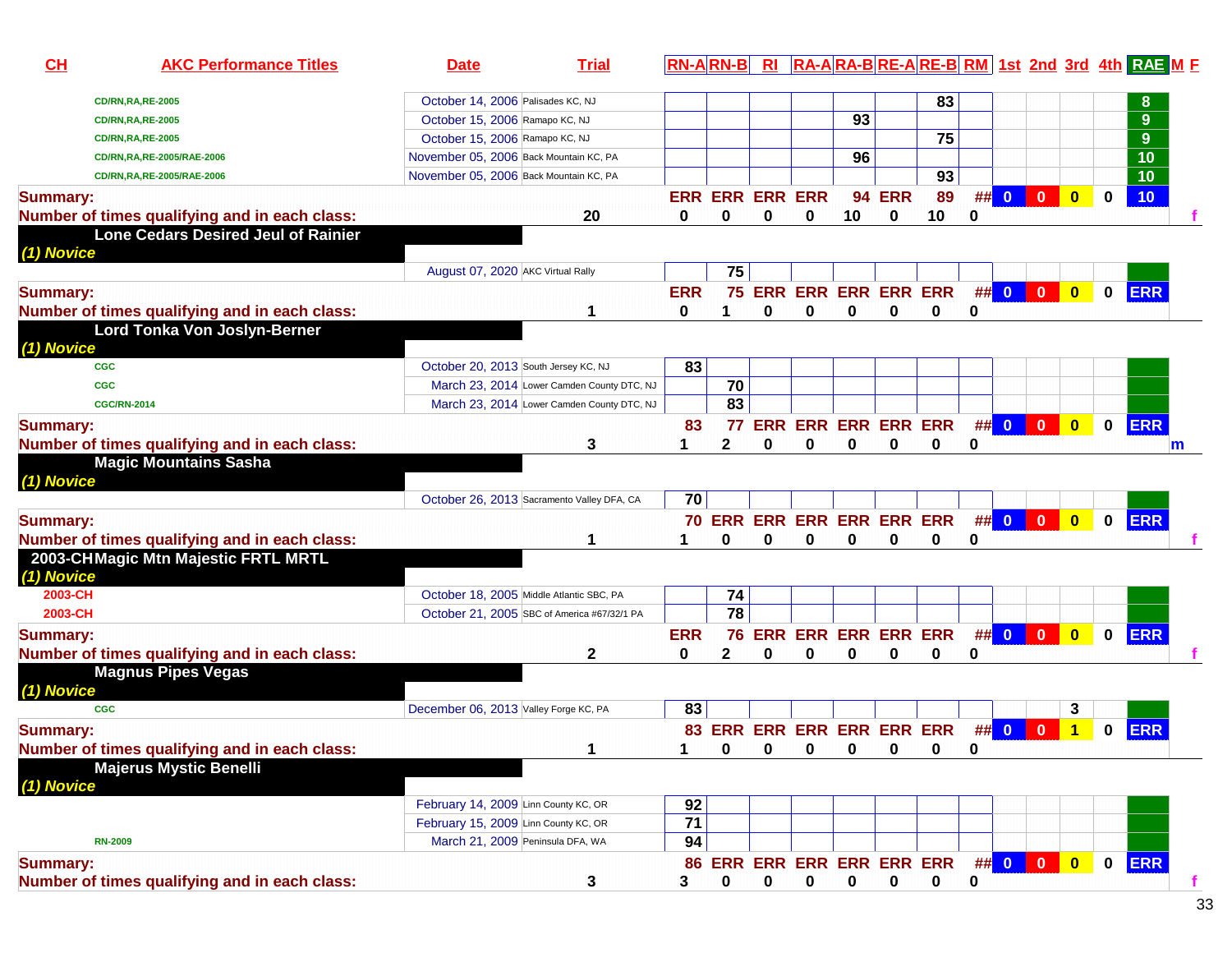**CHAKC Performance Titles Date Trial RN-A RN-B RI RA-A RA-B RE-A RE-B RM 1st 2nd 3rd 4th RAE <sup>M</sup> <sup>F</sup>**

| (2) Advanced                                  |                                           |                                                |                 |                    |                            |          |                            |             |                |          |                      |                      |                         |              |              |
|-----------------------------------------------|-------------------------------------------|------------------------------------------------|-----------------|--------------------|----------------------------|----------|----------------------------|-------------|----------------|----------|----------------------|----------------------|-------------------------|--------------|--------------|
| <b>RN-2009</b>                                | March 28, 2009 Chintimini KC, OR          |                                                |                 |                    |                            | 70       |                            |             |                |          |                      |                      |                         |              |              |
| <b>Summary:</b>                               |                                           |                                                |                 | <b>ERR ERR ERR</b> |                            |          |                            |             | 70 ERR ERR ERR |          | ## 0                 | $\overline{0}$       | $\bullet$               | $\mathbf 0$  | <b>ERR</b>   |
| Number of times qualifying and in each class: |                                           | 1                                              | $\bf{0}$        | $\bf{0}$           | $\bf{0}$                   | 1        | $\bf{0}$                   | $\bf{0}$    | $\Omega$       | 0        |                      |                      |                         |              |              |
| <b>Marianettes Diamond In The Skye</b>        |                                           |                                                |                 |                    |                            |          |                            |             |                |          |                      |                      |                         |              |              |
| (1) Novice                                    |                                           |                                                |                 |                    |                            |          |                            |             |                |          |                      |                      |                         |              |              |
|                                               |                                           | October 20, 2017 SBC of America #79/44/13 PA   | 70              |                    |                            |          |                            |             |                |          | $\mathbf 1$          |                      |                         |              |              |
| <b>Summary:</b>                               |                                           |                                                |                 |                    | 70 ERR ERR ERR ERR ERR ERR |          |                            |             |                | ##       | $\blacktriangleleft$ | $\mathbf{0}$         | $\overline{\mathbf{0}}$ | $\mathbf 0$  | <b>ERR</b>   |
| Number of times qualifying and in each class: |                                           | 1                                              | 1               | 0                  | 0                          | $\bf{0}$ | 0                          | 0           | 0              | 0        |                      |                      |                         |              |              |
| <b>Matakis Arickara V Morris</b>              |                                           |                                                |                 |                    |                            |          |                            |             |                |          |                      |                      |                         |              |              |
| (1) Novice                                    |                                           |                                                |                 |                    |                            |          |                            |             |                |          |                      |                      |                         |              |              |
|                                               |                                           | September 19, 2006 SBC of America Regional, WY |                 | 98                 |                            |          |                            |             |                |          |                      | $\mathbf{2}$         |                         |              |              |
|                                               |                                           | September 22, 2006 SBC of America #68/33/2 WY  |                 | 96                 |                            |          |                            |             |                |          |                      |                      | 3                       |              |              |
| <b>RN-2006</b>                                | October 21, 2006 Twin Cities OTC, MN      |                                                |                 | 97                 |                            |          |                            |             |                |          |                      |                      |                         |              |              |
| <b>Summary:</b>                               |                                           |                                                | <b>ERR</b>      | 97                 |                            |          | <b>ERR ERR ERR ERR ERR</b> |             |                | ##       | $\bullet$            | $\blacktriangleleft$ | $\blacktriangleleft$    | $\mathbf{0}$ | ERR          |
| Number of times qualifying and in each class: |                                           | 3                                              | 0               | 3                  | 0                          | 0        | 0                          | 0           | 0              | 0        |                      |                      |                         |              |              |
| <b>Melon City Highroller</b>                  |                                           |                                                |                 |                    |                            |          |                            |             |                |          |                      |                      |                         |              |              |
| (1) Novice                                    |                                           |                                                |                 |                    |                            |          |                            |             |                |          |                      |                      |                         |              |              |
|                                               |                                           | September 13, 2011 SBC of America Regional, NY | 90              |                    |                            |          |                            |             |                |          | $\mathbf 1$          |                      |                         |              |              |
|                                               |                                           | September 14, 2011 SBC of America Regional, NY | $\overline{95}$ |                    |                            |          |                            |             |                |          | $\mathbf{1}$         |                      |                         |              |              |
| <b>RN-2011</b>                                |                                           | September 16, 2011 SBC of America #73/38/7 NY  | 90              |                    |                            |          |                            |             |                |          | $\mathbf{1}$         |                      |                         |              |              |
| <b>Summary:</b>                               |                                           |                                                | 92              | <b>ERR</b>         | <b>ERR</b>                 |          | <b>ERR ERR ERR ERR</b>     |             |                | ##       | 3                    | $\mathbf{0}$         | $\mathbf{0}$            | $\mathbf 0$  | <b>ERR</b>   |
| Number of times qualifying and in each class: |                                           | 3                                              | 3               | 0                  | 0                          | $\bf{0}$ | $\bf{0}$                   | $\mathbf 0$ | 0              | $\bf{0}$ |                      |                      |                         |              | $\mathsf{m}$ |
| (2) Advanced                                  |                                           |                                                |                 |                    |                            |          |                            |             |                |          |                      |                      |                         |              |              |
| <b>BN/RN-2011</b>                             | February 12, 2011 Catoctin KC, PA         |                                                |                 |                    |                            |          | 78                         |             |                |          |                      |                      |                         |              |              |
| <b>BN/RN-2011</b>                             | November 28, 2011 National Capital KC, MD |                                                |                 |                    |                            |          | 91                         |             |                |          |                      |                      |                         |              |              |
| <b>Summary:</b>                               |                                           |                                                |                 |                    | <b>ERR ERR ERR ERR</b>     |          |                            |             | 85 ERR ERR     |          | ## 0                 | $\overline{0}$       | $\mathbf{0}$            | $\mathbf 0$  | <b>ERR</b>   |
| Number of times qualifying and in each class: |                                           | $\mathbf{2}$                                   | $\bf{0}$        | 0                  | 0                          | 0        | $\mathbf{2}$               | $\bf{0}$    | $\bf{0}$       | 0        |                      |                      |                         |              | m            |
| <b>Melon City Understudy</b>                  |                                           |                                                |                 |                    |                            |          |                            |             |                |          |                      |                      |                         |              |              |
| (1) Novice                                    |                                           |                                                |                 |                    |                            |          |                            |             |                |          |                      |                      |                         |              |              |
|                                               | September 27, 2013 Wilmington KC, DE      |                                                | 91              |                    |                            |          |                            |             |                |          |                      | $\mathbf{2}$         |                         |              |              |
|                                               |                                           | March 07, 2014 Wilmington KC, DE               | 94              |                    |                            |          |                            |             |                |          | $\mathbf{1}$         |                      |                         |              |              |
|                                               |                                           | March 23, 2014 Lower Camden County DTC, NJ     | 90              |                    |                            |          |                            |             |                |          |                      |                      |                         |              |              |
| <b>Summary:</b>                               |                                           |                                                |                 |                    | 92 ERR ERR ERR ERR ERR ERR |          |                            |             |                | #        | $\blacktriangleleft$ |                      | $\bf{0}$                | 0            | <b>ERR</b>   |
| Number of times qualifying and in each class: |                                           | 3                                              | 3               | 0                  | 0                          | $\bf{0}$ | 0                          | 0           | 0              | 0        |                      |                      |                         |              |              |
| 2008-CHMistihil Lord Luva Duck                |                                           |                                                |                 |                    |                            |          |                            |             |                |          |                      |                      |                         |              |              |
| (1) Novice                                    |                                           |                                                |                 |                    |                            |          |                            |             |                |          |                      |                      |                         |              |              |
| 2008-CH                                       |                                           | October 05, 2009 SBC of America Regional, OR   |                 | 92                 |                            |          |                            |             |                |          |                      |                      |                         | 4            |              |
| 2008-CH                                       |                                           | October 06, 2009 SBC of America Regional, OR   |                 | 84                 |                            |          |                            |             |                |          |                      |                      |                         |              |              |
| 2008-CHRN-2009                                | November 14, 2009 Whidbey Island KC, WA   |                                                |                 | 81                 |                            |          |                            |             |                |          |                      |                      |                         |              |              |
| 2008-CHRN-2009                                | November 15, 2009 Whidbey Island KC, WA   |                                                |                 | $\overline{92}$    |                            |          |                            |             |                |          |                      |                      |                         |              |              |
| <b>Summary:</b>                               |                                           |                                                |                 |                    |                            |          |                            |             |                |          |                      |                      |                         |              |              |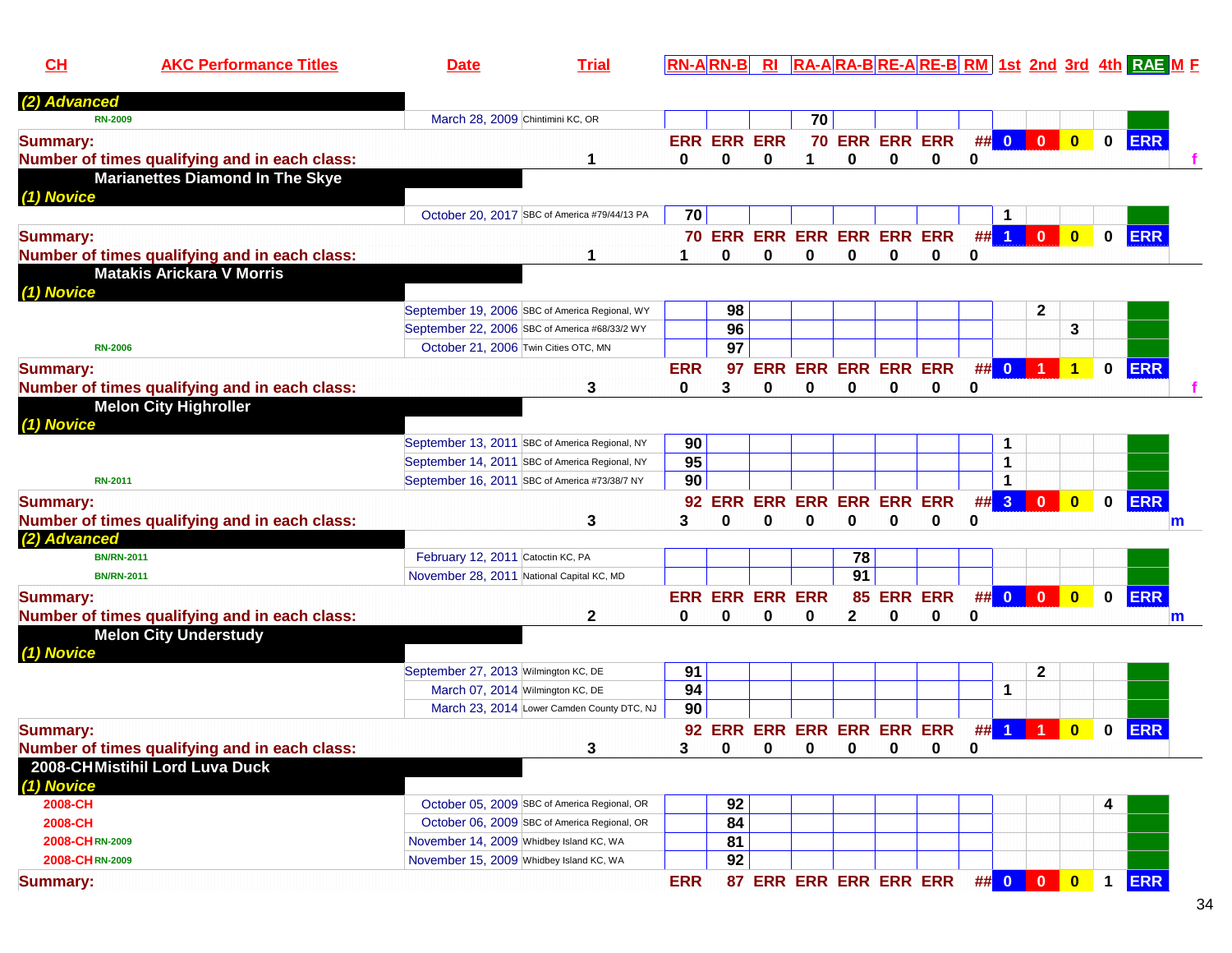| CL                  | <b>AKC Performance Titles</b>                       | <b>Date</b>                             | <b>Trial</b>                                   | $RN-A$ $RN-B$ |                | R1                     |                            |                 |             |                    |          |                      |              |                         |              | RA-ARA-BRE-ARE-BRM 1st 2nd 3rd 4th RAEME |
|---------------------|-----------------------------------------------------|-----------------------------------------|------------------------------------------------|---------------|----------------|------------------------|----------------------------|-----------------|-------------|--------------------|----------|----------------------|--------------|-------------------------|--------------|------------------------------------------|
|                     | Number of times qualifying and in each class:       |                                         | 4                                              | 0             |                | 0                      | 0                          | 0               | 0           | 0                  | $\bf{0}$ |                      |              |                         |              | m                                        |
|                     | <b>Mistihil Over The Moon</b>                       |                                         |                                                |               |                |                        |                            |                 |             |                    |          |                      |              |                         |              |                                          |
| (1) Novice          |                                                     |                                         |                                                |               |                |                        |                            |                 |             |                    |          |                      |              |                         |              |                                          |
|                     |                                                     |                                         | February 10, 2013 SBC of Puget Sound, WA       |               | 92             |                        |                            |                 |             |                    |          |                      |              |                         |              |                                          |
|                     |                                                     |                                         | July 11, 2013 Mount Rainier WDC, WA            |               | 98             |                        |                            |                 |             |                    |          | 1                    |              | 3                       |              |                                          |
| <b>RN-2013</b>      |                                                     |                                         | July 12, 2013 Mount Rainier WDC, WA            |               | 92             |                        |                            |                 |             |                    |          | 1                    |              |                         |              |                                          |
| <b>Summary:</b>     |                                                     |                                         |                                                | <b>ERR</b>    | 94             |                        | ERR ERR ERR ERR ERR        |                 |             |                    |          | ## 3                 | $\mathbf{0}$ | $\mathbf{1}$            | $\mathbf{0}$ | <b>ERR</b>                               |
|                     | Number of times qualifying and in each class:       |                                         | 3                                              | 0             | 3              | $\bf{0}$               | 0                          | $\bf{0}$        | $\bf{0}$    | 0                  | $\bf{0}$ |                      |              |                         |              |                                          |
| <b>Intermediate</b> |                                                     |                                         |                                                |               |                |                        |                            |                 |             |                    |          |                      |              |                         |              |                                          |
| <b>RN-2013</b>      |                                                     |                                         | September 18, 2018 SBC of America Regional, OR |               |                | 83                     |                            |                 |             |                    |          | 1                    |              |                         |              |                                          |
| <b>RN-2013</b>      |                                                     |                                         | September 20, 2018 SBC of America #80/45/14 OR |               |                | 85                     |                            |                 |             |                    |          | 1                    |              |                         |              |                                          |
|                     | RN-2013/RI-2018                                     | October 20, 2018 Wenatchee KC, WA       |                                                |               |                | $\overline{79}$        |                            |                 |             |                    |          |                      |              |                         |              |                                          |
| <b>Summary:</b>     |                                                     |                                         |                                                |               | <b>ERR ERR</b> |                        |                            |                 |             | 82 ERR ERR ERR ERR |          | ## 2 0               |              | $\bullet$               | $\mathbf 0$  | <b>ERR</b>                               |
|                     | Number of times qualifying and in each class:       |                                         | 3                                              | 0             | 0              | 3                      | 0                          | 0               | $\mathbf 0$ | 0                  | 0        |                      |              |                         |              |                                          |
|                     | <b>Mistihil Pollyanna Rules</b>                     |                                         |                                                |               |                |                        |                            |                 |             |                    |          |                      |              |                         |              |                                          |
| (1) Novice          |                                                     |                                         |                                                |               |                |                        |                            |                 |             |                    |          |                      |              |                         |              |                                          |
|                     |                                                     | October 26, 2013 Vancouver KC, WA       |                                                | 79            |                |                        |                            |                 |             |                    |          |                      |              |                         | 4            |                                          |
|                     |                                                     | November 17, 2013 Whidbey Island KC, WA |                                                | 84            |                |                        |                            |                 |             |                    |          |                      |              |                         |              |                                          |
| <b>RN-2014</b>      |                                                     | January 14, 2014 Tacoma KC, WA          |                                                | 77            |                |                        |                            |                 |             |                    |          |                      |              |                         |              |                                          |
| <b>RN-2014</b>      |                                                     |                                         | May 31, 2014 Yakima Valley KC, WA              |               | 87             |                        |                            |                 |             |                    |          |                      |              |                         |              |                                          |
|                     | <b>BN/RN-2014</b>                                   | June 08, 2014 Tacoma KC, WA             |                                                |               | 85             |                        |                            |                 |             |                    |          |                      |              |                         |              |                                          |
| <b>Summary:</b>     |                                                     |                                         |                                                | 80            | 86             |                        | <b>ERR ERR ERR ERR ERR</b> |                 |             |                    |          | ## 0 0               |              | $\overline{\mathbf{0}}$ | $\mathbf 1$  | <b>ERR</b>                               |
|                     | Number of times qualifying and in each class:       |                                         | 5                                              | 3             | $\mathbf{2}$   | 0                      | 0                          | 0               | 0           | 0                  | 0        |                      |              |                         |              |                                          |
| (2) Advanced        |                                                     |                                         |                                                |               |                |                        |                            |                 |             |                    |          |                      |              |                         |              |                                          |
|                     | <b>BN/RN-2014</b>                                   | November 15, 2014 Whidbey Island KC, WA |                                                |               |                |                        |                            | 77              |             |                    |          |                      |              |                         |              |                                          |
|                     | <b>BN/RN-2014</b>                                   | January 10, 2015 Sammamish KC, WA       |                                                |               |                |                        |                            | 92              |             |                    |          |                      |              |                         |              |                                          |
|                     | BN/RN-2014/RA-2015                                  | January 12, 2015 Tacoma KC, WA          |                                                |               |                |                        |                            | 85              |             |                    |          |                      |              |                         |              |                                          |
|                     | BN/RN-2014/RA-2015                                  |                                         | February 08, 2015 SBC of Puget Sound, WA       |               |                |                        |                            | 80              |             |                    |          | -1                   |              |                         |              |                                          |
|                     | BN/RN-2014/RA-2015                                  | March 07, 2015 Seattle KC, WA           |                                                |               |                |                        |                            | $\overline{79}$ |             |                    |          |                      |              |                         |              |                                          |
|                     | BN, PCD/RN-2014/RA, RE-2015                         | January 20, 2018 Portland POC, OR       |                                                |               |                |                        |                            | $\overline{71}$ |             |                    |          |                      |              |                         |              |                                          |
|                     | BN, PCD/RN-2014/RA, RE-2015                         | January 21, 2018 Tualatin KC, OR        |                                                |               |                |                        |                            | 76              |             |                    |          |                      |              |                         |              |                                          |
|                     | BN, PCD/RN-2014/RA, RE-2015                         |                                         | April 13, 2018 Inland Empire DTC, WA           |               |                |                        |                            | $\overline{73}$ |             |                    |          |                      |              |                         |              |                                          |
|                     | BN, PCD/RN-2014/RA, RE-2015                         |                                         | April 14, 2018 Ephrata Moses Lake KC, WA       |               |                |                        |                            | 75              |             |                    |          |                      |              |                         |              |                                          |
|                     | BN, PCD/RN-2014/RA, RE-2015                         |                                         | April 27, 2018 SBC of Pacific Coast, CA        |               |                |                        |                            | $\overline{93}$ |             |                    |          | 1                    |              |                         |              |                                          |
|                     | 2018-CHCD, PCD, BN, TKN/RN-2014/RA, RE-2015/RM-2019 |                                         | June 08, 2019 SBC of Puget Sound, WA           |               |                |                        |                            | 81              |             |                    |          | $\blacktriangleleft$ |              |                         | 4            |                                          |
| <b>Summary:</b>     |                                                     |                                         |                                                |               |                | <b>ERR ERR ERR ERR</b> |                            |                 |             | 80 ERR ERR         |          | ## 3 0               |              | $\mathbf{0}$            |              | <b>ERR</b>                               |
|                     | Number of times qualifying and in each class:       |                                         | 11                                             | 0             | 0              | 0                      | 0                          | 11              | 0           | 0                  | 0        |                      |              |                         |              | f                                        |
| (3) Excellent       |                                                     |                                         |                                                |               |                |                        |                            |                 |             |                    |          |                      |              |                         |              |                                          |
|                     | BN/RN-2014/RA-2015                                  |                                         | April 10, 2015 Inland Empire Collie Club, WA   |               |                |                        |                            |                 |             | 70                 |          |                      |              |                         |              |                                          |
|                     | BN/RN-2014/RA-2015                                  | August 08, 2015 Nisqually KC, WA        |                                                |               |                |                        |                            |                 |             | 70                 |          |                      | $\mathbf 2$  |                         |              |                                          |
|                     | BN/RN-2014/RA, RE-2015                              |                                         | August 14, 2015 Mt. Rainier WDC, WA            |               |                |                        |                            |                 |             | 89                 |          |                      | 2            |                         |              |                                          |
|                     | BN/RN-2014/RA, RE-2015                              |                                         | August 29, 2015 Longview Kelso KC, WA          |               |                |                        |                            |                 |             | 70                 |          |                      |              |                         |              |                                          |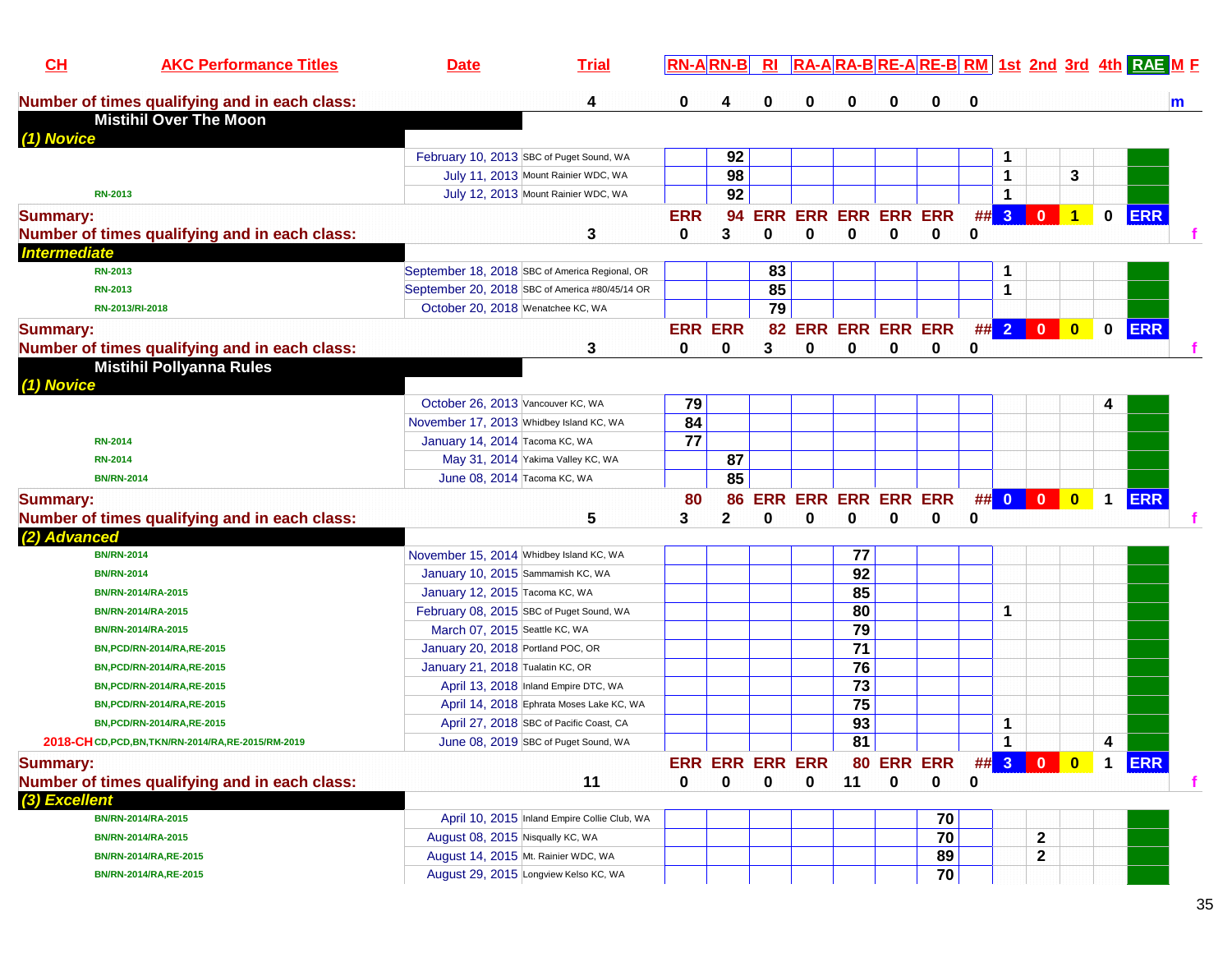| CH                                             | <b>AKC Performance Titles</b>                                                            | <b>Date</b>                                    | <b>Trial</b> |            |                                         |                 |                            |          |               |                    |                 |                         |                         |                         |              | <b>RN-ARN-B RI RA-ARA-BRE-ARE-BRM 1st 2nd 3rd 4th RAE ME</b> |   |
|------------------------------------------------|------------------------------------------------------------------------------------------|------------------------------------------------|--------------|------------|-----------------------------------------|-----------------|----------------------------|----------|---------------|--------------------|-----------------|-------------------------|-------------------------|-------------------------|--------------|--------------------------------------------------------------|---|
|                                                | BN, PCD/RN-2014/RA, RE-2015                                                              | August 20, 2017 Olympic KC, WA                 |              |            |                                         |                 |                            |          |               | 70                 |                 |                         |                         |                         |              |                                                              |   |
| <b>Summary:</b>                                |                                                                                          |                                                |              |            | ERR ERR ERR ERR ERR ERR                 |                 |                            |          |               | 74                 |                 |                         | $\#$ 0 2                | $\overline{\mathbf{0}}$ | $\mathbf 0$  | <b>ERR</b>                                                   |   |
|                                                | Number of times qualifying and in each class:                                            |                                                | 5            | 0          | 0                                       | 0               | 0                          | 0        | 0             | 5                  | 0               |                         |                         |                         |              |                                                              |   |
| (4) Advanced Excellent                         |                                                                                          |                                                |              |            |                                         |                 |                            |          |               |                    |                 |                         |                         |                         |              |                                                              |   |
|                                                | BN/RN-2014/RA-2015                                                                       | August 13, 2015 Mt. Rainier WDC, WA            |              |            |                                         |                 |                            | 73       |               |                    |                 |                         |                         |                         |              |                                                              |   |
|                                                | BN/RN-2014/RA, RE-2015                                                                   | August 13, 2015 Mt. Rainier WDC, WA            |              |            |                                         |                 |                            |          |               | 80                 |                 |                         |                         |                         | 4            |                                                              |   |
|                                                | BN, PCD, TKN/RN-2014/RA, RE-2015                                                         | July 09, 2018 Gig Harbor KC, WA                |              |            |                                         |                 |                            | 73       |               |                    |                 |                         |                         |                         |              | $\boxed{2}$                                                  |   |
|                                                | BN, PCD, TKN/RN-2014/RA, RE-2015                                                         | July 09, 2018 Gig Harbor KC, WA                |              |            |                                         |                 |                            |          |               | 70                 |                 |                         |                         |                         |              | $\overline{2}$                                               |   |
|                                                | 2018-CHCD, PCD, BN, TKN/RN-2014/RA, RE-2015/RM-2019                                      | July 06, 2019 Puyallup Valley DF, WA           |              |            |                                         |                 |                            | 90       |               |                    |                 |                         |                         |                         |              | $\mathbf{3}$                                                 |   |
|                                                | 2018-CHCD, PCD, BN, TKN/RN-2014/RA, RE-2015/RM-2019                                      | July 06, 2019 Puyallup Valley DF, WA           |              |            |                                         |                 |                            |          |               | 77                 |                 |                         |                         |                         |              | 3 <sup>2</sup>                                               |   |
| <b>Summary:</b>                                |                                                                                          |                                                |              |            | <b>ERR ERR ERR ERR</b>                  |                 |                            |          | <b>79 ERR</b> | 76                 |                 |                         | ## $0$   $0$            | $\mathbf{0}$            | $\mathbf{2}$ | 3 <sup>1</sup>                                               |   |
|                                                | Number of times qualifying and in each class:                                            |                                                | 6            | 0          | $\bf{0}$                                | 0               | $\bf{0}$                   | 3        | 0             | 3                  | 0               |                         |                         |                         |              |                                                              |   |
| <b>Master</b>                                  |                                                                                          |                                                |              |            |                                         |                 |                            |          |               |                    |                 |                         |                         |                         |              |                                                              |   |
|                                                | BN, PCD, TKN/RN-2014/RA, RE-2015                                                         | September 18, 2018 SBC of America Regional, OR |              |            |                                         |                 |                            |          |               |                    | 76              |                         | 2                       |                         |              |                                                              |   |
|                                                | BN, PCD, TKN/RN-2014/RA, RE-2015                                                         | October 19, 2018 Wenatchee KC, WA              |              |            |                                         |                 |                            |          |               |                    | 85              |                         |                         |                         |              |                                                              |   |
|                                                | 2018-CH BN, PCD, TKN/RN-2014/RA, RE-2015                                                 | November 17, 2018 Whidbey Island KC, WA        |              |            |                                         |                 |                            |          |               |                    | $\overline{77}$ |                         |                         |                         |              |                                                              |   |
|                                                | 2018-CH BN, PCD, TKN/RN-2014/RA, RE-2015                                                 | January 12, 2019 Gig Harbor KC, WA             |              |            |                                         |                 |                            |          |               |                    | 74              |                         |                         |                         |              |                                                              |   |
|                                                | 2018-CHCD, PCD, BN, TKN/RN-2014/RA, RE-2015                                              | January 13, 2019 Tacoma KC, WA                 |              |            |                                         |                 |                            |          |               |                    | 78              |                         |                         |                         |              |                                                              |   |
|                                                | 2018-CHCD, PCD, BN, TKN/RN-2014/RA, RE-2015                                              | January 14, 2019 Puyallup Valley DF, WA        |              |            |                                         |                 |                            |          |               |                    | 90              |                         |                         |                         |              |                                                              |   |
|                                                | 2018-CHCD, PCD, BN, TKN/RN-2014/RA, RE-2015                                              | January 18, 2019 DFA or Oregon, OR             |              |            |                                         |                 |                            |          |               |                    | 80              |                         |                         |                         |              |                                                              |   |
|                                                | 2018-CHCD, PCD, BN, TKN/RN-2014/RA, RE-2015                                              | March 30, 2019 Washington State OTC, WA        |              |            |                                         |                 |                            |          |               |                    | $\overline{77}$ |                         |                         |                         |              |                                                              |   |
|                                                | 2018-CH CD, PCD, BN, TKN/RN-2014/RA, RE-2015                                             | April 13, 2019 Ephrata Moses Lake KC, WA       |              |            |                                         |                 |                            |          |               |                    | 75              |                         |                         |                         |              |                                                              |   |
|                                                | 2018-CH CD, PCD, BN, TKN/RN-2014/RA, RE-2015/RM-2019                                     | April 26, 2019 SBC of Pacific Coast, CA        |              |            |                                         |                 |                            |          |               |                    | $\overline{77}$ | $\overline{\mathbf{1}}$ |                         |                         |              |                                                              |   |
|                                                |                                                                                          |                                                |              |            |                                         |                 |                            |          |               |                    | 79              | $\blacktriangleleft$    | $\blacktriangleleft$    |                         | $\bf{0}$     | <b>ERR</b>                                                   |   |
| <b>Summary:</b>                                |                                                                                          |                                                |              | 0          | ERR ERR ERR ERR ERR ERR ERR<br>$\bf{0}$ | $\bf{0}$        | O                          |          | $\bf{0}$      | 0                  |                 |                         |                         | $\bf{0}$                |              |                                                              |   |
|                                                | Number of times qualifying and in each class:<br>2014-CHMistihil Promises Promises Rules |                                                | 10           |            |                                         |                 |                            | $\bf{0}$ |               |                    | 10              |                         |                         |                         |              |                                                              |   |
|                                                |                                                                                          |                                                |              |            |                                         |                 |                            |          |               |                    |                 |                         |                         |                         |              |                                                              |   |
| (1) Novice<br>2014-CH                          |                                                                                          | February 10, 2013 SBC of Puget Sound, WA       |              |            | 79                                      |                 |                            |          |               |                    |                 |                         |                         | 3                       |              |                                                              |   |
| 2014-CH                                        |                                                                                          | February 09, 2014 SBC of Puget Sound, WA       |              |            | 98                                      |                 |                            |          |               |                    |                 | $\mathbf 1$             |                         |                         |              |                                                              |   |
| 2014-CHRN-2014                                 |                                                                                          | March 29, 2014 Washington State OTC, WA        |              |            | $\overline{90}$                         |                 |                            |          |               |                    |                 |                         |                         |                         |              |                                                              |   |
|                                                |                                                                                          |                                                |              |            |                                         |                 |                            |          |               |                    |                 |                         | $\overline{\mathbf{0}}$ |                         |              |                                                              |   |
| <b>Summary:</b>                                |                                                                                          |                                                |              | <b>ERR</b> | 89                                      |                 | <b>ERR ERR ERR ERR ERR</b> |          |               |                    |                 | $\#$ 1                  |                         | $\overline{1}$          | $\mathbf 0$  | <b>ERR</b>                                                   |   |
|                                                | Number of times qualifying and in each class:                                            |                                                | 3            | 0          | 3                                       | 0               | 0                          | 0        | 0             | 0                  | 0               |                         |                         |                         |              |                                                              |   |
| <b>Intermediate</b><br>2018-GCH CD, BN/RN-2014 |                                                                                          | August 10, 2018 SBC of Puget Sound, WA         |              |            |                                         | 78              |                            |          |               |                    |                 | 1                       |                         |                         |              |                                                              |   |
| 2018-GCHCD, BN/RN-2014                         |                                                                                          | November 17, 2018 Whidbey Island KC, WA        |              |            |                                         | $\overline{76}$ |                            |          |               |                    |                 |                         |                         |                         |              |                                                              |   |
|                                                |                                                                                          | November 18, 2018 Whidbey Island KC, WA        |              |            |                                         | 82              |                            |          |               |                    |                 |                         |                         |                         |              |                                                              |   |
|                                                | 2018-GCH CD, BN/RN-2014/RI-2018                                                          |                                                |              |            |                                         |                 |                            |          |               |                    |                 |                         |                         |                         |              |                                                              |   |
| <b>Summary:</b>                                |                                                                                          |                                                |              |            | <b>ERR ERR</b>                          |                 |                            |          |               | 79 ERR ERR ERR ERR |                 |                         | ## 1 0                  | $\overline{\mathbf{0}}$ | $\mathbf 0$  | <b>ERR</b>                                                   |   |
|                                                | Number of times qualifying and in each class:                                            |                                                | 3            | 0          | 0                                       | 3               | 0                          | 0        | 0             | 0                  | 0               |                         |                         |                         |              |                                                              | f |
|                                                | <b>Mistihil Stormy Weather By Rowdy</b>                                                  |                                                |              |            |                                         |                 |                            |          |               |                    |                 |                         |                         |                         |              |                                                              |   |
| (1) Novice                                     |                                                                                          |                                                |              |            |                                         |                 |                            |          |               |                    |                 |                         |                         |                         |              |                                                              |   |
|                                                |                                                                                          | February 11, 2018 SBC of Puget Sound, WA       |              |            | 79                                      |                 |                            |          |               |                    |                 |                         | 2                       |                         |              |                                                              |   |
|                                                |                                                                                          | March 11, 2018 Seattle KC, WA                  |              |            | 76                                      |                 |                            |          |               |                    |                 |                         |                         |                         |              |                                                              |   |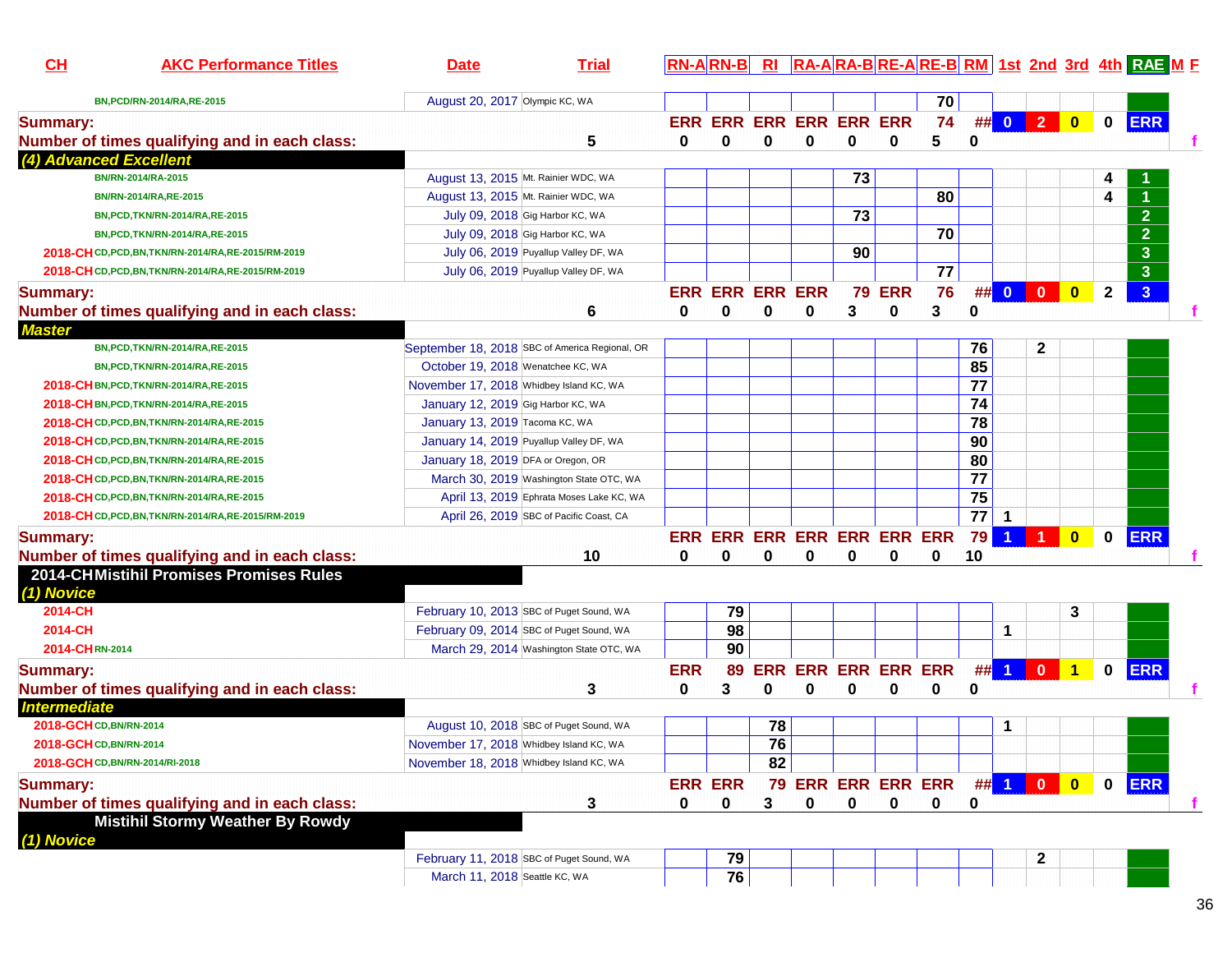| CH                  | <b>AKC Performance Titles</b>                             | <b>Date</b>                      | <b>Trial</b>                                    |            |                         |                 |                            |                 |                |    |   |      |                  |                |              | <b>RN-ARN-B</b> RI RA-ARA-BRE-ARE-BRM 1st 2nd 3rd 4th RAE ME |  |
|---------------------|-----------------------------------------------------------|----------------------------------|-------------------------------------------------|------------|-------------------------|-----------------|----------------------------|-----------------|----------------|----|---|------|------------------|----------------|--------------|--------------------------------------------------------------|--|
|                     | <b>RN-2018</b>                                            |                                  | April 13, 2018 Inland Empire Collie Club, WA    |            | 70                      |                 |                            |                 |                |    |   |      |                  |                |              |                                                              |  |
|                     | <b>RN-2018</b>                                            |                                  | April 14, 2018 Ephrata Moses Lake KC, WA        |            | 92                      |                 |                            |                 |                |    |   |      |                  | 3              |              |                                                              |  |
|                     | <b>RN-2018</b>                                            |                                  | April 15, 2018 Ephrata Moses Lake KC, WA        |            | 76                      |                 |                            |                 |                |    |   |      |                  |                |              |                                                              |  |
| <b>Summary:</b>     |                                                           |                                  |                                                 | <b>ERR</b> | 79                      |                 | <b>ERR ERR ERR ERR ERR</b> |                 |                |    |   | ## 0 | $\blacksquare$ 1 | $\mathbf{1}$   | $\mathbf 0$  | <b>ERR</b>                                                   |  |
|                     | Number of times qualifying and in each class:             |                                  | 5                                               | 0          | 5                       | 0               | 0                          | 0               | 0              | 0  | 0 |      |                  |                |              |                                                              |  |
| (2) Advanced        |                                                           |                                  |                                                 |            |                         |                 |                            |                 |                |    |   |      |                  |                |              |                                                              |  |
|                     | CGC, TKN, BCAT/RN, RI-2018                                |                                  | December 01, 2019 Washington State OTC, WA      |            |                         |                 |                            | 83              |                |    |   |      |                  |                |              |                                                              |  |
|                     | CGC,TKN,BCAT/RN,RI-2018                                   | January 19, 2020 Taulatin KC, OR |                                                 |            |                         |                 |                            | $\overline{71}$ |                |    |   |      |                  |                |              |                                                              |  |
|                     | BN BCAT TKI CGC/RN, RI-2018/RA-2021                       | March 26, 2021 AKC Virtual Rally |                                                 |            |                         |                 |                            | 71              |                |    |   |      |                  |                |              |                                                              |  |
|                     | BN BCAT TKI CGC/RN, RI-2018/RA-2021                       |                                  | May 07, 2021 SBC of Pacific Coast, CA           |            |                         |                 |                            | 73              |                |    |   | 1    |                  |                |              |                                                              |  |
|                     | PCD BN FDC BCAT CGC, TKI, ATT, VHMA/RN, RI-2018/RE-2021   |                                  | February 13, 2022 SBC of Puget Sound, WA        |            |                         |                 |                            | 78              |                |    |   | 1    |                  |                |              |                                                              |  |
|                     | PCD BN FDC BCAT CGCA CGCU TKE ATT VHMA VSWI/RN,RI-2018/RE |                                  | April 03, 2022 Washington State OTC, WA         |            |                         |                 |                            | 84              |                |    |   |      |                  |                |              |                                                              |  |
| <b>Summary:</b>     |                                                           |                                  |                                                 |            | <b>ERR ERR ERR ERR</b>  |                 |                            | 77              | <b>ERR ERR</b> |    |   | ## 2 | $\bullet$        | $\mathbf{0}$   | $\mathbf{0}$ | ERR                                                          |  |
|                     | Number of times qualifying and in each class:             |                                  | 6                                               | 0          | 0                       | 0               | 0                          | 6               | 0              | 0  | 0 |      |                  |                |              |                                                              |  |
| (3) Excellent       |                                                           |                                  |                                                 |            |                         |                 |                            |                 |                |    |   |      |                  |                |              |                                                              |  |
|                     | BN BCAT TKI CGC/RN, RI-2018/RA-2021                       |                                  | July 10, 2021 Gig Harbor KC, WA                 |            |                         |                 |                            |                 |                | 70 |   |      |                  |                |              |                                                              |  |
|                     | BN BCAT TKI CGC/RN, RI-2018/RA-2021                       | July 11, 2021 Seattle KC, WA     |                                                 |            |                         |                 |                            |                 |                | 70 |   |      |                  |                |              |                                                              |  |
|                     | BN BCAT TKI CGC/RN, RI-2018/RA, RE-2021                   | July 25, 2021 Portland KC, OR    |                                                 |            |                         |                 |                            |                 |                | 71 |   |      |                  |                |              |                                                              |  |
|                     | BN BCAT TKI CGC/RN, RI-2018/RA, RE-2021                   |                                  | August 01, 2021 Hurricane Ridge KC of Washingto |            |                         |                 |                            |                 |                | 75 |   |      |                  |                |              |                                                              |  |
|                     | BN BCAT TKI CGC ATT/RN,RI-2018/RA,RE-2021                 | January 23, 2022 Taulatin KC, OR |                                                 |            |                         |                 |                            |                 |                | 70 |   |      |                  |                | 4            |                                                              |  |
|                     | PCD BN FDC BCAT CGCA CGCU TKE ATT VHMA VSWI/RN,RI-2018/RE |                                  | April 23, 2022 Palouse Hills DF, WA             |            |                         |                 |                            |                 |                | 72 |   |      |                  |                |              |                                                              |  |
| <b>Summary:</b>     |                                                           |                                  |                                                 |            | ERR ERR ERR ERR ERR ERR |                 |                            |                 |                | 71 |   | ## 0 | $\bullet$        | $\bullet$      | $\mathbf 1$  | <b>ERR</b>                                                   |  |
|                     | Number of times qualifying and in each class:             |                                  | 6                                               | 0          | $\bf{0}$                | 0               | 0                          | 0               | 0              | 6  | 0 |      |                  |                |              |                                                              |  |
|                     | (4) Advanced Excellent                                    |                                  |                                                 |            |                         |                 |                            |                 |                |    |   |      |                  |                |              |                                                              |  |
|                     | BN BCAT TKI CGC/RN, RI-2018/RA, RE-2021                   |                                  | September 27, 2021 SBC of America Regional, UT  |            |                         |                 |                            | 73              |                |    |   |      |                  | 3              |              |                                                              |  |
|                     | BN BCAT TKI CGC/RN, RI-2018/RA, RE-2021                   |                                  | September 27, 2021 SBC of America Regional, UT  |            |                         |                 |                            |                 |                | 78 |   |      | $\mathbf{2}$     |                |              |                                                              |  |
|                     | BN BCAT TKI CGC/RN, RI-2018/RA, RE-2021                   |                                  | September 28, 2021 SBC of America Regional, UT  |            |                         |                 |                            | 78              |                |    |   |      |                  | 3              |              | $\overline{2}$                                               |  |
|                     | BN BCAT TKI CGC/RN, RI-2018/RA, RE-2021                   |                                  | September 28, 2021 SBC of America Regional, UT  |            |                         |                 |                            |                 |                | 74 |   |      | $\mathbf{2}$     |                |              | $\overline{2}$                                               |  |
|                     | PCD BN FDC BCAT CGCA CGCU TKE ATT VHMA VSWI/RN,RI-2018/RE |                                  | April 25, 2022 Lewis Clark KC, ID               |            |                         |                 |                            | 75              |                |    |   |      |                  |                |              | $\overline{\mathbf{3}}$                                      |  |
|                     | PCD BN FDC BCAT CGCA CGCU TKE ATT VHMA VSWI/RN,RI-2018/RE |                                  | April 25, 2022 Lewis Clark KC, ID               |            |                         |                 |                            |                 |                | 70 |   |      |                  |                |              | $\overline{\mathbf{3}}$                                      |  |
| <b>Summary:</b>     |                                                           |                                  |                                                 |            | <b>ERR ERR ERR ERR</b>  |                 |                            |                 | <b>75 ERR</b>  | 74 |   | ## 0 | 2 <sup>1</sup>   | $\overline{2}$ | $\bf{0}$     | 3 <sup>1</sup>                                               |  |
|                     | Number of times qualifying and in each class:             |                                  | 6                                               | 0          | 0                       | 0               | 0                          | 3               | 0              | 3  | 0 |      |                  |                |              |                                                              |  |
| <b>Intermediate</b> |                                                           |                                  |                                                 |            |                         |                 |                            |                 |                |    |   |      |                  |                |              |                                                              |  |
|                     | <b>RN-2018</b>                                            |                                  | April 27, 2018 SBC of Pacific Coast             |            |                         | 71              |                            |                 |                |    |   | 1    |                  |                |              |                                                              |  |
|                     | <b>RN-2018</b>                                            | July 07, 2018 Tacoma KC, WA      |                                                 |            |                         | 81              |                            |                 |                |    |   |      |                  |                |              |                                                              |  |
|                     | <b>RN/RI-2018</b>                                         |                                  | July 08, 2018 Puyallup Valley DF, WA            |            |                         | 87              |                            |                 |                |    |   |      |                  |                |              |                                                              |  |
|                     | <b>RN/RI-2018</b>                                         |                                  | July 28, 2018 Hurricane Ridge KC of WA, WA      |            |                         | 90              |                            |                 |                |    |   | 1    |                  |                |              |                                                              |  |
|                     | CGC,TKN/RN,RI-2018                                        | August 11, 2018 Nisqually KC, WA |                                                 |            |                         | 85              |                            |                 |                |    |   |      |                  | 3              |              |                                                              |  |
|                     | CGC,TKN/RN,RI-2018                                        | August 12, 2018 Nisqually KC, WA |                                                 |            |                         | 95              |                            |                 |                |    |   |      |                  | 3              |              |                                                              |  |
|                     | CGC,TKN/RN,RI-2018                                        |                                  | August 16, 2018 Mount Rainier WDC, WA           |            |                         | $\overline{87}$ |                            |                 |                |    |   |      |                  | 3              |              |                                                              |  |
|                     |                                                           |                                  |                                                 |            |                         |                 |                            |                 |                |    |   |      |                  |                |              |                                                              |  |
|                     | CGC,TKN/RN,RI-2018                                        |                                  | August 17, 2018 Mount Rainier WDC, WA           |            |                         | 85              |                            |                 |                |    |   |      | $\boldsymbol{2}$ |                |              |                                                              |  |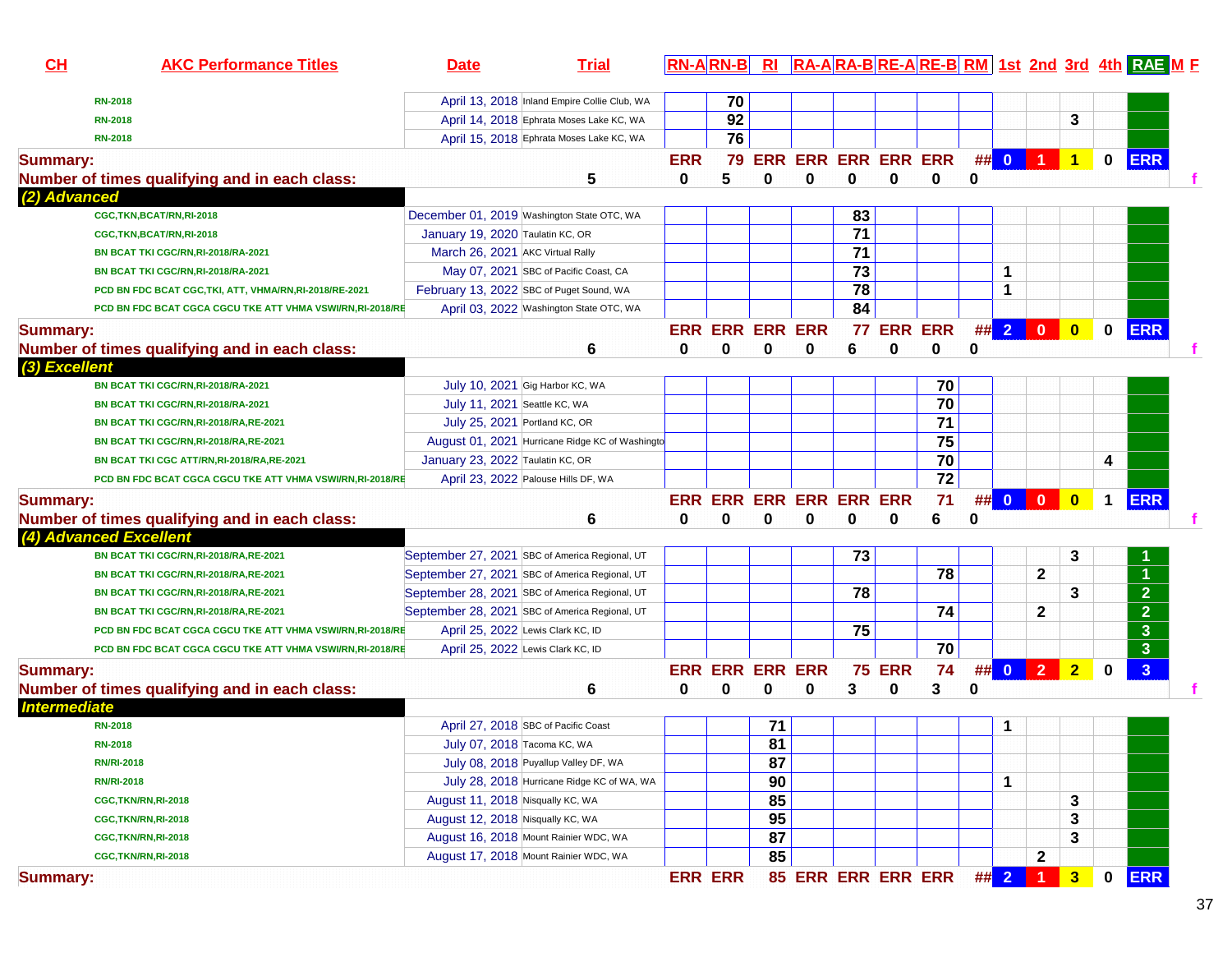| $CH$            | <b>AKC Performance Titles</b>                      | <b>Date</b> | <b>Trial</b>                                        |            | <b>RN-ARN-B</b>            | R1                         |    |                            |             |                     |    |                         |                                                                    |              |              | RA-ARA-BRE-ARE-BRM 1st 2nd 3rd 4th RAE M F |   |
|-----------------|----------------------------------------------------|-------------|-----------------------------------------------------|------------|----------------------------|----------------------------|----|----------------------------|-------------|---------------------|----|-------------------------|--------------------------------------------------------------------|--------------|--------------|--------------------------------------------|---|
|                 | Number of times qualifying and in each class:      |             | 8                                                   | 0          | 0                          | 8                          |    | 0                          | 0           |                     | 0  |                         |                                                                    |              |              |                                            |   |
|                 | <b>Montana Mtns Quicksilver</b>                    |             |                                                     |            |                            |                            |    |                            |             |                     |    |                         |                                                                    |              |              |                                            |   |
| (1) Novice      |                                                    |             |                                                     |            |                            |                            |    |                            |             |                     |    |                         |                                                                    |              |              |                                            |   |
|                 | BN RA BCAT CGC, TKI/RN, RI-2018                    |             | May 31, 2010 Mid-Continent KC of Tulsa, OK          | 87         |                            |                            |    |                            |             |                     |    |                         |                                                                    |              |              |                                            |   |
|                 | <b>BN RA BCAT CGC, TKI/RN, RI-2018</b>             |             | October 04, 2010 SBC of America Regional, MO        | 93         |                            |                            |    |                            |             |                     |    | 1                       |                                                                    |              |              |                                            |   |
| <b>RN-2010</b>  |                                                    |             | October 05, 2010 SBC of America Regional, MO        | 78         |                            |                            |    |                            |             |                     |    | 1                       |                                                                    |              |              |                                            |   |
| <b>Summary:</b> |                                                    |             |                                                     | 86         | <b>ERR</b>                 | <b>ERR</b>                 |    | <b>ERR ERR ERR ERR</b>     |             |                     | ## | $\overline{2}$          | $\mathbf{0}$                                                       | $\bf{0}$     | $\mathbf 1$  | <b>ERR</b>                                 |   |
|                 | Number of times qualifying and in each class:      |             | 3                                                   | 3          | 0                          | $\bf{0}$                   | 0  | 0                          | $\bf{0}$    | $\bf{0}$            | 0  |                         |                                                                    |              |              |                                            |   |
| (1) Novice      | 2006-CHMountain Home Spirit                        |             |                                                     |            |                            |                            |    |                            |             |                     |    |                         |                                                                    |              |              |                                            |   |
| 2006-CH         |                                                    |             | September 19, 2006 SBC of America Regional, WY      |            | 93                         |                            |    |                            |             |                     |    |                         |                                                                    | 3            |              |                                            |   |
| <b>Summary:</b> |                                                    |             |                                                     | <b>ERR</b> | 93                         |                            |    |                            |             | ERR ERR ERR ERR ERR | ## | $\overline{\mathbf{0}}$ | $\mathbf{0}$                                                       | $\mathbf{1}$ | $\mathbf{0}$ | <b>ERR</b>                                 |   |
|                 | Number of times qualifying and in each class:      |             |                                                     | 0          |                            | $\bf{0}$                   | 0  | 0                          | $\mathbf 0$ | $\bf{0}$            | 0  |                         |                                                                    |              |              |                                            |   |
|                 | <b>Mountanamtns Sidewinder V Blue Collar</b>       |             |                                                     |            |                            |                            |    |                            |             |                     |    |                         |                                                                    |              |              |                                            |   |
| (1) Novice      |                                                    |             |                                                     |            |                            |                            |    |                            |             |                     |    |                         |                                                                    |              |              |                                            |   |
|                 | <b>FDC CGC/</b>                                    |             | July 31, 2021 Irish Setter Club of Greater Tulsa,   |            | 99                         |                            |    |                            |             |                     |    |                         |                                                                    |              |              |                                            |   |
|                 | <b>FDC CGC/</b>                                    |             | August 01, 2021 Irish Setter Club of Greater Tulsa, |            | 99                         |                            |    |                            |             |                     |    |                         |                                                                    | 3            |              |                                            |   |
| <b>Summary:</b> |                                                    |             |                                                     | <b>ERR</b> | 99                         | <b>ERR</b>                 |    | <b>ERR ERR ERR ERR</b>     |             |                     | ## | $\overline{\mathbf{0}}$ | $\mathbf{0}$                                                       |              | $\mathbf{0}$ | ERR                                        |   |
|                 | Number of times qualifying and in each class:      |             | 2                                                   | 0          | 2                          | 0                          | 0  | 0                          | 0           | 0                   | 0  |                         |                                                                    |              |              | $\mathsf{m}$                               |   |
|                 | 2010-GCHMtn Home Peppermint Patty Stoan U Lasquite |             |                                                     |            |                            |                            |    |                            |             |                     |    |                         |                                                                    |              |              |                                            |   |
| (1) Novice      |                                                    |             |                                                     |            |                            |                            |    |                            |             |                     |    |                         |                                                                    |              |              |                                            |   |
| 2010-GCH        |                                                    |             | October 05, 2009 SBC of America Regional, OR        |            | 85                         |                            |    |                            |             |                     |    |                         |                                                                    |              |              |                                            |   |
| 2010-GCH        |                                                    |             | October 06, 2009 SBC of America Regional, OR        |            | $\overline{88}$            |                            |    |                            |             |                     |    |                         |                                                                    |              |              |                                            |   |
| <b>Summary:</b> |                                                    |             |                                                     | <b>ERR</b> | 87                         | <b>ERR ERR ERR ERR ERR</b> |    |                            |             |                     |    | ## 0                    | $\overline{\mathbf{0}}$                                            | $\mathbf{0}$ | $\mathbf{0}$ | <b>ERR</b>                                 |   |
|                 | Number of times qualifying and in each class:      |             | 2                                                   | 0          | 2                          | 0                          |    | 0                          | 0           |                     | 0  |                         |                                                                    |              |              |                                            |   |
| (1) Novice      | 2015-GCHMtn Home Raindrops On Roses                |             |                                                     |            |                            |                            |    |                            |             |                     |    |                         |                                                                    |              |              |                                            |   |
| 2015-GCH        |                                                    |             | October 04, 2010 SBC of America Regional, MO        |            | 78                         |                            |    |                            |             |                     |    |                         | $\mathbf{2}$                                                       |              |              |                                            |   |
| 2015-GCH        |                                                    |             | October 05, 2010 SBC of America Regional, MO        |            | 93                         |                            |    |                            |             |                     |    | 1                       |                                                                    |              |              |                                            |   |
| 2015-GCHRN-2010 |                                                    |             | October 08, 2010 SBC of America #72/37/6 MO         |            | 96                         |                            |    |                            |             |                     |    | $\mathbf 1$             |                                                                    |              |              |                                            |   |
| <b>Summary:</b> |                                                    |             |                                                     | <b>ERR</b> | 89                         |                            |    | <b>ERR ERR ERR ERR ERR</b> |             |                     | ## | $\overline{2}$          |                                                                    | $\bf{0}$     | $\mathbf{0}$ | <b>ERR</b>                                 |   |
|                 | Number of times qualifying and in each class:      |             | 3                                                   | 0          | 3                          | 0                          | 0  | 0                          | 0           | 0                   | 0  |                         |                                                                    |              |              |                                            |   |
|                 | <b>My Little Lady Leeza</b>                        |             |                                                     |            |                            |                            |    |                            |             |                     |    |                         |                                                                    |              |              |                                            |   |
| (1) Novice      |                                                    |             |                                                     |            |                            |                            |    |                            |             |                     |    |                         |                                                                    |              |              |                                            |   |
|                 |                                                    |             | June 13, 2008 Miami Valley Shetland Sheepdog,       | 84         |                            |                            |    |                            |             |                     |    |                         |                                                                    |              | 4            |                                            |   |
|                 |                                                    |             | June 14, 2008 Echo Hills KC of OH, OH               | 95         |                            |                            |    |                            |             |                     |    |                         |                                                                    |              | 4            |                                            |   |
| <b>RN-2008</b>  |                                                    |             | June 15, 2008 Echo Hills KC of OH, OH               | 84         |                            |                            |    |                            |             |                     |    |                         |                                                                    |              | 4            |                                            |   |
| <b>Summary:</b> |                                                    |             |                                                     |            | 88 ERR ERR ERR ERR ERR ERR |                            |    |                            |             |                     |    | ## 0                    | $\begin{array}{ c c c c c }\n\hline\n0 & 0 \\ \hline\n\end{array}$ |              | $\mathbf{3}$ | <b>ERR</b>                                 |   |
|                 | Number of times qualifying and in each class:      |             | 3                                                   | 3          | 0                          | $\mathbf 0$                | 0  | $\mathbf 0$                | $\mathbf 0$ | 0                   | 0  |                         |                                                                    |              |              |                                            | Ť |
| (2) Advanced    |                                                    |             |                                                     |            |                            |                            |    |                            |             |                     |    |                         |                                                                    |              |              |                                            |   |
| <b>RN-2008</b>  |                                                    |             | June 19, 2010 Echo Hills KC of OH, OH               |            |                            |                            | 85 |                            |             |                     |    |                         |                                                                    |              |              |                                            |   |
| <b>RN-2008</b>  |                                                    |             | June 20, 2010 Echo Hills KC of OH, OH               |            |                            |                            | 94 |                            |             |                     |    |                         | $\mathbf 2$                                                        |              |              |                                            |   |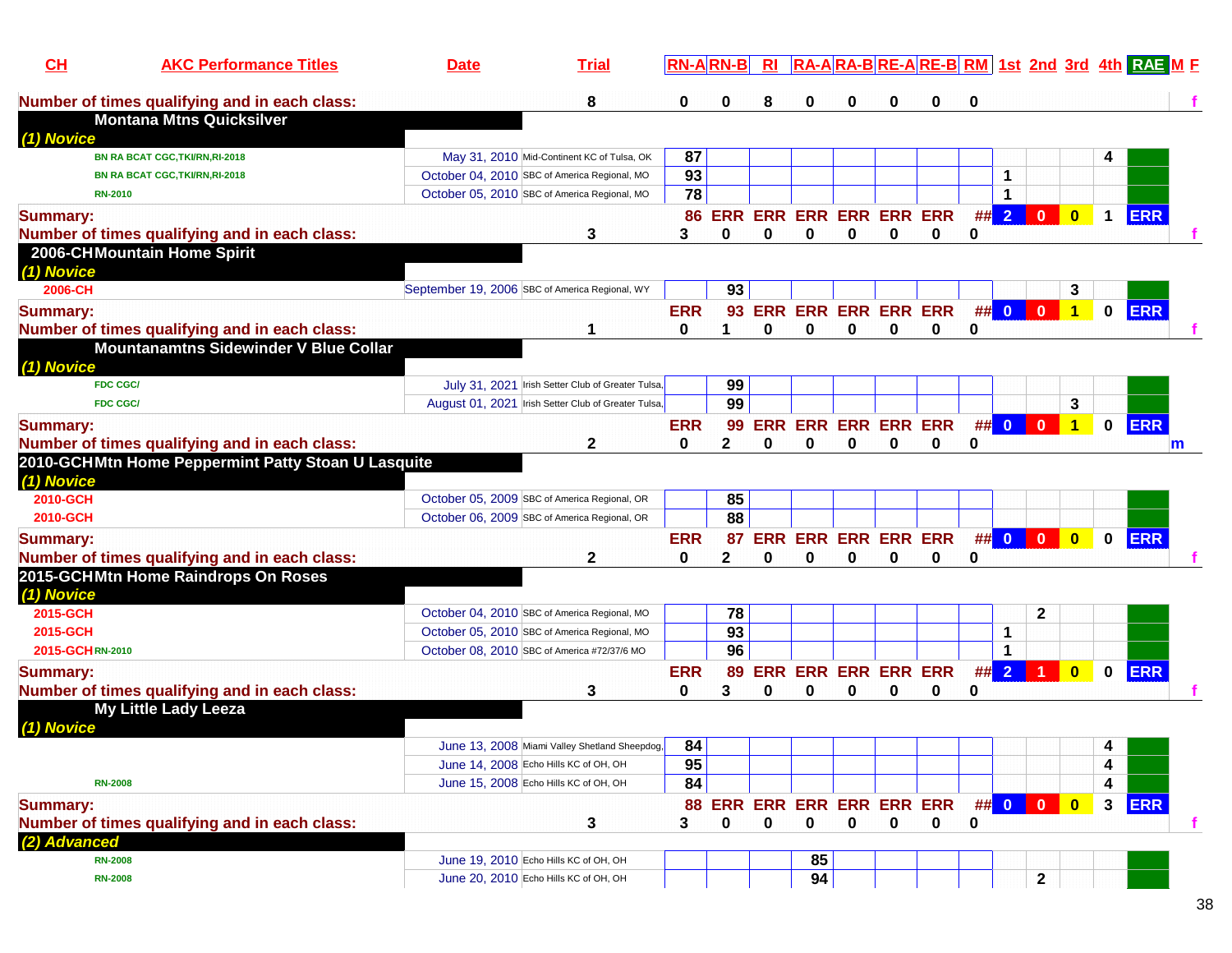| CL                     | <b>AKC Performance Titles</b>                 | <b>Date</b>                                  | <b>Trial</b> | $RN-A RN-B $ |                    | $R_{\rm I}$ |                            |                |                 |                         |   |      |                      |                         |             | <b>RA-ARA-BRE-ARE-BRM 1st 2nd 3rd 4th RAE M F</b> |  |
|------------------------|-----------------------------------------------|----------------------------------------------|--------------|--------------|--------------------|-------------|----------------------------|----------------|-----------------|-------------------------|---|------|----------------------|-------------------------|-------------|---------------------------------------------------|--|
| <b>Summary:</b>        |                                               |                                              |              |              | <b>ERR ERR ERR</b> |             |                            |                |                 | <b>90 ERR ERR ERR</b>   |   |      | ## 0 1 0             |                         | $\mathbf 0$ | <b>ERR</b>                                        |  |
|                        | Number of times qualifying and in each class: |                                              | $\mathbf{2}$ | 0            | 0                  | 0           | $\mathbf{2}$               | $\bf{0}$       | 0               | 0                       | 0 |      |                      |                         |             |                                                   |  |
| (1) Novice             | <b>My Penny From Heaven</b>                   |                                              |              |              |                    |             |                            |                |                 |                         |   |      |                      |                         |             |                                                   |  |
| <b>CGC</b>             |                                               | November 11, 2018 Columbus ABTC, OH          |              | 93           |                    |             |                            |                |                 |                         |   |      |                      | 3                       |             |                                                   |  |
| <b>CGC</b>             |                                               | February 23, 2019 Columbus ABTC, OH          |              | 98           |                    |             |                            |                |                 |                         |   |      |                      |                         |             |                                                   |  |
|                        | <b>CGC/RN-2019</b>                            | February 24, 2019 Columbus ABTC, OH          |              | 88           |                    |             |                            |                |                 |                         |   |      |                      |                         |             |                                                   |  |
| <b>Summary:</b>        |                                               |                                              |              | 93.          |                    |             |                            |                |                 | ERR ERR ERR ERR ERR ERR |   |      | ## 0 0 1             |                         | $\mathbf 0$ | <b>ERR</b>                                        |  |
|                        | Number of times qualifying and in each class: |                                              | 3            | 3            | $\bf{0}$           | $\bf{0}$    | 0                          | $\bf{0}$       | 0               | 0                       | 0 |      |                      |                         |             |                                                   |  |
| (2) Advanced           |                                               |                                              |              |              |                    |             |                            |                |                 |                         |   |      |                      |                         |             |                                                   |  |
|                        | <b>CGC/RN, RI-2019</b>                        | September 15, 2019 Licking River KC, OH      |              |              |                    |             | 96                         |                |                 |                         |   | 1    |                      |                         |             |                                                   |  |
|                        | <b>CGC/RN, RI-2019</b>                        | September 21, 2019 Gem City Agility Club, OH |              |              |                    |             | 89                         |                |                 |                         |   |      | $\mathbf{2}$         |                         |             |                                                   |  |
|                        | <b>CGC/RN, RI, RA-2019</b>                    | September 22, 2019 Gem City Agility Club, OH |              |              |                    |             | $\overline{97}$            |                |                 |                         |   | 1    |                      |                         |             |                                                   |  |
| <b>Summary:</b>        |                                               |                                              |              |              | <b>ERR ERR ERR</b> |             |                            | 94 ERR ERR ERR |                 |                         |   | ## 2 | $\blacktriangleleft$ | $\overline{\mathbf{0}}$ | $\mathbf 0$ | <b>ERR</b>                                        |  |
|                        | Number of times qualifying and in each class: |                                              | 3            | 0            | 0                  | 0           | 3                          | 0              | 0               | 0                       | 0 |      |                      |                         |             |                                                   |  |
| (3) Excellent          |                                               |                                              |              |              |                    |             |                            |                |                 |                         |   |      |                      |                         |             |                                                   |  |
|                        | CGC/RN, RI, RA-2019/2020-RE                   | February 22, 2020 Columbus A-B TC, OH        |              |              |                    |             |                            |                | 79              |                         |   |      | $\mathbf{2}$         |                         |             |                                                   |  |
|                        | CGC/RN, RI, RA-2019/RE-2020                   | February 22, 2020 Columbus A-B TC, OH        |              |              |                    |             |                            |                | $\overline{72}$ |                         |   |      | $\mathbf{2}$         |                         |             |                                                   |  |
|                        | CGC/RN, RI, RA-2019/RE-2020                   | February 23, 2020 Columbus A-B TC, OH        |              |              |                    |             |                            |                | 86              |                         |   |      | $\mathbf{2}$         |                         |             |                                                   |  |
| <b>Summary:</b>        |                                               |                                              |              |              |                    |             | <b>ERR ERR ERR ERR ERR</b> |                |                 | <b>79 ERR</b>           |   | ## 0 | 3 <sup>°</sup>       | $\overline{\mathbf{0}}$ | $\mathbf 0$ | <b>ERR</b>                                        |  |
|                        | Number of times qualifying and in each class: |                                              | 3            | 0            | 0                  | 0           | 0                          | 0              | 3               | 0                       | 0 |      |                      |                         |             |                                                   |  |
| (4) Advanced Excellent |                                               |                                              |              |              |                    |             |                            |                |                 |                         |   |      |                      |                         |             |                                                   |  |
|                        | CGC/RN, RI, RA-2019/RE-2020                   | September 19, 2020 Gem City Agility Club, OH |              |              |                    |             |                            | 95             |                 |                         |   |      |                      |                         |             |                                                   |  |
|                        | CGC/RN, RI, RA-2019/RE-2020                   | September 19, 2020 Gem City Agility Club, OH |              |              |                    |             |                            |                |                 | 94                      |   |      |                      |                         |             |                                                   |  |
|                        | CGC/RN, RI, RA-2019/RE-2020                   | September 20, 2020 Gem City Agility Club, OH |              |              |                    |             |                            | 97             |                 |                         |   |      |                      |                         |             | $\overline{2}$                                    |  |
|                        | CGC/RN, RI, RA-2019/RE-2020                   | September 20, 2020 Gem City Agility Club, OH |              |              |                    |             |                            |                |                 | 87                      |   |      |                      |                         |             | $\overline{2}$                                    |  |
|                        | CGC/RN, RI, RA-2019/RE-2020                   | October 16, 2020 Dayton DTC, OH              |              |              |                    |             |                            | 86             |                 |                         |   |      |                      |                         |             | $\overline{\mathbf{3}}$                           |  |
|                        | CGC/RN, RI, RA-2019/RE-2020                   | October 16, 2020 Dayton DTC, OH              |              |              |                    |             |                            |                |                 | 90                      |   |      |                      |                         |             | $\overline{\mathbf{3}}$                           |  |
|                        | CGC/RN, RI, RA-2019/RE-2020                   | June 19, 2021 Gem City Agility Club, OH      |              |              |                    |             |                            | 93             |                 |                         |   |      |                      |                         |             | 4                                                 |  |
|                        | CGC/RN, RI, RA-2019/RE-2020                   | June 19, 2021 Gem City Agility Club, OH      |              |              |                    |             |                            |                |                 | 97                      |   |      |                      |                         |             | 4                                                 |  |
|                        | CGC/RN, RI, RA-2019/RE-2020                   | September 25, 2021 Gem City Agility Club, OH |              |              |                    |             |                            | 94             |                 |                         |   |      |                      | 3                       |             | $\overline{5}$                                    |  |
|                        | CGC/RN, RI, RA-2019/RE-2020                   | September 25, 2021 Gem City Agility Club, OH |              |              |                    |             |                            |                |                 | 91                      |   | 1    |                      |                         |             | $5\phantom{1}$                                    |  |
|                        | CGC/RN, RI, RA-2019/RE-2020                   | September 26, 2021 Gem City Agility Club, OH |              |              |                    |             |                            | 94             |                 |                         |   |      |                      |                         |             | 6                                                 |  |
|                        | CGC/RN, RI, RA-2019/RE-2020                   | September 26, 2021 Gem City Agility Club, OH |              |              |                    |             |                            |                |                 | 91                      |   |      |                      |                         | 4           | 6                                                 |  |
|                        | CGC/RN, RI, RA-2019/RE-2020                   | January 08, 2022 Dayton DTC, OH              |              |              |                    |             |                            | 86             |                 |                         |   |      |                      |                         |             | $\overline{7}$                                    |  |
|                        | CGC/RN, RI, RA-2019/RE-2020                   | January 08, 2022 Dayton DTC, OH              |              |              |                    |             |                            |                |                 | 93                      |   |      |                      |                         |             | $\overline{7}$                                    |  |
|                        | CGC/RN, RI, RA-2019/RE-2020                   | January 09, 2022 Dayton DTC, OH              |              |              |                    |             |                            | 93             |                 |                         |   |      |                      |                         |             | $\boldsymbol{8}$                                  |  |
|                        | CGC/RN, RI, RA-2019/RE-2020                   | January 09, 2022 Dayton DTC, OH              |              |              |                    |             |                            |                |                 | 93                      |   |      |                      |                         |             | ${\bf 8}$                                         |  |
|                        | CGC/RN, RI, RA-2019/RE-2020                   | February 26, 2022 Columbus A-B TC, OH        |              |              |                    |             |                            | 93             |                 |                         |   |      |                      |                         |             | $9\phantom{.}$                                    |  |
|                        | CGC/RN, RI, RA-2019/RE-2020                   | February 26, 2022 Columbus A-B TC, OH        |              |              |                    |             |                            |                |                 | 70                      |   |      |                      |                         |             | $9\phantom{.}$                                    |  |
|                        | CGC/RN, RI, RA-2019/RE-2020/RAE-2022          | April 30, 2022 Columbus A-B TC, OH           |              |              |                    |             |                            | 91             |                 |                         |   |      |                      |                         |             | 10                                                |  |
|                        | CGC/RN, RI, RA-2019/RE-2020/RAE-2022          | April 30, 2022 Columbus A-B TC, OH           |              |              |                    |             |                            |                |                 | 96                      |   |      |                      |                         |             | 10                                                |  |
|                        |                                               |                                              |              |              |                    |             |                            |                |                 |                         |   |      |                      |                         |             |                                                   |  |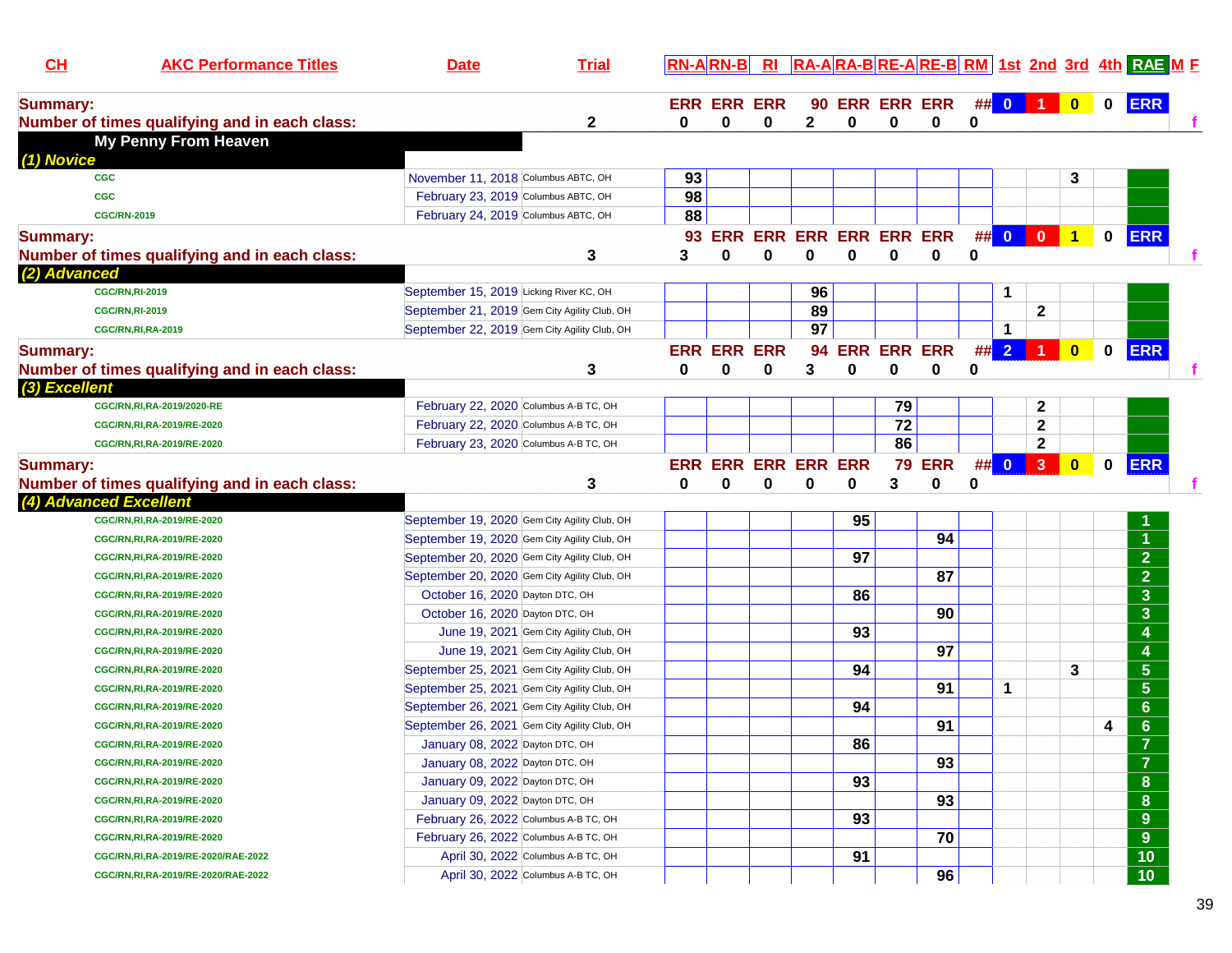| CL                  | <b>AKC Performance Titles</b>                 | <b>Date</b>                                  | <b>Trial</b>                                 |            | <b>RN-ARN-B</b>             | R1          |                                 |             |                        |             |                 |                |                |                      |              | RA-ARA-BRE-ARE-BRM 1st 2nd 3rd 4th RAE M F |              |
|---------------------|-----------------------------------------------|----------------------------------------------|----------------------------------------------|------------|-----------------------------|-------------|---------------------------------|-------------|------------------------|-------------|-----------------|----------------|----------------|----------------------|--------------|--------------------------------------------|--------------|
|                     | CGC/RN,RI,RA-2019/RE-2020/RAE-2022            |                                              | April 30, 2022 Columbus A-B TC, OH           |            |                             |             |                                 | 94          |                        |             |                 |                |                |                      |              | $\overline{11}$                            |              |
|                     | CGC/RN,RI,RA-2019/RE-2020/RAE-2022            |                                              | April 30, 2022 Columbus A-B TC, OH           |            |                             |             |                                 |             |                        | 83          |                 |                |                |                      |              | $\overline{11}$                            |              |
| <b>Summary:</b>     |                                               |                                              |                                              |            | <b>ERR ERR ERR ERR</b>      |             |                                 |             | <b>92 ERR</b>          | 90          | #               |                | $\mathbf 0$    |                      | 1            | 11                                         |              |
|                     | Number of times qualifying and in each class: |                                              | 22                                           | 0          | 0                           | 0           | 0                               | 11          | 0                      | 11          | 0               |                |                |                      |              |                                            |              |
| <b>Intermediate</b> |                                               |                                              |                                              |            |                             |             |                                 |             |                        |             |                 |                |                |                      |              |                                            |              |
|                     | CGC/RN, RI, RA-2019/RE-2020                   | August 17, 2019 Queen City DTC, OH           |                                              |            |                             | 96          |                                 |             |                        |             |                 |                |                |                      |              |                                            |              |
|                     | CGC/RN, RI, RA-2019/RE-2020                   |                                              | August 18, 2019 Queen City DTC, OH           |            |                             | 99          |                                 |             |                        |             |                 |                |                | 3                    |              |                                            |              |
|                     | CGC/RN, RI, RA-2019/RE-2020                   | September 15, 2019 Licking River KC, OH      |                                              |            |                             | 99          |                                 |             |                        |             |                 | 1              |                |                      |              |                                            |              |
| <b>Summary:</b>     |                                               |                                              |                                              |            | <b>ERR ERR</b>              | 98          |                                 |             | <b>ERR ERR ERR ERR</b> |             | #               | $\overline{1}$ | $\mathbf{0}$   | $\blacktriangleleft$ | $\mathbf 1$  | <b>ERR</b>                                 |              |
|                     | Number of times qualifying and in each class: |                                              | 3                                            | 0          | 0                           | 3           | 0                               | 0           | 0                      | 0           | 0               |                |                |                      |              |                                            |              |
| <b>Master</b>       |                                               |                                              |                                              |            |                             |             |                                 |             |                        |             |                 |                |                |                      |              |                                            |              |
|                     | CGC/RN, RI, RA-2019/RE-2020                   | September 25, 2021 Gem City Agility Club, OH |                                              |            |                             |             |                                 |             |                        |             | 94              | -1             |                |                      |              |                                            |              |
|                     | CGC/RN, RI, RA-2019/RE-2020                   | September 26, 2021 Gem City Agility Club, OH |                                              |            |                             |             |                                 |             |                        |             | 79              |                | $\mathbf{2}$   |                      |              |                                            |              |
|                     | CGC/RN, RI, RA-2019/RE-2020                   | October 22, 2021 Dayton DTC, OH              |                                              |            |                             |             |                                 |             |                        |             | 84              |                |                |                      |              |                                            |              |
|                     | CGC/RN, RI, RA-2019/RE-2020                   | October 23, 2021 Dayton DTC, OH              |                                              |            |                             |             |                                 |             |                        |             | 94              |                |                | 3                    |              |                                            |              |
|                     | CGC/RN, RI, RA-2019/RE-2020                   | October 24, 2021 Dayton DTC, OH              |                                              |            |                             |             |                                 |             |                        |             | $\overline{92}$ |                |                | 3                    |              |                                            |              |
|                     | CGC/RN, RI, RA-2019/RE-2020                   | November 13, 2021 Columbus A-B TC, OH        |                                              |            |                             |             |                                 |             |                        |             | 85              |                |                | 3                    |              |                                            |              |
|                     | CGC/RN, RI, RA-2019/RE-2020                   | November 13, 2021 Columbus A-B TC, OH        |                                              |            |                             |             |                                 |             |                        |             | 87              |                |                |                      |              |                                            |              |
|                     | CGC/RN, RI, RA-2019/RE-2020                   | November 14, 2021 Columbus A-B TC, OH        |                                              |            |                             |             |                                 |             |                        |             | 94              |                | $\mathbf{2}$   |                      |              |                                            |              |
|                     | CGC/RN, RI, RA-2019/RE-2020                   | January 08, 2022 Dayton DTC, OH              |                                              |            |                             |             |                                 |             |                        |             | 97              |                |                |                      |              |                                            |              |
|                     | CGC/RN, RI, RA-2019/RE-2020                   | February 26, 2022 Columbus A-B TC, OH        |                                              |            |                             |             |                                 |             |                        |             | 74              |                |                |                      |              |                                            |              |
| <b>Summary:</b>     |                                               |                                              |                                              |            | ERR ERR ERR ERR ERR ERR ERR |             |                                 |             |                        |             | 88              |                | $\overline{2}$ | 3                    | 0            | <b>ERR</b>                                 |              |
|                     | Number of times qualifying and in each class: |                                              | 10                                           | 0          | 0                           | 0           | 0                               | 0           | 0                      | 0           | 10              |                |                |                      |              |                                            |              |
|                     | <b>Mytymos Tango Two of Clem</b>              |                                              |                                              |            |                             |             |                                 |             |                        |             |                 |                |                |                      |              |                                            |              |
| (1) Novice          |                                               |                                              |                                              |            |                             |             |                                 |             |                        |             |                 |                |                |                      |              |                                            |              |
|                     |                                               |                                              | April 16, 2021 SBC of America #82/47/16 PA   |            | 99                          |             |                                 |             |                        |             |                 | $\mathbf{1}$   |                |                      |              |                                            |              |
| <b>Summary:</b>     |                                               |                                              |                                              | <b>ERR</b> | 99                          |             | <b>ERR ERR ERR ERR ERR</b>      |             |                        |             |                 | $##$ 1         | $\mathbf{0}$   | $\bf{0}$             | $\bf{0}$     | <b>ERR</b>                                 |              |
|                     | Number of times qualifying and in each class: |                                              | 1                                            | 0          | 1                           | 0           | 0                               | 0           | 0                      | 0           | 0               |                |                |                      |              |                                            |              |
|                     | <b>Nebos Jenna V Arrowhead</b>                |                                              |                                              |            |                             |             |                                 |             |                        |             |                 |                |                |                      |              |                                            |              |
| (1) Novice          |                                               |                                              |                                              |            |                             |             |                                 |             |                        |             |                 |                |                |                      |              |                                            |              |
|                     | <b>BN,CGC</b>                                 |                                              | April 09, 2017 Delaware Valley GSCDC, PA     |            | 85                          |             |                                 |             |                        |             |                 |                |                |                      | 4            |                                            |              |
|                     | <b>BN,CGC</b>                                 |                                              | May 14, 2017 Lancaster KC, PA                |            | 87                          |             |                                 |             |                        |             |                 |                |                |                      | 4            |                                            |              |
|                     | <b>BN,CGC/RN-2017</b>                         |                                              | June 09, 2017 Wilmington KC, DE              |            | 83                          |             |                                 |             |                        |             |                 |                |                |                      |              |                                            |              |
| <b>Summary:</b>     |                                               |                                              |                                              | <b>ERR</b> |                             |             | 85 ERR ERR ERR ERR ERR          |             |                        |             |                 | ## 0           | $\mathbf{0}$   | $\bf{0}$             | $\mathbf{2}$ | <b>ERR</b>                                 |              |
|                     | Number of times qualifying and in each class: |                                              | 3                                            | 0          | $3^{\circ}$                 |             | $0$ 0 0 0 0                     |             |                        |             | 0               |                |                |                      |              |                                            |              |
| (1) Novice          | 2002-CHNerthus Rebel Without A Cause          |                                              |                                              |            |                             |             |                                 |             |                        |             |                 |                |                |                      |              |                                            |              |
| 2002-CHCD           |                                               |                                              | October 21, 2005 SBC of America #67/32/1 PA  |            | 91                          |             |                                 |             |                        |             |                 |                |                |                      |              |                                            |              |
| 2002-CHCD           |                                               |                                              | March 10, 2006 Tullahoma KC of Tennessee, TN |            | 83                          |             |                                 |             |                        |             |                 |                |                |                      |              |                                            |              |
|                     | 2002-CH CD/RN-2006                            |                                              | March 11, 2006 Tullahoma KC of Tennessee, TN |            | 83                          |             |                                 |             |                        |             |                 |                |                |                      |              |                                            |              |
|                     |                                               |                                              |                                              | <b>ERR</b> |                             |             | 86 ERR ERR ERR ERR ERR ## 0 0 0 |             |                        |             |                 |                |                |                      |              | 0 ERR                                      |              |
| <b>Summary:</b>     | Number of times qualifying and in each class: |                                              |                                              | 0          | 3                           | $\mathbf 0$ | $\mathbf 0$                     | $\mathbf 0$ | $\mathbf 0$            | $\mathbf 0$ | $\mathbf 0$     |                |                |                      |              |                                            |              |
|                     |                                               |                                              | 3                                            |            |                             |             |                                 |             |                        |             |                 |                |                |                      |              |                                            | $\mathsf{m}$ |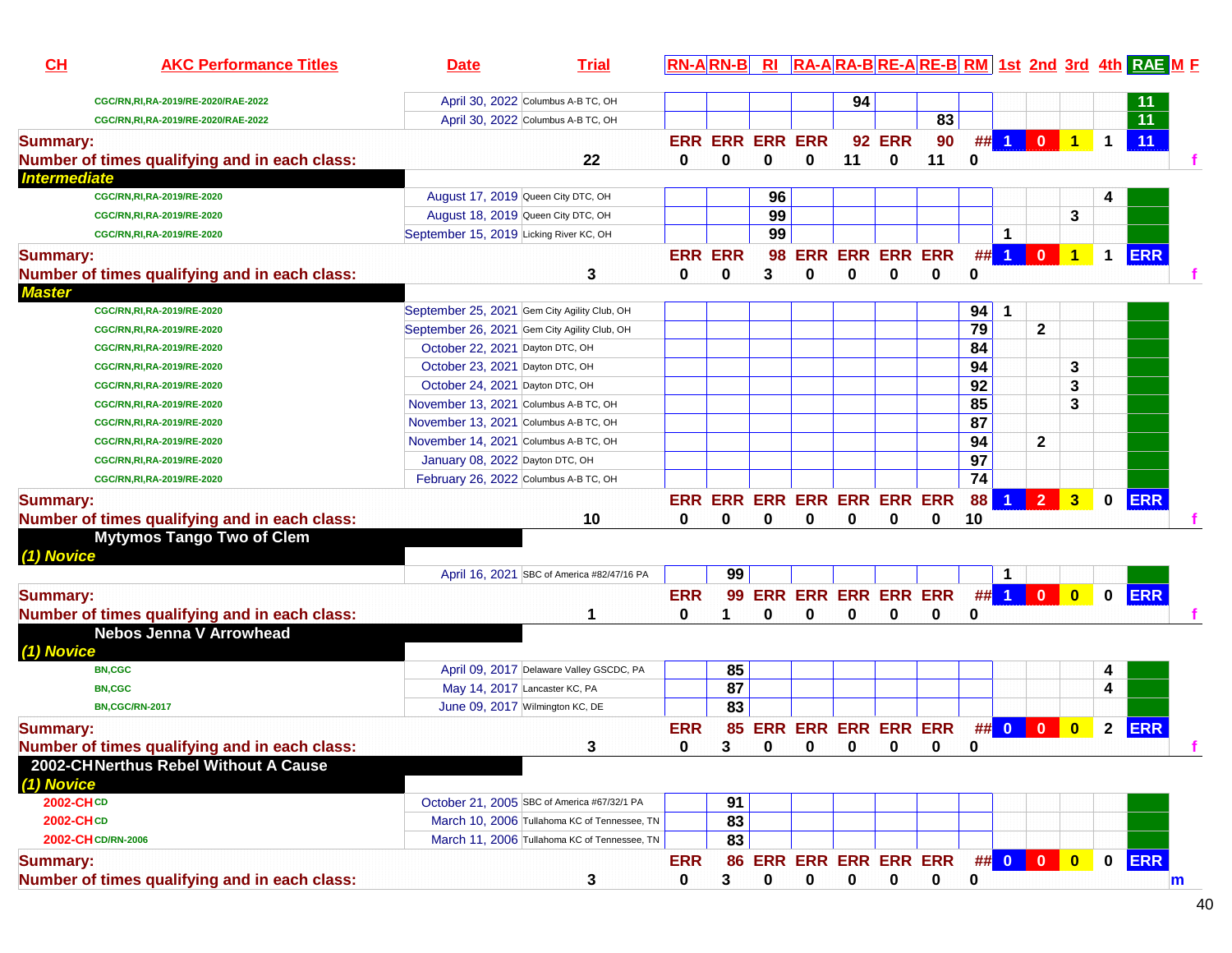| CH                     | <b>AKC Performance Titles</b>                 | <b>Date</b>                                    | <b>Trial</b>                                      |            |                 |                        |                            |          |                |             |    |                         |                      |                         |             | <b>RN-ARN-B RI RA-ARA-BRE-ARE-BRM 1st 2nd 3rd 4th RAE M F</b> |   |
|------------------------|-----------------------------------------------|------------------------------------------------|---------------------------------------------------|------------|-----------------|------------------------|----------------------------|----------|----------------|-------------|----|-------------------------|----------------------|-------------------------|-------------|---------------------------------------------------------------|---|
| (2) Advanced           |                                               |                                                |                                                   |            |                 |                        |                            |          |                |             |    |                         |                      |                         |             |                                                               |   |
| 2002-CH CD/RN-2006     |                                               | November 04, 2006 Tennessee Valley KC, TN      |                                                   |            |                 |                        |                            | 76       |                |             |    |                         |                      |                         |             |                                                               |   |
| 2002-CH CD/RN-2006     |                                               | November 05, 2006 Tennessee Valley KC, TN      |                                                   |            |                 |                        |                            | 78       |                |             |    |                         |                      |                         |             |                                                               |   |
| 2002-CH CD/RN, RA-2006 |                                               | December 10, 2006 Forsyth KC, NC               |                                                   |            |                 |                        |                            | 78       |                |             |    |                         |                      |                         |             |                                                               |   |
| <b>Summary:</b>        |                                               |                                                |                                                   |            |                 | <b>ERR ERR ERR ERR</b> |                            | 77       | <b>ERR ERR</b> |             |    | ## 0                    | $\bullet$            | $\overline{\mathbf{0}}$ | $\mathbf 0$ | <b>ERR</b>                                                    |   |
|                        | Number of times qualifying and in each class: |                                                | 3                                                 | 0          | 0               | 0                      | 0                          | 3        | 0              | 0           | 0  |                         |                      |                         |             |                                                               | m |
|                        | <b>Neumans Kandie Kane of Walnut</b>          |                                                |                                                   |            |                 |                        |                            |          |                |             |    |                         |                      |                         |             |                                                               |   |
| (1) Novice             |                                               |                                                |                                                   |            |                 |                        |                            |          |                |             |    |                         |                      |                         |             |                                                               |   |
|                        |                                               | September 22, 2007 KC of Columbus, IN          |                                                   | 88         |                 |                        |                            |          |                |             |    |                         |                      | 3                       |             |                                                               |   |
|                        |                                               |                                                | January 27, 2008 Cactus State Miniature Schnauzer | 93         |                 |                        |                            |          |                |             |    | 1                       |                      |                         |             |                                                               |   |
| <b>RN-2008</b>         |                                               |                                                | March 29, 2008 GSDC of Central Indiana, IN        | 86         |                 |                        |                            |          |                |             |    |                         |                      |                         |             |                                                               |   |
| <b>RN-2008</b>         |                                               | May 31, 2008 Southern Indiana KC, IN           |                                                   |            | 90              |                        |                            |          |                |             |    |                         |                      |                         |             |                                                               |   |
| <b>RN-2008</b>         |                                               | September 27, 2008 GSDC of Indiana, IN         |                                                   |            | $\overline{91}$ |                        |                            |          |                |             |    |                         |                      |                         |             |                                                               |   |
| <b>RN-2008</b>         |                                               |                                                | January 18, 2009 Desert Valley Doberman Pinscher  |            | 92              |                        |                            |          |                |             |    |                         |                      |                         |             |                                                               |   |
| <b>RN-2008</b>         |                                               |                                                | January 25, 2009 Cactus State Miniature Schnauzer |            | 96              |                        |                            |          |                |             |    |                         |                      |                         | 4           |                                                               |   |
| <b>RN-2008</b>         |                                               |                                                | March 28, 2009 GSDC of Central Indiana, IN        |            | 82              |                        |                            |          |                |             |    |                         |                      | 3                       |             |                                                               |   |
| <b>Summary:</b>        |                                               |                                                |                                                   | 89         | 90              |                        | <b>ERR ERR ERR ERR ERR</b> |          |                |             | ## | $\blacktriangleleft$    | $\mathbf{0}$         | $\overline{2}$          |             | <b>ERR</b>                                                    |   |
|                        | Number of times qualifying and in each class: |                                                | 8                                                 | 3          | 5               | 0                      | 0                          | 0        | 0              | 0           | 0  |                         |                      |                         |             |                                                               |   |
|                        | Noble Creek Back To The Future @ Cedar        |                                                |                                                   |            |                 |                        |                            |          |                |             |    |                         |                      |                         |             |                                                               |   |
| (1) Novice             |                                               |                                                |                                                   |            |                 |                        |                            |          |                |             |    |                         |                      |                         |             |                                                               |   |
|                        | <b>CGC,TKN</b>                                |                                                | April 16, 2021 SBC of America #82/47/16 PA        |            | 76              |                        |                            |          |                |             |    |                         | 3                    |                         |             |                                                               |   |
| <b>Summary:</b>        |                                               |                                                |                                                   | <b>ERR</b> |                 |                        | 76 ERR ERR ERR ERR ERR     |          |                |             | ## | $\overline{\mathbf{0}}$ | -1.                  | $\mathbf{0}$            | $\bf{0}$    | <b>ERR</b>                                                    |   |
|                        | Number of times qualifying and in each class: |                                                | 1                                                 | 0          |                 | 0                      | 0                          | 0        | 0              | 0           | 0  |                         |                      |                         |             |                                                               |   |
|                        | <b>Northpointes Havin' A Ball</b>             |                                                |                                                   |            |                 |                        |                            |          |                |             |    |                         |                      |                         |             |                                                               |   |
| (1) Novice             |                                               |                                                |                                                   |            |                 |                        |                            |          |                |             |    |                         |                      |                         |             |                                                               |   |
|                        |                                               | September 13, 2011 SBC of America Regional, NY |                                                   | 72         |                 |                        |                            |          |                |             |    |                         |                      | 3                       |             |                                                               |   |
|                        |                                               | September 14, 2011 SBC of America Regional, NY |                                                   | 90         |                 |                        |                            |          |                |             |    |                         |                      | 3                       |             |                                                               |   |
| <b>RN-2011</b>         |                                               | September 16, 2011 SBC of America #73/38/7 NY  |                                                   | 84         |                 |                        |                            |          |                |             |    |                         | 2                    |                         |             |                                                               |   |
| <b>Summary:</b>        |                                               |                                                |                                                   |            |                 |                        | 82 ERR ERR ERR ERR ERR ERR |          |                |             | #  | $\mathbf{0}$            | 1                    | 2 <sub>1</sub>          | $\bf{0}$    | <b>ERR</b>                                                    |   |
|                        | Number of times qualifying and in each class: |                                                | 3                                                 | 3          | 0               | 0                      | 0                          | 0        | 0              | 0           | 0  |                         |                      |                         |             |                                                               |   |
| <b>Polly</b>           |                                               |                                                |                                                   |            |                 |                        |                            |          |                |             |    |                         |                      |                         |             |                                                               |   |
| (1) Novice             |                                               |                                                |                                                   |            |                 |                        |                            |          |                |             |    |                         |                      |                         |             |                                                               |   |
|                        |                                               | October 14, 2006 Bakersfield OTC, CA           |                                                   |            | 91              |                        |                            |          |                |             |    | 1                       |                      |                         |             |                                                               |   |
|                        |                                               | October 15, 2006 Bakersfield OTC, CA           |                                                   |            | 82              |                        |                            |          |                |             |    |                         | $\mathbf 2$          |                         |             |                                                               |   |
| <b>Summary:</b>        |                                               |                                                |                                                   | <b>ERR</b> |                 |                        | 87 ERR ERR ERR ERR ERR     |          |                |             | ## | $\blacktriangleleft$    | $\blacktriangleleft$ | $\overline{\mathbf{0}}$ | $\mathbf 0$ | <b>ERR</b>                                                    |   |
|                        | Number of times qualifying and in each class: |                                                | $\mathbf 2$                                       | 0          | $\mathbf{2}$    | 0                      | 0                          | $\bf{0}$ | $\bf{0}$       | $\mathbf 0$ | 0  |                         |                      |                         |             |                                                               |   |
|                        | <b>Prince Mooney</b>                          |                                                |                                                   |            |                 |                        |                            |          |                |             |    |                         |                      |                         |             |                                                               |   |
| (1) Novice             |                                               |                                                |                                                   |            |                 |                        |                            |          |                |             |    |                         |                      |                         |             |                                                               |   |
|                        |                                               | November 18, 2006 Susque Nango KC, NY          |                                                   |            | 78              |                        |                            |          |                |             |    |                         |                      |                         |             |                                                               |   |
|                        |                                               | January 13, 2007 KC of Buffalo, NY             |                                                   | 86         |                 |                        |                            |          |                |             |    |                         |                      |                         |             |                                                               |   |
| <b>RN-2007</b>         |                                               | August 18, 2007 Tioga County KC, NY            |                                                   |            | 70              |                        |                            |          |                |             |    |                         |                      |                         |             |                                                               |   |
| <b>RN-2007</b>         |                                               | August 19, 2007 Tioga County KC, NY            |                                                   |            | 94              |                        |                            |          |                |             |    |                         |                      |                         |             |                                                               |   |
|                        |                                               |                                                |                                                   |            |                 |                        |                            |          |                |             |    |                         |                      |                         |             |                                                               |   |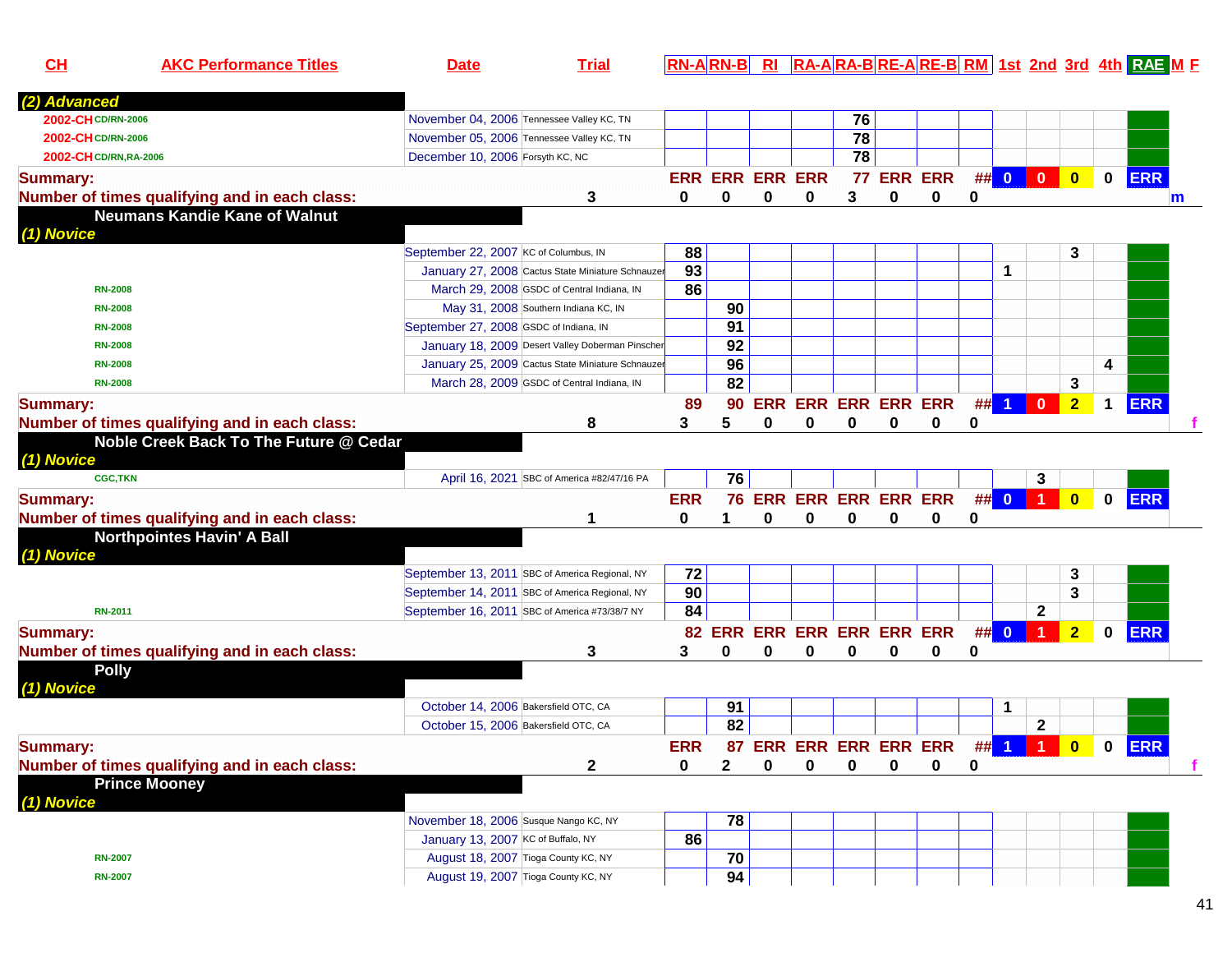| CH              | <b>AKC Performance Titles</b>                 | <b>Date</b>                                 | <b>Trial</b>                                 | <b>RN-ARN-B</b> |                 | R1                     |                            |                 |          |                        |             |                      |                                                                    |              |              | <b>RA-ARA-BRE-ARE-BRM 1st 2nd 3rd 4th RAEME</b> |
|-----------------|-----------------------------------------------|---------------------------------------------|----------------------------------------------|-----------------|-----------------|------------------------|----------------------------|-----------------|----------|------------------------|-------------|----------------------|--------------------------------------------------------------------|--------------|--------------|-------------------------------------------------|
| <b>Summary:</b> |                                               |                                             |                                              | 86              | 81              |                        | <b>ERR ERR ERR ERR ERR</b> |                 |          |                        |             | ## 0                 | $\begin{array}{ c c c c c }\n\hline\n0 & 0 \\ \hline\n\end{array}$ |              | $\bf{0}$     | <b>ERR</b>                                      |
|                 | Number of times qualifying and in each class: |                                             | 4                                            |                 | 3               | $\bf{0}$               | 0                          | 0               | 0        | 0                      | 0           |                      |                                                                    |              |              | m                                               |
|                 | <b>Princess Gracee Elan</b>                   |                                             |                                              |                 |                 |                        |                            |                 |          |                        |             |                      |                                                                    |              |              |                                                 |
| (1) Novice      |                                               |                                             |                                              |                 |                 |                        |                            |                 |          |                        |             |                      |                                                                    |              |              |                                                 |
| <b>CD</b>       |                                               | June 03, 2006 Gallatin DC, MT               |                                              |                 | 73              |                        |                            |                 |          |                        |             |                      |                                                                    |              |              |                                                 |
| <b>CD</b>       |                                               | June 04, 2006 Gallatin DC, MT               |                                              |                 | 75              |                        |                            |                 |          |                        |             |                      |                                                                    |              |              |                                                 |
|                 | <b>CD/RN-2006</b>                             | June 25, 2006 Five Valley KC, MT            |                                              |                 | 89              |                        |                            |                 |          |                        |             |                      |                                                                    |              |              |                                                 |
|                 | <b>CD/RN-2006</b>                             | June 26, 2006 Five Valley KC, MT            |                                              |                 | $\overline{70}$ |                        |                            |                 |          |                        |             |                      |                                                                    |              |              |                                                 |
| <b>Summary:</b> |                                               |                                             |                                              | <b>ERR</b>      | 77              | <b>ERR</b>             | <b>ERR ERR ERR ERR</b>     |                 |          |                        |             | ## 0                 | $\overline{\mathbf{0}}$                                            | $\bullet$    | $\mathbf 0$  | <b>ERR</b>                                      |
|                 | Number of times qualifying and in each class: |                                             | 4                                            | 0               | 4               | 0                      | 0                          | 0               | 0        | 0                      | 0           |                      |                                                                    |              |              |                                                 |
| (2) Advanced    |                                               |                                             |                                              |                 |                 |                        |                            |                 |          |                        |             |                      |                                                                    |              |              |                                                 |
|                 | <b>CD/RN-2006</b>                             | September 01, 2007 Great Falls DTC, MT      |                                              |                 |                 |                        |                            | 91              |          |                        |             |                      |                                                                    |              |              |                                                 |
|                 | <b>CD/RN-2006</b>                             | September 02, 2007 Great Falls DTC, MT      |                                              |                 |                 |                        |                            | $\overline{70}$ |          |                        |             |                      |                                                                    |              |              |                                                 |
| <b>Summary:</b> |                                               |                                             |                                              |                 |                 | <b>ERR ERR ERR ERR</b> |                            | 81              |          | <b>ERR ERR</b>         |             | ## 0                 | $\mathbf{0}$                                                       | $\bullet$    | 0            | <b>ERR</b>                                      |
|                 | Number of times qualifying and in each class: |                                             | $\mathbf{2}$                                 | 0               | 0               | 0                      | 0                          | $\mathbf 2$     | 0        | 0                      | 0           |                      |                                                                    |              |              |                                                 |
| (1) Novice      | <b>Princess Hanalei of Pasadena</b>           |                                             |                                              |                 |                 |                        |                            |                 |          |                        |             |                      |                                                                    |              |              |                                                 |
|                 |                                               | November 11, 2006 Salisbury Maryland KC, MD |                                              | 85              |                 |                        |                            |                 |          |                        |             |                      |                                                                    |              |              |                                                 |
|                 |                                               | November 09, 2007 Salisbury Maryland KC, MD |                                              |                 | 89              |                        |                            |                 |          |                        |             |                      |                                                                    |              |              |                                                 |
|                 |                                               |                                             |                                              |                 |                 |                        |                            |                 |          |                        |             |                      |                                                                    |              |              |                                                 |
| <b>Summary:</b> |                                               |                                             |                                              | 85              | 89              |                        | <b>ERR ERR ERR ERR ERR</b> |                 |          |                        |             | ## 0                 | $\vert 0 \vert$                                                    | $\bullet$    | $\mathbf 0$  | <b>ERR</b>                                      |
|                 | Number of times qualifying and in each class: |                                             | $\mathbf{2}$                                 | 1               | 1               | 0                      | 0                          | 0               | 0        | 0                      | 0           |                      |                                                                    |              |              |                                                 |
|                 | <b>Rainiers Old Hickory</b>                   |                                             |                                              |                 |                 |                        |                            |                 |          |                        |             |                      |                                                                    |              |              |                                                 |
| (1) Novice      |                                               |                                             |                                              |                 |                 |                        |                            |                 |          |                        |             |                      |                                                                    |              |              |                                                 |
|                 |                                               | January 04, 2009 SBC of Puget Sound, WA     |                                              |                 | 94              |                        |                            |                 |          |                        |             | $\mathbf{1}$         |                                                                    |              |              |                                                 |
| <b>Summary:</b> |                                               |                                             |                                              | <b>ERR</b>      | 94              |                        | <b>ERR ERR ERR ERR ERR</b> |                 |          |                        | ##          | $\blacktriangleleft$ | $\mathbf{0}$                                                       | $\bf{0}$     | $\mathbf{0}$ | <b>ERR</b>                                      |
|                 | Number of times qualifying and in each class: |                                             | 1                                            | 0               | 1               | $\bf{0}$               | 0                          | 0               | $\bf{0}$ | 0                      | 0           |                      |                                                                    |              |              |                                                 |
|                 | <b>Rainiers Rough Rider</b>                   |                                             |                                              |                 |                 |                        |                            |                 |          |                        |             |                      |                                                                    |              |              |                                                 |
| (1) Novice      |                                               |                                             |                                              |                 |                 |                        |                            |                 |          |                        |             |                      |                                                                    |              |              |                                                 |
|                 |                                               |                                             | October 05, 2009 SBC of America Regional, OR |                 | 80              |                        |                            |                 |          |                        |             |                      |                                                                    |              | 4            |                                                 |
|                 |                                               |                                             | October 06, 2009 SBC of America Regional, OR |                 | 93              |                        |                            |                 |          |                        |             |                      |                                                                    |              | 4            |                                                 |
| <b>RN-2009</b>  |                                               | November 14, 2009 Whidbey Island KC, WA     |                                              | 91              |                 |                        |                            |                 |          |                        |             |                      |                                                                    |              |              |                                                 |
| <b>Summary:</b> |                                               |                                             |                                              | 91              | 87              |                        | <b>ERR ERR ERR ERR ERR</b> |                 |          |                        |             | ## 0                 | $\overline{\mathbf{0}}$                                            | $\mathbf{0}$ | $\mathbf{2}$ | ERR                                             |
|                 | Number of times qualifying and in each class: |                                             | 3                                            |                 | $\mathbf{2}$    | $\bf{0}$               | 0                          | 0               | 0        | 0                      | 0           |                      |                                                                    |              |              | m                                               |
|                 | <b>Ramblewoods Cherise</b>                    |                                             |                                              |                 |                 |                        |                            |                 |          |                        |             |                      |                                                                    |              |              |                                                 |
| (1) Novice      |                                               |                                             |                                              |                 |                 |                        |                            |                 |          |                        |             |                      |                                                                    |              |              |                                                 |
| <b>CGC</b>      |                                               |                                             | October 07, 2019 SBC of America Regional, MO |                 | 91              |                        |                            |                 |          |                        |             | 1                    |                                                                    |              |              |                                                 |
| <b>CGC</b>      |                                               |                                             | October 08, 2019 SBC of America Regional, MO |                 | 80              |                        |                            |                 |          |                        |             |                      | $\mathbf 2$                                                        |              |              |                                                 |
|                 | <b>CGC/RN-2019</b>                            |                                             | October 11, 2019 SBC of America #81/46/15 MO |                 | 76              |                        |                            |                 |          |                        |             |                      | $\mathbf{2}$                                                       |              |              |                                                 |
| <b>Summary:</b> |                                               |                                             |                                              | <b>ERR</b>      |                 |                        |                            |                 |          | 82 ERR ERR ERR ERR ERR |             |                      | ## 1 2 0                                                           |              | $\mathbf 0$  | <b>ERR</b>                                      |
|                 | Number of times qualifying and in each class: |                                             | 3                                            | 0               | 3               | 0                      | 0                          | 0               | 0        | 0                      | $\mathbf 0$ |                      |                                                                    |              |              |                                                 |
|                 | <b>Ravels Suite Masterpiece</b>               |                                             |                                              |                 |                 |                        |                            |                 |          |                        |             |                      |                                                                    |              |              |                                                 |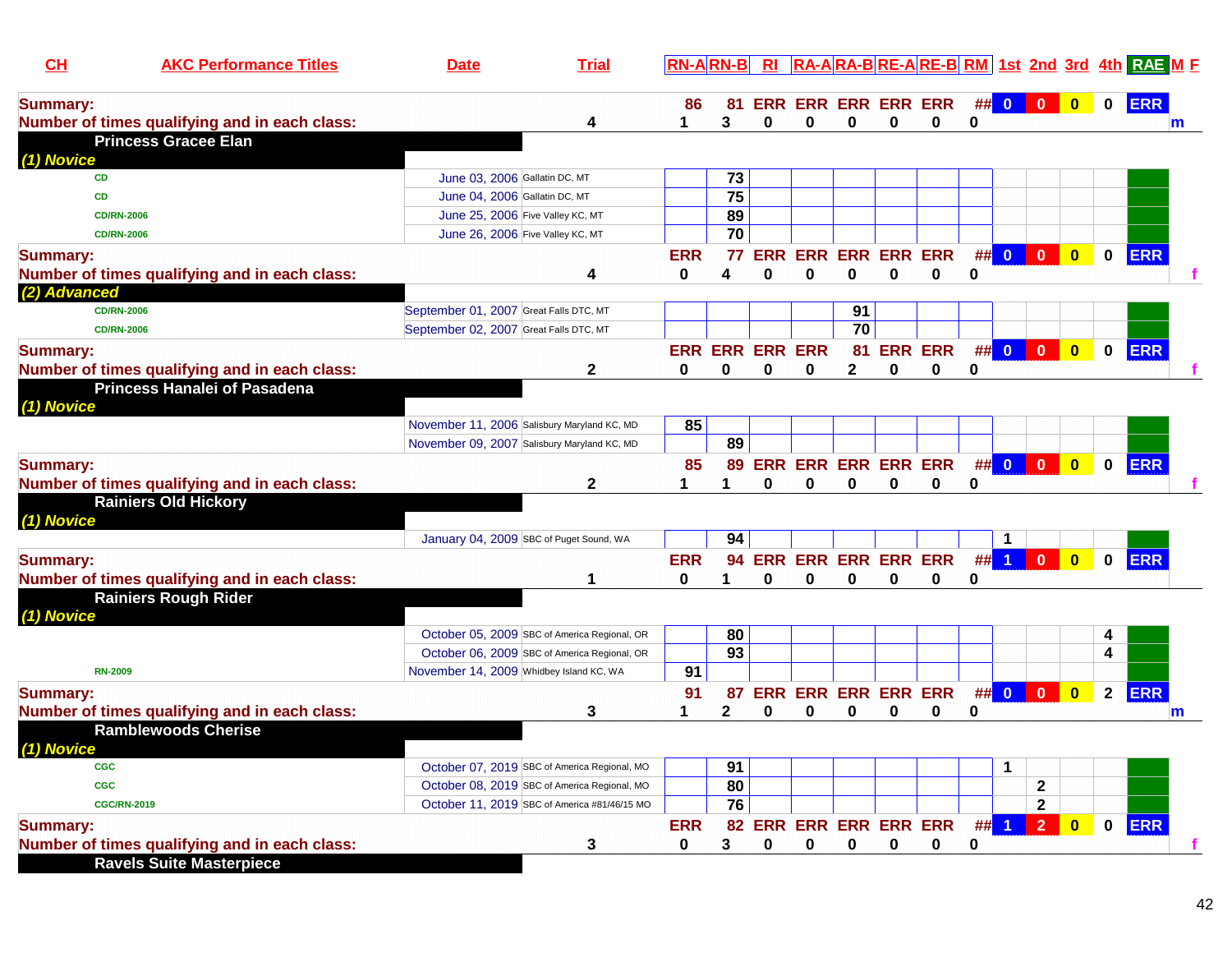| CH                  | <b>AKC Performance Titles</b>                                      | <b>Date</b>                         | <b>Trial</b>                                   |                 | $RN-A RN-B $       | RI |                            |             |             |                |      |      |                |                         |             | RA-ARA-BRE-ARE-BRM 1st 2nd 3rd 4th RAE ME |
|---------------------|--------------------------------------------------------------------|-------------------------------------|------------------------------------------------|-----------------|--------------------|----|----------------------------|-------------|-------------|----------------|------|------|----------------|-------------------------|-------------|-------------------------------------------|
| (1) Novice          |                                                                    |                                     |                                                |                 |                    |    |                            |             |             |                |      |      |                |                         |             |                                           |
|                     |                                                                    | July 08, 2011 Texas KC, TX          |                                                | 98              |                    |    |                            |             |             |                |      |      | $\mathbf{2}$   |                         |             |                                           |
|                     |                                                                    |                                     | July 09, 2011 Trinity Valley KC, TX            | $\overline{87}$ |                    |    |                            |             |             |                |      |      | $\mathbf{2}$   |                         |             |                                           |
|                     | <b>RN-2011</b>                                                     |                                     | July 10, 2011 Greater Collin KC, TX            | 70              |                    |    |                            |             |             |                |      |      | $\mathbf{2}$   |                         |             |                                           |
| <b>Summary:</b>     |                                                                    |                                     |                                                |                 | <b>85 ERR</b>      |    | <b>ERR ERR ERR ERR ERR</b> |             |             |                |      | ## 0 | $\overline{3}$ | $\overline{\mathbf{0}}$ | 0           | <b>ERR</b>                                |
|                     | Number of times qualifying and in each class:                      |                                     | 3                                              | 3               | 0                  | 0  | 0                          | 0           | 0           | 0              | 0    |      |                |                         |             |                                           |
|                     | Reema Amazn Promis V Shadow Mtn                                    |                                     |                                                |                 |                    |    |                            |             |             |                |      |      |                |                         |             |                                           |
| (1) Novice          |                                                                    |                                     |                                                |                 |                    |    |                            |             |             |                |      |      |                |                         |             |                                           |
|                     |                                                                    | December 10, 2010 Shoreline DFA, CA |                                                | 91              |                    |    |                            |             |             |                |      | 1    |                |                         |             |                                           |
|                     |                                                                    | December 10, 2010 Shoreline DFA, CA |                                                | 97              |                    |    |                            |             |             |                |      |      | $\mathbf{2}$   |                         |             |                                           |
|                     | <b>RN-2011</b>                                                     |                                     | April 29, 2011 SBC of Pacific Coast, CA        | 91              |                    |    |                            |             |             |                |      | 1    |                |                         |             |                                           |
| <b>Summary:</b>     |                                                                    |                                     |                                                | 93              | <b>ERR</b>         |    | <b>ERR ERR ERR ERR ERR</b> |             |             |                | ## 2 |      |                | $\mathbf{0}$            | $\mathbf 0$ | <b>ERR</b>                                |
|                     | Number of times qualifying and in each class:                      |                                     | 3                                              | 3               | 0                  | 0  | 0                          | 0           | 0           | 0              | 0    |      |                |                         |             |                                           |
| (2) Advanced        |                                                                    |                                     |                                                |                 |                    |    |                            |             |             |                |      |      |                |                         |             |                                           |
|                     | <b>RN-2011</b>                                                     |                                     | May 25, 2012 Antelope Valley KC, CA            |                 |                    |    | 73                         |             |             |                |      |      |                | 3                       |             |                                           |
|                     | RN-2011                                                            |                                     | May 26, 2012 San Fernando KC, CA               |                 |                    |    | 74                         |             |             |                |      |      |                |                         |             |                                           |
|                     | RN-2011/RA-2012                                                    |                                     | May 27, 2012 San Gabriel Valley KC, CA         |                 |                    |    | 70                         |             |             |                |      |      |                | 3                       |             |                                           |
|                     |                                                                    |                                     |                                                |                 | <b>ERR ERR ERR</b> |    |                            |             |             | 72 ERR ERR ERR |      | ## 0 | $\mathbf 0$    | $\overline{2}$          | $\mathbf 0$ | <b>ERR</b>                                |
| <b>Summary:</b>     |                                                                    |                                     |                                                | 0               | 0                  | 0  | 3                          | 0           | 0           | 0              | 0    |      |                |                         |             |                                           |
|                     | Number of times qualifying and in each class:<br>Reema Blue Zydeco |                                     | 3                                              |                 |                    |    |                            |             |             |                |      |      |                |                         |             |                                           |
| (1) Novice          |                                                                    |                                     |                                                |                 |                    |    |                            |             |             |                |      |      |                |                         |             |                                           |
|                     |                                                                    |                                     | August 05, 2021 Fort Steuben KCA, PA           |                 | 95                 |    |                            |             |             |                |      |      |                | 3                       |             |                                           |
|                     |                                                                    |                                     | August 06, 2021 Columbiana County KC, PA       |                 | 92                 |    |                            |             |             |                |      |      |                |                         | 4           |                                           |
|                     | <b>RN-2021</b>                                                     |                                     | August 07, 2021 Beaver County KC, PA           |                 | $\overline{77}$    |    |                            |             |             |                |      |      |                |                         |             |                                           |
|                     | <b>RN-2021</b>                                                     |                                     | August 08, 2021 Mahoning-Shenango KC, PA       |                 | 80                 |    |                            |             |             |                |      |      |                | 3                       |             |                                           |
|                     | <b>RN-2021</b>                                                     |                                     | August 22, 2021 Admiral Perry OTC, PA          |                 | $\overline{73}$    |    |                            |             |             |                |      |      |                | 3                       |             |                                           |
|                     | <b>RN-2021</b>                                                     |                                     | August 26, 2021 Western Reserve KC, PA         |                 | 88                 |    |                            |             |             |                |      |      | $\mathbf{2}$   |                         |             |                                           |
|                     |                                                                    |                                     |                                                |                 |                    |    |                            |             |             |                |      |      |                |                         |             |                                           |
| <b>Summary:</b>     |                                                                    |                                     |                                                | <b>ERR</b>      | 84                 |    | ERR ERR ERR ERR ERR        |             |             |                |      | ## 0 | $\overline{1}$ | $\overline{\mathbf{3}}$ | $\mathbf 1$ | <b>ERR</b>                                |
|                     | Number of times qualifying and in each class:                      |                                     | 6                                              | 0               | 6                  | 0  | 0                          | 0           | 0           | 0              | 0    |      |                |                         |             |                                           |
|                     | 2021-CHReema Fuzzy And Blue                                        |                                     |                                                |                 |                    |    |                            |             |             |                |      |      |                |                         |             |                                           |
| (1) Novice          |                                                                    |                                     |                                                |                 |                    |    |                            |             |             |                |      |      |                |                         |             |                                           |
| <b>2021-CHCGC</b>   |                                                                    |                                     | August 21, 2021 Admiral Perry OTC, PA          |                 | 87                 |    |                            |             |             |                |      |      |                |                         |             |                                           |
| <b>2021-CHCGC</b>   |                                                                    |                                     | August 21, 2021 Admiral Perry OTC, PA          |                 | 94                 |    |                            |             |             |                |      |      |                |                         |             |                                           |
| 2021-CH CGC/2021-RN |                                                                    | August 27, 2021 Sugarbush KC, PA    |                                                |                 | $\overline{92}$    |    |                            |             |             |                |      |      | $\mathbf{2}$   |                         |             |                                           |
| <b>Summary:</b>     |                                                                    |                                     |                                                | <b>ERR</b>      | 91                 |    | <b>ERR ERR ERR ERR ERR</b> |             |             |                |      | ## 0 | $\blacksquare$ | $\overline{\mathbf{0}}$ | $\mathbf 0$ | <b>ERR</b>                                |
|                     | Number of times qualifying and in each class:                      |                                     | 3                                              | 0               | 3                  | 0  | 0                          | 0           |             | 0              | 0    |      |                |                         |             |                                           |
| <b>Intermediate</b> |                                                                    |                                     |                                                |                 |                    |    |                            |             |             |                |      |      |                |                         |             |                                           |
| 2021-CH CGC/2021-RN |                                                                    |                                     | September 30, 2021 SBC of America #83/48/17 UT |                 |                    | 80 |                            |             |             |                |      | 1    |                |                         |             |                                           |
| 2021-CH CGC/2021-RN |                                                                    |                                     | October 29, 2021 Youngstown A-B TC, OH         |                 |                    | 83 |                            |             |             |                |      |      |                | 3                       |             |                                           |
| 2021-CH CGC/2021-RN |                                                                    |                                     | October 29, 2021 Youngstown A-B TC, OH         |                 |                    | 84 |                            |             |             |                |      |      |                |                         |             |                                           |
| <b>Summary:</b>     |                                                                    |                                     |                                                |                 | <b>ERR ERR</b>     |    | 82 ERR ERR ERR ERR         |             |             |                |      |      | ## 1 0         | $\mathbf 1$             | $\mathbf 0$ | <b>ERR</b>                                |
|                     | Number of times qualifying and in each class:                      |                                     | 3                                              | 0               | 0                  | 3  | 0                          | $\mathbf 0$ | $\mathbf 0$ | $\mathbf 0$    | 0    |      |                |                         |             |                                           |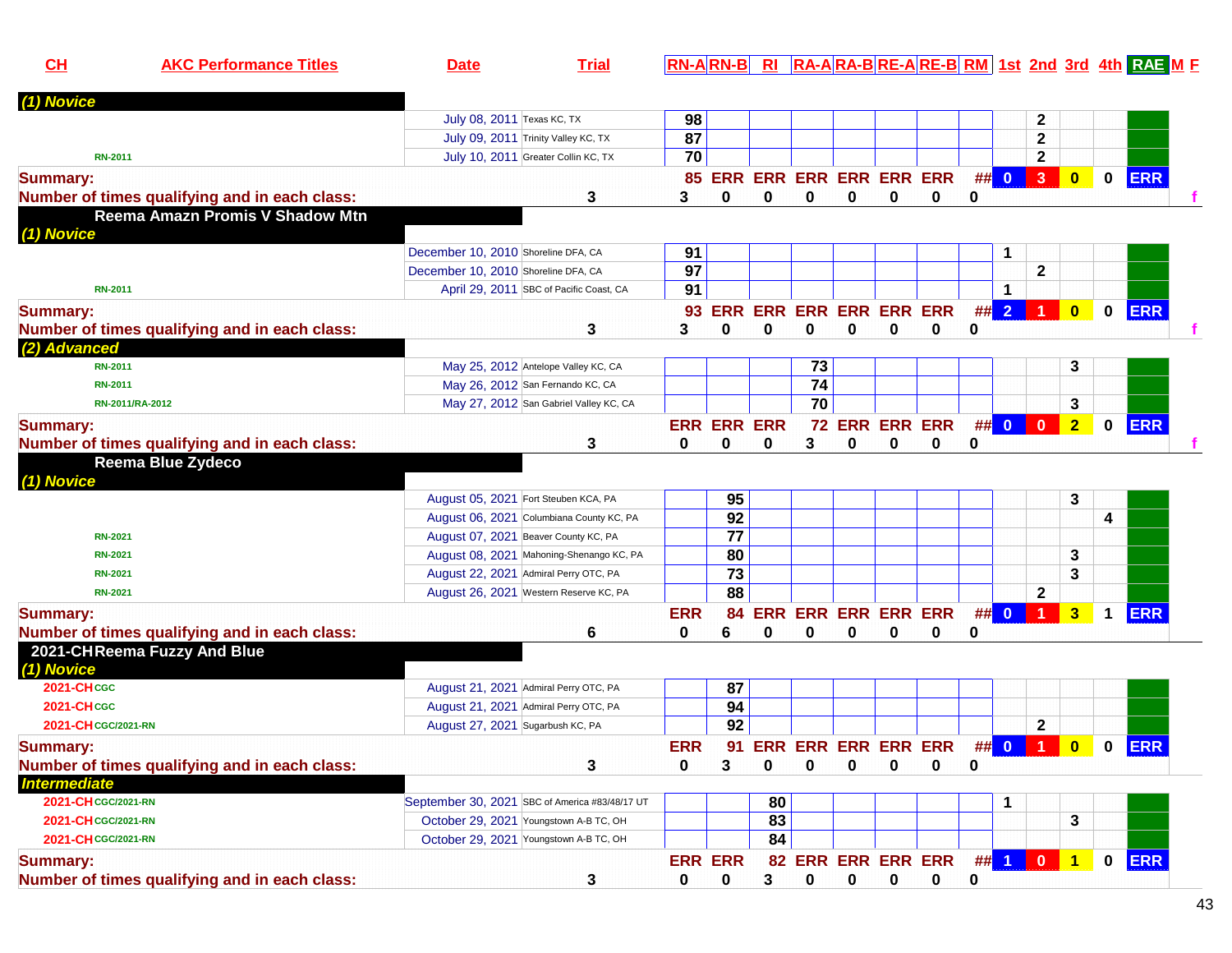| <u> Tria</u><br>4-BIRE-AIRE-BI RM I 1<br>- 2nd<br>-AIRA-l<br>3rd<br>1st.<br>ID N.<br>IRA-<br>- 61<br><u>n i</u><br>Jalt | RAF |
|-------------------------------------------------------------------------------------------------------------------------|-----|
|-------------------------------------------------------------------------------------------------------------------------|-----|

| <b>Revilos Eveready Roco</b>                                                 |                                          |                                                |                 |                        |                        |                                 |                             |            |              |          |                      |                      |                         |              |            |   |
|------------------------------------------------------------------------------|------------------------------------------|------------------------------------------------|-----------------|------------------------|------------------------|---------------------------------|-----------------------------|------------|--------------|----------|----------------------|----------------------|-------------------------|--------------|------------|---|
| (1) Novice                                                                   | September 04, 2010 Longview Kelso KC, WA |                                                | 96              |                        |                        |                                 |                             |            |              |          |                      | $\mathbf{2}$         |                         |              |            |   |
| <b>Summary:</b>                                                              |                                          |                                                |                 |                        |                        | 96 ERR ERR ERR ERR ERR ERR      |                             |            |              |          | ## 0                 | $\blacktriangleleft$ | $\overline{\mathbf{0}}$ | $\mathbf{0}$ | <b>ERR</b> |   |
| Number of times qualifying and in each class:                                |                                          | 1                                              | 1               | 0                      | $\bf{0}$               | 0                               | $\bf{0}$                    | $\bf{0}$   | 0            | 0        |                      |                      |                         |              |            |   |
| <b>Revilos Quincys Cover Girl</b><br>(1) Novice                              |                                          |                                                |                 |                        |                        |                                 |                             |            |              |          |                      |                      |                         |              |            |   |
|                                                                              |                                          | June 16, 2007 SBC of Puget Sound, WA           |                 | 74                     |                        |                                 |                             |            |              |          |                      |                      |                         |              |            |   |
|                                                                              |                                          | June 17, 2007 SBC of Puget Sound, WA           |                 | 93                     |                        |                                 |                             |            |              |          | 1                    |                      |                         |              |            |   |
| <b>RN-2007</b>                                                               |                                          | June 24, 2007 Clackamas KC, OR                 |                 | $\overline{81}$        |                        |                                 |                             |            |              |          |                      |                      |                         |              |            |   |
| <b>Summary:</b><br>Number of times qualifying and in each class:             |                                          | 3                                              | <b>ERR</b><br>0 | 83<br>3                | <b>ERR</b><br>$\bf{0}$ | 0                               | <b>ERR ERR ERR ERR</b><br>0 | $\bf{0}$   | 0            | ##<br>0  | $\blacktriangleleft$ | $\mathbf{0}$         | $\overline{\mathbf{0}}$ | $\mathbf{0}$ | <b>ERR</b> |   |
| <b>Revilos Quinella</b>                                                      |                                          |                                                |                 |                        |                        |                                 |                             |            |              |          |                      |                      |                         |              |            |   |
| (1) Novice                                                                   |                                          | September 19, 2006 SBC of America Regional, WY | 73              |                        |                        |                                 |                             |            |              |          | 1                    |                      |                         |              |            |   |
|                                                                              |                                          | September 22, 2006 SBC of America #68/33/2 WY  | 99              |                        |                        |                                 |                             |            |              |          | 1                    |                      |                         |              |            |   |
| <b>RN-2007</b>                                                               | January 19, 2007 DFA of Oregon, OR       |                                                | 89              |                        |                        |                                 |                             |            |              |          |                      | $\mathbf 2$          |                         |              |            |   |
| <b>Summary:</b>                                                              |                                          |                                                |                 | U                      | $\bf{0}$               | 87 ERR ERR ERR ERR ERR ERR<br>O | 0                           | $\bf{0}$   | 0            | ##<br>0  | $\overline{2}$       | $\blacktriangleleft$ | $\overline{0}$          | $\mathbf{0}$ | <b>ERR</b> |   |
| Number of times qualifying and in each class:<br>(2) Advanced                |                                          | 3                                              | 3               |                        |                        |                                 |                             |            |              |          |                      |                      |                         |              |            |   |
| <b>RN-2007</b>                                                               |                                          | June 14, 2009 SBC of Puget Sound, WA           |                 |                        |                        |                                 | 73                          |            |              |          |                      |                      | 3                       |              |            |   |
| <b>RN-2007</b>                                                               |                                          | October 05, 2009 SBC of America Regional, OR   |                 |                        |                        |                                 | 95                          |            |              |          | $\mathbf 1$          |                      |                         |              |            |   |
| RN-2007/RA-2009                                                              |                                          | October 06, 2009 SBC of America Regional, OR   |                 |                        |                        |                                 | 98                          |            |              |          | 1                    |                      |                         |              |            |   |
|                                                                              |                                          |                                                |                 | <b>ERR ERR ERR ERR</b> |                        |                                 |                             | 89 ERR ERR |              | #        | $\overline{2}$       | $\mathbf{0}$         | $\blacktriangleleft$    | $\mathbf{0}$ | <b>ERR</b> |   |
| <b>Summary:</b><br>Number of times qualifying and in each class:             |                                          | 3                                              | O               | U                      | 0                      | $\bf{0}$                        | 3                           | $\bf{0}$   | $\Omega$     | $\bf{0}$ |                      |                      |                         |              |            |   |
| (3) Excellent                                                                |                                          |                                                |                 |                        |                        |                                 |                             |            |              |          |                      |                      |                         |              |            |   |
| RN-2007/RA-2009                                                              |                                          | October 09, 2009 SBC of America #71/36/5 OH    |                 |                        |                        |                                 |                             |            | 90           |          |                      | 2                    |                         |              |            |   |
| RN-2007/RA-2009                                                              |                                          | February 06, 2011 SBC of Puget Sound, WA       |                 |                        |                        |                                 |                             |            | 80           |          | $\mathbf 1$          |                      |                         |              |            |   |
| <b>Summary:</b>                                                              |                                          |                                                |                 |                        |                        | ERR ERR ERR ERR ERR ERR         |                             |            | 85           | ##       | $\blacktriangleleft$ |                      | $\mathbf{0}$            | $\mathbf 0$  | <b>ERR</b> |   |
| Number of times qualifying and in each class:                                |                                          | $\mathbf 2$                                    | 0               | 0                      | 0                      | O                               | 0                           | 0          | $\mathbf{2}$ | 0        |                      |                      |                         |              |            |   |
| Revilos You Can Call Me Charles<br>(1) Novice                                |                                          |                                                |                 |                        |                        |                                 |                             |            |              |          |                      |                      |                         |              |            |   |
|                                                                              |                                          | June 14, 2009 SBC of Puget Sound, WA           |                 | 94                     |                        |                                 |                             |            |              |          | 1                    |                      |                         |              |            |   |
| 2009-CH                                                                      |                                          | October 06, 2009 SBC of America Regional, OR   | 98              |                        |                        |                                 |                             |            |              |          |                      | $\mathbf 2$          |                         |              |            |   |
| <b>Summary:</b>                                                              |                                          |                                                | 98              | 94                     |                        | <b>ERR ERR ERR ERR ERR</b>      |                             |            |              | #        | $\blacktriangleleft$ |                      | $\mathbf{0}$            | $\mathbf 0$  | <b>ERR</b> |   |
| Number of times qualifying and in each class:                                |                                          | 2                                              | 1               | 1                      | 0                      | 0                               | 0                           | 0          | 0            | 0        |                      |                      |                         |              |            | m |
| <b>Riverviews Fuzzy Furrari</b><br>(1) Novice                                |                                          |                                                |                 |                        |                        |                                 |                             |            |              |          |                      |                      |                         |              |            |   |
|                                                                              | August 16, 2013 Reno KC, NV              |                                                |                 | 82                     |                        |                                 |                             |            |              |          |                      |                      |                         |              |            |   |
| <b>Summary:</b>                                                              |                                          |                                                | <b>ERR</b>      |                        |                        | 82 ERR ERR ERR ERR ERR          |                             |            |              |          | ## 0                 | $\overline{0}$       | $\overline{\mathbf{0}}$ | $\mathbf{0}$ | <b>ERR</b> |   |
| Number of times qualifying and in each class:<br><b>Riverviews Gold Star</b> |                                          | 1                                              | 0               | 1                      | $\bf{0}$               | 0                               | 0                           | 0          | 0            | 0        |                      |                      |                         |              |            |   |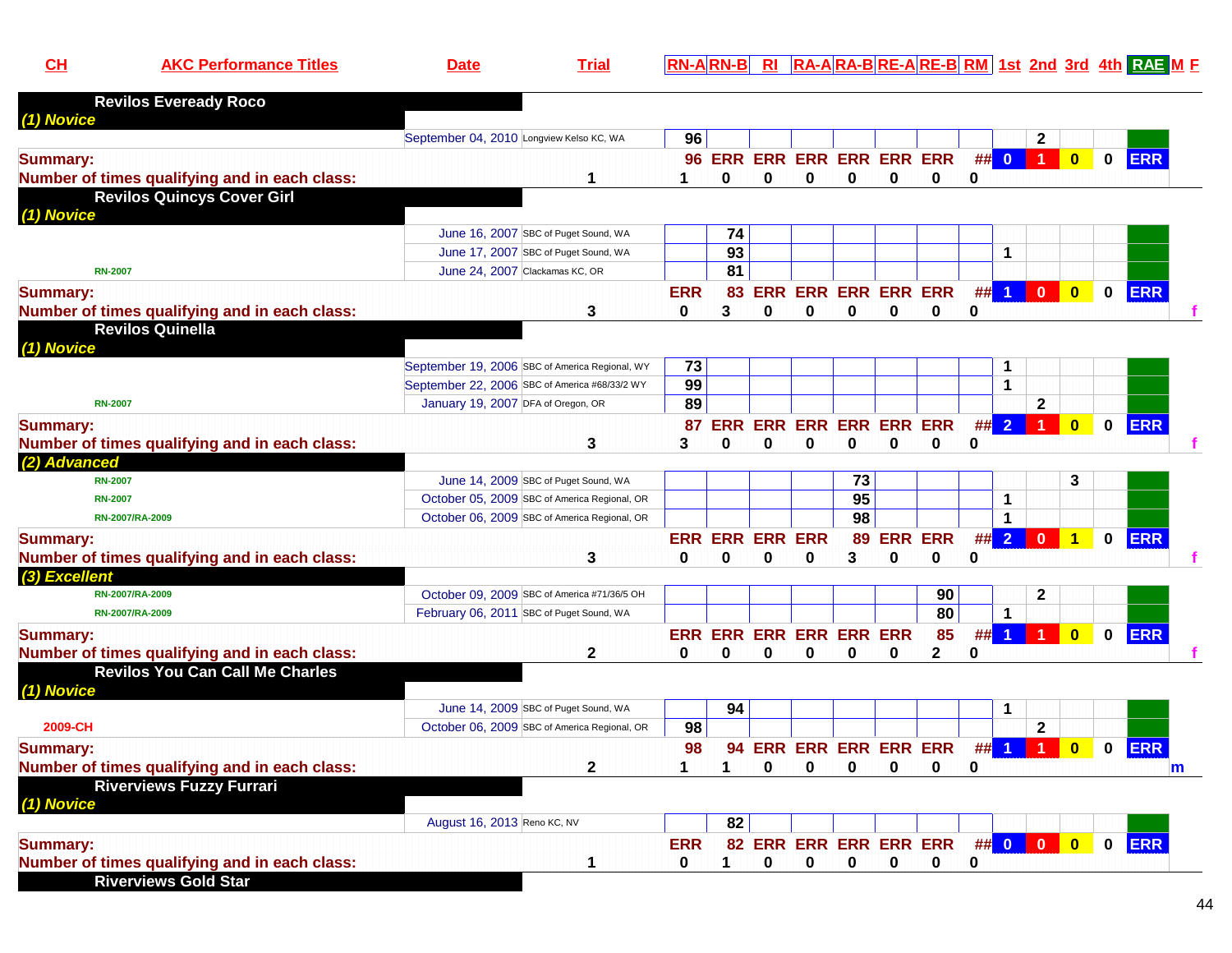| CH              | <b>AKC Performance Titles</b>                 | <b>Date</b>                                  | <b>Trial</b>                               |            |                    |             |                            |               |                    |               |    |                         |                         |                         |                      | <b>RN-ARN-B RI RA-ARA-BRE-ARE-BRM 1st 2nd 3rd 4th RAE M F</b> |
|-----------------|-----------------------------------------------|----------------------------------------------|--------------------------------------------|------------|--------------------|-------------|----------------------------|---------------|--------------------|---------------|----|-------------------------|-------------------------|-------------------------|----------------------|---------------------------------------------------------------|
| (1) Novice      |                                               |                                              |                                            |            |                    |             |                            |               |                    |               |    |                         |                         |                         |                      |                                                               |
|                 |                                               | October 05, 2009 SBC of America Regional, OR |                                            |            | 93                 |             |                            |               |                    |               |    |                         |                         | 3                       |                      |                                                               |
|                 |                                               | October 06, 2009 SBC of America Regional, OR |                                            |            | 93                 |             |                            |               |                    |               |    |                         |                         |                         | 4                    |                                                               |
| <b>RN-2009</b>  |                                               | October 09, 2009 SBC of America #71/36/5 OH  |                                            |            | 80                 |             |                            |               |                    |               |    |                         |                         |                         | 4                    |                                                               |
| <b>Summary:</b> |                                               |                                              |                                            | <b>ERR</b> | 89                 |             | <b>ERR ERR ERR ERR ERR</b> |               |                    |               | #  | $\bullet$               | $\overline{\mathbf{0}}$ | $\overline{1}$          | $\overline{2}$       | <b>ERR</b>                                                    |
|                 | Number of times qualifying and in each class: |                                              | 3                                          | 0          | 3                  | 0           | 0                          | 0             | 0                  | 0             | 0  |                         |                         |                         |                      | m                                                             |
| (1) Novice      | <b>Riverviews Lil Dude Hall</b>               |                                              |                                            |            |                    |             |                            |               |                    |               |    |                         |                         |                         |                      |                                                               |
|                 |                                               | May 10, 2007 Southern Oregon KC, OR          |                                            |            | 79                 |             |                            |               |                    |               |    |                         |                         |                         |                      |                                                               |
|                 |                                               | May 12, 2007 Klamath DF, OR                  |                                            |            | 75                 |             |                            |               |                    |               |    |                         |                         |                         |                      |                                                               |
| <b>RN-2007</b>  |                                               | May 13, 2007 Klamath DF, OR                  |                                            |            | $\overline{73}$    |             |                            |               |                    |               |    |                         |                         |                         |                      |                                                               |
| <b>Summary:</b> |                                               |                                              |                                            | <b>ERR</b> | 76                 | <b>ERR</b>  | ERR                        |               | <b>ERR ERR ERR</b> |               | ## | $\overline{\mathbf{0}}$ | $\mathbf{0}$            | $\mathbf{0}$            | $\mathbf 0$          | <b>ERR</b>                                                    |
|                 | Number of times qualifying and in each class: |                                              | 3                                          | 0          | 3                  | 0           | 0                          | 0             | 0                  | 0             | 0  |                         |                         |                         |                      | m                                                             |
| (2) Advanced    |                                               |                                              |                                            |            |                    |             |                            |               |                    |               |    |                         |                         |                         |                      |                                                               |
| <b>RN-2007</b>  |                                               | June 27, 2009 Mt Bachelor KC, OR             |                                            |            |                    |             | 76                         |               |                    |               |    |                         |                         | 3                       |                      |                                                               |
| <b>RN-2007</b>  |                                               | June 28, 2009 Mt Bachelor KC, OR             |                                            |            |                    |             | 79                         |               |                    |               |    |                         |                         |                         | 4                    |                                                               |
| <b>Summary:</b> |                                               |                                              |                                            |            | <b>ERR ERR</b>     | <b>ERR</b>  |                            |               | 78 ERR ERR ERR     |               | #  | $\overline{\mathbf{0}}$ | $\mathbf{0}$            |                         | $\blacktriangleleft$ | <b>ERR</b>                                                    |
|                 | Number of times qualifying and in each class: |                                              | 2                                          | 0          | $\bf{0}$           | 0           | $\mathbf{2}$               | 0             | 0                  | 0             | 0  |                         |                         |                         |                      | m                                                             |
| (1) Novice      | <b>Roaming Through The Snowflakes</b>         |                                              |                                            |            |                    |             |                            |               |                    |               |    |                         |                         |                         |                      |                                                               |
|                 |                                               | November 17, 2012 Rogue Valley KC, OR        |                                            | 97         |                    |             |                            |               |                    |               |    |                         |                         | 3                       |                      |                                                               |
|                 |                                               | November 18, 2012 Rogue Valley KC, OR        |                                            | 95         |                    |             |                            |               |                    |               |    |                         | $\mathbf{2}$            |                         |                      |                                                               |
| <b>RN-2013</b>  |                                               | May 17, 2013 Rogue Valley KC, OR             |                                            | 77         |                    |             |                            |               |                    |               |    |                         |                         |                         |                      |                                                               |
| <b>RN-2013</b>  |                                               |                                              | May 18, 2013 SBC of Southern Oregon, OR    | 84         |                    |             |                            |               |                    |               |    | 1                       |                         | 3                       |                      |                                                               |
| <b>Summary:</b> |                                               |                                              |                                            | 88         | <b>ERR</b>         |             | <b>ERR ERR ERR ERR ERR</b> |               |                    |               | #  |                         |                         | 2 <sup>1</sup>          | $\mathbf 0$          | <b>ERR</b>                                                    |
|                 | Number of times qualifying and in each class: |                                              | 4                                          | Δ          | በ                  | 0           | O                          | U             | $\bf{0}$           | 0             | 0  |                         |                         |                         |                      | m                                                             |
| (2) Advanced    |                                               |                                              |                                            |            |                    |             |                            |               |                    |               |    |                         |                         |                         |                      |                                                               |
| <b>RN-2013</b>  |                                               | May 18, 2013 Rogue Valley KC, OR             |                                            |            |                    |             | 70                         |               |                    |               |    |                         |                         |                         | 4                    |                                                               |
| <b>RN-2013</b>  |                                               | November 16, 2013 Rogue Valley KC, OR        |                                            |            |                    |             | 88                         |               |                    |               |    |                         |                         |                         |                      |                                                               |
|                 | <b>RN/RA-2013</b>                             | November 17, 2013 Rogue Valley KC, OR        |                                            |            |                    |             | $\overline{71}$            |               |                    |               |    |                         |                         |                         |                      |                                                               |
| <b>Summary:</b> |                                               |                                              |                                            |            | <b>ERR ERR ERR</b> |             |                            | <b>76 ERR</b> | <b>ERR ERR</b>     |               |    | $\#$ 0                  | $\vert 0 \vert$         | $\overline{\mathbf{0}}$ | $\mathbf{1}$         | <b>ERR</b>                                                    |
|                 | Number of times qualifying and in each class: |                                              | 3                                          | Ω          | O                  | 0           | 3                          | 0             | 0                  | 0             | 0  |                         |                         |                         |                      | m                                                             |
| (3) Excellent   |                                               |                                              |                                            |            |                    |             |                            |               |                    |               |    |                         |                         |                         |                      |                                                               |
|                 | <b>RN/RA-2013</b>                             |                                              | May 16, 2014 SBC of Southern Oregon, OR    |            |                    |             |                            |               | 80                 |               |    | 1                       |                         |                         |                      |                                                               |
|                 | <b>RN/RA-2013</b>                             |                                              | May 17, 2014 SBC of Southern Oregon, OR    |            |                    |             |                            |               | 89                 |               |    | $\mathbf 1$             |                         |                         |                      |                                                               |
|                 | RN/RA-2013/2014-RE                            | November 02, 2014 Southern Oregon KC, OR     |                                            |            |                    |             |                            |               | 87                 |               |    |                         | $\mathbf{2}$            |                         |                      |                                                               |
| <b>Summary:</b> |                                               |                                              |                                            |            |                    |             | ERR ERR ERR ERR ERR        |               |                    | 85 ERR ## 2 1 |    |                         |                         | $\bullet$               | $\mathbf 0$          | <b>ERR</b>                                                    |
|                 | Number of times qualifying and in each class: |                                              | 3                                          | 0          | 0                  | $\mathbf 0$ | 0                          | 0             | 3                  | 0             | 0  |                         |                         |                         |                      | m                                                             |
|                 | <b>Roberts A B Normal</b>                     |                                              |                                            |            |                    |             |                            |               |                    |               |    |                         |                         |                         |                      |                                                               |
| (1) Novice      |                                               |                                              |                                            |            |                    |             |                            |               |                    |               |    |                         |                         |                         |                      |                                                               |
|                 |                                               |                                              | May 28, 2010 Mid-Continent KC of Tulsa, OK |            | 97                 |             |                            |               |                    |               |    |                         | $\mathbf{2}$            |                         |                      |                                                               |
|                 |                                               |                                              | May 29, 2010 Mid-Continent KC of Tulsa, OK |            | 95                 |             |                            |               |                    |               |    |                         |                         |                         |                      |                                                               |

45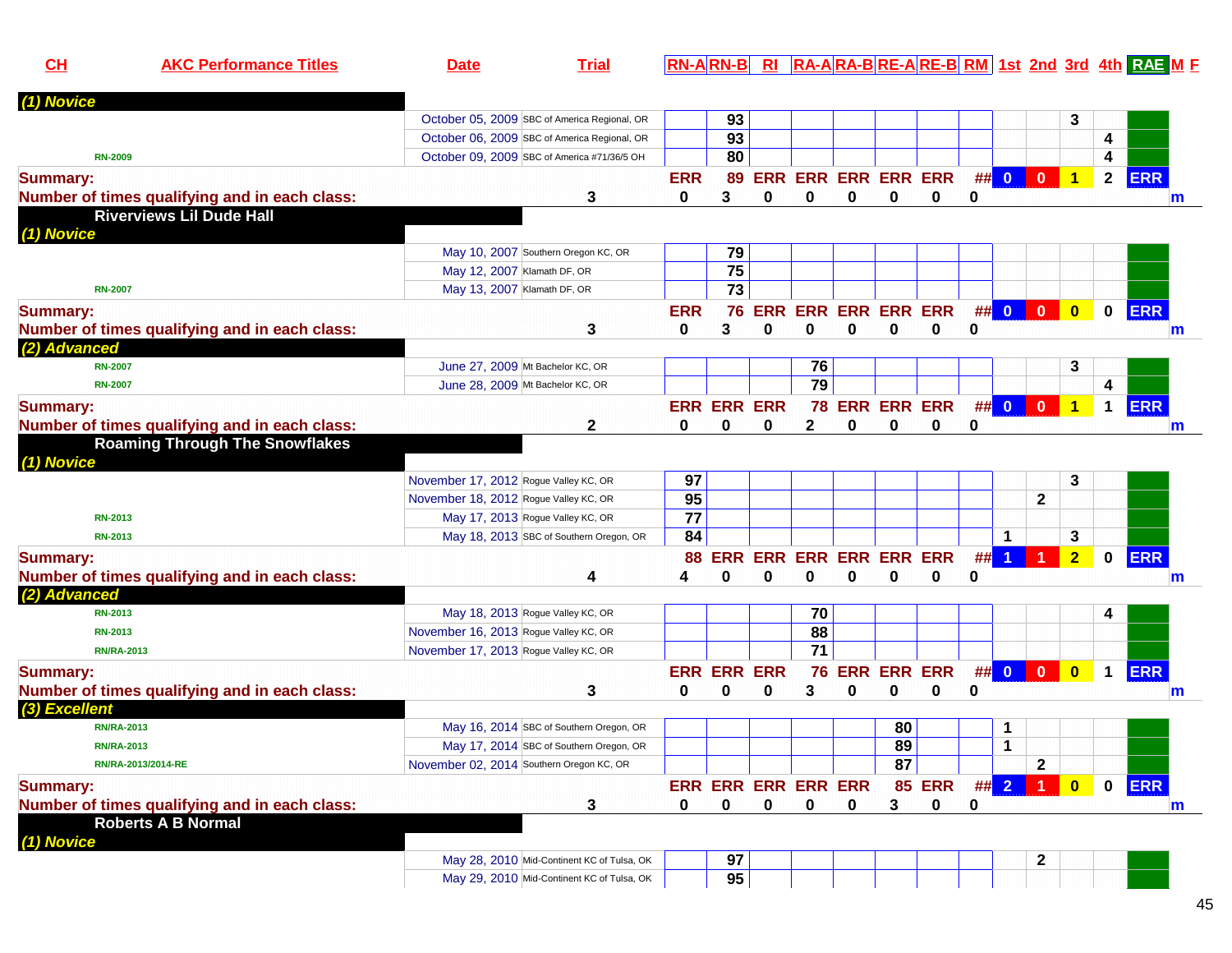| CL                     | <b>AKC Performance Titles</b>                 | <b>Date</b>                           | <b>Trial</b>                                   |            |                    |   |                            |                |                 |               |   |        |                         |           |             | RN-ARN-B RI RA-ARA-BRE-ARE-BRM 1st 2nd 3rd 4th RAE M F |
|------------------------|-----------------------------------------------|---------------------------------------|------------------------------------------------|------------|--------------------|---|----------------------------|----------------|-----------------|---------------|---|--------|-------------------------|-----------|-------------|--------------------------------------------------------|
| <b>RN-2010</b>         |                                               |                                       | May 30, 2010 Mid-Continent KC of Tulsa, OK     |            | 89                 |   |                            |                |                 |               |   |        |                         |           |             |                                                        |
| <b>RN-2010</b>         |                                               |                                       | May 31, 2010 Mid-Continent KC of Tulsa, OK     |            | 92                 |   |                            |                |                 |               |   |        | $\mathbf 2$             |           |             |                                                        |
| <b>Summary:</b>        |                                               |                                       |                                                | <b>ERR</b> | 93                 |   | <b>ERR ERR ERR ERR ERR</b> |                |                 |               |   | ## 0   | 2 <sup>7</sup>          | $\bullet$ | $\mathbf 0$ | <b>ERR</b>                                             |
|                        | Number of times qualifying and in each class: |                                       | 4                                              | 0          | 4                  | 0 | 0                          | 0              | 0               | 0             | 0 |        |                         |           |             | m                                                      |
| (2) Advanced           |                                               |                                       |                                                |            |                    |   |                            |                |                 |               |   |        |                         |           |             |                                                        |
| <b>RN-2010</b>         |                                               |                                       | October 04, 2010 SBC of America Regional, MO   |            |                    |   | 91                         |                |                 |               |   | 1      |                         |           |             |                                                        |
| <b>RN-2010</b>         |                                               |                                       | October 05, 2010 SBC of America Regional, MO   |            |                    |   | 96                         |                |                 |               |   | 1      |                         |           |             |                                                        |
|                        | <b>CD/RN,RA-2010</b>                          |                                       | October 08, 2010 SBC of America #72/37/6 MO    |            |                    |   | 91                         |                |                 |               |   | 1      |                         |           |             |                                                        |
| <b>Summary:</b>        |                                               |                                       |                                                |            | <b>ERR ERR ERR</b> |   |                            | 93 ERR ERR ERR |                 |               |   | ## 3   | $\overline{\mathbf{0}}$ | $\bullet$ | $\mathbf 0$ | <b>ERR</b>                                             |
|                        | Number of times qualifying and in each class: |                                       | 3                                              | 0          | 0                  | 0 | 3                          | $\mathbf 0$    | $\mathbf 0$     | 0             | 0 |        |                         |           |             | $\mathsf{m}$                                           |
| (3) Excellent          |                                               |                                       |                                                |            |                    |   |                            |                |                 |               |   |        |                         |           |             |                                                        |
|                        | <b>CD/RN,RA-2010</b>                          | October 29, 2010 Tulsa DTC, OK        |                                                |            |                    |   |                            |                | 95              |               |   | 1      |                         |           |             |                                                        |
|                        | <b>CD/RN,RA-2010</b>                          | October 29, 2010 Tulsa DTC, OK        |                                                |            |                    |   |                            |                | 99              |               |   | 1      |                         |           |             |                                                        |
|                        | <b>CD/RN,RA,RE-2010</b>                       | November 06, 2010 Tri State KC, OK    |                                                |            |                    |   |                            |                | 89              |               |   | 1      |                         |           |             |                                                        |
|                        | <b>CD/RN,RA,RE-2010</b>                       | November 07, 2010 Bartlesville KC, MO |                                                |            |                    |   |                            |                | $\overline{97}$ |               |   | 1      |                         |           |             |                                                        |
| <b>Summary:</b>        |                                               |                                       |                                                |            |                    |   | <b>ERR ERR ERR ERR ERR</b> |                |                 | <b>95 ERR</b> |   | $##$ 4 | $\overline{\mathbf{0}}$ | $\bullet$ | $\mathbf 0$ | <b>ERR</b>                                             |
|                        | Number of times qualifying and in each class: |                                       | 4                                              | 0          | 0                  | 0 | 0                          | 0              | 4               | 0             | 0 |        |                         |           |             | m                                                      |
| (4) Advanced Excellent |                                               |                                       |                                                |            |                    |   |                            |                |                 |               |   |        |                         |           |             |                                                        |
|                        | <b>CD/RN,RA,RE-2010</b>                       |                                       | April 02, 2011 Oklahoma City DTC, OK           |            |                    |   |                            | 97             |                 |               |   |        | 2                       |           |             |                                                        |
|                        | <b>CD/RN,RA,RE-2010</b>                       |                                       | April 02, 2011 Oklahoma City DTC, OK           |            |                    |   |                            |                |                 | 97            |   |        | $\mathbf{2}$            |           |             |                                                        |
|                        | <b>CD/RN,RA,RE-2010</b>                       |                                       | April 02, 2011 Oklahoma City DTC, OK           |            |                    |   |                            | 99             |                 |               |   |        | $\mathbf{2}$            |           |             | $\overline{2}$                                         |
|                        | <b>CD/RN,RA,RE-2010</b>                       |                                       | April 02, 2011 Oklahoma City DTC, OK           |            |                    |   |                            |                |                 | 96            |   |        |                         | 3         |             | $\overline{2}$                                         |
|                        | <b>CD/RN,RA,RE-2010</b>                       |                                       | April 03, 2011 Oklahoma City DTC, OK           |            |                    |   |                            | 97             |                 |               |   |        | $\mathbf{2}$            |           |             | $\mathbf{3}$                                           |
|                        | <b>CD/RN,RA,RE-2010</b>                       |                                       | April 03, 2011 Oklahoma City DTC, OK           |            |                    |   |                            |                |                 | 94            |   |        |                         | 3         |             | $\mathbf{3}$                                           |
|                        | <b>CD/RN,RA,RE-2010</b>                       | April 08, 2011 Tulsa DTC, OK          |                                                |            |                    |   |                            | 99             |                 |               |   |        | 2                       |           |             | 4                                                      |
|                        | <b>CD/RN,RA,RE-2010</b>                       | April 08, 2011 Tulsa DTC, OK          |                                                |            |                    |   |                            |                |                 | 98            |   |        |                         |           | 4           |                                                        |
|                        | <b>CD/RN,RA,RE-2010</b>                       | April 08, 2011 Tulsa DTC, OK          |                                                |            |                    |   |                            | 99             |                 |               |   |        |                         |           | 4           | $\overline{\mathbf{5}}$                                |
|                        | <b>CD/RN,RA,RE-2010</b>                       | April 08, 2011 Tulsa DTC, OK          |                                                |            |                    |   |                            |                |                 | 86            |   |        |                         |           | 4           | $\overline{\mathbf{5}}$                                |
|                        | <b>CD/RN,RA,RE-2010</b>                       |                                       | April 14, 2011 Northeast Oklahoma KC, OK       |            |                    |   |                            | 98             |                 |               |   | 1      |                         |           |             | $6\phantom{1}6$                                        |
|                        | <b>CD/RN,RA,RE-2010</b>                       |                                       | April 14, 2011 Northeast Oklahoma KC, OK       |            |                    |   |                            |                |                 | 100           |   |        |                         |           |             | $6\phantom{1}6$                                        |
|                        | <b>CD/RN,RA,RE-2010</b>                       |                                       | April 15, 2011 Northeast Oklahoma KC, OK       |            |                    |   |                            | 94             |                 |               |   |        | $\mathbf 2$             |           |             | $\overline{7}$                                         |
|                        | <b>CD/RN,RA,RE-2010</b>                       |                                       | April 15, 2011 Northeast Oklahoma KC, OK       |            |                    |   |                            |                |                 | 85            |   |        |                         |           | 4           | $\overline{7}$                                         |
|                        | <b>CD/RN,RA,RE-2010</b>                       |                                       | April 16, 2011 Bartlesville KC, OK             |            |                    |   |                            | 97             |                 |               |   |        |                         |           |             | 8                                                      |
|                        | <b>CD/RN,RA,RE-2010</b>                       |                                       | April 16, 2011 Bartlesville KC, OK             |            |                    |   |                            |                |                 | 95            |   |        |                         | 3         |             | $\boldsymbol{8}$                                       |
|                        | <b>CD/RN,RA,RE-2010</b>                       |                                       | April 17, 2011 Bartlesville KC, OK             |            |                    |   |                            | 97             |                 |               |   |        |                         | 3         |             | 9                                                      |
|                        | <b>CD/RN,RA,RE-2010</b>                       |                                       | April 17, 2011 Bartlesville KC, OK             |            |                    |   |                            |                |                 | 98            |   |        |                         | 3         |             | 9                                                      |
|                        | CD/RN,RA,RE-2010/RAE-2011                     |                                       | April 23, 2011 Kay-9 DTC of Ponca City, OK     |            |                    |   |                            | 92             |                 |               |   |        |                         | 3         |             | 10                                                     |
|                        | CD/RN, RA, RE-2010/RAE-2011                   |                                       | April 23, 2011 Kay-9 DTC of Ponca City, OK     |            |                    |   |                            |                |                 | 94            |   |        | $\mathbf{2}$            |           |             | 10                                                     |
|                        | CD/RN,RA,RE-2010/RAE-2011                     |                                       | September 13, 2011 SBC of America Regional, NY |            |                    |   |                            | 96             |                 |               |   | 1      |                         |           |             | $\overline{11}$                                        |
|                        | CD/RN, RA, RE-2010/RAE-2011                   |                                       | September 13, 2011 SBC of America Regional, NY |            |                    |   |                            |                |                 | 99            |   | 1      |                         |           |             | $\overline{11}$                                        |
|                        | CD/RN, RA, RE-2010/RAE-2011                   |                                       | September 14, 2011 SBC of America Regional, NY |            |                    |   |                            | 98             |                 |               |   | 1      |                         |           |             | $\overline{12}$                                        |
|                        | CD/RN, RA, RE-2010/RAE-2011                   |                                       | September 14, 2011 SBC of America Regional, NY |            |                    |   |                            |                |                 | 99            |   | 1      |                         |           |             | $\overline{12}$                                        |
|                        |                                               |                                       |                                                |            |                    |   |                            |                |                 |               |   |        |                         |           |             |                                                        |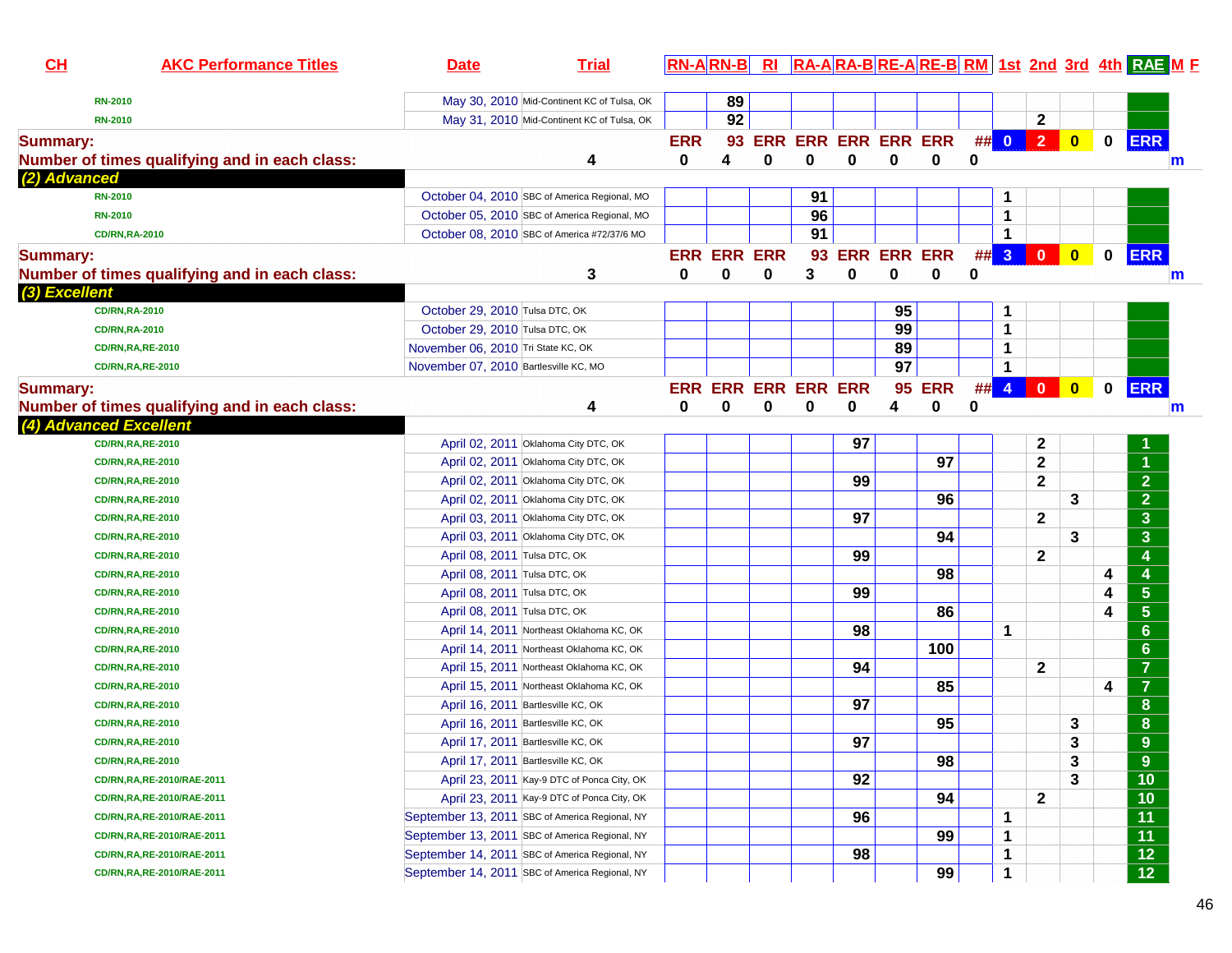| CL              | <b>AKC Performance Titles</b>                  | <b>Date</b>                    | <b>Trial</b>                                           |   | <b>RN-ARN-B</b>        | $R_{\rm I}$ |   |     |               |     |   |              |                  |   |                 | RA-ARA-BRE-ARE-BRM 1st 2nd 3rd 4th RAE ME |
|-----------------|------------------------------------------------|--------------------------------|--------------------------------------------------------|---|------------------------|-------------|---|-----|---------------|-----|---|--------------|------------------|---|-----------------|-------------------------------------------|
|                 | CD/RN,RA,RE-2010/RAE-2011                      |                                | September 16, 2011 SBC of America #73/38/7 NY          |   |                        |             |   | 97  |               |     |   | 1            |                  |   |                 | 13                                        |
|                 | CD/RN, RA, RE-2010/RAE-2011                    |                                | September 16, 2011 SBC of America #73/38/7 NY          |   |                        |             |   |     |               | 95  |   | 1            |                  |   |                 | $\overline{13}$                           |
|                 | CDX/RN,RA,RE-2010/RAE-2011                     |                                | April 01, 2012 Oklahoma City OTC, OK                   |   |                        |             |   | 100 |               |     |   | 1            |                  |   |                 | $\overline{14}$                           |
|                 | CDX/RN,RA,RE-2010/RAE-2011                     |                                | April 01, 2012 Oklahoma City OTC, OK                   |   |                        |             |   |     |               | 86  |   |              |                  |   |                 | $\overline{14}$                           |
|                 | CDX/RN,RA,RE-2010/RAE-2011                     | April 06, 2012 Tulsa DTC, OK   |                                                        |   |                        |             |   | 100 |               |     |   |              |                  | 3 |                 | $\overline{15}$                           |
|                 | CDX/RN,RA,RE-2010/RAE-2011                     | April 06, 2012 Tulsa DTC, OK   |                                                        |   |                        |             |   |     |               | 98  |   | 1            |                  |   |                 | $\overline{15}$                           |
|                 | CDX/RN,RA,RE-2010/RAE-2011                     | April 06, 2012 Tulsa DTC, OK   |                                                        |   |                        |             |   | 96  |               |     |   |              |                  | 3 |                 | $\overline{16}$                           |
|                 | CDX/RN,RA,RE-2010/RAE-2011                     | April 06, 2012 Tulsa DTC, OK   |                                                        |   |                        |             |   |     |               | 97  |   |              | $\mathbf{2}$     |   |                 | $\overline{16}$                           |
|                 | CDX/RN,RA,RE-2010/RAE-2011                     |                                | April 12, 2012 Bartlesville KC, OK                     |   |                        |             |   | 99  |               |     |   | $\mathbf 1$  |                  |   |                 | $\overline{17}$                           |
|                 | CDX/RN,RA,RE-2010/RAE-2011                     |                                | April 12, 2012 Bartlesville KC, OK                     |   |                        |             |   |     |               | 92  |   | $\mathbf 1$  |                  |   |                 | $\overline{17}$                           |
|                 | CDX/RN,RA,RE-2010/RAE-2011                     |                                | April 13, 2012 Bartlesville KC, OK                     |   |                        |             |   | 93  |               |     |   |              | $\mathbf{2}$     |   |                 | $\overline{18}$                           |
|                 | CDX/RN,RA,RE-2010/RAE-2011                     |                                | April 13, 2012 Bartlesville KC, OK                     |   |                        |             |   |     |               | 98  |   |              | $\mathbf 2$      |   |                 | $\overline{18}$                           |
|                 | CDX/RN,RA,RE-2010/RAE-2011                     |                                | April 14, 2012 Northeast Oklahoma KC, OK               |   |                        |             |   | 100 |               |     |   | $\mathbf 1$  |                  |   |                 | 19                                        |
|                 | CDX/RN,RA,RE-2010/RAE-2011                     |                                | April 14, 2012 Northeast Oklahoma KC, OK               |   |                        |             |   |     |               | 95  |   |              | $\mathbf{2}$     |   |                 | $\overline{19}$                           |
|                 | CDX/RN,RA,RE-2010/RAE-2011/RAE2-2012           |                                | April 15, 2012 Northeast Oklahoma KC, OK               |   |                        |             |   | 99  |               |     |   |              | $\mathbf{2}$     |   |                 | 20                                        |
|                 | CDX/RN,RA,RE-2010/RAE-2011/RAE2-2012           |                                | April 15, 2012 Northeast Oklahoma KC, OK               |   |                        |             |   |     |               | 84  |   |              | $\mathbf 2$      |   |                 | 20                                        |
|                 | CDX/RN,RA,RE-2010/RAE-2011/RAE2-2012           |                                | April 22, 2012 K-9 DTC of Ponca City, OK               |   |                        |             |   | 98  |               |     |   | $\mathbf 1$  |                  |   |                 | 21                                        |
|                 | CDX/RN,RA,RE-2010/RAE-2011/RAE2-2012           |                                | April 22, 2012 K-9 DTC of Ponca City, OK               |   |                        |             |   |     |               | 98  |   | $\mathbf{1}$ |                  |   |                 | 21                                        |
|                 | CDX/RN,RA,RE-2010/RAE-2011/RAE2-2012           |                                | September 20, 2013 Irish Setter Club of Greater Tulsa, |   |                        |             |   | 100 |               |     |   |              | $\mathbf{2}$     |   |                 | 22                                        |
|                 | CDX/RN,RA,RE-2010/RAE-2011/RAE2-2012           |                                | September 20, 2013 Irish Setter Club of Greater Tulsa, |   |                        |             |   |     |               | 79  |   |              |                  |   |                 | 22                                        |
|                 | CDX/RN,RA,RE-2010/RAE-2011/RAE2-2012           |                                | October 18, 2013 Springfiled MO DTC, MO                |   |                        |             |   | 97  |               |     |   | $\mathbf 1$  |                  |   |                 | 23                                        |
|                 | CDX/RN,RA,RE-2010/RAE-2011/RAE2-2012           |                                | October 18, 2013 Springfiled MO DTC, MO                |   |                        |             |   |     |               | 92  |   |              | $\mathbf{2}$     |   |                 | 23                                        |
|                 | CDX/RN,RA,RE-2010/RAE-2011/RAE2-2012           |                                | October 19, 2013 Springfiled MO DTC, MO                |   |                        |             |   | 98  |               |     |   |              | $\mathbf{2}$     |   |                 | 24                                        |
|                 | CDX/RN,RA,RE-2010/RAE-2011/RAE2-2012           |                                | October 19, 2013 Springfiled MO DTC, MO                |   |                        |             |   |     |               | 97  |   | $\mathbf 1$  |                  |   |                 | 24                                        |
|                 | CDX/RN,RA,RE-2010/RAE-2011/RAE2-2012           |                                | October 20, 2013 Springfiled MO DTC, MO                |   |                        |             |   | 99  |               |     |   |              | $\mathbf{2}$     |   |                 | $\overline{25}$                           |
|                 | CDX/RN,RA,RE-2010/RAE-2011/RAE2-2012           |                                | October 20, 2013 Springfiled MO DTC, MO                |   |                        |             |   |     |               | 100 |   | $\mathbf 1$  |                  |   |                 | $\overline{25}$                           |
|                 | CDX/RN,RA,RE-2010/RAE-2011/RAE2-2012           | October 25, 2013 Tulsa DTC, OK |                                                        |   |                        |             |   | 100 |               |     |   | $\mathbf{1}$ |                  |   |                 | 26                                        |
|                 | CDX/RN,RA,RE-2010/RAE-2011/RAE2-2012           | October 25, 2013 Tulsa DTC, OK |                                                        |   |                        |             |   |     |               | 100 |   | $\mathbf 1$  |                  |   |                 | 26                                        |
|                 | CDX/RN,RA,RE-2010/RAE-2011/RAE2-2012           | October 25, 2013 Tulsa DTC, OK |                                                        |   |                        |             |   | 99  |               |     |   |              |                  |   | 4               | 27                                        |
|                 | CDX/RN,RA,RE-2010/RAE-2011/RAE2-2012           | October 25, 2013 Tulsa DTC, OK |                                                        |   |                        |             |   |     |               | 100 |   |              | $\mathbf{2}$     |   |                 | 27                                        |
|                 | CDX/RN,RA,RE-2010/RAE-2011/RAE2-2012           |                                | February 15, 2014 OTC of Wichita Falls, TX             |   |                        |             |   | 100 |               |     |   | $\mathbf{1}$ |                  |   |                 | 28                                        |
|                 | CDX/RN,RA,RE-2010/RAE-2011/RAE2-2012           |                                | February 15, 2014 OTC of Wichita Falls, TX             |   |                        |             |   |     |               | 98  |   | $\mathbf{1}$ |                  |   |                 | 28                                        |
|                 | CDX/RN,RA,RE-2010/RAE-2011/RAE2-2012           |                                | March 07, 2014 Garden City Kansas KC, KS               |   |                        |             |   | 87  |               |     |   |              | $\mathbf{2}$     |   |                 | 29                                        |
|                 | CDX/RN,RA,RE-2010/RAE-2011/RAE2-2012           |                                | March 07, 2014 Garden City Kansas KC, KS               |   |                        |             |   |     |               | 97  |   | $\mathbf 1$  |                  |   |                 | 29                                        |
|                 | CDX/RN,RA,RE-2010/RAE-2011/RAE2-2012/RAE3-2014 |                                | March 07, 2014 Garden City Kansas KC, KS               |   |                        |             |   | 97  |               |     |   |              |                  | 3 |                 | 30                                        |
|                 | CDX/RN,RA,RE-2010/RAE-2011/RAE2-2012/RAE3-2014 |                                | March 07, 2014 Garden City Kansas KC, KS               |   |                        |             |   |     |               | 90  |   |              | $\boldsymbol{2}$ |   |                 | 30                                        |
| <b>Summary:</b> |                                                |                                |                                                        |   | <b>ERR ERR ERR ERR</b> |             |   |     | <b>97 ERR</b> | 95  |   |              | ## 22 20 9       |   | $5\phantom{.0}$ | 30                                        |
|                 | Number of times qualifying and in each class:  |                                | 60                                                     | 0 | 0                      | 0           | 0 | 30  | 0             | 30  | 0 |              |                  |   |                 | m                                         |
| (1) Novice      | Roberts It Is Babe Isn't It                    |                                |                                                        |   |                        |             |   |     |               |     |   |              |                  |   |                 |                                           |
|                 | <b>CDX</b>                                     |                                | April 03, 2005 Oklahoma City OTC, OK                   |   | 100                    |             |   |     |               |     |   |              | $\mathbf{2}$     |   |                 |                                           |
|                 | <b>CDX</b>                                     |                                | April 03, 2005 Oklahoma City OTC, OK                   |   | 83                     |             |   |     |               |     |   |              |                  |   |                 |                                           |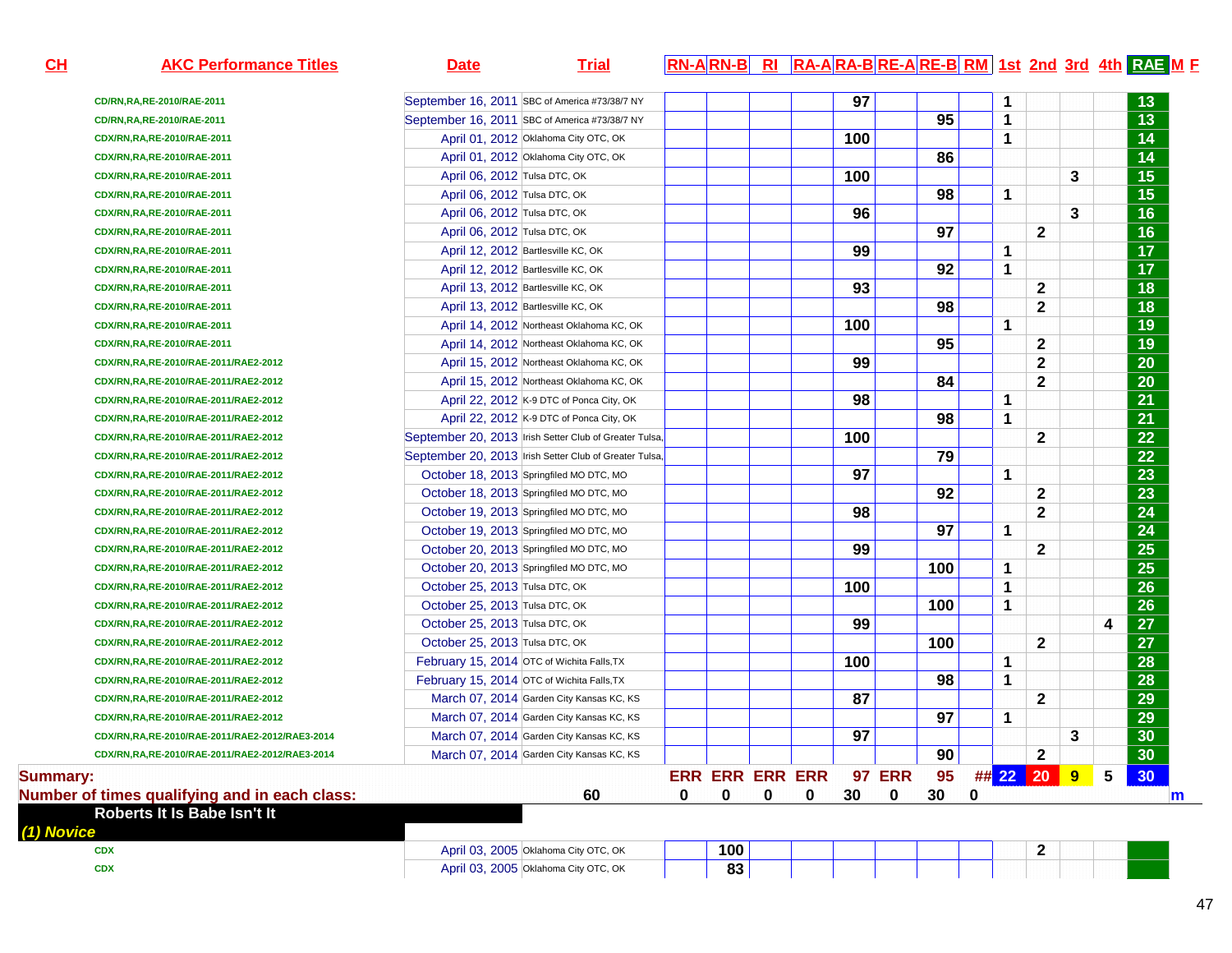| 98<br>April 08, 2005 Wichita DTC, KS<br><b>CDX/RN-2005</b><br>$\#$ 0 1<br><b>ERR ERR ERR ERR ERR</b><br><b>ERR</b><br>$\bullet$<br>$\mathbf 0$<br><b>ERR</b><br><b>Summary:</b><br>94<br>Number of times qualifying and in each class:<br>0<br>0<br>3<br>0<br>$\bf{0}$<br>0<br>0<br>0<br>3<br>(2) Advanced<br><b>CDX/RN-2005</b><br>99<br>April 09, 2005 Hutchinson KC, KS<br>1<br>88<br>April 10, 2005 Salina KC, KS<br>4<br><b>CDX/RN-2005</b><br>92<br>4<br>April 23, 2005 Kay-9 DTC of Ponca City, OK<br><b>CDX/RN,RA-2005</b><br>99<br>3<br>April 23, 2006 Kay-9 DTC of Ponca City, OK<br><b>CDX/RN,RA,RE-2005</b><br><b>ERR</b><br><b>ERR ERR</b><br>##<br><b>ERR ERR ERR ERR</b><br>95<br>$\blacktriangleleft$<br>$\mathbf{0}$<br>$\blacktriangleleft$<br>$\mathbf{2}$<br><b>Summary:</b><br>0<br>0<br>0<br>Number of times qualifying and in each class:<br>0<br>0<br>0<br>0<br>4<br>4<br>(3) Excellent<br>97<br>April 24, 2005 Kay-9 DTC of Ponca City, OK<br>1<br><b>CDX/RN,RA-2005</b><br>94<br>3<br>April 30, 2005 Tri State KC, OK<br><b>CDX/RN,RA-2005</b><br>96<br>$\mathbf 2$<br>May 01, 2005 Bartlesville KC, OK<br><b>CDX/RN,RA,RE-2005</b><br>$\overline{1}$<br>#<br><b>ERR</b><br>ERR ERR ERR ERR ERR ERR<br>96<br>$\mathbf{1}$<br>$\mathbf 0$<br><b>Summary:</b><br>3<br>3<br>Number of times qualifying and in each class:<br>0<br>$\bf{0}$<br>0<br>0<br>0<br>0<br>0<br>(4) Advanced Excellent<br>March 31, 2006 Tulsa DTC, OK<br>97<br><b>CDX/RN,RA,RE-2005</b><br>90<br>March 31, 2006 Tulsa DTC, OK<br><b>CDX/RN,RA,RE-2005</b><br>$\overline{2}$<br>97<br>April 02, 2006 Oklahoma City OTC, OK<br><b>CDX/RN,RA,RE-2005</b><br>$\overline{2}$<br>96<br>April 02, 2006 Oklahoma City OTC, OK<br>4<br><b>CDX/RN,RA,RE-2005</b><br>98<br>$\overline{\mathbf{3}}$<br>April 02, 2006 Oklahoma City OTC, OK<br><b>CDX/RN,RA,RE-2005</b><br>$\overline{\mathbf{3}}$<br>100<br>$\mathbf 1$<br>April 02, 2006 Oklahoma City OTC, OK<br><b>CDX/RN,RA,RE-2005</b><br>100<br>3<br>April 07, 2006 Salina KC, KS<br>4<br><b>CDX/RN,RA,RE-2005</b><br>99<br>4<br>$\overline{4}$<br>April 07, 2006 Salina KC, KS<br><b>CDX/RN,RA,RE-2005</b><br>98<br>$5\phantom{1}$<br>April 08, 2006 Wichita DTC, KS<br><b>CDX/RN,RA,RE-2005</b><br>97<br>$5\phantom{1}$<br>April 08, 2006 Wichita DTC, KS<br><b>CDX/RN,RA,RE-2005</b><br>97<br>6<br>April 09, 2006 Hutchinson KC, KS<br><b>CDX/RN,RA,RE-2005</b><br>$6\phantom{a}$<br>99<br>April 09, 2006 Hutchinson KC, KS<br><b>CDX/RN,RA,RE-2005</b><br>$\overline{7}$<br>99<br>1<br>April 22, 2006 Kay-9 DTC of Ponca City, OK<br><b>CDX/RN,RA,RE-2005</b><br>$\overline{7}$<br>96<br>April 22, 2006 Kay-9 DTC of Ponca City, OK<br><b>CDX/RN,RA,RE-2005</b><br>86<br>8<br>April 29, 2006 Tri State KC, OK<br><b>CDX/RN,RA,RE-2005</b><br>99<br>3<br>8<br>April 29, 2006 Tri State KC, OK<br><b>CDX/RN,RA,RE-2005</b><br>97<br>9<br>1<br>April 30, 2006 Bartlesville KC, OK<br><b>CDX/RN,RA,RE-2005</b><br>9<br>95<br>$\mathbf{2}$<br>April 30, 2006 Bartlesville KC, OK<br><b>CDX/RN,RA,RE-2005</b><br>88<br>$\mathbf{3}$<br>10<br>April 21, 2007 Kay-9 DTC of Ponca City, OK<br>CDX/RN,RA,RE-2005/RAE-2007<br>98<br>$\mathbf 2$<br>10<br>April 21, 2007 Kay-9 DTC of Ponca City, OK<br>CDX/RN,RA,RE-2005/RAE-2007<br>96<br>$\mathbf 2$<br>11<br>April 22, 2007 Kay-9 DTC of Ponca City, OK<br>CDX/RN,RA,RE-2005/RAE-2007<br>$\overline{11}$<br>94<br>3<br>CDX/RN,RA,RE-2005/RAE-2007<br>April 22, 2007 Kay-9 DTC of Ponca City, OK<br>$\overline{12}$<br>100<br>$\mathbf{2}$<br>CDX/RN,RA,RE-2005/RAE-2007<br>April 28, 2007 Tri State KC, OK<br>$\overline{12}$<br>97<br>April 28, 2007 Tri State KC, OK<br>4<br>CDX/RN,RA,RE-2005/RAE-2007<br>April 29, 2007 Bartlesville KC, OK<br>1<br>CDX/RN,RA,RE-2005/RAE-2007 | CL | <b>AKC Performance Titles</b> | <u>Date</u> | <b>Trial</b> | $RN-A RN-B $ |  |     |  |  |  | RI RA-ARA-BRE-ARE-BRM 1st 2nd 3rd 4th RAE ME |  |
|--------------------------------------------------------------------------------------------------------------------------------------------------------------------------------------------------------------------------------------------------------------------------------------------------------------------------------------------------------------------------------------------------------------------------------------------------------------------------------------------------------------------------------------------------------------------------------------------------------------------------------------------------------------------------------------------------------------------------------------------------------------------------------------------------------------------------------------------------------------------------------------------------------------------------------------------------------------------------------------------------------------------------------------------------------------------------------------------------------------------------------------------------------------------------------------------------------------------------------------------------------------------------------------------------------------------------------------------------------------------------------------------------------------------------------------------------------------------------------------------------------------------------------------------------------------------------------------------------------------------------------------------------------------------------------------------------------------------------------------------------------------------------------------------------------------------------------------------------------------------------------------------------------------------------------------------------------------------------------------------------------------------------------------------------------------------------------------------------------------------------------------------------------------------------------------------------------------------------------------------------------------------------------------------------------------------------------------------------------------------------------------------------------------------------------------------------------------------------------------------------------------------------------------------------------------------------------------------------------------------------------------------------------------------------------------------------------------------------------------------------------------------------------------------------------------------------------------------------------------------------------------------------------------------------------------------------------------------------------------------------------------------------------------------------------------------------------------------------------------------------------------------------------------------------------------------------------------------------------------------------------------------------------------------------------------------------------------------------------------------------------------------------------------------------------------------------------------------------------------------------------------------------------------------------------------------------------------------------------------------------------------------------------------------------------------------------------------------------------------------------------------------------|----|-------------------------------|-------------|--------------|--------------|--|-----|--|--|--|----------------------------------------------|--|
|                                                                                                                                                                                                                                                                                                                                                                                                                                                                                                                                                                                                                                                                                                                                                                                                                                                                                                                                                                                                                                                                                                                                                                                                                                                                                                                                                                                                                                                                                                                                                                                                                                                                                                                                                                                                                                                                                                                                                                                                                                                                                                                                                                                                                                                                                                                                                                                                                                                                                                                                                                                                                                                                                                                                                                                                                                                                                                                                                                                                                                                                                                                                                                                                                                                                                                                                                                                                                                                                                                                                                                                                                                                                                                                                                                          |    |                               |             |              |              |  |     |  |  |  |                                              |  |
|                                                                                                                                                                                                                                                                                                                                                                                                                                                                                                                                                                                                                                                                                                                                                                                                                                                                                                                                                                                                                                                                                                                                                                                                                                                                                                                                                                                                                                                                                                                                                                                                                                                                                                                                                                                                                                                                                                                                                                                                                                                                                                                                                                                                                                                                                                                                                                                                                                                                                                                                                                                                                                                                                                                                                                                                                                                                                                                                                                                                                                                                                                                                                                                                                                                                                                                                                                                                                                                                                                                                                                                                                                                                                                                                                                          |    |                               |             |              |              |  |     |  |  |  |                                              |  |
|                                                                                                                                                                                                                                                                                                                                                                                                                                                                                                                                                                                                                                                                                                                                                                                                                                                                                                                                                                                                                                                                                                                                                                                                                                                                                                                                                                                                                                                                                                                                                                                                                                                                                                                                                                                                                                                                                                                                                                                                                                                                                                                                                                                                                                                                                                                                                                                                                                                                                                                                                                                                                                                                                                                                                                                                                                                                                                                                                                                                                                                                                                                                                                                                                                                                                                                                                                                                                                                                                                                                                                                                                                                                                                                                                                          |    |                               |             |              |              |  |     |  |  |  |                                              |  |
|                                                                                                                                                                                                                                                                                                                                                                                                                                                                                                                                                                                                                                                                                                                                                                                                                                                                                                                                                                                                                                                                                                                                                                                                                                                                                                                                                                                                                                                                                                                                                                                                                                                                                                                                                                                                                                                                                                                                                                                                                                                                                                                                                                                                                                                                                                                                                                                                                                                                                                                                                                                                                                                                                                                                                                                                                                                                                                                                                                                                                                                                                                                                                                                                                                                                                                                                                                                                                                                                                                                                                                                                                                                                                                                                                                          |    |                               |             |              |              |  |     |  |  |  |                                              |  |
|                                                                                                                                                                                                                                                                                                                                                                                                                                                                                                                                                                                                                                                                                                                                                                                                                                                                                                                                                                                                                                                                                                                                                                                                                                                                                                                                                                                                                                                                                                                                                                                                                                                                                                                                                                                                                                                                                                                                                                                                                                                                                                                                                                                                                                                                                                                                                                                                                                                                                                                                                                                                                                                                                                                                                                                                                                                                                                                                                                                                                                                                                                                                                                                                                                                                                                                                                                                                                                                                                                                                                                                                                                                                                                                                                                          |    |                               |             |              |              |  |     |  |  |  |                                              |  |
|                                                                                                                                                                                                                                                                                                                                                                                                                                                                                                                                                                                                                                                                                                                                                                                                                                                                                                                                                                                                                                                                                                                                                                                                                                                                                                                                                                                                                                                                                                                                                                                                                                                                                                                                                                                                                                                                                                                                                                                                                                                                                                                                                                                                                                                                                                                                                                                                                                                                                                                                                                                                                                                                                                                                                                                                                                                                                                                                                                                                                                                                                                                                                                                                                                                                                                                                                                                                                                                                                                                                                                                                                                                                                                                                                                          |    |                               |             |              |              |  |     |  |  |  |                                              |  |
|                                                                                                                                                                                                                                                                                                                                                                                                                                                                                                                                                                                                                                                                                                                                                                                                                                                                                                                                                                                                                                                                                                                                                                                                                                                                                                                                                                                                                                                                                                                                                                                                                                                                                                                                                                                                                                                                                                                                                                                                                                                                                                                                                                                                                                                                                                                                                                                                                                                                                                                                                                                                                                                                                                                                                                                                                                                                                                                                                                                                                                                                                                                                                                                                                                                                                                                                                                                                                                                                                                                                                                                                                                                                                                                                                                          |    |                               |             |              |              |  |     |  |  |  |                                              |  |
|                                                                                                                                                                                                                                                                                                                                                                                                                                                                                                                                                                                                                                                                                                                                                                                                                                                                                                                                                                                                                                                                                                                                                                                                                                                                                                                                                                                                                                                                                                                                                                                                                                                                                                                                                                                                                                                                                                                                                                                                                                                                                                                                                                                                                                                                                                                                                                                                                                                                                                                                                                                                                                                                                                                                                                                                                                                                                                                                                                                                                                                                                                                                                                                                                                                                                                                                                                                                                                                                                                                                                                                                                                                                                                                                                                          |    |                               |             |              |              |  |     |  |  |  |                                              |  |
|                                                                                                                                                                                                                                                                                                                                                                                                                                                                                                                                                                                                                                                                                                                                                                                                                                                                                                                                                                                                                                                                                                                                                                                                                                                                                                                                                                                                                                                                                                                                                                                                                                                                                                                                                                                                                                                                                                                                                                                                                                                                                                                                                                                                                                                                                                                                                                                                                                                                                                                                                                                                                                                                                                                                                                                                                                                                                                                                                                                                                                                                                                                                                                                                                                                                                                                                                                                                                                                                                                                                                                                                                                                                                                                                                                          |    |                               |             |              |              |  |     |  |  |  |                                              |  |
|                                                                                                                                                                                                                                                                                                                                                                                                                                                                                                                                                                                                                                                                                                                                                                                                                                                                                                                                                                                                                                                                                                                                                                                                                                                                                                                                                                                                                                                                                                                                                                                                                                                                                                                                                                                                                                                                                                                                                                                                                                                                                                                                                                                                                                                                                                                                                                                                                                                                                                                                                                                                                                                                                                                                                                                                                                                                                                                                                                                                                                                                                                                                                                                                                                                                                                                                                                                                                                                                                                                                                                                                                                                                                                                                                                          |    |                               |             |              |              |  |     |  |  |  |                                              |  |
|                                                                                                                                                                                                                                                                                                                                                                                                                                                                                                                                                                                                                                                                                                                                                                                                                                                                                                                                                                                                                                                                                                                                                                                                                                                                                                                                                                                                                                                                                                                                                                                                                                                                                                                                                                                                                                                                                                                                                                                                                                                                                                                                                                                                                                                                                                                                                                                                                                                                                                                                                                                                                                                                                                                                                                                                                                                                                                                                                                                                                                                                                                                                                                                                                                                                                                                                                                                                                                                                                                                                                                                                                                                                                                                                                                          |    |                               |             |              |              |  |     |  |  |  |                                              |  |
|                                                                                                                                                                                                                                                                                                                                                                                                                                                                                                                                                                                                                                                                                                                                                                                                                                                                                                                                                                                                                                                                                                                                                                                                                                                                                                                                                                                                                                                                                                                                                                                                                                                                                                                                                                                                                                                                                                                                                                                                                                                                                                                                                                                                                                                                                                                                                                                                                                                                                                                                                                                                                                                                                                                                                                                                                                                                                                                                                                                                                                                                                                                                                                                                                                                                                                                                                                                                                                                                                                                                                                                                                                                                                                                                                                          |    |                               |             |              |              |  |     |  |  |  |                                              |  |
|                                                                                                                                                                                                                                                                                                                                                                                                                                                                                                                                                                                                                                                                                                                                                                                                                                                                                                                                                                                                                                                                                                                                                                                                                                                                                                                                                                                                                                                                                                                                                                                                                                                                                                                                                                                                                                                                                                                                                                                                                                                                                                                                                                                                                                                                                                                                                                                                                                                                                                                                                                                                                                                                                                                                                                                                                                                                                                                                                                                                                                                                                                                                                                                                                                                                                                                                                                                                                                                                                                                                                                                                                                                                                                                                                                          |    |                               |             |              |              |  |     |  |  |  |                                              |  |
|                                                                                                                                                                                                                                                                                                                                                                                                                                                                                                                                                                                                                                                                                                                                                                                                                                                                                                                                                                                                                                                                                                                                                                                                                                                                                                                                                                                                                                                                                                                                                                                                                                                                                                                                                                                                                                                                                                                                                                                                                                                                                                                                                                                                                                                                                                                                                                                                                                                                                                                                                                                                                                                                                                                                                                                                                                                                                                                                                                                                                                                                                                                                                                                                                                                                                                                                                                                                                                                                                                                                                                                                                                                                                                                                                                          |    |                               |             |              |              |  |     |  |  |  |                                              |  |
|                                                                                                                                                                                                                                                                                                                                                                                                                                                                                                                                                                                                                                                                                                                                                                                                                                                                                                                                                                                                                                                                                                                                                                                                                                                                                                                                                                                                                                                                                                                                                                                                                                                                                                                                                                                                                                                                                                                                                                                                                                                                                                                                                                                                                                                                                                                                                                                                                                                                                                                                                                                                                                                                                                                                                                                                                                                                                                                                                                                                                                                                                                                                                                                                                                                                                                                                                                                                                                                                                                                                                                                                                                                                                                                                                                          |    |                               |             |              |              |  |     |  |  |  |                                              |  |
|                                                                                                                                                                                                                                                                                                                                                                                                                                                                                                                                                                                                                                                                                                                                                                                                                                                                                                                                                                                                                                                                                                                                                                                                                                                                                                                                                                                                                                                                                                                                                                                                                                                                                                                                                                                                                                                                                                                                                                                                                                                                                                                                                                                                                                                                                                                                                                                                                                                                                                                                                                                                                                                                                                                                                                                                                                                                                                                                                                                                                                                                                                                                                                                                                                                                                                                                                                                                                                                                                                                                                                                                                                                                                                                                                                          |    |                               |             |              |              |  |     |  |  |  |                                              |  |
|                                                                                                                                                                                                                                                                                                                                                                                                                                                                                                                                                                                                                                                                                                                                                                                                                                                                                                                                                                                                                                                                                                                                                                                                                                                                                                                                                                                                                                                                                                                                                                                                                                                                                                                                                                                                                                                                                                                                                                                                                                                                                                                                                                                                                                                                                                                                                                                                                                                                                                                                                                                                                                                                                                                                                                                                                                                                                                                                                                                                                                                                                                                                                                                                                                                                                                                                                                                                                                                                                                                                                                                                                                                                                                                                                                          |    |                               |             |              |              |  |     |  |  |  |                                              |  |
|                                                                                                                                                                                                                                                                                                                                                                                                                                                                                                                                                                                                                                                                                                                                                                                                                                                                                                                                                                                                                                                                                                                                                                                                                                                                                                                                                                                                                                                                                                                                                                                                                                                                                                                                                                                                                                                                                                                                                                                                                                                                                                                                                                                                                                                                                                                                                                                                                                                                                                                                                                                                                                                                                                                                                                                                                                                                                                                                                                                                                                                                                                                                                                                                                                                                                                                                                                                                                                                                                                                                                                                                                                                                                                                                                                          |    |                               |             |              |              |  |     |  |  |  |                                              |  |
|                                                                                                                                                                                                                                                                                                                                                                                                                                                                                                                                                                                                                                                                                                                                                                                                                                                                                                                                                                                                                                                                                                                                                                                                                                                                                                                                                                                                                                                                                                                                                                                                                                                                                                                                                                                                                                                                                                                                                                                                                                                                                                                                                                                                                                                                                                                                                                                                                                                                                                                                                                                                                                                                                                                                                                                                                                                                                                                                                                                                                                                                                                                                                                                                                                                                                                                                                                                                                                                                                                                                                                                                                                                                                                                                                                          |    |                               |             |              |              |  |     |  |  |  |                                              |  |
|                                                                                                                                                                                                                                                                                                                                                                                                                                                                                                                                                                                                                                                                                                                                                                                                                                                                                                                                                                                                                                                                                                                                                                                                                                                                                                                                                                                                                                                                                                                                                                                                                                                                                                                                                                                                                                                                                                                                                                                                                                                                                                                                                                                                                                                                                                                                                                                                                                                                                                                                                                                                                                                                                                                                                                                                                                                                                                                                                                                                                                                                                                                                                                                                                                                                                                                                                                                                                                                                                                                                                                                                                                                                                                                                                                          |    |                               |             |              |              |  |     |  |  |  |                                              |  |
|                                                                                                                                                                                                                                                                                                                                                                                                                                                                                                                                                                                                                                                                                                                                                                                                                                                                                                                                                                                                                                                                                                                                                                                                                                                                                                                                                                                                                                                                                                                                                                                                                                                                                                                                                                                                                                                                                                                                                                                                                                                                                                                                                                                                                                                                                                                                                                                                                                                                                                                                                                                                                                                                                                                                                                                                                                                                                                                                                                                                                                                                                                                                                                                                                                                                                                                                                                                                                                                                                                                                                                                                                                                                                                                                                                          |    |                               |             |              |              |  |     |  |  |  |                                              |  |
|                                                                                                                                                                                                                                                                                                                                                                                                                                                                                                                                                                                                                                                                                                                                                                                                                                                                                                                                                                                                                                                                                                                                                                                                                                                                                                                                                                                                                                                                                                                                                                                                                                                                                                                                                                                                                                                                                                                                                                                                                                                                                                                                                                                                                                                                                                                                                                                                                                                                                                                                                                                                                                                                                                                                                                                                                                                                                                                                                                                                                                                                                                                                                                                                                                                                                                                                                                                                                                                                                                                                                                                                                                                                                                                                                                          |    |                               |             |              |              |  |     |  |  |  |                                              |  |
|                                                                                                                                                                                                                                                                                                                                                                                                                                                                                                                                                                                                                                                                                                                                                                                                                                                                                                                                                                                                                                                                                                                                                                                                                                                                                                                                                                                                                                                                                                                                                                                                                                                                                                                                                                                                                                                                                                                                                                                                                                                                                                                                                                                                                                                                                                                                                                                                                                                                                                                                                                                                                                                                                                                                                                                                                                                                                                                                                                                                                                                                                                                                                                                                                                                                                                                                                                                                                                                                                                                                                                                                                                                                                                                                                                          |    |                               |             |              |              |  |     |  |  |  |                                              |  |
|                                                                                                                                                                                                                                                                                                                                                                                                                                                                                                                                                                                                                                                                                                                                                                                                                                                                                                                                                                                                                                                                                                                                                                                                                                                                                                                                                                                                                                                                                                                                                                                                                                                                                                                                                                                                                                                                                                                                                                                                                                                                                                                                                                                                                                                                                                                                                                                                                                                                                                                                                                                                                                                                                                                                                                                                                                                                                                                                                                                                                                                                                                                                                                                                                                                                                                                                                                                                                                                                                                                                                                                                                                                                                                                                                                          |    |                               |             |              |              |  |     |  |  |  |                                              |  |
|                                                                                                                                                                                                                                                                                                                                                                                                                                                                                                                                                                                                                                                                                                                                                                                                                                                                                                                                                                                                                                                                                                                                                                                                                                                                                                                                                                                                                                                                                                                                                                                                                                                                                                                                                                                                                                                                                                                                                                                                                                                                                                                                                                                                                                                                                                                                                                                                                                                                                                                                                                                                                                                                                                                                                                                                                                                                                                                                                                                                                                                                                                                                                                                                                                                                                                                                                                                                                                                                                                                                                                                                                                                                                                                                                                          |    |                               |             |              |              |  |     |  |  |  |                                              |  |
|                                                                                                                                                                                                                                                                                                                                                                                                                                                                                                                                                                                                                                                                                                                                                                                                                                                                                                                                                                                                                                                                                                                                                                                                                                                                                                                                                                                                                                                                                                                                                                                                                                                                                                                                                                                                                                                                                                                                                                                                                                                                                                                                                                                                                                                                                                                                                                                                                                                                                                                                                                                                                                                                                                                                                                                                                                                                                                                                                                                                                                                                                                                                                                                                                                                                                                                                                                                                                                                                                                                                                                                                                                                                                                                                                                          |    |                               |             |              |              |  |     |  |  |  |                                              |  |
|                                                                                                                                                                                                                                                                                                                                                                                                                                                                                                                                                                                                                                                                                                                                                                                                                                                                                                                                                                                                                                                                                                                                                                                                                                                                                                                                                                                                                                                                                                                                                                                                                                                                                                                                                                                                                                                                                                                                                                                                                                                                                                                                                                                                                                                                                                                                                                                                                                                                                                                                                                                                                                                                                                                                                                                                                                                                                                                                                                                                                                                                                                                                                                                                                                                                                                                                                                                                                                                                                                                                                                                                                                                                                                                                                                          |    |                               |             |              |              |  |     |  |  |  |                                              |  |
|                                                                                                                                                                                                                                                                                                                                                                                                                                                                                                                                                                                                                                                                                                                                                                                                                                                                                                                                                                                                                                                                                                                                                                                                                                                                                                                                                                                                                                                                                                                                                                                                                                                                                                                                                                                                                                                                                                                                                                                                                                                                                                                                                                                                                                                                                                                                                                                                                                                                                                                                                                                                                                                                                                                                                                                                                                                                                                                                                                                                                                                                                                                                                                                                                                                                                                                                                                                                                                                                                                                                                                                                                                                                                                                                                                          |    |                               |             |              |              |  |     |  |  |  |                                              |  |
|                                                                                                                                                                                                                                                                                                                                                                                                                                                                                                                                                                                                                                                                                                                                                                                                                                                                                                                                                                                                                                                                                                                                                                                                                                                                                                                                                                                                                                                                                                                                                                                                                                                                                                                                                                                                                                                                                                                                                                                                                                                                                                                                                                                                                                                                                                                                                                                                                                                                                                                                                                                                                                                                                                                                                                                                                                                                                                                                                                                                                                                                                                                                                                                                                                                                                                                                                                                                                                                                                                                                                                                                                                                                                                                                                                          |    |                               |             |              |              |  |     |  |  |  |                                              |  |
|                                                                                                                                                                                                                                                                                                                                                                                                                                                                                                                                                                                                                                                                                                                                                                                                                                                                                                                                                                                                                                                                                                                                                                                                                                                                                                                                                                                                                                                                                                                                                                                                                                                                                                                                                                                                                                                                                                                                                                                                                                                                                                                                                                                                                                                                                                                                                                                                                                                                                                                                                                                                                                                                                                                                                                                                                                                                                                                                                                                                                                                                                                                                                                                                                                                                                                                                                                                                                                                                                                                                                                                                                                                                                                                                                                          |    |                               |             |              |              |  |     |  |  |  |                                              |  |
|                                                                                                                                                                                                                                                                                                                                                                                                                                                                                                                                                                                                                                                                                                                                                                                                                                                                                                                                                                                                                                                                                                                                                                                                                                                                                                                                                                                                                                                                                                                                                                                                                                                                                                                                                                                                                                                                                                                                                                                                                                                                                                                                                                                                                                                                                                                                                                                                                                                                                                                                                                                                                                                                                                                                                                                                                                                                                                                                                                                                                                                                                                                                                                                                                                                                                                                                                                                                                                                                                                                                                                                                                                                                                                                                                                          |    |                               |             |              |              |  |     |  |  |  |                                              |  |
|                                                                                                                                                                                                                                                                                                                                                                                                                                                                                                                                                                                                                                                                                                                                                                                                                                                                                                                                                                                                                                                                                                                                                                                                                                                                                                                                                                                                                                                                                                                                                                                                                                                                                                                                                                                                                                                                                                                                                                                                                                                                                                                                                                                                                                                                                                                                                                                                                                                                                                                                                                                                                                                                                                                                                                                                                                                                                                                                                                                                                                                                                                                                                                                                                                                                                                                                                                                                                                                                                                                                                                                                                                                                                                                                                                          |    |                               |             |              |              |  |     |  |  |  |                                              |  |
|                                                                                                                                                                                                                                                                                                                                                                                                                                                                                                                                                                                                                                                                                                                                                                                                                                                                                                                                                                                                                                                                                                                                                                                                                                                                                                                                                                                                                                                                                                                                                                                                                                                                                                                                                                                                                                                                                                                                                                                                                                                                                                                                                                                                                                                                                                                                                                                                                                                                                                                                                                                                                                                                                                                                                                                                                                                                                                                                                                                                                                                                                                                                                                                                                                                                                                                                                                                                                                                                                                                                                                                                                                                                                                                                                                          |    |                               |             |              |              |  |     |  |  |  |                                              |  |
|                                                                                                                                                                                                                                                                                                                                                                                                                                                                                                                                                                                                                                                                                                                                                                                                                                                                                                                                                                                                                                                                                                                                                                                                                                                                                                                                                                                                                                                                                                                                                                                                                                                                                                                                                                                                                                                                                                                                                                                                                                                                                                                                                                                                                                                                                                                                                                                                                                                                                                                                                                                                                                                                                                                                                                                                                                                                                                                                                                                                                                                                                                                                                                                                                                                                                                                                                                                                                                                                                                                                                                                                                                                                                                                                                                          |    |                               |             |              |              |  |     |  |  |  |                                              |  |
|                                                                                                                                                                                                                                                                                                                                                                                                                                                                                                                                                                                                                                                                                                                                                                                                                                                                                                                                                                                                                                                                                                                                                                                                                                                                                                                                                                                                                                                                                                                                                                                                                                                                                                                                                                                                                                                                                                                                                                                                                                                                                                                                                                                                                                                                                                                                                                                                                                                                                                                                                                                                                                                                                                                                                                                                                                                                                                                                                                                                                                                                                                                                                                                                                                                                                                                                                                                                                                                                                                                                                                                                                                                                                                                                                                          |    |                               |             |              |              |  |     |  |  |  |                                              |  |
|                                                                                                                                                                                                                                                                                                                                                                                                                                                                                                                                                                                                                                                                                                                                                                                                                                                                                                                                                                                                                                                                                                                                                                                                                                                                                                                                                                                                                                                                                                                                                                                                                                                                                                                                                                                                                                                                                                                                                                                                                                                                                                                                                                                                                                                                                                                                                                                                                                                                                                                                                                                                                                                                                                                                                                                                                                                                                                                                                                                                                                                                                                                                                                                                                                                                                                                                                                                                                                                                                                                                                                                                                                                                                                                                                                          |    |                               |             |              |              |  |     |  |  |  |                                              |  |
|                                                                                                                                                                                                                                                                                                                                                                                                                                                                                                                                                                                                                                                                                                                                                                                                                                                                                                                                                                                                                                                                                                                                                                                                                                                                                                                                                                                                                                                                                                                                                                                                                                                                                                                                                                                                                                                                                                                                                                                                                                                                                                                                                                                                                                                                                                                                                                                                                                                                                                                                                                                                                                                                                                                                                                                                                                                                                                                                                                                                                                                                                                                                                                                                                                                                                                                                                                                                                                                                                                                                                                                                                                                                                                                                                                          |    |                               |             |              |              |  |     |  |  |  |                                              |  |
|                                                                                                                                                                                                                                                                                                                                                                                                                                                                                                                                                                                                                                                                                                                                                                                                                                                                                                                                                                                                                                                                                                                                                                                                                                                                                                                                                                                                                                                                                                                                                                                                                                                                                                                                                                                                                                                                                                                                                                                                                                                                                                                                                                                                                                                                                                                                                                                                                                                                                                                                                                                                                                                                                                                                                                                                                                                                                                                                                                                                                                                                                                                                                                                                                                                                                                                                                                                                                                                                                                                                                                                                                                                                                                                                                                          |    |                               |             |              |              |  |     |  |  |  |                                              |  |
|                                                                                                                                                                                                                                                                                                                                                                                                                                                                                                                                                                                                                                                                                                                                                                                                                                                                                                                                                                                                                                                                                                                                                                                                                                                                                                                                                                                                                                                                                                                                                                                                                                                                                                                                                                                                                                                                                                                                                                                                                                                                                                                                                                                                                                                                                                                                                                                                                                                                                                                                                                                                                                                                                                                                                                                                                                                                                                                                                                                                                                                                                                                                                                                                                                                                                                                                                                                                                                                                                                                                                                                                                                                                                                                                                                          |    |                               |             |              |              |  |     |  |  |  |                                              |  |
|                                                                                                                                                                                                                                                                                                                                                                                                                                                                                                                                                                                                                                                                                                                                                                                                                                                                                                                                                                                                                                                                                                                                                                                                                                                                                                                                                                                                                                                                                                                                                                                                                                                                                                                                                                                                                                                                                                                                                                                                                                                                                                                                                                                                                                                                                                                                                                                                                                                                                                                                                                                                                                                                                                                                                                                                                                                                                                                                                                                                                                                                                                                                                                                                                                                                                                                                                                                                                                                                                                                                                                                                                                                                                                                                                                          |    |                               |             |              |              |  |     |  |  |  |                                              |  |
|                                                                                                                                                                                                                                                                                                                                                                                                                                                                                                                                                                                                                                                                                                                                                                                                                                                                                                                                                                                                                                                                                                                                                                                                                                                                                                                                                                                                                                                                                                                                                                                                                                                                                                                                                                                                                                                                                                                                                                                                                                                                                                                                                                                                                                                                                                                                                                                                                                                                                                                                                                                                                                                                                                                                                                                                                                                                                                                                                                                                                                                                                                                                                                                                                                                                                                                                                                                                                                                                                                                                                                                                                                                                                                                                                                          |    |                               |             |              |              |  |     |  |  |  |                                              |  |
|                                                                                                                                                                                                                                                                                                                                                                                                                                                                                                                                                                                                                                                                                                                                                                                                                                                                                                                                                                                                                                                                                                                                                                                                                                                                                                                                                                                                                                                                                                                                                                                                                                                                                                                                                                                                                                                                                                                                                                                                                                                                                                                                                                                                                                                                                                                                                                                                                                                                                                                                                                                                                                                                                                                                                                                                                                                                                                                                                                                                                                                                                                                                                                                                                                                                                                                                                                                                                                                                                                                                                                                                                                                                                                                                                                          |    |                               |             |              |              |  | 100 |  |  |  | $\overline{13}$                              |  |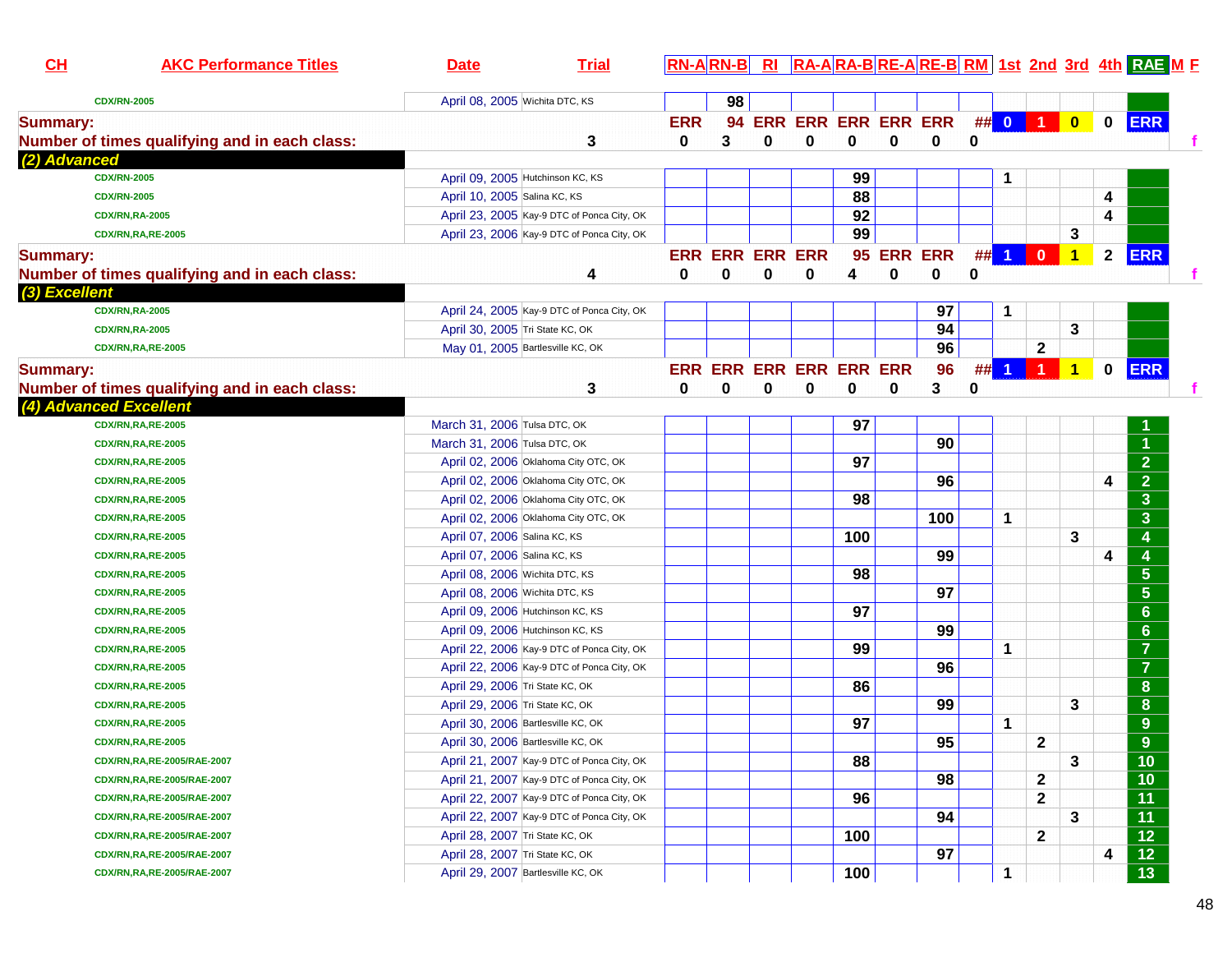| CH                     | <b>AKC Performance Titles</b>                                                          | <b>Date</b>                                                                      | <b>Trial</b> | $RN-A$ $RN-B$  |                             | R1          |                            |             |                    |                                                  |      |                         |              |                         |              | RA-ARA-BRE-ARE-BRM 1st 2nd 3rd 4th RAE M F |   |
|------------------------|----------------------------------------------------------------------------------------|----------------------------------------------------------------------------------|--------------|----------------|-----------------------------|-------------|----------------------------|-------------|--------------------|--------------------------------------------------|------|-------------------------|--------------|-------------------------|--------------|--------------------------------------------|---|
|                        | CDX/RN,RA,RE-2005/RAE-2007                                                             | April 29, 2007 Bartlesville KC, OK                                               |              |                |                             |             |                            |             |                    | 99                                               |      |                         |              |                         |              | 13                                         |   |
| <b>Summary:</b>        |                                                                                        |                                                                                  |              |                | <b>ERR ERR ERR ERR</b><br>0 |             | $\bf{0}$                   | 96<br>13    | <b>ERR</b>         | 97                                               |      | ## 5                    | 4            | $\blacktriangleleft$    | $\mathbf{3}$ | 13                                         |   |
|                        | Number of times qualifying and in each class:<br>2013-GCHRock And Rolls Pinball Wizard |                                                                                  | 26           | 0              |                             | $\mathbf 0$ |                            |             | 0                  | 13                                               | 0    |                         |              |                         |              |                                            |   |
| (1) Novice<br>2013-GCH |                                                                                        |                                                                                  |              |                |                             |             |                            |             |                    |                                                  |      |                         |              |                         |              |                                            |   |
| 2013-GCH               |                                                                                        | February 22, 2013 Linn conty KC, OR<br>February 25, 2013 McKenzie Cascade DF, OR |              |                | 70<br>70                    |             |                            |             |                    |                                                  |      |                         |              |                         | 4            |                                            |   |
| 2013-GCHRN-2013        |                                                                                        | March 24, 2013 Peninsula DFC, WA                                                 |              |                | 94                          |             |                            |             |                    |                                                  |      | 1                       |              |                         |              |                                            |   |
| <b>Summary:</b>        |                                                                                        |                                                                                  |              | <b>ERR</b>     | 78                          |             | <b>ERR ERR ERR ERR ERR</b> |             |                    |                                                  | ##   | $\blacktriangleleft$    | $\mathbf{0}$ | $\overline{\mathbf{0}}$ | $\mathbf 1$  | ERR                                        |   |
|                        | Number of times qualifying and in each class:                                          |                                                                                  | 3            | 0              | 3                           | 0           | 0                          | 0           | 0                  | 0                                                | 0    |                         |              |                         |              |                                            | m |
|                        | <b>Rock And Rolls Power of Love</b>                                                    |                                                                                  |              |                |                             |             |                            |             |                    |                                                  |      |                         |              |                         |              |                                            |   |
| (1) Novice             |                                                                                        |                                                                                  |              |                |                             |             |                            |             |                    |                                                  |      |                         |              |                         |              |                                            |   |
|                        |                                                                                        | September 28, 2012 SBC of America Regional, UT                                   |              | 82             |                             |             |                            |             |                    |                                                  |      | 1                       |              |                         |              |                                            |   |
| <b>Summary:</b>        |                                                                                        |                                                                                  |              |                |                             |             | 82 ERR ERR ERR ERR ERR ERR |             |                    |                                                  | #    | $\vert$ 1               | $\mathbf{0}$ | $\overline{\mathbf{0}}$ | $\mathbf 0$  | <b>ERR</b>                                 |   |
|                        | Number of times qualifying and in each class:                                          |                                                                                  | 1            |                | 0                           | 0           | 0                          | 0           | 0                  | 0                                                | 0    |                         |              |                         |              |                                            |   |
| (1) Novice             | <b>Sadie Hunter</b>                                                                    |                                                                                  |              |                |                             |             |                            |             |                    |                                                  |      |                         |              |                         |              |                                            |   |
|                        |                                                                                        | August 23, 2018 Santa Cruz KC, CA                                                |              |                | 97                          |             |                            |             |                    |                                                  |      |                         |              |                         |              |                                            |   |
|                        |                                                                                        | September 17, 2018 SBC of America Regional, OR                                   |              |                | 99                          |             |                            |             |                    |                                                  |      | 1                       |              |                         |              |                                            |   |
| <b>RN-2018</b>         |                                                                                        | September 20, 2018 SBC of America #80/45/14 OR                                   |              |                | $\overline{97}$             |             |                            |             |                    |                                                  |      | 1                       |              |                         |              |                                            |   |
|                        | <b>BN/RN-2018</b>                                                                      | January 26, 2019 Golden Gate KC, CA                                              |              |                | 99                          |             |                            |             |                    |                                                  |      | 1                       |              |                         |              |                                            |   |
|                        | <b>BN/RN-2018</b>                                                                      | April 26, 2019 SBC of Pacific Coast, CA                                          |              |                | $\overline{74}$             |             |                            |             |                    |                                                  |      | 1                       |              |                         |              |                                            |   |
| <b>Summary:</b>        |                                                                                        |                                                                                  |              | <b>ERR</b>     | 93                          | <b>ERR</b>  | <b>ERR</b>                 |             | <b>ERR ERR ERR</b> |                                                  | #    | $\overline{\mathbf{4}}$ | $\mathbf{0}$ | $\overline{\mathbf{0}}$ | 0            | <b>ERR</b>                                 |   |
|                        | Number of times qualifying and in each class:                                          |                                                                                  | 5            | 0              | 5                           | 0           | 0                          | 0           | 0                  | 0                                                | 0    |                         |              |                         |              |                                            |   |
| <b>Intermediate</b>    |                                                                                        |                                                                                  |              |                |                             |             |                            |             |                    |                                                  |      |                         |              |                         |              |                                            |   |
|                        | BN,CDX,TKN/RN-2018                                                                     | May 07, 2021 SBC of Pacific Coast, CA                                            |              |                |                             | 84          |                            |             |                    |                                                  |      | 1                       |              |                         |              |                                            |   |
|                        | BN,CDX,TKN/RN-2018                                                                     | September 04, 2021 County-Wide DTC, CA                                           |              |                |                             | 96          |                            |             |                    |                                                  |      | 1                       |              |                         |              |                                            |   |
|                        | BN,CDX,TKN/RN-2018/RI-2022                                                             | January 14, 2022 Sacramento DTC, CA                                              |              |                |                             | 98          |                            |             |                    |                                                  |      |                         | $\mathbf{2}$ |                         |              |                                            |   |
|                        | BN,CDX,TKN/RN-2018/RI-2022                                                             | January 14, 2022 Sacramento DTC, CA                                              |              |                |                             | 98          |                            |             |                    |                                                  |      |                         |              |                         | 4            |                                            |   |
| <b>Summary:</b>        |                                                                                        |                                                                                  |              | <b>ERR ERR</b> |                             | 94          |                            |             |                    | <b>ERR ERR ERR ERR</b>                           | ## 2 |                         |              | $\bf{0}$                | $\mathbf 1$  | <b>ERR</b>                                 |   |
|                        | Number of times qualifying and in each class:                                          |                                                                                  | 4            | 0              | 0                           | 4           | 0                          | 0           | 0                  | 0                                                | 0    |                         |              |                         |              |                                            |   |
| (1) Novice             | <b>Sampson</b>                                                                         |                                                                                  |              |                |                             |             |                            |             |                    |                                                  |      |                         |              |                         |              |                                            |   |
|                        |                                                                                        | May 12, 2007 Greater Columbia OTC, SC                                            |              | 92             |                             |             |                            |             |                    |                                                  |      | 1                       |              |                         |              |                                            |   |
|                        |                                                                                        | October 06, 2007 Augusta KC, SC                                                  |              | 92             |                             |             |                            |             |                    |                                                  |      |                         |              | 3                       |              |                                            |   |
| <b>RN-2008</b>         |                                                                                        | October 04, 2008 Augusta KC, SC                                                  |              | 99             |                             |             |                            |             |                    |                                                  |      | $\mathbf 1$             |              |                         |              |                                            |   |
| <b>Summary:</b>        |                                                                                        |                                                                                  |              |                |                             |             |                            |             |                    | 94 ERR ERR ERR ERR ERR ERR ## <mark>2 0 1</mark> |      |                         |              |                         |              | 0 ERR                                      |   |
|                        | Number of times qualifying and in each class:                                          |                                                                                  | 3            | 3              | 0                           | $\mathbf 0$ | $\mathbf 0$                | $\mathbf 0$ | $\mathbf 0$        | $\mathbf 0$                                      | 0    |                         |              |                         |              |                                            | m |
|                        | <b>Save I Love Lucy With Nac</b>                                                       |                                                                                  |              |                |                             |             |                            |             |                    |                                                  |      |                         |              |                         |              |                                            |   |
| (1) Novice             |                                                                                        |                                                                                  |              |                |                             |             |                            |             |                    |                                                  |      |                         |              |                         |              |                                            |   |
|                        |                                                                                        | March 10, 2007 Seattle KC, WA                                                    |              | 95             |                             |             |                            |             |                    |                                                  |      |                         |              |                         |              |                                            |   |
|                        |                                                                                        | March 11, 2007 Seattle KC, WA                                                    |              | 82             |                             |             |                            |             |                    |                                                  |      |                         |              |                         |              |                                            |   |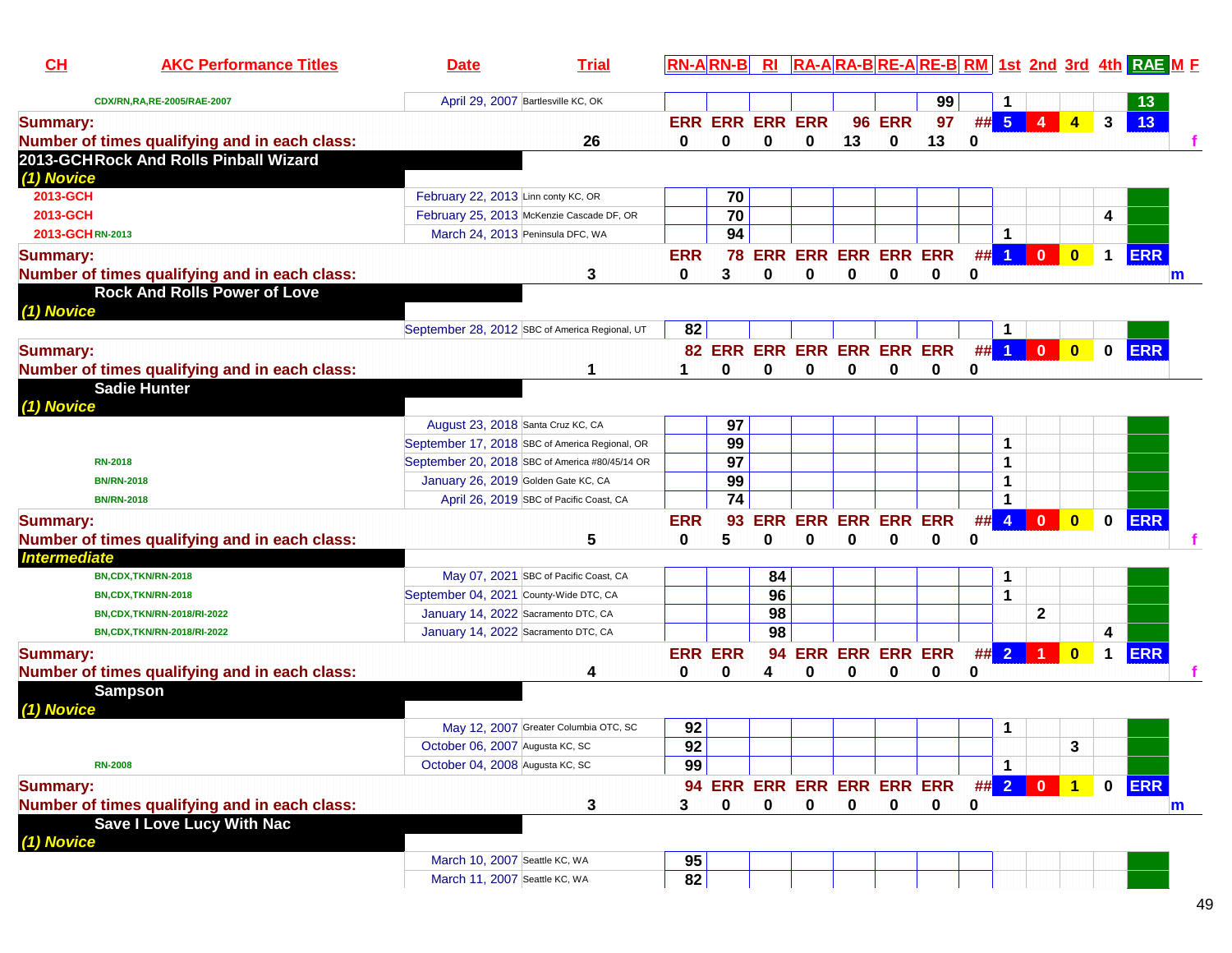| CH              | <b>AKC Performance Titles</b>                 | <b>Date</b>                        | <b>Trial</b>                                                                                  |                 | $RN-A RN-B $       | R1         |                                        |                |   |    |             |        |                      |                         |             | RA-ARA-BRE-ARE-BRM 1st 2nd 3rd 4th RAE ME |   |
|-----------------|-----------------------------------------------|------------------------------------|-----------------------------------------------------------------------------------------------|-----------------|--------------------|------------|----------------------------------------|----------------|---|----|-------------|--------|----------------------|-------------------------|-------------|-------------------------------------------|---|
| <b>RN-2007</b>  |                                               |                                    | March 24, 2007 Peninsula DFA, WA                                                              | 78              |                    |            |                                        |                |   |    |             |        |                      |                         |             |                                           |   |
| <b>RN-2007</b>  |                                               |                                    | March 25, 2007 Peninsula DFA, WA                                                              | 97              |                    |            |                                        |                |   |    |             |        | $\mathbf{2}$         |                         |             |                                           |   |
| <b>Summary:</b> | Number of times qualifying and in each class: |                                    | 4                                                                                             | 4               | <b>88 ERR</b><br>0 | 0          | <b>ERR ERR ERR ERR ERR</b><br>0        | 0              | 0 | 0  | 0           | ## 0   | $\blacktriangleleft$ | $\overline{\mathbf{0}}$ | $\mathbf 0$ | <b>ERR</b>                                |   |
| (2) Advanced    |                                               |                                    |                                                                                               |                 |                    |            |                                        |                |   |    |             |        |                      |                         |             |                                           |   |
| <b>RN-2007</b>  |                                               |                                    | June 16, 2007 SBC of Puget Sound, WA                                                          |                 |                    |            | 98                                     |                |   |    |             | 1      |                      |                         |             |                                           |   |
| <b>RN-2007</b>  |                                               |                                    | June 17, 2007 SBC of Puget Sound, WA                                                          |                 |                    |            | 85                                     |                |   |    |             | 1      |                      |                         |             |                                           |   |
|                 | <b>RN, RA-2007</b>                            | August 18, 2007 Olympic KC, WA     |                                                                                               |                 |                    |            | 86                                     |                |   |    |             |        |                      |                         |             |                                           |   |
|                 | <b>RN,RA-2007</b>                             | August 19, 2007 Olympic KC, WA     |                                                                                               |                 |                    |            | 98                                     |                |   |    |             |        |                      |                         |             |                                           |   |
| <b>Summary:</b> |                                               |                                    |                                                                                               |                 | <b>ERR ERR</b>     | <b>ERR</b> |                                        | 92 ERR ERR ERR |   |    |             | ##2    | $\mathbf{0}$         | $\mathbf{0}$            | $\mathbf 0$ | <b>ERR</b>                                |   |
|                 | Number of times qualifying and in each class: |                                    | 4                                                                                             | 0               | 0                  | 0          | 4                                      | 0              | 0 | 0  | $\bf{0}$    |        |                      |                         |             |                                           |   |
| (3) Excellent   |                                               |                                    |                                                                                               |                 |                    |            |                                        |                |   |    |             |        |                      |                         |             |                                           |   |
|                 | <b>RN, RA-2007</b>                            |                                    | February 23, 2008 Overlake Collie Club, WA                                                    |                 |                    |            |                                        |                |   | 83 |             |        |                      |                         |             |                                           |   |
|                 | <b>RN, RA-2007</b>                            |                                    | February 24, 2008 Overlake Collie Club, WA                                                    |                 |                    |            |                                        |                |   | 89 |             |        |                      |                         |             |                                           |   |
|                 | RN, RA-2007/RE-2008                           |                                    | March 30, 2008 Washington State OTC, WA                                                       |                 |                    |            |                                        |                |   | 83 |             |        |                      |                         |             |                                           |   |
| <b>Summary:</b> |                                               |                                    |                                                                                               |                 |                    |            | ERR ERR ERR ERR ERR ERR                |                |   | 85 |             | ## 0   | $\overline{0}$       | $\bullet$               | $\mathbf 0$ | <b>ERR</b>                                |   |
|                 | Number of times qualifying and in each class: |                                    | 3                                                                                             | 0               | 0                  | 0          | 0                                      | 0              | 0 | 3  | 0           |        |                      |                         |             |                                           |   |
| (1) Novice      | 2007-CHScandias Kendra Kings Mill             |                                    |                                                                                               |                 |                    |            |                                        |                |   |    |             |        |                      |                         |             |                                           |   |
| 2007-CH         |                                               |                                    | May 23, 2009 Spokane KC, WA                                                                   |                 | 72                 |            |                                        |                |   |    |             |        |                      |                         |             |                                           |   |
| 2007-CH         |                                               |                                    | May 25, 2009 Coeur d'Alene DF, ID                                                             |                 | $\overline{72}$    |            |                                        |                |   |    |             |        |                      |                         |             |                                           |   |
| 2007-CHRN-2009  |                                               |                                    | May 26, 2009 Coeur d'Alene DF, ID                                                             |                 | $\overline{82}$    |            |                                        |                |   |    |             |        |                      |                         |             |                                           |   |
| <b>Summary:</b> |                                               |                                    |                                                                                               | <b>ERR</b>      |                    |            | 75 ERR ERR ERR ERR ERR                 |                |   |    |             |        | ## 0 0 0             | $\bullet$               | $\mathbf 0$ | <b>ERR</b>                                |   |
|                 | Number of times qualifying and in each class: |                                    | 3                                                                                             | 0               | 3                  | 0          | 0                                      | 0              | 0 | 0  | 0           |        |                      |                         |             |                                           |   |
| (1) Novice      | <b>Scratch &amp; Dents Soldier of Furtune</b> |                                    |                                                                                               |                 |                    |            |                                        |                |   |    |             |        |                      |                         |             |                                           |   |
|                 |                                               | October 07, 2012 Sheboygan DTC, WI |                                                                                               |                 | 83                 |            |                                        |                |   |    |             |        |                      | 3                       |             |                                           |   |
|                 |                                               | October 27, 2012 Oshkosh KC, WI    |                                                                                               |                 | 79                 |            |                                        |                |   |    |             |        |                      |                         |             |                                           |   |
| <b>RN-2012</b>  |                                               | October 28, 2012 Oshkosh KC, WI    |                                                                                               |                 | 94                 |            |                                        |                |   |    |             | 1      |                      |                         |             |                                           |   |
| <b>Summary:</b> | Number of times qualifying and in each class: |                                    | 3                                                                                             | <b>ERR</b><br>0 | 85<br>3            | 0          | <b>ERR ERR ERR ERR ERR</b><br>0        | 0              | 0 | 0  | 0           | $\#$ 1 | $\mathbf{0}$         | $\overline{1}$          | $\mathbf 0$ | <b>ERR</b>                                | m |
|                 | <b>SGT. Peppers Doctor Roberts</b>            |                                    |                                                                                               |                 |                    |            |                                        |                |   |    |             |        |                      |                         |             |                                           |   |
| (1) Novice      |                                               |                                    |                                                                                               |                 |                    |            |                                        |                |   |    |             |        |                      |                         |             |                                           |   |
|                 |                                               |                                    | April 02, 2011 Sawnee Mountain KC of GA, GA                                                   |                 | 100                |            |                                        |                |   |    |             | 1      |                      |                         |             |                                           |   |
|                 |                                               |                                    | April 03, 2011 Sawnee Mountain KC of GA, GA<br>December 10, 2011 Sawnee Mountain KC of GA, GA |                 | 96                 |            |                                        |                |   |    |             |        |                      | 3                       |             |                                           |   |
|                 | <b>BN/RN-2011</b>                             |                                    |                                                                                               |                 | 95                 |            |                                        |                |   |    |             |        |                      | 3                       |             |                                           |   |
|                 | <b>BN/RN-2011</b>                             |                                    | December 11, 2011 Sawnee Mountain KC of GA, GA                                                |                 | 93                 |            |                                        |                |   |    |             |        |                      |                         |             |                                           |   |
| <b>Summary:</b> | Number of times qualifying and in each class: |                                    | 4                                                                                             | <b>ERR</b><br>0 | 96<br>4            | 0          | <b>ERR ERR ERR ERR ERR</b><br>$\bf{0}$ | $\mathbf 0$    | 0 | 0  | $##$ 1<br>0 |        | $\mathbf{0}$         | 2 <sub>2</sub>          | $\mathbf 0$ | <b>ERR</b>                                | m |
| (2) Advanced    |                                               |                                    |                                                                                               |                 |                    |            |                                        |                |   |    |             |        |                      |                         |             |                                           |   |
|                 | <b>BN/RN-2011</b>                             |                                    | April 28, 2013 Sawnee Mountain KC of GA, GA                                                   |                 |                    |            |                                        | 95             |   |    |             |        |                      |                         |             |                                           |   |
|                 | <b>BN/RN-2011</b>                             |                                    | December 07, 2013 Sawnee Mountain KC of GA, GA                                                |                 |                    |            |                                        | 79             |   |    |             |        |                      |                         |             |                                           |   |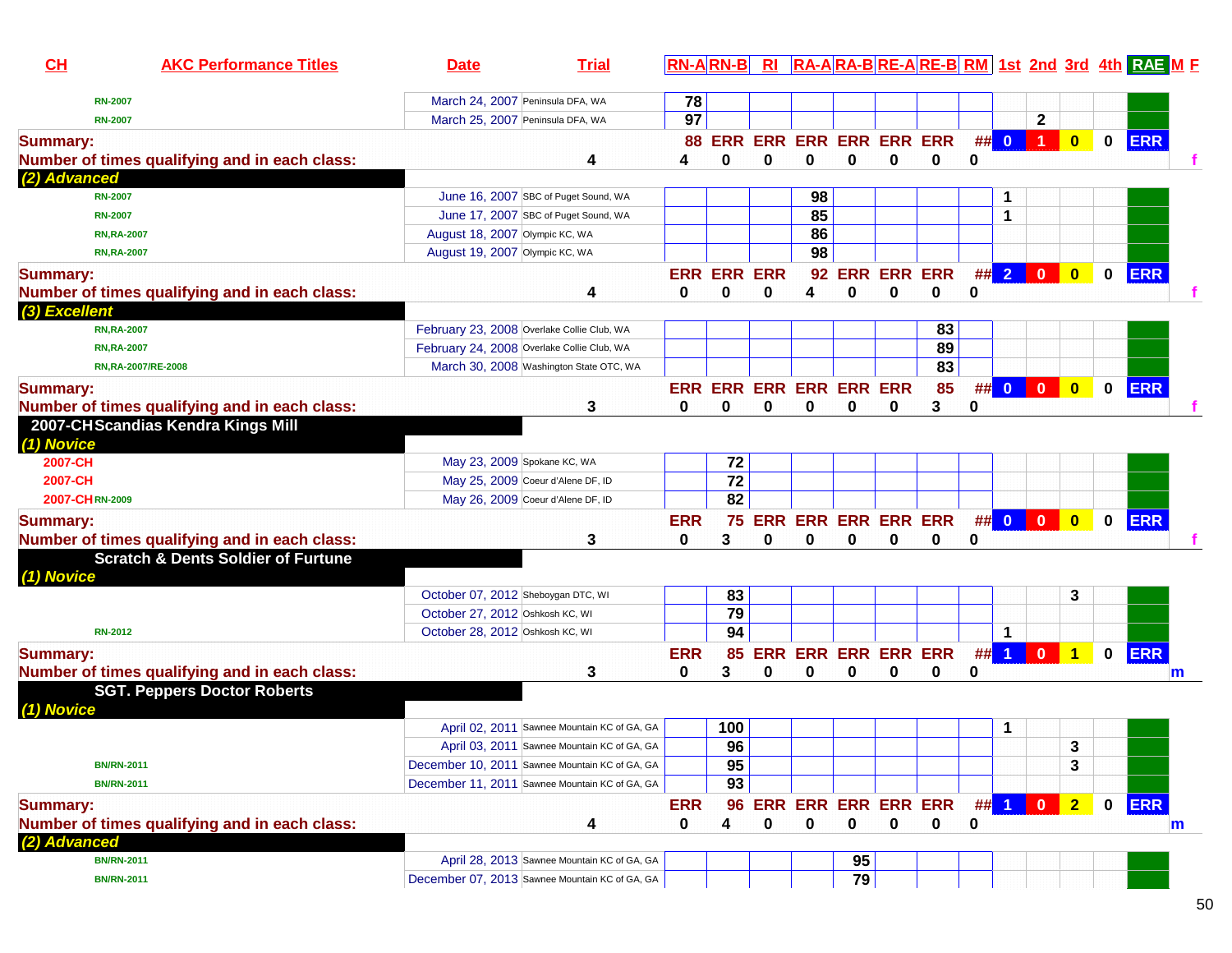| CH                      | <b>AKC Performance Titles</b>                 | <b>Date</b>                                    | <b>Trial</b> |              | <b>RN-ARN-B</b>        |              |              |                        |             |                               |             |        |                         |                         |              | RI RA-ARA-BRE-ARE-BRM 1st 2nd 3rd 4th RAE ME |
|-------------------------|-----------------------------------------------|------------------------------------------------|--------------|--------------|------------------------|--------------|--------------|------------------------|-------------|-------------------------------|-------------|--------|-------------------------|-------------------------|--------------|----------------------------------------------|
|                         | BN/RN-2011/RA-2013                            | December 08, 2013 Sawnee Mountain KC of GA, GA |              |              |                        |              |              | 96                     |             |                               |             |        |                         | 3                       |              |                                              |
|                         | CD, BN, PCD/RN-2011/RA-2013                   | October 02, 2015 SBC of America #77/42/11 NM   |              |              |                        |              |              | 76                     |             |                               |             |        |                         |                         |              |                                              |
| <b>Summary:</b>         |                                               |                                                |              |              | <b>ERR ERR ERR ERR</b> |              |              |                        |             | 87 ERR ERR                    |             | ## 0   | $\overline{\mathbf{0}}$ | $\mathbf{1}$            | $\bf{0}$     | <b>ERR</b>                                   |
|                         | Number of times qualifying and in each class: |                                                | 4            | 0            | 0                      | 0            | 0            | 4                      | 0           | 0                             | 0           |        |                         |                         |              | m                                            |
|                         | SGT. Peppers Wanna Be Your Man                |                                                |              |              |                        |              |              |                        |             |                               |             |        |                         |                         |              |                                              |
| (1) Novice              |                                               |                                                |              |              |                        |              |              |                        |             |                               |             |        |                         |                         |              |                                              |
|                         |                                               | December 10, 2011 Sawnee Mountain KC of GA, GA |              |              | 95                     |              |              |                        |             |                               |             |        |                         |                         |              |                                              |
|                         |                                               | December 11, 2011 Sawnee Mountain KC of GA, GA |              |              | 99                     |              |              |                        |             |                               |             | 1      |                         |                         |              |                                              |
| <b>RN-2012</b>          |                                               | February 03, 2012 Sawnee Mountain KC of GA, GA |              |              | 99                     |              |              |                        |             |                               |             | 1      |                         |                         |              |                                              |
| <b>Summary:</b>         |                                               |                                                |              | <b>ERR</b>   | 98                     | <b>ERR</b>   |              | <b>ERR ERR ERR ERR</b> |             |                               |             | ## 2   | $\bf{0}$                | $\bf{0}$                | $\mathbf 1$  | <b>ERR</b>                                   |
|                         | Number of times qualifying and in each class: |                                                | 3            | 0            | 3                      | 0            | 0            | 0                      | 0           | 0                             | 0           |        |                         |                         |              | m                                            |
| (2) Advanced            |                                               |                                                |              |              |                        |              |              |                        |             |                               |             |        |                         |                         |              |                                              |
| <b>RN-2012</b>          |                                               | December 01, 2012 Sawnee Mountain KC of GA, GA |              |              |                        |              | 91           |                        |             |                               |             |        |                         |                         |              |                                              |
| <b>RN-2012</b>          |                                               | October 02, 2015 SBC of America #77/42/11 NM   |              |              |                        |              |              | 94                     |             |                               |             |        |                         | 3                       |              |                                              |
| <b>Summary:</b>         |                                               |                                                |              |              | <b>ERR ERR ERR</b>     |              | 91           | 94                     |             | <b>ERR ERR</b>                |             | $##$ 1 | $\mathbf{0}$            | $\overline{1}$          | $\mathbf 0$  | <b>ERR</b>                                   |
|                         | Number of times qualifying and in each class: |                                                | 2            | 0            | 0                      | $\bf{0}$     |              | 1                      | 0           | 0                             | 0           |        |                         |                         |              | m                                            |
| (1) Novice              | 2017-CHShadow Mtn Back To The Future          |                                                |              |              |                        |              |              |                        |             |                               |             |        |                         |                         |              |                                              |
| 2017-CH                 |                                               | February 26, 2021 AKC Virtual Rally            |              |              | 76                     |              |              |                        |             |                               |             |        |                         |                         |              |                                              |
| 2017-CH                 |                                               | May 07, 2021 SBC of Pacific Coast, CA          |              |              | $\overline{78}$        |              |              |                        |             |                               |             | 1      |                         |                         |              |                                              |
| 2017-CH CGC/RN-2021     |                                               | June 11, 2021 AKC Virtual Rally                |              |              | 91                     |              |              |                        |             |                               |             |        |                         |                         |              |                                              |
| <b>Summary:</b>         |                                               |                                                |              | <b>ERR</b>   | 82                     | ERR          |              | <b>ERR ERR ERR ERR</b> |             |                               |             | $\#$ 1 | $\mathbf{0}$            | $\mathbf{0}$            | $\mathbf{0}$ | <b>ERR</b>                                   |
|                         | Number of times qualifying and in each class: |                                                | 3            | 0            | 3                      | 0            | 0            | 0                      | 0           | 0                             | 0           |        |                         |                         |              | m                                            |
| (2) Advanced            |                                               |                                                |              |              |                        |              |              |                        |             |                               |             |        |                         |                         |              |                                              |
| 2017-CH CGC, BN/RN-2021 |                                               | October 22, 2021 AKC Virtual Rally             |              |              |                        |              | 93           |                        |             |                               |             |        |                         |                         |              |                                              |
| 2017-CH CGC, BN/RN-2021 |                                               | February 25, 2022 AKC Virtual Rally            |              |              |                        |              | 81           |                        |             |                               |             |        |                         |                         |              |                                              |
| <b>Summary:</b>         |                                               |                                                |              |              | <b>ERR ERR ERR</b>     |              |              |                        |             | 87 ERR ERR ERR                |             |        | ## 0 0                  | $\overline{\mathbf{0}}$ | $\bf{0}$     | <b>ERR</b>                                   |
|                         | Number of times qualifying and in each class: |                                                | 2            | 0            | 0                      | 0            | $\mathbf{2}$ | 0                      | 0           | 0                             | 0           |        |                         |                         |              | m                                            |
|                         | 2018-CHShadow Mtn Big Bang                    |                                                |              |              |                        |              |              |                        |             |                               |             |        |                         |                         |              |                                              |
| (1) Novice              |                                               |                                                |              |              |                        |              |              |                        |             |                               |             |        |                         |                         |              |                                              |
| <b>2018-CHCGC</b>       |                                               | August 27, 2021 AKC Virtual Rally              |              |              | 91                     |              |              |                        |             |                               |             |        |                         |                         |              |                                              |
| <b>2018-CHCGC</b>       |                                               | September 10, 2021 AKC Virtual Rally           |              |              | 83                     |              |              |                        |             |                               |             |        |                         |                         |              |                                              |
| 2018-CH CGC/RN-2021     |                                               | September 24, 2021 AKC Virtual Rally           |              |              | 95                     |              |              |                        |             |                               |             |        |                         |                         |              |                                              |
| <b>Summary:</b>         |                                               |                                                |              | <b>ERR</b>   |                        |              |              |                        |             | 90 ERR ERR ERR ERR ERR        | ## 0        |        | $\mathbf{0}$            | $\mathbf{0}$            | 0            | <b>ERR</b>                                   |
|                         | Number of times qualifying and in each class: |                                                | 3            | $\mathbf{0}$ | $3^{\circ}$            |              |              |                        |             | $0$ 0 0 0 0                   | 0           |        |                         |                         |              |                                              |
| <b>Intermediate</b>     |                                               |                                                |              |              |                        |              |              |                        |             |                               |             |        |                         |                         |              |                                              |
| 2018-CH CGC/RN-2021     |                                               | October 22, 2021 AKC Virtual Rally             |              |              |                        | 85           |              |                        |             |                               |             |        |                         |                         |              |                                              |
| 2018-CH CGC/RN-2021     |                                               | April 22, 2022 AKC Virtual Rally               |              |              |                        | 90           |              |                        |             |                               |             |        |                         |                         |              |                                              |
| <b>Summary:</b>         |                                               |                                                |              |              | <b>ERR ERR</b>         |              |              |                        |             | 88 ERR ERR ERR ERR ## 0 0 0 0 |             |        |                         |                         |              | 0 ERR                                        |
|                         | Number of times qualifying and in each class: |                                                | $\mathbf 2$  | 0            | $\mathbf 0$            | $\mathbf{2}$ | 0            | 0                      | $\mathbf 0$ | $\mathbf 0$                   | $\mathbf 0$ |        |                         |                         |              |                                              |
|                         | <b>Shadow Mtn Calif Rock Star</b>             |                                                |              |              |                        |              |              |                        |             |                               |             |        |                         |                         |              |                                              |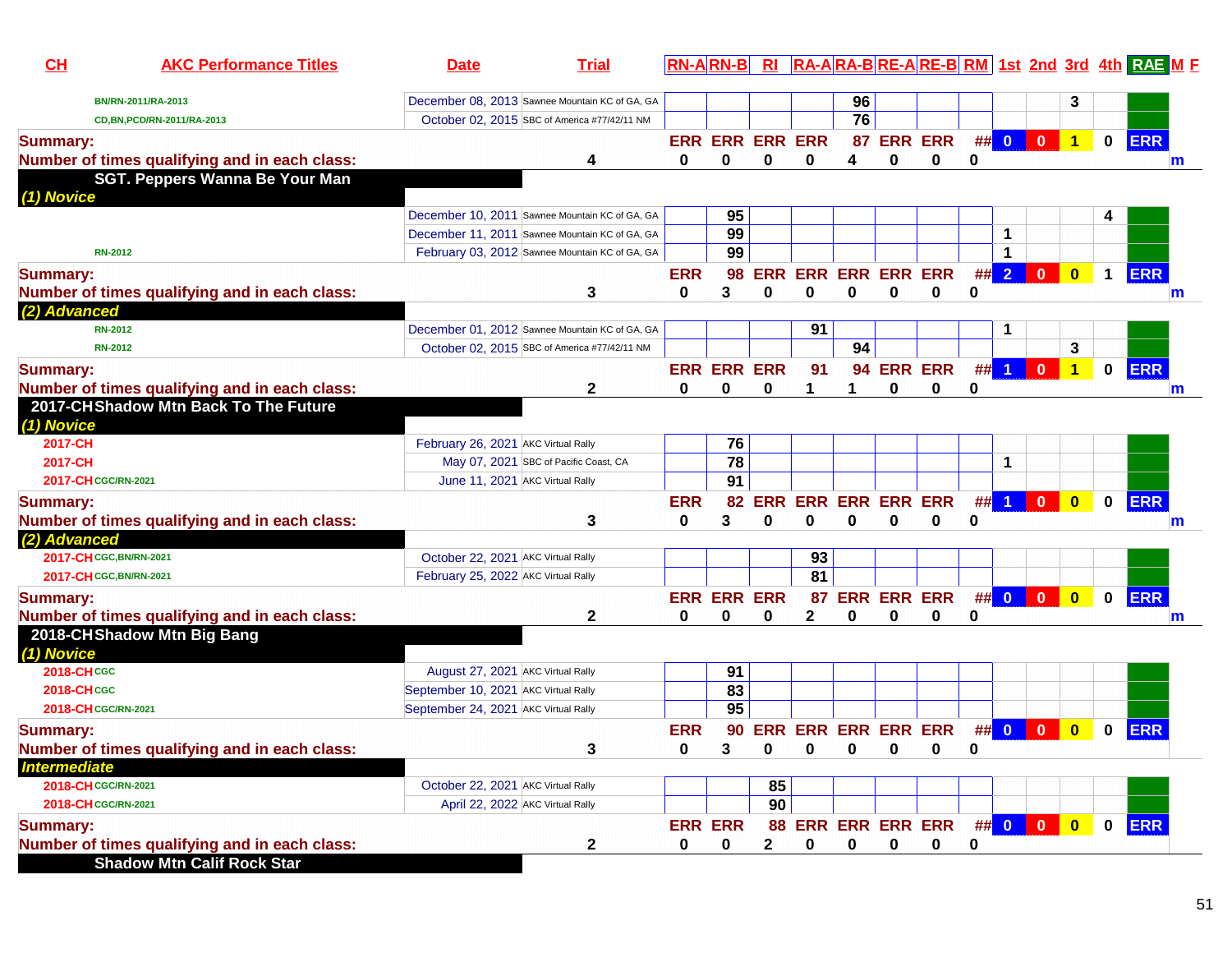| CH                 | <b>AKC Performance Titles</b>                 | <b>Date</b>                                   | <b>Trial</b>                                   |            | $RN-A RN-B $ RI                |          |                            |          |   |   |    |                         |                         |                         |              | RA-ARA-BRE-ARE-BRM 1st 2nd 3rd 4th RAE ME |              |
|--------------------|-----------------------------------------------|-----------------------------------------------|------------------------------------------------|------------|--------------------------------|----------|----------------------------|----------|---|---|----|-------------------------|-------------------------|-------------------------|--------------|-------------------------------------------|--------------|
| (1) Novice         |                                               |                                               |                                                |            |                                |          |                            |          |   |   |    |                         |                         |                         |              |                                           |              |
| <b>CD</b>          |                                               |                                               | October 19, 2008 Del Valle DC of Livermore, CA |            | 86                             |          |                            |          |   |   |    |                         |                         |                         |              |                                           |              |
| <b>CD</b>          |                                               |                                               | October 20, 2008 Del Valle DC of Livermore, CA |            | 92                             |          |                            |          |   |   |    |                         |                         |                         |              |                                           |              |
| <b>CD/RN-2008</b>  |                                               | December 27, 2008 KC of Salinas, CA           |                                                |            | 92                             |          |                            |          |   |   |    |                         |                         |                         |              |                                           |              |
| <b>Summary:</b>    |                                               |                                               |                                                | <b>ERR</b> | 90                             |          | <b>ERR ERR ERR ERR ERR</b> |          |   |   |    | ## 0                    | $\overline{\mathbf{0}}$ | $\overline{\mathbf{0}}$ | $\mathbf{0}$ | <b>ERR</b>                                |              |
|                    | Number of times qualifying and in each class: |                                               | 3                                              | 0          | 3                              | 0        | 0                          | 0        | 0 | 0 | 0  |                         |                         |                         |              |                                           |              |
|                    | <b>Shadow Mtn Cracker Jax</b>                 |                                               |                                                |            |                                |          |                            |          |   |   |    |                         |                         |                         |              |                                           |              |
| (1) Novice         |                                               |                                               |                                                |            |                                |          |                            |          |   |   |    |                         |                         |                         |              |                                           |              |
|                    |                                               | September 22, 2006 SBC of America #68/33/2 WY |                                                | 93         |                                |          |                            |          |   |   |    |                         | $\mathbf{2}$            |                         |              |                                           |              |
| <b>Summary:</b>    |                                               |                                               |                                                |            | <b>93 ERR</b>                  |          | <b>ERR ERR ERR ERR ERR</b> |          |   |   | ## | $\overline{\mathbf{0}}$ | $\blacktriangleleft$    | $\mathbf{0}$            | $\mathbf{0}$ | <b>ERR</b>                                |              |
|                    | Number of times qualifying and in each class: |                                               |                                                |            | 0                              | 0        | 0                          | 0        | 0 | 0 | 0  |                         |                         |                         |              |                                           |              |
|                    | <b>Shadow Mtn Etta At Last V Pater</b>        |                                               |                                                |            |                                |          |                            |          |   |   |    |                         |                         |                         |              |                                           |              |
| (1) Novice         |                                               |                                               |                                                |            |                                |          |                            |          |   |   |    |                         |                         |                         |              |                                           |              |
| <b>BN</b>          |                                               |                                               | October 07, 2019 SBC of America Regional, MO   |            | 84                             |          |                            |          |   |   |    |                         | 2                       |                         |              |                                           |              |
| <b>BN</b>          |                                               |                                               | October 08, 2019 SBC of America Regional, MO   |            | 89                             |          |                            |          |   |   |    | 1                       |                         |                         |              |                                           |              |
| <b>BN/ RN-2019</b> |                                               |                                               | October 11, 2019 SBC of America #81/46/15 MO   |            | 87                             |          |                            |          |   |   |    | 1                       |                         |                         |              |                                           |              |
|                    |                                               |                                               |                                                |            |                                |          |                            |          |   |   |    |                         |                         |                         |              |                                           |              |
| <b>Summary:</b>    |                                               |                                               |                                                | <b>ERR</b> | 87                             |          | <b>ERR ERR ERR ERR ERR</b> |          |   |   | #  | $\overline{2}$          |                         | $\mathbf{0}$            | $\mathbf 0$  | <b>ERR</b>                                |              |
|                    | Number of times qualifying and in each class: |                                               | 3                                              | 0          | 3                              | $\bf{0}$ | 0                          | $\bf{0}$ | 0 | 0 | 0  |                         |                         |                         |              |                                           |              |
| (1) Novice         | 2005-CHShadow Mtn Hot August Night            |                                               |                                                |            |                                |          |                            |          |   |   |    |                         |                         |                         |              |                                           |              |
| 2005-CH            |                                               |                                               | June 17, 2007 SBC of Puget Sound, WA           | 74         |                                |          |                            |          |   |   |    |                         | $\mathbf{2}$            |                         |              |                                           |              |
| 2005-CH            |                                               |                                               | May 16, 2009 Southern Oregon KC, OR            | 75         |                                |          |                            |          |   |   |    |                         |                         | 3                       |              |                                           |              |
| 2005-CHRN-2009     |                                               |                                               | May 17, 2009 SBC of Southern Oregon, OR        | 81         |                                |          |                            |          |   |   |    | $\mathbf{1}$            |                         |                         |              |                                           |              |
|                    |                                               |                                               |                                                | 77         | <b>ERR ERR ERR ERR ERR ERR</b> |          |                            |          |   |   | #  | $\blacktriangleleft$    |                         |                         | $\mathbf 0$  | <b>ERR</b>                                |              |
| <b>Summary:</b>    |                                               |                                               |                                                | 3          | 0                              | 0        | 0                          | $\bf{0}$ | 0 | 0 | 0  |                         |                         |                         |              |                                           |              |
|                    | Number of times qualifying and in each class: |                                               | 3                                              |            |                                |          |                            |          |   |   |    |                         |                         |                         |              |                                           | m            |
| (1) Novice         | <b>Shadow Mtn Jagger At Rock N Roll</b>       |                                               |                                                |            |                                |          |                            |          |   |   |    |                         |                         |                         |              |                                           |              |
|                    |                                               | January 25, 2020 Golden Gate KC, CA           |                                                |            | 95                             |          |                            |          |   |   |    |                         |                         |                         |              |                                           |              |
|                    |                                               | January 26, 2020 Golden Gate KC, CA           |                                                |            | 88                             |          |                            |          |   |   |    | 1                       | $\mathbf{2}$            |                         |              |                                           |              |
|                    |                                               |                                               |                                                |            |                                |          |                            |          |   |   |    |                         |                         |                         |              |                                           |              |
| <b>Summary:</b>    |                                               |                                               |                                                | <b>ERR</b> |                                |          | 92 ERR ERR ERR ERR ERR     |          |   |   | ## |                         | $\blacktriangleleft$    | $\mathbf{0}$            | $\mathbf 0$  | <b>ERR</b>                                |              |
|                    | Number of times qualifying and in each class: |                                               | 2                                              | 0          | $\mathbf{2}$                   | 0        | 0                          | 0        | 0 | 0 | 0  |                         |                         |                         |              |                                           | $\mathsf{m}$ |
|                    | <b>Shadow Mtn Mr Incredible</b>               |                                               |                                                |            |                                |          |                            |          |   |   |    |                         |                         |                         |              |                                           |              |
| (1) Novice         |                                               |                                               |                                                |            |                                |          |                            |          |   |   |    |                         |                         |                         |              |                                           |              |
|                    |                                               | July 05, 2008 Coos KC, OR                     |                                                |            | 73                             |          |                            |          |   |   |    |                         |                         |                         |              |                                           |              |
|                    |                                               |                                               | May 07, 2009 Southern Oregon KC, OR            |            | 88                             |          |                            |          |   |   |    |                         |                         |                         | 4            |                                           |              |
| <b>RN-2009</b>     |                                               | May 10, 2009 Klamath DF, OR                   |                                                |            | 85                             |          |                            |          |   |   |    |                         |                         |                         |              |                                           |              |
| <b>Summary:</b>    |                                               |                                               |                                                | <b>ERR</b> |                                |          | 82 ERR ERR ERR ERR ERR     |          |   |   |    |                         | ## 0 0 0                | $\bullet$               | $\mathbf 1$  | <b>ERR</b>                                |              |
|                    | Number of times qualifying and in each class: |                                               | 3                                              | 0          | 3                              | 0        | 0                          | 0        | 0 | 0 | 0  |                         |                         |                         |              |                                           | m            |
|                    | <b>Shadow Mtn Oolala Blue Collar</b>          |                                               |                                                |            |                                |          |                            |          |   |   |    |                         |                         |                         |              |                                           |              |
| (1) Novice         |                                               |                                               |                                                |            |                                |          |                            |          |   |   |    |                         |                         |                         |              |                                           |              |
|                    |                                               | August 09, 2008 KC of Freeborn Co. MN, MN     |                                                |            | 90                             |          |                            |          |   |   |    |                         |                         |                         |              |                                           |              |
|                    |                                               | August 10, 2008 KC of Freeborn Co. MN, MN     |                                                |            | 96                             |          |                            |          |   |   |    |                         | $\mathbf{2}$            |                         |              |                                           |              |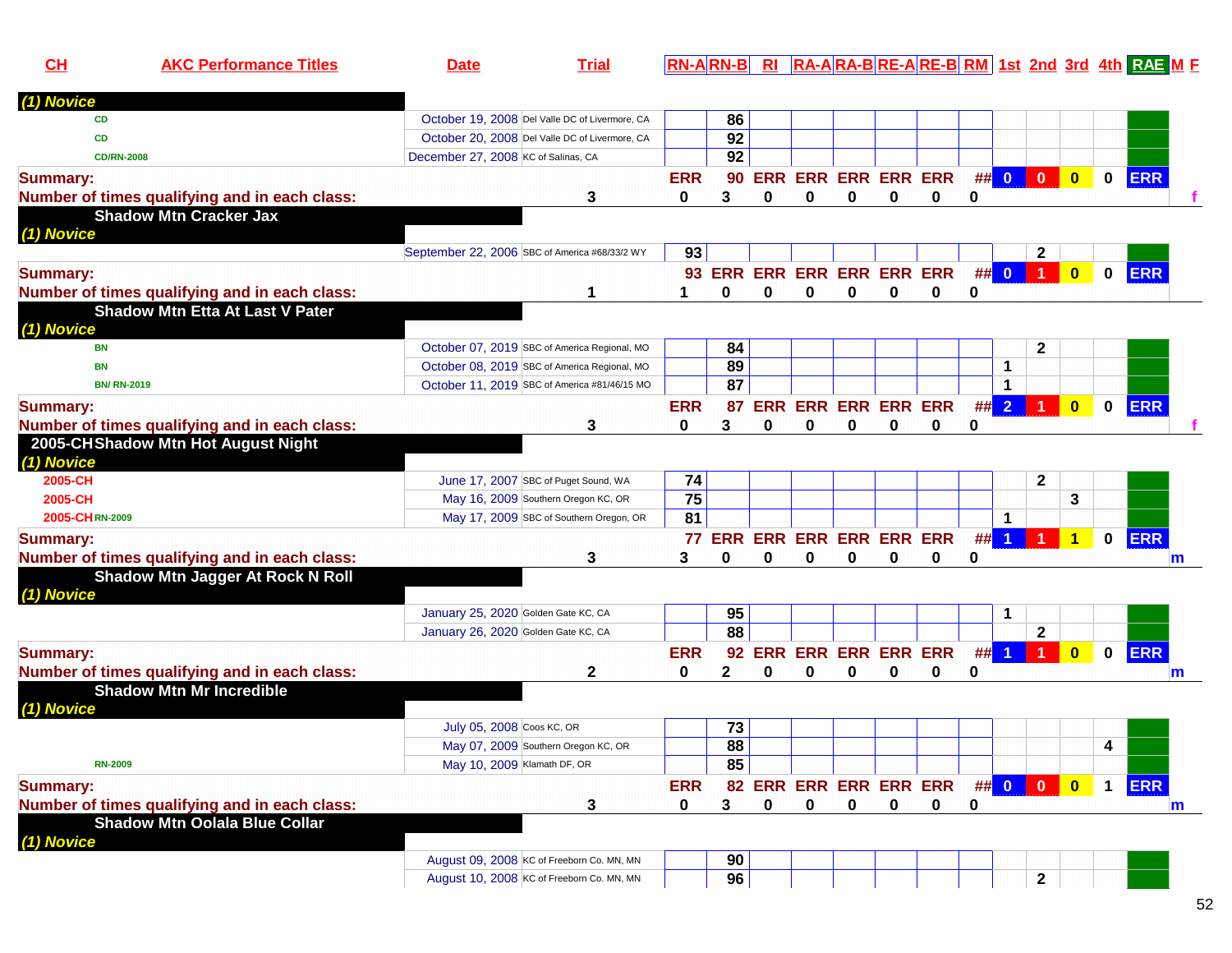| CL                     | <b>AKC Performance Titles</b>                 | <b>Date</b>                          | <b>Trial</b>                                 |              | <b>RN-B</b>            | R1         |                                        |     |            |          |          |             |                |                         |                      | RA-ARA-BRE-ARE-BRM 1st 2nd 3rd 4th RAE ME |
|------------------------|-----------------------------------------------|--------------------------------------|----------------------------------------------|--------------|------------------------|------------|----------------------------------------|-----|------------|----------|----------|-------------|----------------|-------------------------|----------------------|-------------------------------------------|
| <b>RN-2008</b>         |                                               |                                      | August 15, 2008 Caimbridge Minnesota KC, MN  |              | 95                     |            |                                        |     |            |          |          |             |                |                         |                      |                                           |
| <b>Summary:</b>        |                                               |                                      |                                              | <b>ERR</b>   | 94                     |            | ERR ERR ERR ERR ERR                    |     |            |          |          | ## 0        | <b>1</b> 1     | $\mathbf{0}$            | $\mathbf{0}$         | <b>ERR</b>                                |
|                        | Number of times qualifying and in each class: |                                      | 3                                            | 0            | 3                      | $\bf{0}$   | 0                                      | 0   | 0          | 0        | $\bf{0}$ |             |                |                         |                      |                                           |
| (1) Novice             | <b>Shadow Mtn Playboy Atlarge Reema</b>       |                                      |                                              |              |                        |            |                                        |     |            |          |          |             |                |                         |                      |                                           |
|                        |                                               |                                      | May 22, 2010 SBC of Southern Oregon, OR      |              | 83                     |            |                                        |     |            |          |          |             | $\mathbf{2}$   |                         |                      |                                           |
|                        |                                               |                                      | May 23, 2010 SBC of Southern Oregon, OR      |              | 92                     |            |                                        |     |            |          |          |             |                | 3                       |                      |                                           |
| <b>RN-2011</b>         |                                               |                                      | May 21, 2011 SBC of Southern Oregon, OR      |              | 84                     |            |                                        |     |            |          |          |             | $\mathbf 2$    |                         |                      |                                           |
| <b>RN-2011</b>         |                                               |                                      | May 22, 2011 SBC of Southern Oregon, OR      |              | $\overline{91}$        |            |                                        |     |            |          |          |             | $\mathbf 2$    |                         |                      |                                           |
| <b>Summary:</b>        |                                               |                                      |                                              | <b>ERR</b>   | 88                     |            | ERR ERR ERR ERR ERR                    |     |            |          |          | ## 0        | $\overline{3}$ | 1                       | 0                    | <b>ERR</b>                                |
|                        | Number of times qualifying and in each class: |                                      | 4                                            | 0            | 4                      | $\bf{0}$   | 0                                      | 0   | 0          | $\bf{0}$ | 0        |             |                |                         |                      | m                                         |
|                        | <b>Shadow Mtn Playit Again V Reema</b>        |                                      |                                              |              |                        |            |                                        |     |            |          |          |             |                |                         |                      |                                           |
| (1) Novice             |                                               |                                      |                                              |              |                        |            |                                        |     |            |          |          |             |                |                         |                      |                                           |
|                        |                                               |                                      | June 14, 2009 SBC of Puget Sound, WA         |              | 92                     |            |                                        |     |            |          |          |             | 2              |                         |                      |                                           |
|                        |                                               |                                      | October 05, 2009 SBC of America Regional, OR |              | $\overline{91}$        |            |                                        |     |            |          |          |             |                |                         |                      |                                           |
| <b>RN-2009</b>         |                                               |                                      | October 06, 2009 SBC of America Regional, OR |              | 81                     |            |                                        |     |            |          |          |             |                |                         |                      |                                           |
| <b>RN-2009</b>         |                                               |                                      | April 30, 2010 SBC of Pacific Coast, CA      |              | 97                     |            |                                        |     |            |          |          | 1           |                |                         |                      |                                           |
| <b>RN-2009</b>         |                                               |                                      | June 27, 2010 Deep Peninsula DTC, CA         |              | 97                     |            |                                        |     |            |          |          |             |                |                         |                      |                                           |
| <b>Summary:</b>        |                                               |                                      |                                              | <b>ERR</b>   | 92                     | <b>ERR</b> | <b>ERR ERR ERR ERR</b>                 |     |            |          |          |             | ## 1 1 1       | $\overline{\mathbf{0}}$ | 0                    | <b>ERR</b>                                |
|                        | Number of times qualifying and in each class: |                                      | 5                                            | 0            | 5                      | 0          | 0                                      | 0   | 0          | 0        | 0        |             |                |                         |                      |                                           |
| (2) Advanced           |                                               |                                      |                                              |              |                        |            |                                        |     |            |          |          |             |                |                         |                      |                                           |
| <b>RN-2009</b>         |                                               |                                      | April 29, 2011 SBC of Pacific Coast, CA      |              |                        |            |                                        | 87  |            |          |          |             | 2              |                         |                      |                                           |
| <b>RN-2009</b>         |                                               | May 07, 2011 Davis DTC, CA           |                                              |              |                        |            |                                        | 99  |            |          |          |             |                |                         | 4                    |                                           |
| RN-2009/RA-2012        |                                               |                                      | January 14, 2012 San Francisco DTC, CA       |              |                        |            |                                        | 90  |            |          |          |             |                |                         |                      |                                           |
|                        | CD,TD/RN-2009/RA-2012                         |                                      | April 27, 2012 SBC of Pacific Coast, CA      |              |                        |            |                                        | 99  |            |          |          | 1           |                |                         |                      |                                           |
|                        | CD,TD/RN-2009/RA-2012                         |                                      | May 19, 2012 SBC of Southern Oregon, OR      |              |                        |            |                                        | 98  |            |          |          | 1           |                |                         |                      |                                           |
|                        | CDX, GN, TD/RN-2009/RA, RE-2012               | November 04, 2012 Vallejo DTC, CA    |                                              |              |                        |            |                                        |     |            | 96       |          | 1           |                |                         |                      | 8                                         |
|                        | CDX, GN, TD/RN-2009/RA, RE-2012               | November 25, 2012 San Joaquin KC, CA |                                              |              |                        |            |                                        | 99  |            |          |          |             |                | 3                       |                      |                                           |
| <b>Summary:</b>        |                                               |                                      |                                              |              | <b>ERR ERR ERR ERR</b> |            |                                        | 95  | <b>ERR</b> | 96       | ## 3     |             |                |                         | $\blacktriangleleft$ | 8                                         |
|                        | Number of times qualifying and in each class: |                                      | 7                                            | 0            | 0                      | 0          | 0                                      | 6   | 0          | 1        | 0        |             |                |                         |                      |                                           |
| (3) Excellent          |                                               |                                      |                                              |              |                        |            |                                        |     |            |          |          |             |                |                         |                      |                                           |
|                        | CD,TD/RN-2009/RA-2012                         |                                      | April 27, 2012 SBC of Pacific Coast, CA      |              |                        |            |                                        |     |            | 87       |          | 1           |                |                         |                      |                                           |
|                        | CD,TD/RN-2009/RA-2012                         |                                      | May 19, 2012 SBC of Southern Oregon, OR      |              |                        |            |                                        |     |            | 87       |          | 1           |                |                         |                      |                                           |
| <b>Summary:</b>        |                                               |                                      |                                              |              |                        |            | ERR ERR ERR ERR ERR ERR                |     |            | 87       | ## 2     |             | $\bf{0}$       | $\bf{0}$                | 0                    | <b>ERR</b>                                |
|                        | Number of times qualifying and in each class: |                                      | $\mathbf{2}$                                 | $\mathbf{a}$ |                        |            | $\mathbf{0}$ $\mathbf{0}$ $\mathbf{0}$ | . വ | $\Omega$   | 2        | 0        |             |                |                         |                      |                                           |
| (4) Advanced Excellent |                                               |                                      |                                              |              |                        |            |                                        |     |            |          |          |             |                |                         |                      |                                           |
|                        | CD,TD/RN-2009/RA,RE-2012                      |                                      | May 20, 2012 SBC of Southern Oregon, OR      |              |                        |            |                                        | 98  |            |          |          | -1          |                |                         |                      |                                           |
|                        | CD,TD/RN-2009/RA,RE-2012                      |                                      | May 20, 2012 SBC of Southern Oregon, OR      |              |                        |            |                                        |     |            | 88       |          | $\mathbf 1$ |                |                         |                      |                                           |
|                        | CDX, GN, TD/RN-2009/RA, RE-2012               | August 17, 2012 Reno KC, NV          |                                              |              |                        |            |                                        | 93  |            |          |          |             | $\mathbf{2}$   |                         |                      | $\overline{2}$                            |
|                        | CDX, GN, TD/RN-2009/RA, RE-2012               | August 17, 2012 Reno KC, NV          |                                              |              |                        |            |                                        |     |            | 88       |          |             |                |                         | 4                    | $\overline{2}$                            |
|                        | CDX, GN, TD/RN-2009/RA, RE-2012               | August 25, 2012 Mensona KC, CA       |                                              |              |                        |            |                                        | 99  |            |          |          | 1           |                |                         |                      | 3 <sup>2</sup>                            |
|                        | CDX, GN, TD/RN-2009/RA, RE-2012               | August 25, 2012 Mensona KC, CA       |                                              |              |                        |            |                                        |     |            | 95       |          |             | $\mathbf{2}$   |                         |                      | 3 <sup>1</sup>                            |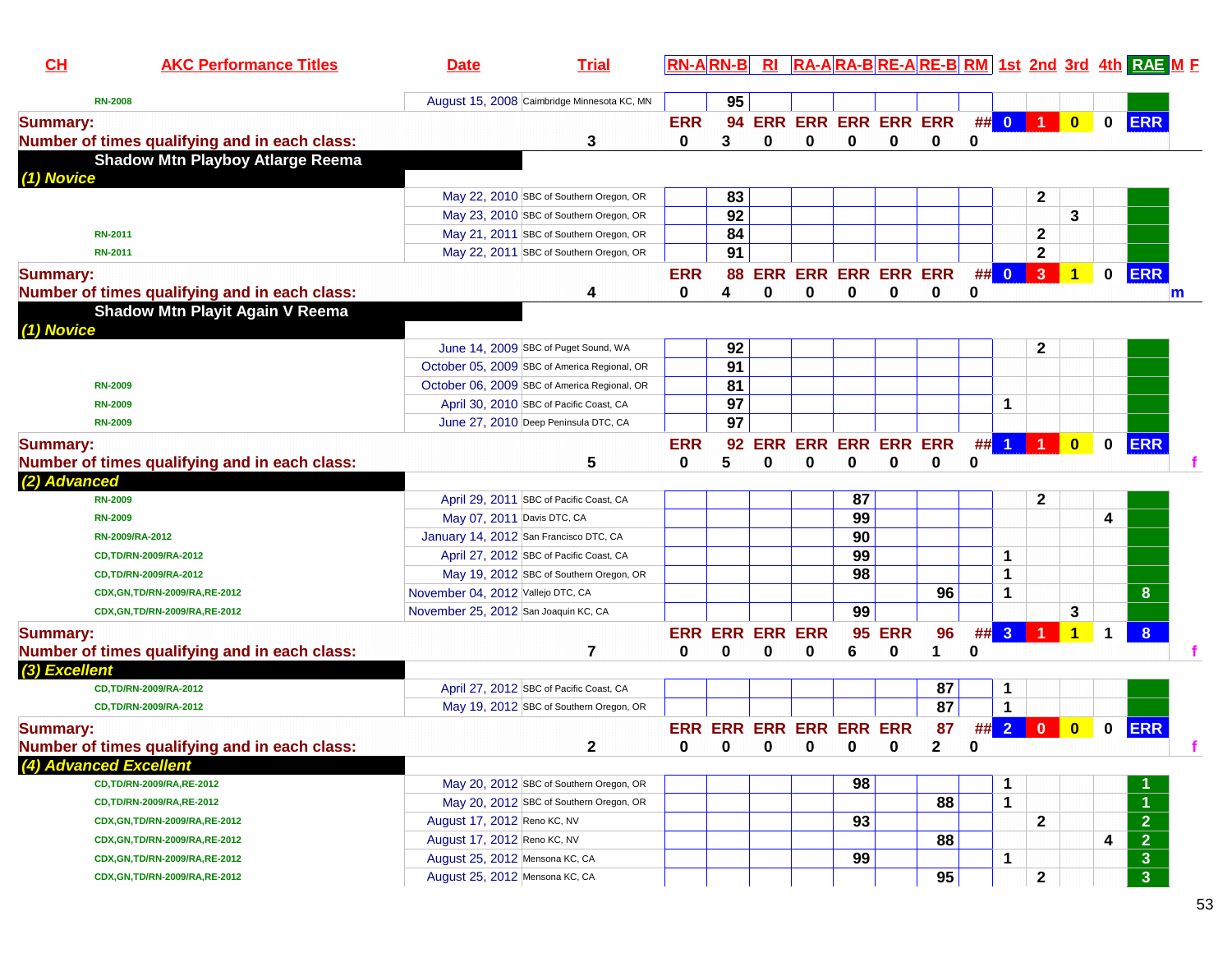| CL              | <b>AKC Performance Titles</b>                                           | <b>Date</b>                                      | <b>Trial</b> |            | <b>RN-ARN-B</b>        |   |                              |            |                |               |   |   |                        |                         |             | RI RA-ARA-BRE-ARE-BRM 1st 2nd 3rd 4th RAE ME |  |
|-----------------|-------------------------------------------------------------------------|--------------------------------------------------|--------------|------------|------------------------|---|------------------------------|------------|----------------|---------------|---|---|------------------------|-------------------------|-------------|----------------------------------------------|--|
|                 |                                                                         | August 26, 2012 Mensona KC, CA                   |              |            |                        |   |                              | 99         |                |               |   | 1 |                        |                         |             |                                              |  |
|                 | CDX, GN, TD/RN-2009/RA, RE-2012<br>CDX, GN, TD/RN-2009/RA, RE-2012      | August 26, 2012 Mensona KC, CA                   |              |            |                        |   |                              |            |                | 94            |   |   | $\mathbf 2$            |                         |             | 4                                            |  |
|                 | CDX, GN, TD/RN-2009/RA, RE-2012                                         | September 24, 2012 SBC of America Regional, UT   |              |            |                        |   |                              | 99         |                |               |   |   | $\mathbf 2$            |                         |             | $5\phantom{.0}$                              |  |
|                 |                                                                         | September 24, 2012 SBC of America Regional, UT   |              |            |                        |   |                              |            |                | 100           |   | 1 |                        |                         |             | $5\phantom{.0}$                              |  |
|                 | CDX, GN, TD/RN-2009/RA, RE-2012                                         | September 25, 2012 SBC of America Regional, UT   |              |            |                        |   |                              | 89         |                |               |   |   |                        | 3                       |             | $6\phantom{1}$                               |  |
|                 | CDX, GN, TD/RN-2009/RA, RE-2012                                         | September 25, 2012 SBC of America Regional, UT   |              |            |                        |   |                              |            |                | 100           |   | 1 |                        |                         |             | $6\phantom{a}$                               |  |
|                 | CDX, GN, TD/RN-2009/RA, RE-2012                                         | September 26, 2012 SBC of America #74/39/8 UT    |              |            |                        |   |                              | 99         |                |               |   | 1 |                        |                         |             | $\overline{7}$                               |  |
|                 | CDX, GN, TD/RN-2009/RA, RE-2012                                         |                                                  |              |            |                        |   |                              |            |                | 98            |   |   |                        |                         |             | $\overline{7}$                               |  |
|                 | CDX, GN, TD/RN-2009/RA, RE-2012                                         | September 26, 2012 SBC of America #74/39/8 UT    |              |            |                        |   |                              |            |                |               |   | 1 |                        |                         |             |                                              |  |
|                 | CDX, GN, TD/RN-2009/RA, RE-2012                                         | November 04, 2012 Vallejo DTC, CA                |              |            |                        |   |                              | 99         |                |               |   | 1 |                        |                         |             | $\boldsymbol{8}$                             |  |
|                 | CDX, GN, TD/RN-2009/RA, RE-2012                                         | April 12, 2013 Northern California Terrier Assoc |              |            |                        |   |                              | 100        |                |               |   | 1 |                        |                         |             | 9                                            |  |
|                 | CDX, GN, TD/RN-2009/RA, RE-2012                                         | April 12, 2013 Northern California Terrier Assoc |              |            |                        |   |                              |            |                | 98            |   | 1 |                        |                         |             | 9                                            |  |
|                 | CDX, GN, TD/RN-2009/RA, RE-2012/RAE-2013                                | April 26, 2013 SBC of Pacific Coast, CA          |              |            |                        |   |                              | 98         |                |               |   | 1 |                        |                         |             | 10                                           |  |
|                 | CDX, GN, TD/RN-2009/RA, RE-2012/RAE-2013                                | April 26, 2013 SBC of Pacific Coast, CA          |              |            |                        |   |                              |            |                | 97            |   | 1 |                        |                         |             | 10                                           |  |
|                 | UDX,OM1,GN,RAE,TDX                                                      | April 25, 2014 SBC of Pacific Coast, CA          |              |            |                        |   |                              | 100        |                |               |   | 1 |                        |                         |             | 11                                           |  |
|                 | UDX, OM1, GN, RAE, TDX                                                  | April 25, 2014 SBC of Pacific Coast, CA          |              |            |                        |   |                              |            |                | 99            |   | 1 |                        |                         |             | 11                                           |  |
| <b>Summary:</b> |                                                                         |                                                  |              |            | <b>ERR ERR ERR ERR</b> |   |                              |            | <b>98 ERR</b>  | 96            |   |   | ## <mark>15 4 1</mark> |                         | $\mathbf 1$ | 11                                           |  |
|                 | Number of times qualifying and in each class:                           |                                                  | 21           | 0          | 0                      | 0 | 0                            | 11         | 0              | 10            | 0 |   |                        |                         |             |                                              |  |
| (1) Novice      | <b>Shadow Mtn Quidditch V Vicdory</b>                                   |                                                  |              |            |                        |   |                              |            |                |               |   |   |                        |                         |             |                                              |  |
|                 |                                                                         | November 02, 2008 Vallejo DTC, CA                |              |            | 77                     |   |                              |            |                |               |   |   |                        |                         |             |                                              |  |
|                 |                                                                         | December 27, 2008 KC of Salinas, CA              |              |            | 90                     |   |                              |            |                |               |   |   |                        |                         |             |                                              |  |
|                 | <b>RN-2008</b>                                                          | December 28, 2008 San Mateo KC, CA               |              |            | 93                     |   |                              |            |                |               |   |   |                        |                         |             |                                              |  |
| <b>Summary:</b> |                                                                         |                                                  |              | <b>ERR</b> | 87                     |   | ERR ERR ERR ERR ERR ## 0 0 0 |            |                |               |   |   |                        |                         | $\mathbf 0$ | <b>ERR</b>                                   |  |
|                 | Number of times qualifying and in each class:                           |                                                  | 3            | $\bf{0}$   | 3                      | 0 | 0                            | 0          | $\bf{0}$       | 0             | 0 |   |                        |                         |             |                                              |  |
| (2) Advanced    |                                                                         |                                                  |              |            |                        |   |                              |            |                |               |   |   |                        |                         |             |                                              |  |
|                 | <b>RN-2008</b>                                                          | May 16, 2009 SBC of Southern Oregon, OR          |              |            |                        |   | 70                           |            |                |               |   | 1 |                        |                         |             |                                              |  |
|                 | <b>RN-2008</b>                                                          | October 06, 2009 SBC of America Regional, OR     |              |            |                        |   | 90                           |            |                |               |   | 1 |                        |                         |             |                                              |  |
|                 | RN-2008/RA-2009                                                         | October 09, 2009 SBC of America #71/36/5 OR      |              |            |                        |   | 89                           |            |                |               |   | 1 |                        |                         |             |                                              |  |
|                 |                                                                         |                                                  |              |            | <b>ERR ERR ERR</b>     |   |                              |            | 83 ERR ERR ERR |               |   |   | ## 3 0                 | $\overline{\mathbf{0}}$ |             | <b>ERR</b>                                   |  |
| <b>Summary:</b> |                                                                         |                                                  |              |            |                        |   |                              |            |                |               |   |   |                        |                         | $\mathbf 0$ |                                              |  |
| (3) Excellent   | Number of times qualifying and in each class:                           |                                                  | 3            | 0          | 0                      | 0 | 3                            | 0          | 0              | 0             | 0 |   |                        |                         |             |                                              |  |
|                 | RN-2008/RA-2009                                                         | December 27, 2009 San Mateo KC, CA               |              |            |                        |   |                              |            | 81             |               |   |   |                        |                         |             |                                              |  |
|                 | RN-2008/RA-2009                                                         | January 17, 2010 Santa Clara DTC, CA             |              |            |                        |   |                              |            | 82             |               |   |   |                        |                         |             |                                              |  |
|                 | CD/RN-2008/RA-2009/RE-2010                                              | February 13, 2010 SBC of San Diego, CA           |              |            |                        |   |                              |            | 73             |               |   |   |                        |                         |             |                                              |  |
| <b>Summary:</b> |                                                                         |                                                  |              |            | <b>FRR FRR FRR</b>     |   | <b>FRR</b>                   | <b>FRR</b> |                | <b>79 ERR</b> |   |   | ## 0 0 0               |                         |             | 0 ERR                                        |  |
|                 |                                                                         |                                                  |              | 0          | 0                      | 0 | 0                            | 0          | 3              | 0             | 0 |   |                        |                         |             |                                              |  |
|                 | Number of times qualifying and in each class:<br>(4) Advanced Excellent |                                                  | 3            |            |                        |   |                              |            |                |               |   |   |                        |                         |             |                                              |  |
|                 | CD/RN-2008/RA-2009/RE-2010                                              | May 22, 2010 SBC of Southern Oregon, OR          |              |            |                        |   |                              | 82         |                |               |   |   |                        |                         |             |                                              |  |
|                 |                                                                         | May 22, 2010 SBC of Southern Oregon, OR          |              |            |                        |   |                              |            |                | 78            |   |   | $\mathbf{2}$           | 3                       |             |                                              |  |
|                 | CD/RN-2008/RA-2009/RE-2010                                              | May 23, 2010 SBC of Southern Oregon, OR          |              |            |                        |   |                              |            |                |               |   |   |                        |                         |             |                                              |  |
|                 | CD/RN-2008/RA-2009/RE-2010                                              |                                                  |              |            |                        |   |                              | 88         |                |               |   |   |                        | 3                       |             | $\overline{2}$                               |  |
|                 | CD/RN-2008/RA-2009/RE-2010                                              | May 23, 2010 SBC of Southern Oregon, OR          |              |            |                        |   |                              |            |                | 84            |   |   |                        | 3                       |             | $\overline{2}$                               |  |
|                 | CD/RN-2008/RA-2009/RE-2010                                              | August 28, 2010 Mensona KC, CA                   |              |            |                        |   |                              | 80         |                |               |   |   |                        |                         |             | 3 <sup>2</sup>                               |  |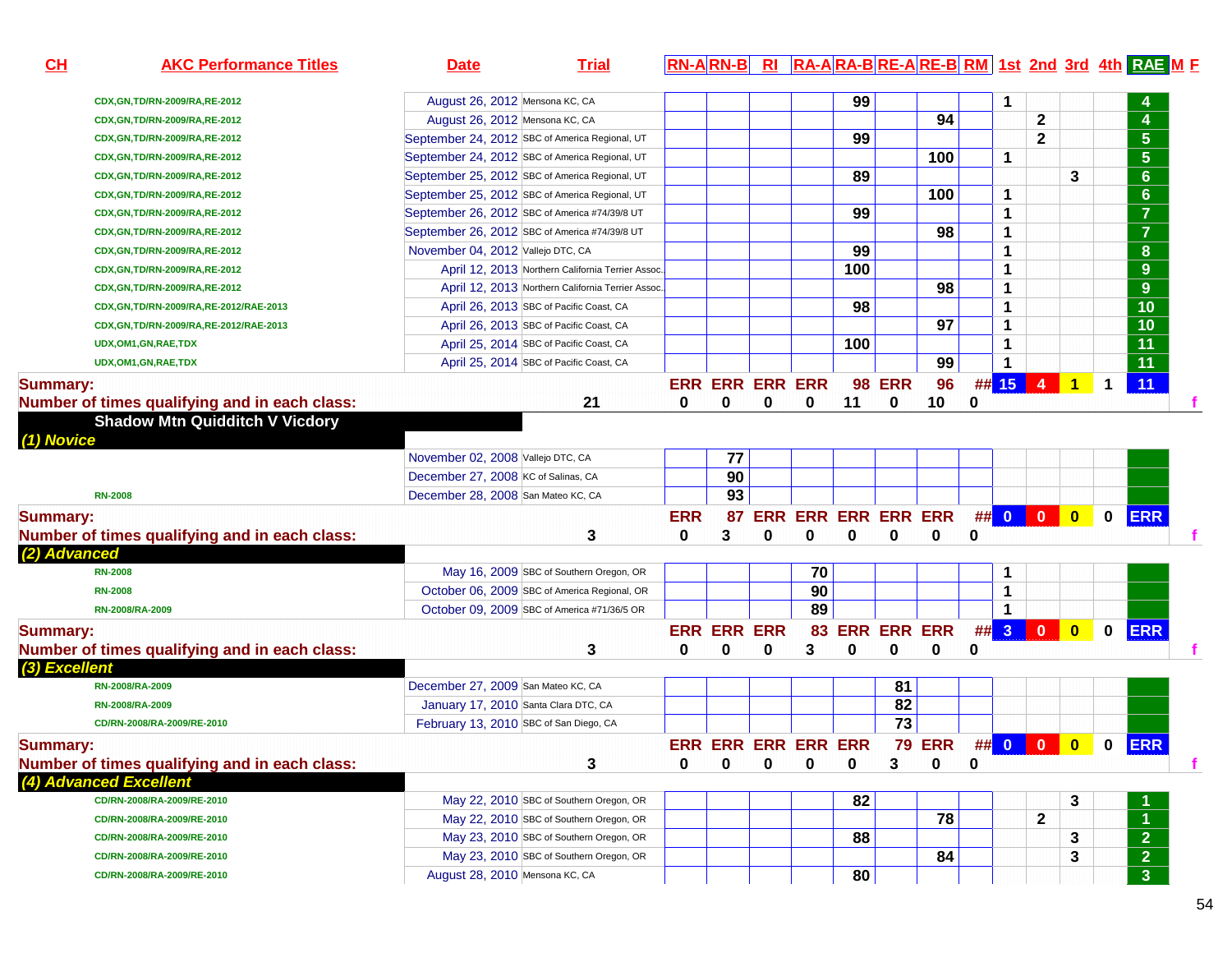| <u>н</u> | <b>AKC Performance Titles</b>                                | <u>Trial</u><br><b>Date</b>                    |  | <b>RN-ARN-B RI RA-ARA-BRE-ARE-BRM 1st 2nd 3rd 4th RAE M E</b> |    |    |   |              |   |   |                |
|----------|--------------------------------------------------------------|------------------------------------------------|--|---------------------------------------------------------------|----|----|---|--------------|---|---|----------------|
|          | CD/RN-2008/RA-2009/RE-2010                                   | August 28, 2010 Mensona KC, CA                 |  |                                                               | 84 |    |   |              |   |   | $\mathbf{3}$   |
|          | CD/RN-2008/RA-2009/RE-2010                                   | August 29, 2010 Mensona KC, CA                 |  | 89                                                            |    |    |   |              |   |   | 4              |
|          | CD/RN-2008/RA-2009/RE-2010                                   | August 29, 2010 Mensona KC, CA                 |  |                                                               | 95 |    |   |              |   |   | 4              |
|          | CD/RN-2008/RA-2009/RE-2010                                   | November 06, 2010 Napa Valley DTC, CA          |  | 92                                                            |    |    |   |              |   |   | 5 <sub>5</sub> |
|          | CD/RN-2008/RA-2009/RE-2010                                   | November 06, 2010 Napa Valley DTC, CA          |  |                                                               | 79 |    |   |              |   |   | 5 <sub>5</sub> |
|          | CD/RN-2008/RA-2009/RE-2010                                   | November 06, 2010 Napa Valley DTC, CA          |  | 89                                                            |    |    |   |              |   |   | $6^{\circ}$    |
|          | CD/RN-2008/RA-2009/RE-2010                                   | November 06, 2010 Napa Valley DTC, CA          |  |                                                               | 88 |    |   |              |   |   | 6 <sup>°</sup> |
|          | CD/RN-2008/RA-2009/RE-2010                                   | November 07, 2010 Vallejo DTC, CA              |  | 82                                                            |    |    |   |              |   |   | $\overline{7}$ |
|          | CD/RN-2008/RA-2009/RE-2010                                   | November 07, 2010 Vallejo DTC, CA              |  |                                                               | 71 |    |   |              |   |   | $\overline{7}$ |
|          | CD/RN-2008/RA-2009/RE-2010                                   | November 07, 2010 Vallejo DTC, CA              |  | 89                                                            |    |    |   |              |   |   | 8              |
|          | CD/RN-2008/RA-2009/RE-2010                                   | November 07, 2010 Vallejo DTC, CA              |  |                                                               | 82 |    |   |              |   |   | 8              |
|          | CD/RN-2008/RA-2009/RE-2010                                   | January 15, 2011 San Francisco DTC, CA         |  | 87                                                            |    |    |   |              |   |   | 9              |
|          | CD/RN-2008/RA-2009/RE-2010                                   | January 15, 2011 San Francisco DTC, CA         |  |                                                               | 81 |    |   |              |   |   | 9              |
|          | CD/RN-2008/RA-2009/RE-2010/RAE-2011                          | January 16, 2011 Santa Clara DTC, CA           |  | 90                                                            |    |    |   |              |   |   | 10             |
|          | CD/RN-2008/RA-2009/RE-2010/RAE-2011                          | January 16, 2011 Santa Clara DTC, CA           |  |                                                               | 94 |    |   |              |   |   | 10             |
|          | CD, NFP/RN-2008/RA-2009/RE-2010/RAE-2011                     | April 29, 2011 SBC of Pacific Coast, CA        |  | 90                                                            |    |    | 1 |              |   |   | 11             |
|          | CD,NFP/RN-2008/RA-2009/RE-2010/RAE-2011                      | April 29, 2011 SBC of Pacific Coast, CA        |  |                                                               | 88 |    | 1 |              |   |   | 11             |
|          | CD, NAP, NJP, NFP/RN-2008/RA-2009/RE-2010/RAE-2011           | July 16, 2011 Del Monte KC, CA                 |  | 90                                                            |    |    |   |              |   |   | 12             |
|          | CD, NAP, NJP, NFP/RN-2008/RA-2009/RE-2010/RAE-2011           | July 16, 2011 Del Monte KC, CA                 |  |                                                               | 83 |    |   |              |   |   | 12             |
|          | CD, NAP, NJP, NFP/RN-2008/RA-2009/RE-2010/RAE-2011           | July 17, 2011 Del Monte KC, CA                 |  | 91                                                            |    |    |   |              |   |   | 13             |
|          | CD, NAP, NJP, NFP/RN-2008/RA-2009/RE-2010/RAE-2011           | July 17, 2011 Del Monte KC, CA                 |  |                                                               | 94 |    |   |              |   | 4 | 13             |
|          | CD, OJP, NFP/RN-2008/RA-2009/RE-2010/RAE-2011                | August 27, 2011 Mensona KC, CA                 |  | 93                                                            |    |    |   |              |   |   | 14             |
|          | CD,OJP,NFP/RN-2008/RA-2009/RE-2010/RAE-2011                  | August 27, 2011 Mensona KC, CA                 |  |                                                               | 86 |    |   |              |   |   | 14             |
|          | CD, NAP, OJP, NFP/RN-2008/RA-2009/RE-2010/RAE-2011           | September 13, 2011 SBC of America Regional, NY |  | 87                                                            |    |    |   | $\mathbf{2}$ |   |   | 15             |
|          | CD, NAP, OJP, NFP/RN-2008/RA-2009/RE-2010/RAE-2011           | September 13, 2011 SBC of America Regional, NY |  |                                                               | 88 |    |   | $\mathbf{2}$ |   |   | 15             |
|          | CD, NAP, OJP, NFP/RN-2008/RA-2009/RE-2010/RAE-2011           | September 14, 2011 SBC of America Regional, NY |  | 90                                                            |    |    |   | $\mathbf{2}$ |   |   | 16             |
|          | CD, NAP, OJP, NFP/RN-2008/RA-2009/RE-2010/RAE-2011           | September 14, 2011 SBC of America Regional, NY |  |                                                               | 92 |    |   | $\mathbf{2}$ |   |   | 16             |
|          | CD, NAP, OJP, NFP/RN-2008/RA-2009/RE-2010/RAE-2011           | October 08, 2011 Capital DTC of WA DC, MD      |  | 98                                                            |    |    |   |              | 3 |   | 17             |
|          | CD, NAP, OJP, NFP/RN-2008/RA-2009/RE-2010/RAE-2011           | October 08, 2011 Capital DTC of WA DC, MD      |  |                                                               | 97 |    |   | $\mathbf{2}$ |   |   | 17             |
|          | CD, AXP, AJP, OFP/RN-2008/RA-2009/RE-2010/RAE-2011           | February 02, 2012 Norwegian Elkhound Assoc. CA |  | 97                                                            |    |    |   |              |   | 4 | 18             |
|          | CD, AXP, AJP, OFP/RN-2008/RA-2009/RE-2010/RAE-2011           | February 02, 2012 Norwegian Elkhound Assoc. CA |  |                                                               | 92 |    |   |              |   | 4 | 18             |
|          | CD, AXP, AJP, OFP/RN-2008/RA-2009/RE-2010/RAE-2011           | February 03, 2012 Fresno DTC, CA               |  | 88                                                            |    |    |   |              |   |   | 19             |
|          | CD, AXP, AJP, OFP/RN-2008/RA-2009/RE-2010/RAE-2011/RAE2-2012 | February 03, 2012 Fresno DTC, CA               |  |                                                               | 94 |    |   |              |   |   | 19             |
|          | CD, AXP, AJP, OFP/RN-2008/RA-2009/RE-2010/RAE-2011/RAE2-2012 | March 22, 2012 San Mateo KC, CA                |  | 98                                                            |    |    |   |              |   |   | 20             |
|          | CD, AXP, AJP, OFP/RN-2008/RA-2009/RE-2010/RAE-2011/RAE2-2012 | March 22, 2012 San Mateo KC, CA                |  |                                                               | 97 |    |   |              |   |   | 20             |
|          | CD, AXP, AJP, OFP/RN-2008/RA-2009/RE-2010/RAE-2011/RAE2-2012 | March 23, 2012 San Mateo KC, CA                |  | 91<br>$\ddot{\phantom{0}}$                                    |    |    |   |              |   |   | 21             |
|          | CD, AXP, AJP, OFP/RN-2008/RA-2009/RE-2010/RAE-2011/RAE2-2012 | March 23, 2012 San Mateo KC, CA                |  |                                                               | 87 |    |   |              |   |   | 21             |
|          | CD, AXP, AJP, OFP/RN-2008/RA-2009/RE-2010/RAE-2011/RAE2-2012 | April 27, 2012 SBC of Pacific Coast, CA        |  | 92                                                            |    |    |   |              | 3 |   | 22             |
|          | CD, AXP, AJP, OFP/RN-2008/RA-2009/RE-2010/RAE-2011/RAE2-2012 | April 27, 2012 SBC of Pacific Coast, CA        |  |                                                               | 77 |    |   |              | 3 |   | 22             |
|          | CD, AXP, AJP, OFP/RN-2008/RA-2009/RE-2010/RAE-2011/RAE2-2012 | May 24, 2012 SBC of San Diego, CA              |  | 86                                                            |    |    | 1 |              |   |   | 23             |
|          | CD, AXP, AJP, OFP/RN-2008/RA-2009/RE-2010/RAE-2011/RAE2-2012 | May 24, 2012 SBC of San Diego, CA              |  |                                                               |    | 79 | 1 |              |   |   | 23             |
|          | CD, AXP, AJP, OFP/RN-2008/RA-2009/RE-2010/RAE-2011/RAE2-2012 | May 25, 2012 Antelope Valley KC, CA            |  | 85                                                            |    |    |   |              |   | 4 | 24             |
|          | CD, AXP, AJP, OFP/RN-2008/RA-2009/RE-2010/RAE-2011/RAE2-2012 | May 25, 2012 Antelope Valley KC, CA            |  |                                                               | 77 |    |   | 2            |   |   | 24             |
|          |                                                              |                                                |  |                                                               |    |    |   |              |   |   |                |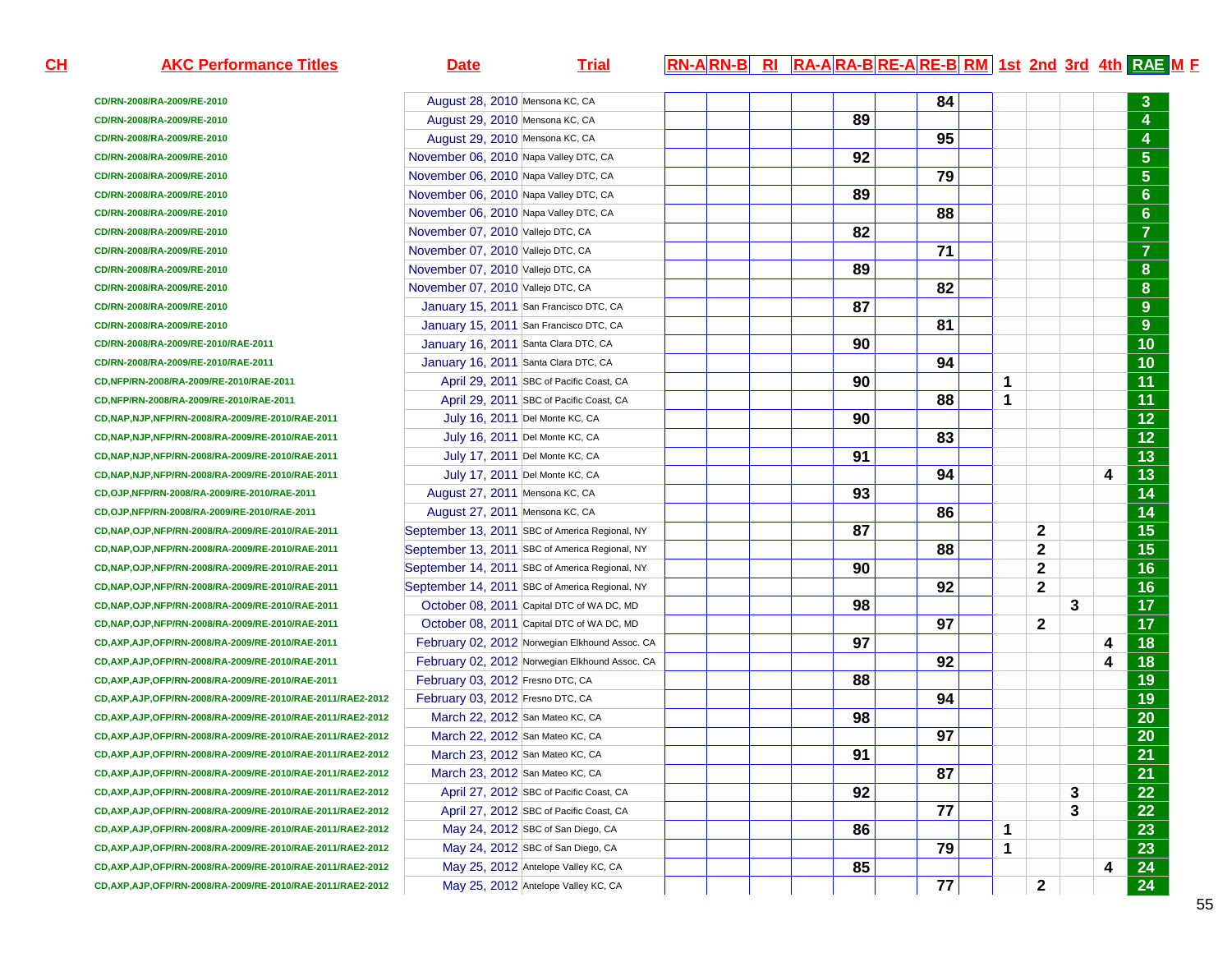| CH<br><b>AKC Performance Titles</b>                              | <b>Date</b>                     | <b>Trial</b>                                   |                 |                            |   |                        |    |            |                        |   |          |              |                         |              | RN-ARN-B RI RA-ARA-BRE-ARE-BRM 1st 2nd 3rd 4th RAE M E |  |
|------------------------------------------------------------------|---------------------------------|------------------------------------------------|-----------------|----------------------------|---|------------------------|----|------------|------------------------|---|----------|--------------|-------------------------|--------------|--------------------------------------------------------|--|
| CD, AXP, AJP, OFP/RN-2008/RA-2009/RE-2010/RAE-2011/RAE2-2012     |                                 | May 26, 2012 San Fernando KC, CA               |                 |                            |   |                        | 86 |            |                        |   |          |              |                         | 4            | 25                                                     |  |
| CD, AXP, AJP, OFP/RN-2008/RA-2009/RE-2010/RAE-2011/RAE2-2012     |                                 | May 26, 2012 San Fernando KC, CA               |                 |                            |   |                        |    |            | 79                     |   |          |              |                         |              | $\overline{25}$                                        |  |
| CD, AXP, AJP, OFP/RN-2008/RA-2009/RE-2010/RAE-2011/RAE2-2012     |                                 | July 15, 2012 Del Monte KC, CA                 |                 |                            |   |                        | 78 |            |                        |   |          |              |                         |              | $\overline{26}$                                        |  |
| CD, AXP, AJP, OFP/RN-2008/RA-2009/RE-2010/RAE-2011/RAE2-2012     |                                 | July 15, 2012 Del Monte KC, CA                 |                 |                            |   |                        |    |            | 83                     |   |          |              |                         | 4            | 26                                                     |  |
| CD, AXP, AJP, OFP/RN-2008/RA-2009/RE-2010/RAE-2011/RAE2-2012     | August 25, 2012 Mensona KC, CA  |                                                |                 |                            |   |                        | 95 |            |                        |   |          |              |                         |              | $\overline{27}$                                        |  |
| CD, AXP, AJP, OFP/RN-2008/RA-2009/RE-2010/RAE-2011/RAE2-2012     | August 25, 2012 Mensona KC, CA  |                                                |                 |                            |   |                        |    |            | 94                     |   |          |              |                         | 4            | $\overline{27}$                                        |  |
| CD, AXP, AJP, OFP/RN-2008/RA-2009/RE-2010/RAE-2011/RAE2-2012     | August 26, 2012 Mensona KC, CA  |                                                |                 |                            |   |                        | 88 |            |                        |   |          |              |                         |              | $\overline{28}$                                        |  |
| CD, AXP, AJP, OFP/RN-2008/RA-2009/RE-2010/RAE-2011/RAE2-2012     | August 26, 2012 Mensona KC, CA  |                                                |                 |                            |   |                        |    |            | 87                     |   |          |              |                         | 4            | $\overline{28}$                                        |  |
| CD, AXP, AJP, OFP/RN-2008/RA-2009/RE-2010/RAE-2011/RAE2-2012     |                                 | October 21, 2012 Del Valle DC of Livermore, CA |                 |                            |   |                        | 97 |            |                        |   | 1        |              |                         |              | $\overline{29}$                                        |  |
| CD, AXP, AJP, OFP/RN-2008/RA-2009/RE-2010/RAE-2011/RAE2-2012     |                                 | October 21, 2012 Del Valle DC of Livermore, CA |                 |                            |   |                        |    |            | 95                     |   |          |              |                         |              | $\overline{29}$                                        |  |
| CD, AXP, AJP, OFP/RN-2008/RA-2009/RE-2010/RAE-2011/RAE2, RAE3-20 |                                 | October 22, 2012 Del Valle DC of Livermore, CA |                 |                            |   |                        | 96 |            |                        |   |          |              |                         |              | $\overline{30}$                                        |  |
| CD, AXP, AJP, OFP/RN-2008/RA-2009/RE-2010/RAE-2011/RAE2, RAE3-20 |                                 | October 22, 2012 Del Valle DC of Livermore, CA |                 |                            |   |                        |    |            | 87                     |   |          |              |                         |              | $\overline{30}$                                        |  |
| <b>Summary:</b>                                                  |                                 |                                                |                 | <b>ERR ERR ERR ERR</b>     |   |                        | 89 | <b>ERR</b> | 86                     |   | $\#$ 5 7 |              | $6\phantom{a}$          | 8            | 30                                                     |  |
| Number of times qualifying and in each class:                    |                                 | 60                                             | 0               | 0                          | 0 | 0                      | 30 | $\bf{0}$   | 30                     | 0 |          |              |                         |              |                                                        |  |
| <b>Shadow Mtn Sam I Am</b>                                       |                                 |                                                |                 |                            |   |                        |    |            |                        |   |          |              |                         |              |                                                        |  |
| (1) Novice                                                       |                                 |                                                |                 |                            |   |                        |    |            |                        |   |          |              |                         |              |                                                        |  |
|                                                                  |                                 | October 08, 2010 SBC of America #72/37/6 MO    | 73              |                            |   |                        |    |            |                        |   | -1       |              |                         |              |                                                        |  |
| <b>Summary:</b>                                                  |                                 |                                                |                 | <b>73 ERR</b>              |   |                        |    |            | ERR ERR ERR ERR ERR    |   |          | ## 1 0       | $\bullet$               | $\mathbf{0}$ | <b>ERR</b>                                             |  |
| Number of times qualifying and in each class:                    |                                 | 1                                              |                 | 0                          | 0 | 0                      | 0  | 0          | 0                      | 0 |          |              |                         |              |                                                        |  |
| <b>Shadow Mtn Wingman</b>                                        |                                 |                                                |                 |                            |   |                        |    |            |                        |   |          |              |                         |              |                                                        |  |
| (1) Novice                                                       |                                 |                                                |                 |                            |   |                        |    |            |                        |   |          |              |                         |              |                                                        |  |
|                                                                  |                                 | April 21, 2017 SBC of Pacific Coast, CA        |                 | 70                         |   |                        |    |            |                        |   |          |              |                         |              |                                                        |  |
| <b>Summary:</b>                                                  |                                 |                                                | <b>ERR</b>      |                            |   |                        |    |            | 70 ERR ERR ERR ERR ERR |   |          | ## 1 0       | $\bullet$               | $\mathbf 0$  | <b>ERR</b>                                             |  |
| Number of times qualifying and in each class:                    |                                 | 1                                              | 0               | 1                          | 0 | 0                      | 0  | 0          | 0                      | 0 |          |              |                         |              | m                                                      |  |
| 2014-CHShadow Mtn Yankee Doodle                                  |                                 |                                                |                 |                            |   |                        |    |            |                        |   |          |              |                         |              |                                                        |  |
| (1) Novice                                                       |                                 |                                                |                 |                            |   |                        |    |            |                        |   |          |              |                         |              |                                                        |  |
| 2014-CH                                                          |                                 | February 14, 2015 Santa Clara Valley KC, CA    | 71              |                            |   |                        |    |            |                        |   |          |              |                         | 4            |                                                        |  |
| 2014-CH                                                          | March 19, 2015 San Mateo KC, CA |                                                | $\overline{73}$ |                            |   |                        |    |            |                        |   |          |              |                         |              |                                                        |  |
| <b>Summary:</b>                                                  |                                 |                                                |                 | 72 ERR ERR ERR ERR ERR ERR |   |                        |    |            |                        |   |          | ## 0 0 0     | $\overline{\mathbf{0}}$ | $\mathbf 1$  | <b>ERR</b>                                             |  |
| Number of times qualifying and in each class:                    |                                 | $\mathbf 2$                                    | $\mathbf{2}$    | 0                          | 0 | 0                      | 0  | 0          | 0                      | 0 |          |              |                         |              |                                                        |  |
| <b>Shericks Dancin Delilah of Angels Gate</b>                    |                                 |                                                |                 |                            |   |                        |    |            |                        |   |          |              |                         |              | m                                                      |  |
| (1) Novice                                                       |                                 |                                                |                 |                            |   |                        |    |            |                        |   |          |              |                         |              |                                                        |  |
|                                                                  |                                 | October 05, 2009 SBC of America Regional, OR   |                 | 74                         |   |                        |    |            |                        |   |          |              |                         |              |                                                        |  |
|                                                                  |                                 | February 07, 2010 SBC of Puget Sound, WA       | 81              |                            |   |                        |    |            |                        |   |          | $\mathbf{2}$ |                         |              |                                                        |  |
|                                                                  |                                 |                                                | 81              |                            |   | 74 ERR ERR ERR ERR ERR |    |            |                        |   |          |              |                         | $\mathbf{0}$ |                                                        |  |
| <b>Summary:</b>                                                  |                                 |                                                | 1               |                            |   |                        |    |            |                        |   |          | ## 0 1 0     |                         |              | <b>ERR</b>                                             |  |
| Number of times qualifying and in each class:                    |                                 | 2                                              |                 | 1                          | 0 | 0                      | 0  | 0          | 0                      | 0 |          |              |                         |              |                                                        |  |
| 2011-GCHShericks Diamond Rio Del Vicdory                         |                                 |                                                |                 |                            |   |                        |    |            |                        |   |          |              |                         |              |                                                        |  |
| (1) Novice                                                       |                                 | June 14, 2009 SBC of Puget Sound, WA           |                 |                            |   |                        |    |            |                        |   |          |              |                         |              |                                                        |  |
| 2011-GCH<br>2011-GCH                                             |                                 |                                                | 82              |                            |   |                        |    |            |                        |   | 1        |              |                         |              |                                                        |  |
| 2011-GCHRN-2009                                                  |                                 | August 23, 2009 Sammamish KC, WA               |                 | 85                         |   |                        |    |            |                        |   |          |              |                         |              |                                                        |  |
|                                                                  |                                 | September 26, 2009 Columbia Basin DTC, WA      |                 | 99                         |   |                        |    |            |                        |   |          | $\mathbf{2}$ |                         |              |                                                        |  |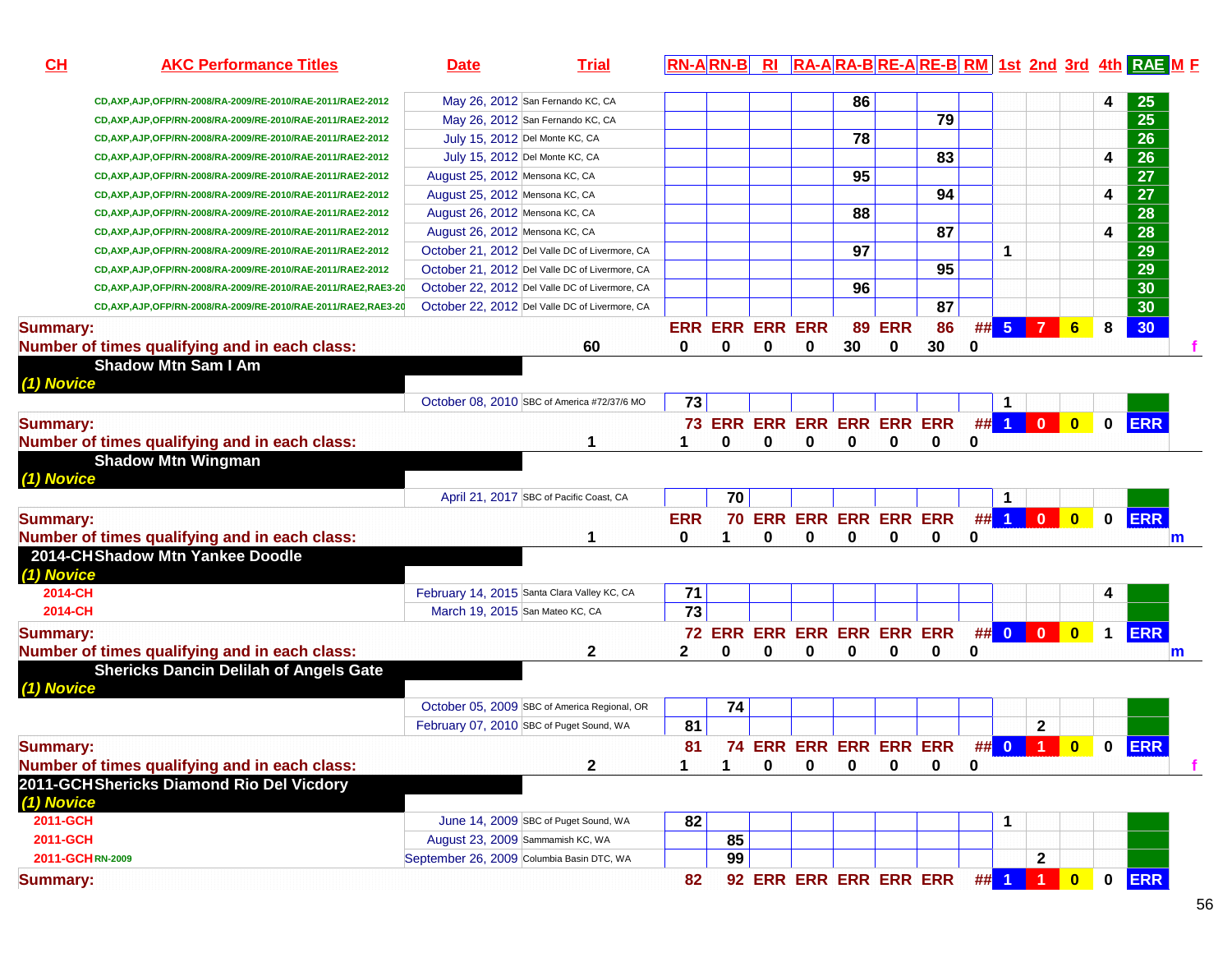| 3<br>Number of times qualifying and in each class:<br>2<br>0<br>0<br>0<br>0<br>1<br>0<br>(2) Advanced<br>2011-GCHRN-2009<br>October 05, 2009 SBC of America Regional, OR<br>79<br>2<br>78<br>$\mathbf 2$<br>October 06, 2009 SBC of America Regional, OR<br>2011-GCHRN-2009<br>71<br>October 09, 2009 SBC of America #71/36/5 OH<br>$\mathbf{2}$<br>2011-GCHRN, RA-2009<br><b>ERR</b><br><b>ERR ERR</b><br>##<br>$\overline{\mathbf{3}}$<br><b>ERR ERR ERR ERR</b><br>76<br>$\overline{\mathbf{0}}$<br>$\bf{0}$<br><b>Summary:</b><br>$\mathbf{0}$<br>3<br>$\bf{0}$<br>$\mathbf 0$<br>Number of times qualifying and in each class:<br>3<br>0<br>0<br>$\bf{0}$<br>0<br>0<br>(3) Excellent<br>2011-GCHRN, RA-2009<br>January 24, 2010 Tualatin KC, OR<br>82<br>75<br>3<br>2011-GCHRN,RA-2009<br>April 10, 2010 Timberland Valley DFA, WA<br>$\overline{77}$<br>3<br>2011-GCHRN,RA-2009/RE-2010<br>April 11, 2010 Timberland Valley DFA, WA<br>$\#$ 0<br><b>ERR</b><br><b>ERR ERR ERR ERR ERR</b><br><b>78 ERR</b><br>$\overline{2}$<br><b>Summary:</b><br>$\mathbf{0}$<br>$\bf{0}$<br>Number of times qualifying and in each class:<br>0<br>3<br>3<br>0<br>0<br>$\bf{0}$<br>0<br>0<br>0<br><b>Showme Anheuser Busch</b><br>(1) Novice<br>August 12, 2011 Jefferson County KC of MO, MO<br>94<br>97<br>October 14, 2011 Mound City OTC, IL<br>78<br>January 14, 2012 N. St. Louis Co. OTC, MO<br><b>RN-2012</b><br><b>ERR</b><br>## 0 0<br>$\bullet$<br><b>ERR ERR ERR ERR</b><br>$\mathbf 0$<br><b>Summary:</b><br><b>ERR</b><br>90<br><b>ERR</b><br>Number of times qualifying and in each class:<br>3<br>0<br>3<br>$\bf{0}$<br>0<br>0<br>0<br>0<br>0<br>(2) Advanced<br>92<br>September 27, 2013 SBC of America #75/40/9 NE<br>1<br><b>ERR</b><br>92 ERR ERR<br>##<br><b>ERR ERR ERR ERR</b><br>$\blacktriangleleft$<br>$\bf{0}$<br>$\mathbf{0}$<br>$\mathbf{0}$<br><b>Summary:</b><br>Number of times qualifying and in each class:<br>0<br>0<br>0<br>0<br>0<br>0<br>0<br>1<br><b>Showme Ramz Cheerleader</b><br>(1) Novice<br>January 27, 2007 St. Charles Missouri KC, MO<br>82<br>84<br>January 28, 2007 St. Charles Missouri KC, MO<br>89<br>June 22, 2007 Hawkeye KC, IA<br>$\mathbf{2}$<br><b>RN-2007</b><br><b>ERR</b><br><b>ERR ERR ERR ERR ERR</b><br>##<br><b>Summary:</b><br>$\overline{\mathbf{0}}$<br>$\bf{0}$<br>85<br><b>ERR</b><br>$\mathbf{0}$<br>Number of times qualifying and in each class:<br>3<br>0<br>3<br>0<br>0<br>0<br>0<br>0<br>0<br><b>Sir Hennessy Cognac</b> | CH<br><b>AKC Performance Titles</b> | <b>Date</b> | <b>Trial</b> | <b>RN-B</b> |  |  |  |  |  | RA-ARA-BRE-ARE-BRM 1st 2nd 3rd 4th RAE M F |  |
|-----------------------------------------------------------------------------------------------------------------------------------------------------------------------------------------------------------------------------------------------------------------------------------------------------------------------------------------------------------------------------------------------------------------------------------------------------------------------------------------------------------------------------------------------------------------------------------------------------------------------------------------------------------------------------------------------------------------------------------------------------------------------------------------------------------------------------------------------------------------------------------------------------------------------------------------------------------------------------------------------------------------------------------------------------------------------------------------------------------------------------------------------------------------------------------------------------------------------------------------------------------------------------------------------------------------------------------------------------------------------------------------------------------------------------------------------------------------------------------------------------------------------------------------------------------------------------------------------------------------------------------------------------------------------------------------------------------------------------------------------------------------------------------------------------------------------------------------------------------------------------------------------------------------------------------------------------------------------------------------------------------------------------------------------------------------------------------------------------------------------------------------------------------------------------------------------------------------------------------------------------------------------------------------------------------------------------------------------------------------------------------------------------------------------------------------------------------------------------------------------|-------------------------------------|-------------|--------------|-------------|--|--|--|--|--|--------------------------------------------|--|
|                                                                                                                                                                                                                                                                                                                                                                                                                                                                                                                                                                                                                                                                                                                                                                                                                                                                                                                                                                                                                                                                                                                                                                                                                                                                                                                                                                                                                                                                                                                                                                                                                                                                                                                                                                                                                                                                                                                                                                                                                                                                                                                                                                                                                                                                                                                                                                                                                                                                                               |                                     |             |              |             |  |  |  |  |  |                                            |  |
|                                                                                                                                                                                                                                                                                                                                                                                                                                                                                                                                                                                                                                                                                                                                                                                                                                                                                                                                                                                                                                                                                                                                                                                                                                                                                                                                                                                                                                                                                                                                                                                                                                                                                                                                                                                                                                                                                                                                                                                                                                                                                                                                                                                                                                                                                                                                                                                                                                                                                               |                                     |             |              |             |  |  |  |  |  |                                            |  |
|                                                                                                                                                                                                                                                                                                                                                                                                                                                                                                                                                                                                                                                                                                                                                                                                                                                                                                                                                                                                                                                                                                                                                                                                                                                                                                                                                                                                                                                                                                                                                                                                                                                                                                                                                                                                                                                                                                                                                                                                                                                                                                                                                                                                                                                                                                                                                                                                                                                                                               |                                     |             |              |             |  |  |  |  |  |                                            |  |
|                                                                                                                                                                                                                                                                                                                                                                                                                                                                                                                                                                                                                                                                                                                                                                                                                                                                                                                                                                                                                                                                                                                                                                                                                                                                                                                                                                                                                                                                                                                                                                                                                                                                                                                                                                                                                                                                                                                                                                                                                                                                                                                                                                                                                                                                                                                                                                                                                                                                                               |                                     |             |              |             |  |  |  |  |  |                                            |  |
|                                                                                                                                                                                                                                                                                                                                                                                                                                                                                                                                                                                                                                                                                                                                                                                                                                                                                                                                                                                                                                                                                                                                                                                                                                                                                                                                                                                                                                                                                                                                                                                                                                                                                                                                                                                                                                                                                                                                                                                                                                                                                                                                                                                                                                                                                                                                                                                                                                                                                               |                                     |             |              |             |  |  |  |  |  |                                            |  |
|                                                                                                                                                                                                                                                                                                                                                                                                                                                                                                                                                                                                                                                                                                                                                                                                                                                                                                                                                                                                                                                                                                                                                                                                                                                                                                                                                                                                                                                                                                                                                                                                                                                                                                                                                                                                                                                                                                                                                                                                                                                                                                                                                                                                                                                                                                                                                                                                                                                                                               |                                     |             |              |             |  |  |  |  |  |                                            |  |
|                                                                                                                                                                                                                                                                                                                                                                                                                                                                                                                                                                                                                                                                                                                                                                                                                                                                                                                                                                                                                                                                                                                                                                                                                                                                                                                                                                                                                                                                                                                                                                                                                                                                                                                                                                                                                                                                                                                                                                                                                                                                                                                                                                                                                                                                                                                                                                                                                                                                                               |                                     |             |              |             |  |  |  |  |  |                                            |  |
|                                                                                                                                                                                                                                                                                                                                                                                                                                                                                                                                                                                                                                                                                                                                                                                                                                                                                                                                                                                                                                                                                                                                                                                                                                                                                                                                                                                                                                                                                                                                                                                                                                                                                                                                                                                                                                                                                                                                                                                                                                                                                                                                                                                                                                                                                                                                                                                                                                                                                               |                                     |             |              |             |  |  |  |  |  |                                            |  |
|                                                                                                                                                                                                                                                                                                                                                                                                                                                                                                                                                                                                                                                                                                                                                                                                                                                                                                                                                                                                                                                                                                                                                                                                                                                                                                                                                                                                                                                                                                                                                                                                                                                                                                                                                                                                                                                                                                                                                                                                                                                                                                                                                                                                                                                                                                                                                                                                                                                                                               |                                     |             |              |             |  |  |  |  |  |                                            |  |
|                                                                                                                                                                                                                                                                                                                                                                                                                                                                                                                                                                                                                                                                                                                                                                                                                                                                                                                                                                                                                                                                                                                                                                                                                                                                                                                                                                                                                                                                                                                                                                                                                                                                                                                                                                                                                                                                                                                                                                                                                                                                                                                                                                                                                                                                                                                                                                                                                                                                                               |                                     |             |              |             |  |  |  |  |  |                                            |  |
|                                                                                                                                                                                                                                                                                                                                                                                                                                                                                                                                                                                                                                                                                                                                                                                                                                                                                                                                                                                                                                                                                                                                                                                                                                                                                                                                                                                                                                                                                                                                                                                                                                                                                                                                                                                                                                                                                                                                                                                                                                                                                                                                                                                                                                                                                                                                                                                                                                                                                               |                                     |             |              |             |  |  |  |  |  |                                            |  |
|                                                                                                                                                                                                                                                                                                                                                                                                                                                                                                                                                                                                                                                                                                                                                                                                                                                                                                                                                                                                                                                                                                                                                                                                                                                                                                                                                                                                                                                                                                                                                                                                                                                                                                                                                                                                                                                                                                                                                                                                                                                                                                                                                                                                                                                                                                                                                                                                                                                                                               |                                     |             |              |             |  |  |  |  |  |                                            |  |
|                                                                                                                                                                                                                                                                                                                                                                                                                                                                                                                                                                                                                                                                                                                                                                                                                                                                                                                                                                                                                                                                                                                                                                                                                                                                                                                                                                                                                                                                                                                                                                                                                                                                                                                                                                                                                                                                                                                                                                                                                                                                                                                                                                                                                                                                                                                                                                                                                                                                                               |                                     |             |              |             |  |  |  |  |  |                                            |  |
|                                                                                                                                                                                                                                                                                                                                                                                                                                                                                                                                                                                                                                                                                                                                                                                                                                                                                                                                                                                                                                                                                                                                                                                                                                                                                                                                                                                                                                                                                                                                                                                                                                                                                                                                                                                                                                                                                                                                                                                                                                                                                                                                                                                                                                                                                                                                                                                                                                                                                               |                                     |             |              |             |  |  |  |  |  |                                            |  |
|                                                                                                                                                                                                                                                                                                                                                                                                                                                                                                                                                                                                                                                                                                                                                                                                                                                                                                                                                                                                                                                                                                                                                                                                                                                                                                                                                                                                                                                                                                                                                                                                                                                                                                                                                                                                                                                                                                                                                                                                                                                                                                                                                                                                                                                                                                                                                                                                                                                                                               |                                     |             |              |             |  |  |  |  |  |                                            |  |
|                                                                                                                                                                                                                                                                                                                                                                                                                                                                                                                                                                                                                                                                                                                                                                                                                                                                                                                                                                                                                                                                                                                                                                                                                                                                                                                                                                                                                                                                                                                                                                                                                                                                                                                                                                                                                                                                                                                                                                                                                                                                                                                                                                                                                                                                                                                                                                                                                                                                                               |                                     |             |              |             |  |  |  |  |  |                                            |  |
|                                                                                                                                                                                                                                                                                                                                                                                                                                                                                                                                                                                                                                                                                                                                                                                                                                                                                                                                                                                                                                                                                                                                                                                                                                                                                                                                                                                                                                                                                                                                                                                                                                                                                                                                                                                                                                                                                                                                                                                                                                                                                                                                                                                                                                                                                                                                                                                                                                                                                               |                                     |             |              |             |  |  |  |  |  |                                            |  |
|                                                                                                                                                                                                                                                                                                                                                                                                                                                                                                                                                                                                                                                                                                                                                                                                                                                                                                                                                                                                                                                                                                                                                                                                                                                                                                                                                                                                                                                                                                                                                                                                                                                                                                                                                                                                                                                                                                                                                                                                                                                                                                                                                                                                                                                                                                                                                                                                                                                                                               |                                     |             |              |             |  |  |  |  |  |                                            |  |
|                                                                                                                                                                                                                                                                                                                                                                                                                                                                                                                                                                                                                                                                                                                                                                                                                                                                                                                                                                                                                                                                                                                                                                                                                                                                                                                                                                                                                                                                                                                                                                                                                                                                                                                                                                                                                                                                                                                                                                                                                                                                                                                                                                                                                                                                                                                                                                                                                                                                                               |                                     |             |              |             |  |  |  |  |  |                                            |  |
|                                                                                                                                                                                                                                                                                                                                                                                                                                                                                                                                                                                                                                                                                                                                                                                                                                                                                                                                                                                                                                                                                                                                                                                                                                                                                                                                                                                                                                                                                                                                                                                                                                                                                                                                                                                                                                                                                                                                                                                                                                                                                                                                                                                                                                                                                                                                                                                                                                                                                               |                                     |             |              |             |  |  |  |  |  |                                            |  |
|                                                                                                                                                                                                                                                                                                                                                                                                                                                                                                                                                                                                                                                                                                                                                                                                                                                                                                                                                                                                                                                                                                                                                                                                                                                                                                                                                                                                                                                                                                                                                                                                                                                                                                                                                                                                                                                                                                                                                                                                                                                                                                                                                                                                                                                                                                                                                                                                                                                                                               |                                     |             |              |             |  |  |  |  |  |                                            |  |
|                                                                                                                                                                                                                                                                                                                                                                                                                                                                                                                                                                                                                                                                                                                                                                                                                                                                                                                                                                                                                                                                                                                                                                                                                                                                                                                                                                                                                                                                                                                                                                                                                                                                                                                                                                                                                                                                                                                                                                                                                                                                                                                                                                                                                                                                                                                                                                                                                                                                                               |                                     |             |              |             |  |  |  |  |  |                                            |  |
|                                                                                                                                                                                                                                                                                                                                                                                                                                                                                                                                                                                                                                                                                                                                                                                                                                                                                                                                                                                                                                                                                                                                                                                                                                                                                                                                                                                                                                                                                                                                                                                                                                                                                                                                                                                                                                                                                                                                                                                                                                                                                                                                                                                                                                                                                                                                                                                                                                                                                               |                                     |             |              |             |  |  |  |  |  |                                            |  |
|                                                                                                                                                                                                                                                                                                                                                                                                                                                                                                                                                                                                                                                                                                                                                                                                                                                                                                                                                                                                                                                                                                                                                                                                                                                                                                                                                                                                                                                                                                                                                                                                                                                                                                                                                                                                                                                                                                                                                                                                                                                                                                                                                                                                                                                                                                                                                                                                                                                                                               |                                     |             |              |             |  |  |  |  |  |                                            |  |
|                                                                                                                                                                                                                                                                                                                                                                                                                                                                                                                                                                                                                                                                                                                                                                                                                                                                                                                                                                                                                                                                                                                                                                                                                                                                                                                                                                                                                                                                                                                                                                                                                                                                                                                                                                                                                                                                                                                                                                                                                                                                                                                                                                                                                                                                                                                                                                                                                                                                                               |                                     |             |              |             |  |  |  |  |  |                                            |  |
|                                                                                                                                                                                                                                                                                                                                                                                                                                                                                                                                                                                                                                                                                                                                                                                                                                                                                                                                                                                                                                                                                                                                                                                                                                                                                                                                                                                                                                                                                                                                                                                                                                                                                                                                                                                                                                                                                                                                                                                                                                                                                                                                                                                                                                                                                                                                                                                                                                                                                               |                                     |             |              |             |  |  |  |  |  |                                            |  |
|                                                                                                                                                                                                                                                                                                                                                                                                                                                                                                                                                                                                                                                                                                                                                                                                                                                                                                                                                                                                                                                                                                                                                                                                                                                                                                                                                                                                                                                                                                                                                                                                                                                                                                                                                                                                                                                                                                                                                                                                                                                                                                                                                                                                                                                                                                                                                                                                                                                                                               |                                     |             |              |             |  |  |  |  |  |                                            |  |
|                                                                                                                                                                                                                                                                                                                                                                                                                                                                                                                                                                                                                                                                                                                                                                                                                                                                                                                                                                                                                                                                                                                                                                                                                                                                                                                                                                                                                                                                                                                                                                                                                                                                                                                                                                                                                                                                                                                                                                                                                                                                                                                                                                                                                                                                                                                                                                                                                                                                                               |                                     |             |              |             |  |  |  |  |  |                                            |  |
|                                                                                                                                                                                                                                                                                                                                                                                                                                                                                                                                                                                                                                                                                                                                                                                                                                                                                                                                                                                                                                                                                                                                                                                                                                                                                                                                                                                                                                                                                                                                                                                                                                                                                                                                                                                                                                                                                                                                                                                                                                                                                                                                                                                                                                                                                                                                                                                                                                                                                               |                                     |             |              |             |  |  |  |  |  |                                            |  |
|                                                                                                                                                                                                                                                                                                                                                                                                                                                                                                                                                                                                                                                                                                                                                                                                                                                                                                                                                                                                                                                                                                                                                                                                                                                                                                                                                                                                                                                                                                                                                                                                                                                                                                                                                                                                                                                                                                                                                                                                                                                                                                                                                                                                                                                                                                                                                                                                                                                                                               |                                     |             |              |             |  |  |  |  |  |                                            |  |
|                                                                                                                                                                                                                                                                                                                                                                                                                                                                                                                                                                                                                                                                                                                                                                                                                                                                                                                                                                                                                                                                                                                                                                                                                                                                                                                                                                                                                                                                                                                                                                                                                                                                                                                                                                                                                                                                                                                                                                                                                                                                                                                                                                                                                                                                                                                                                                                                                                                                                               |                                     |             |              |             |  |  |  |  |  |                                            |  |
|                                                                                                                                                                                                                                                                                                                                                                                                                                                                                                                                                                                                                                                                                                                                                                                                                                                                                                                                                                                                                                                                                                                                                                                                                                                                                                                                                                                                                                                                                                                                                                                                                                                                                                                                                                                                                                                                                                                                                                                                                                                                                                                                                                                                                                                                                                                                                                                                                                                                                               |                                     |             |              |             |  |  |  |  |  |                                            |  |
|                                                                                                                                                                                                                                                                                                                                                                                                                                                                                                                                                                                                                                                                                                                                                                                                                                                                                                                                                                                                                                                                                                                                                                                                                                                                                                                                                                                                                                                                                                                                                                                                                                                                                                                                                                                                                                                                                                                                                                                                                                                                                                                                                                                                                                                                                                                                                                                                                                                                                               |                                     |             |              |             |  |  |  |  |  |                                            |  |
|                                                                                                                                                                                                                                                                                                                                                                                                                                                                                                                                                                                                                                                                                                                                                                                                                                                                                                                                                                                                                                                                                                                                                                                                                                                                                                                                                                                                                                                                                                                                                                                                                                                                                                                                                                                                                                                                                                                                                                                                                                                                                                                                                                                                                                                                                                                                                                                                                                                                                               | (1) Novice                          |             |              |             |  |  |  |  |  |                                            |  |
| CD, AX, AXP, AXJ, AJP<br>84<br>March 11, 2006 Seattle KC, WA                                                                                                                                                                                                                                                                                                                                                                                                                                                                                                                                                                                                                                                                                                                                                                                                                                                                                                                                                                                                                                                                                                                                                                                                                                                                                                                                                                                                                                                                                                                                                                                                                                                                                                                                                                                                                                                                                                                                                                                                                                                                                                                                                                                                                                                                                                                                                                                                                                  |                                     |             |              |             |  |  |  |  |  |                                            |  |
| $\overline{72}$<br>March 12, 2006 Seattle KC, WA<br>CD, AX, AXP, AXJ, AJP                                                                                                                                                                                                                                                                                                                                                                                                                                                                                                                                                                                                                                                                                                                                                                                                                                                                                                                                                                                                                                                                                                                                                                                                                                                                                                                                                                                                                                                                                                                                                                                                                                                                                                                                                                                                                                                                                                                                                                                                                                                                                                                                                                                                                                                                                                                                                                                                                     |                                     |             |              |             |  |  |  |  |  |                                            |  |
| 87<br>April 01, 2006 Washington State OTC, WA<br>CD, AX, AXP, AXJ, AJP/RN-2006                                                                                                                                                                                                                                                                                                                                                                                                                                                                                                                                                                                                                                                                                                                                                                                                                                                                                                                                                                                                                                                                                                                                                                                                                                                                                                                                                                                                                                                                                                                                                                                                                                                                                                                                                                                                                                                                                                                                                                                                                                                                                                                                                                                                                                                                                                                                                                                                                |                                     |             |              |             |  |  |  |  |  |                                            |  |
| 90<br>March 10, 2007 Seattle KC, WA<br>CD, AX, AXP, AXJ, AJP/RN-2006                                                                                                                                                                                                                                                                                                                                                                                                                                                                                                                                                                                                                                                                                                                                                                                                                                                                                                                                                                                                                                                                                                                                                                                                                                                                                                                                                                                                                                                                                                                                                                                                                                                                                                                                                                                                                                                                                                                                                                                                                                                                                                                                                                                                                                                                                                                                                                                                                          |                                     |             |              |             |  |  |  |  |  |                                            |  |
| 0 ERR<br>83 ERR ERR ERR ERR ERR ## 0 0 0<br>$\overline{\mathbf{0}}$<br><b>Summary:</b><br><b>ERR</b>                                                                                                                                                                                                                                                                                                                                                                                                                                                                                                                                                                                                                                                                                                                                                                                                                                                                                                                                                                                                                                                                                                                                                                                                                                                                                                                                                                                                                                                                                                                                                                                                                                                                                                                                                                                                                                                                                                                                                                                                                                                                                                                                                                                                                                                                                                                                                                                          |                                     |             |              |             |  |  |  |  |  |                                            |  |
| Number of times qualifying and in each class:<br>$\mathbf 0$<br>$\mathbf 0$<br>$\mathbf 0$<br>$\mathbf 0$<br>0<br>4<br>0<br>0<br>4<br>m                                                                                                                                                                                                                                                                                                                                                                                                                                                                                                                                                                                                                                                                                                                                                                                                                                                                                                                                                                                                                                                                                                                                                                                                                                                                                                                                                                                                                                                                                                                                                                                                                                                                                                                                                                                                                                                                                                                                                                                                                                                                                                                                                                                                                                                                                                                                                       |                                     |             |              |             |  |  |  |  |  |                                            |  |
| Sir Mac II                                                                                                                                                                                                                                                                                                                                                                                                                                                                                                                                                                                                                                                                                                                                                                                                                                                                                                                                                                                                                                                                                                                                                                                                                                                                                                                                                                                                                                                                                                                                                                                                                                                                                                                                                                                                                                                                                                                                                                                                                                                                                                                                                                                                                                                                                                                                                                                                                                                                                    |                                     |             |              |             |  |  |  |  |  |                                            |  |
| (1) Novice                                                                                                                                                                                                                                                                                                                                                                                                                                                                                                                                                                                                                                                                                                                                                                                                                                                                                                                                                                                                                                                                                                                                                                                                                                                                                                                                                                                                                                                                                                                                                                                                                                                                                                                                                                                                                                                                                                                                                                                                                                                                                                                                                                                                                                                                                                                                                                                                                                                                                    |                                     |             |              |             |  |  |  |  |  |                                            |  |
| November 18, 2006 Susque Nango KC, NY<br>85                                                                                                                                                                                                                                                                                                                                                                                                                                                                                                                                                                                                                                                                                                                                                                                                                                                                                                                                                                                                                                                                                                                                                                                                                                                                                                                                                                                                                                                                                                                                                                                                                                                                                                                                                                                                                                                                                                                                                                                                                                                                                                                                                                                                                                                                                                                                                                                                                                                   |                                     |             |              |             |  |  |  |  |  |                                            |  |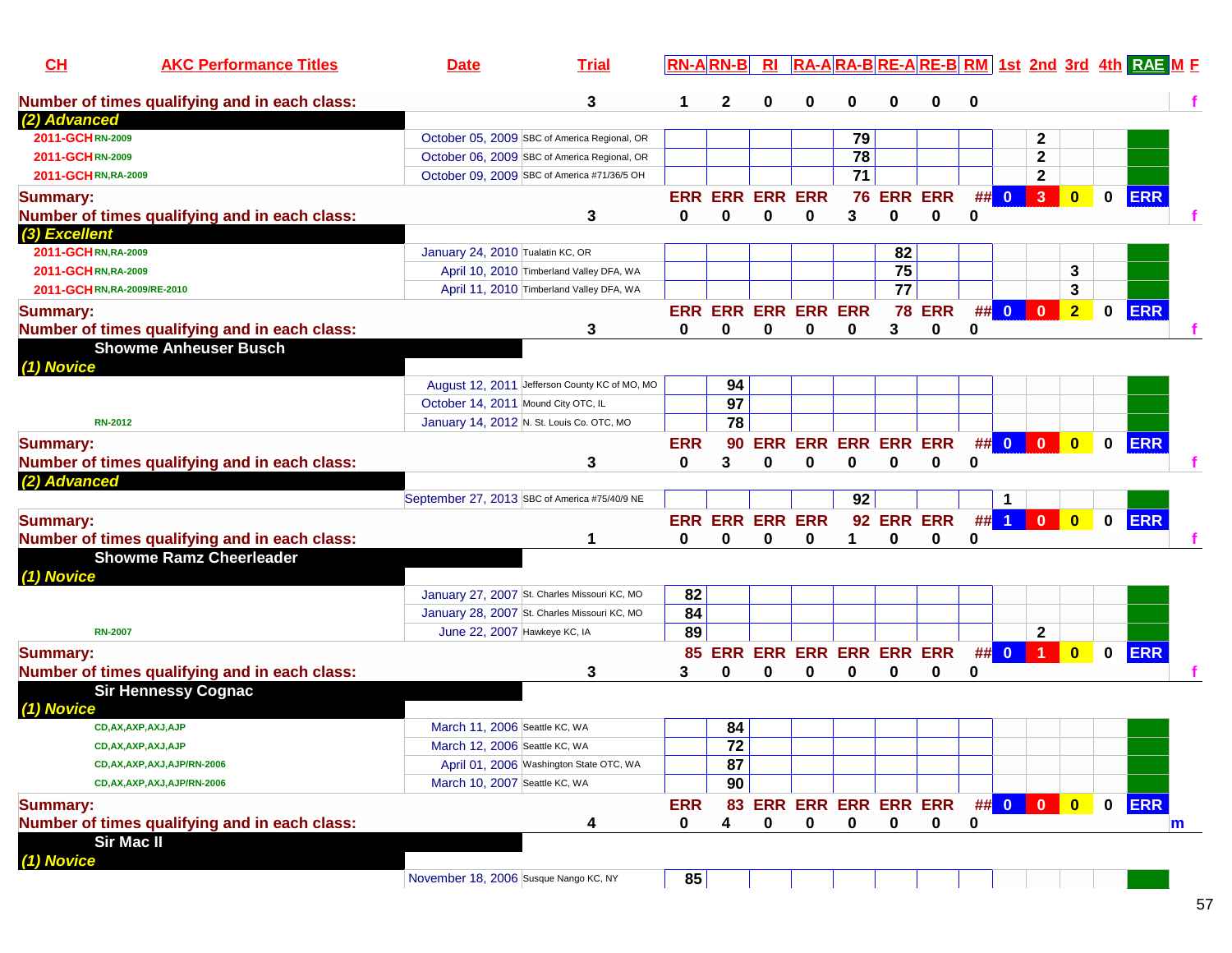| CL              | <b>AKC Performance Titles</b>                    | <b>Date</b>                                  | <b>Trial</b>                            | <b>RN-ARN-B</b> |                 | R1 |                                        |   |             |             |             |                      |                |                         |              | RA-ARA-BRE-ARE-BRM 1st 2nd 3rd 4th RAE M F |
|-----------------|--------------------------------------------------|----------------------------------------------|-----------------------------------------|-----------------|-----------------|----|----------------------------------------|---|-------------|-------------|-------------|----------------------|----------------|-------------------------|--------------|--------------------------------------------|
|                 |                                                  | January 13, 2007 KC of Buffalo, NY           |                                         | 88              |                 |    |                                        |   |             |             |             |                      |                |                         |              |                                            |
| <b>RN-2007</b>  |                                                  | January 14, 2007 Ashtabula KC, NY            |                                         | 86              |                 |    |                                        |   |             |             |             |                      |                |                         |              |                                            |
| <b>Summary:</b> | Number of times qualifying and in each class:    |                                              | 3                                       | 3               | 0               | 0  | 86 ERR ERR ERR ERR ERR ERR<br>$\bf{0}$ | 0 | 0           | 0           | 0           |                      | ## 0 0 0       | $\bullet$               | $\mathbf{0}$ | <b>ERR</b>                                 |
|                 | 2011-GCHSkydancers Man of Steel For Vicdory      |                                              |                                         |                 |                 |    |                                        |   |             |             |             |                      |                |                         |              | $\mathbf{m}$                               |
| (1) Novice      |                                                  |                                              |                                         |                 |                 |    |                                        |   |             |             |             |                      |                |                         |              |                                            |
| 2011-GCH        |                                                  | October 05, 2009 SBC of America Regional, OR |                                         |                 | 81              |    |                                        |   |             |             |             |                      |                |                         |              |                                            |
| 2011-GCH        |                                                  | October 06, 2009 SBC of America Regional, OR |                                         |                 | 94              |    |                                        |   |             |             |             |                      |                | 3                       |              |                                            |
| 2011-GCHRN-2010 |                                                  |                                              | May 22, 2010 SBC of Southern Oregon, OR |                 | 93              |    |                                        |   |             |             |             | 1                    |                |                         |              |                                            |
| 2011-GCHRN-2010 |                                                  |                                              | May 23, 2010 SBC of Southern Oregon, OR |                 | 99              |    |                                        |   |             |             |             | 1                    |                |                         |              |                                            |
| <b>Summary:</b> |                                                  |                                              |                                         | <b>ERR</b>      | 92              |    | ERR ERR ERR ERR ERR                    |   |             |             | ##          | $\overline{2}$       | $\mathbf{0}$   | $\overline{1}$          | $\mathbf 0$  | <b>ERR</b>                                 |
|                 | Number of times qualifying and in each class:    |                                              | 4                                       | 0               | 4               | 0  | $\bf{0}$                               | 0 | $\bf{0}$    | 0           | 0           |                      |                |                         |              | m                                          |
|                 | <b>Skydancers Mr Universe</b>                    |                                              |                                         |                 |                 |    |                                        |   |             |             |             |                      |                |                         |              |                                            |
| (1) Novice      |                                                  |                                              |                                         |                 |                 |    |                                        |   |             |             |             |                      |                |                         |              |                                            |
|                 |                                                  | May 16, 2009 Vacationland KC, ME             |                                         | 88              |                 |    |                                        |   |             |             |             |                      |                |                         |              |                                            |
|                 |                                                  | May 17, 2009 Vacationland KC, ME             |                                         | $\overline{77}$ |                 |    |                                        |   |             |             |             |                      |                |                         |              |                                            |
| <b>RN-2009</b>  |                                                  | June 06, 2009 Greenwich KC, CT               |                                         | 93              |                 |    |                                        |   |             |             |             |                      |                |                         |              |                                            |
| <b>Summary:</b> |                                                  |                                              |                                         | 86              |                 |    | ERR ERR ERR ERR ERR ERR                |   |             |             |             |                      | ## 0 0 0       | $\bullet$               | $\mathbf 0$  | <b>ERR</b>                                 |
|                 | Number of times qualifying and in each class:    |                                              | 3                                       | 3               | 0               | 0  | 0                                      | 0 | $\bf{0}$    | 0           | 0           |                      |                |                         |              | m                                          |
| (1) Novice      | 2011-CHSkydancers Smooth Operator of Noble Creek |                                              |                                         |                 |                 |    |                                        |   |             |             |             |                      |                |                         |              |                                            |
| 2011-CH         |                                                  | September 28, 2012 Wilmington KC, DE         |                                         | 82              |                 |    |                                        |   |             |             |             |                      |                | 3                       |              |                                            |
| 2011-CH         |                                                  | November 11, 2012 Mispillion KC, MD          |                                         | 92              |                 |    |                                        |   |             |             |             | 1                    |                |                         |              |                                            |
| 2011-CHRN-2013  |                                                  | March 08, 2013 Wilmington KC, DE             |                                         |                 | 89              |    |                                        |   |             |             |             |                      |                |                         |              |                                            |
| <b>Summary:</b> |                                                  |                                              |                                         | 87              | 89              |    | <b>ERR ERR ERR ERR ERR</b>             |   |             |             | ##          | $\blacktriangleleft$ | $\mathbf{0}$   | $\blacktriangleleft$    | $\mathbf 0$  | <b>ERR</b>                                 |
|                 | Number of times qualifying and in each class:    |                                              | 3                                       | 2               |                 | 0  | 0                                      | 0 | 0           | 0           | 0           |                      |                |                         |              | m                                          |
| (1) Novice      | 2016-GCHSlatons Ticket To Ride                   |                                              |                                         |                 |                 |    |                                        |   |             |             |             |                      |                |                         |              |                                            |
| 2016-GCH        |                                                  | March 16, 2017 Mid-Kentucky KC, MO           |                                         |                 | 78              |    |                                        |   |             |             |             |                      |                |                         |              |                                            |
| 2016-GCH        |                                                  | March 17, 2017 Louisville KC, MO             |                                         |                 | $\overline{97}$ |    |                                        |   |             |             |             |                      |                |                         |              |                                            |
| 2016-GCHRN-2017 |                                                  | March 18, 2017 Louisville DTC, MO            |                                         |                 | 81              |    |                                        |   |             |             |             |                      |                |                         |              |                                            |
| 2016-GCHRN-2017 |                                                  | March 19, 2017 Louisville KC, MO             |                                         |                 | 97              |    |                                        |   |             |             |             |                      |                |                         |              |                                            |
| <b>Summary:</b> |                                                  |                                              |                                         | <b>ERR</b>      | 88              |    | <b>ERR ERR ERR ERR ERR</b>             |   |             |             | ##          | $\bullet$            | $\overline{0}$ | $\overline{\mathbf{0}}$ | $\mathbf 0$  | <b>ERR</b>                                 |
|                 | Number of times qualifying and in each class:    |                                              | 4                                       | 0               | 4               | 0  | 0                                      | 0 | 0           | 0           | 0           |                      |                |                         |              | m                                          |
|                 | 2007-CHSleepyhollows Doozer V Voyager            |                                              |                                         |                 |                 |    |                                        |   |             |             |             |                      |                |                         |              |                                            |
| (1) Novice      |                                                  |                                              |                                         |                 |                 |    |                                        |   |             |             |             |                      |                |                         |              |                                            |
| 2007-CH         |                                                  | January 19, 2008 Longs Peak DTC, CO          |                                         |                 | 80              |    |                                        |   |             |             |             |                      |                |                         |              |                                            |
| 2007-CH         |                                                  | January 20, 2008 Longs Peak DTC, CO          |                                         |                 | 90              |    |                                        |   |             |             |             |                      |                |                         |              |                                            |
| 2007-CHRN-2008  |                                                  | January 21, 2008 Longs Peak DTC, CO          |                                         |                 | 81              |    |                                        |   |             |             |             |                      |                |                         |              |                                            |
| <b>Summary:</b> |                                                  |                                              |                                         | <b>ERR</b>      | 84              |    | <b>ERR ERR ERR ERR ERR</b>             |   |             |             |             |                      | ## 0 0 0       |                         |              | 0 ERR                                      |
|                 | Number of times qualifying and in each class:    |                                              | 3                                       | 0               | 3               | 0  | $\mathbf 0$                            | 0 | $\mathbf 0$ | $\mathbf 0$ | $\mathbf 0$ |                      |                |                         |              | m                                          |
|                 | <b>Sleepyhollows Starstruck Voyage</b>           |                                              |                                         |                 |                 |    |                                        |   |             |             |             |                      |                |                         |              |                                            |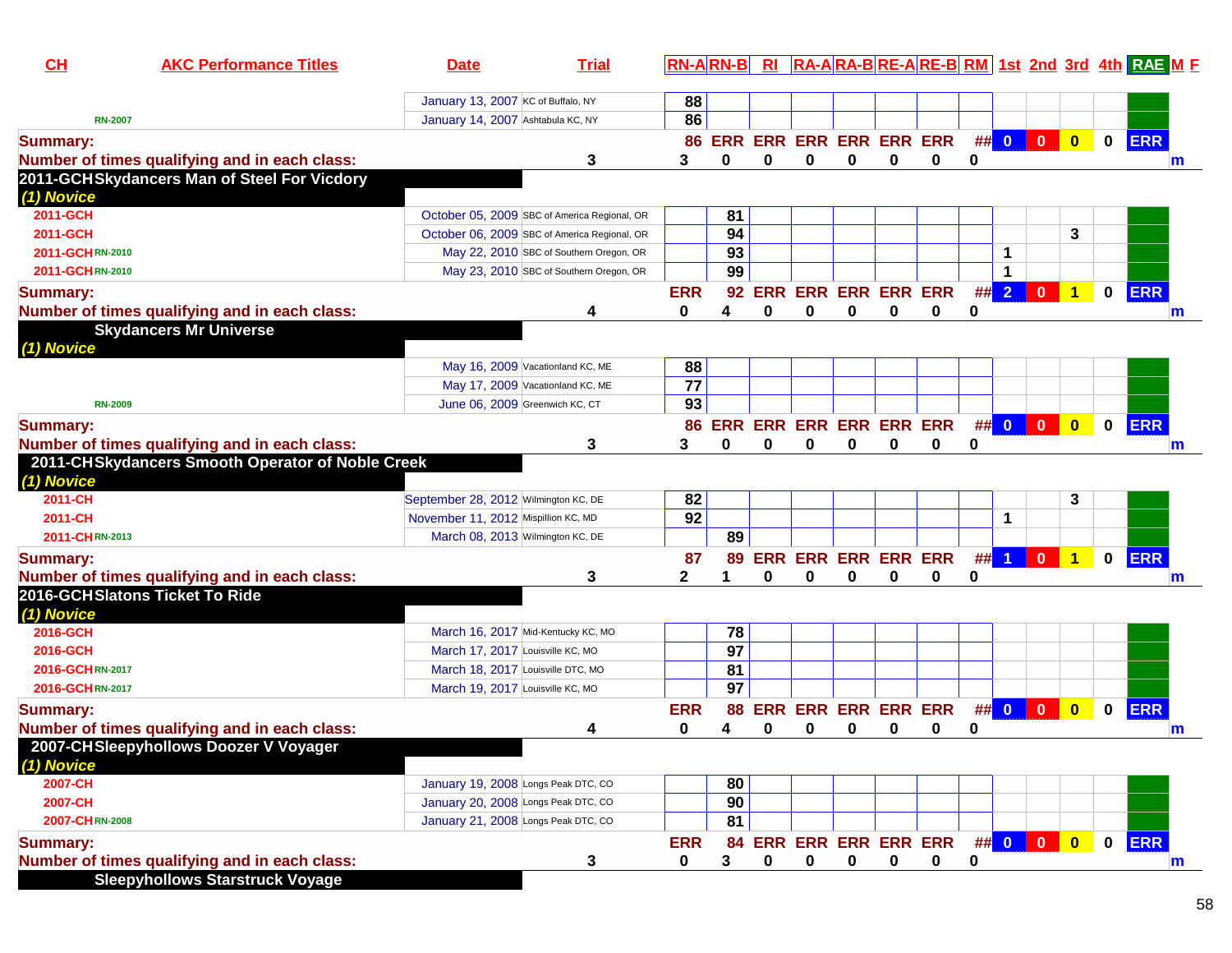| CH                     | <b>AKC Performance Titles</b>                         | <b>Date</b>                        | <b>Trial</b>                                   |                 | $RN-A$ $RN-B$ $R1$         |   |                            |                 |               |                |    |                         |                |                         |              | RA-ARA-BRE-ARE-BRM 1st 2nd 3rd 4th RAEME |   |
|------------------------|-------------------------------------------------------|------------------------------------|------------------------------------------------|-----------------|----------------------------|---|----------------------------|-----------------|---------------|----------------|----|-------------------------|----------------|-------------------------|--------------|------------------------------------------|---|
| (1) Novice             |                                                       |                                    |                                                |                 |                            |   |                            |                 |               |                |    |                         |                |                         |              |                                          |   |
|                        |                                                       |                                    | January 16, 2010 Longs Peak DTC, CO            |                 | 94                         |   |                            |                 |               |                |    |                         |                |                         |              |                                          |   |
|                        |                                                       |                                    | January 17, 2010 Longs Peak DTC, CO            |                 | 100                        |   |                            |                 |               |                |    |                         |                |                         |              |                                          |   |
|                        | <b>RN-2010</b>                                        |                                    | January 18, 2010 Longs Peak DTC, CO            |                 | 97                         |   |                            |                 |               |                |    |                         |                |                         |              |                                          |   |
| <b>Summary:</b>        |                                                       |                                    |                                                | <b>ERR</b>      | 97                         |   | <b>ERR ERR ERR ERR ERR</b> |                 |               |                |    | ## 0                    | $\mathbf{0}$   | $\mathbf{0}$            | $\mathbf{0}$ | <b>ERR</b>                               |   |
|                        | Number of times qualifying and in each class:         |                                    | 3                                              | 0               | 3                          | 0 | 0                          | 0               | 0             | 0              | 0  |                         |                |                         |              |                                          |   |
|                        | <b>Snowy Christmas Elf</b>                            |                                    |                                                |                 |                            |   |                            |                 |               |                |    |                         |                |                         |              |                                          |   |
| (1) Novice             |                                                       |                                    |                                                |                 |                            |   |                            |                 |               |                |    |                         |                |                         |              |                                          |   |
| <b>CD</b>              |                                                       | June 03, 2006 Reno KC, NV          |                                                | 94              |                            |   |                            |                 |               |                |    | 1                       |                |                         |              |                                          |   |
| CD                     |                                                       | June 04, 2006 Reno KC, NV          |                                                | $\overline{97}$ |                            |   |                            |                 |               |                |    |                         | $\mathbf{2}$   |                         |              |                                          |   |
|                        | <b>CD/RN-2006</b>                                     |                                    | June 17, 2006 Butte County KC, CA              |                 | 85                         |   |                            |                 |               |                |    |                         |                |                         |              |                                          |   |
| <b>Summary:</b>        |                                                       |                                    |                                                | 96              | 85                         |   | <b>ERR ERR ERR ERR ERR</b> |                 |               |                | ## |                         |                | $\mathbf{0}$            | $\mathbf 0$  | <b>ERR</b>                               |   |
|                        | Number of times qualifying and in each class:         |                                    | 3                                              | 2               |                            | 0 | 0                          | 0               | 0             | 0              | 0  |                         |                |                         |              |                                          | m |
| (2) Advanced           |                                                       |                                    |                                                |                 |                            |   |                            |                 |               |                |    |                         |                |                         |              |                                          |   |
|                        | <b>CD/RN-2006</b>                                     | June 02, 2007 Reno KC, NV          |                                                |                 |                            |   |                            | 82              |               |                |    |                         |                |                         |              |                                          |   |
| <b>Summary:</b>        |                                                       |                                    |                                                |                 | <b>ERR ERR ERR ERR</b>     |   |                            |                 | 82 ERR ERR    |                | ## | $\overline{\mathbf{0}}$ | $\mathbf{0}$   | $\mathbf{0}$            | $\mathbf 0$  | <b>ERR</b>                               |   |
|                        | Number of times qualifying and in each class:         |                                    |                                                | 0               | 0                          | 0 | 0                          |                 | 0             | 0              | 0  |                         |                |                         |              |                                          | m |
|                        | <b>Snowy Pines Athena</b>                             |                                    |                                                |                 |                            |   |                            |                 |               |                |    |                         |                |                         |              |                                          |   |
| (1) Novice             |                                                       |                                    |                                                |                 |                            |   |                            |                 |               |                |    |                         |                |                         |              |                                          |   |
|                        | <b>CGCA,CGCU,TKA</b>                                  | October 30, 2020 AKC Virtual Rally |                                                |                 | 93                         |   |                            |                 |               |                |    |                         |                |                         |              |                                          |   |
|                        | <b>CGCA,CGCU,TKA</b>                                  | October 30, 2020 AKC Virtual Rally |                                                |                 | 90                         |   |                            |                 |               |                |    |                         |                |                         |              |                                          |   |
|                        | CGCA,CGCU,TKA/RN-2020                                 | October 30, 2020 AKC Virtual Rally |                                                |                 | 94                         |   |                            |                 |               |                |    |                         |                |                         |              |                                          |   |
| <b>Summary:</b>        |                                                       |                                    |                                                | <b>ERR</b>      | 92                         |   | ERR ERR ERR ERR ERR        |                 |               |                |    | ## 0                    | $\overline{0}$ | $\overline{\mathbf{0}}$ | $\mathbf 0$  | <b>ERR</b>                               |   |
|                        | Number of times qualifying and in each class:         |                                    | 3                                              | 0               | 3                          | 0 | 0                          | 0               | 0             | 0              | 0  |                         |                |                         |              |                                          |   |
| (2) Advanced           |                                                       |                                    |                                                |                 |                            |   |                            |                 |               |                |    |                         |                |                         |              |                                          |   |
|                        | CGCA, CGCU, TKA BN-V CD-V /RN, RI-2020                | March 19, 2021 AKC Virtual Rally   |                                                |                 |                            |   |                            | 96              |               |                |    |                         |                |                         |              |                                          |   |
|                        | CGCA,CGCU,TKA BN-V CD-V /RN,RI-2020                   | March 26, 2021 AKC Virtual Rally   |                                                |                 |                            |   |                            | $\overline{97}$ |               |                |    |                         |                |                         |              |                                          |   |
|                        | CGCA,CGCU,TKA BN-V CD-V /RN,RI-2020/RA-2021           | March 26, 2021 AKC Virtual Rally   |                                                |                 |                            |   |                            | 98              |               |                |    |                         |                |                         |              |                                          |   |
| <b>Summary:</b>        |                                                       |                                    |                                                |                 | <b>ERR ERR ERR ERR</b>     |   |                            | 97              |               | <b>ERR ERR</b> |    | ## 0 0                  |                | $\overline{\mathbf{0}}$ | $\mathbf 0$  | <b>ERR</b>                               |   |
|                        | Number of times qualifying and in each class:         |                                    | 3                                              | 0               | $\bf{0}$                   | 0 | 0                          | 3               | 0             | 0              | 0  |                         |                |                         |              |                                          |   |
| (3) Excellent          |                                                       |                                    |                                                |                 |                            |   |                            |                 |               |                |    |                         |                |                         |              |                                          |   |
|                        | CGCA,CGCU,TKA,ACT2,ACT2J,BN-V,CD-V/RN,RI-2020         |                                    | April 09, 2021 AKC Virtual Rally               |                 |                            |   |                            |                 | 98            |                |    |                         |                |                         |              |                                          |   |
|                        | CGCA,CGCU,TKA,ACT2,ACT2J,BN-V,CD-V/RN,RI-2020         |                                    | April 09, 2021 AKC Virtual Rally               |                 |                            |   |                            |                 | 97            |                |    |                         |                |                         |              |                                          |   |
|                        | CGCA,CGCU,TKA,ACT2,ACT2J,BN-V,CD-V/RN,RI-2020/RE2021  |                                    | April 16, 2021 AKC Virtual Rally               |                 |                            |   |                            |                 | 98            |                |    |                         |                |                         |              |                                          |   |
| <b>Summary:</b>        |                                                       |                                    |                                                |                 | <b>ERR ERR ERR ERR ERR</b> |   |                            |                 |               | <b>98 ERR</b>  |    | ## 0 0                  |                | $\overline{\mathbf{0}}$ | $\mathbf 0$  | <b>ERR</b>                               |   |
|                        | Number of times qualifying and in each class:         |                                    | 3                                              | 0               |                            |   | O                          | 0               | 3             | 0              | 0  |                         |                |                         |              |                                          |   |
| (4) Advanced Excellent |                                                       |                                    |                                                |                 |                            |   |                            |                 |               |                |    |                         |                |                         |              |                                          |   |
|                        | See Performance DB for other titles/RN,RI-2020/RE2021 |                                    | September 27, 2021 SBC of America Regional, UT |                 |                            |   |                            | 96              |               |                |    | 1                       |                |                         |              |                                          |   |
|                        | See Performance DB for other titles/RN,RI-2020/RE2021 |                                    | September 27, 2021 SBC of America Regional, UT |                 |                            |   |                            |                 |               | 96             |    | 1                       |                |                         |              |                                          |   |
|                        | See Performance DB for other titles/RN,RI-2020/RE2021 |                                    | September 30, 2021 SBC of America #83/48/17 UT |                 |                            |   |                            | 96              |               |                |    | 1                       |                |                         |              | $\overline{\mathbf{2}}$                  |   |
|                        | See Performance DB for other titles/RN,RI-2020/RE2021 |                                    | September 30, 2021 SBC of America #83/48/17 UT |                 |                            |   |                            |                 |               | 99             |    | 1                       |                |                         |              | $\overline{2}$                           |   |
| <b>Summary:</b>        |                                                       |                                    |                                                |                 | <b>ERR ERR ERR ERR</b>     |   |                            |                 | <b>96 ERR</b> | 98             |    | ## 4                    | $\bf{0}$       | $\bullet$               | $\mathbf 0$  | $\overline{2}$                           |   |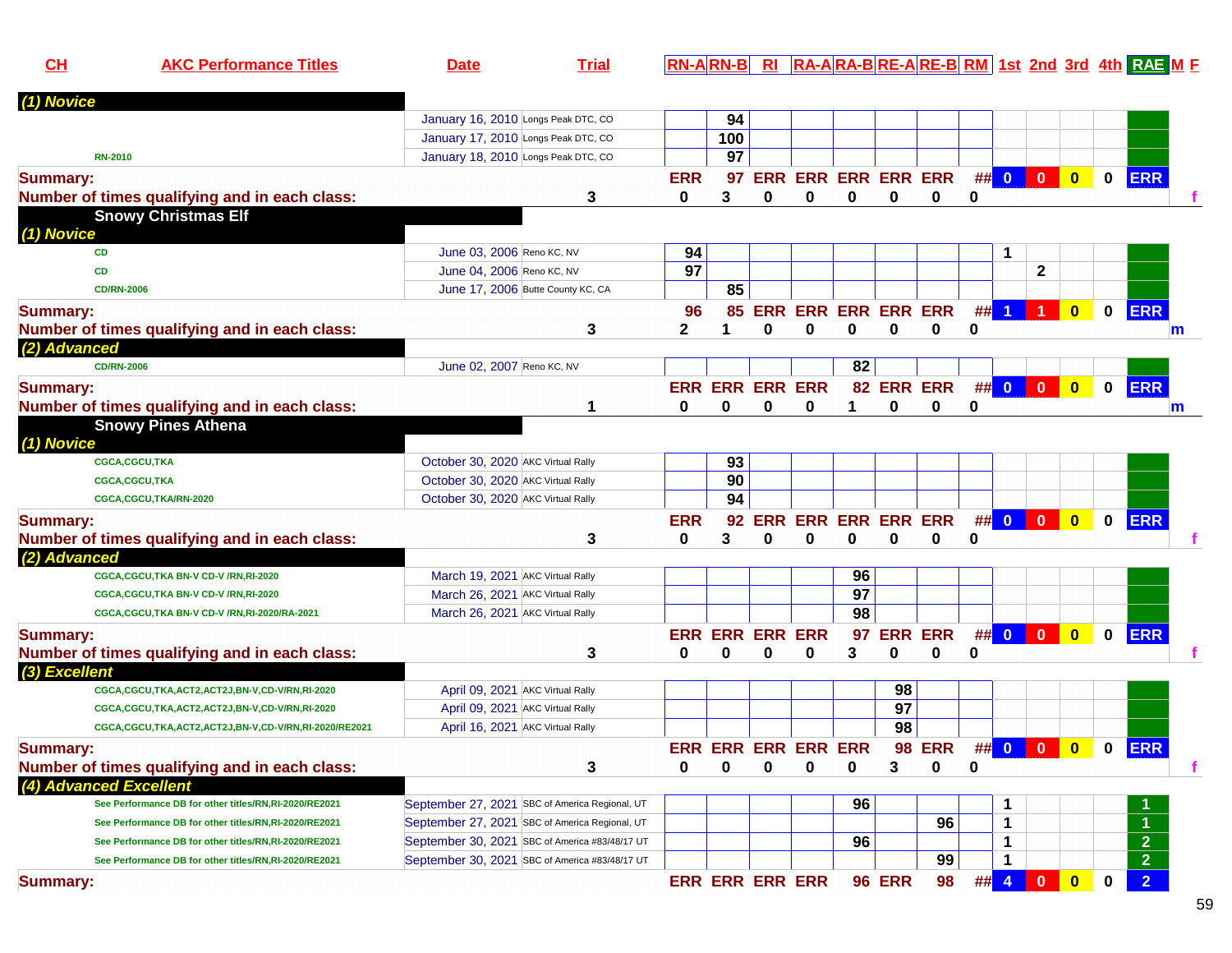| CL<br><b>AKC Performance Titles</b>                   | <b>Date</b>                           | <b>Trial</b>                                     |                | <b>RN-ARN-B</b>             | R <sub>l</sub> |    | RA-ARA-BRE-ARE-BRM 1st 2nd 3rd 4th RAE ME |                |    |      |          |                         |              |                |                         |   |
|-------------------------------------------------------|---------------------------------------|--------------------------------------------------|----------------|-----------------------------|----------------|----|-------------------------------------------|----------------|----|------|----------|-------------------------|--------------|----------------|-------------------------|---|
| Number of times qualifying and in each class:         |                                       | 4                                                | 0              | 0                           |                | 0  | 2                                         | 0              | 2  | 0    |          |                         |              |                |                         |   |
| <b>Intermediate</b>                                   |                                       |                                                  |                |                             |                |    |                                           |                |    |      |          |                         |              |                |                         |   |
| CGCA,CGCU,TKA/RN-2020                                 | December 18, 2020 AKC Virtual Rally   |                                                  |                |                             | 94             |    |                                           |                |    |      |          |                         |              |                |                         |   |
| CGCA,CGCU,TKA/RN-2020                                 | December 18, 2020 AKC Virtual Rally   |                                                  |                |                             | 96             |    |                                           |                |    |      |          |                         |              |                |                         |   |
| CGCA,CGCU,TKA/RN,RI-2020                              | December 18, 2020 AKC Virtual Rally   |                                                  |                |                             | 96             |    |                                           |                |    |      |          |                         |              |                |                         |   |
| <b>Summary:</b>                                       |                                       |                                                  | <b>ERR ERR</b> |                             |                |    | 95 ERR ERR ERR ERR                        |                |    | ## 0 |          | $\mathbf{0}$            | $\bullet$    | $\mathbf 0$    | <b>ERR</b>              |   |
| Number of times qualifying and in each class:         |                                       | 3                                                | 0              | 0                           | 3              | 0  | 0                                         | 0              | 0  | 0    |          |                         |              |                |                         |   |
| <b>Master</b>                                         |                                       |                                                  |                |                             |                |    |                                           |                |    |      |          |                         |              |                |                         |   |
| See Performance DB for other titles/RN,RI-2020/RE2021 |                                       | September 30, 2021 SBC of America #83/48/17 UT   |                |                             |                |    |                                           |                |    | 87   |          |                         |              |                |                         |   |
| <b>Summary:</b>                                       |                                       |                                                  |                | ERR ERR ERR ERR ERR ERR ERR |                |    |                                           |                |    | 87   | 1        | $\bf{0}$                | $\bf{0}$     | 0              | <b>ERR</b>              |   |
| Number of times qualifying and in each class:         |                                       |                                                  | 0              | $\bf{0}$                    | $\bf{0}$       | 0  | $\bf{0}$                                  | 0              | 0  |      |          |                         |              |                |                         |   |
| <b>Snowy Pines Hummer</b>                             |                                       |                                                  |                |                             |                |    |                                           |                |    |      |          |                         |              |                |                         |   |
| (1) Novice                                            |                                       |                                                  |                |                             |                |    |                                           |                |    |      |          |                         |              |                |                         |   |
|                                                       | June 02, 2007 Reno KC, NV             |                                                  |                | 88                          |                |    |                                           |                |    |      |          |                         |              |                |                         |   |
|                                                       | June 03, 2007 Reno KC, NV             |                                                  |                | 99                          |                |    |                                           |                |    |      |          |                         |              | 4              |                         |   |
| <b>RN-2007</b>                                        | June 15, 2007 Shasta KC, CA           |                                                  |                | 87                          |                |    |                                           |                |    |      |          |                         |              |                |                         |   |
| <b>Summary:</b>                                       |                                       |                                                  | <b>ERR</b>     | 91                          | <b>ERR</b>     |    | <b>ERR ERR ERR ERR</b>                    |                |    |      | $\#$ # 0 | $\overline{\mathbf{0}}$ | $\bullet$    | $\overline{2}$ | <b>ERR</b>              |   |
| Number of times qualifying and in each class:         |                                       | 3                                                | 0              | 3                           | 0              | 0  | $\bf{0}$                                  | 0              | 0  | 0    |          |                         |              |                |                         | m |
| (2) Advanced                                          |                                       |                                                  |                |                             |                |    |                                           |                |    |      |          |                         |              |                |                         |   |
| <b>RN-2007</b>                                        |                                       | June 16, 2007 Butte County KC, CA                |                |                             |                | 74 |                                           |                |    |      |          |                         |              |                |                         |   |
| <b>RN-2007</b>                                        |                                       | June 17, 2007 Butte County KC, CA                |                |                             |                | 92 |                                           |                |    |      |          |                         | 3            |                |                         |   |
| <b>RN,RA-2007</b>                                     |                                       | July 21, 2007 Truckee Meadows DT, NV             |                |                             |                | 96 |                                           |                |    |      | 1        |                         |              |                |                         |   |
| <b>Summary:</b>                                       |                                       |                                                  |                | <b>ERR ERR ERR</b>          |                | 87 | <b>ERR</b>                                | <b>ERR ERR</b> |    | #    |          | $\mathbf{0}$            | 1            | 0              | <b>ERR</b>              |   |
| Number of times qualifying and in each class:         |                                       | 3                                                | 0              | 0                           | 0              | 3  | $\bf{0}$                                  | 0              | 0  | 0    |          |                         |              |                |                         | m |
| (3) Excellent                                         |                                       |                                                  |                |                             |                |    |                                           |                |    |      |          |                         |              |                |                         |   |
| <b>RN,RA-2007</b>                                     |                                       | September 29, 2007 Bonanza KC of Carson City, NV |                |                             |                |    |                                           |                | 88 |      | 1        |                         |              |                |                         |   |
| <b>RN,RA-2007</b>                                     |                                       | September 30, 2007 Bonanza KC of Carson City, NV |                |                             |                |    |                                           |                | 88 |      | 1        |                         |              |                |                         |   |
| <b>RN, RA, RE-2007</b>                                | October 11, 2007 Lizard Butte KC, ID  |                                                  |                |                             |                |    |                                           | 74             |    |      | 1        |                         |              |                |                         |   |
| <b>RN, RA, RE-2007</b>                                | October 12, 2007 Lizard Butte KC, ID  |                                                  |                |                             |                |    |                                           | 80             |    |      | 1        |                         |              |                |                         |   |
| <b>Summary:</b>                                       |                                       |                                                  |                | <b>ERR ERR ERR ERR ERR</b>  |                |    |                                           | 77             | 88 | ##   | 4        | $\mathbf{0}$            | $\mathbf{0}$ | 0              | <b>ERR</b>              |   |
| Number of times qualifying and in each class:         |                                       | 4                                                | 0              | 0                           | 0              | 0  | 0                                         | $\mathbf{2}$   | 2  | 0    |          |                         |              |                |                         | m |
| (4) Advanced Excellent                                |                                       |                                                  |                |                             |                |    |                                           |                |    |      |          |                         |              |                |                         |   |
| <b>RN, RA, RE-2007</b>                                | November 04, 2007 Vallejo DTC, CA     |                                                  |                |                             |                |    | 86                                        |                |    |      |          |                         |              |                |                         |   |
| <b>RN, RA, RE-2007</b>                                | November 04, 2007 Vallejo DTC, CA     |                                                  |                |                             |                |    |                                           |                | 94 |      |          |                         |              |                |                         |   |
| <b>RN, RA, RE-2007</b>                                | November 10, 2007 Wine Country KC, CA |                                                  |                |                             |                |    | 90                                        |                |    |      |          |                         |              |                | $\mathbf{\Omega}$       |   |
| <b>RN, RA, RE-2007</b>                                | November 10, 2007 Wine Country KC, CA |                                                  |                |                             |                |    |                                           |                | 89 |      |          |                         |              |                | $\overline{2}$          |   |
| <b>RN, RA, RE-2007</b>                                | November 11, 2007 Wine Country KC, CA |                                                  |                |                             |                |    | 91                                        |                |    |      |          |                         |              |                | $\mathbf{3}$            |   |
| <b>RN, RA, RE-2007</b>                                | November 11, 2007 Wine Country KC, CA |                                                  |                |                             |                |    |                                           |                | 71 |      |          |                         |              |                | $\overline{\mathbf{3}}$ |   |
| <b>RN, RA, RE-2007</b>                                | May 31, 2008 Reno KC, NV              |                                                  |                |                             |                |    | 96                                        |                |    |      |          |                         |              |                | 4                       |   |
| <b>RN, RA, RE-2007</b>                                | May 31, 2008 Reno KC, NV              |                                                  |                |                             |                |    |                                           |                | 91 |      |          |                         |              |                | $\boldsymbol{4}$        |   |
| <b>RN, RA, RE-2007</b>                                | June 01, 2008 Reno KC, NV             |                                                  |                |                             |                |    | 90                                        |                |    |      |          |                         |              | 4              | $\sqrt{5}$              |   |
| <b>RN, RA, RE-2007</b>                                | June 01, 2008 Reno KC, NV             |                                                  |                |                             |                |    |                                           |                | 77 |      |          |                         |              |                | $\overline{5}$          |   |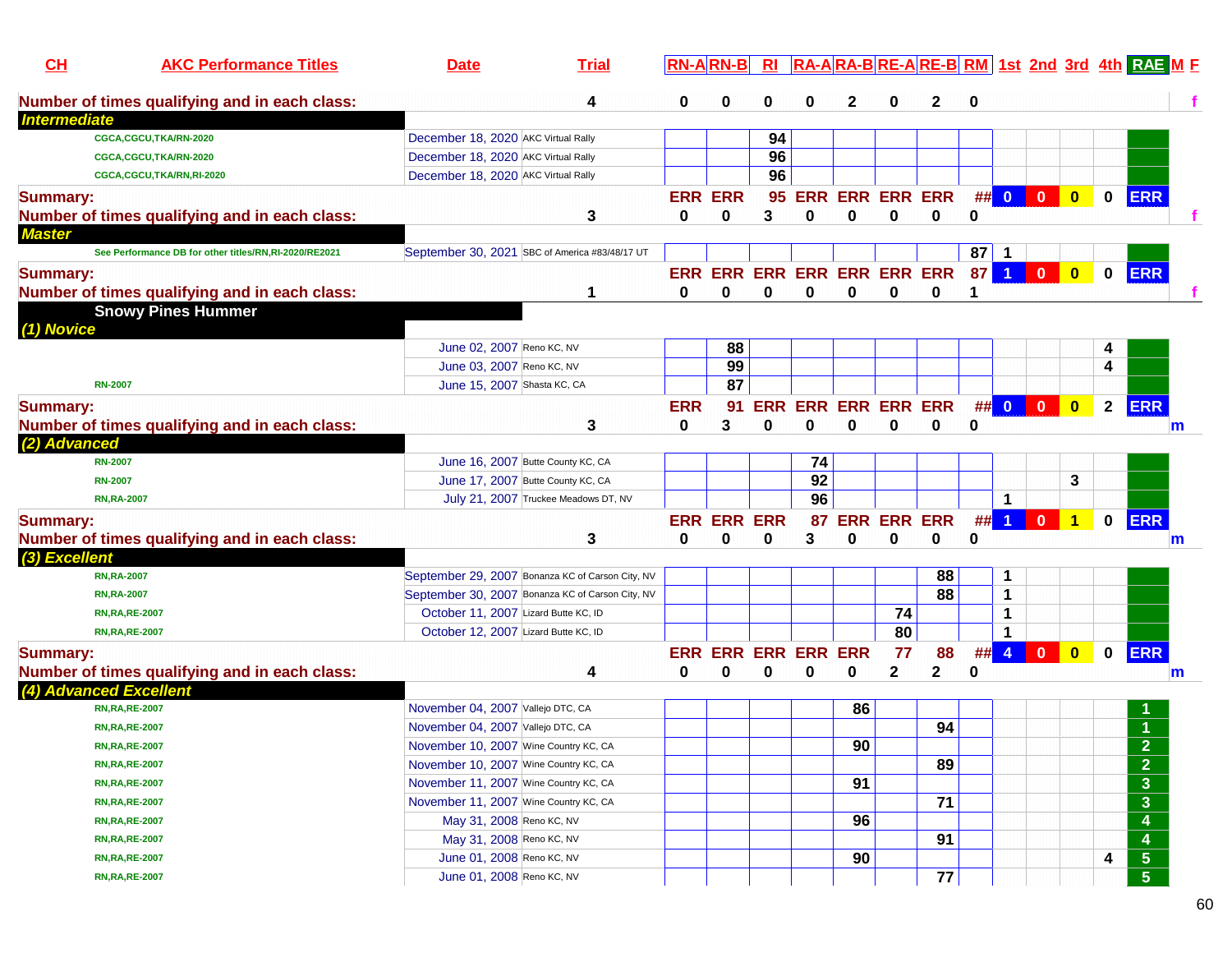| $CH$            | <b>AKC Performance Titles</b>                                                                                   | <b>Date</b>                                      | <b>Trial</b>                         |                    | $\overline{RR}$ -A RN-B RI RA-A RA-B RE-A RE-B RM 1st 2nd 3rd 4th RAE M F |     |               |     |          |                |              |                      |   |                 |
|-----------------|-----------------------------------------------------------------------------------------------------------------|--------------------------------------------------|--------------------------------------|--------------------|---------------------------------------------------------------------------|-----|---------------|-----|----------|----------------|--------------|----------------------|---|-----------------|
|                 | <b>RN, RA, RE-2007</b>                                                                                          |                                                  | July 19, 2008 Truckee Meadows KC, NV |                    |                                                                           | 99  |               |     |          |                |              |                      |   | 6               |
|                 | <b>RN,RA,RE-2007</b>                                                                                            |                                                  | July 19, 2008 Truckee Meadows KC, NV |                    |                                                                           |     |               | 91  |          |                |              |                      |   | 6               |
|                 | <b>RN,RA,RE-2007</b>                                                                                            | July 20, 2008 Truckee Meadows KC, NV             |                                      |                    |                                                                           | 100 |               |     |          |                |              |                      | 4 | $\overline{7}$  |
|                 | <b>RN,RA,RE-2007</b>                                                                                            | July 20, 2008 Truckee Meadows KC, NV             |                                      |                    |                                                                           |     |               | 100 |          |                | $\mathbf{2}$ |                      |   | $\overline{7}$  |
|                 | <b>RN,RA,RE-2007</b>                                                                                            | September 27, 2008 Bonanza KC of Carson City, NV |                                      |                    |                                                                           | 97  |               |     |          |                |              | 3                    |   | 8 <sup>°</sup>  |
|                 | <b>RN,RA,RE-2007</b>                                                                                            | September 27, 2008 Bonanza KC of Carson City, NV |                                      |                    |                                                                           |     |               | 97  |          | 1              |              |                      |   | 8               |
|                 | <b>RN,RA,RE-2007</b>                                                                                            | September 28, 2008 Bonanza KC of Carson City, NV |                                      |                    |                                                                           | 99  |               |     |          | $\overline{1}$ |              |                      |   | 9               |
|                 | <b>RN,RA,RE-2007</b>                                                                                            | September 28, 2008 Bonanza KC of Carson City, NV |                                      |                    |                                                                           |     |               | 97  |          |                | $\mathbf{2}$ |                      |   | 9               |
|                 | RN, RA, RE-2007/RAE-2008                                                                                        | October 09, 2008 Idaho Capitol City KC, ID       |                                      |                    |                                                                           | 97  |               |     |          |                | $\mathbf{2}$ |                      |   | 10              |
|                 | RN, RA, RE-2007/RAE-2008                                                                                        | October 09, 2008 Idaho Capitol City KC, ID       |                                      |                    |                                                                           |     |               | 97  |          | $\mathbf{1}$   |              |                      |   | 10              |
|                 | RN, RA, RE-2007/RAE-2008                                                                                        | October 10, 2008 Idaho Capitol City KC, ID       |                                      |                    |                                                                           | 98  |               |     |          | $\overline{1}$ |              |                      |   | 11              |
|                 | RN, RA, RE-2007/RAE-2008                                                                                        | October 10, 2008 Idaho Capitol City KC, ID       |                                      |                    |                                                                           |     |               | 87  |          |                |              | 3                    |   | 11              |
|                 | RN, RA, RE-2007/RAE-2008                                                                                        | October 09, 2009 SBC of America #71/36/5 OH      |                                      |                    |                                                                           | 99  |               |     |          | 1              |              |                      |   | 12              |
|                 | RN, RA, RE-2007/RAE-2008                                                                                        | October 09, 2009 SBC of America #71/36/5 OH      |                                      |                    |                                                                           |     |               | 99  |          | 1              |              |                      |   | 12              |
|                 | UD, GN, GO, VER, OAP, MJP, XFP/RN, RA, RE-2007/RAE-2008                                                         | April 27, 2012 SBC of Pacific Coast, CA          |                                      |                    |                                                                           | 96  |               |     |          |                | $\mathbf{2}$ |                      |   | 13              |
|                 | UD, GN, GO, VER, OAP, MJP, XFP/RN, RA, RE-2007/RAE-2008                                                         | April 27, 2012 SBC of Pacific Coast, CA          |                                      |                    |                                                                           |     |               | 87  |          |                | $\mathbf{2}$ |                      |   | 13              |
|                 | UD, GN, GO, VER, OAP, MJP, XFP/RN, RA, RE-2007/RAE-2008                                                         |                                                  | July 20, 2012 Truckee Meadows KC, NV |                    |                                                                           | 96  |               |     |          |                | $\mathbf{2}$ |                      |   | 14              |
|                 | UD, GN, GO, VER, OAP, MJP, XFP/RN, RA, RE-2007/RAE-2008                                                         |                                                  | July 20, 2012 Truckee Meadows KC, NV |                    |                                                                           |     |               | 98  |          |                |              | 3                    |   | 14              |
|                 | UD, GN, GO, VER, OAP, MJP, XFP/RN, RA, RE-2007/RAE-2008                                                         |                                                  | July 21, 2012 Truckee Meadows KC, NV |                    |                                                                           | 96  |               |     |          |                | $\mathbf{2}$ |                      |   | 15              |
|                 | UD, GN, GO, VER, OAP, MJP, XFP/RN, RA, RE-2007/RAE-2008                                                         |                                                  | July 21, 2012 Truckee Meadows KC, NV |                    |                                                                           |     |               | 90  |          |                | $\mathbf{2}$ |                      |   | 15              |
|                 | UD, GN, GO, VER, OAP, MJP, XFP/RN, RA, RE-2007/RAE-2008                                                         |                                                  | July 22, 2012 Truckee Meadows KC, NV |                    |                                                                           | 100 |               |     |          | $\overline{1}$ |              |                      |   | 16              |
|                 | UD, GN, GO, VER, OAP, MJP, XFP/RN, RA, RE-2007/RAE-2008                                                         |                                                  | July 22, 2012 Truckee Meadows KC, NV |                    |                                                                           |     |               | 93  |          |                |              |                      | 4 | 16              |
|                 | UD, GN, GO, VER, OAP, MJP, XFP/RN, RA, RE-2007/RAE-2008                                                         | August 17, 2012 Reno KC, NV                      |                                      |                    |                                                                           | 92  |               |     |          |                |              |                      | 4 | 17              |
|                 | UD, GN, GO, VER, OAP, MJP, XFP/RN, RA, RE-2007/RAE-2008                                                         | August 17, 2012 Reno KC, NV                      |                                      |                    |                                                                           |     |               | 96  |          | 1              |              |                      |   | 17              |
|                 | UD, GN, GO, VER, OAP, MJP, XFP/RN, RA, RE-2007/RAE-2008                                                         | August 17, 2012 Reno KC, NV                      |                                      |                    |                                                                           | 100 |               |     |          | $\mathbf{1}$   |              |                      |   | 18              |
|                 | UD, GN, GO, VER, OAP, MJP, XFP/RN, RA, RE-2007/RAE-2008                                                         | August 17, 2012 Reno KC, NV                      |                                      |                    |                                                                           |     |               | 97  |          |                |              | 3                    |   | 18              |
|                 | UD, GN, GO, VER, OAP, MJP, XFP/RN, RA, RE-2007/RAE-2008                                                         | September 24, 2012 SBC of America Regional, UT   |                                      |                    |                                                                           | 99  |               |     |          | $\overline{1}$ |              |                      |   | 19              |
|                 | UD, GN, GO, VER, OAP, MJP, XFP/RN, RA, RE-2007/RAE-2008                                                         | September 24, 2012 SBC of America Regional, UT   |                                      |                    |                                                                           |     |               | 97  |          |                | $\mathbf{2}$ |                      |   | 19              |
|                 | UD, GN, GO, VER, OAP, MJP, XFP/RN, RA, RE-2007/RAE-2008/RAE2-2012                                               | September 25, 2012 SBC of America Regional, UT   |                                      |                    |                                                                           | 99  |               |     |          | $\overline{1}$ |              |                      |   | 20              |
|                 | UD, GN, GO, VER, OAP, MJP, XFP/RN, RA, RE-2007/RAE-2008/RAE2-2012                                               | September 25, 2012 SBC of America Regional, UT   |                                      |                    |                                                                           |     |               | 99  |          |                | $\mathbf{2}$ |                      |   | 20              |
|                 | UD, GN, GO, VER, OAP, MJP, XFP/RN, RA, RE-2007/RAE-2008/RAE2-2012                                               | September 26, 2012 SBC of America #74/39/8 UT    |                                      |                    |                                                                           | 96  |               |     |          |                | $\mathbf{2}$ |                      |   | 21              |
|                 | UD, GN, GO, VER, OAP, MJP, XFP/RN, RA, RE-2007/RAE-2008/RAE2-2012 September 26, 2012 SBC of America #74/39/8 UT |                                                  |                                      |                    |                                                                           |     |               | 97  |          |                | $\mathbf{2}$ |                      |   | 21              |
|                 | PACH3 See Performance Data/RN,RA,RE-2007/RAE-2008/RAE2-2012                                                     | October 02, 2015 SBC of America #77/42/11 NM     |                                      |                    |                                                                           | 98  |               |     |          | $\mathbf 1$    |              |                      |   | 22 <sub>2</sub> |
|                 | PACH3 See Performance Data/RN,RA,RE-2007/RAE-2008/RAE2-2012                                                     | October 02, 2015 SBC of America #77/42/11 NM     |                                      |                    |                                                                           |     |               | 95  |          |                | $\mathbf{2}$ |                      |   | 22 <sub>2</sub> |
| <b>Summary:</b> |                                                                                                                 |                                                  |                                      |                    | <b>ERR ERR ERR ERR</b>                                                    |     | <b>96 ERR</b> | 93  |          | ## 12 13       |              | $\blacktriangleleft$ | 4 | 22              |
|                 | Number of times qualifying and in each class:                                                                   |                                                  | 44                                   | $0 \t 0 \t 0 \t 0$ |                                                                           | 22  | $\mathbf 0$   | 22  | $\bf{0}$ |                |              |                      |   |                 |
|                 | <b>Snowy Pines Tundra</b>                                                                                       |                                                  |                                      |                    |                                                                           |     |               |     |          |                |              |                      |   |                 |
| (1) Novice      |                                                                                                                 |                                                  | July 19, 2008 Truckee Meadows KC, NV | 99                 |                                                                           |     |               |     |          |                |              |                      | 4 |                 |
|                 |                                                                                                                 | July 20, 2008 Truckee Meadows KC, NV             |                                      | 93                 |                                                                           |     |               |     |          |                |              |                      |   |                 |
|                 | <b>RN-2008</b>                                                                                                  | September 27, 2008 Bonanza KC of Carson City, NV |                                      | 95                 |                                                                           |     |               |     |          |                |              | 3                    |   |                 |
|                 | <b>RN-2008</b>                                                                                                  | September 28, 2008 Bonanza KC of Carson City, NV |                                      | 93                 |                                                                           |     |               |     |          |                |              |                      | 4 |                 |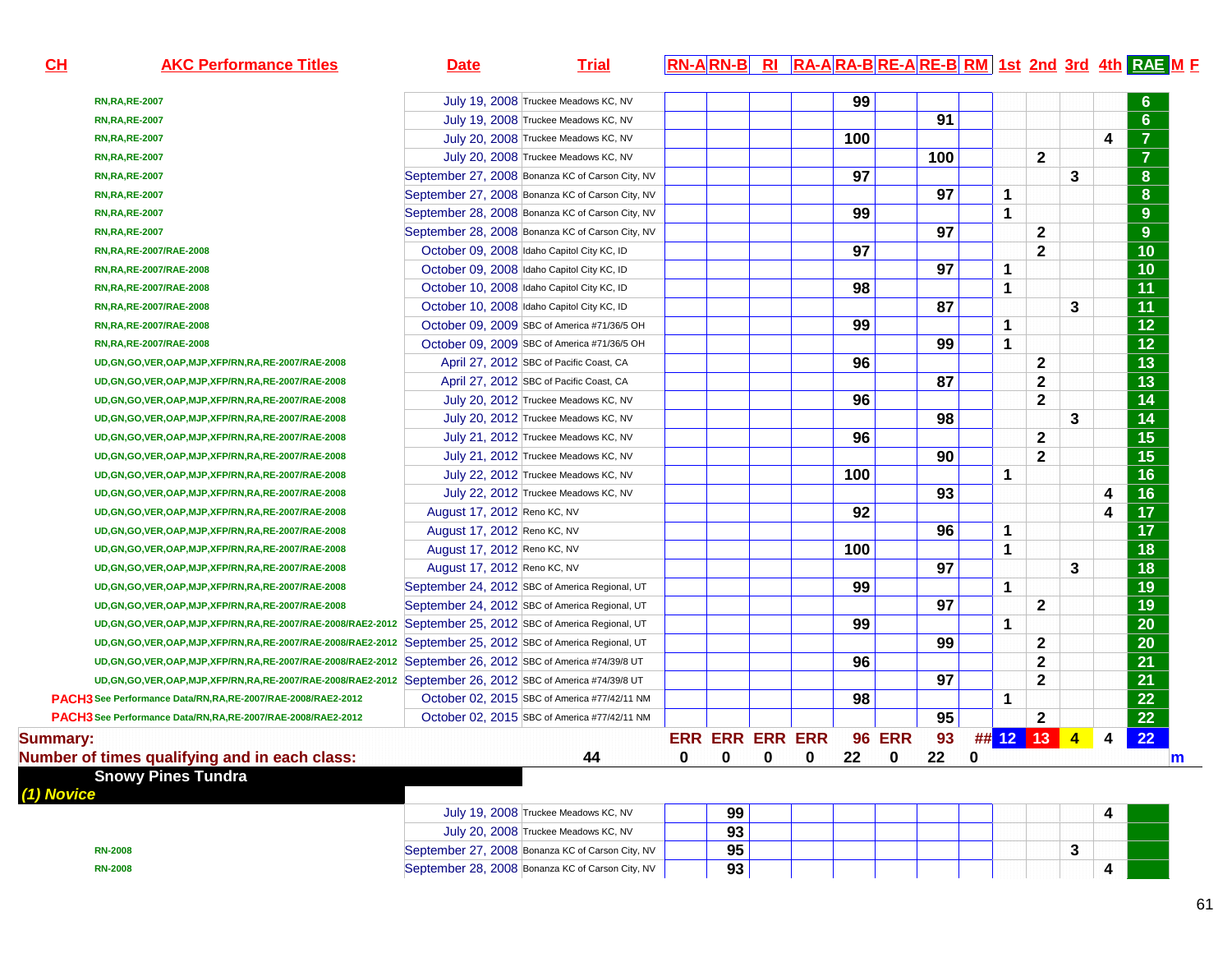|                                                                                                                   | $2^{\circ}$                                       |            |
|-------------------------------------------------------------------------------------------------------------------|---------------------------------------------------|------------|
| 95 ERR ERR ERR ERR ERR<br>## 0 0 1<br><b>ERR</b><br><b>Summary:</b>                                               |                                                   | <b>ERR</b> |
| 0<br>$\mathbf 0$<br>Number of times qualifying and in each class:<br>4<br>0<br>0<br>0<br>0<br>0<br>4              |                                                   |            |
| (2) Advanced                                                                                                      |                                                   |            |
| 91<br><b>RN-2008</b><br>June 12, 2009 Shasta KC, CA<br>2                                                          |                                                   |            |
| 82<br>$\mathbf 2$<br>June 13, 2009 Butte County KC, CA<br><b>RN-2008</b>                                          |                                                   |            |
| 85<br>June 14, 2009 Butte County KC, CA<br>1<br>RN-2008/RA-2009                                                   |                                                   |            |
| 86 ERR ERR ERR<br>$\overline{2}$<br><b>ERR ERR ERR</b><br>#<br>$\blacktriangleleft$<br><b>Summary:</b>            | <b>ERR</b><br>$\mathbf{0}$<br>$\mathbf{0}$        |            |
| 3<br>3<br>$\bf{0}$<br>0<br>Number of times qualifying and in each class:<br>0<br>0<br>0<br>0<br>0                 |                                                   |            |
| (3) Excellent                                                                                                     |                                                   |            |
| September 26, 2009 Bonanza KC of Carson City, NV<br>84<br>1<br>RN-2008/RA-2009                                    |                                                   |            |
| 86<br>1<br>September 27, 2009 Bonanza KC of Carson City, NV<br>RN-2008/RA-2009                                    |                                                   |            |
| 90<br>1<br>October 05, 2009 SBC of America Regional, OR<br>RN-2008/RA, RE-2009                                    |                                                   |            |
| 89<br>1<br>October 06, 2009 SBC of America Regional, OR<br>RN-2008/RA, RE-2009                                    |                                                   |            |
| $\overline{77}$<br>1<br>October 09, 2009 SBC of America #71/36/5 OH<br>RN-2008/RA, RE-2009                        |                                                   |            |
| $5\phantom{.0}$<br><b>ERR ERR ERR ERR ERR</b><br><b>ERR</b><br>#<br>$\mathbf{0}$<br>85<br><b>Summary:</b>         | $\bullet$<br>$\mathbf 0$<br><b>ERR</b>            |            |
| 5<br>5<br>0<br>Number of times qualifying and in each class:<br>0<br>0<br>0<br>0<br>0<br>$\bf{0}$                 |                                                   |            |
| (4) Advanced Excellent                                                                                            |                                                   |            |
| 90<br>CD, GN, AXP, AJP, NFP/RN-2008/RA, RE-2009<br>April 27, 2012 SBC of Pacific Coast, CA                        | 4                                                 |            |
| 72<br>April 27, 2012 SBC of Pacific Coast, CA<br>CD, GN, AXP, AJP, NFP/RN-2008/RA, RE-2009                        | 4                                                 |            |
| 98<br>September 24, 2012 SBC of America Regional, UT<br>CD, GN, AXP, AJP, NFP/RN-2008/RA, RE-2009                 | $\overline{2}$<br>3                               |            |
| 85<br>September 24, 2012 SBC of America Regional, UT<br>CD, GN, AXP, AJP, NFP/RN-2008/RA, RE-2009                 | $\overline{2}$<br>3                               |            |
| 96<br>$\mathbf{2}$<br>September 25, 2012 SBC of America Regional, UT<br>CD, GN, AXP, AJP, NFP/RN-2008/RA, RE-2009 | $\mathbf{3}$                                      |            |
| 89<br>September 25, 2012 SBC of America Regional, UT<br>CD, GN, AXP, AJP, NFP/RN-2008/RA, RE-2009                 | 3<br>3                                            |            |
| 93<br>September 26, 2012 SBC of America #74/39/8 UT<br>CD, GN, AXP, AJP, NFP/RN-2008/RA, RE-2009                  | 3<br>4                                            |            |
| 92<br>September 26, 2012 SBC of America #74/39/8 UT<br>CD, GN, AXP, AJP, NFP/RN-2008/RA, RE-2009                  | 3                                                 |            |
| 95<br>$\mathbf{2}$<br>October 02, 2015 SBC of America #77/42/11 NM<br>CDX,GN,MXP3,MXPB,AJP,OFP/RN-2008/RA,RE-2009 | $5\phantom{.0}$                                   |            |
| 86<br>October 02, 2015 SBC of America #77/42/11 NM<br>CDX,GN,MXP3,MXPB,AJP,OFP/RN-2008/RA,RE-2009                 | $5\phantom{1}$<br>34                              |            |
| $\overline{2}$<br>85<br><b>ERR ERR ERR ERR</b><br>94<br><b>ERR</b><br>##<br>$\overline{0}$<br><b>Summary:</b>     | $5\phantom{.0}$<br>$6\phantom{1}$<br>$\mathbf{2}$ |            |
| Number of times qualifying and in each class:<br>5<br>10<br>0<br>0<br>0<br>5<br>0<br>0<br>0                       |                                                   |            |
| <b>Ss Bernice</b>                                                                                                 |                                                   |            |
| (1) Novice                                                                                                        |                                                   |            |
| 95<br>1<br>October 30, 2016 Upper Iowa TC, IA<br><b>BN,CGC</b>                                                    |                                                   |            |
| 96<br>$\mathbf{2}$<br>October 30, 2016 Upper Iowa TC, IA<br><b>BN,CGC</b>                                         |                                                   |            |
| 99<br>September 03, 2017 Cedar Rapids KA, IA<br><b>BN,RN,CGC</b>                                                  | 3                                                 |            |
| 98<br>$\mathbf{2}$<br>September 04, 2017 Cedar Rapids KA, IA<br><b>BN,RN,CGC</b>                                  |                                                   |            |
| ## <mark>121</mark><br><b>Summary:</b><br><b>97 ERR ERR ERR ERR ERR ERR</b>                                       | 0 ERR                                             |            |
| Number of times qualifying and in each class:<br>0<br>0<br>0<br>0<br>0<br>0<br>0<br>4<br>4                        |                                                   |            |
| 2017-GCHStarbrites Ellington V Cedar                                                                              |                                                   |            |
| (1) Novice                                                                                                        |                                                   |            |
| 2017-GCHCGC<br>October 06, 2016 SBC of America #78/43/12 OH<br>83<br>1                                            |                                                   |            |
| 87<br>2017-GCHCGC<br>November 05, 2016 Timber Ridge OC of Central Wisco<br>1                                      |                                                   |            |
| November 06, 2016 Timber Ridge OC of Central Wisco<br>96<br>2017-GCH CGC/RN-2016                                  | 3                                                 |            |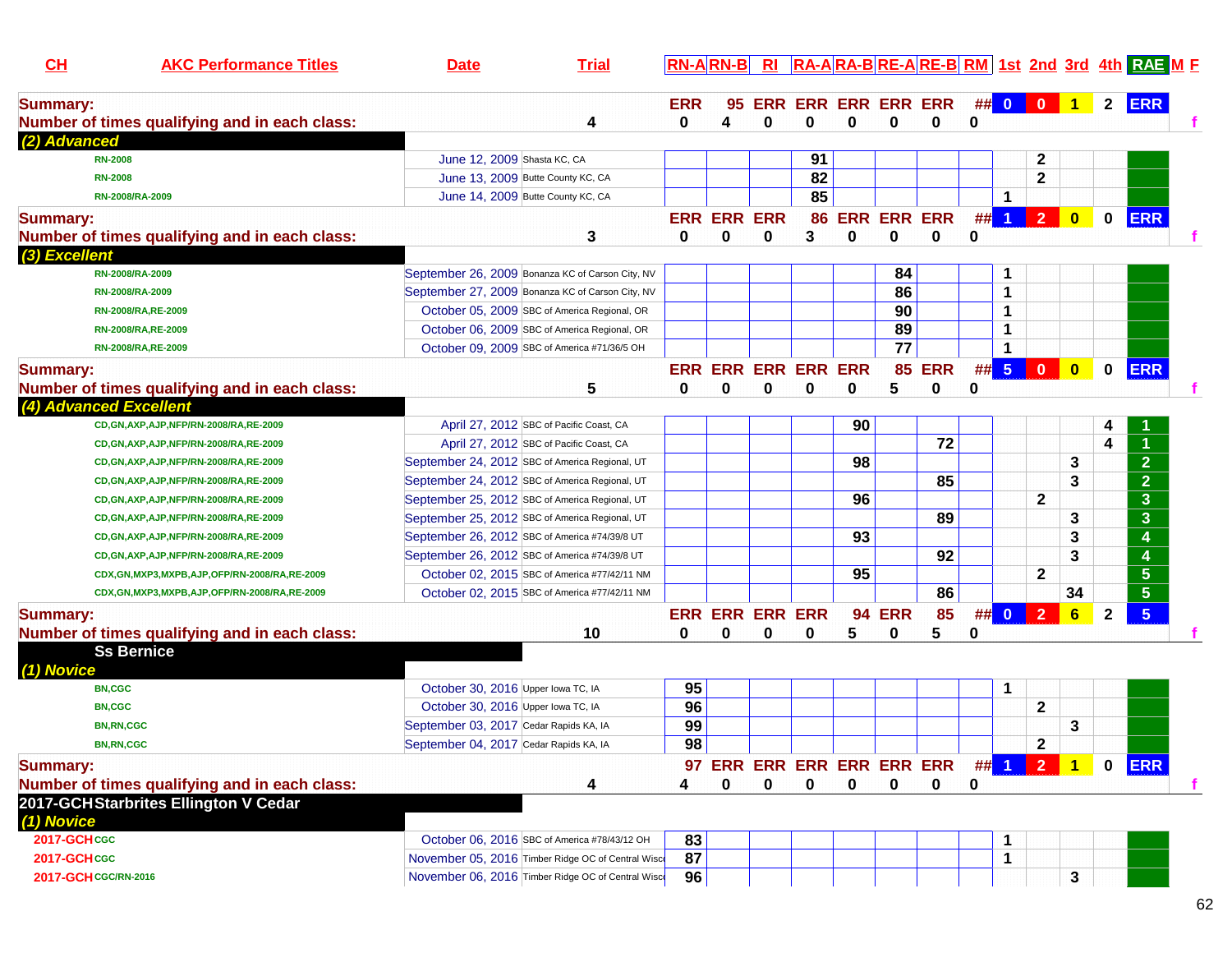| <u>CH</u>                    | <b>AKC Performance Titles</b>                 | <u>Date</u>                                    | <b>Trial</b>                            |                 |                 |                         |                            |         |          |                                          |         |                |                      |                         |             |            |   |
|------------------------------|-----------------------------------------------|------------------------------------------------|-----------------------------------------|-----------------|-----------------|-------------------------|----------------------------|---------|----------|------------------------------------------|---------|----------------|----------------------|-------------------------|-------------|------------|---|
| <b>Summary:</b>              | Number of times qualifying and in each class: |                                                | 3                                       | 89<br>3         | $\Omega$        | 0                       | 0                          | 0       | 0        | ERR ERR ERR ERR ERR ERR<br>$\bf{0}$      | ##<br>0 | $\overline{2}$ | $\mathbf{0}$         |                         | $\mathbf 0$ | <b>ERR</b> | m |
| (2) Advanced                 |                                               |                                                |                                         |                 |                 |                         |                            |         |          |                                          |         |                |                      |                         |             |            |   |
| 2017-GCH CGC/RN-2016/RI-2018 |                                               | October 07, 2019 SBC of America Regional, MO   |                                         |                 |                 |                         |                            | 82      |          |                                          |         | 1              |                      |                         |             |            |   |
| 2017-GCH CGC/RN-2016/RI-2018 |                                               | October 08, 2019 SBC of America Regional, MO   |                                         |                 |                 |                         |                            | 83      |          |                                          |         | $\mathbf 1$    |                      |                         |             |            |   |
|                              | 2017-GCH CGC/RN-2016/RI-2018/RA-2019          | October 11, 2019 SBC of America #81/46/15 MO   |                                         |                 |                 |                         |                            | 79      |          |                                          |         | $\mathbf 1$    |                      |                         |             |            |   |
| <b>Summary:</b>              | Number of times qualifying and in each class: |                                                | 3                                       | <b>ERR</b><br>0 | U               | <b>ERR ERR ERR</b><br>0 | 0                          | 81<br>3 | $\bf{0}$ | <b>ERR ERR</b><br>$\bf{0}$               | #<br>0  | 3 <sup>2</sup> | $\mathbf{0}$         | $\mathbf{0}$            | 0           | <b>ERR</b> | m |
| <b>Intermediate</b>          |                                               |                                                |                                         |                 |                 |                         |                            |         |          |                                          |         |                |                      |                         |             |            |   |
| 2017-GCH CGC/RN-2016         |                                               | September 17, 2018 SBC of America Regional, OR |                                         |                 |                 | 80                      |                            |         |          |                                          |         | 1              |                      |                         |             |            |   |
| 2017-GCH CGC/RN-2016         |                                               | September 18, 2018 SBC of America #80/45/14 OR |                                         |                 |                 | $\overline{73}$         |                            |         |          |                                          |         |                | $\mathbf{2}$         |                         |             |            |   |
| 2017-GCH CGC/RN-2016         |                                               | December 29, 2018 Cudahy KC, WI                |                                         |                 |                 | 75                      |                            |         |          |                                          |         |                |                      |                         |             |            |   |
| 2017-GCH CGC/RN-2016/RI-2018 |                                               | December 30, 2018 Cudahy KC, WI                |                                         |                 |                 | 82                      |                            |         |          |                                          |         |                |                      |                         |             |            |   |
| <b>Summary:</b>              |                                               |                                                |                                         |                 | <b>ERR ERR</b>  |                         | 78 ERR ERR ERR ERR         |         |          |                                          | #       | $\vert$ 1      | $\blacktriangleleft$ | $\overline{\mathbf{0}}$ | $\bf{0}$    | <b>ERR</b> |   |
|                              | Number of times qualifying and in each class: |                                                | 4                                       | 0               | 0               | 4                       | 0                          | 0       | 0        | 0                                        | 0       |                |                      |                         |             |            | m |
|                              | <b>Stars Dallas Ann</b>                       |                                                |                                         |                 |                 |                         |                            |         |          |                                          |         |                |                      |                         |             |            |   |
| (1) Novice                   |                                               |                                                |                                         |                 |                 |                         |                            |         |          |                                          |         |                |                      |                         |             |            |   |
|                              |                                               |                                                | May 18, 2007 SBC of Southern Oregon, OR |                 | 96              |                         |                            |         |          |                                          |         | 1              |                      |                         |             |            |   |
|                              |                                               | August 17, 2007 Lake County KC of N. Ca, CA    |                                         |                 | $\overline{81}$ |                         |                            |         |          |                                          |         |                |                      |                         |             |            |   |
| <b>RN-2007</b>               |                                               | August 18, 2007 Mensona KC, CA                 |                                         |                 | $\overline{78}$ |                         |                            |         |          |                                          |         |                |                      |                         |             |            |   |
| <b>RN-2007</b>               |                                               | August 19, 2007 Mensona KC, CA                 |                                         |                 | 98              |                         |                            |         |          |                                          |         |                |                      |                         |             |            |   |
| <b>Summary:</b>              |                                               |                                                |                                         | <b>ERR</b>      | 88              |                         | <b>ERR ERR ERR ERR ERR</b> |         |          |                                          |         | $##$ 1         | $\mathbf{0}$         | $\overline{\mathbf{0}}$ | 0           | <b>ERR</b> |   |
|                              | Number of times qualifying and in each class: |                                                | 4                                       | 0               | 4               | 0                       | 0                          | 0       | 0        | 0                                        | 0       |                |                      |                         |             |            |   |
| (1) Novice                   | <b>Stars Endeavor V Serpentina</b>            |                                                |                                         |                 |                 |                         |                            |         |          |                                          |         |                |                      |                         |             |            |   |
|                              |                                               | October 05, 2009 SBC of America Regional, OR   |                                         | 88              |                 |                         |                            |         |          |                                          |         |                |                      |                         |             |            |   |
|                              |                                               | October 06, 2009 SBC of America Regional, OR   |                                         | 98              |                 |                         |                            |         |          |                                          |         |                |                      | 3                       |             |            |   |
| <b>RN-2009</b>               |                                               | October 09, 2009 SBC of America #71/36/5 OH    |                                         | 78              |                 |                         |                            |         |          |                                          |         | 1              |                      |                         |             |            |   |
| <b>Summary:</b>              |                                               |                                                |                                         |                 |                 |                         | 88 ERR ERR ERR ERR ERR ERR |         |          |                                          |         | $\#$ 2         | $\mathbf{0}$         | $\overline{1}$          | $\mathbf 0$ | <b>ERR</b> |   |
|                              | Number of times qualifying and in each class: |                                                | 3                                       | 3               | 0               | 0                       | 0                          | 0       | 0        | 0                                        | 0       |                |                      |                         |             |            | m |
|                              | <b>Stars Fortuitous Sequence of Events</b>    |                                                |                                         |                 |                 |                         |                            |         |          |                                          |         |                |                      |                         |             |            |   |
| (1) Novice                   |                                               |                                                |                                         |                 |                 |                         |                            |         |          |                                          |         |                |                      |                         |             |            |   |
|                              |                                               | November 10, 2007 Wine Country KC, CA          |                                         | 71              |                 |                         |                            |         |          |                                          |         |                |                      |                         |             |            |   |
|                              |                                               | December 29, 2007 KC of Salinas, CA            |                                         | 86              |                 |                         |                            |         |          |                                          |         |                |                      |                         |             |            |   |
| <b>RN-2008</b>               |                                               | February 24, 2008 San Francisco DTC, CA        |                                         | 85              |                 |                         |                            |         |          |                                          |         |                |                      |                         |             |            |   |
| <b>Summary:</b>              |                                               |                                                |                                         |                 |                 |                         |                            |         |          |                                          |         |                |                      |                         | $\mathbf 0$ | <b>ERR</b> |   |
|                              | Number of times qualifying and in each class: |                                                | 3                                       | 3               | $\mathbf{0}$    | 0                       | $\bf{0}$                   | 0       | 0        | 81 ERR ERR ERR ERR ERR ERR ## 0 0 0<br>0 | 0       |                |                      |                         |             |            |   |
|                              | <b>Stars Klarabella Minnie</b>                |                                                |                                         |                 |                 |                         |                            |         |          |                                          |         |                |                      |                         |             |            | m |
|                              |                                               |                                                |                                         |                 |                 |                         |                            |         |          |                                          |         |                |                      |                         |             |            |   |
| (1) Novice                   |                                               | November 18, 2017 Whidbey Island KC, WA        |                                         |                 | 72              |                         |                            |         |          |                                          |         |                |                      |                         |             |            |   |
|                              |                                               |                                                |                                         |                 |                 |                         |                            |         |          |                                          |         |                |                      |                         |             |            |   |
| <b>Summary:</b>              |                                               |                                                |                                         | <b>ERR</b>      |                 |                         |                            |         |          | 72 ERR ERR ERR ERR ERR                   |         |                | ## 0 0 0 0           |                         |             | 0 ERR      |   |
|                              | Number of times qualifying and in each class: |                                                | 1                                       | 0               |                 | 0                       | 0                          | 0       | 0        | 0                                        | 0       |                |                      |                         |             |            |   |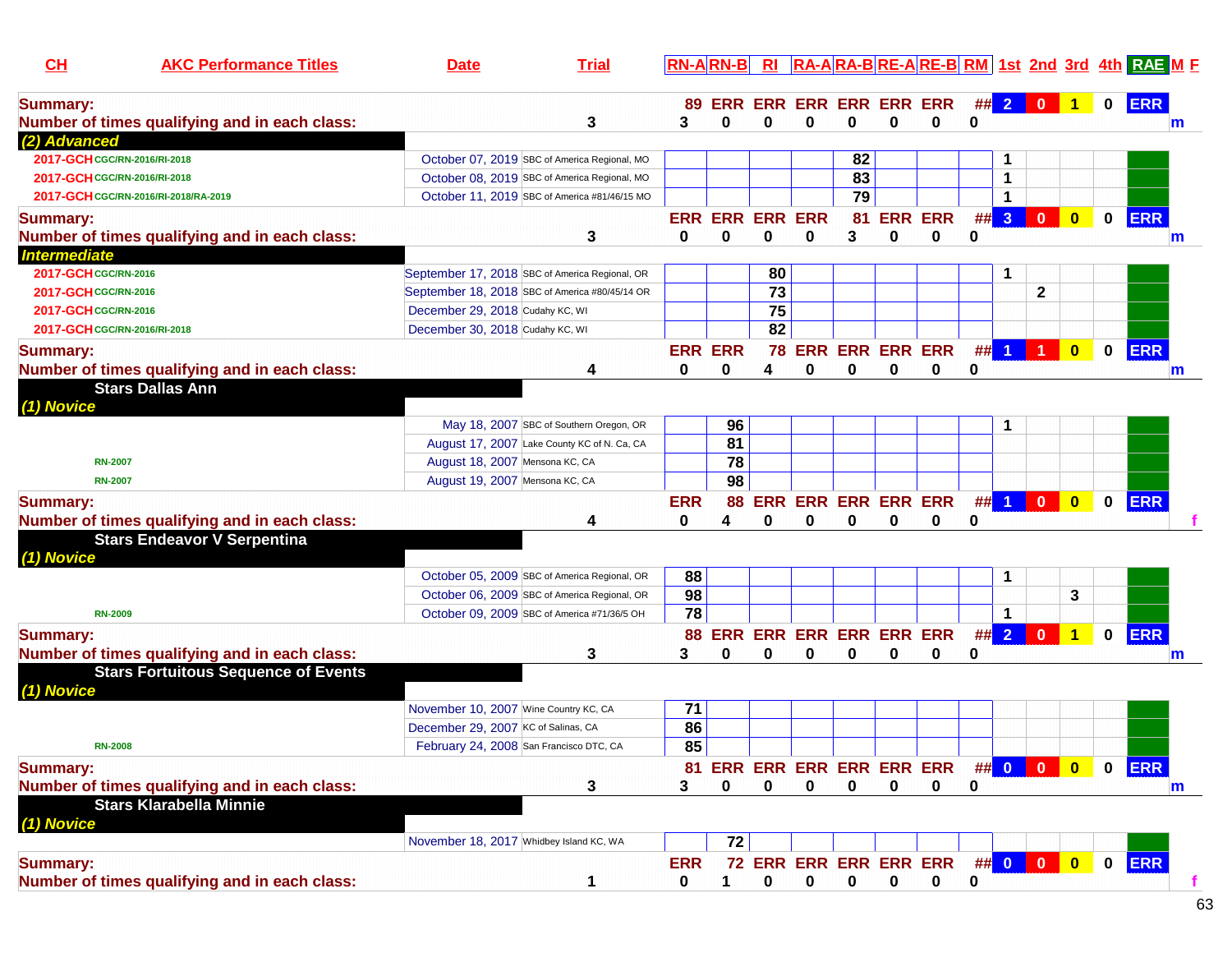|  |  | 9M. | Date | ria | $\overline{\mathsf{RA}\text{-}\mathsf{A}}$ RA-BRE-ARE-BRM $\overline{\mathsf{R}}$<br><b>IRAF</b><br>-3rd<br>1st 2nd<br>-8025<br>'IN |
|--|--|-----|------|-----|-------------------------------------------------------------------------------------------------------------------------------------|
|--|--|-----|------|-----|-------------------------------------------------------------------------------------------------------------------------------------|

| <b>Stillstreams You'Re So Fine</b>            |                                                                       |                 |    |                        |                            |                 |            |                        |          |              |                         |                         |              |            |   |
|-----------------------------------------------|-----------------------------------------------------------------------|-----------------|----|------------------------|----------------------------|-----------------|------------|------------------------|----------|--------------|-------------------------|-------------------------|--------------|------------|---|
| (1) Novice                                    |                                                                       |                 |    |                        |                            |                 |            |                        |          |              |                         |                         |              |            |   |
|                                               | October 21, 2017 Wenatchee KC, WA                                     | 92              |    |                        |                            |                 |            |                        |          |              |                         | 3                       |              |            |   |
|                                               | October 22, 2017 Wenatchee KC, WA                                     | 81              |    |                        |                            |                 |            |                        |          |              |                         |                         | 4            |            |   |
| <b>RN-2017</b>                                | October 29, 2017 Vancouver KC, WA                                     | 81              |    |                        |                            |                 |            |                        |          |              |                         |                         | 4            |            |   |
| <b>Summary:</b>                               |                                                                       |                 |    |                        | 85 ERR ERR ERR ERR ERR ERR |                 |            |                        |          | ## 0         | $\mathbf{0}$            | $\vert$ 1               | $\mathbf{2}$ | <b>ERR</b> |   |
| Number of times qualifying and in each class: | 3                                                                     | 3               | 0  | 0                      | $\mathbf 0$                | 0               | 0          | $\bf{0}$               | 0        |              |                         |                         |              |            | m |
| 2006-CHStoans D'Alice of Loramar              |                                                                       |                 |    |                        |                            |                 |            |                        |          |              |                         |                         |              |            |   |
| (1) Novice                                    |                                                                       |                 |    |                        |                            |                 |            |                        |          |              |                         |                         |              |            |   |
| 2006-CH                                       | June 16, 2007 SBC of Puget Sound, WA                                  | 93              |    |                        |                            |                 |            |                        |          | 1            |                         |                         |              |            |   |
| 2006-CH                                       | June 17, 2007 SBC of Puget Sound, WA                                  | $\overline{93}$ |    |                        |                            |                 |            |                        |          | 1            |                         |                         |              |            |   |
| 2006-CHRN-2007                                | August 11, 2007 Nisqually KC, WA                                      |                 | 80 |                        |                            |                 |            |                        |          |              |                         |                         |              |            |   |
| <b>Summary:</b>                               |                                                                       | 93              |    |                        |                            |                 |            | 80 ERR ERR ERR ERR ERR |          | $\#$ 2       | $\overline{\mathbf{0}}$ | $\overline{\mathbf{0}}$ | $\mathbf 0$  | <b>ERR</b> |   |
| Number of times qualifying and in each class: | 3                                                                     | $\mathbf{2}$    |    | 0                      | $\bf{0}$                   | 0               | 0          | 0                      | 0        |              |                         |                         |              |            |   |
| <b>Stoans Greta of Mabri</b>                  |                                                                       |                 |    |                        |                            |                 |            |                        |          |              |                         |                         |              |            |   |
| (1) Novice                                    |                                                                       |                 |    |                        |                            |                 |            |                        |          |              |                         |                         |              |            |   |
|                                               | September 23, 2006 Santa Ana Valley KC, CA                            | 96              |    |                        |                            |                 |            |                        |          |              | $\mathbf{2}$            |                         |              |            |   |
|                                               | September 24, 2006 Santa Ana Valley KC, CA                            | 99              |    |                        |                            |                 |            |                        |          | $\mathbf 1$  |                         |                         |              |            |   |
| <b>RN-2006</b>                                | November 29, 2006 KC of Beverly Hills, CA                             | 99              |    |                        |                            |                 |            |                        |          |              | $\mathbf{2}$            |                         |              |            |   |
| <b>RN-2006</b>                                | December 01, 2006 Long Beach KC, CA                                   | 89              |    |                        |                            |                 |            |                        |          | $\mathbf{1}$ |                         |                         |              |            |   |
| <b>RN-2006</b>                                | January 26, 2007 Tri-Valley WDC Pinon Hills, CA                       | 100             |    |                        |                            |                 |            |                        |          | $\mathbf{1}$ |                         |                         |              |            |   |
| <b>RN-2006</b>                                | January 27, 2007 Orange Empire DTC, CA                                | 98              |    |                        |                            |                 |            |                        |          |              | $\mathbf{2}$            |                         |              |            |   |
| <b>RN-2006</b>                                | March 11, 2007 Apple Valley KC, CA                                    |                 | 96 |                        |                            |                 |            |                        |          |              |                         | 3                       |              |            |   |
| <b>CD/RN-2006</b>                             |                                                                       |                 | 98 |                        |                            |                 |            |                        |          | 1            |                         |                         |              |            |   |
| <b>CD/RN-2006</b>                             | August 12, 2007 South Bay KC, CA<br>March 30, 2008 Kern County KC, CA |                 | 98 |                        |                            |                 |            |                        |          |              |                         |                         |              |            |   |
|                                               |                                                                       |                 |    |                        |                            |                 |            |                        |          |              |                         | 3                       |              |            |   |
| <b>Summary:</b>                               |                                                                       | 97              | 97 |                        | <b>ERR ERR ERR ERR ERR</b> |                 |            |                        | ## 4     |              | $\mathbf{3}$            | $\overline{2}$          | $\mathbf 0$  | <b>ERR</b> |   |
| Number of times qualifying and in each class: | 9                                                                     | 6               | 3  | 0                      | 0                          | 0               | 0          | 0                      | 0        |              |                         |                         |              |            |   |
| (2) Advanced                                  |                                                                       |                 |    |                        |                            |                 |            |                        |          |              |                         |                         |              |            |   |
| <b>CD/RN-2006</b>                             | June 15, 2008 SBC of Puget Sound, WA                                  |                 |    |                        |                            | 96              |            |                        |          | 1            |                         |                         |              |            |   |
| <b>CD/RN-2006</b>                             | October 04, 2008 Channel City KC, CA                                  |                 |    |                        |                            | 99              |            |                        |          | $\mathbf{1}$ |                         |                         |              |            |   |
| CD/RN-2006/RA-2008                            | October 05, 2008 Santa Maria KC, CA                                   |                 |    |                        |                            | 90              |            |                        |          |              | $\mathbf{2}$            |                         |              |            |   |
| CD/RN-2006/RA-2008                            | July 05, 2009 Ventura County DFA, CA                                  |                 |    |                        |                            | $\overline{97}$ |            |                        |          |              | $\mathbf{2}$            |                         |              |            |   |
| CD/RN-2006/RA-2008                            | January 31, 2010 Orange Empire DTC, CA                                |                 |    |                        |                            | 98              |            |                        |          | $\mathbf{1}$ |                         |                         |              |            |   |
| CD/RN-2006/RA-2008                            | February 13, 2010 SBC of San Diego, CA                                |                 |    |                        |                            | 99              |            |                        |          | 1            |                         |                         |              |            |   |
| CD/RN-2006/RA-2008                            | December 01, 2010 KC of Beverly Hills, CA                             |                 |    |                        |                            | 96              |            |                        |          |              |                         | 3                       |              |            |   |
| <b>Summary:</b>                               |                                                                       |                 |    | <b>ERR ERR ERR ERR</b> |                            |                 | 96 ERR ERR |                        | $\#$ # 4 |              | $\overline{2}$          | $\mathbf{1}$            | 0            | <b>ERR</b> |   |
| Number of times qualifying and in each class: | 7                                                                     | 0               | 0  | 0                      | 0                          | 7               | 0          | 0                      | 0        |              |                         |                         |              |            |   |
| 2009-CHStoans Jeul of Vicdory                 |                                                                       |                 |    |                        |                            |                 |            |                        |          |              |                         |                         |              |            |   |
| (1) Novice                                    |                                                                       |                 |    |                        |                            |                 |            |                        |          |              |                         |                         |              |            |   |
| 2009-CH                                       | October 05, 2009 SBC of America Regional, OR                          | 82              |    |                        |                            |                 |            |                        |          |              |                         | 3                       |              |            |   |
| 2009-CH                                       | October 06, 2009 SBC of America Regional, OR                          | 84              |    |                        |                            |                 |            |                        |          |              |                         |                         |              |            |   |
| 2009-CHRN-2010                                | February 07, 2010 SBC of Puget Sound, WA                              | 83              |    |                        |                            |                 |            |                        |          | $\mathbf{1}$ |                         |                         |              |            |   |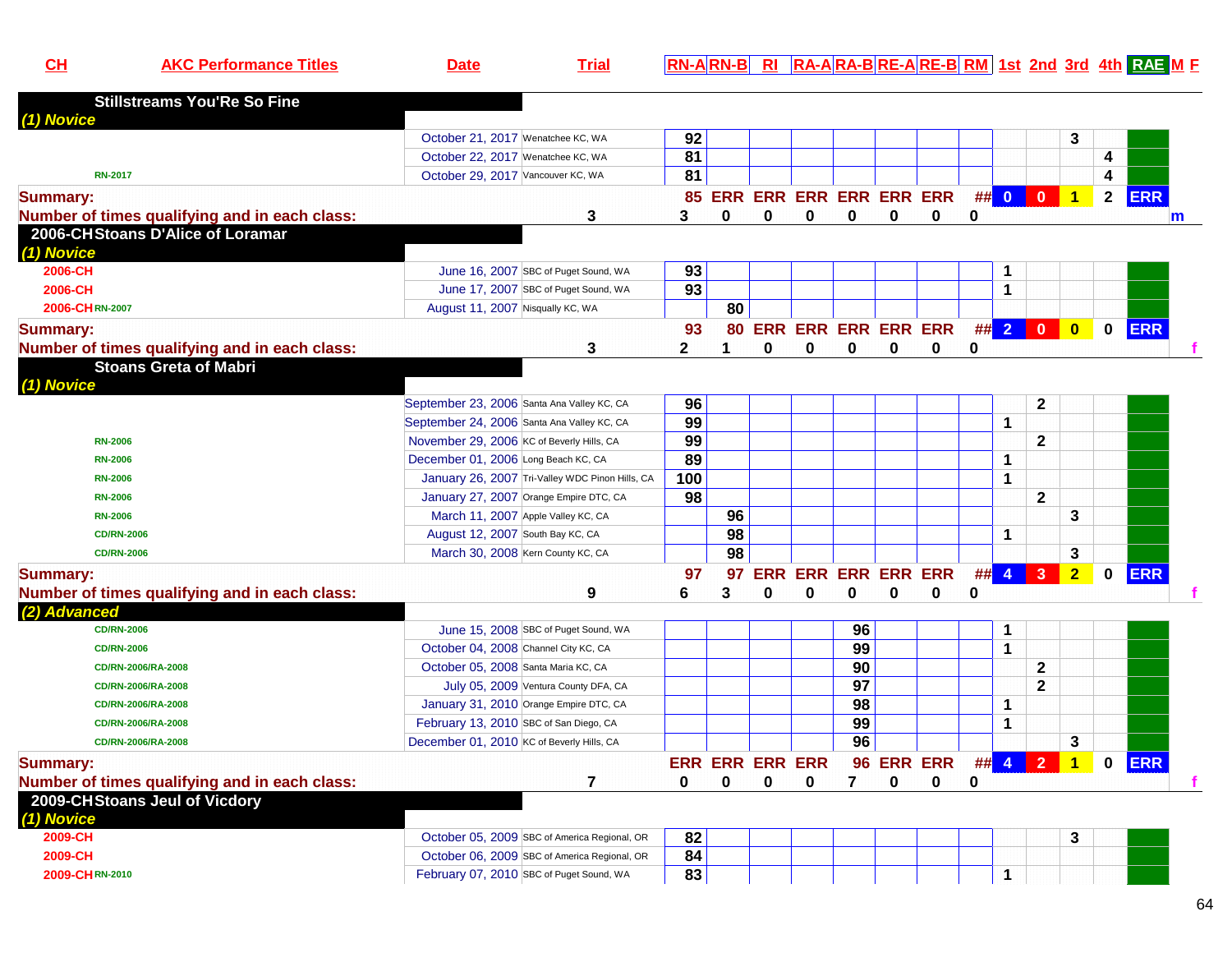| CL                 | <b>AKC Performance Titles</b>                 | <b>Date</b>                             | <b>Trial</b>                                 |                 | <b>RN-ARN-B</b>                |            |                            |                        |             |                     |             |                      |                      |                      |                         | RA-ARA-BRE-ARE-BRM 1st 2nd 3rd 4th RAE ME |   |
|--------------------|-----------------------------------------------|-----------------------------------------|----------------------------------------------|-----------------|--------------------------------|------------|----------------------------|------------------------|-------------|---------------------|-------------|----------------------|----------------------|----------------------|-------------------------|-------------------------------------------|---|
| <b>Summary:</b>    |                                               |                                         |                                              | 83              | <b>ERR ERR ERR ERR ERR ERR</b> |            |                            |                        |             |                     | ##          |                      | $\mathbf{0}$         | $\blacktriangleleft$ | $\bf{0}$                | <b>ERR</b>                                |   |
|                    | Number of times qualifying and in each class: |                                         | 3                                            | 3               | 0                              | 0          | 0                          | 0                      | $\bf{0}$    | 0                   | 0           |                      |                      |                      |                         |                                           |   |
| (1) Novice         | <b>Stoans Naturally Nellie of Way</b>         |                                         |                                              |                 |                                |            |                            |                        |             |                     |             |                      |                      |                      |                         |                                           |   |
|                    |                                               |                                         | January 06, 2008 SBC of Puget Sound, WA      | 98              |                                |            |                            |                        |             |                     |             | 1                    |                      |                      |                         |                                           |   |
|                    |                                               |                                         | June 15, 2008 SBC of Puget Sound, WA         | 92              |                                |            |                            |                        |             |                     |             | 1                    |                      |                      |                         |                                           |   |
| <b>RN-2009</b>     |                                               |                                         | January 04, 2009 SBC of Puget Sound, WA      | 88              |                                |            |                            |                        |             |                     |             |                      | $\mathbf{2}$         |                      |                         |                                           |   |
| <b>Summary:</b>    |                                               |                                         |                                              | 93              | <b>ERR ERR ERR ERR ERR ERR</b> |            |                            |                        |             |                     |             | ## 2                 | $\blacktriangleleft$ | $\bullet$            | 0                       | <b>ERR</b>                                |   |
|                    | Number of times qualifying and in each class: |                                         | 3                                            | 3               | 0                              | 0          | 0                          | 0                      | 0           | 0                   | 0           |                      |                      |                      |                         |                                           |   |
|                    | <b>Stoans One Hit Wonder of Yixy</b>          |                                         |                                              |                 |                                |            |                            |                        |             |                     |             |                      |                      |                      |                         |                                           |   |
| (1) Novice         |                                               |                                         |                                              |                 |                                |            |                            |                        |             |                     |             |                      |                      |                      |                         |                                           |   |
|                    |                                               |                                         | October 06, 2009 SBC of America Regional, OR |                 | 99                             |            |                            |                        |             |                     |             | 1                    |                      |                      |                         |                                           |   |
|                    |                                               |                                         | October 09, 2009 SBC of America #71/36/5 OH  |                 | $\overline{87}$                |            |                            |                        |             |                     |             |                      |                      | 3                    |                         |                                           |   |
| <b>RN-2010</b>     |                                               | February 13, 2010 SBC of San Diego, CA  |                                              |                 | 94                             |            |                            |                        |             |                     |             | 1                    |                      |                      |                         |                                           |   |
| <b>TD/RN-2010</b>  |                                               | March 26, 2010 KC of Salinas, CA        |                                              |                 | 96                             |            |                            |                        |             |                     |             |                      |                      |                      | 4                       |                                           |   |
|                    | <b>CD,TD/RN-2010</b>                          |                                         | April 30, 2010 SBC of Pacific Coast, CA      |                 | $\overline{95}$                |            |                            |                        |             |                     |             |                      |                      | 3                    |                         |                                           |   |
| <b>Summary:</b>    |                                               |                                         |                                              | <b>ERR</b>      | 94                             |            | <b>ERR ERR ERR ERR ERR</b> |                        |             |                     |             | $\#$ $\#$ 2          | $\mathbf{0}$         | 2 <sub>1</sub>       | $\mathbf 1$             | <b>ERR</b>                                |   |
|                    | Number of times qualifying and in each class: |                                         | 5                                            | 0               | 5                              | 0          | 0                          | 0                      | 0           | 0                   | 0           |                      |                      |                      |                         |                                           | m |
| (1) Novice         | <b>Stoans Pearls And Lace V Winter</b>        |                                         |                                              |                 |                                |            |                            |                        |             |                     |             |                      |                      |                      |                         |                                           |   |
|                    |                                               |                                         | January 06, 2008 SBC of Puget Sound, WA      | 87              |                                |            |                            |                        |             |                     |             |                      | $\mathbf{2}$         |                      |                         |                                           |   |
|                    |                                               |                                         | June 15, 2008 SBC of Puget Sound, WA         | $\overline{74}$ |                                |            |                            |                        |             |                     |             |                      | $\mathbf{2}$         |                      |                         |                                           |   |
| <b>RN-2009</b>     |                                               |                                         | January 04, 2009 SBC of Puget Sound, WA      | 94              |                                |            |                            |                        |             |                     |             | 1                    |                      |                      |                         |                                           |   |
| <b>Summary:</b>    |                                               |                                         |                                              | 85              | <b>ERR</b>                     |            | <b>ERR ERR ERR ERR ERR</b> |                        |             |                     | ##          |                      | $\overline{2}$       | $\mathbf{0}$         | $\mathbf{0}$            | <b>ERR</b>                                |   |
|                    | Number of times qualifying and in each class: |                                         | 3                                            | 3               | 0                              | 0          | 0                          | 0                      | 0           | 0                   | 0           |                      |                      |                      |                         |                                           |   |
|                    | <b>Stoans Razzle of Oz</b>                    |                                         |                                              |                 |                                |            |                            |                        |             |                     |             |                      |                      |                      |                         |                                           |   |
| (1) Novice         |                                               |                                         |                                              |                 |                                |            |                            |                        |             |                     |             |                      |                      |                      |                         |                                           |   |
|                    |                                               |                                         | May 10, 2008 German Shepherd DC of WA, WA    |                 | 87                             |            |                            |                        |             |                     |             |                      |                      |                      |                         |                                           |   |
|                    |                                               |                                         | June 07, 2008 Puyallup Valley DF, WA         |                 | 95                             |            |                            |                        |             |                     |             |                      |                      |                      |                         |                                           |   |
| <b>RN-2008</b>     |                                               |                                         | June 15, 2008 SBC of Puget Sound, WA         |                 | 86                             |            |                            |                        |             |                     |             | 1                    |                      |                      |                         |                                           |   |
| <b>Summary:</b>    |                                               |                                         |                                              | <b>ERR</b>      | 89                             | <b>ERR</b> |                            | <b>ERR ERR ERR ERR</b> |             |                     | ##          | $\blacktriangleleft$ | $\mathbf{0}$         | $\mathbf{0}$         | $\mathbf{0}$            | <b>ERR</b>                                |   |
|                    | Number of times qualifying and in each class: |                                         | 3                                            | $\bf{0}$        | 3                              | 0          | $\bf{0}$                   | $\bf{0}$               | 0           | 0                   | 0           |                      |                      |                      |                         |                                           |   |
| (2) Advanced       |                                               |                                         |                                              |                 |                                |            |                            |                        |             |                     |             |                      |                      |                      |                         |                                           |   |
| <b>RN-2008</b>     |                                               |                                         | July 20, 2008 Portland KC, OR                |                 |                                |            |                            | 84                     |             |                     |             |                      |                      |                      |                         |                                           |   |
| <b>RN-2008</b>     |                                               |                                         | July 26, 2008 Hurricane Ridge KC, WA         |                 |                                |            |                            | 86                     |             |                     |             |                      |                      |                      | $\overline{\mathbf{4}}$ |                                           |   |
| <b>RN, RA-2008</b> |                                               |                                         | July 27, 2008 Hurricane Ridge KC, WA         |                 |                                |            |                            | 85                     |             |                     |             |                      |                      |                      |                         |                                           |   |
| <b>Summary:</b>    |                                               |                                         |                                              |                 | <b>ERR ERR ERR ERR</b>         |            |                            |                        |             | 85 ERR ERR ## 0 0 0 |             |                      |                      |                      |                         | 1 ERR                                     |   |
|                    | Number of times qualifying and in each class: |                                         | 3                                            | 0               | 0                              | 0          | 0                          | 3                      | $\mathbf 0$ | $\mathbf 0$         | $\mathbf 0$ |                      |                      |                      |                         |                                           | f |
| (3) Excellent      |                                               |                                         |                                              |                 |                                |            |                            |                        |             |                     |             |                      |                      |                      |                         |                                           |   |
| <b>RN,RA-2008</b>  |                                               | November 16, 2008 Whidbey Island KC, WA |                                              |                 |                                |            |                            |                        | 77          |                     |             |                      |                      |                      | 4                       |                                           |   |
| <b>RN,RA-2008</b>  |                                               |                                         | January 04, 2009 SBC of Puget Sound, WA      |                 |                                |            |                            |                        | 72          |                     |             | 1                    |                      |                      |                         |                                           |   |
|                    | RN, RA-2008/RE-2009                           | January 10, 2009 Sammamish KC, WA       |                                              |                 |                                |            |                            |                        | 92          |                     |             |                      |                      |                      |                         |                                           |   |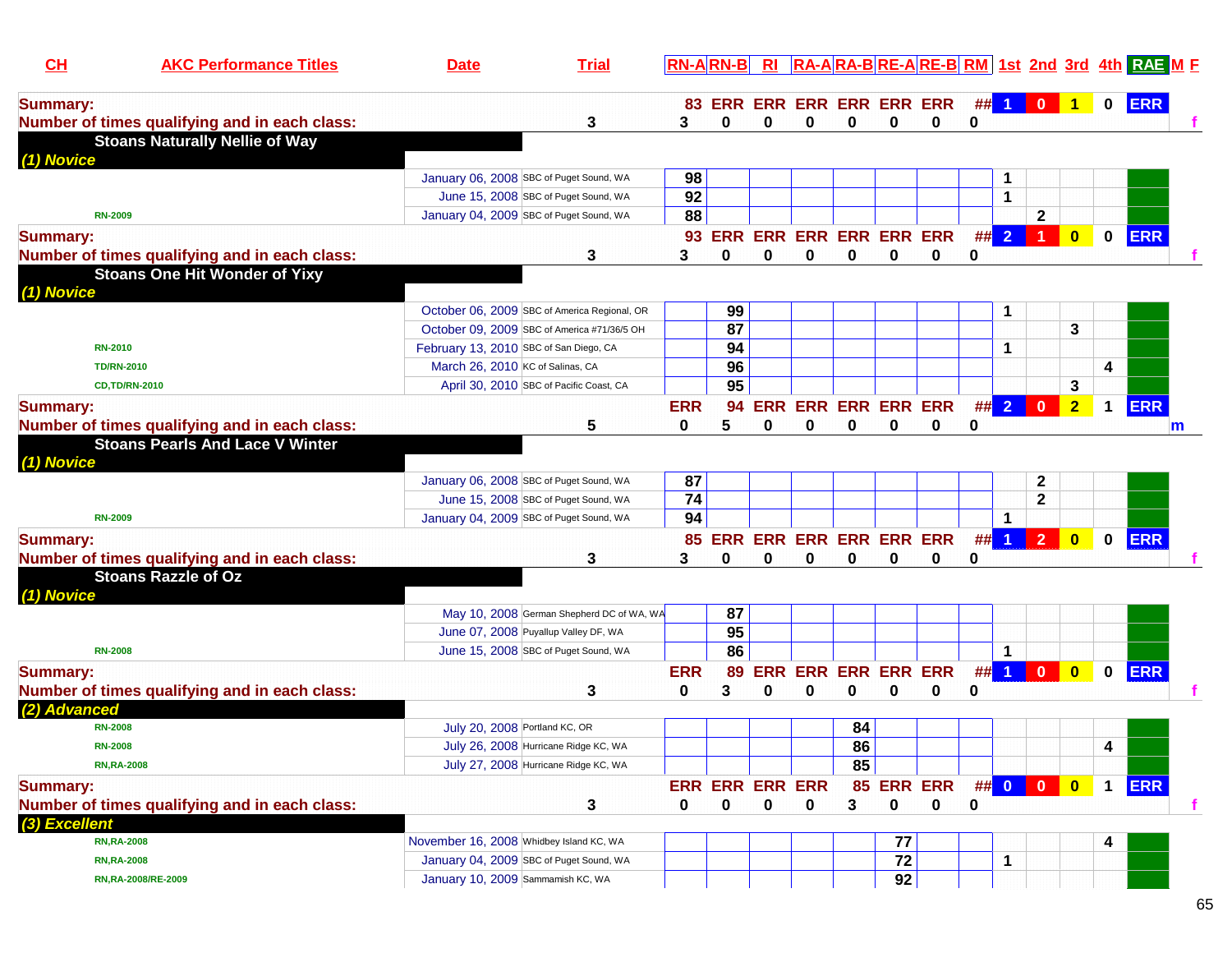| CL              | <b>AKC Performance Titles</b>                 | <b>Date</b>                             | <b>Trial</b>                                    |    |                        |   |                                     |    |               |             |   |              |              |                      |                      | <b>RN-ARN-B RI RA-ARA-BRE-ARE-BRM 1st 2nd 3rd 4th RAE M F</b> |   |
|-----------------|-----------------------------------------------|-----------------------------------------|-------------------------------------------------|----|------------------------|---|-------------------------------------|----|---------------|-------------|---|--------------|--------------|----------------------|----------------------|---------------------------------------------------------------|---|
|                 | RN, RA-2008/RE-2009                           |                                         | June 14, 2009 SBC of Puget Sound, WA            |    |                        |   |                                     |    |               | 95          |   |              |              |                      |                      |                                                               |   |
|                 | RN, RA-2008/RE-2009                           | September 20, 2009 Gig Harbor KC, WA    |                                                 |    |                        |   |                                     |    |               | 76          |   |              |              |                      |                      |                                                               |   |
| <b>Summary:</b> |                                               |                                         |                                                 |    |                        |   | <b>ERR ERR ERR ERR ERR</b>          |    | 80            | 86          |   |              | ## 2 0       | $\bullet$            | $\blacktriangleleft$ | <b>ERR</b>                                                    |   |
|                 | Number of times qualifying and in each class: |                                         | 5                                               | 0  | 0                      | 0 | 0                                   | 0  | 3             | $\mathbf 2$ | 0 |              |              |                      |                      |                                                               |   |
|                 | (4) Advanced Excellent                        |                                         |                                                 |    |                        |   |                                     |    |               |             |   |              |              |                      |                      |                                                               |   |
|                 | RN, RA-2008/RE-2009                           | September 19, 2009 Gig Harbor KC, WA    |                                                 |    |                        |   |                                     | 93 |               |             |   |              |              |                      |                      |                                                               |   |
|                 | RN, RA-2008/RE-2009                           | September 19, 2009 Gig Harbor KC, WA    |                                                 |    |                        |   |                                     |    |               | 96          |   |              |              |                      | 4                    |                                                               |   |
|                 | RN, RA-2008/RE-2009                           | November 14, 2009 Whidbey Island KC, WA |                                                 |    |                        |   |                                     | 93 |               |             |   |              |              |                      |                      | $\overline{2}$                                                |   |
|                 | RN, RA-2008/RE-2009                           | November 14, 2009 Whidbey Island KC, WA |                                                 |    |                        |   |                                     |    |               | 85          |   |              |              |                      |                      | $\overline{2}$                                                |   |
|                 | RN, RA-2008/RE-2009                           | November 15, 2009 Whidbey Island KC, WA |                                                 |    |                        |   |                                     | 94 |               |             |   |              |              |                      | 4                    | $\mathbf{3}$                                                  |   |
|                 |                                               |                                         |                                                 |    |                        |   |                                     |    |               | 86          |   |              |              |                      |                      | $\overline{\mathbf{3}}$                                       |   |
|                 | RN, RA-2008/RE-2009                           | November 15, 2009 Whidbey Island KC, WA |                                                 |    |                        |   |                                     |    |               |             |   |              |              |                      |                      |                                                               |   |
|                 | RN, RA-2008/RE-2009                           | January 21, 2010 Tualatin KC, OR        |                                                 |    |                        |   |                                     | 86 |               |             |   |              |              |                      |                      | 4                                                             |   |
|                 | RN, RA-2008/RE-2009                           | January 21, 2010 Tualatin KC, OR        |                                                 |    |                        |   |                                     |    |               | 90          |   |              |              |                      |                      | 4                                                             |   |
|                 | RN, RA-2008/RE-2009                           | January 23, 2010 Portland Dog OC, OR    |                                                 |    |                        |   |                                     | 88 |               |             |   |              |              |                      |                      | $5\phantom{1}$                                                |   |
|                 | RN, RA-2008/RE-2009                           | January 23, 2010 Portland Dog OC, OR    |                                                 |    |                        |   |                                     |    |               | 82          |   |              |              |                      |                      | $5\phantom{1}$                                                |   |
|                 | RN, RA-2008/RE-2009                           |                                         | February 07, 2010 SBC of Puget Sound, WA        |    |                        |   |                                     | 98 |               |             |   | $\mathbf 1$  |              |                      |                      | $6\phantom{a}$                                                |   |
|                 | RN, RA-2008/RE-2009                           |                                         | February 07, 2010 SBC of Puget Sound, WA        |    |                        |   |                                     |    |               | 88          |   | 1            |              |                      |                      | $6\phantom{1}$                                                |   |
|                 | RN, RA-2008/RE-2009                           |                                         | February 27, 2010 Overlake Collie Club, WA      |    |                        |   |                                     | 96 |               |             |   |              |              |                      |                      | $\overline{7}$                                                |   |
|                 | RN, RA-2008/RE-2009                           |                                         | February 27, 2010 Overlake Collie Club, WA      |    |                        |   |                                     |    |               | 86          |   |              |              |                      |                      | $\overline{7}$                                                |   |
|                 | RN, RA-2008/RE-2009                           |                                         | February 28, 2010 Collie Club of Washington, WA |    |                        |   |                                     | 93 |               |             |   |              |              |                      |                      | 8                                                             |   |
|                 | RN, RA-2008/RE-2009                           |                                         | February 28, 2010 Collie Club of Washington, WA |    |                        |   |                                     |    |               | 92          |   |              |              |                      |                      | 8                                                             |   |
|                 | RN, RA-2008/RE-2009                           |                                         | May 15, 2010 German Shepherd DC of WA, WA       |    |                        |   |                                     | 97 |               |             |   |              | $\mathbf{2}$ |                      |                      | 9                                                             |   |
|                 | RN, RA-2008/RE-2009                           |                                         | May 15, 2010 German Shepherd DC of WA, WA       |    |                        |   |                                     |    |               | 89          |   |              |              |                      | 4                    | 9                                                             |   |
|                 | RN,RA-2008/RE-2009/RAE-2010                   |                                         | May 16, 2010 German Shepherd DC of WA, WA       |    |                        |   |                                     | 96 |               |             |   | 1            |              |                      |                      | 10                                                            |   |
|                 | RN,RA-2008/RE-2009/RAE-2010                   |                                         | May 16, 2010 German Shepherd DC of WA, WA       |    |                        |   |                                     |    |               | 85          |   |              |              | 3                    |                      | 10                                                            |   |
| <b>Summary:</b> |                                               |                                         |                                                 |    | <b>ERR ERR ERR ERR</b> |   |                                     |    | <b>93 ERR</b> | 88          | # | $\mathbf{3}$ |              | $\blacktriangleleft$ | 3                    | 10                                                            |   |
|                 | Number of times qualifying and in each class: |                                         | 20                                              | 0  | $\bf{0}$               | 0 | $\bf{0}$                            | 10 | 0             | 10          | 0 |              |              |                      |                      |                                                               |   |
|                 | <b>Stoans Rowdy Buck of Oz</b>                |                                         |                                                 |    |                        |   |                                     |    |               |             |   |              |              |                      |                      |                                                               |   |
| (1) Novice      |                                               |                                         |                                                 |    |                        |   |                                     |    |               |             |   |              |              |                      |                      |                                                               |   |
|                 |                                               | January 10, 2009 Sammamish KC, WA       |                                                 | 75 |                        |   |                                     |    |               |             |   |              |              |                      |                      | 2                                                             |   |
|                 |                                               |                                         | June 14, 2009 SBC of Puget Sound, WA            | 70 |                        |   |                                     |    |               |             |   |              | $\mathbf{2}$ |                      |                      |                                                               |   |
|                 | <b>RN-2009</b>                                |                                         | July 11, 2009 Nisqually KC, WA                  | 83 |                        |   |                                     |    |               |             |   |              |              |                      | 4                    |                                                               |   |
| <b>Summary:</b> |                                               |                                         |                                                 |    |                        |   | 76 ERR ERR ERR ERR ERR ERR          |    |               |             |   |              | $\#$ 0 1 0   |                      | $\blacktriangleleft$ | $\overline{2}$                                                |   |
|                 | Number of times qualifying and in each class: |                                         | 3                                               | 3  | 0                      | 0 | 0                                   | 0  | 0             | 0           | 0 |              |              |                      |                      |                                                               | m |
|                 | 2010-GCHStoans Rupert of Oz                   |                                         |                                                 |    |                        |   |                                     |    |               |             |   |              |              |                      |                      |                                                               |   |
| (1) Novice      |                                               |                                         |                                                 |    |                        |   |                                     |    |               |             |   |              |              |                      |                      |                                                               |   |
| 2010-GCH        |                                               |                                         | July 26, 2008 Hurricane Ridge KC, WA            | 92 |                        |   |                                     |    |               |             |   |              |              |                      | 4                    |                                                               |   |
| 2010-GCH        |                                               |                                         | August 24, 2008 Sammamish KC, WA                | 85 |                        |   |                                     |    |               |             |   |              |              |                      |                      |                                                               |   |
|                 | 2010-GCHRN-2009                               |                                         | January 04, 2009 SBC of Puget Sound, WA         | 86 |                        |   |                                     |    |               |             |   |              |              | 3                    |                      |                                                               |   |
|                 | 2010-GCHRN-2009                               | January 10, 2009 Sammamish KC, WA       |                                                 | 86 |                        |   |                                     |    |               |             |   |              |              |                      |                      |                                                               |   |
|                 | 2010-GCHRN-2009                               |                                         | January 11, 2009 Puyallup Valley DF, WA         | 94 |                        |   |                                     |    |               |             |   |              |              |                      |                      |                                                               |   |
| <b>Summary:</b> |                                               |                                         |                                                 |    |                        |   | 89 ERR ERR ERR ERR ERR ERR ## 0 0 1 |    |               |             |   |              |              |                      | $\mathbf{1}$         | <b>ERR</b>                                                    |   |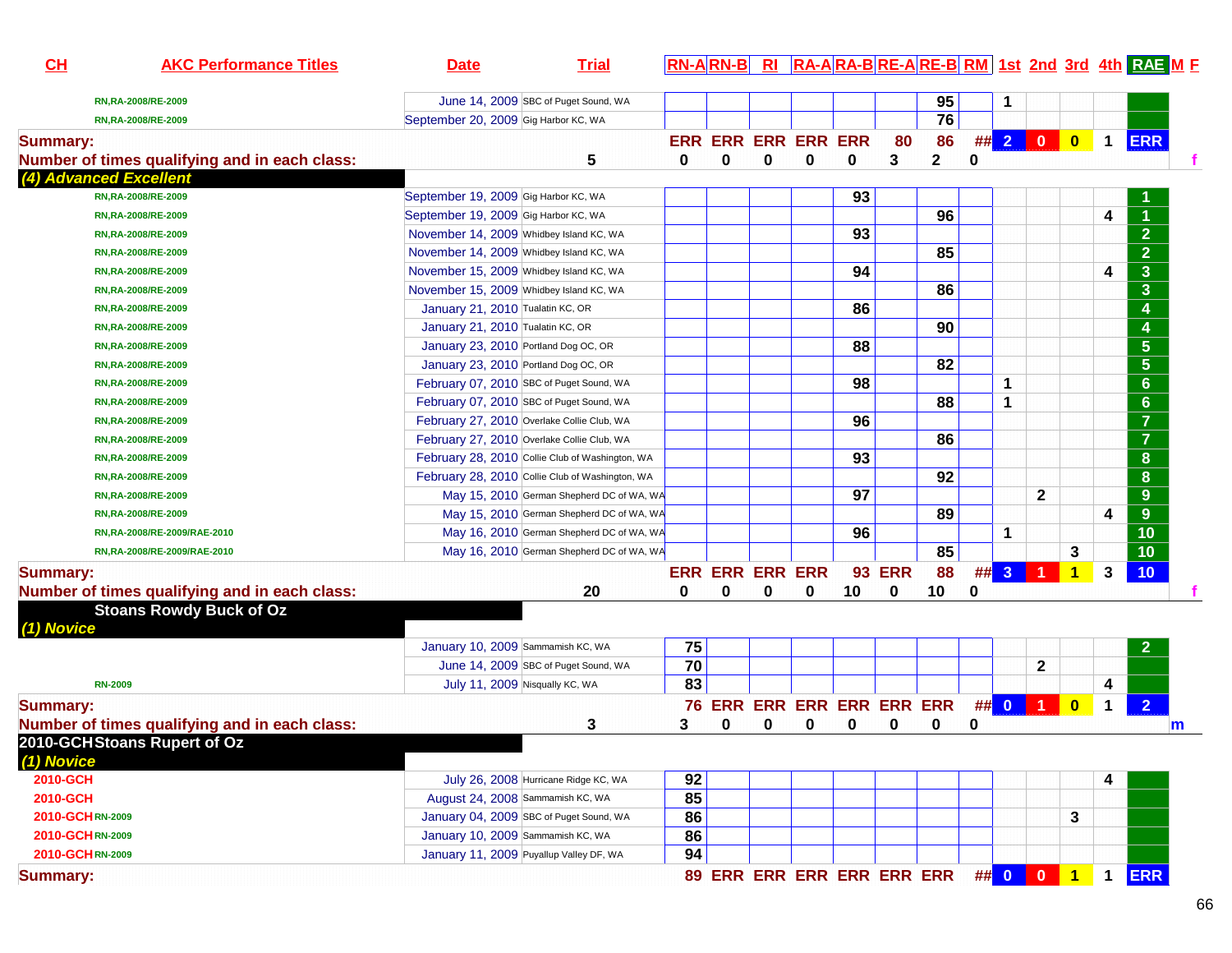| CH<br><b>AKC Performance Titles</b>           | <b>Date</b>                             | <b>Trial</b>                                 |                 |                    |   |                            |             |              |                        |        |                      |                  |                         |              | RA-ARA-BRE-ARE-BRM 1st 2nd 3rd 4th RAEME |
|-----------------------------------------------|-----------------------------------------|----------------------------------------------|-----------------|--------------------|---|----------------------------|-------------|--------------|------------------------|--------|----------------------|------------------|-------------------------|--------------|------------------------------------------|
| Number of times qualifying and in each class: |                                         | 5                                            | 5               | 0                  | 0 | 0                          | 0           | 0            | 0                      | 0      |                      |                  |                         |              | m                                        |
| (2) Advanced                                  |                                         |                                              |                 |                    |   |                            |             |              |                        |        |                      |                  |                         |              |                                          |
| 2010-GCHRN-2009                               | March 07, 2009 Seattle KC, WA           |                                              |                 |                    |   | 95                         |             |              |                        |        |                      |                  |                         |              |                                          |
| 2010-GCHRN-2009                               | March 08, 2009 Seattle KC, WA           |                                              |                 |                    |   | 89                         |             |              |                        |        |                      |                  |                         | 4            |                                          |
| 2010-GCHRN, RA-2009                           |                                         | March 21, 2009 Peninsula DFA, WA             |                 |                    |   | 83                         |             |              |                        |        |                      |                  |                         | 4            |                                          |
| <b>Summary:</b>                               |                                         |                                              |                 | <b>ERR ERR ERR</b> |   | 89                         |             |              | <b>ERR ERR ERR</b>     |        | ## 0                 | $\overline{0}$   | $\mathbf{0}$            | $\mathbf{2}$ | <b>ERR</b>                               |
| Number of times qualifying and in each class: |                                         | 3                                            | 0               | $\bf{0}$           | 0 | 3                          | 0           | $\bf{0}$     | $\bf{0}$               | 0      |                      |                  |                         |              | $\mathsf{m}$                             |
| (3) Excellent                                 |                                         |                                              |                 |                    |   |                            |             |              |                        |        |                      |                  |                         |              |                                          |
| 2010-GCHRN,RA-2009                            |                                         | September 26, 2009 Columbia Basin DTC, WA    |                 |                    |   |                            |             | 70           |                        |        |                      |                  |                         |              |                                          |
| 2010-GCHRN,RA-2009                            | September 27, 2009 Richland KC, WA      |                                              |                 |                    |   |                            |             | 70           |                        |        |                      |                  |                         |              |                                          |
|                                               |                                         |                                              |                 |                    |   |                            |             |              |                        |        | ## 0 0               |                  |                         | $\mathbf{0}$ | <b>ERR</b>                               |
| <b>Summary:</b>                               |                                         |                                              |                 |                    |   | ERR ERR ERR ERR ERR        |             |              | <b>70 ERR</b>          |        |                      |                  | $\bullet$               |              |                                          |
| Number of times qualifying and in each class: |                                         | 2                                            | 0               | 0                  | 0 | 0                          | 0           | $\mathbf{2}$ | 0                      | 0      |                      |                  |                         |              | m                                        |
| <b>Stoans Tea 'N Biscotti of Luma</b>         |                                         |                                              |                 |                    |   |                            |             |              |                        |        |                      |                  |                         |              |                                          |
| (1) Novice                                    |                                         |                                              |                 |                    |   |                            |             |              |                        |        |                      |                  |                         |              |                                          |
|                                               |                                         | October 09, 2009 SBC of America #71/36/5 OH  |                 | 99                 |   |                            |             |              |                        |        | $\mathbf 1$          |                  |                         |              |                                          |
|                                               |                                         | January 30, 2010 Orange Empire DTC, CA       |                 | 99                 |   |                            |             |              |                        |        |                      | $\mathbf{2}$     |                         |              |                                          |
| <b>RN-2010</b>                                |                                         | January 31, 2010 Orange Empire DTC, CA       |                 | 89                 |   |                            |             |              |                        |        |                      |                  |                         |              |                                          |
| <b>RN-2010</b>                                | February 13, 2010 SBC of San Diego, CA  |                                              |                 | 92                 |   |                            |             |              |                        |        |                      | $\mathbf{2}$     |                         |              |                                          |
| <b>RN-2010</b>                                | December 02, 2010 Los Encinos KC, CA    |                                              |                 | 99                 |   |                            |             |              |                        |        |                      |                  | 3                       |              |                                          |
| <b>RN-2010</b>                                | December 03, 2010 Long Beach KC, CA     |                                              |                 | 100                |   |                            |             |              |                        |        |                      | $\mathbf{2}$     |                         |              |                                          |
| <b>RN-2010</b>                                | August 08, 2015 South Bay KC, CA        |                                              |                 | 97                 |   |                            |             |              |                        |        |                      |                  |                         |              |                                          |
| <b>RN-2010</b>                                | August 09, 2015 South Bay KC, CA        |                                              |                 | 100                |   |                            |             |              |                        |        | $\mathbf 1$          |                  |                         |              |                                          |
| <b>RN-2010</b>                                |                                         | October 31, 2015 San Gabriel Valley KC, CA   |                 | 100                |   |                            |             |              |                        |        |                      | $\mathbf{2}$     |                         |              |                                          |
| <b>Summary:</b>                               |                                         |                                              | <b>ERR</b>      | 97                 |   | ERR ERR ERR ERR ERR        |             |              |                        | $\#$ 2 |                      | $\boldsymbol{4}$ | 1                       | $\bf{0}$     | <b>ERR</b>                               |
| Number of times qualifying and in each class: |                                         | 9                                            | 0               | 9                  | 0 | 0                          | 0           | 0            | 0                      | 0      |                      |                  |                         |              |                                          |
| <b>Stoans Vivaldi O'Vicdory</b>               |                                         |                                              |                 |                    |   |                            |             |              |                        |        |                      |                  |                         |              |                                          |
| (1) Novice                                    |                                         |                                              |                 |                    |   |                            |             |              |                        |        |                      |                  |                         |              |                                          |
|                                               |                                         | October 06, 2009 SBC of America Regional, OR | 75              |                    |   |                            |             |              |                        |        |                      |                  |                         |              |                                          |
|                                               |                                         | February 07, 2010 SBC of Puget Sound, WA     | 78              |                    |   |                            |             |              |                        |        |                      |                  | 3                       |              |                                          |
| <b>RN-2010</b>                                |                                         | August 27, 2010 Mt Rainier Working DC, WA    | $\overline{74}$ |                    |   |                            |             |              |                        |        | 1                    |                  |                         |              |                                          |
| <b>Summary:</b>                               |                                         |                                              |                 | <b>76 ERR</b>      |   | <b>ERR ERR ERR ERR ERR</b> |             |              |                        | ##     | $\blacktriangleleft$ | $\bf{0}$         | ◆                       | $\mathbf{0}$ | <b>ERR</b>                               |
| Number of times qualifying and in each class: |                                         | 3                                            | 3               | 0                  | 0 | 0                          | 0           | 0            | 0                      | 0      |                      |                  |                         |              | m                                        |
| <b>Stoans Xabrina De Peru</b>                 |                                         |                                              |                 |                    |   |                            |             |              |                        |        |                      |                  |                         |              |                                          |
|                                               |                                         |                                              |                 |                    |   |                            |             |              |                        |        |                      |                  |                         |              |                                          |
| (1) Novice                                    |                                         |                                              | 76              |                    |   |                            |             |              |                        |        |                      |                  |                         |              |                                          |
|                                               |                                         | August 26, 2011 Mount Rainier WDC, WA        |                 |                    |   |                            |             |              |                        |        |                      |                  |                         | 4            |                                          |
|                                               | November 19, 2011 Whidbey Island KC, WA |                                              |                 | 81                 |   |                            |             |              |                        |        |                      |                  |                         |              |                                          |
| <b>RN-2011</b>                                | November 20, 2011 Whidbey Island KC, WA |                                              |                 | 78                 |   |                            |             |              |                        |        |                      |                  |                         |              |                                          |
| <b>Summary:</b>                               |                                         |                                              | 76              |                    |   |                            |             |              | 80 ERR ERR ERR ERR ERR |        |                      | ## 0 0 0         | $\overline{\mathbf{0}}$ | $\mathbf 1$  | <b>ERR</b>                               |
| Number of times qualifying and in each class: |                                         | 3                                            | 1               | $\mathbf{2}$       | 0 | 0                          | $\mathbf 0$ | $\mathbf 0$  | $\mathbf 0$            | 0      |                      |                  |                         |              | f.                                       |
| 2012-GCHStoans Xena Anne De Peru              |                                         |                                              |                 |                    |   |                            |             |              |                        |        |                      |                  |                         |              |                                          |
| (1) Novice                                    |                                         |                                              |                 |                    |   |                            |             |              |                        |        |                      |                  |                         |              |                                          |
| 2012-GCH                                      |                                         | June 19, 2011 SBC of Puget Sound, WA         |                 | 92                 |   |                            |             |              |                        |        |                      | $\mathbf{2}$     |                         |              |                                          |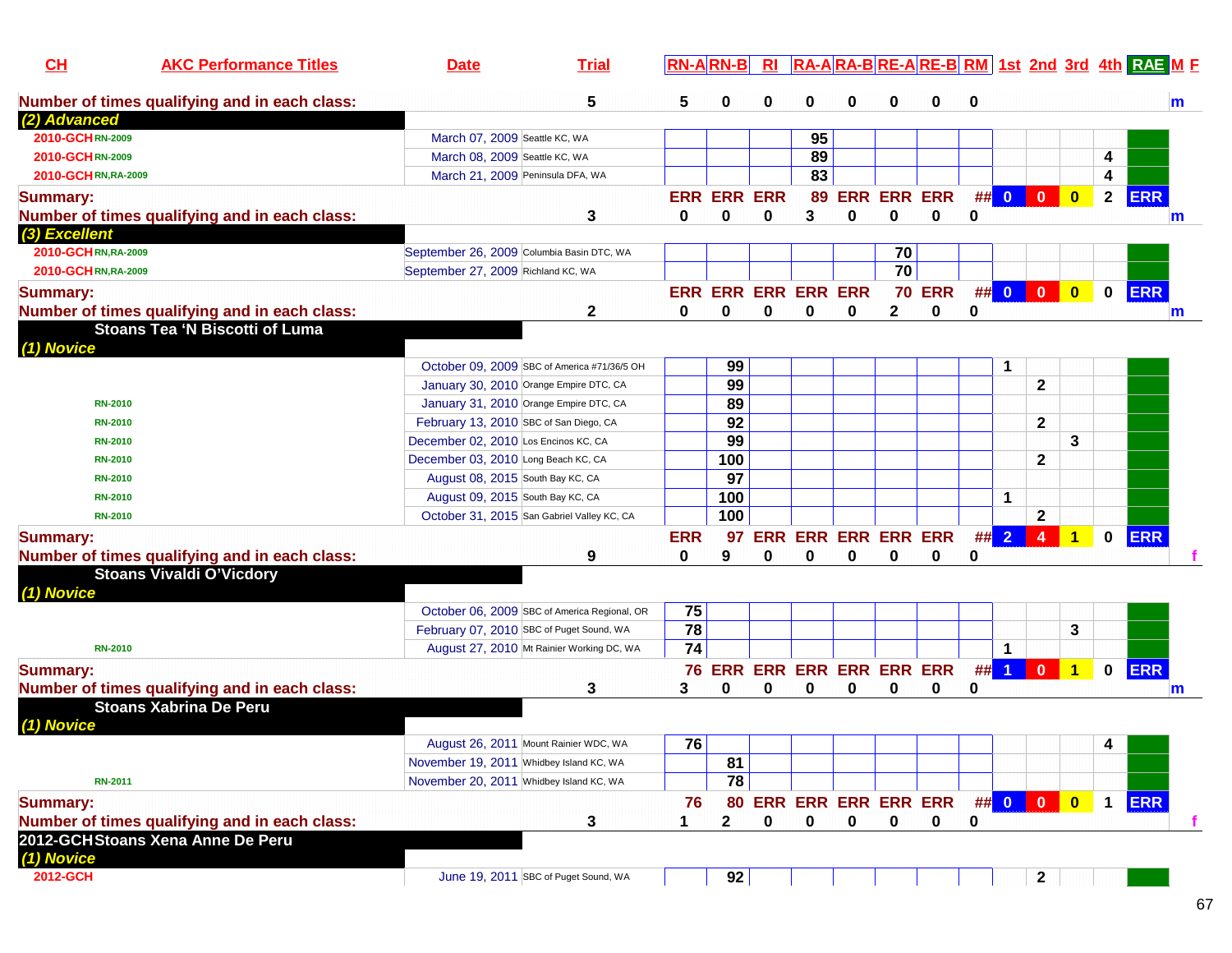| $CH$                   | <b>AKC Performance Titles</b>                 | <b>Date</b>                                    | <b>Trial</b>                         |              | $RN-A$ $RN-B$          | R1                        |                            |             |              |                |              |                |                |                         |              | RA-ARA-BRE-ARE-BRM 1st 2nd 3rd 4th RAE M F |   |
|------------------------|-----------------------------------------------|------------------------------------------------|--------------------------------------|--------------|------------------------|---------------------------|----------------------------|-------------|--------------|----------------|--------------|----------------|----------------|-------------------------|--------------|--------------------------------------------|---|
| 2012-GCH               |                                               | September 14, 2011 SBC of America Regional, NY |                                      |              | 96                     |                           |                            |             |              |                |              |                |                |                         |              |                                            |   |
| 2012-GCHRN-2011        |                                               | September 16, 2011 SBC of America #73/38/7 NY  |                                      |              | 94                     |                           |                            |             |              |                |              | $\mathbf 1$    |                |                         |              |                                            |   |
| <b>Summary:</b>        |                                               |                                                |                                      | <b>ERR</b>   | 94                     |                           | <b>ERR ERR ERR ERR ERR</b> |             |              |                |              | ##2            |                | $\overline{\mathbf{0}}$ | $\bf{0}$     | <b>ERR</b>                                 |   |
|                        | Number of times qualifying and in each class: |                                                | 3                                    | 0            | 3                      | 0                         | 0                          | 0           | 0            | 0              | 0            |                |                |                         |              |                                            |   |
| (2) Advanced           |                                               |                                                |                                      |              |                        |                           |                            |             |              |                |              |                |                |                         |              |                                            |   |
| 2012-GCH BN/RN-2011    |                                               | January 21, 2012 Portland Dog OC, OR           |                                      |              |                        |                           |                            | 87          |              |                |              |                |                |                         |              |                                            |   |
| <b>Summary:</b>        |                                               |                                                |                                      |              | <b>ERR ERR ERR ERR</b> |                           |                            | 87          |              | <b>ERR ERR</b> |              | ## 0           | $\mathbf{0}$   | $\mathbf{0}$            | $\mathbf{0}$ | <b>ERR</b>                                 |   |
|                        | Number of times qualifying and in each class: |                                                |                                      | 0            | 0                      | $\bf{0}$                  | 0                          | 1           | $\bf{0}$     | $\bf{0}$       | 0            |                |                |                         |              |                                            |   |
|                        | <b>Stoans Xusie Q De Peru</b>                 |                                                |                                      |              |                        |                           |                            |             |              |                |              |                |                |                         |              |                                            |   |
| (1) Novice             |                                               |                                                |                                      |              |                        |                           |                            |             |              |                |              |                |                |                         |              |                                            |   |
|                        |                                               |                                                | June 19, 2011 SBC of Puget Sound, WA |              | 94                     |                           |                            |             |              |                |              |                |                |                         |              |                                            |   |
|                        |                                               | July 02, 2011 Bell Vernon KA, WA               |                                      |              | 94                     |                           |                            |             |              |                |              |                |                |                         |              |                                            |   |
| <b>RN-2011</b>         |                                               | September 24, 2011 Gig Harbor KC, WA           |                                      |              | 92                     |                           |                            |             |              |                |              |                |                | 3                       |              |                                            |   |
| <b>Summary:</b>        |                                               |                                                |                                      | <b>ERR</b>   | 93                     |                           | ERR ERR ERR ERR ERR        |             |              |                | ##           | $\overline{1}$ | $\mathbf{0}$   | 1                       | $\bf{0}$     | <b>ERR</b>                                 |   |
|                        | Number of times qualifying and in each class: |                                                | 3                                    | 0            | 3                      | 0                         | 0                          | 0           | 0            | 0              | 0            |                |                |                         |              |                                            |   |
| (1) Novice             | <b>Stoans Yitzhak of T'Ace</b>                |                                                |                                      |              |                        |                           |                            |             |              |                |              |                |                |                         |              |                                            |   |
|                        |                                               |                                                | June 16, 2007 SBC of Puget Sound, WA |              | 92                     |                           |                            |             |              |                |              |                |                |                         |              |                                            |   |
|                        |                                               |                                                | June 17, 2007 SBC of Puget Sound, WA |              | $\overline{75}$        |                           |                            |             |              |                |              |                |                | 3                       |              |                                            |   |
| <b>CD/RN-2007</b>      |                                               | August 11, 2007 Nisqually KC, WA               |                                      |              | $\overline{92}$        |                           |                            |             |              |                |              |                |                |                         |              |                                            |   |
| <b>Summary:</b>        |                                               |                                                |                                      | <b>ERR</b>   | 86                     |                           | ERR ERR ERR ERR ERR        |             |              |                | ## 0         |                | $\mathbf{0}$   | $\overline{1}$          | $\mathbf 1$  | <b>ERR</b>                                 |   |
|                        | Number of times qualifying and in each class: |                                                | 3                                    | 0            | 3                      | 0                         | 0                          | $\bf{0}$    | 0            | 0              | 0            |                |                |                         |              |                                            | m |
| (1) Novice             | 2005-CHStoans Yum Yum of Mistihil             |                                                |                                      |              |                        |                           |                            |             |              |                |              |                |                |                         |              |                                            |   |
| 2005-CH                |                                               |                                                | June 16, 2007 SBC of Puget Sound, WA |              | 94                     |                           |                            |             |              |                |              |                | $\mathbf{2}$   |                         |              |                                            |   |
| 2005-CH                |                                               |                                                | June 17, 2007 SBC of Puget Sound, WA |              | 87                     |                           |                            |             |              |                |              |                | $\mathbf 2$    |                         |              |                                            |   |
| 2005-CHRN-2007         |                                               | August 26, 2007 Sammamish KC, WA               |                                      |              | 80                     |                           |                            |             |              |                |              |                |                |                         |              |                                            |   |
| <b>Summary:</b>        |                                               |                                                |                                      | <b>ERR</b>   | 87                     |                           | <b>ERR ERR ERR ERR ERR</b> |             |              |                |              | $\#$ 0 2       |                | $\mathbf{0}$            | $\bf{0}$     | <b>ERR</b>                                 |   |
|                        | Number of times qualifying and in each class: |                                                | 3                                    | 0            | 3                      | 0                         | 0                          | 0           | 0            | 0              | 0            |                |                |                         |              |                                            |   |
| (2) Advanced           |                                               |                                                |                                      |              |                        |                           |                            |             |              |                |              |                |                |                         |              |                                            |   |
| 2005-CHRN-2007         |                                               | January 06, 2008 SBC of Puget Sound, WA        |                                      |              |                        |                           |                            | 84          |              |                |              |                | $\mathbf{2}$   |                         |              |                                            |   |
| 2005-CHRN-2007         |                                               | February 24, 2008 Overlake Collie Club, WA     |                                      |              |                        |                           |                            | 80          |              |                |              |                |                |                         |              |                                            |   |
| 2005-CHRN-2007/RA-2009 |                                               |                                                | June 14, 2009 SBC of Puget Sound, WA |              |                        |                           |                            | 80          |              |                |              |                | $\mathbf{2}$   |                         |              |                                            |   |
| <b>Summary:</b>        |                                               |                                                |                                      |              | <b>ERR ERR ERR ERR</b> |                           |                            |             |              | 81 ERR ERR     | ## 0         |                | $\overline{2}$ | $\bf{0}$                | $\bf{0}$     | <b>ERR</b>                                 |   |
|                        | Number of times qualifying and in each class: |                                                | 3                                    | $\mathbf{a}$ |                        | $\mathbf{0}$ $\mathbf{0}$ | $\mathbf{0}$               | $3^{\circ}$ | $\mathbf{0}$ | $\mathbf 0$    | <sup>0</sup> |                |                |                         |              |                                            |   |
| (1) Novice             | <b>Stonecreeks Baltic Amber</b>               |                                                |                                      |              |                        |                           |                            |             |              |                |              |                |                |                         |              |                                            |   |
|                        |                                               | May 21, 2005 Mattaponi KC, VA                  |                                      |              | 96                     |                           |                            |             |              |                |              |                |                |                         |              |                                            |   |
|                        |                                               | October 18, 2005 Middle Atlantic SBC, PA       |                                      |              | 98                     |                           |                            |             |              |                |              | 1              |                |                         |              |                                            |   |
| <b>RN-2005</b>         |                                               | October 21, 2005 SBC of America #67/32/1 PA    |                                      |              | 96                     |                           |                            |             |              |                |              | $\mathbf 1$    |                |                         |              |                                            |   |
| <b>Summary:</b>        |                                               |                                                |                                      | <b>ERR</b>   |                        |                           | 97 ERR ERR ERR ERR ERR     |             |              |                |              |                | ## 2 0         | $\bullet$               | $\mathbf{0}$ | <b>ERR</b>                                 |   |
|                        | Number of times qualifying and in each class: |                                                | 3                                    | 0            | 3                      | 0                         | $\pmb{0}$                  | $\mathbf 0$ | $\mathbf 0$  | $\mathbf 0$    | 0            |                |                |                         |              |                                            |   |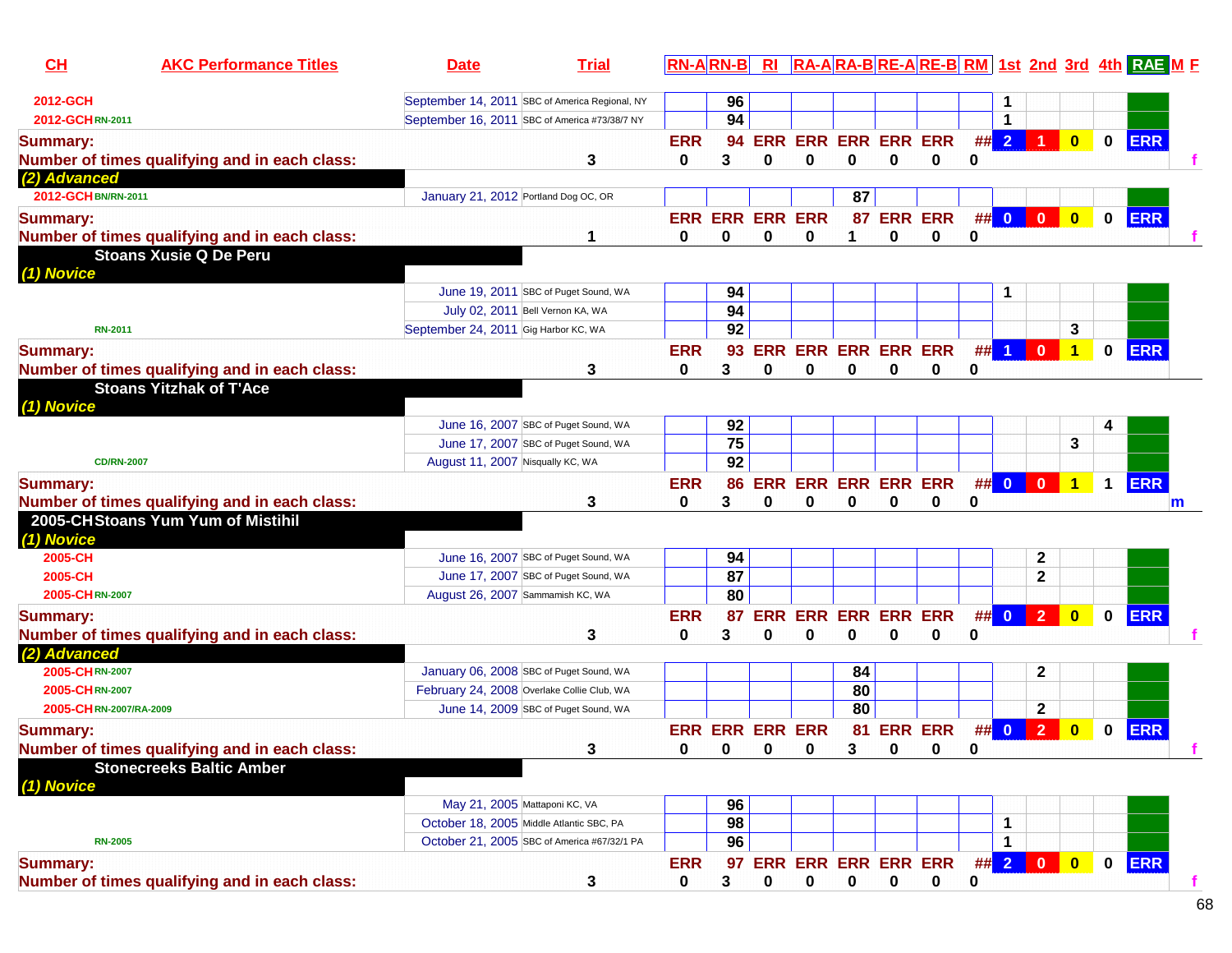|  |  | ΔK |  | . .<br>aldi. | .PN.<br>-AIRN-BI<br>RI | <b>DM</b><br>-AIRA-BIRE-AIRE-<br>-IRA<br>וס |
|--|--|----|--|--------------|------------------------|---------------------------------------------|
|--|--|----|--|--------------|------------------------|---------------------------------------------|

**1st 2nd 3rd 4th RAE <sup>M</sup> <sup>F</sup>**

| <b>Story Books Bear West</b>                  |                                            |                                                |                 |                    |            |                            |              |             |          |          |                      |              |                      |              |            |   |
|-----------------------------------------------|--------------------------------------------|------------------------------------------------|-----------------|--------------------|------------|----------------------------|--------------|-------------|----------|----------|----------------------|--------------|----------------------|--------------|------------|---|
| (1) Novice                                    |                                            |                                                |                 |                    |            |                            |              |             |          |          |                      |              |                      |              |            |   |
| CGC/                                          | September 19, 2021 Great Salt Lake DTC, UT |                                                | 80              |                    |            |                            |              |             |          |          |                      |              | 3                    |              |            |   |
| CGC/                                          |                                            | September 30, 2021 SBC of America #83/48/17 UT | 73              |                    |            |                            |              |             |          |          | 1                    |              |                      |              |            |   |
| <b>Summary:</b>                               |                                            |                                                |                 | 77 ERR             |            | <b>ERR ERR ERR ERR ERR</b> |              |             |          | #        | $\blacktriangleleft$ | $\mathbf{0}$ | $\mathbf 1$          | $\mathbf{0}$ | <b>ERR</b> |   |
| Number of times qualifying and in each class: |                                            | 2                                              | 2               | 0                  | 0          | $\bf{0}$                   | $\mathbf 0$  | $\mathbf 0$ | $\bf{0}$ | 0        |                      |              |                      |              |            | m |
| <b>Story Books Oliva Twist</b>                |                                            |                                                |                 |                    |            |                            |              |             |          |          |                      |              |                      |              |            |   |
| (1) Novice                                    |                                            |                                                |                 |                    |            |                            |              |             |          |          |                      |              |                      |              |            |   |
| CD,CGC                                        | September 14, 2018 Great Salt Lake DTC, UT |                                                |                 | 97                 |            |                            |              |             |          |          | 1                    |              |                      |              |            |   |
| CD,CGC                                        | September 15, 2018 Great Salt Lake DTC, UT |                                                |                 | 96                 |            |                            |              |             |          |          | 1                    |              |                      |              |            |   |
| <b>CD,CGC/RN-2018</b>                         | September 16, 2018 Great Salt Lake DTC, UT |                                                |                 | 86                 |            |                            |              |             |          |          |                      | $\mathbf{2}$ |                      |              |            |   |
| <b>Summary:</b>                               |                                            |                                                | <b>ERR</b>      |                    |            | 93 ERR ERR ERR ERR ERR     |              |             |          | ##2      |                      | 1            | $\mathbf{0}$         | $\mathbf{0}$ | <b>ERR</b> |   |
| Number of times qualifying and in each class: |                                            | 3                                              | 0               | 3                  | 0          | 0                          | 0            | 0           | 0        | 0        |                      |              |                      |              |            |   |
| 2009-CHSubira Alucian                         |                                            |                                                |                 |                    |            |                            |              |             |          |          |                      |              |                      |              |            |   |
| (1) Novice                                    |                                            |                                                |                 |                    |            |                            |              |             |          |          |                      |              |                      |              |            |   |
| 2009-CH                                       | March 26, 2010 KC of Salinas, CA           |                                                |                 | 91                 |            |                            |              |             |          |          |                      |              |                      |              |            |   |
| 2009-CH                                       | March 27, 2010 San Mateo KC, CA            |                                                |                 | $\overline{77}$    |            |                            |              |             |          |          |                      |              |                      |              |            |   |
| 2009-CHRN-2010                                |                                            | April 30, 2010 SBC of Pacific Coast, CA        |                 | 95                 |            |                            |              |             |          |          |                      | $\mathbf{2}$ |                      |              |            |   |
| Summary:                                      |                                            |                                                | <b>ERR</b>      | 88                 | <b>ERR</b> | <b>ERR ERR ERR ERR</b>     |              |             |          | ##       | $\mathbf{0}$         |              | $\mathbf{0}$         | $\mathbf{0}$ | <b>ERR</b> |   |
| Number of times qualifying and in each class: |                                            | 3                                              | $\bf{0}$        | 3                  | $\bf{0}$   | 0                          | $\bf{0}$     | $\bf{0}$    | 0        | $\bf{0}$ |                      |              |                      |              |            | m |
| (2) Advanced                                  |                                            |                                                |                 |                    |            |                            |              |             |          |          |                      |              |                      |              |            |   |
| 2009-CH CD/RN-2010                            |                                            | May 12, 2011 Southern Oregon KC, OR            |                 |                    |            | 77                         |              |             |          |          |                      |              | 3                    |              |            |   |
| 2009-CH CD/RN-2010                            |                                            | July 01, 2011 Mount Bachelor KC, OR            |                 |                    |            |                            | 72           |             |          |          |                      |              |                      |              |            |   |
| 2009-CH CD/RN-2010/RA-2011                    |                                            | July 03, 2011 Mount Bachelor KC, OR            |                 |                    |            |                            | 86           |             |          |          |                      |              |                      |              |            |   |
| <b>Summary:</b>                               |                                            |                                                |                 | <b>ERR ERR ERR</b> |            | 77                         |              | 79 ERR ERR  |          |          | ## 0                 | $\mathbf{0}$ | $\blacktriangleleft$ | $\mathbf 0$  | ERR        |   |
| Number of times qualifying and in each class: |                                            | 3                                              | $\bf{0}$        | $\bf{0}$           | 0          | 1                          | $\mathbf{2}$ | $\bf{0}$    | $\bf{0}$ | $\bf{0}$ |                      |              |                      |              |            | m |
| (3) Excellent                                 |                                            |                                                |                 |                    |            |                            |              |             |          |          |                      |              |                      |              |            |   |
| 2009-CHCD/RN-2010/RA-2011                     |                                            | September 24, 2012 SBC of America Regional, UT |                 |                    |            |                            |              |             | 72       |          |                      |              |                      |              |            |   |
| <b>Summary:</b>                               |                                            |                                                |                 |                    |            | ERR ERR ERR ERR ERR ERR    |              |             | 72       |          | ## 0                 | $\mathbf{0}$ | $\overline{0}$       | $\mathbf{1}$ | ERR        |   |
| Number of times qualifying and in each class: |                                            | 1                                              | 0               | $\mathbf{0}$       | $\bf{0}$   | 0                          | $\bf{0}$     | $\bf{0}$    | 1        | $\bf{0}$ |                      |              |                      |              |            | m |
| 2007-CHSubira Needless To Say                 |                                            |                                                |                 |                    |            |                            |              |             |          |          |                      |              |                      |              |            |   |
| (1) Novice                                    |                                            |                                                |                 |                    |            |                            |              |             |          |          |                      |              |                      |              |            |   |
| 2007-CH                                       | July 06, 2008 Coos KC, OR                  |                                                |                 | 83                 |            |                            |              |             |          |          |                      |              | 3                    |              |            |   |
| 2007-CH                                       | August 02, 2008 Umpqua KC, OR              |                                                |                 | 76                 |            |                            |              |             |          |          |                      |              |                      |              |            |   |
| 2007-CHRN-2008                                | August 03, 2008 Umpqua KC, OR              |                                                |                 | 83                 |            |                            |              |             |          |          |                      |              |                      |              |            |   |
| <b>Summary:</b>                               |                                            |                                                | <b>ERR</b>      | 81                 |            | <b>ERR ERR ERR ERR ERR</b> |              |             |          |          | ## 0                 | $\mathbf{0}$ | $\overline{1}$       | $\mathbf 0$  | <b>ERR</b> |   |
| Number of times qualifying and in each class: |                                            | 3                                              | 0               | 3                  | 0          | 0                          | 0            | 0           | 0        | 0        |                      |              |                      |              |            | m |
| <b>Subzero Workin' Man</b>                    |                                            |                                                |                 |                    |            |                            |              |             |          |          |                      |              |                      |              |            |   |
| (1) Novice                                    |                                            |                                                |                 |                    |            |                            |              |             |          |          |                      |              |                      |              |            |   |
|                                               |                                            | May 24, 2014 Tanana Valley KC, AK              | 91              |                    |            |                            |              |             |          |          |                      |              |                      | 4            |            |   |
|                                               |                                            | May 25, 2014 Tanana Valley KC, AK              | 76              |                    |            |                            |              |             |          |          |                      |              |                      |              |            |   |
| <b>RN-2014</b>                                |                                            | May 26, 2014 Tanana Valley KC, AK              | $\overline{93}$ |                    |            |                            |              |             |          |          |                      |              | 3                    |              |            |   |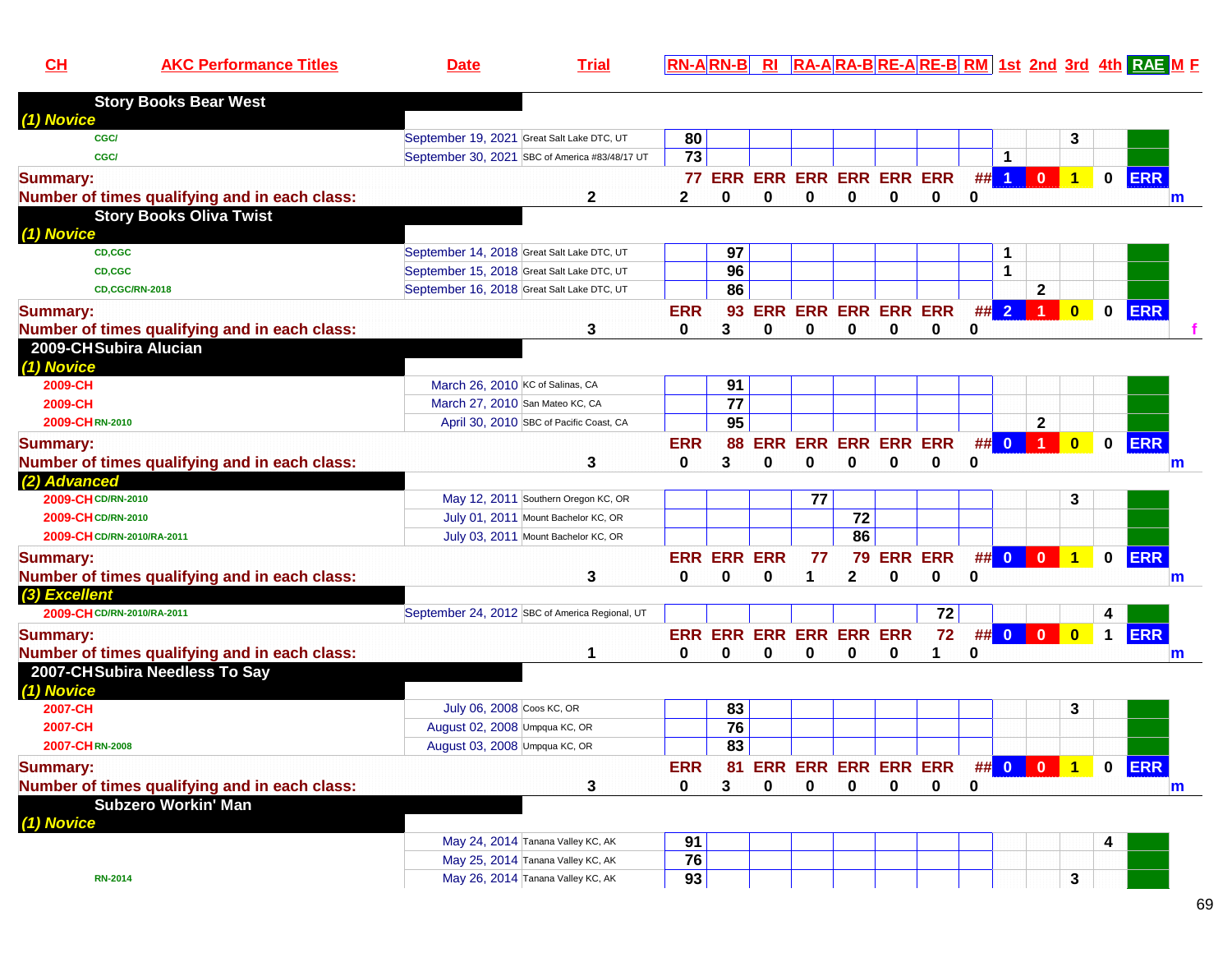| CH                     | <b>AKC Performance Titles</b>                 | <b>Date</b>                                      | <b>Trial</b>                                    | <b>RN-ARN-B</b> |                    | R <sub>l</sub>         |                            |                        |                 |                |             |                      |                |                      |             | RA-ARA-BRE-ARE-BRM 1st 2nd 3rd 4th RAE ME |
|------------------------|-----------------------------------------------|--------------------------------------------------|-------------------------------------------------|-----------------|--------------------|------------------------|----------------------------|------------------------|-----------------|----------------|-------------|----------------------|----------------|----------------------|-------------|-------------------------------------------|
| <b>Summary:</b>        |                                               |                                                  |                                                 |                 |                    |                        | 87 ERR ERR ERR ERR ERR ERR |                        |                 |                |             | ## 0                 | $\mathbf{0}$   |                      | $\mathbf 1$ | <b>ERR</b>                                |
|                        | Number of times qualifying and in each class: |                                                  | 3                                               | 3               | 0                  | 0                      | 0                          | $\bf{0}$               | 0               | 0              | 0           |                      |                |                      |             | $\mathbf{m}$                              |
| (2) Advanced           |                                               |                                                  |                                                 |                 |                    |                        |                            |                        |                 |                |             |                      |                |                      |             |                                           |
|                        | <b>RN-2014</b>                                | March 23, 2016 Cary KC, NC                       |                                                 |                 |                    |                        | 85                         |                        |                 |                |             |                      | $\mathbf{2}$   |                      |             |                                           |
|                        | <b>RN-2014</b>                                | March 24, 2016 Alamance KC, NC                   |                                                 |                 |                    |                        | 90                         |                        |                 |                |             |                      |                | 3                    |             |                                           |
|                        | RN-2014/RA-2016                               | March 25, 2016 Durham KC, NC                     |                                                 |                 |                    |                        | 96                         |                        |                 |                |             | $\mathbf 1$          |                |                      |             |                                           |
|                        | RN-2014/RA-2016                               | March 27, 2016 Fayetteville KC, NC               |                                                 |                 |                    |                        | $\overline{75}$            |                        |                 |                |             | $\mathbf 1$          |                |                      |             |                                           |
| <b>Summary:</b>        |                                               |                                                  |                                                 |                 | <b>ERR ERR ERR</b> |                        |                            | 87 ERR ERR ERR         |                 |                |             | ##2                  |                | 1                    | $\mathbf 0$ | <b>ERR</b>                                |
|                        | Number of times qualifying and in each class: |                                                  | 4                                               | 0               | 0                  | 0                      | 4                          | 0                      | 0               | 0              | 0           |                      |                |                      |             | m                                         |
| (3) Excellent          |                                               |                                                  |                                                 |                 |                    |                        |                            |                        |                 |                |             |                      |                |                      |             |                                           |
|                        | RN-2014/RA-2016                               | March 26, 2016 Raleigh KC, NC                    |                                                 |                 |                    |                        |                            |                        | 71              |                |             |                      |                |                      |             |                                           |
|                        | RN-2014/RA-2016                               | June 11, 2016 Skyline KC, VA                     |                                                 |                 |                    |                        |                            |                        | 76              |                |             | 1                    |                |                      |             |                                           |
|                        | RN-2014/RA, RE-2016                           | October 06, 2016 SBC of America #78/43/12 OH     |                                                 |                 |                    |                        |                            |                        | $\overline{93}$ |                |             | $\blacktriangleleft$ |                |                      |             |                                           |
| <b>Summary:</b>        |                                               |                                                  |                                                 |                 |                    |                        | <b>ERR ERR ERR ERR ERR</b> |                        |                 | <b>80 ERR</b>  |             | ##2                  | $\Omega$       | n                    | U           | $\overline{1}$                            |
|                        | Number of times qualifying and in each class: |                                                  | 3                                               | 0               | 0                  | $\bf{0}$               | $\bf{0}$                   | $\bf{0}$               | 3               | $\bf{0}$       | $\bf{0}$    |                      |                |                      |             | $\mathbf m$                               |
| (4) Advanced Excellent |                                               |                                                  |                                                 |                 |                    |                        |                            |                        |                 |                |             |                      |                |                      |             |                                           |
|                        | RN-2014/RA, RE-2016                           | April 28, 2017 Mountaineer KC, WV                |                                                 |                 |                    |                        |                            | 98                     |                 |                |             | 1                    |                |                      |             |                                           |
|                        | RN-2014/RA, RE-2016                           | April 28, 2017 Mountaineer KC, WV                |                                                 |                 |                    |                        |                            |                        |                 | 84             |             |                      |                |                      |             |                                           |
| <b>Summary:</b>        |                                               |                                                  |                                                 |                 |                    | <b>ERR ERR ERR ERR</b> |                            | 98                     | <b>ERR</b>      | 84             | #           | $\blacktriangleleft$ | $\bf{0}$       | $\bf{0}$             | 0           |                                           |
|                        | Number of times qualifying and in each class: |                                                  | $\mathbf{2}$                                    | 0               | 0                  | $\bf{0}$               | 0                          | 1                      | $\bf{0}$        | 1              | 0           |                      |                |                      |             | $\mathbf{m}$                              |
| (1) Novice             | <b>Summerlyns U R My Keb V Showme</b>         |                                                  |                                                 |                 |                    |                        |                            |                        |                 |                |             |                      |                |                      |             |                                           |
|                        |                                               | October 04, 2014 NewfoundInd Cloub of America, M |                                                 |                 | 91                 |                        |                            |                        |                 |                |             |                      |                |                      |             |                                           |
|                        |                                               | October 10, 2014 Mound City OTC, MO              |                                                 |                 | $\overline{82}$    |                        |                            |                        |                 |                |             |                      |                |                      |             |                                           |
|                        | <b>RN-2014</b>                                | October 11, 2014 Mound City OTC, MO              |                                                 |                 | 95                 |                        |                            |                        |                 |                |             |                      |                | 3                    |             |                                           |
|                        | <b>RN-2014</b>                                | October 24, 2014 Tulsa DTC, OK                   |                                                 |                 | 80                 |                        |                            |                        |                 |                |             |                      |                |                      |             |                                           |
| <b>Summary:</b>        |                                               |                                                  |                                                 | <b>ERR</b>      | 87                 | <b>ERR</b>             |                            | <b>ERR ERR ERR ERR</b> |                 |                |             | ## 0                 | $\blacksquare$ | $\blacktriangleleft$ | $\mathbf 1$ | <b>ERR</b>                                |
|                        | Number of times qualifying and in each class: |                                                  | 4                                               | 0               | 4                  | $\bf{0}$               | $\mathbf 0$                | $\mathbf 0$            | $\bf{0}$        | 0              | $\mathbf 0$ |                      |                |                      |             |                                           |
| (2) Advanced           |                                               |                                                  |                                                 |                 |                    |                        |                            |                        |                 |                |             |                      |                |                      |             |                                           |
|                        | <b>RN-2014</b>                                | March 28, 2015 Columbia Missouri KC, MO          |                                                 |                 |                    |                        |                            | 86                     |                 |                |             |                      |                |                      |             |                                           |
|                        | <b>RN-2014</b>                                | May 17, 2015 Greater St. Louis TC, MO            |                                                 |                 |                    |                        |                            | 88                     |                 |                |             |                      |                |                      |             |                                           |
|                        | RN-2014/RA-2015                               |                                                  | June 15, 2015 North St. Louis County OTC, MO    |                 |                    |                        |                            | 99                     |                 |                |             |                      |                |                      | 4           |                                           |
| <b>Summary:</b>        |                                               |                                                  |                                                 |                 |                    | <b>ERR ERR ERR ERR</b> |                            | 91                     |                 | <b>ERR ERR</b> |             | ## 0                 | $\bf{0}$       | $\bf{0}$             | $\mathbf 1$ | <b>ERR</b>                                |
|                        | Number of times qualifying and in each class: |                                                  | 3                                               | 0               | U                  | 0                      | $\bf{0}$                   | 3                      | $\bf{0}$        | 0              | $\mathbf 0$ |                      |                |                      |             |                                           |
| (3) Excellent          |                                               |                                                  |                                                 |                 |                    |                        |                            |                        |                 |                |             |                      |                |                      |             |                                           |
|                        | RN-2014/RA-2015                               | June 28, 2015 Missouri Rhineland KC, MO          |                                                 |                 |                    |                        |                            |                        |                 | 70             |             |                      |                |                      |             |                                           |
|                        | RN-2014/RA-2015                               |                                                  | July 11, 2015 Tri-County Agility Club of MO, MO |                 |                    |                        |                            |                        |                 | 80             |             |                      |                |                      |             |                                           |
|                        | RN-2014/RA, RE-2015                           | October 09, 2015 Mound City OTC, MO              |                                                 |                 |                    |                        |                            |                        |                 | 89             |             |                      |                |                      |             |                                           |
| <b>Summary:</b>        |                                               |                                                  |                                                 |                 |                    |                        | ERR ERR ERR ERR ERR ERR    |                        |                 | 80             | ##          | $\overline{0}$       | $\bf{0}$       | $\bf{0}$             | 0           | <b>ERR</b>                                |
|                        | Number of times qualifying and in each class: |                                                  | 3                                               | 0               | 0                  | 0                      | 0                          | 0                      | 0               | 3              | 0           |                      |                |                      |             |                                           |
|                        | 2012-CHSunkatanka Piute V Loramar             |                                                  |                                                 |                 |                    |                        |                            |                        |                 |                |             |                      |                |                      |             |                                           |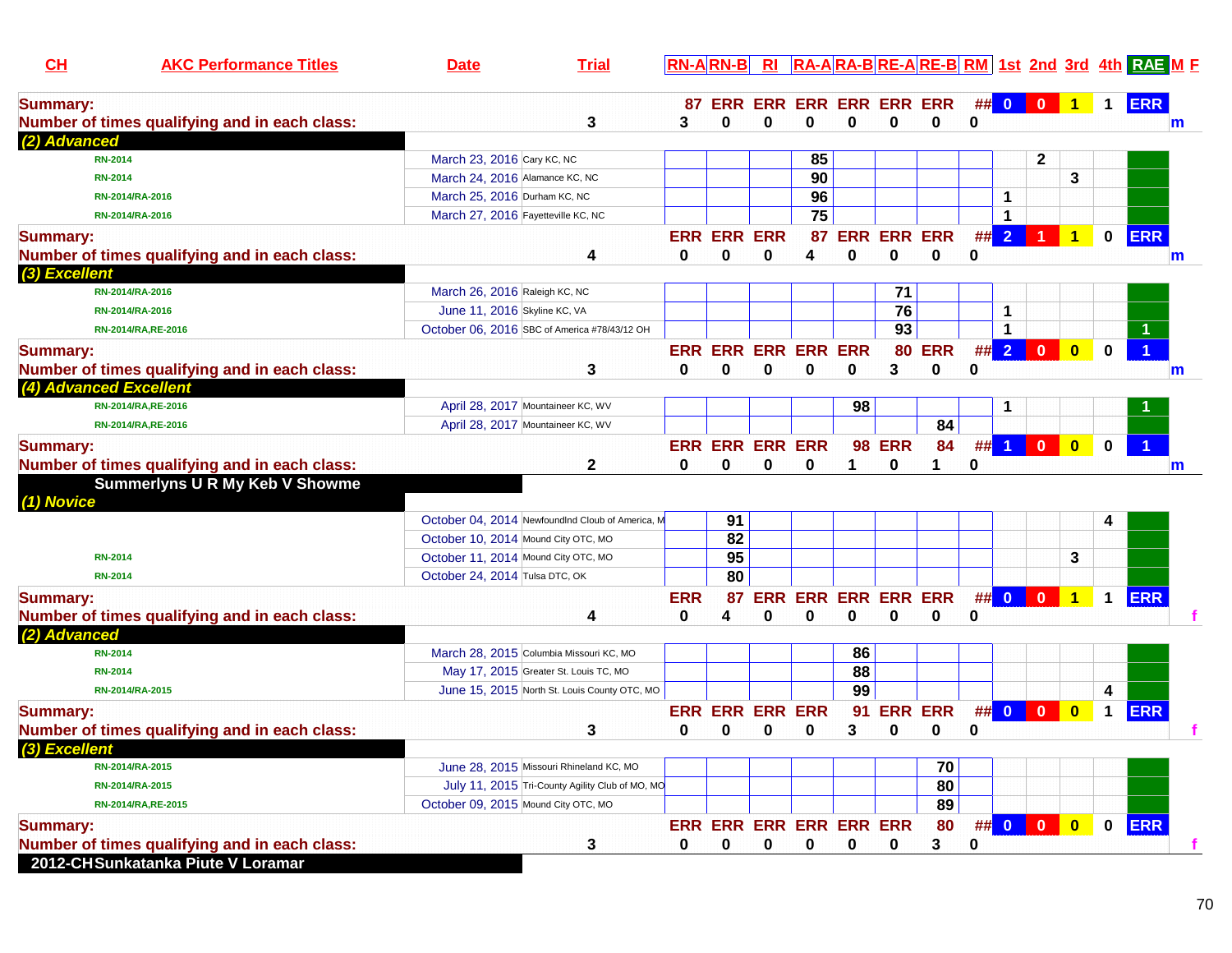**CHAKC Performance Titles Date Trial RN-A RN-B RI RA-A RA-B RE-A RE-B RM 1st 2nd 3rd 4th RAE <sup>M</sup> <sup>F</sup>**

| (1) Novice                                                                                                                                         |                                                  |            |                    |                                 |          |          |                        |                        |          |                      |                |                |             |                                    |
|----------------------------------------------------------------------------------------------------------------------------------------------------|--------------------------------------------------|------------|--------------------|---------------------------------|----------|----------|------------------------|------------------------|----------|----------------------|----------------|----------------|-------------|------------------------------------|
| 2012-CH                                                                                                                                            | April 25, 2014 SBC of Pacific Coast, CA          |            | 95                 |                                 |          |          |                        |                        |          | 1                    |                |                |             |                                    |
| <b>Summary:</b>                                                                                                                                    |                                                  | <b>ERR</b> |                    |                                 |          |          |                        | 95 ERR ERR ERR ERR ERR |          | $##$ 1               | $\mathbf{0}$   | $\bullet$      | $\mathbf 0$ | <b>ERR</b>                         |
| Number of times qualifying and in each class:                                                                                                      | 1                                                | $\bf{0}$   | 1                  | $\bf{0}$                        | $\bf{0}$ | $\bf{0}$ | $\bf{0}$               | $\mathbf{0}$           | $\bf{0}$ |                      |                |                |             |                                    |
| <b>Swissmiss Shayna Snowflake</b>                                                                                                                  |                                                  |            |                    |                                 |          |          |                        |                        |          |                      |                |                |             |                                    |
| (1) Novice                                                                                                                                         |                                                  |            |                    |                                 |          |          |                        |                        |          |                      |                |                |             |                                    |
| <b>SEN,CGC,TKA</b>                                                                                                                                 | November 03, 2018 Cleveland ABTC, OH             |            | 100                |                                 |          |          |                        |                        |          | 1                    |                |                |             |                                    |
| <b>SEN,CGC,TKA</b>                                                                                                                                 | November 17, 2018 Toledo KC, OH                  |            | $\overline{95}$    |                                 |          |          |                        |                        |          |                      |                | 3              |             |                                    |
| SEN,CGC,TKA/RN-2018                                                                                                                                | November 17, 2018 Toledo KC, OH                  |            | 94                 |                                 |          |          |                        |                        |          |                      |                | 3              |             |                                    |
| <b>Summary:</b>                                                                                                                                    |                                                  | <b>ERR</b> | 96                 | <b>ERR</b>                      |          |          | <b>ERR ERR ERR ERR</b> |                        | ##       | $\blacktriangleleft$ | $\mathbf{0}$   | $\overline{2}$ | $\bf{0}$    | <b>ERR</b>                         |
| Number of times qualifying and in each class:                                                                                                      | 3                                                | 0          | 3                  | $\bf{0}$                        | $\bf{0}$ | 0        | $\mathbf 0$            | 0                      | $\bf{0}$ |                      |                |                |             |                                    |
| (2) Advanced                                                                                                                                       |                                                  |            |                    |                                 |          |          |                        |                        |          |                      |                |                |             |                                    |
| SEN,CGC,TKA/RN-2018                                                                                                                                | October 25, 2019 Youngstown A-B TC, OH           |            |                    |                                 | 96       |          |                        |                        |          |                      | $\mathbf{2}$   |                |             |                                    |
| SEN, CGC, TKA/RN-2018                                                                                                                              | October 25, 2019 Youngstown A-B TC, OH           |            |                    |                                 | 97       |          |                        |                        |          | $\mathbf{1}$         |                |                |             |                                    |
| SEN, CGC, TKA/RN-2018/RA-2019                                                                                                                      | October 26, 2019 Youngstown A-B TC, OH           |            |                    |                                 | 89       |          |                        |                        |          |                      | $\mathbf{2}$   |                |             |                                    |
| <b>Summary:</b>                                                                                                                                    |                                                  |            | <b>ERR ERR ERR</b> |                                 |          |          | <b>94 ERR ERR ERR</b>  |                        | ##       | $\blacktriangleleft$ | $\overline{2}$ | $\mathbf{0}$   | $\bf{0}$    | <b>ERR</b>                         |
| Number of times qualifying and in each class:                                                                                                      | 3                                                | 0          | 0                  | 0                               | 3        | 0        | 0                      | 0                      | 0        |                      |                |                |             |                                    |
| (3) Excellent                                                                                                                                      |                                                  |            |                    |                                 |          |          |                        |                        |          |                      |                |                |             |                                    |
|                                                                                                                                                    | November 02, 2019 Cleveland A-B TC, OH           |            |                    |                                 |          |          | 96                     |                        |          | 1                    |                |                |             |                                    |
| SEN, CGC, TKA/RN-2018/RA-2019                                                                                                                      |                                                  |            |                    |                                 |          |          |                        |                        |          |                      |                |                |             |                                    |
| SEN, CGC, TKA/RN-2018/RA-2019                                                                                                                      | November 02, 2019 Cleveland A-B TC, OH           |            |                    |                                 |          |          | $\overline{95}$        |                        |          | 1                    |                |                |             |                                    |
| SEN, CGC, TKA, NFP/RN-2018/RA-2019/RE-2020                                                                                                         | February 28, 2020 GSD Club of Northern Ohio, OH  |            |                    |                                 |          |          | 92                     |                        |          |                      |                |                |             |                                    |
|                                                                                                                                                    |                                                  |            |                    |                                 |          |          |                        |                        |          |                      |                |                |             |                                    |
|                                                                                                                                                    |                                                  | 0          | 0                  | <b>ERR ERR ERR ERR ERR</b><br>0 | 0        | 0        | 3                      | <b>94 ERR</b><br>0     | $\bf{0}$ |                      | $\#$ 2 0       | $\bullet$      | $\mathbf 0$ | <b>ERR</b>                         |
|                                                                                                                                                    | 3                                                |            |                    |                                 |          |          |                        |                        |          |                      |                |                |             |                                    |
| SEN, CGC, TKA, NFP/RN-2018/RA-2019/RE-2020                                                                                                         | July 25, 2020 Youngstown All-Breed TC, OH        |            |                    |                                 |          | 97       |                        |                        |          |                      |                |                |             |                                    |
| SEN, CGC, TKA, NFP/RN-2018/RA-2019/RE-2020                                                                                                         | July 25, 2020 Youngstown All-Breed TC, OH        |            |                    |                                 |          |          |                        | 96                     |          |                      |                |                |             | $\overline{1}$                     |
| SEN, CGC, TKA, NFP/RN-2018/RA-2019/RE-2020                                                                                                         | July 25, 2020 Youngstown All-Breed TC, OH        |            |                    |                                 |          | 88       |                        |                        |          |                      |                |                |             | $\overline{2}$                     |
| SEN, CGC, TKA, NFP/RN-2018/RA-2019/RE-2020                                                                                                         | July 25, 2020 Youngstown All-Breed TC, OH        |            |                    |                                 |          |          |                        | 88                     |          |                      |                |                |             | $\overline{2}$                     |
| See Performance Date/RN-2018/RA-2019/RE-2020                                                                                                       | October 17, 2020 Medina KC, OH                   |            |                    |                                 |          | 100      |                        |                        |          |                      |                | 3              |             | $\overline{\mathbf{3}}$            |
| See Performance Date/RN-2018/RA-2019/RE-2020                                                                                                       | October 17, 2020 Medina KC, OH                   |            |                    |                                 |          |          |                        | 100                    |          |                      |                | 3              |             | $\overline{\mathbf{3}}$            |
| See Performance Date/RN-2018/RA-2019/RE-2020                                                                                                       | October 23, 2020 Youngstown All-Breed TC, OH     |            |                    |                                 |          | 99       |                        |                        |          |                      |                |                |             | $\overline{\mathbf{4}}$            |
| See Performance Date/RN-2018/RA-2019/RE-2020                                                                                                       | October 23, 2020 Youngstown All-Breed TC, OH     |            |                    |                                 |          |          |                        | 97                     |          |                      |                |                |             | $\overline{4}$                     |
| See Performance Date/RN-2018/RA-2019/RE-2020                                                                                                       | October 30, 2020 Cleveland A-B Training Club, OH |            |                    |                                 |          | 98       |                        |                        |          |                      |                | 3              |             | $\overline{5}$                     |
| See Performance Date/RN-2018/RA-2019/RE-2020                                                                                                       | October 30, 2020 Cleveland A-B Training Club, OH |            |                    |                                 |          |          |                        | 95                     |          |                      |                |                | 4           | $\overline{\overline{\mathbf{5}}}$ |
| See Performance Date/RN-2018/RA-2019/RE-2020                                                                                                       | October 30, 2020 Cleveland A-B Training Club, OH |            |                    |                                 |          | 96       |                        |                        |          |                      | $\overline{2}$ |                |             | $6\phantom{a}$                     |
| See Performance Date/RN-2018/RA-2019/RE-2020                                                                                                       | October 30, 2020 Cleveland A-B Training Club, OH |            |                    |                                 |          |          |                        | 98                     |          | $\mathbf 1$          |                |                |             | $6\phantom{a}$                     |
| See Performance Date/RN-2018/RA-2019/RE-2020                                                                                                       | February 06, 2021 Medina KC, OH                  |            |                    |                                 |          | 99       |                        |                        |          |                      |                |                |             | $\overline{7}$                     |
| See Performance Date/RN-2018/RA-2019/RE-2020                                                                                                       | February 06, 2021 Medina KC, OH                  |            |                    |                                 |          |          |                        | 98                     |          |                      |                | 3              |             | $\overline{7}$                     |
| See Performance Date/RN-2018/RA-2019/RE-2020                                                                                                       | February 06, 2021 Medina KC, OH                  |            |                    |                                 |          | 100      |                        |                        |          |                      |                |                |             | 8                                  |
| See Performance Date/RN-2018/RA-2019/RE-2020                                                                                                       | February 06, 2021 Medina KC, OH                  |            |                    |                                 |          |          |                        | 89                     |          |                      |                |                |             | 8                                  |
| <b>Summary:</b><br>Number of times qualifying and in each class:<br>(4) Advanced Excellent<br>See Performance Date/RN-2018/RA-2019/RE-2020/RM-2021 | March 05, 2021 GSD Club of Northern Ohio, OH     |            |                    |                                 |          | 97       |                        |                        |          |                      |                |                | 4           | $\boldsymbol{9}$                   |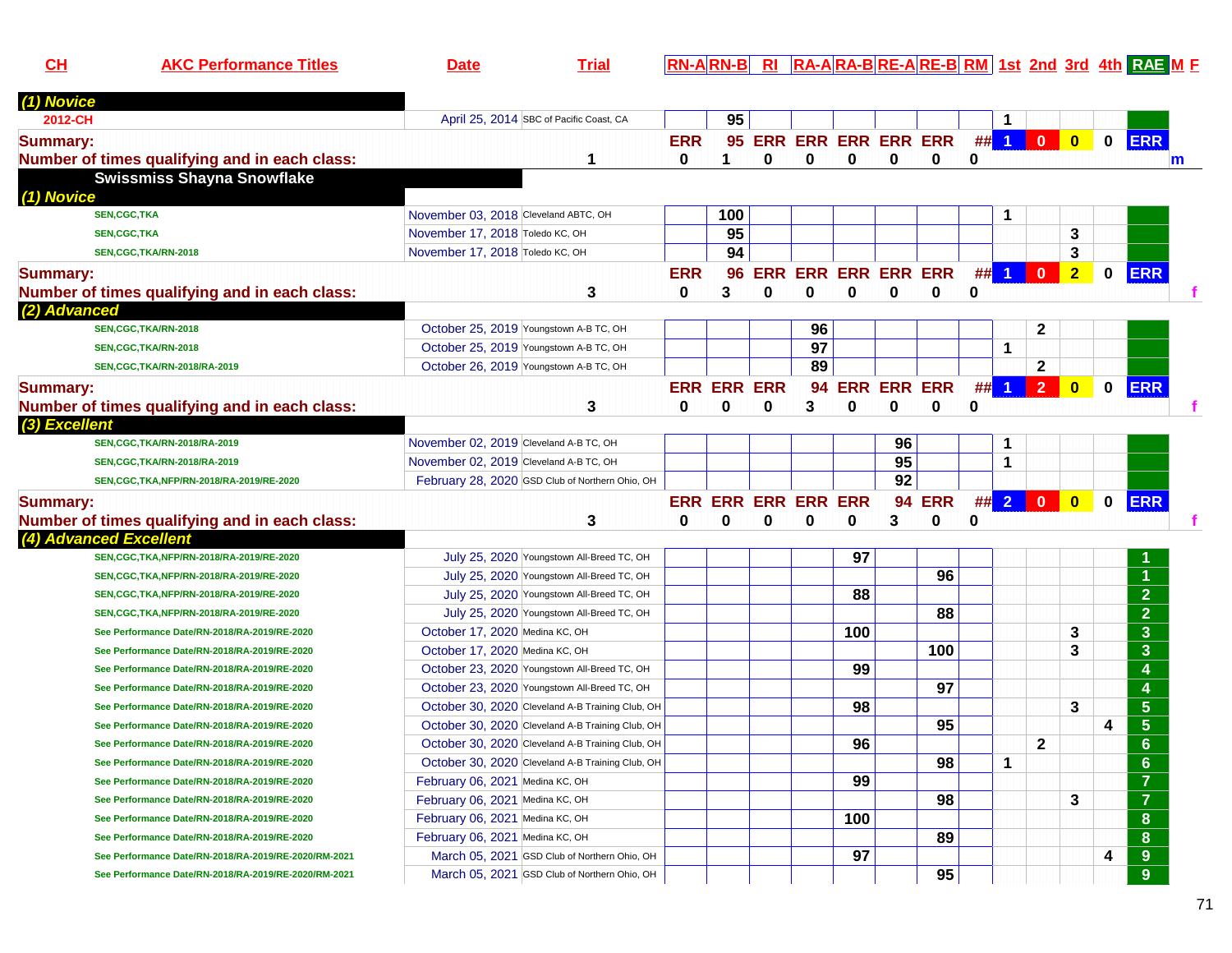| CH              | <b>AKC Performance Titles</b>                            | <b>Date</b>                     | <b>Trial</b>                                      |   |                        |   |          |     |               |    |          |    |              |                |                | RN-ARN-B RI RA-ARA-BRE-ARE-BRM 1st 2nd 3rd 4th RAE M E |  |
|-----------------|----------------------------------------------------------|---------------------------------|---------------------------------------------------|---|------------------------|---|----------|-----|---------------|----|----------|----|--------------|----------------|----------------|--------------------------------------------------------|--|
|                 | See Performance Date/RN-2018/RA-2019/RE-2020/RM.RAE-2021 |                                 | March 05, 2021 GSD Club of Northern Ohio, OH      |   |                        |   |          | 99  |               |    |          |    |              |                |                |                                                        |  |
|                 | See Performance Date/RN-2018/RA-2019/RE-2020/RM,RAE-2021 |                                 | March 05, 2021 GSD Club of Northern Ohio, OH      |   |                        |   |          |     |               | 92 |          |    |              |                | 4              | $\overline{10}$                                        |  |
|                 | See Performance Date/RN-2018/RA-2019/RE-2020/RM,RAE-2021 |                                 | March 13, 2021 Cleveland A-B Training Club, OH    |   |                        |   |          | 97  |               |    |          |    |              | 3              |                | $\overline{11}$                                        |  |
|                 | See Performance Date/RN-2018/RA-2019/RE-2020/RM,RAE-2021 |                                 | March 13, 2021 Cleveland A-B Training Club, OH    |   |                        |   |          |     |               | 96 |          |    |              |                |                | 11                                                     |  |
|                 | See Performance Date/RN-2018/RA-2019/RE-2020/RM,RAE-2021 |                                 | April 16, 2021 SBC of America #82/47/16 PA        |   |                        |   |          | 95  |               |    |          | 1  |              |                |                | $\overline{12}$                                        |  |
|                 | See Performance Date/RN-2018/RA-2019/RE-2020/RM,RAE-2021 |                                 | April 16, 2021 SBC of America #82/47/16 PA        |   |                        |   |          |     |               | 97 |          | 1  |              |                |                | $\overline{12}$                                        |  |
|                 | See Performance Date/RN-2018/RA-2019/RE-2020/RM,RAE-2021 |                                 | June 26, 2021 Cleveland A-B Training Club, OH     |   |                        |   |          | 99  |               |    |          |    |              |                |                | $\overline{13}$                                        |  |
|                 | See Performance Date/RN-2018/RA-2019/RE-2020/RM,RAE-2021 |                                 | June 26, 2021 Cleveland A-B Training Club, OH     |   |                        |   |          |     |               | 98 |          |    |              |                |                | $\overline{13}$                                        |  |
|                 | See Performance Date/RN-2018/RA-2019/RE-2020/RM,RAE-2021 |                                 | June 26, 2021 Cleveland A-B Training Club, OH     |   |                        |   |          | 99  |               |    |          |    |              |                |                | $\overline{14}$                                        |  |
|                 | See Performance Date/RN-2018/RA-2019/RE-2020/RM,RAE-2021 |                                 | June 26, 2021 Cleveland A-B Training Club, OH     |   |                        |   |          |     |               | 98 |          |    |              |                | 4              | $\overline{14}$                                        |  |
|                 |                                                          |                                 | October 09, 2021 Cleveland Shetland Sheepdog C.   |   |                        |   |          | 97  |               |    |          |    | $\mathbf{2}$ |                |                | $\overline{15}$                                        |  |
|                 | See Performance Date/RN-2018/RA-2019/RE-2020/RM,RAE-2021 |                                 |                                                   |   |                        |   |          |     |               | 94 |          |    |              |                |                | $\overline{15}$                                        |  |
|                 | See Performance Date/RN-2018/RA-2019/RE-2020/RM,RAE-2021 |                                 | October 09, 2021 Cleveland Shetland Sheepdog C.   |   |                        |   |          |     |               |    |          |    |              |                | 4              | $\overline{16}$                                        |  |
|                 | See Performance Date/RN-2018/RA-2019/RE-2020/RM,RAE-2021 | October 23, 2021 Medina KC, OH  |                                                   |   |                        |   |          | 98  |               |    |          |    |              |                |                |                                                        |  |
|                 | See Performance Date/RN-2018/RA-2019/RE-2020/RM,RAE-2021 | October 23, 2021 Medina KC, OH  |                                                   |   |                        |   |          |     |               | 98 |          |    |              |                |                | $\overline{16}$                                        |  |
|                 | See Performance Date/RN-2018/RA-2019/RE-2020/RM,RAE-2021 | October 23, 2021 Medina KC, OH  |                                                   |   |                        |   |          | 100 |               |    |          | 1  |              |                |                | $\overline{17}$                                        |  |
|                 | See Performance Date/RN-2018/RA-2019/RE-2020/RM,RAE-2021 | October 23, 2021 Medina KC, OH  |                                                   |   |                        |   |          |     |               | 95 |          |    |              |                |                | $\overline{17}$                                        |  |
|                 | See Performance Date/RN-2018/RA-2019/RE-2020/RM,RAE-2021 |                                 | October 29, 2021 Youngstown A-B TC, OH            |   |                        |   |          | 100 |               |    |          |    |              |                | 4              | $\overline{18}$                                        |  |
|                 | See Performance Date/RN-2018/RA-2019/RE-2020/RM,RAE-2021 |                                 | October 29, 2021 Youngstown A-B TC, OH            |   |                        |   |          |     |               | 99 |          |    |              |                |                | $\overline{18}$                                        |  |
|                 | See Performance Date/RN-2018/RA-2019/RE-2020/RM,RAE-2021 |                                 | October 30, 2021 Youngstown A-B TC, OH            |   |                        |   |          | 94  |               |    |          |    |              |                |                | $\overline{19}$                                        |  |
|                 | See Performance Date/RN-2018/RA-2019/RE-2020/RM,RAE-2021 |                                 | October 30, 2021 Youngstown A-B TC, OH            |   |                        |   |          |     |               | 85 |          |    |              |                |                | $\overline{19}$                                        |  |
|                 | See Performance Date/RN-2018/RA-2019/RE-2020/RM,RAE-2021 |                                 | November 06, 2021 Cleveland A-B Training Club, OH |   |                        |   |          | 97  |               |    |          |    |              | 3              |                | $\overline{20}$                                        |  |
|                 | See Performance Date/RN-2018/RA-2019/RE-2020/RM,RAE-2021 |                                 | November 06, 2021 Cleveland A-B Training Club, OH |   |                        |   |          |     |               | 95 |          |    |              |                |                | $\overline{20}$                                        |  |
| <b>Summary:</b> |                                                          |                                 |                                                   |   | <b>ERR ERR ERR ERR</b> |   |          |     | <b>97 ERR</b> | 95 |          |    | ## 4 2       | $6\phantom{1}$ | $\overline{7}$ | 20                                                     |  |
|                 | Number of times qualifying and in each class:            |                                 | 40                                                | 0 | 0                      | 0 | $\bf{0}$ | 20  | 0             | 20 | $\bf{0}$ |    |              |                |                |                                                        |  |
| <b>Master</b>   |                                                          |                                 |                                                   |   |                        |   |          |     |               |    |          |    |              |                |                |                                                        |  |
|                 | See Performance Date/RN-2018/RA-2019/RE-2020             |                                 | February 28, 2020 GSD Club of Northern Ohio, OH   |   |                        |   |          |     |               |    | 95       |    | 2            |                |                |                                                        |  |
|                 | See Performance Date/RN-2018/RA-2019/RE-2020             |                                 | July 25, 2020 Youngstown All-Breed TC, OH         |   |                        |   |          |     |               |    | 95       |    |              |                |                |                                                        |  |
|                 | See Performance Date/RN-2018/RA-2019/RE-2020             |                                 | July 25, 2020 Youngstown All-Breed TC, OH         |   |                        |   |          |     |               |    | 87       |    |              |                |                |                                                        |  |
|                 | See Performance Date/RN-2018/RA-2019/RE-2020             | October 17, 2020 Medina KC, OH  |                                                   |   |                        |   |          |     |               |    | 95       |    |              |                |                |                                                        |  |
|                 | See Performance Date/RN-2018/RA-2019/RE-2020             |                                 | October 23, 2020 Youngstown All-Breed TC, OH      |   |                        |   |          |     |               |    | 79       |    |              |                |                |                                                        |  |
|                 | See Performance Date/RN-2018/RA-2019/RE-2020             |                                 | October 30, 2020 Cleveland A-B Training Club, OH  |   |                        |   |          |     |               |    | 95       |    |              |                |                |                                                        |  |
|                 | See Performance Date/RN-2018/RA-2019/RE-2020             |                                 | October 30, 2020 Cleveland A-B Training Club, OH  |   |                        |   |          |     |               |    | 89       |    |              |                |                |                                                        |  |
|                 | See Performance Date/RN-2018/RA-2019/RE-2020             | February 06, 2021 Medina KC, OH |                                                   |   |                        |   |          |     |               |    | 88       |    |              |                |                |                                                        |  |
|                 | See Performance Date/RN-2018/RA-2019/RE-2020             | February 06, 2021 Medina KC, OH |                                                   |   |                        |   |          |     |               |    | 98       |    | 2            |                |                |                                                        |  |
|                 | See Performance Date/RN-2018/RA-2019/RE-2020/RM-2021     | February 07, 2021 Medina KC, OH |                                                   |   |                        |   |          |     |               |    | 98       |    |              |                |                |                                                        |  |
|                 | See Performance Date/RN-2018/RA-2019/RE-2020/RM,RAE-2021 |                                 | March 05, 2021 GSD Club of Northern Ohio, OH      |   |                        |   |          |     |               |    | 96       |    |              |                |                |                                                        |  |
|                 | See Performance Date/RN-2018/RA-2019/RE-2020/RM,RAE-2021 |                                 | March 05, 2021 GSD Club of Northern Ohio, OH      |   |                        |   |          |     |               |    | 84       |    |              |                |                |                                                        |  |
|                 | See Performance Date/RN-2018/RA-2019/RE-2020/RM,RAE-2021 |                                 | March 13, 2021 Cleveland A-B Training Club, OH    |   |                        |   |          |     |               |    | 99       |    | $\mathbf{2}$ |                |                |                                                        |  |
|                 | See Performance Date/RN-2018/RA-2019/RE-2020/RM,RAE-2021 |                                 | April 09, 2021 Youngstown All-Breed TC, OH        |   |                        |   |          |     |               |    | 74       |    |              |                |                |                                                        |  |
|                 | See Performance Date/RN-2018/RA-2019/RE-2020/RM,RAE-2021 |                                 | April 16, 2021 SBC of America #82/47/16 PA        |   |                        |   |          |     |               |    | 75       | -1 |              |                |                |                                                        |  |
|                 | See Performance Date/RN-2018/RA-2019/RE-2020/RM,RAE-2021 |                                 | June 26, 2021 Cleveland A-B Training Club, OH     |   |                        |   |          |     |               |    | 96       |    |              |                |                |                                                        |  |
|                 | See Performance Date/RN-2018/RA-2019/RE-2020/RM,RAE-2021 |                                 | June 26, 2021 Cleveland A-B Training Club, OH     |   |                        |   |          |     |               |    | 96       |    |              |                |                |                                                        |  |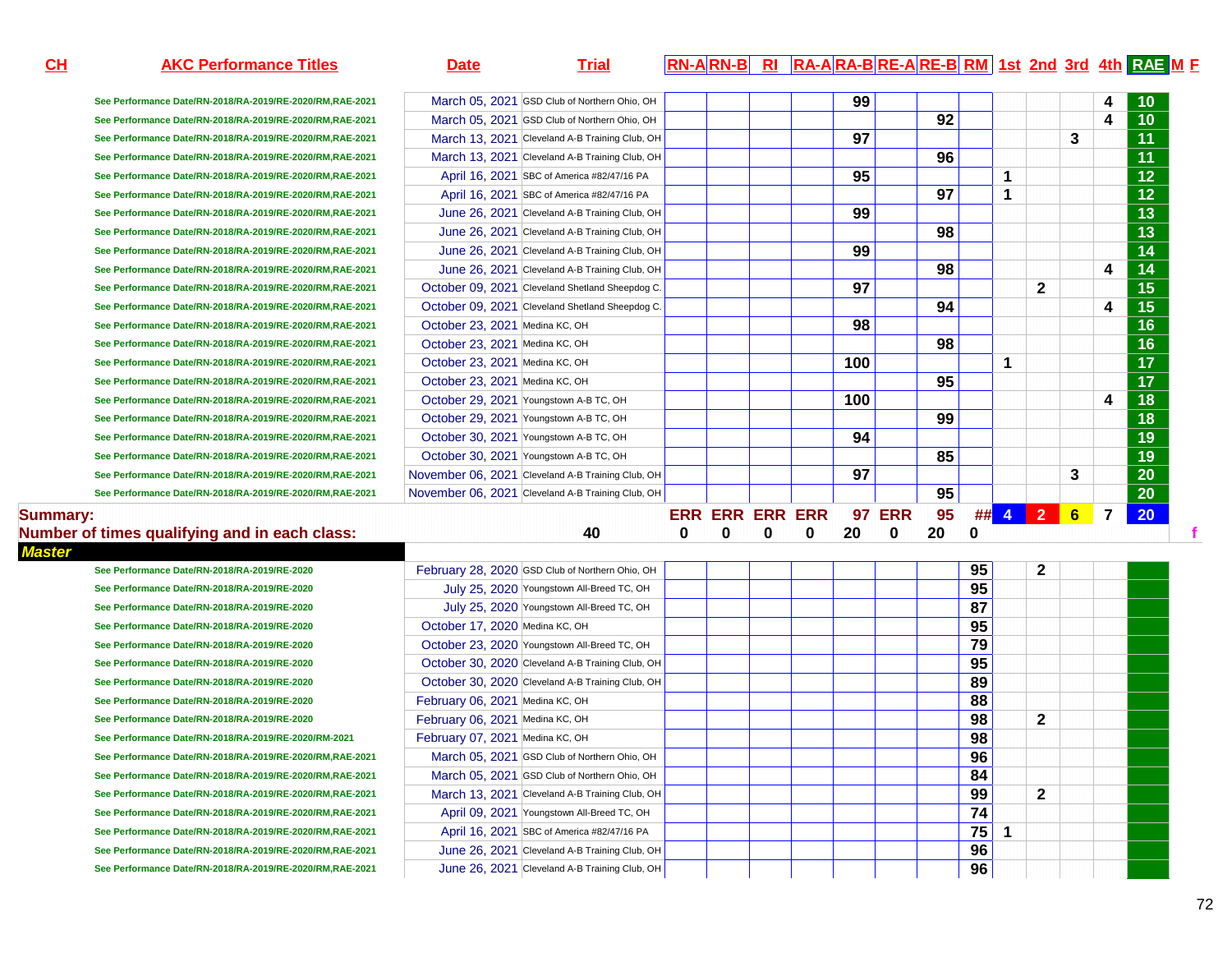| $CH$<br><b>AKC Performance Titles</b>                                   | <b>Trial</b><br><b>Date</b>                       |            | $RN-A$ $RN-B$               |   |                     |          |   |            |     |                |                |                |                      | RI RA-ARA-BRE-ARE-BRM 1st 2nd 3rd 4th RAE M F |
|-------------------------------------------------------------------------|---------------------------------------------------|------------|-----------------------------|---|---------------------|----------|---|------------|-----|----------------|----------------|----------------|----------------------|-----------------------------------------------|
| See Performance Date/RN-2018/RA-2019/RE-2020/RM,RAE-2021                | October 09, 2021 Cleveland Shetland Sheepdog C.   |            |                             |   |                     |          |   |            | 90  |                |                | 3              |                      |                                               |
| See Performance Date/RN-2018/RA-2019/RE-2020/RM,RAE-2021                | October 10, 2021 Cleveland Shetland Sheepdog C.   |            |                             |   |                     |          |   |            | 86  |                |                |                |                      |                                               |
| See Performance Date/RN-2018/RA-2019/RE-2020/RM,RAE-2021                | October 23, 2021 Medina KC, OH                    |            |                             |   |                     |          |   |            | 97  |                |                |                |                      |                                               |
| See Performance Date/RN-2018/RA-2019/RE-2020/RM2,RAE-2021               | October 23, 2021 Medina KC, OH                    |            |                             |   |                     |          |   |            | 96  |                |                |                |                      |                                               |
| See Performance Date/RN-2018/RA-2019/RE-2020/RM2,RAE-2021               | October 24, 2021 Medina KC, OH                    |            |                             |   |                     |          |   |            | 87  |                |                |                |                      |                                               |
| See Performance Date/RN-2018/RA-2019/RE-2020/RM2,RAE-2021               | October 24, 2021 Medina KC, OH                    |            |                             |   |                     |          |   |            | 99  |                |                |                |                      |                                               |
| See Performance Date/RN-2018/RA-2019/RE-2020/RM2,RAE-2021               | October 29, 2021 Youngstown A-B TC, OH            |            |                             |   |                     |          |   |            | 95  |                |                |                |                      |                                               |
| See Performance Date/RN-2018/RA-2019/RE-2020/RM2,RAE-2021               | October 29, 2021 Youngstown A-B TC, OH            |            |                             |   |                     |          |   |            | 95  |                |                |                |                      |                                               |
| See Performance Date/RN-2018/RA-2019/RE-2020/RM2,RAE-2021               | October 30, 2021 Youngstown A-B TC, OH            |            |                             |   |                     |          |   |            | 85  |                |                |                |                      |                                               |
| See Performance Date/RN-2018/RA-2019/RE-2020/RM2,RAE-2021               | November 06, 2021 Cleveland A-B Training Club, OH |            |                             |   |                     |          |   |            | 97  |                | $\mathbf{2}$   |                |                      |                                               |
| See Performance Date/RN-2018/RA-2019/RE-2020/RM2,RAE-2021               | November 07, 2021 Cleveland A-B Training Club, OH |            |                             |   |                     |          |   |            | 98  |                |                |                | 4                    |                                               |
| See Performance Date/RN-2018/RA-2019/RE-2020/RM2,RAE-2021/RM3           | February 05, 2022 Medina KC, OH                   |            |                             |   |                     |          |   |            | 98  |                |                |                |                      |                                               |
| See Performance Date/RN-2018/RA-2019/RE-2020/RM2,RAE-2021/RM3           | February 05, 2022 Medina KC, OH                   |            |                             |   |                     |          |   |            | 100 |                |                | 3              |                      |                                               |
| See Performance Date/RN-2018/RA-2019/RE-2020/RM2,RAE-2021/RM3           | February 06, 2022 Medina KC, OH                   |            |                             |   |                     |          |   |            | 99  |                |                |                |                      |                                               |
| See Performance Date/RN-2018/RA-2019/RE-2020/RM2,RAE-2021/RM3           | February 06, 2022 Medina KC, OH                   |            |                             |   |                     |          |   |            | 90  |                |                |                |                      |                                               |
| 2022-RACH See Performance Date/RN-2018/RA-2019/RE-2020/RM2,RAE-2021/RM3 | March 04, 2022 German Shepherd DC of Northern     |            |                             |   |                     |          |   |            | 96  |                |                |                |                      |                                               |
| 2022-RACH See Performance Date/RN-2018/RA-2019/RE-2020/RM2,RAE-2021/RM3 | March 04, 2022 German Shepherd DC of Northern     |            |                             |   |                     |          |   |            | 95  |                |                |                |                      |                                               |
| 2022-RACH See Performance Date/RN-2018/RA-2019/RE-2020/RM2,RAE-2021/RM3 | March 12, 2022 Cleveland A-B TC, OH               |            |                             |   |                     |          |   |            | 95  |                |                |                |                      |                                               |
| <b>Summary:</b>                                                         |                                                   |            | ERR ERR ERR ERR ERR ERR ERR |   |                     |          |   |            | 92  | $\overline{1}$ | 4 <sup>1</sup> | $\overline{2}$ | $\mathbf 1$          | <b>ERR</b>                                    |
| Number of times qualifying and in each class:                           | 35                                                | 0          | 0                           | 0 | 0                   | 0        | 0 | 0          | 35  |                |                |                |                      |                                               |
| <b>Swissongs Nevada</b><br>(1) Novice                                   |                                                   |            |                             |   |                     |          |   |            |     |                |                |                |                      |                                               |
| <b>CDX</b>                                                              | February 04, 2005 Sawnee Mountain KC of GA, GA    |            | 97                          |   |                     |          |   |            |     |                |                |                |                      |                                               |
| <b>CDX</b>                                                              | February 19, 2005 Hendersonville KC, SC           |            | 93                          |   |                     |          |   |            |     |                |                |                |                      |                                               |
| <b>CDX/RN-2005</b>                                                      | February 20, 2005 Greenville KC, SC               |            | 89                          |   |                     |          |   |            |     |                |                |                |                      |                                               |
| <b>Summary:</b>                                                         |                                                   | <b>ERR</b> | 93                          |   | ERR ERR ERR ERR ERR |          |   |            |     | ## 0 0 0       |                |                | $\mathbf 0$          | <b>ERR</b>                                    |
| Number of times qualifying and in each class:                           | 3                                                 | 0          | 3                           | 0 | $\bf{0}$            | $\bf{0}$ | 0 | 0          | 0   |                |                |                |                      | $\mathsf{m}$                                  |
| (2) Advanced                                                            |                                                   |            |                             |   |                     |          |   |            |     |                |                |                |                      |                                               |
| <b>CDX/RN-2005</b>                                                      | April 14, 2005 Valdosta KC, GA                    |            |                             |   |                     | 78       |   |            |     |                |                |                |                      |                                               |
| <b>CDX/RN-2005</b>                                                      | April 16, 2005 Atlanta KC, GA                     |            |                             |   |                     | 98       |   |            |     |                |                |                | 4                    |                                               |
| <b>CDX/RN,RA-2005</b>                                                   | April 17, 2005 Atlanta OC, GA                     |            |                             |   |                     | 98       |   |            |     |                |                |                |                      |                                               |
| <b>Summary:</b>                                                         |                                                   |            | <b>ERR ERR ERR ERR</b>      |   |                     |          |   | 91 ERR ERR |     | ## 0 0 0       |                |                | $\blacktriangleleft$ | <b>ERR</b>                                    |
| Number of times qualifying and in each class:                           | 3                                                 | 0          | 0                           | 0 | 0                   | 3        | 0 | 0          | 0   |                |                |                |                      | m                                             |
| (3) Excellent                                                           |                                                   |            |                             |   |                     |          |   |            |     |                |                |                |                      |                                               |
| <b>CDX/RN.RA-2005</b>                                                   | June 12, 2005 Palmetto OTC, SC                    |            |                             |   |                     |          |   | 84         |     |                |                |                |                      |                                               |
| <b>CDX/RN,RA-2005</b>                                                   | July 29, 2005 Greenville KC, SC                   |            |                             |   |                     |          |   | 94         |     |                |                |                |                      |                                               |
| <b>CDX/RN,RA,RE-2005</b>                                                | July 30, 2005 Spartanburg KC, SC                  |            |                             |   |                     |          |   | 74         |     |                |                |                |                      |                                               |
| <b>Summary:</b>                                                         |                                                   |            | ERR ERR ERR ERR ERR ERR     |   |                     |          |   | 84         |     | ## 0 0 0       |                | $\bullet$      | $\mathbf 0$          | <b>ERR</b>                                    |
| Number of times qualifying and in each class:                           | 3                                                 | 0          | 0                           | 0 | 0                   | 0        | 0 | 3          | 0   |                |                |                |                      | m                                             |
| (4) Advanced Excellent                                                  |                                                   |            |                             |   |                     |          |   |            |     |                |                |                |                      |                                               |
| <b>CDX/RN,RA,RE-2005</b>                                                | August 26, 2005 Sawnee Mountain KC of GA, GA      |            |                             |   |                     | 86       |   |            |     |                |                |                |                      |                                               |
| <b>CDX/RN,RA,RE-2005</b>                                                | August 26, 2005 Sawnee Mountain KC of GA, GA      |            |                             |   |                     |          |   | 96         |     |                |                |                |                      |                                               |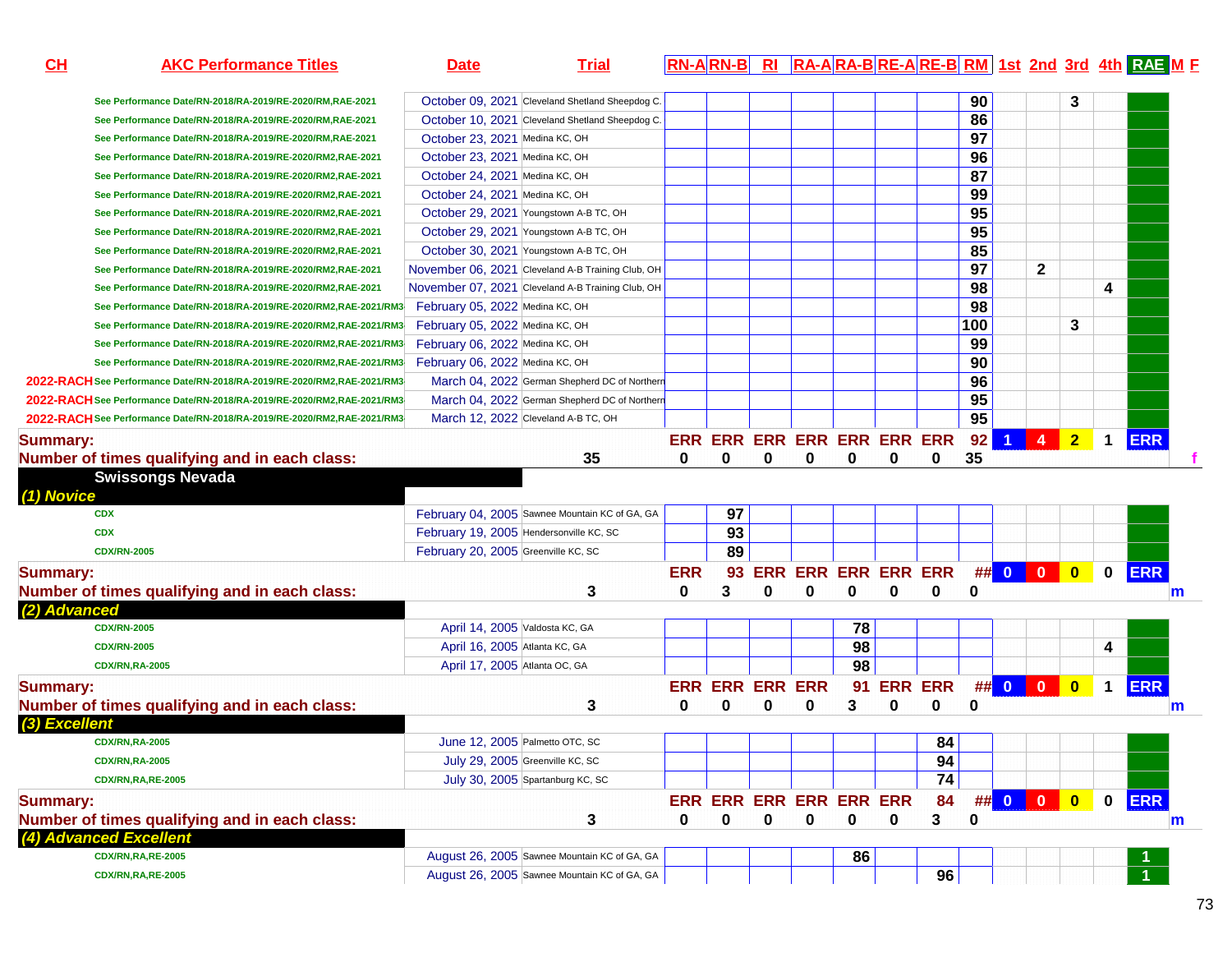| CH<br><b>AKC Performance Titles</b>                     | <b>Date</b>                             | <b>Trial</b>                                 | $RN-A$ $RN-B$   |                        | Rl |                            |          |               |    |   |      |                |                         |              | RA-ARA-BRE-ARE-BRM 1st 2nd 3rd 4th RAE ME |
|---------------------------------------------------------|-----------------------------------------|----------------------------------------------|-----------------|------------------------|----|----------------------------|----------|---------------|----|---|------|----------------|-------------------------|--------------|-------------------------------------------|
| <b>CDX/RN,RA,RE-2005</b>                                | August 27, 2005 Lawrenceville KC, GA    |                                              |                 |                        |    |                            | 86       |               |    |   |      |                |                         |              | 2                                         |
| <b>CDX/RN,RA,RE-2005</b>                                | August 27, 2005 Lawrenceville KC, GA    |                                              |                 |                        |    |                            |          |               | 99 |   |      |                | 3                       |              | $\overline{2}$                            |
| <b>Summary:</b>                                         |                                         |                                              |                 | <b>ERR ERR ERR ERR</b> |    |                            |          | <b>86 ERR</b> | 98 |   | ## 0 | $\mathbf{0}$   | $\overline{1}$          | $\mathbf 0$  | $\overline{2}$                            |
| Number of times qualifying and in each class:           |                                         | 4                                            | 0               | 0                      | 0  | 0                          | 2        | 0             | 2  | 0 |      |                |                         |              | m                                         |
| 2013-GCHSwisstars Jazz of Rhopsody<br>(1) Novice        |                                         |                                              |                 |                        |    |                            |          |               |    |   |      |                |                         |              |                                           |
| 2013-GCH                                                | December 08, 2012 Trinity Valley KC, TX |                                              | 74              |                        |    |                            |          |               |    |   |      |                |                         |              |                                           |
| 2013-GCH                                                | December 09, 2012 Greater Collin KC, TX |                                              | 93              |                        |    |                            |          |               |    |   |      |                |                         | 4            |                                           |
| <b>Summary:</b>                                         |                                         |                                              |                 |                        |    | 84 ERR ERR ERR ERR ERR ERR |          |               |    |   | ## 0 | $\overline{0}$ | $\overline{\mathbf{0}}$ | $\mathbf 1$  | <b>ERR</b>                                |
| Number of times qualifying and in each class:           |                                         | $\mathbf{2}$                                 | $\mathbf{2}$    | 0                      | 0  | $\bf{0}$                   | $\bf{0}$ | $\bf{0}$      | 0  | 0 |      |                |                         |              |                                           |
| <b>Szajdas True Blood Over Easy</b>                     |                                         |                                              |                 |                        |    |                            |          |               |    |   |      |                |                         |              |                                           |
| (1) Novice                                              |                                         |                                              |                 |                        |    |                            |          |               |    |   |      |                |                         |              |                                           |
|                                                         | July 09, 2011 Holyoke KC, MA            |                                              |                 | 70                     |    |                            |          |               |    |   |      |                |                         |              |                                           |
|                                                         | July 10, 2011 Holyoke KC, MA            |                                              |                 | $\overline{77}$        |    |                            |          |               |    |   |      |                |                         |              |                                           |
| <b>Summary:</b>                                         |                                         |                                              | <b>ERR</b>      | 74                     |    | <b>ERR ERR ERR ERR ERR</b> |          |               |    |   |      | ## 0 0 0       | $\overline{\mathbf{0}}$ | $\mathbf 0$  | <b>ERR</b>                                |
| Number of times qualifying and in each class:           |                                         | 2                                            | 0               | 2                      | 0  | 0                          | 0        | $\bf{0}$      | 0  | 0 |      |                |                         |              |                                           |
| Thunder Kegs Au Hubert Accolade Du Hudson<br>(1) Novice |                                         |                                              |                 |                        |    |                            |          |               |    |   |      |                |                         |              |                                           |
| <b>TKN</b>                                              | May 25, 2020 AKC Virtual Rally          |                                              |                 | 81                     |    |                            |          |               |    |   |      |                |                         |              |                                           |
| <b>TKN</b>                                              | May 25, 2020 AKC Virtual Rally          |                                              |                 | 98                     |    |                            |          |               |    |   |      |                |                         |              |                                           |
| <b>TKN/RN-2020</b>                                      | May 26, 2020 AKC Virtual Rally          |                                              |                 | 84                     |    |                            |          |               |    |   |      |                |                         |              |                                           |
| <b>Summary:</b>                                         |                                         |                                              | <b>ERR</b>      | 88                     |    | ERR ERR ERR ERR ERR        |          |               |    |   |      | ## 0 0         | $\overline{\mathbf{0}}$ | $\mathbf 0$  | ERR                                       |
| Number of times qualifying and in each class:           |                                         | 3                                            | 0               | 3                      | 0  | 0                          | 0        | 0             | 0  | 0 |      |                |                         |              | m                                         |
| <b>Thunder Kegs Brave Journey</b><br>(1) Novice         |                                         |                                              |                 |                        |    |                            |          |               |    |   |      |                |                         |              |                                           |
| <b>TKN</b>                                              | July 10, 2020 AKC Virtual Rally         |                                              |                 | 90                     |    |                            |          |               |    |   |      |                |                         |              |                                           |
| <b>TKN</b>                                              | July 10, 2020 AKC Virtual Rally         |                                              |                 | 84                     |    |                            |          |               |    |   |      |                |                         |              |                                           |
| <b>TKN/RN-2020</b>                                      | July 10, 2020 AKC Virtual Rally         |                                              |                 | $\overline{97}$        |    |                            |          |               |    |   |      |                |                         |              |                                           |
| <b>Summary:</b>                                         |                                         |                                              | <b>ERR</b>      | 90                     |    | ERR ERR ERR ERR ERR        |          |               |    |   |      | ## 0 0 0       | $\overline{\mathbf{0}}$ | $\mathbf{0}$ | <b>ERR</b>                                |
| Number of times qualifying and in each class:           |                                         | 3                                            | 0               | 3                      | 0  | 0                          | 0        | 0             | 0  | 0 |      |                |                         |              |                                           |
| 2013-GCHThunderhills Gentleman Jack<br>(1) Novice       |                                         |                                              |                 |                        |    |                            |          |               |    |   |      |                |                         |              |                                           |
| 2013-GCH                                                |                                         | October 05, 2009 SBC of America Regional, OR | 84              |                        |    |                            |          |               |    |   |      |                |                         | 4            |                                           |
| 2013-GCH                                                |                                         | October 06, 2009 SBC of America Regional, OR | 99              |                        |    |                            |          |               |    |   | 1    |                |                         |              |                                           |
| 2013-GCHRN-2009                                         |                                         | October 09, 2009 SBC of America #71/36/5 OH  | $\overline{74}$ |                        |    |                            |          |               |    |   |      | $\mathbf{2}$   |                         |              |                                           |
| <b>Summary:</b>                                         |                                         |                                              |                 |                        |    | 86 ERR ERR ERR ERR ERR ERR |          |               |    |   |      | ## 1   1       | $\mathbf{0}$            | $\mathbf 1$  | <b>ERR</b>                                |
| Number of times qualifying and in each class:           |                                         | 3                                            | 3               | 0                      | 0  | 0                          | 0        | 0             | 0  | 0 |      |                |                         |              | m                                         |
| 2013-GCHTrademarks Aphrodite V Kashi<br>(1) Novice      |                                         |                                              |                 |                        |    |                            |          |               |    |   |      |                |                         |              |                                           |
| 2013-GCH                                                | March 22, 2013 CDTC of Flint, MI        |                                              |                 | 94                     |    |                            |          |               |    |   |      |                |                         |              |                                           |
| <b>2013-GCHBN</b>                                       |                                         | April 05, 2013 Siginaw Valley KC, MI         |                 | 77                     |    |                            |          |               |    |   |      |                |                         |              |                                           |
| 2013-GCHBN, RN-2013                                     | June 22, 2013 Macomb KC, MI             |                                              |                 | 82                     |    |                            |          |               |    |   |      |                |                         |              |                                           |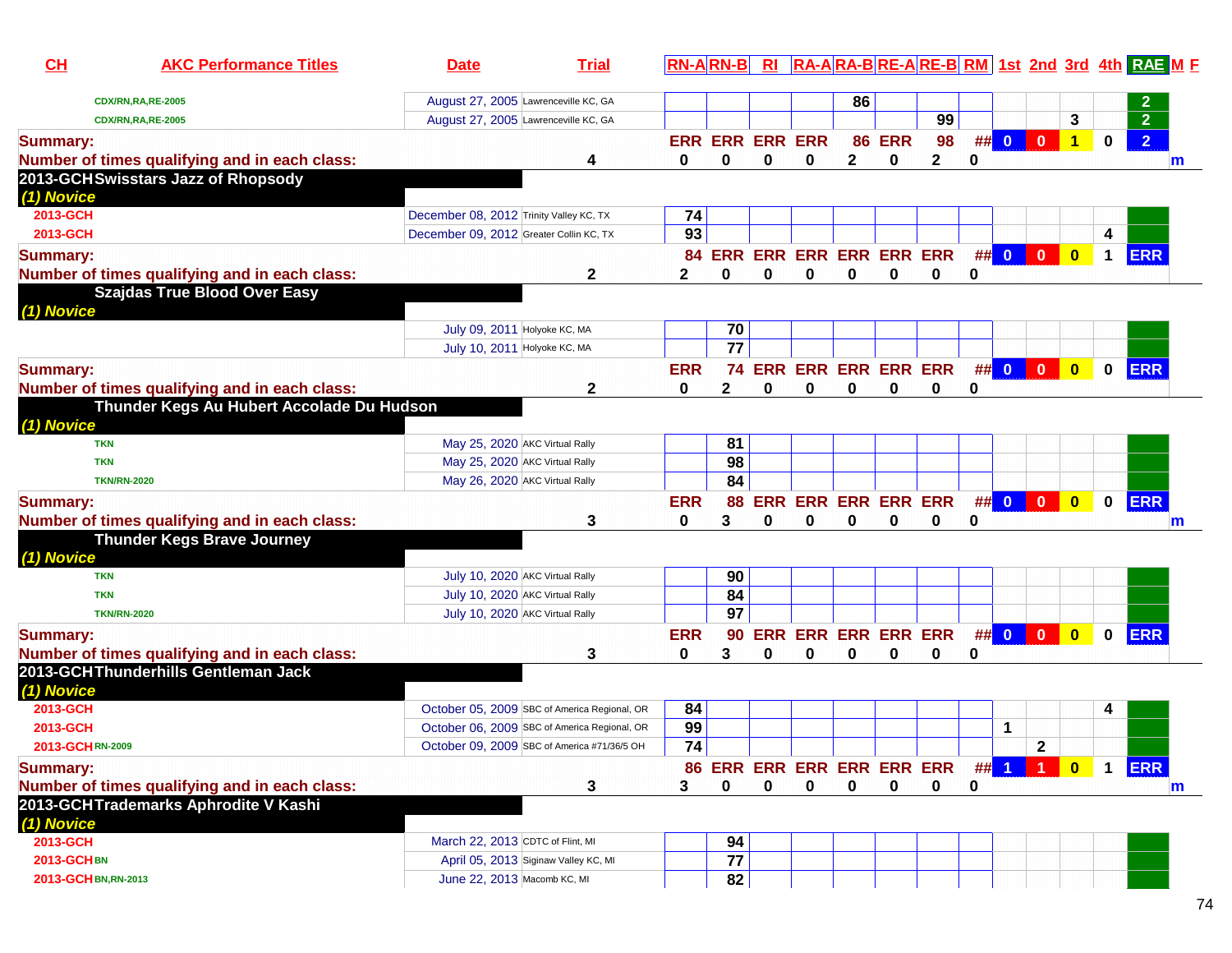| CL                           | <b>AKC Performance Titles</b>                 | <b>Date</b>                                    | <b>Trial</b> |                | $RN-A RN-B $           | Rl  |          |             |             |                            |    |                      |                      |                         |              | <b>RA-ARA-BRE-ARE-BRM</b> 1st 2nd 3rd 4th RAE M F |   |
|------------------------------|-----------------------------------------------|------------------------------------------------|--------------|----------------|------------------------|-----|----------|-------------|-------------|----------------------------|----|----------------------|----------------------|-------------------------|--------------|---------------------------------------------------|---|
| <b>Summary:</b>              |                                               |                                                |              | <b>ERR</b>     | 84                     |     |          |             |             | <b>ERR ERR ERR ERR ERR</b> |    |                      | ## 0 0               | $\bullet$               | $\mathbf 0$  | <b>ERR</b>                                        |   |
|                              | Number of times qualifying and in each class: |                                                | 3            | 0              | 3                      | 0   | 0        | 0           | 0           | 0                          | 0  |                      |                      |                         |              |                                                   |   |
| (2) Advanced                 |                                               |                                                |              |                |                        |     |          |             |             |                            |    |                      |                      |                         |              |                                                   |   |
| 2013-GCH BN, RN-2013         |                                               | March 21, 2014 CDTC of Flint, MI               |              |                |                        |     |          | 82          |             |                            |    |                      |                      |                         |              |                                                   |   |
| 2013-GCH BN, RN-2013         |                                               | October 06, 2016 SBC of America #78/43/12 OH   |              |                |                        |     |          | 82          |             |                            |    | 1                    |                      |                         |              |                                                   |   |
| 2013-GCH BN, RN-2013/RA-2017 |                                               | October 20, 2017 SBC of America #79/44/13 PA   |              |                |                        |     |          | 86          |             |                            |    |                      |                      | 3                       |              |                                                   |   |
| <b>Summary:</b>              |                                               |                                                |              |                | <b>ERR ERR ERR ERR</b> |     |          | 83          |             | <b>ERR ERR</b>             |    | ## 1                 | $\mathbf{0}$         | $\mathbf{1}$            | $\mathbf{0}$ | <b>ERR</b>                                        |   |
|                              | Number of times qualifying and in each class: |                                                | 3            | 0              | 0                      | 0   | 0        | 3           | 0           | 0                          | 0  |                      |                      |                         |              |                                                   |   |
|                              | Twin Hickorys Jokers 'R Wild                  |                                                |              |                |                        |     |          |             |             |                            |    |                      |                      |                         |              |                                                   |   |
| (1) Novice                   |                                               |                                                |              |                |                        |     |          |             |             |                            |    |                      |                      |                         |              |                                                   |   |
|                              |                                               | January 16, 2021 Oshkosh KC, WI                |              |                | 99                     |     |          |             |             |                            |    | -1                   |                      |                         |              |                                                   |   |
|                              |                                               | January 17, 2021 Oshkosh KC, WI                |              |                | 96                     |     |          |             |             |                            |    |                      | $\mathbf{2}$         |                         |              |                                                   |   |
| <b>RN-2021</b>               |                                               | February 20, 2021 Oshkosh KC, WI               |              |                | 87                     |     |          |             |             |                            |    |                      |                      | 3                       |              |                                                   |   |
| <b>Summary:</b>              |                                               |                                                |              | <b>ERR</b>     | 94                     |     |          |             |             | <b>ERR ERR ERR ERR ERR</b> | #  |                      |                      | 1                       | $\mathbf{0}$ | <b>ERR</b>                                        |   |
|                              | Number of times qualifying and in each class: |                                                | 3            | 0              | 3                      | 0   | 0        | 0           | $\bf{0}$    | 0                          | 0  |                      |                      |                         |              | m                                                 |   |
| (2) Advanced                 |                                               |                                                |              |                |                        |     |          |             |             |                            |    |                      |                      |                         |              |                                                   |   |
|                              | <b>RN, RI-2021</b>                            | August 13, 2021 K-9 OTC of Menomonee Falls, WI |              |                |                        |     | 93       |             |             |                            |    |                      |                      |                         |              |                                                   |   |
| <b>Summary:</b>              |                                               |                                                |              |                | <b>ERR ERR ERR</b>     |     |          |             |             | 93 ERR ERR ERR             |    |                      | ## 0 0 0             | $\overline{\mathbf{0}}$ | $\mathbf 1$  | <b>ERR</b>                                        |   |
|                              | Number of times qualifying and in each class: |                                                |              | 0              | $\bf{0}$               | 0   | 1        | $\bf{0}$    | 0           | 0                          | 0  |                      |                      |                         |              |                                                   |   |
| <b>Intermediate</b>          |                                               |                                                |              |                |                        |     |          |             |             |                            |    |                      |                      |                         |              |                                                   |   |
| <b>RN-2021</b>               |                                               | February 20, 2021 Oshkosh KC, WI               |              |                |                        | 90  |          |             |             |                            |    | $\mathbf 1$          |                      |                         |              |                                                   |   |
| <b>RN-2021</b>               |                                               | March 13, 2021 K-9 OTC of Menomonee Falls, WI  |              |                |                        | 100 |          |             |             |                            |    | $\blacktriangleleft$ |                      |                         |              |                                                   |   |
|                              | <b>RN, RI-2021</b>                            | March 14, 2021 K-9 OTC of Menomonee Falls, WI  |              |                |                        | 85  |          |             |             |                            |    |                      | $\mathbf{2}$         |                         |              |                                                   |   |
| <b>Summary:</b>              |                                               |                                                |              | <b>ERR ERR</b> |                        |     |          |             |             | 92 ERR ERR ERR ERR         | ## | $\overline{2}$       | $\blacktriangleleft$ | $\bf{0}$                | 0            | <b>ERR</b>                                        |   |
|                              | Number of times qualifying and in each class: |                                                | 3            | 0              | 0                      | 3   | 0        | 0           | 0           | 0                          | 0  |                      |                      |                         |              | m                                                 |   |
|                              | <b>Ursa Major Sebastian of Bane</b>           |                                                |              |                |                        |     |          |             |             |                            |    |                      |                      |                         |              |                                                   |   |
| (1) Novice                   |                                               |                                                |              |                |                        |     |          |             |             |                            |    |                      |                      |                         |              |                                                   |   |
|                              |                                               | April 23, 2005 Pioneer Valley KC, MA           |              | 85             |                        |     |          |             |             |                            |    |                      |                      |                         |              |                                                   |   |
| <b>Summary:</b>              |                                               |                                                |              |                |                        |     |          |             |             | 85 ERR ERR ERR ERR ERR ERR |    | ## 0                 | $\vert 0 \vert$      | $\overline{\mathbf{0}}$ | $\mathbf{0}$ | <b>ERR</b>                                        |   |
|                              | Number of times qualifying and in each class: |                                                |              | 1              | 0                      | 0   | 0        | 0           | 0           | 0                          | 0  |                      |                      |                         |              | m                                                 |   |
|                              | 2004-CHVicdorys Golden Krugerrand             |                                                |              |                |                        |     |          |             |             |                            |    |                      |                      |                         |              |                                                   |   |
| (1) Novice                   |                                               |                                                |              |                |                        |     |          |             |             |                            |    |                      |                      |                         |              |                                                   |   |
| 2004-CH                      |                                               | June 18, 2006 SBC of Puget Sound, WA           |              |                | 85                     |     |          |             |             |                            |    | -1                   |                      |                         |              |                                                   |   |
| 2004-CH                      |                                               | June 16, 2007 SBC of Puget Sound, WA           |              |                | 92                     |     |          |             |             |                            |    |                      |                      | 3                       |              |                                                   |   |
| 2004-CHRN-2007               |                                               | September 24, 2007 SBC of America Regional, OH |              |                | $\overline{95}$        |     |          |             |             |                            |    |                      | $\mathbf 2$          |                         |              |                                                   |   |
| 2004-CHRN-2007               |                                               | September 25, 2007 SBC of America Regional, OH |              |                | 91                     |     |          |             |             |                            |    |                      | $\mathbf 2$          |                         |              |                                                   |   |
| 2004-CHRN-2007               |                                               | September 28, 2007 SBC of America #69/34/3 OH  |              |                | 97                     |     |          |             |             |                            |    |                      | $\mathbf{2}$         |                         |              |                                                   |   |
| <b>Summary:</b>              |                                               |                                                |              | <b>ERR</b>     | 92                     |     |          |             |             | ERR ERR ERR ERR ERR        |    | $##$ 1               | 3                    | $\blacktriangleleft$    | $\mathbf 0$  | <b>ERR</b>                                        |   |
|                              | Number of times qualifying and in each class: |                                                | 5            | 0              | 5                      | 0   | $\bf{0}$ | $\mathbf 0$ | $\mathbf 0$ | 0                          | 0  |                      |                      |                         |              |                                                   | f |
| (2) Advanced                 |                                               |                                                |              |                |                        |     |          |             |             |                            |    |                      |                      |                         |              |                                                   |   |
| 2004-CHRN-2007               |                                               | May 17, 2009 SBC of Southern Oregon, OR        |              |                |                        |     |          | 91          |             |                            |    |                      |                      |                         |              |                                                   |   |
| 2004-CHRN-2007               |                                               | June 14, 2009 SBC of Puget Sound, WA           |              |                |                        |     |          | 81          |             |                            |    | $\mathbf 1$          |                      |                         |              |                                                   |   |
|                              |                                               |                                                |              |                |                        |     |          |             |             |                            |    |                      |                      |                         |              |                                                   |   |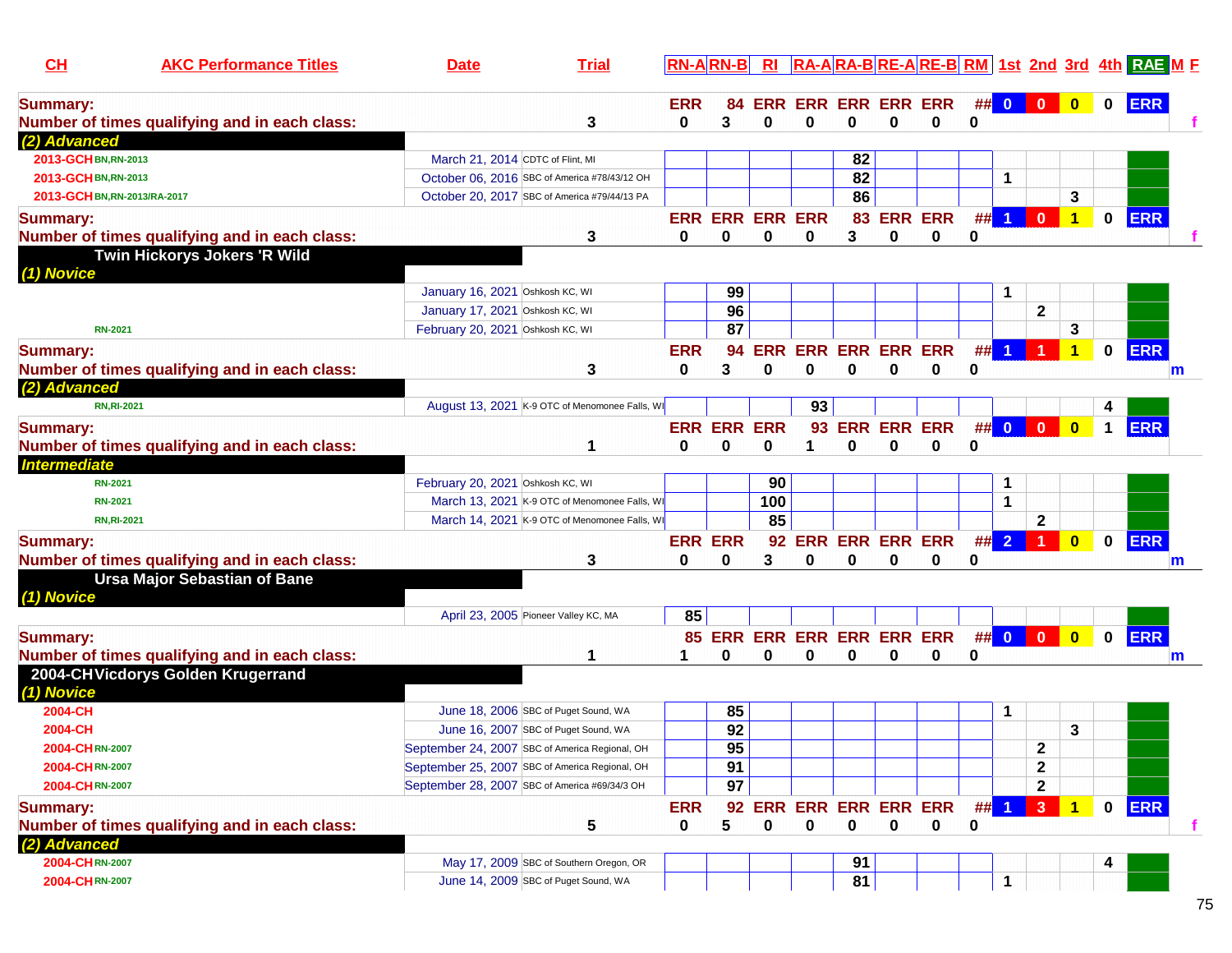| 76<br>February 07, 2010 SBC of Puget Sound, WA<br>2<br>2004-CHRN-2007<br>$\#$ 1 1 1<br>$\bullet$<br>83 ERR ERR<br><b>ERR</b><br><b>ERR ERR ERR ERR</b><br>$\mathbf 1$<br><b>Summary:</b><br>$\bf{0}$<br>3<br>0<br>Number of times qualifying and in each class:<br>3<br>0<br>0<br>$\bf{0}$<br>0<br>$\bf{0}$<br>2006-CHVicdorys Indiana Bones<br>(1) Novice<br>92<br>3<br>2006-CH<br>January 15, 2006 Puyallup Valley DF, WA<br>80<br>March 25, 2006 Peninsula DFA, WA<br>2006-CH<br>93<br>1<br>2006-CHRN-2006<br>March 26, 2006 Peninsula DFA, WA<br>92<br>$\mathbf{2}$<br>2006-CHRN-2006<br>April 09, 2006 Timberland Valley DFA, WA<br>90<br>2006-CHRN-2006<br>May 20, 2006 Mt Baker KC, WA<br>94<br>May 21, 2006 Mt Baker KC, WA<br>2006-CHRN-2006<br>## 1 1 1<br><b>ERR</b><br><b>ERR ERR ERR ERR ERR</b><br>$\overline{1}$<br>$\mathbf 0$<br>89<br>92<br>0<br>0<br>Number of times qualifying and in each class:<br>6<br>2<br>0<br>0<br>0<br>0<br>4<br>$\mathsf{m}$<br>(2) Advanced<br>2006-CHRN-2006<br>87<br>June 18, 2006 SBC of Puget Sound, WA<br>1<br>86<br>1<br>2006-CHRN-2006<br>August 05, 2006 Umpqua KC, OR<br>76<br>1<br>2006-CH CD/RN, RA-2006<br>September 19, 2006 SBC of America Regional, WY<br>81<br>1<br>2006-CH CD/RN, RA-2006<br>September 22, 2006 SBC of America #68/33/2 WY<br><b>ERR</b><br>83 ERR ERR ERR<br>#<br>$\overline{4}$<br>$\overline{0}$<br>$\overline{\mathbf{0}}$<br><b>ERR ERR ERR</b><br>$\mathbf 0$<br><b>Summary:</b><br>Number of times qualifying and in each class:<br>0<br>4<br>0<br>0<br>0<br>0<br>0<br>0<br>4<br>m<br>(3) Excellent<br>70<br>2006-CH CD/RN, RA-2006<br>March 17, 2007 Chintimini KC, OR<br>87<br>2006-CH CD/RN, RA-2006<br>March 18, 2007 Chintimini KC, OR<br>78<br>March 24, 2007 Peninsula DFA, WA<br>2006-CH CD/RN, RA-2006/RE-2007<br><b>ERR</b><br>ERR ERR ERR ERR ERR ERR<br>#<br>$\bullet$<br>$\mathbf 0$<br>78<br>$\overline{\mathbf{0}}$<br>$\overline{\mathbf{0}}$<br><b>Summary:</b><br>Number of times qualifying and in each class:<br>3<br>3<br>0<br>0<br>0<br>0<br>0<br>0<br>0<br>m<br>(4) Advanced Excellent<br>93<br>2006-CH CD/RN, RA-2006/RE-2007<br>September 24, 2007 SBC of America Regional, OH<br>1<br>95<br>1<br>September 24, 2007 SBC of America Regional, OH<br>2006-CH CD/RN, RA-2006/RE-2007<br>$\overline{2}$<br>92<br>1<br>September 25, 2007 SBC of America Regional, OH<br>2006-CH CD/RN, RA-2006/RE-2007<br>$\overline{2}$<br>92<br>1<br>September 25, 2007 SBC of America Regional, OH<br>2006-CH CD/RN, RA-2006/RE-2007<br>$\mathbf{3}$<br>94<br>2<br>September 28, 2007 SBC of America #69/34/3 OH<br>2006-CH CD/RN, RA-2006/RE-2007<br>$\mathbf{2}$<br>$\mathbf{3}$<br>90<br>September 28, 2007 SBC of America #69/34/3 OH<br>2006-CH CD/RN, RA-2006/RE-2007<br>97<br>4<br>January 06, 2008 SBC of Puget Sound, WA<br>1<br>2006-CH CD/RN, RA-2006/RE-2007<br>85<br>1<br>January 06, 2008 SBC of Puget Sound, WA<br>2006-CH CD/RN, RA-2006/RE-2007<br>5 <sub>5</sub><br>91<br>January 19, 2008 Portland Dog OC, OR<br>2006-CH CD/RN, RA-2006/RE-2007<br>5 <sub>5</sub><br>77<br>January 19, 2008 Portland Dog OC, OR<br>2006-CH CD/RN, RA-2006/RE-2007<br>94<br>6 <sup>°</sup><br>March 15, 2008 Chintimini KC, OR<br>2006-CHCD/RN,RA-2006/RE-2007<br>84<br>6 <sup>°</sup><br>March 15, 2008 Chintimini KC, OR<br>2006-CH CD/RN, RA-2006/RE-2007 | CL<br><b>AKC Performance Titles</b> | <b>Date</b> | <b>Trial</b> | <b>RN-ARN-B</b> | R1 |    |  |  |  | RA-ARA-BRE-ARE-BRM 1st 2nd 3rd 4th RAE M F |
|--------------------------------------------------------------------------------------------------------------------------------------------------------------------------------------------------------------------------------------------------------------------------------------------------------------------------------------------------------------------------------------------------------------------------------------------------------------------------------------------------------------------------------------------------------------------------------------------------------------------------------------------------------------------------------------------------------------------------------------------------------------------------------------------------------------------------------------------------------------------------------------------------------------------------------------------------------------------------------------------------------------------------------------------------------------------------------------------------------------------------------------------------------------------------------------------------------------------------------------------------------------------------------------------------------------------------------------------------------------------------------------------------------------------------------------------------------------------------------------------------------------------------------------------------------------------------------------------------------------------------------------------------------------------------------------------------------------------------------------------------------------------------------------------------------------------------------------------------------------------------------------------------------------------------------------------------------------------------------------------------------------------------------------------------------------------------------------------------------------------------------------------------------------------------------------------------------------------------------------------------------------------------------------------------------------------------------------------------------------------------------------------------------------------------------------------------------------------------------------------------------------------------------------------------------------------------------------------------------------------------------------------------------------------------------------------------------------------------------------------------------------------------------------------------------------------------------------------------------------------------------------------------------------------------------------------------------------------------------------------------------------------------------------------------------------------------------------------------------------------------------------------------------------------------------------------------------------------------------------------------------------------------------------------------------------------------------------------------------------|-------------------------------------|-------------|--------------|-----------------|----|----|--|--|--|--------------------------------------------|
|                                                                                                                                                                                                                                                                                                                                                                                                                                                                                                                                                                                                                                                                                                                                                                                                                                                                                                                                                                                                                                                                                                                                                                                                                                                                                                                                                                                                                                                                                                                                                                                                                                                                                                                                                                                                                                                                                                                                                                                                                                                                                                                                                                                                                                                                                                                                                                                                                                                                                                                                                                                                                                                                                                                                                                                                                                                                                                                                                                                                                                                                                                                                                                                                                                                                                                                                                              |                                     |             |              |                 |    |    |  |  |  |                                            |
|                                                                                                                                                                                                                                                                                                                                                                                                                                                                                                                                                                                                                                                                                                                                                                                                                                                                                                                                                                                                                                                                                                                                                                                                                                                                                                                                                                                                                                                                                                                                                                                                                                                                                                                                                                                                                                                                                                                                                                                                                                                                                                                                                                                                                                                                                                                                                                                                                                                                                                                                                                                                                                                                                                                                                                                                                                                                                                                                                                                                                                                                                                                                                                                                                                                                                                                                                              |                                     |             |              |                 |    |    |  |  |  |                                            |
|                                                                                                                                                                                                                                                                                                                                                                                                                                                                                                                                                                                                                                                                                                                                                                                                                                                                                                                                                                                                                                                                                                                                                                                                                                                                                                                                                                                                                                                                                                                                                                                                                                                                                                                                                                                                                                                                                                                                                                                                                                                                                                                                                                                                                                                                                                                                                                                                                                                                                                                                                                                                                                                                                                                                                                                                                                                                                                                                                                                                                                                                                                                                                                                                                                                                                                                                                              |                                     |             |              |                 |    |    |  |  |  |                                            |
|                                                                                                                                                                                                                                                                                                                                                                                                                                                                                                                                                                                                                                                                                                                                                                                                                                                                                                                                                                                                                                                                                                                                                                                                                                                                                                                                                                                                                                                                                                                                                                                                                                                                                                                                                                                                                                                                                                                                                                                                                                                                                                                                                                                                                                                                                                                                                                                                                                                                                                                                                                                                                                                                                                                                                                                                                                                                                                                                                                                                                                                                                                                                                                                                                                                                                                                                                              |                                     |             |              |                 |    |    |  |  |  |                                            |
|                                                                                                                                                                                                                                                                                                                                                                                                                                                                                                                                                                                                                                                                                                                                                                                                                                                                                                                                                                                                                                                                                                                                                                                                                                                                                                                                                                                                                                                                                                                                                                                                                                                                                                                                                                                                                                                                                                                                                                                                                                                                                                                                                                                                                                                                                                                                                                                                                                                                                                                                                                                                                                                                                                                                                                                                                                                                                                                                                                                                                                                                                                                                                                                                                                                                                                                                                              |                                     |             |              |                 |    |    |  |  |  |                                            |
|                                                                                                                                                                                                                                                                                                                                                                                                                                                                                                                                                                                                                                                                                                                                                                                                                                                                                                                                                                                                                                                                                                                                                                                                                                                                                                                                                                                                                                                                                                                                                                                                                                                                                                                                                                                                                                                                                                                                                                                                                                                                                                                                                                                                                                                                                                                                                                                                                                                                                                                                                                                                                                                                                                                                                                                                                                                                                                                                                                                                                                                                                                                                                                                                                                                                                                                                                              |                                     |             |              |                 |    |    |  |  |  |                                            |
|                                                                                                                                                                                                                                                                                                                                                                                                                                                                                                                                                                                                                                                                                                                                                                                                                                                                                                                                                                                                                                                                                                                                                                                                                                                                                                                                                                                                                                                                                                                                                                                                                                                                                                                                                                                                                                                                                                                                                                                                                                                                                                                                                                                                                                                                                                                                                                                                                                                                                                                                                                                                                                                                                                                                                                                                                                                                                                                                                                                                                                                                                                                                                                                                                                                                                                                                                              |                                     |             |              |                 |    |    |  |  |  |                                            |
|                                                                                                                                                                                                                                                                                                                                                                                                                                                                                                                                                                                                                                                                                                                                                                                                                                                                                                                                                                                                                                                                                                                                                                                                                                                                                                                                                                                                                                                                                                                                                                                                                                                                                                                                                                                                                                                                                                                                                                                                                                                                                                                                                                                                                                                                                                                                                                                                                                                                                                                                                                                                                                                                                                                                                                                                                                                                                                                                                                                                                                                                                                                                                                                                                                                                                                                                                              |                                     |             |              |                 |    |    |  |  |  |                                            |
|                                                                                                                                                                                                                                                                                                                                                                                                                                                                                                                                                                                                                                                                                                                                                                                                                                                                                                                                                                                                                                                                                                                                                                                                                                                                                                                                                                                                                                                                                                                                                                                                                                                                                                                                                                                                                                                                                                                                                                                                                                                                                                                                                                                                                                                                                                                                                                                                                                                                                                                                                                                                                                                                                                                                                                                                                                                                                                                                                                                                                                                                                                                                                                                                                                                                                                                                                              |                                     |             |              |                 |    |    |  |  |  |                                            |
|                                                                                                                                                                                                                                                                                                                                                                                                                                                                                                                                                                                                                                                                                                                                                                                                                                                                                                                                                                                                                                                                                                                                                                                                                                                                                                                                                                                                                                                                                                                                                                                                                                                                                                                                                                                                                                                                                                                                                                                                                                                                                                                                                                                                                                                                                                                                                                                                                                                                                                                                                                                                                                                                                                                                                                                                                                                                                                                                                                                                                                                                                                                                                                                                                                                                                                                                                              |                                     |             |              |                 |    |    |  |  |  |                                            |
|                                                                                                                                                                                                                                                                                                                                                                                                                                                                                                                                                                                                                                                                                                                                                                                                                                                                                                                                                                                                                                                                                                                                                                                                                                                                                                                                                                                                                                                                                                                                                                                                                                                                                                                                                                                                                                                                                                                                                                                                                                                                                                                                                                                                                                                                                                                                                                                                                                                                                                                                                                                                                                                                                                                                                                                                                                                                                                                                                                                                                                                                                                                                                                                                                                                                                                                                                              | <b>Summary:</b>                     |             |              |                 |    |    |  |  |  |                                            |
|                                                                                                                                                                                                                                                                                                                                                                                                                                                                                                                                                                                                                                                                                                                                                                                                                                                                                                                                                                                                                                                                                                                                                                                                                                                                                                                                                                                                                                                                                                                                                                                                                                                                                                                                                                                                                                                                                                                                                                                                                                                                                                                                                                                                                                                                                                                                                                                                                                                                                                                                                                                                                                                                                                                                                                                                                                                                                                                                                                                                                                                                                                                                                                                                                                                                                                                                                              |                                     |             |              |                 |    |    |  |  |  |                                            |
|                                                                                                                                                                                                                                                                                                                                                                                                                                                                                                                                                                                                                                                                                                                                                                                                                                                                                                                                                                                                                                                                                                                                                                                                                                                                                                                                                                                                                                                                                                                                                                                                                                                                                                                                                                                                                                                                                                                                                                                                                                                                                                                                                                                                                                                                                                                                                                                                                                                                                                                                                                                                                                                                                                                                                                                                                                                                                                                                                                                                                                                                                                                                                                                                                                                                                                                                                              |                                     |             |              |                 |    |    |  |  |  |                                            |
|                                                                                                                                                                                                                                                                                                                                                                                                                                                                                                                                                                                                                                                                                                                                                                                                                                                                                                                                                                                                                                                                                                                                                                                                                                                                                                                                                                                                                                                                                                                                                                                                                                                                                                                                                                                                                                                                                                                                                                                                                                                                                                                                                                                                                                                                                                                                                                                                                                                                                                                                                                                                                                                                                                                                                                                                                                                                                                                                                                                                                                                                                                                                                                                                                                                                                                                                                              |                                     |             |              |                 |    |    |  |  |  |                                            |
|                                                                                                                                                                                                                                                                                                                                                                                                                                                                                                                                                                                                                                                                                                                                                                                                                                                                                                                                                                                                                                                                                                                                                                                                                                                                                                                                                                                                                                                                                                                                                                                                                                                                                                                                                                                                                                                                                                                                                                                                                                                                                                                                                                                                                                                                                                                                                                                                                                                                                                                                                                                                                                                                                                                                                                                                                                                                                                                                                                                                                                                                                                                                                                                                                                                                                                                                                              |                                     |             |              |                 |    |    |  |  |  |                                            |
|                                                                                                                                                                                                                                                                                                                                                                                                                                                                                                                                                                                                                                                                                                                                                                                                                                                                                                                                                                                                                                                                                                                                                                                                                                                                                                                                                                                                                                                                                                                                                                                                                                                                                                                                                                                                                                                                                                                                                                                                                                                                                                                                                                                                                                                                                                                                                                                                                                                                                                                                                                                                                                                                                                                                                                                                                                                                                                                                                                                                                                                                                                                                                                                                                                                                                                                                                              |                                     |             |              |                 |    |    |  |  |  |                                            |
|                                                                                                                                                                                                                                                                                                                                                                                                                                                                                                                                                                                                                                                                                                                                                                                                                                                                                                                                                                                                                                                                                                                                                                                                                                                                                                                                                                                                                                                                                                                                                                                                                                                                                                                                                                                                                                                                                                                                                                                                                                                                                                                                                                                                                                                                                                                                                                                                                                                                                                                                                                                                                                                                                                                                                                                                                                                                                                                                                                                                                                                                                                                                                                                                                                                                                                                                                              |                                     |             |              |                 |    |    |  |  |  |                                            |
|                                                                                                                                                                                                                                                                                                                                                                                                                                                                                                                                                                                                                                                                                                                                                                                                                                                                                                                                                                                                                                                                                                                                                                                                                                                                                                                                                                                                                                                                                                                                                                                                                                                                                                                                                                                                                                                                                                                                                                                                                                                                                                                                                                                                                                                                                                                                                                                                                                                                                                                                                                                                                                                                                                                                                                                                                                                                                                                                                                                                                                                                                                                                                                                                                                                                                                                                                              |                                     |             |              |                 |    |    |  |  |  |                                            |
|                                                                                                                                                                                                                                                                                                                                                                                                                                                                                                                                                                                                                                                                                                                                                                                                                                                                                                                                                                                                                                                                                                                                                                                                                                                                                                                                                                                                                                                                                                                                                                                                                                                                                                                                                                                                                                                                                                                                                                                                                                                                                                                                                                                                                                                                                                                                                                                                                                                                                                                                                                                                                                                                                                                                                                                                                                                                                                                                                                                                                                                                                                                                                                                                                                                                                                                                                              |                                     |             |              |                 |    |    |  |  |  |                                            |
|                                                                                                                                                                                                                                                                                                                                                                                                                                                                                                                                                                                                                                                                                                                                                                                                                                                                                                                                                                                                                                                                                                                                                                                                                                                                                                                                                                                                                                                                                                                                                                                                                                                                                                                                                                                                                                                                                                                                                                                                                                                                                                                                                                                                                                                                                                                                                                                                                                                                                                                                                                                                                                                                                                                                                                                                                                                                                                                                                                                                                                                                                                                                                                                                                                                                                                                                                              |                                     |             |              |                 |    |    |  |  |  |                                            |
|                                                                                                                                                                                                                                                                                                                                                                                                                                                                                                                                                                                                                                                                                                                                                                                                                                                                                                                                                                                                                                                                                                                                                                                                                                                                                                                                                                                                                                                                                                                                                                                                                                                                                                                                                                                                                                                                                                                                                                                                                                                                                                                                                                                                                                                                                                                                                                                                                                                                                                                                                                                                                                                                                                                                                                                                                                                                                                                                                                                                                                                                                                                                                                                                                                                                                                                                                              |                                     |             |              |                 |    |    |  |  |  |                                            |
|                                                                                                                                                                                                                                                                                                                                                                                                                                                                                                                                                                                                                                                                                                                                                                                                                                                                                                                                                                                                                                                                                                                                                                                                                                                                                                                                                                                                                                                                                                                                                                                                                                                                                                                                                                                                                                                                                                                                                                                                                                                                                                                                                                                                                                                                                                                                                                                                                                                                                                                                                                                                                                                                                                                                                                                                                                                                                                                                                                                                                                                                                                                                                                                                                                                                                                                                                              |                                     |             |              |                 |    |    |  |  |  |                                            |
|                                                                                                                                                                                                                                                                                                                                                                                                                                                                                                                                                                                                                                                                                                                                                                                                                                                                                                                                                                                                                                                                                                                                                                                                                                                                                                                                                                                                                                                                                                                                                                                                                                                                                                                                                                                                                                                                                                                                                                                                                                                                                                                                                                                                                                                                                                                                                                                                                                                                                                                                                                                                                                                                                                                                                                                                                                                                                                                                                                                                                                                                                                                                                                                                                                                                                                                                                              |                                     |             |              |                 |    |    |  |  |  |                                            |
|                                                                                                                                                                                                                                                                                                                                                                                                                                                                                                                                                                                                                                                                                                                                                                                                                                                                                                                                                                                                                                                                                                                                                                                                                                                                                                                                                                                                                                                                                                                                                                                                                                                                                                                                                                                                                                                                                                                                                                                                                                                                                                                                                                                                                                                                                                                                                                                                                                                                                                                                                                                                                                                                                                                                                                                                                                                                                                                                                                                                                                                                                                                                                                                                                                                                                                                                                              |                                     |             |              |                 |    |    |  |  |  |                                            |
|                                                                                                                                                                                                                                                                                                                                                                                                                                                                                                                                                                                                                                                                                                                                                                                                                                                                                                                                                                                                                                                                                                                                                                                                                                                                                                                                                                                                                                                                                                                                                                                                                                                                                                                                                                                                                                                                                                                                                                                                                                                                                                                                                                                                                                                                                                                                                                                                                                                                                                                                                                                                                                                                                                                                                                                                                                                                                                                                                                                                                                                                                                                                                                                                                                                                                                                                                              |                                     |             |              |                 |    |    |  |  |  |                                            |
|                                                                                                                                                                                                                                                                                                                                                                                                                                                                                                                                                                                                                                                                                                                                                                                                                                                                                                                                                                                                                                                                                                                                                                                                                                                                                                                                                                                                                                                                                                                                                                                                                                                                                                                                                                                                                                                                                                                                                                                                                                                                                                                                                                                                                                                                                                                                                                                                                                                                                                                                                                                                                                                                                                                                                                                                                                                                                                                                                                                                                                                                                                                                                                                                                                                                                                                                                              |                                     |             |              |                 |    |    |  |  |  |                                            |
|                                                                                                                                                                                                                                                                                                                                                                                                                                                                                                                                                                                                                                                                                                                                                                                                                                                                                                                                                                                                                                                                                                                                                                                                                                                                                                                                                                                                                                                                                                                                                                                                                                                                                                                                                                                                                                                                                                                                                                                                                                                                                                                                                                                                                                                                                                                                                                                                                                                                                                                                                                                                                                                                                                                                                                                                                                                                                                                                                                                                                                                                                                                                                                                                                                                                                                                                                              |                                     |             |              |                 |    |    |  |  |  |                                            |
|                                                                                                                                                                                                                                                                                                                                                                                                                                                                                                                                                                                                                                                                                                                                                                                                                                                                                                                                                                                                                                                                                                                                                                                                                                                                                                                                                                                                                                                                                                                                                                                                                                                                                                                                                                                                                                                                                                                                                                                                                                                                                                                                                                                                                                                                                                                                                                                                                                                                                                                                                                                                                                                                                                                                                                                                                                                                                                                                                                                                                                                                                                                                                                                                                                                                                                                                                              |                                     |             |              |                 |    |    |  |  |  |                                            |
|                                                                                                                                                                                                                                                                                                                                                                                                                                                                                                                                                                                                                                                                                                                                                                                                                                                                                                                                                                                                                                                                                                                                                                                                                                                                                                                                                                                                                                                                                                                                                                                                                                                                                                                                                                                                                                                                                                                                                                                                                                                                                                                                                                                                                                                                                                                                                                                                                                                                                                                                                                                                                                                                                                                                                                                                                                                                                                                                                                                                                                                                                                                                                                                                                                                                                                                                                              |                                     |             |              |                 |    |    |  |  |  |                                            |
|                                                                                                                                                                                                                                                                                                                                                                                                                                                                                                                                                                                                                                                                                                                                                                                                                                                                                                                                                                                                                                                                                                                                                                                                                                                                                                                                                                                                                                                                                                                                                                                                                                                                                                                                                                                                                                                                                                                                                                                                                                                                                                                                                                                                                                                                                                                                                                                                                                                                                                                                                                                                                                                                                                                                                                                                                                                                                                                                                                                                                                                                                                                                                                                                                                                                                                                                                              |                                     |             |              |                 |    |    |  |  |  |                                            |
|                                                                                                                                                                                                                                                                                                                                                                                                                                                                                                                                                                                                                                                                                                                                                                                                                                                                                                                                                                                                                                                                                                                                                                                                                                                                                                                                                                                                                                                                                                                                                                                                                                                                                                                                                                                                                                                                                                                                                                                                                                                                                                                                                                                                                                                                                                                                                                                                                                                                                                                                                                                                                                                                                                                                                                                                                                                                                                                                                                                                                                                                                                                                                                                                                                                                                                                                                              |                                     |             |              |                 |    |    |  |  |  |                                            |
|                                                                                                                                                                                                                                                                                                                                                                                                                                                                                                                                                                                                                                                                                                                                                                                                                                                                                                                                                                                                                                                                                                                                                                                                                                                                                                                                                                                                                                                                                                                                                                                                                                                                                                                                                                                                                                                                                                                                                                                                                                                                                                                                                                                                                                                                                                                                                                                                                                                                                                                                                                                                                                                                                                                                                                                                                                                                                                                                                                                                                                                                                                                                                                                                                                                                                                                                                              |                                     |             |              |                 |    |    |  |  |  |                                            |
|                                                                                                                                                                                                                                                                                                                                                                                                                                                                                                                                                                                                                                                                                                                                                                                                                                                                                                                                                                                                                                                                                                                                                                                                                                                                                                                                                                                                                                                                                                                                                                                                                                                                                                                                                                                                                                                                                                                                                                                                                                                                                                                                                                                                                                                                                                                                                                                                                                                                                                                                                                                                                                                                                                                                                                                                                                                                                                                                                                                                                                                                                                                                                                                                                                                                                                                                                              |                                     |             |              |                 |    |    |  |  |  |                                            |
|                                                                                                                                                                                                                                                                                                                                                                                                                                                                                                                                                                                                                                                                                                                                                                                                                                                                                                                                                                                                                                                                                                                                                                                                                                                                                                                                                                                                                                                                                                                                                                                                                                                                                                                                                                                                                                                                                                                                                                                                                                                                                                                                                                                                                                                                                                                                                                                                                                                                                                                                                                                                                                                                                                                                                                                                                                                                                                                                                                                                                                                                                                                                                                                                                                                                                                                                                              |                                     |             |              |                 |    |    |  |  |  |                                            |
|                                                                                                                                                                                                                                                                                                                                                                                                                                                                                                                                                                                                                                                                                                                                                                                                                                                                                                                                                                                                                                                                                                                                                                                                                                                                                                                                                                                                                                                                                                                                                                                                                                                                                                                                                                                                                                                                                                                                                                                                                                                                                                                                                                                                                                                                                                                                                                                                                                                                                                                                                                                                                                                                                                                                                                                                                                                                                                                                                                                                                                                                                                                                                                                                                                                                                                                                                              |                                     |             |              |                 |    |    |  |  |  |                                            |
|                                                                                                                                                                                                                                                                                                                                                                                                                                                                                                                                                                                                                                                                                                                                                                                                                                                                                                                                                                                                                                                                                                                                                                                                                                                                                                                                                                                                                                                                                                                                                                                                                                                                                                                                                                                                                                                                                                                                                                                                                                                                                                                                                                                                                                                                                                                                                                                                                                                                                                                                                                                                                                                                                                                                                                                                                                                                                                                                                                                                                                                                                                                                                                                                                                                                                                                                                              |                                     |             |              |                 |    |    |  |  |  |                                            |
|                                                                                                                                                                                                                                                                                                                                                                                                                                                                                                                                                                                                                                                                                                                                                                                                                                                                                                                                                                                                                                                                                                                                                                                                                                                                                                                                                                                                                                                                                                                                                                                                                                                                                                                                                                                                                                                                                                                                                                                                                                                                                                                                                                                                                                                                                                                                                                                                                                                                                                                                                                                                                                                                                                                                                                                                                                                                                                                                                                                                                                                                                                                                                                                                                                                                                                                                                              |                                     |             |              |                 |    |    |  |  |  |                                            |
| April 05, 2008 Timberland Valley DFA, WA<br>2006-CH CD/RN, RA-2006/RE-2007                                                                                                                                                                                                                                                                                                                                                                                                                                                                                                                                                                                                                                                                                                                                                                                                                                                                                                                                                                                                                                                                                                                                                                                                                                                                                                                                                                                                                                                                                                                                                                                                                                                                                                                                                                                                                                                                                                                                                                                                                                                                                                                                                                                                                                                                                                                                                                                                                                                                                                                                                                                                                                                                                                                                                                                                                                                                                                                                                                                                                                                                                                                                                                                                                                                                                   |                                     |             |              |                 |    | 91 |  |  |  |                                            |
| 73<br>April 05, 2008 Timberland Valley DFA, WA<br>2006-CH CD/RN, RA-2006/RE-2007                                                                                                                                                                                                                                                                                                                                                                                                                                                                                                                                                                                                                                                                                                                                                                                                                                                                                                                                                                                                                                                                                                                                                                                                                                                                                                                                                                                                                                                                                                                                                                                                                                                                                                                                                                                                                                                                                                                                                                                                                                                                                                                                                                                                                                                                                                                                                                                                                                                                                                                                                                                                                                                                                                                                                                                                                                                                                                                                                                                                                                                                                                                                                                                                                                                                             |                                     |             |              |                 |    |    |  |  |  |                                            |
| 8 <sup>°</sup><br>85<br>May 17, 2008 Rogue Valley KC, OR<br>4<br>2006-CH CD/RN, RA-2006/RE-2007                                                                                                                                                                                                                                                                                                                                                                                                                                                                                                                                                                                                                                                                                                                                                                                                                                                                                                                                                                                                                                                                                                                                                                                                                                                                                                                                                                                                                                                                                                                                                                                                                                                                                                                                                                                                                                                                                                                                                                                                                                                                                                                                                                                                                                                                                                                                                                                                                                                                                                                                                                                                                                                                                                                                                                                                                                                                                                                                                                                                                                                                                                                                                                                                                                                              |                                     |             |              |                 |    |    |  |  |  |                                            |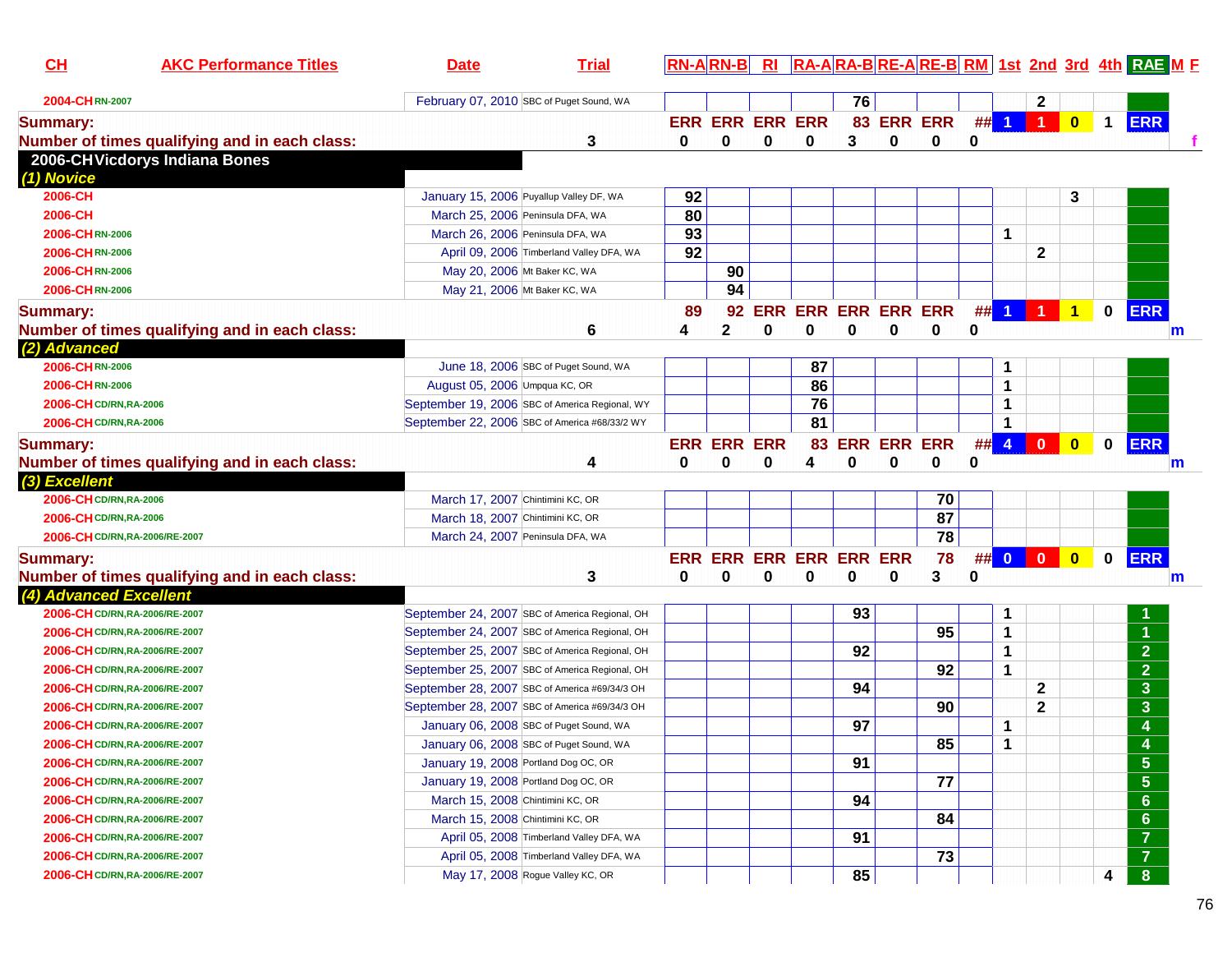| CL                             | <b>AKC Performance Titles</b>                 | <b>Date</b>                             | <b>Trial</b>                                   |            | <b>RN-ARN-B</b>         | R1         |                            |          |               |                 |          |      |                                                                       |                         |              | RA-ARA-BRE-ARE-BRM 1st 2nd 3rd 4th RAE M F |              |
|--------------------------------|-----------------------------------------------|-----------------------------------------|------------------------------------------------|------------|-------------------------|------------|----------------------------|----------|---------------|-----------------|----------|------|-----------------------------------------------------------------------|-------------------------|--------------|--------------------------------------------|--------------|
| 2006-CH CD/RN, RA-2006/RE-2007 |                                               |                                         | May 17, 2008 Rogue Valley KC, OR               |            |                         |            |                            |          |               | 84              |          |      |                                                                       |                         |              |                                            |              |
| 2006-CH CD/RN, RA-2006/RE-2007 |                                               |                                         | May 24, 2008 Spokane KC, WA                    |            |                         |            |                            | 83       |               |                 |          |      |                                                                       |                         |              | 9                                          |              |
| 2006-CH CD/RN, RA-2006/RE-2007 |                                               |                                         | May 24, 2008 Spokane KC, WA                    |            |                         |            |                            |          |               | 78              |          |      |                                                                       |                         |              | 9                                          |              |
|                                | 2006-CH CD/RN, RA-2006/RE-2007/RAE-2008       |                                         | May 25, 2008 Spokane KC, WA                    |            |                         |            |                            | 70       |               |                 |          |      |                                                                       |                         |              | 10                                         |              |
|                                | 2006-CH CD/RN, RA-2006/RE-2007/RAE-2008       |                                         | May 25, 2008 Spokane KC, WA                    |            |                         |            |                            |          |               | $\overline{79}$ |          |      |                                                                       |                         |              | 10                                         |              |
|                                | 2006-CH CD/RN, RA-2006/RE-2007/RAE-2008       |                                         | May 26, 2008 Coeur d'Alene DF, ID              |            |                         |            |                            | 97       |               |                 |          |      |                                                                       |                         | 4            | $\overline{11}$                            |              |
|                                | 2006-CH CD/RN, RA-2006/RE-2007/RAE-2008       |                                         | May 26, 2008 Coeur d'Alene DF, ID              |            |                         |            |                            |          |               | 87              |          |      |                                                                       |                         |              | $\overline{11}$                            |              |
| <b>Summary:</b>                |                                               |                                         |                                                |            | <b>ERR ERR ERR ERR</b>  |            |                            |          | <b>90 ERR</b> | 84              |          | ## 6 | $\overline{2}$                                                        | $\overline{\mathbf{0}}$ | $\mathbf{2}$ | 11                                         |              |
|                                | Number of times qualifying and in each class: |                                         | 22                                             | 0          | 0                       | 0          | 0                          | 11       | 0             | 11              | 0        |      |                                                                       |                         |              |                                            | $\mathsf{m}$ |
| (1) Novice                     | 2010-GCHVicdorys Julius Ceasar                |                                         |                                                |            |                         |            |                            |          |               |                 |          |      |                                                                       |                         |              |                                            |              |
| 2010-GCH                       |                                               |                                         | September 19, 2006 SBC of America Regional, WY |            | 90                      |            |                            |          |               |                 |          |      |                                                                       |                         |              |                                            |              |
| 2010-GCH                       |                                               |                                         | September 22, 2006 SBC of America #68/33/2 WY  |            | 93                      |            |                            |          |               |                 |          |      |                                                                       |                         | 4            |                                            |              |
| 2010-GCHRN-2007                |                                               |                                         | June 16, 2007 SBC of Puget Sound, WA           |            | 94                      |            |                            |          |               |                 |          | 1    |                                                                       |                         |              |                                            |              |
| 2010-GCH CD/RN-2007            |                                               |                                         | October 04, 2010 SBC of America Regional, MO   |            | 94                      |            |                            |          |               |                 |          | 1    |                                                                       |                         |              |                                            |              |
| 2010-GCH CD/RN-2007            |                                               |                                         | October 08, 2010 SBC of America #72/37/6 MO    |            | $\overline{73}$         |            |                            |          |               |                 |          |      |                                                                       |                         | 4            |                                            |              |
| <b>Summary:</b>                |                                               |                                         |                                                | <b>ERR</b> | 89                      |            | <b>ERR ERR ERR ERR ERR</b> |          |               |                 |          | ##2  | $\mathbf{0}$                                                          | $\mathbf{0}$            | $\mathbf{2}$ | <b>ERR</b>                                 |              |
|                                | Number of times qualifying and in each class: |                                         | 5                                              | 0          | 5                       | 0          | 0                          | 0        | $\bf{0}$      | 0               | 0        |      |                                                                       |                         |              |                                            | m            |
| (1) Novice                     | 2011-GCHVicdorys Lump O'Coal                  |                                         |                                                |            |                         |            |                            |          |               |                 |          |      |                                                                       |                         |              |                                            |              |
| 2011-GCH                       |                                               |                                         | September 24, 2007 SBC of America Regional, OH |            | 96                      |            |                            |          |               |                 |          | 1    |                                                                       |                         |              |                                            |              |
| 2011-GCH                       |                                               |                                         | September 25, 2007 SBC of America Regional, OH |            | 97                      |            |                            |          |               |                 |          | 1    |                                                                       |                         |              |                                            |              |
| 2011-GCHRN-2007                |                                               |                                         | September 28, 2007 SBC of America #69/34/3 OH  |            | 97                      |            |                            |          |               |                 |          | 1    |                                                                       |                         |              |                                            |              |
| <b>Summary:</b>                |                                               |                                         |                                                | <b>ERR</b> | 97                      | <b>ERR</b> | <b>ERR ERR ERR ERR</b>     |          |               |                 |          | ## 3 | $\overline{\mathbf{0}}$                                               | $\overline{\mathbf{0}}$ | $\mathbf 0$  | <b>ERR</b>                                 |              |
|                                | Number of times qualifying and in each class: |                                         | 3                                              | 0          | 3                       | 0          | 0                          | $\bf{0}$ | 0             | 0               | 0        |      |                                                                       |                         |              |                                            | m            |
| (2) Advanced                   |                                               |                                         |                                                |            |                         |            |                            |          |               |                 |          |      |                                                                       |                         |              |                                            |              |
| 2011-GCHRN-2007                |                                               | November 15, 2008 Whidbey Island KC, WA |                                                |            |                         |            |                            | 77       |               |                 |          |      |                                                                       |                         |              |                                            |              |
| 2011-GCHRN-2007                |                                               |                                         | January 04, 2009 SBC of Puget Sound, WA        |            |                         |            |                            | 82       |               |                 |          | 1    |                                                                       |                         |              |                                            |              |
| 2011-GCHRN-2007/RA-2009        |                                               | January 17, 2009 Portland Dog OC, OR    |                                                |            |                         |            |                            | 88       |               |                 |          |      |                                                                       |                         |              |                                            |              |
| Summary:                       |                                               |                                         |                                                |            | <b>ERR ERR ERR ERR</b>  |            |                            |          | 82 ERR ERR    |                 |          |      | ## 1 0 0                                                              | $\overline{\mathbf{0}}$ | $\mathbf 0$  | <b>ERR</b>                                 |              |
|                                | Number of times qualifying and in each class: |                                         | 3                                              | 0          | $\bf{0}$                | 0          | 0                          | 3        | 0             | 0               | $\bf{0}$ |      |                                                                       |                         |              |                                            | m            |
| (3) Excellent                  |                                               |                                         |                                                |            |                         |            |                            |          |               |                 |          |      |                                                                       |                         |              |                                            |              |
| 2011-GCHRN-2007/RA-2009        |                                               |                                         | May 16, 2009 SBC of Southern Oregon, OR        |            |                         |            |                            |          |               | 87              |          |      |                                                                       |                         | 4            |                                            |              |
| 2011-GCHRN-2007/RA-2009        |                                               |                                         | October 05, 2009 SBC of America Regional, OR   |            |                         |            |                            |          |               | 84              |          | 1    |                                                                       |                         |              |                                            |              |
| 2011-GCHRN-2007/RA, RE-2009    |                                               |                                         | October 06, 2009 SBC of America Regional, OR   |            |                         |            |                            |          |               | 90              |          | 1    |                                                                       |                         |              |                                            |              |
| 2011-GCHRN-2007/RA,RE-2009     |                                               |                                         | October 09, 2009 SBC of America #71/36/5 OH    |            |                         |            |                            |          |               | 90              |          |      |                                                                       | 3                       |              |                                            |              |
| <b>Summary:</b>                |                                               |                                         |                                                |            | ERR ERR ERR ERR ERR ERR |            |                            |          |               | 88              |          |      | ## $\begin{array}{ c c c c c }\n\hline\n2 & 0 \\ \hline\n\end{array}$ | $\overline{1}$          | $\mathbf 1$  | <b>ERR</b>                                 |              |
|                                | Number of times qualifying and in each class: |                                         | 4                                              | 0          | 0                       | 0          | 0                          | 0        | 0             | 4               | 0        |      |                                                                       |                         |              |                                            | m            |
| (1) Novice                     | 2008-CHVicdorys Manhattan Transfer            |                                         |                                                |            |                         |            |                            |          |               |                 |          |      |                                                                       |                         |              |                                            |              |
| 2008-CH                        |                                               |                                         | June 16, 2007 SBC of Puget Sound, WA           | 90         |                         |            |                            |          |               |                 |          |      |                                                                       |                         |              |                                            |              |
| 2008-CH                        |                                               |                                         | July 21, 2007 Portland Dog OC, OR              | 76         |                         |            |                            |          |               |                 |          |      |                                                                       |                         |              |                                            |              |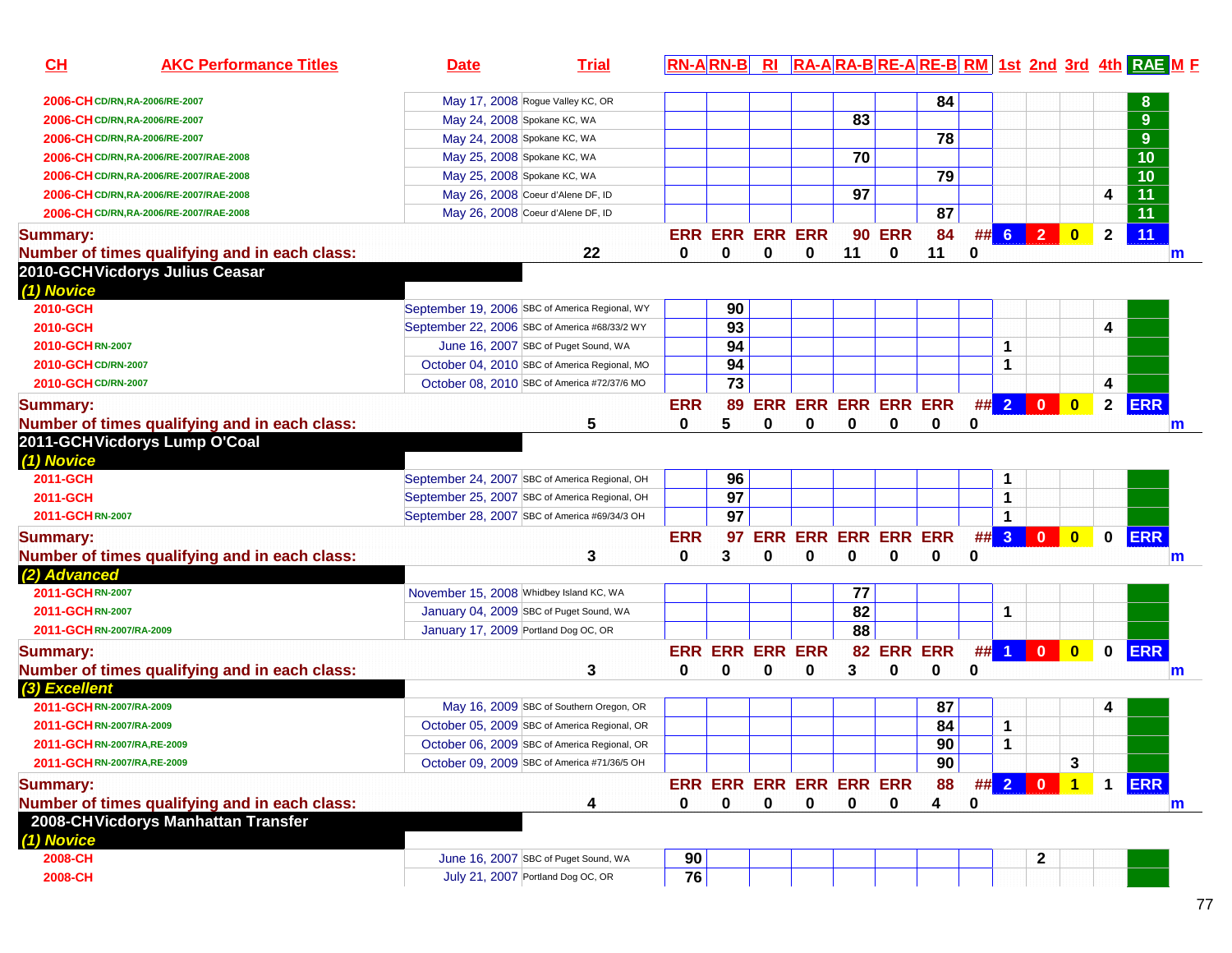| CH                         | <b>AKC Performance Titles</b>                 | <b>Date</b>                               | <b>Trial</b>                                     | $RN-A RN-B $    |                         |                        |                                       |                            |                 |               |         |                |                      |                         |                      | RI RA-ARA-BRE-ARE-BRM 1st 2nd 3rd 4th RAE ME |   |
|----------------------------|-----------------------------------------------|-------------------------------------------|--------------------------------------------------|-----------------|-------------------------|------------------------|---------------------------------------|----------------------------|-----------------|---------------|---------|----------------|----------------------|-------------------------|----------------------|----------------------------------------------|---|
| 2008-CHRN-2007             |                                               | July 22, 2007 Portland KC, OR             |                                                  | 89              |                         |                        |                                       |                            |                 |               |         |                |                      |                         |                      |                                              |   |
| <b>Summary:</b>            | Number of times qualifying and in each class: |                                           | 3                                                | 3               | <b>85 ERR</b><br>0      | $\bf{0}$               | <b>ERR ERR ERR ERR ERR</b><br>0       | $\bf{0}$                   | $\mathbf 0$     | $\bf{0}$      | 0       | ## 0           | $\vert$ 1            | $\overline{\mathbf{0}}$ | $\mathbf 0$          | <b>ERR</b>                                   | m |
| (2) Advanced               |                                               |                                           |                                                  |                 |                         |                        |                                       |                            |                 |               |         |                |                      |                         |                      |                                              |   |
| 2008-CHRN-2007             |                                               |                                           | June 14, 2009 SBC of Puget Sound, WA             |                 |                         |                        | 92                                    |                            |                 |               |         | 1              |                      |                         |                      |                                              |   |
| 2008-CHRN-2007             |                                               | July 19, 2009 Portland KC, OR             |                                                  |                 |                         |                        | 84                                    |                            |                 |               |         |                |                      |                         |                      |                                              |   |
| 2008-CHRN-2007/RA-2009     |                                               |                                           | July 25, 2009 Hurricane Ridge KC, WA             |                 |                         |                        | 80                                    |                            |                 |               |         | 1              |                      |                         |                      |                                              |   |
| <b>Summary:</b>            | Number of times qualifying and in each class: |                                           | 3                                                | 0               | <b>ERR ERR ERR</b><br>0 | $\bf{0}$               | 3                                     | <b>85 ERR ERR ERR</b><br>0 | $\mathbf 0$     | $\bf{0}$      | ##<br>0 | $\overline{2}$ | $\overline{0}$       | $\overline{\mathbf{0}}$ | $\mathbf 0$          | <b>ERR</b>                                   | m |
| (3) Excellent              |                                               |                                           |                                                  |                 |                         |                        |                                       |                            |                 |               |         |                |                      |                         |                      |                                              |   |
| 2008-CHRN-2007/RA-2009     |                                               | September 26, 2009 Columbia Basin DTC, WA |                                                  |                 |                         |                        |                                       |                            | 81              |               |         |                |                      |                         |                      |                                              |   |
| 2008-CHRN-2007/RA-2009     |                                               |                                           | October 09, 2009 SBC of America #71/36/5 OH      |                 |                         |                        |                                       |                            | 70              |               |         |                |                      |                         | 4                    |                                              |   |
| 2008-CHRN-2007/RA, RE-2009 |                                               | October 24, 2009 Vancouver KC, WA         |                                                  |                 |                         |                        |                                       |                            | $\overline{70}$ |               |         |                |                      |                         |                      |                                              |   |
| <b>Summary:</b>            |                                               |                                           |                                                  |                 |                         |                        | <b>ERR ERR ERR ERR ERR</b>            |                            |                 | <b>74 ERR</b> |         |                | ## $0$ 0 $\vert$     | $\bullet$               | $\mathbf 1$          | <b>ERR</b>                                   |   |
|                            | Number of times qualifying and in each class: |                                           | 3                                                | 0               | 0                       | 0                      | 0                                     | 0                          | 3               | 0             | 0       |                |                      |                         |                      |                                              | m |
| (1) Novice                 | 2011-GCHVicdorys Pretty In Pink Diamonds      |                                           |                                                  |                 |                         |                        |                                       |                            |                 |               |         |                |                      |                         |                      |                                              |   |
| 2011-GCH                   |                                               |                                           | October 05, 2010 SBC of America Regional, MO     |                 | 92                      |                        |                                       |                            |                 |               |         |                | 2                    |                         |                      |                                              |   |
| 2011-GCH                   |                                               |                                           | October 08, 2010 SBC of America #72/37/6 MO      |                 | $\overline{73}$         |                        |                                       |                            |                 |               |         |                |                      | 3                       |                      |                                              |   |
| 2011-GCHRN-2011            |                                               | February 06, 2011 SBC of Puget Sound, WA  |                                                  |                 | $\overline{71}$         |                        |                                       |                            |                 |               |         | 1              |                      |                         |                      |                                              |   |
| <b>Summary:</b>            |                                               |                                           |                                                  | <b>ERR</b>      | 79                      |                        | <b>ERR ERR ERR ERR ERR</b>            |                            |                 |               | #       | $\overline{1}$ | 1                    | $\blacktriangleleft$    | 0                    | <b>ERR</b>                                   |   |
|                            | Number of times qualifying and in each class: |                                           | 3                                                | 0               | 3                       | 0                      | 0                                     | 0                          | 0               | 0             | 0       |                |                      |                         |                      |                                              |   |
| (2) Advanced               |                                               |                                           |                                                  |                 |                         |                        |                                       |                            |                 |               |         |                |                      |                         |                      |                                              |   |
| 2013-GCHRN-2011            |                                               |                                           | July 10, 2014 Mt. Rainier WDC, WA                |                 |                         |                        |                                       | 89                         |                 |               |         |                |                      |                         | 4                    |                                              |   |
| 2013-GCHRN-2011            |                                               |                                           | July 11, 2014 Mt. Rainier WDC, WA                |                 |                         |                        |                                       | 84                         |                 |               |         |                |                      |                         | 4                    |                                              |   |
| 2013-GCHRN-2011/RA-2014    |                                               |                                           | August 08, 2014 Evergreen Golden Retriever Club, |                 |                         |                        |                                       | $\overline{87}$            |                 |               |         |                | $\mathbf{2}$         |                         |                      |                                              |   |
| <b>Summary:</b>            |                                               |                                           |                                                  |                 |                         | <b>ERR ERR ERR ERR</b> |                                       | 87                         | <b>ERR ERR</b>  |               | #       | $\mathbf{0}$   | $\blacktriangleleft$ | $\mathbf{0}$            | $\mathbf{2}$         | <b>ERR</b>                                   |   |
|                            | Number of times qualifying and in each class: |                                           | 3                                                | 0               | 0                       | 0                      | 0                                     | 3                          | 0               | 0             | 0       |                |                      |                         |                      |                                              |   |
| (1) Novice                 | 2012-CHVicdorys Santa Baby For Vonnaken       |                                           |                                                  |                 |                         |                        |                                       |                            |                 |               |         |                |                      |                         |                      |                                              |   |
| 2012-CH                    |                                               | February 10, 2013 SBC of Puget Sound, WA  |                                                  |                 | 90                      |                        |                                       |                            |                 |               |         |                | $\mathbf{2}$         |                         |                      |                                              |   |
| <b>Summary:</b>            |                                               |                                           |                                                  | <b>ERR</b>      | 90                      |                        | <b>ERR ERR ERR ERR ERR</b>            |                            |                 |               | #       | $\mathbf{0}$   |                      | $\mathbf{0}$            | $\mathbf{0}$         | <b>ERR</b>                                   |   |
|                            | Number of times qualifying and in each class: |                                           | 1                                                | 0               | 1.                      | 0                      | 0                                     | 0                          | 0               | 0             | 0       |                |                      |                         |                      |                                              |   |
| (1) Novice                 | 2013-GCHVicdorys Sparkling Pixie Dust         |                                           |                                                  |                 |                         |                        |                                       |                            |                 |               |         |                |                      |                         |                      |                                              |   |
| 2013-GCH                   |                                               |                                           | June 17, 2012 SBC of Puget Sound, WA             |                 | 70                      |                        |                                       |                            |                 |               |         | 1              |                      |                         |                      |                                              |   |
| 2013-GCH                   |                                               | February 10, 2013 SBC of Puget Sound, WA  |                                                  | $\overline{71}$ |                         |                        |                                       |                            |                 |               |         | 1              |                      |                         |                      |                                              |   |
| 2013-GCHRN-2013            |                                               |                                           | May 18, 2013 SBC of Southern Oregon, OR          |                 | 77                      |                        |                                       |                            |                 |               |         | $\mathbf 1$    |                      |                         | 4                    |                                              |   |
| <b>Summary:</b>            | Number of times qualifying and in each class: |                                           |                                                  | 71<br>1         | $\mathbf{2}$            | 0                      | 74 ERR ERR ERR ERR ERR<br>$\mathbf 0$ | 0                          | $\mathbf 0$     |               | 0       |                | $\#$ 3 0 0           |                         | $\blacktriangleleft$ | <b>ERR</b>                                   |   |
|                            | 2014-GCH Vicdorys Unleash The Dark Knight     |                                           | 3                                                |                 |                         |                        |                                       |                            |                 | 0             |         |                |                      |                         |                      |                                              |   |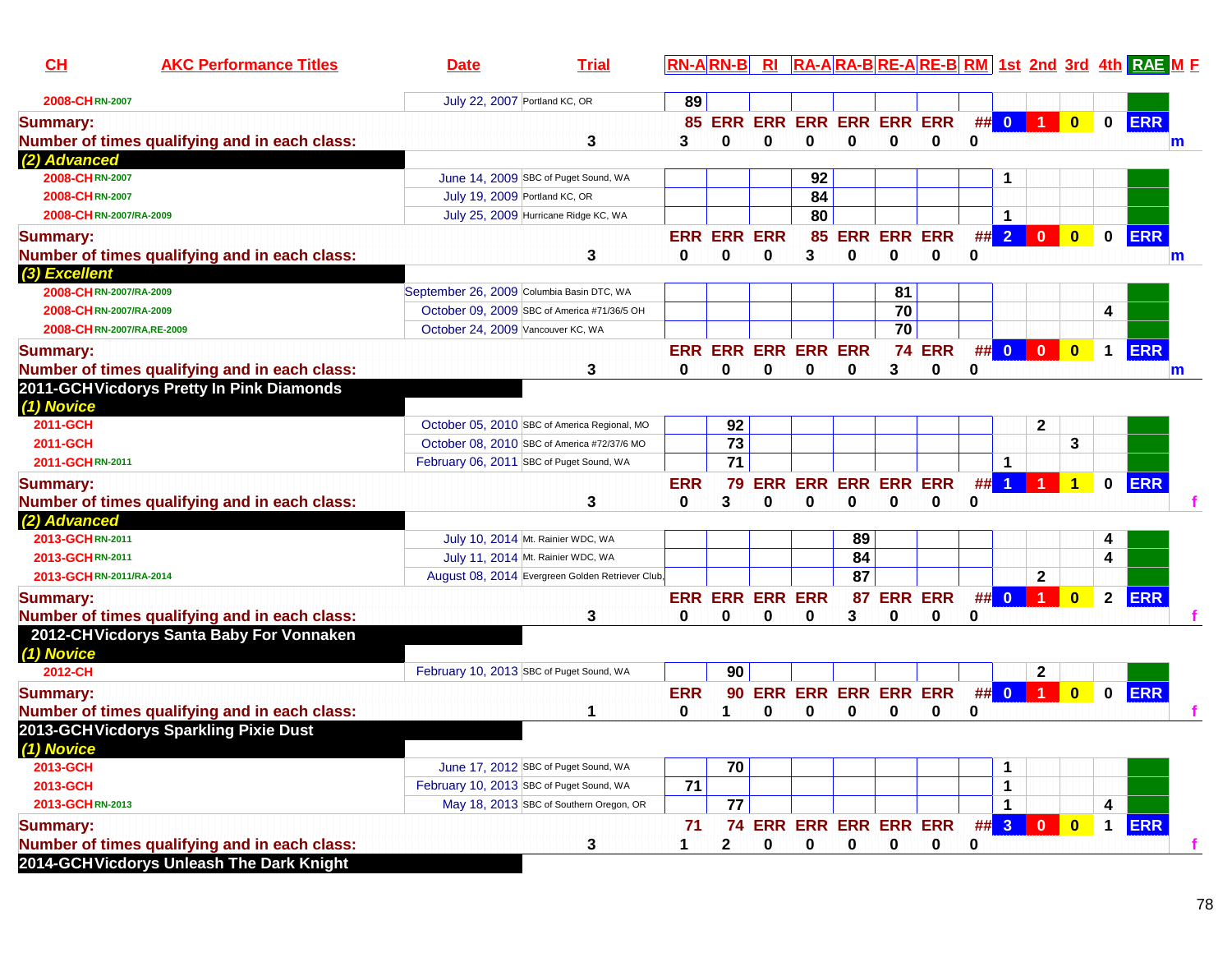| CL                           | <b>AKC Performance Titles</b>                 | <b>Date</b>                              | <b>Trial</b>                           |                |            |                 |                            |          |   |                             |   |                      |                         |                         |              | $\overline{RN-A RN-B }$ RI $\overline{RA-A RA-B RE-A RE-B RM}$ 1st 2nd 3rd 4th $\overline{RAE}$ M E |   |
|------------------------------|-----------------------------------------------|------------------------------------------|----------------------------------------|----------------|------------|-----------------|----------------------------|----------|---|-----------------------------|---|----------------------|-------------------------|-------------------------|--------------|-----------------------------------------------------------------------------------------------------|---|
| (1) Novice                   |                                               |                                          |                                        |                |            |                 |                            |          |   |                             |   |                      |                         |                         |              |                                                                                                     |   |
| 2014-GCHCGCA                 |                                               | February 12, 2017 SBC of Puget Sound, WA |                                        |                | 86         |                 |                            |          |   |                             |   | 1                    |                         |                         |              |                                                                                                     |   |
| 2014-GCHCGCA                 |                                               |                                          | August 11, 2017 SBC of Puget Sound, WA |                | 80         |                 |                            |          |   |                             |   |                      | $\mathbf{2}$            |                         |              |                                                                                                     |   |
| 2014-GCH CGCA/RN-2018        |                                               | February 11, 2018 SBC of Puget Sound, WA |                                        |                | 83         |                 |                            |          |   |                             |   | 1                    |                         |                         |              |                                                                                                     |   |
| <b>Summary:</b>              |                                               |                                          |                                        | <b>ERR</b>     | 83         |                 | <b>ERR ERR ERR ERR ERR</b> |          |   |                             | # | $\overline{2}$       |                         | $\overline{\mathbf{0}}$ | $\mathbf 0$  | <b>ERR</b>                                                                                          |   |
|                              | Number of times qualifying and in each class: |                                          | 3                                      | 0              | 3          | $\bf{0}$        | 0                          | $\bf{0}$ | 0 | 0                           | 0 |                      |                         |                         |              |                                                                                                     | m |
|                              | <b>Vicdorys Vixon</b>                         |                                          |                                        |                |            |                 |                            |          |   |                             |   |                      |                         |                         |              |                                                                                                     |   |
| (1) Novice                   |                                               |                                          |                                        |                |            |                 |                            |          |   |                             |   |                      |                         |                         |              |                                                                                                     |   |
|                              |                                               | February 12, 2017 SBC of Puget Sound, WA |                                        | 73             |            |                 |                            |          |   |                             |   | 1                    |                         |                         |              |                                                                                                     |   |
|                              |                                               | July 09, 2017 Tacoma KC, WA              |                                        | 97             |            |                 |                            |          |   |                             |   |                      |                         |                         |              |                                                                                                     |   |
| <b>RN-2017</b>               |                                               |                                          | July 10, 2017 Puyallup Valley DF, WA   | 78             |            |                 |                            |          |   |                             |   |                      |                         |                         |              |                                                                                                     |   |
| <b>Summary:</b>              |                                               |                                          |                                        | 83             | <b>ERR</b> |                 | <b>ERR ERR ERR ERR ERR</b> |          |   |                             |   | $##$ 1               | $\mathbf{0}$            | $\overline{\mathbf{0}}$ | $\mathbf 0$  | <b>ERR</b>                                                                                          |   |
|                              | Number of times qualifying and in each class: |                                          | 3                                      | 3              | 0          | $\mathbf 0$     | 0                          | 0        | 0 | 0                           | 0 |                      |                         |                         |              |                                                                                                     |   |
|                              | 2021-CHVicdorys You Will Rise Jeul Kreek      |                                          |                                        |                |            |                 |                            |          |   |                             |   |                      |                         |                         |              |                                                                                                     |   |
| (1) Novice                   |                                               |                                          |                                        |                |            |                 |                            |          |   |                             |   |                      |                         |                         |              |                                                                                                     |   |
| 2021-CHTKN/2020-RN           |                                               | February 22, 2020 Linn County KC, OR     |                                        |                | 97         |                 |                            |          |   |                             |   |                      |                         |                         |              |                                                                                                     |   |
| 2021-CHTKN/2020-RN           |                                               | February 22, 2020 Linn County KC, OR     |                                        |                | 75         |                 |                            |          |   |                             |   |                      |                         |                         |              |                                                                                                     |   |
| 2021-CHTKN/2020-RN           |                                               | February 23, 2020 Linn County KC, OR     |                                        |                | 85         |                 |                            |          |   |                             |   |                      |                         |                         |              |                                                                                                     |   |
| <b>Summary:</b>              |                                               |                                          |                                        | <b>ERR</b>     | 86         |                 | <b>ERR ERR ERR ERR ERR</b> |          |   |                             |   | ## 0                 | $\overline{\mathbf{0}}$ | $\overline{\mathbf{0}}$ | $\mathbf{0}$ | <b>ERR</b>                                                                                          |   |
|                              | Number of times qualifying and in each class: |                                          | 3                                      | 0              | 3          | 0               | 0                          | 0        | 0 | 0                           | 0 |                      |                         |                         |              |                                                                                                     |   |
| <b>Intermediate</b>          |                                               |                                          |                                        |                |            |                 |                            |          |   |                             |   |                      |                         |                         |              |                                                                                                     |   |
| 2021-CHTKN/2020-RN           |                                               | August 21, 2020 AKC Virtual Rally        |                                        |                |            | 86              |                            |          |   |                             |   |                      |                         |                         |              |                                                                                                     |   |
| 2021-CHTKN/2020-RN           |                                               |                                          | June 12, 2021 SBC of Puget Sound, WA   |                |            | 71              |                            |          |   |                             |   | $\blacktriangleleft$ |                         |                         | 4            |                                                                                                     |   |
| <b>Summary:</b>              |                                               |                                          |                                        | <b>ERR ERR</b> |            |                 | 79 ERR ERR ERR ERR         |          |   |                             | # | $\blacktriangleleft$ | $\mathbf{0}$            | $\mathbf{0}$            | $\mathbf 1$  | <b>ERR</b>                                                                                          |   |
|                              | Number of times qualifying and in each class: |                                          | 2                                      | 0              | 0          | 2               | 0                          | 0        | 0 | 0                           | 0 |                      |                         |                         |              |                                                                                                     |   |
|                              | 2022-GCHVicdorys You'Re So Cold               |                                          |                                        |                |            |                 |                            |          |   |                             |   |                      |                         |                         |              |                                                                                                     |   |
| (1) Novice                   |                                               |                                          |                                        |                |            |                 |                            |          |   |                             |   |                      |                         |                         |              |                                                                                                     |   |
| <b>2022-GCHTKN/</b>          |                                               | January 29, 2021 AKC Virtual Rally       |                                        |                | 89         |                 |                            |          |   |                             |   |                      |                         |                         |              |                                                                                                     |   |
| 2022-GCHTKN/                 |                                               | February 05, 2021 AKC Virtual Rally      |                                        |                | 96         |                 |                            |          |   |                             |   |                      |                         |                         |              |                                                                                                     |   |
| 2022-GCH TKN/2021-RN         |                                               | February 21, 2021 SBC of Puget Sound, WA |                                        |                | 94         |                 |                            |          |   |                             |   |                      | $\mathbf{2}$            |                         |              |                                                                                                     |   |
| <b>Summary:</b>              |                                               |                                          |                                        | <b>ERR</b>     | 93         |                 | <b>ERR ERR ERR ERR ERR</b> |          |   |                             |   | ## 0                 | $\overline{1}$          | $\mathbf{0}$            | $\mathbf 0$  | <b>ERR</b>                                                                                          |   |
|                              | Number of times qualifying and in each class: |                                          | 3                                      | 0              | 3          | 0               | 0                          | 0        | 0 | 0                           | 0 |                      |                         |                         |              |                                                                                                     |   |
| <b>Intermediate</b>          |                                               |                                          |                                        |                |            |                 |                            |          |   |                             |   |                      |                         |                         |              |                                                                                                     |   |
| 2022-GCHTKN/2021-RN          |                                               | March 26, 2022 Peninsula DFC, WA         |                                        |                |            | 73              |                            |          |   |                             |   |                      |                         |                         |              |                                                                                                     |   |
| 2022-GCH TKN/2021-RN         |                                               | April 23, 2022 Tacoma KC, WA             |                                        |                |            | 94              |                            |          |   |                             |   |                      |                         |                         |              |                                                                                                     |   |
| 2022-GCH TKN/2021-RN/RI-2022 |                                               | April 24, 2022 Tacoma KC, WA             |                                        |                |            | $\overline{78}$ |                            |          |   |                             |   |                      |                         |                         |              |                                                                                                     |   |
| <b>Summary:</b>              |                                               |                                          |                                        | <b>ERR ERR</b> |            |                 |                            |          |   | 82 ERR ERR ERR ERR ## 0 0 0 |   |                      |                         |                         |              | $0$ ERR                                                                                             |   |
|                              | Number of times qualifying and in each class: |                                          | 3                                      | 0              | $\bf{0}$   | 3               | 0                          | $\bf{0}$ | 0 | 0                           | 0 |                      |                         |                         |              |                                                                                                     | f |
|                              | Von Sundys Little Miss LuLu                   |                                          |                                        |                |            |                 |                            |          |   |                             |   |                      |                         |                         |              |                                                                                                     |   |
| (1) Novice                   |                                               |                                          |                                        |                |            |                 |                            |          |   |                             |   |                      |                         |                         |              |                                                                                                     |   |
|                              |                                               |                                          |                                        |                |            |                 |                            |          |   |                             |   |                      |                         |                         |              |                                                                                                     |   |
|                              |                                               | May 01, 2010 Wilmington KC, DE           |                                        | 71             |            |                 |                            |          |   |                             |   |                      |                         |                         |              |                                                                                                     |   |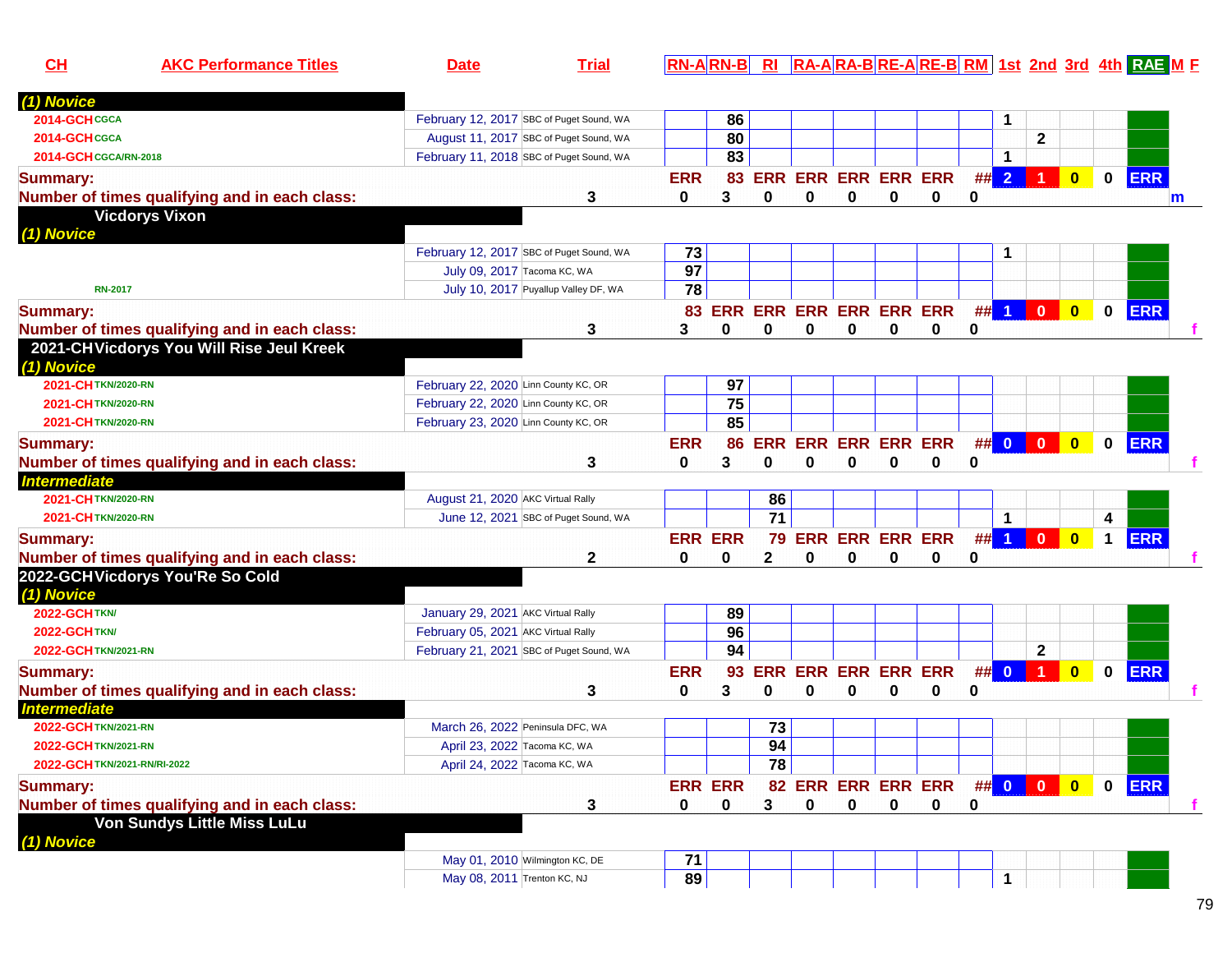| <b>80 ERR ERR ERR ERR ERR ERR</b><br>$\begin{array}{ c c c c c }\n\hline\n0 & 0 \\ \hline\n\end{array}$<br>$\mathbf{0}$<br><b>ERR</b><br><b>Summary:</b><br>##<br>$\blacktriangleleft$<br>$\bf{0}$<br>0<br>$\bf{0}$<br>Number of times qualifying and in each class:<br>$\mathbf{2}$<br>$\mathbf{2}$<br>0<br>0<br>0<br>0<br>2018-CHVonnakens Apollo<br>(1) Novice<br>2018-CH<br>February 21, 2021 SBC of Puget Sound, WA<br>97<br>1<br>94<br>1<br>2018-CH<br>June 12, 2021 SBC of Puget Sound, WA<br>97<br>$\mathbf 1$<br>2018-CHRN-2021<br>August 19, 2021 Mount Rainier Workding Dog Club<br>## 3<br>$\overline{\mathbf{0}}$<br>$\mathbf 0$<br><b>ERR</b><br><b>ERR</b><br>ERR ERR ERR ERR ERR<br>$\mathbf{0}$<br>96<br><b>Summary:</b><br>0<br>Number of times qualifying and in each class:<br>3<br>$\bf{0}$<br>3<br>$\bf{0}$<br>$\bf{0}$<br>$\bf{0}$<br>0<br>0<br>$\mathsf{m}$<br><b>Intermediate</b><br>2018-CHRN-2021<br>August 21, 2021 Olympic KC, WA<br>95<br>76<br>2018-CHRN-2021<br>October 23, 2021 Wenatchee KC, WA<br>$\overline{87}$<br>2018-CHRN, RI-2021<br>November 20, 2021 Whidbey Island KC, WA<br><b>ERR</b><br><b>ERR ERR ERR ERR</b><br>## 0 0 0<br>$\bullet$<br><b>ERR ERR</b><br>$\mathbf 0$<br>86<br><b>Summary:</b><br>3<br>Number of times qualifying and in each class:<br>3<br>0<br>0<br>0<br>0<br>0<br>0<br>0<br>m<br><b>Walter Buckles Berkley</b><br>(1) Novice<br>June 27, 2008 Susque Nango KC, NY<br>90<br>$\mathbf{2}$<br>92<br>3<br>June 28, 2008 Chenango Valley KC, NY<br>$\overline{97}$<br>1<br>August 16, 2008 Tioga County KC, NY<br><b>RN-2008</b><br><b>ERR</b><br>##<br><b>ERR ERR</b><br>$\mathbf 0$<br><b>ERR ERR</b><br>$\blacktriangleleft$<br>$\mathbf{1}$<br><b>Summary:</b><br>93<br>ERR<br><b>ERR</b><br>Number of times qualifying and in each class:<br>3<br>3<br>0<br>0<br>U<br>0<br>0<br>0<br>0<br>m<br>(2) Advanced<br>71<br>August 17, 2008 Tioga County KC, NY<br><b>RN-2008</b><br>85<br>4<br>September 27, 2008 Elmira KC, NY<br><b>RN-2008</b><br>88<br>3<br>November 14, 2008 Chenango Valley KC, NY<br><b>RN, RA-2008</b><br><b>ERR</b><br><b>ERR ERR</b><br>##<br><b>ERR ERR ERR</b><br>$\overline{\mathbf{0}}$<br>$\mathbf{0}$<br>$\blacktriangleleft$<br><b>Summary:</b><br>81<br><b>ERR</b><br>$\blacktriangleleft$<br>Number of times qualifying and in each class:<br>$\bf{0}$<br>0<br>3<br>0<br>0<br>0<br>3<br>0<br>0<br>m<br>(3) Excellent<br>70<br>3<br><b>RN, RA-2008</b><br>January 09, 2009 KC of Buffalo, NY<br>90<br>January 31, 2009 DOTC of Rochester, NY<br><b>RN, RA-2008</b><br>81<br>February 01, 2009 DOTC of Rochester, NY<br>3<br>RN, RA-2008/RE-2009<br><b>ERR</b><br>80<br><b>ERR</b><br>#<br>2 <sup>1</sup><br><b>Summary:</b><br><b>ERR ERR ERR ERR</b><br>$\mathbf{0}$<br>$\mathbf{0}$<br>$\mathbf{0}$<br><b>ERR</b><br>3<br>Number of times qualifying and in each class:<br>3<br>0<br>0<br>0<br>0<br>0<br>0<br>$\bf{0}$<br>m<br><b>West Winds Eyes On Stargazing Molly</b><br>(1) Novice<br>82<br>October 19, 2013 Marshbanks Banks Golden Retreit<br>3<br>98<br>March 22, 2014 Ann Arbor DTC, MI<br>1<br>88<br>$\mathbf{2}$<br>May 31, 2014 Toledo KC, OH<br><b>RN-2014</b><br>0 ERR<br>89 ERR ERR ERR ERR ERR ERR<br>## <mark>111</mark><br><b>Summary:</b><br>Number of times qualifying and in each class: | CH | <b>AKC Performance Titles</b> | <b>Date</b> | <b>Trial</b> |   | $ RN-A RN-B $ | R1 |   |   |             |             |   |  |  | RA-ARA-BRE-ARE-BRM 1st 2nd 3rd 4th RAE M F |  |
|-------------------------------------------------------------------------------------------------------------------------------------------------------------------------------------------------------------------------------------------------------------------------------------------------------------------------------------------------------------------------------------------------------------------------------------------------------------------------------------------------------------------------------------------------------------------------------------------------------------------------------------------------------------------------------------------------------------------------------------------------------------------------------------------------------------------------------------------------------------------------------------------------------------------------------------------------------------------------------------------------------------------------------------------------------------------------------------------------------------------------------------------------------------------------------------------------------------------------------------------------------------------------------------------------------------------------------------------------------------------------------------------------------------------------------------------------------------------------------------------------------------------------------------------------------------------------------------------------------------------------------------------------------------------------------------------------------------------------------------------------------------------------------------------------------------------------------------------------------------------------------------------------------------------------------------------------------------------------------------------------------------------------------------------------------------------------------------------------------------------------------------------------------------------------------------------------------------------------------------------------------------------------------------------------------------------------------------------------------------------------------------------------------------------------------------------------------------------------------------------------------------------------------------------------------------------------------------------------------------------------------------------------------------------------------------------------------------------------------------------------------------------------------------------------------------------------------------------------------------------------------------------------------------------------------------------------------------------------------------------------------------------------------------------------------------------------------------------------------------------------------------------------------------------------------------------------------------------------------------------------------------------------------------------------------------------|----|-------------------------------|-------------|--------------|---|---------------|----|---|---|-------------|-------------|---|--|--|--------------------------------------------|--|
|                                                                                                                                                                                                                                                                                                                                                                                                                                                                                                                                                                                                                                                                                                                                                                                                                                                                                                                                                                                                                                                                                                                                                                                                                                                                                                                                                                                                                                                                                                                                                                                                                                                                                                                                                                                                                                                                                                                                                                                                                                                                                                                                                                                                                                                                                                                                                                                                                                                                                                                                                                                                                                                                                                                                                                                                                                                                                                                                                                                                                                                                                                                                                                                                                                                                                                                   |    |                               |             |              |   |               |    |   |   |             |             |   |  |  |                                            |  |
|                                                                                                                                                                                                                                                                                                                                                                                                                                                                                                                                                                                                                                                                                                                                                                                                                                                                                                                                                                                                                                                                                                                                                                                                                                                                                                                                                                                                                                                                                                                                                                                                                                                                                                                                                                                                                                                                                                                                                                                                                                                                                                                                                                                                                                                                                                                                                                                                                                                                                                                                                                                                                                                                                                                                                                                                                                                                                                                                                                                                                                                                                                                                                                                                                                                                                                                   |    |                               |             |              |   |               |    |   |   |             |             |   |  |  |                                            |  |
|                                                                                                                                                                                                                                                                                                                                                                                                                                                                                                                                                                                                                                                                                                                                                                                                                                                                                                                                                                                                                                                                                                                                                                                                                                                                                                                                                                                                                                                                                                                                                                                                                                                                                                                                                                                                                                                                                                                                                                                                                                                                                                                                                                                                                                                                                                                                                                                                                                                                                                                                                                                                                                                                                                                                                                                                                                                                                                                                                                                                                                                                                                                                                                                                                                                                                                                   |    |                               |             |              |   |               |    |   |   |             |             |   |  |  |                                            |  |
|                                                                                                                                                                                                                                                                                                                                                                                                                                                                                                                                                                                                                                                                                                                                                                                                                                                                                                                                                                                                                                                                                                                                                                                                                                                                                                                                                                                                                                                                                                                                                                                                                                                                                                                                                                                                                                                                                                                                                                                                                                                                                                                                                                                                                                                                                                                                                                                                                                                                                                                                                                                                                                                                                                                                                                                                                                                                                                                                                                                                                                                                                                                                                                                                                                                                                                                   |    |                               |             |              |   |               |    |   |   |             |             |   |  |  |                                            |  |
|                                                                                                                                                                                                                                                                                                                                                                                                                                                                                                                                                                                                                                                                                                                                                                                                                                                                                                                                                                                                                                                                                                                                                                                                                                                                                                                                                                                                                                                                                                                                                                                                                                                                                                                                                                                                                                                                                                                                                                                                                                                                                                                                                                                                                                                                                                                                                                                                                                                                                                                                                                                                                                                                                                                                                                                                                                                                                                                                                                                                                                                                                                                                                                                                                                                                                                                   |    |                               |             |              |   |               |    |   |   |             |             |   |  |  |                                            |  |
|                                                                                                                                                                                                                                                                                                                                                                                                                                                                                                                                                                                                                                                                                                                                                                                                                                                                                                                                                                                                                                                                                                                                                                                                                                                                                                                                                                                                                                                                                                                                                                                                                                                                                                                                                                                                                                                                                                                                                                                                                                                                                                                                                                                                                                                                                                                                                                                                                                                                                                                                                                                                                                                                                                                                                                                                                                                                                                                                                                                                                                                                                                                                                                                                                                                                                                                   |    |                               |             |              |   |               |    |   |   |             |             |   |  |  |                                            |  |
|                                                                                                                                                                                                                                                                                                                                                                                                                                                                                                                                                                                                                                                                                                                                                                                                                                                                                                                                                                                                                                                                                                                                                                                                                                                                                                                                                                                                                                                                                                                                                                                                                                                                                                                                                                                                                                                                                                                                                                                                                                                                                                                                                                                                                                                                                                                                                                                                                                                                                                                                                                                                                                                                                                                                                                                                                                                                                                                                                                                                                                                                                                                                                                                                                                                                                                                   |    |                               |             |              |   |               |    |   |   |             |             |   |  |  |                                            |  |
|                                                                                                                                                                                                                                                                                                                                                                                                                                                                                                                                                                                                                                                                                                                                                                                                                                                                                                                                                                                                                                                                                                                                                                                                                                                                                                                                                                                                                                                                                                                                                                                                                                                                                                                                                                                                                                                                                                                                                                                                                                                                                                                                                                                                                                                                                                                                                                                                                                                                                                                                                                                                                                                                                                                                                                                                                                                                                                                                                                                                                                                                                                                                                                                                                                                                                                                   |    |                               |             |              |   |               |    |   |   |             |             |   |  |  |                                            |  |
|                                                                                                                                                                                                                                                                                                                                                                                                                                                                                                                                                                                                                                                                                                                                                                                                                                                                                                                                                                                                                                                                                                                                                                                                                                                                                                                                                                                                                                                                                                                                                                                                                                                                                                                                                                                                                                                                                                                                                                                                                                                                                                                                                                                                                                                                                                                                                                                                                                                                                                                                                                                                                                                                                                                                                                                                                                                                                                                                                                                                                                                                                                                                                                                                                                                                                                                   |    |                               |             |              |   |               |    |   |   |             |             |   |  |  |                                            |  |
|                                                                                                                                                                                                                                                                                                                                                                                                                                                                                                                                                                                                                                                                                                                                                                                                                                                                                                                                                                                                                                                                                                                                                                                                                                                                                                                                                                                                                                                                                                                                                                                                                                                                                                                                                                                                                                                                                                                                                                                                                                                                                                                                                                                                                                                                                                                                                                                                                                                                                                                                                                                                                                                                                                                                                                                                                                                                                                                                                                                                                                                                                                                                                                                                                                                                                                                   |    |                               |             |              |   |               |    |   |   |             |             |   |  |  |                                            |  |
|                                                                                                                                                                                                                                                                                                                                                                                                                                                                                                                                                                                                                                                                                                                                                                                                                                                                                                                                                                                                                                                                                                                                                                                                                                                                                                                                                                                                                                                                                                                                                                                                                                                                                                                                                                                                                                                                                                                                                                                                                                                                                                                                                                                                                                                                                                                                                                                                                                                                                                                                                                                                                                                                                                                                                                                                                                                                                                                                                                                                                                                                                                                                                                                                                                                                                                                   |    |                               |             |              |   |               |    |   |   |             |             |   |  |  |                                            |  |
|                                                                                                                                                                                                                                                                                                                                                                                                                                                                                                                                                                                                                                                                                                                                                                                                                                                                                                                                                                                                                                                                                                                                                                                                                                                                                                                                                                                                                                                                                                                                                                                                                                                                                                                                                                                                                                                                                                                                                                                                                                                                                                                                                                                                                                                                                                                                                                                                                                                                                                                                                                                                                                                                                                                                                                                                                                                                                                                                                                                                                                                                                                                                                                                                                                                                                                                   |    |                               |             |              |   |               |    |   |   |             |             |   |  |  |                                            |  |
|                                                                                                                                                                                                                                                                                                                                                                                                                                                                                                                                                                                                                                                                                                                                                                                                                                                                                                                                                                                                                                                                                                                                                                                                                                                                                                                                                                                                                                                                                                                                                                                                                                                                                                                                                                                                                                                                                                                                                                                                                                                                                                                                                                                                                                                                                                                                                                                                                                                                                                                                                                                                                                                                                                                                                                                                                                                                                                                                                                                                                                                                                                                                                                                                                                                                                                                   |    |                               |             |              |   |               |    |   |   |             |             |   |  |  |                                            |  |
|                                                                                                                                                                                                                                                                                                                                                                                                                                                                                                                                                                                                                                                                                                                                                                                                                                                                                                                                                                                                                                                                                                                                                                                                                                                                                                                                                                                                                                                                                                                                                                                                                                                                                                                                                                                                                                                                                                                                                                                                                                                                                                                                                                                                                                                                                                                                                                                                                                                                                                                                                                                                                                                                                                                                                                                                                                                                                                                                                                                                                                                                                                                                                                                                                                                                                                                   |    |                               |             |              |   |               |    |   |   |             |             |   |  |  |                                            |  |
|                                                                                                                                                                                                                                                                                                                                                                                                                                                                                                                                                                                                                                                                                                                                                                                                                                                                                                                                                                                                                                                                                                                                                                                                                                                                                                                                                                                                                                                                                                                                                                                                                                                                                                                                                                                                                                                                                                                                                                                                                                                                                                                                                                                                                                                                                                                                                                                                                                                                                                                                                                                                                                                                                                                                                                                                                                                                                                                                                                                                                                                                                                                                                                                                                                                                                                                   |    |                               |             |              |   |               |    |   |   |             |             |   |  |  |                                            |  |
|                                                                                                                                                                                                                                                                                                                                                                                                                                                                                                                                                                                                                                                                                                                                                                                                                                                                                                                                                                                                                                                                                                                                                                                                                                                                                                                                                                                                                                                                                                                                                                                                                                                                                                                                                                                                                                                                                                                                                                                                                                                                                                                                                                                                                                                                                                                                                                                                                                                                                                                                                                                                                                                                                                                                                                                                                                                                                                                                                                                                                                                                                                                                                                                                                                                                                                                   |    |                               |             |              |   |               |    |   |   |             |             |   |  |  |                                            |  |
|                                                                                                                                                                                                                                                                                                                                                                                                                                                                                                                                                                                                                                                                                                                                                                                                                                                                                                                                                                                                                                                                                                                                                                                                                                                                                                                                                                                                                                                                                                                                                                                                                                                                                                                                                                                                                                                                                                                                                                                                                                                                                                                                                                                                                                                                                                                                                                                                                                                                                                                                                                                                                                                                                                                                                                                                                                                                                                                                                                                                                                                                                                                                                                                                                                                                                                                   |    |                               |             |              |   |               |    |   |   |             |             |   |  |  |                                            |  |
|                                                                                                                                                                                                                                                                                                                                                                                                                                                                                                                                                                                                                                                                                                                                                                                                                                                                                                                                                                                                                                                                                                                                                                                                                                                                                                                                                                                                                                                                                                                                                                                                                                                                                                                                                                                                                                                                                                                                                                                                                                                                                                                                                                                                                                                                                                                                                                                                                                                                                                                                                                                                                                                                                                                                                                                                                                                                                                                                                                                                                                                                                                                                                                                                                                                                                                                   |    |                               |             |              |   |               |    |   |   |             |             |   |  |  |                                            |  |
|                                                                                                                                                                                                                                                                                                                                                                                                                                                                                                                                                                                                                                                                                                                                                                                                                                                                                                                                                                                                                                                                                                                                                                                                                                                                                                                                                                                                                                                                                                                                                                                                                                                                                                                                                                                                                                                                                                                                                                                                                                                                                                                                                                                                                                                                                                                                                                                                                                                                                                                                                                                                                                                                                                                                                                                                                                                                                                                                                                                                                                                                                                                                                                                                                                                                                                                   |    |                               |             |              |   |               |    |   |   |             |             |   |  |  |                                            |  |
|                                                                                                                                                                                                                                                                                                                                                                                                                                                                                                                                                                                                                                                                                                                                                                                                                                                                                                                                                                                                                                                                                                                                                                                                                                                                                                                                                                                                                                                                                                                                                                                                                                                                                                                                                                                                                                                                                                                                                                                                                                                                                                                                                                                                                                                                                                                                                                                                                                                                                                                                                                                                                                                                                                                                                                                                                                                                                                                                                                                                                                                                                                                                                                                                                                                                                                                   |    |                               |             |              |   |               |    |   |   |             |             |   |  |  |                                            |  |
|                                                                                                                                                                                                                                                                                                                                                                                                                                                                                                                                                                                                                                                                                                                                                                                                                                                                                                                                                                                                                                                                                                                                                                                                                                                                                                                                                                                                                                                                                                                                                                                                                                                                                                                                                                                                                                                                                                                                                                                                                                                                                                                                                                                                                                                                                                                                                                                                                                                                                                                                                                                                                                                                                                                                                                                                                                                                                                                                                                                                                                                                                                                                                                                                                                                                                                                   |    |                               |             |              |   |               |    |   |   |             |             |   |  |  |                                            |  |
|                                                                                                                                                                                                                                                                                                                                                                                                                                                                                                                                                                                                                                                                                                                                                                                                                                                                                                                                                                                                                                                                                                                                                                                                                                                                                                                                                                                                                                                                                                                                                                                                                                                                                                                                                                                                                                                                                                                                                                                                                                                                                                                                                                                                                                                                                                                                                                                                                                                                                                                                                                                                                                                                                                                                                                                                                                                                                                                                                                                                                                                                                                                                                                                                                                                                                                                   |    |                               |             |              |   |               |    |   |   |             |             |   |  |  |                                            |  |
|                                                                                                                                                                                                                                                                                                                                                                                                                                                                                                                                                                                                                                                                                                                                                                                                                                                                                                                                                                                                                                                                                                                                                                                                                                                                                                                                                                                                                                                                                                                                                                                                                                                                                                                                                                                                                                                                                                                                                                                                                                                                                                                                                                                                                                                                                                                                                                                                                                                                                                                                                                                                                                                                                                                                                                                                                                                                                                                                                                                                                                                                                                                                                                                                                                                                                                                   |    |                               |             |              |   |               |    |   |   |             |             |   |  |  |                                            |  |
|                                                                                                                                                                                                                                                                                                                                                                                                                                                                                                                                                                                                                                                                                                                                                                                                                                                                                                                                                                                                                                                                                                                                                                                                                                                                                                                                                                                                                                                                                                                                                                                                                                                                                                                                                                                                                                                                                                                                                                                                                                                                                                                                                                                                                                                                                                                                                                                                                                                                                                                                                                                                                                                                                                                                                                                                                                                                                                                                                                                                                                                                                                                                                                                                                                                                                                                   |    |                               |             |              |   |               |    |   |   |             |             |   |  |  |                                            |  |
|                                                                                                                                                                                                                                                                                                                                                                                                                                                                                                                                                                                                                                                                                                                                                                                                                                                                                                                                                                                                                                                                                                                                                                                                                                                                                                                                                                                                                                                                                                                                                                                                                                                                                                                                                                                                                                                                                                                                                                                                                                                                                                                                                                                                                                                                                                                                                                                                                                                                                                                                                                                                                                                                                                                                                                                                                                                                                                                                                                                                                                                                                                                                                                                                                                                                                                                   |    |                               |             |              |   |               |    |   |   |             |             |   |  |  |                                            |  |
|                                                                                                                                                                                                                                                                                                                                                                                                                                                                                                                                                                                                                                                                                                                                                                                                                                                                                                                                                                                                                                                                                                                                                                                                                                                                                                                                                                                                                                                                                                                                                                                                                                                                                                                                                                                                                                                                                                                                                                                                                                                                                                                                                                                                                                                                                                                                                                                                                                                                                                                                                                                                                                                                                                                                                                                                                                                                                                                                                                                                                                                                                                                                                                                                                                                                                                                   |    |                               |             |              |   |               |    |   |   |             |             |   |  |  |                                            |  |
|                                                                                                                                                                                                                                                                                                                                                                                                                                                                                                                                                                                                                                                                                                                                                                                                                                                                                                                                                                                                                                                                                                                                                                                                                                                                                                                                                                                                                                                                                                                                                                                                                                                                                                                                                                                                                                                                                                                                                                                                                                                                                                                                                                                                                                                                                                                                                                                                                                                                                                                                                                                                                                                                                                                                                                                                                                                                                                                                                                                                                                                                                                                                                                                                                                                                                                                   |    |                               |             |              |   |               |    |   |   |             |             |   |  |  |                                            |  |
|                                                                                                                                                                                                                                                                                                                                                                                                                                                                                                                                                                                                                                                                                                                                                                                                                                                                                                                                                                                                                                                                                                                                                                                                                                                                                                                                                                                                                                                                                                                                                                                                                                                                                                                                                                                                                                                                                                                                                                                                                                                                                                                                                                                                                                                                                                                                                                                                                                                                                                                                                                                                                                                                                                                                                                                                                                                                                                                                                                                                                                                                                                                                                                                                                                                                                                                   |    |                               |             |              |   |               |    |   |   |             |             |   |  |  |                                            |  |
|                                                                                                                                                                                                                                                                                                                                                                                                                                                                                                                                                                                                                                                                                                                                                                                                                                                                                                                                                                                                                                                                                                                                                                                                                                                                                                                                                                                                                                                                                                                                                                                                                                                                                                                                                                                                                                                                                                                                                                                                                                                                                                                                                                                                                                                                                                                                                                                                                                                                                                                                                                                                                                                                                                                                                                                                                                                                                                                                                                                                                                                                                                                                                                                                                                                                                                                   |    |                               |             |              |   |               |    |   |   |             |             |   |  |  |                                            |  |
|                                                                                                                                                                                                                                                                                                                                                                                                                                                                                                                                                                                                                                                                                                                                                                                                                                                                                                                                                                                                                                                                                                                                                                                                                                                                                                                                                                                                                                                                                                                                                                                                                                                                                                                                                                                                                                                                                                                                                                                                                                                                                                                                                                                                                                                                                                                                                                                                                                                                                                                                                                                                                                                                                                                                                                                                                                                                                                                                                                                                                                                                                                                                                                                                                                                                                                                   |    |                               |             |              |   |               |    |   |   |             |             |   |  |  |                                            |  |
|                                                                                                                                                                                                                                                                                                                                                                                                                                                                                                                                                                                                                                                                                                                                                                                                                                                                                                                                                                                                                                                                                                                                                                                                                                                                                                                                                                                                                                                                                                                                                                                                                                                                                                                                                                                                                                                                                                                                                                                                                                                                                                                                                                                                                                                                                                                                                                                                                                                                                                                                                                                                                                                                                                                                                                                                                                                                                                                                                                                                                                                                                                                                                                                                                                                                                                                   |    |                               |             |              |   |               |    |   |   |             |             |   |  |  |                                            |  |
|                                                                                                                                                                                                                                                                                                                                                                                                                                                                                                                                                                                                                                                                                                                                                                                                                                                                                                                                                                                                                                                                                                                                                                                                                                                                                                                                                                                                                                                                                                                                                                                                                                                                                                                                                                                                                                                                                                                                                                                                                                                                                                                                                                                                                                                                                                                                                                                                                                                                                                                                                                                                                                                                                                                                                                                                                                                                                                                                                                                                                                                                                                                                                                                                                                                                                                                   |    |                               |             |              |   |               |    |   |   |             |             |   |  |  |                                            |  |
|                                                                                                                                                                                                                                                                                                                                                                                                                                                                                                                                                                                                                                                                                                                                                                                                                                                                                                                                                                                                                                                                                                                                                                                                                                                                                                                                                                                                                                                                                                                                                                                                                                                                                                                                                                                                                                                                                                                                                                                                                                                                                                                                                                                                                                                                                                                                                                                                                                                                                                                                                                                                                                                                                                                                                                                                                                                                                                                                                                                                                                                                                                                                                                                                                                                                                                                   |    |                               |             |              |   |               |    |   |   |             |             |   |  |  |                                            |  |
|                                                                                                                                                                                                                                                                                                                                                                                                                                                                                                                                                                                                                                                                                                                                                                                                                                                                                                                                                                                                                                                                                                                                                                                                                                                                                                                                                                                                                                                                                                                                                                                                                                                                                                                                                                                                                                                                                                                                                                                                                                                                                                                                                                                                                                                                                                                                                                                                                                                                                                                                                                                                                                                                                                                                                                                                                                                                                                                                                                                                                                                                                                                                                                                                                                                                                                                   |    |                               |             |              |   |               |    |   |   |             |             |   |  |  |                                            |  |
|                                                                                                                                                                                                                                                                                                                                                                                                                                                                                                                                                                                                                                                                                                                                                                                                                                                                                                                                                                                                                                                                                                                                                                                                                                                                                                                                                                                                                                                                                                                                                                                                                                                                                                                                                                                                                                                                                                                                                                                                                                                                                                                                                                                                                                                                                                                                                                                                                                                                                                                                                                                                                                                                                                                                                                                                                                                                                                                                                                                                                                                                                                                                                                                                                                                                                                                   |    |                               |             |              |   |               |    |   |   |             |             |   |  |  |                                            |  |
|                                                                                                                                                                                                                                                                                                                                                                                                                                                                                                                                                                                                                                                                                                                                                                                                                                                                                                                                                                                                                                                                                                                                                                                                                                                                                                                                                                                                                                                                                                                                                                                                                                                                                                                                                                                                                                                                                                                                                                                                                                                                                                                                                                                                                                                                                                                                                                                                                                                                                                                                                                                                                                                                                                                                                                                                                                                                                                                                                                                                                                                                                                                                                                                                                                                                                                                   |    |                               |             |              |   |               |    |   |   |             |             |   |  |  |                                            |  |
|                                                                                                                                                                                                                                                                                                                                                                                                                                                                                                                                                                                                                                                                                                                                                                                                                                                                                                                                                                                                                                                                                                                                                                                                                                                                                                                                                                                                                                                                                                                                                                                                                                                                                                                                                                                                                                                                                                                                                                                                                                                                                                                                                                                                                                                                                                                                                                                                                                                                                                                                                                                                                                                                                                                                                                                                                                                                                                                                                                                                                                                                                                                                                                                                                                                                                                                   |    |                               |             |              |   |               |    |   |   |             |             |   |  |  |                                            |  |
|                                                                                                                                                                                                                                                                                                                                                                                                                                                                                                                                                                                                                                                                                                                                                                                                                                                                                                                                                                                                                                                                                                                                                                                                                                                                                                                                                                                                                                                                                                                                                                                                                                                                                                                                                                                                                                                                                                                                                                                                                                                                                                                                                                                                                                                                                                                                                                                                                                                                                                                                                                                                                                                                                                                                                                                                                                                                                                                                                                                                                                                                                                                                                                                                                                                                                                                   |    |                               |             |              |   |               |    |   |   |             |             |   |  |  |                                            |  |
| 2017-GCHWesthavens When You Wish Upon A Star Heidi                                                                                                                                                                                                                                                                                                                                                                                                                                                                                                                                                                                                                                                                                                                                                                                                                                                                                                                                                                                                                                                                                                                                                                                                                                                                                                                                                                                                                                                                                                                                                                                                                                                                                                                                                                                                                                                                                                                                                                                                                                                                                                                                                                                                                                                                                                                                                                                                                                                                                                                                                                                                                                                                                                                                                                                                                                                                                                                                                                                                                                                                                                                                                                                                                                                                |    |                               |             | 3            | 3 | 0             | 0  | 0 | 0 | $\mathbf 0$ | $\mathbf 0$ | 0 |  |  |                                            |  |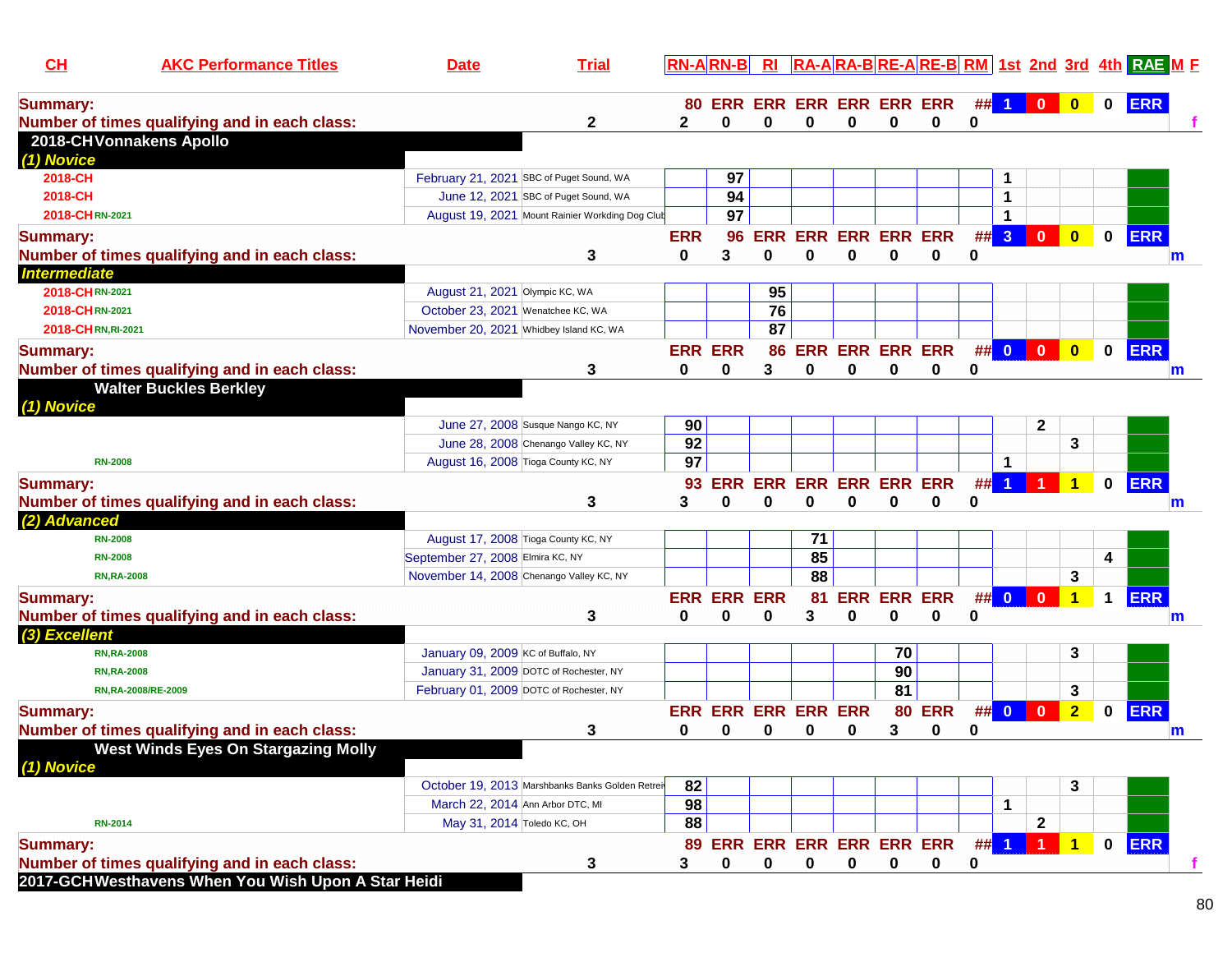| <u>СН</u>                      | <b>AKC Performance Titles</b>                 | <u>Date</u>                                    | <u>Trial</u>                            |              |                    |                    |                     |   |                        |                        |   |                        |                |                         |              | <u> RN-A RN-B  RI  RA-A RA-B RE-A RE-B  RM   1st_2nd_3rd_4th_RAE_M_F</u> |  |
|--------------------------------|-----------------------------------------------|------------------------------------------------|-----------------------------------------|--------------|--------------------|--------------------|---------------------|---|------------------------|------------------------|---|------------------------|----------------|-------------------------|--------------|--------------------------------------------------------------------------|--|
| (1) Novice                     |                                               |                                                |                                         |              |                    |                    |                     |   |                        |                        |   |                        |                |                         |              |                                                                          |  |
| 2017-GCH FDC, CGC, TKN         |                                               |                                                | April 20, 2019 Western Carolina DFA, NC | 99           |                    |                    |                     |   |                        |                        |   | 1                      |                |                         |              |                                                                          |  |
| 2017-GCHFDC,CGC,TKN            |                                               |                                                | April 21, 2019 Western Carolina DFA, NC | 96           |                    |                    |                     |   |                        |                        |   |                        |                | 3                       |              |                                                                          |  |
| 2017-GCH FDC, CGC, TKN/RN-2019 |                                               | May 10, 2019 Columbus KC, OH                   |                                         |              | 95                 |                    |                     |   |                        |                        |   |                        |                | 3                       |              |                                                                          |  |
| 2017-GCH FDC, CGC, TKN/RN-2019 |                                               | May 10, 2019 Columbus KC, OH                   |                                         |              | 98                 |                    |                     |   |                        |                        |   |                        |                |                         | 4            |                                                                          |  |
| <b>Summary:</b>                |                                               |                                                |                                         | 98           | 97                 | <b>ERR</b>         |                     |   | <b>ERR ERR ERR ERR</b> |                        | # | $\blacktriangleleft$   | $\mathbf{0}$   | $\overline{2}$          | 1            | <b>ERR</b>                                                               |  |
|                                | Number of times qualifying and in each class: |                                                | 4                                       | $\mathbf{2}$ | $\mathbf{2}$       | $\bf{0}$           | $\bf{0}$            | 0 | $\bf{0}$               | $\bf{0}$               | 0 |                        |                |                         |              |                                                                          |  |
| <b>Intermediate</b>            |                                               |                                                |                                         |              |                    |                    |                     |   |                        |                        |   |                        |                |                         |              |                                                                          |  |
| 2017-GCH FDC, CGC, TKN/RN-2019 |                                               | May 11, 2019 Macon KC, GA                      |                                         |              |                    | 98                 |                     |   |                        |                        |   |                        |                |                         | 4            |                                                                          |  |
| 2017-GCH FDC, CGC, TKN/RN-2019 |                                               | May 11, 2019 Macon KC, GA                      |                                         |              |                    | 99                 |                     |   |                        |                        |   |                        |                |                         |              |                                                                          |  |
|                                | 2017-GCH FDC, CGC, TKN/RN, RI-2019            |                                                | May 17, 2019 Greater Kingsport KC, TN   |              |                    | 82                 |                     |   |                        |                        |   |                        |                |                         | 4            |                                                                          |  |
|                                | 2017-GCH FDC, CGC, TKN/RN, RI-2019            |                                                | May 17, 2019 Greater Kingsport KC, TN   |              |                    | 96                 |                     |   |                        |                        |   |                        |                |                         |              |                                                                          |  |
|                                | 2017-GCH FDC, CGC, TKN/RN, RI-2019            | May 24, 2019 Hendersonville KC, NC             |                                         |              |                    | 85                 |                     |   |                        |                        |   |                        |                |                         |              |                                                                          |  |
|                                | 2017-GCH FDC, CGC, TKN/RN, RI-2019            | May 26, 2019 Spartanburg KC, NC                |                                         |              |                    | 98                 |                     |   |                        |                        |   | 1                      |                |                         |              |                                                                          |  |
|                                | 2017-GCH FDC, CGC, TKN/RN, RI-2019            | August 22, 2019 Griffin Georgia KC, KY         |                                         |              |                    | 82                 |                     |   |                        |                        |   |                        |                |                         | 4            |                                                                          |  |
|                                |                                               | October 11, 2019 SBC of America Regional MO    |                                         |              |                    | 92                 |                     |   |                        |                        |   | 1                      |                |                         |              |                                                                          |  |
|                                | 2017-GCH FDC, CGC, TKN/RN, RI-2019            |                                                |                                         |              |                    |                    |                     |   |                        |                        |   |                        |                |                         |              |                                                                          |  |
| Summary:                       |                                               |                                                |                                         |              | <b>ERR ERR</b>     | 92                 |                     |   |                        | <b>ERR ERR ERR ERR</b> |   | $\#$ $\#$ $\mathbf{2}$ | $\mathbf{0}$   | $\overline{\mathbf{0}}$ | 3            | <b>ERR</b>                                                               |  |
|                                | Number of times qualifying and in each class: |                                                | 8                                       | 0            | 0                  | 8                  | 0                   | 0 | 0                      | 0                      | 0 |                        |                |                         |              |                                                                          |  |
|                                | Who Da Knews Biggie Red                       |                                                |                                         |              |                    |                    |                     |   |                        |                        |   |                        |                |                         |              |                                                                          |  |
| (1) Novice                     |                                               |                                                |                                         |              |                    |                    |                     |   |                        |                        |   |                        |                |                         |              |                                                                          |  |
|                                |                                               | September 19, 2006 SBC of America Regional, WY |                                         |              | 93                 |                    |                     |   |                        |                        |   |                        |                |                         | 4            |                                                                          |  |
|                                |                                               | September 22, 2006 SBC of America #68/33/2 WY  |                                         |              | 93                 |                    |                     |   |                        |                        |   |                        |                |                         |              |                                                                          |  |
| <b>RN-2006</b>                 |                                               | November 18, 2006 Council Bluffs KC, NE        |                                         |              | 83                 |                    |                     |   |                        |                        |   |                        |                |                         |              |                                                                          |  |
| <b>Summary:</b>                |                                               |                                                |                                         | <b>ERR</b>   | 90                 |                    | ERR ERR ERR ERR ERR |   |                        |                        |   | $\#$ 0 0               |                | $\overline{\mathbf{0}}$ | $\mathbf 1$  | <b>ERR</b>                                                               |  |
|                                | Number of times qualifying and in each class: |                                                | 3                                       | 0            | 3                  | 0                  | 0                   | 0 | 0                      | 0                      | 0 |                        |                |                         |              |                                                                          |  |
|                                | Who Dats Big Easy V Noble Creek               |                                                |                                         |              |                    |                    |                     |   |                        |                        |   |                        |                |                         |              |                                                                          |  |
| (1) Novice                     |                                               |                                                |                                         |              |                    |                    |                     |   |                        |                        |   |                        |                |                         |              |                                                                          |  |
|                                |                                               | March 12, 2016 Wilmington KC, DE               |                                         |              |                    |                    | 100                 |   |                        |                        |   |                        |                | 3                       |              |                                                                          |  |
|                                |                                               | March 12, 2016 Wilmington KC, DE               |                                         |              |                    |                    | 99                  |   |                        |                        |   |                        |                |                         | 4            |                                                                          |  |
| <b>RN-2016</b>                 |                                               | March 13, 2016 Wilmington KC, DE               |                                         |              |                    |                    | 98                  |   |                        |                        |   |                        | $\mathbf{2}$   |                         |              |                                                                          |  |
| <b>RN-2016</b>                 |                                               | March 13, 2016 Wilmington KC, DE               |                                         |              |                    |                    | $\overline{97}$     |   |                        |                        |   |                        |                |                         | 4            |                                                                          |  |
| <b>Summary:</b>                |                                               |                                                |                                         |              | <b>ERR ERR ERR</b> |                    | 99                  |   | <b>ERR ERR ERR</b>     |                        |   | ## 0                   | $\blacksquare$ | $\overline{1}$          | $\mathbf{2}$ | <b>ERR</b>                                                               |  |
|                                | Number of times qualifying and in each class: |                                                | 4                                       | 0            | 0                  | 0                  | 4                   | 0 | 0                      | $\bf{0}$               | 0 |                        |                |                         |              |                                                                          |  |
| (2) Advanced                   |                                               |                                                |                                         |              |                    |                    |                     |   |                        |                        |   |                        |                |                         |              |                                                                          |  |
| <b>RN-2016</b>                 |                                               | June 10, 2016 Wilmington KC, DE                |                                         |              |                    |                    | 95                  |   |                        |                        |   |                        | $\mathbf 2$    |                         |              |                                                                          |  |
| <b>RN-2016</b>                 |                                               | August 21, 2016 York County DTC, PA            |                                         |              |                    |                    | 100                 |   |                        |                        |   | 1                      |                |                         |              |                                                                          |  |
| <b>RA-2016</b>                 |                                               | August 21, 2016 York County DTC, PA            |                                         |              |                    |                    | 98                  |   |                        |                        |   | $\mathbf{2}$           |                |                         |              |                                                                          |  |
| <b>Summary:</b>                |                                               |                                                |                                         |              |                    | <b>ERR ERR ERR</b> |                     |   |                        | 98 ERR ERR ERR ## 2 1  |   |                        |                | $\overline{\mathbf{0}}$ | $\mathbf 0$  | <b>ERR</b>                                                               |  |
|                                | Number of times qualifying and in each class: |                                                | 3                                       | 0            | $\mathbf 0$        | 0                  | 3                   | 0 | 0                      | $\mathbf 0$            | 0 |                        |                |                         |              |                                                                          |  |
|                                | <b>Wild Turkey American Legend</b>            |                                                |                                         |              |                    |                    |                     |   |                        |                        |   |                        |                |                         |              |                                                                          |  |
| (1) Novice                     |                                               |                                                |                                         |              |                    |                    |                     |   |                        |                        |   |                        |                |                         |              |                                                                          |  |
|                                |                                               | August 28, 2020 St. Clairsville Ohio KC, OH    |                                         |              | 97                 |                    |                     |   |                        |                        |   |                        | $\mathbf{2}$   |                         |              |                                                                          |  |
|                                |                                               |                                                |                                         |              |                    |                    |                     |   |                        |                        |   |                        |                |                         |              |                                                                          |  |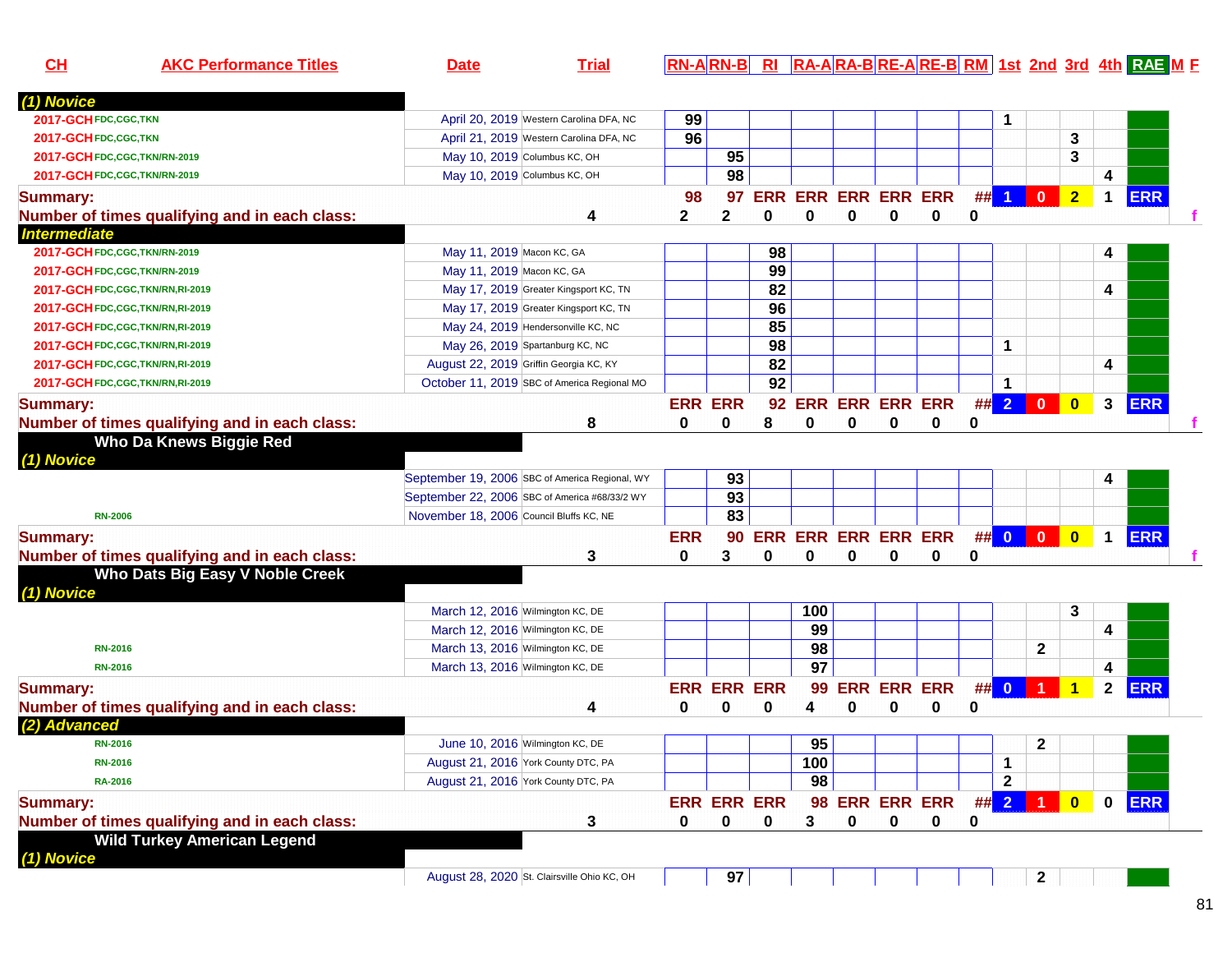| 97<br>August 28, 2020 St. Clairsville Ohio KC, OH<br><b>BN</b><br>96<br>$\mathbf{2}$<br>August 30, 2020 Fort Steuben KA, OH<br><b>BN/RN-2020</b><br>$\clubsuit$<br><b>ERR</b><br><b>ERR ERR ERR ERR ERR</b><br>## 0<br>$\overline{\mathbf{0}}$<br>$\mathbf 1$<br><b>ERR</b><br>97<br><b>Summary:</b><br>Number of times qualifying and in each class:<br>0<br>0<br>0<br>3<br>0<br>3<br>0<br>0<br>0<br>m<br><b>Wild Turkey American Pie</b><br>(1) Novice<br>August 07, 2021 DTC of Salinas Valley, CA<br>96<br>2<br>99<br>September 27, 2021 SBC of America Regional, UT<br>1<br>98<br>September 30, 2021 SBC of America #83/48/17 UT<br>1<br><b>RN-2021</b><br>99<br>October 23, 2021 Mt Diablo DTC, CA<br><b>RN-2021</b><br>1<br><b>ERR</b><br><b>ERR ERR ERR ERR ERR</b><br>## 3<br><b>ERR</b><br>98<br>$\mathbf{0}$<br>$\mathbf{0}$<br><b>Summary:</b><br>0<br>0<br>0<br>Number of times qualifying and in each class:<br>0<br>0<br>$\bf{0}$<br>0<br>4<br>4<br>January 14, 2022 Sacramento DTC, CA<br>98<br>1<br><b>RN-2021</b><br>3<br>100<br>January 14, 2022 Sacramento DTC, CA<br><b>RN-2021</b><br>100<br>April 16, 2022 Sacramneto KC, CA<br>1<br>RN-2021/RI-2022<br>$\#$ 2<br><b>ERR ERR ERR ERR</b><br>$\mathbf{0}$<br>$\mathbf{0}$<br><b>ERR</b><br><b>Summary:</b><br><b>ERR ERR</b><br>99<br>$\mathbf 1$<br>3<br>$\bf{0}$<br>Number of times qualifying and in each class:<br>3<br>0<br>0<br>0<br>0<br>0<br>0<br>2011-GCHWinters Brooks & Dunn V Vicdory<br>(1) Novice<br>85<br>2011-GCH<br>June 11, 2011 Puyallup Valley DF, WA<br>91<br>2011-GCH<br>June 19, 2011 SBC of Puget Sound, WA<br>1<br>82<br>3<br>2011-GCHRN-2011<br>August 14, 2011 Nisqually KC, WA<br><b>ERR</b><br><b>ERR ERR ERR ERR ERR</b><br>##<br>$\blacktriangleleft$<br>$\mathbf{0}$<br>$\mathbf 0$<br><b>ERR</b><br>$\blacktriangleleft$<br><b>Summary:</b><br>86<br>Number of times qualifying and in each class:<br>3<br>$\Omega$<br>0<br>0<br>0<br>0<br>0<br>3<br>0<br>(2) Advanced<br>79<br>$\mathbf{2}$<br>2011-GCHRN-2011<br>August 27, 2011 Mount Rainier WDC, WA<br>85<br>2011-GCHRN-2011<br>September 13, 2011 SBC of America Regional, NY<br>1<br>86<br>1<br>2011-GCHRN, RA, 2011<br>September 14, 2011 SBC of America Regional, NY<br>##2<br><b>ERR</b><br>83 ERR ERR ERR<br>$\overline{1}$<br><b>ERR ERR ERR</b><br>$\overline{\mathbf{0}}$<br>$\mathbf{0}$<br><b>Summary:</b><br>Number of times qualifying and in each class:<br>3<br>0<br>3<br>0<br>0<br>0<br>0<br>0<br>0<br>(3) Excellent<br>76<br>2011-GCHRN, RA, 2011<br>September 16, 2011 SBC of America #73/38/7 NY<br>1<br><b>76 ERR</b><br><b>ERR</b><br><b>ERR ERR ERR ERR ERR</b><br>##<br>$\mathbf{0}$<br>$\mathbf{0}$<br><b>Summary:</b><br>$\blacktriangleleft$<br>$\bf{0}$<br>Number of times qualifying and in each class:<br>$\bf{0}$<br><sup>0</sup><br>$\mathbf{0}$ $\mathbf{0}$ $\mathbf{0}$ $\mathbf{0}$<br>$\mathbf{0}$<br>$\mathbf 1$<br>1<br>$\mathbf{0}$<br><b>Woodcrest On A Slippery Slope Aspen</b><br>(1) Novice<br>81<br>October 02, 2015 SBC of America #77/42/11 NM<br>1<br>80<br>January 09, 2016 KC of Palm Springs, CA<br>April 08, 2016 Apple Valley KC, CA<br>96<br>$\mathbf{2}$<br><b>RN-2016</b><br>$\blacksquare$<br><b>ERR</b><br>$\mathbf 0$<br>ERR ERR ERR ERR ERR<br>#<br>$\overline{\mathbf{0}}$<br>$\blacktriangleleft$<br><b>Summary:</b><br>81<br>96<br>Number of times qualifying and in each class:<br>$\mathbf 2$<br>$\bf{0}$<br>$\mathbf 0$<br>$\pmb{0}$<br>0<br>$\mathbf 0$<br>0 | CH                  | <b>AKC Performance Titles</b> | <b>Date</b> | <b>Trial</b> | $RN-A RN-B $ | R1 |  |  |  |  | RA-ARA-BRE-ARE-BRM 1st 2nd 3rd 4th RAE M F |  |
|--------------------------------------------------------------------------------------------------------------------------------------------------------------------------------------------------------------------------------------------------------------------------------------------------------------------------------------------------------------------------------------------------------------------------------------------------------------------------------------------------------------------------------------------------------------------------------------------------------------------------------------------------------------------------------------------------------------------------------------------------------------------------------------------------------------------------------------------------------------------------------------------------------------------------------------------------------------------------------------------------------------------------------------------------------------------------------------------------------------------------------------------------------------------------------------------------------------------------------------------------------------------------------------------------------------------------------------------------------------------------------------------------------------------------------------------------------------------------------------------------------------------------------------------------------------------------------------------------------------------------------------------------------------------------------------------------------------------------------------------------------------------------------------------------------------------------------------------------------------------------------------------------------------------------------------------------------------------------------------------------------------------------------------------------------------------------------------------------------------------------------------------------------------------------------------------------------------------------------------------------------------------------------------------------------------------------------------------------------------------------------------------------------------------------------------------------------------------------------------------------------------------------------------------------------------------------------------------------------------------------------------------------------------------------------------------------------------------------------------------------------------------------------------------------------------------------------------------------------------------------------------------------------------------------------------------------------------------------------------------------------------------------------------------------------------------------------------------------------------------------------------------------------------------------------------------------------------------------------------------------------------------------------------------------------------------------------------------------------------------------------------------------------------------------------------------------------------------------------------------|---------------------|-------------------------------|-------------|--------------|--------------|----|--|--|--|--|--------------------------------------------|--|
|                                                                                                                                                                                                                                                                                                                                                                                                                                                                                                                                                                                                                                                                                                                                                                                                                                                                                                                                                                                                                                                                                                                                                                                                                                                                                                                                                                                                                                                                                                                                                                                                                                                                                                                                                                                                                                                                                                                                                                                                                                                                                                                                                                                                                                                                                                                                                                                                                                                                                                                                                                                                                                                                                                                                                                                                                                                                                                                                                                                                                                                                                                                                                                                                                                                                                                                                                                                                                                                                                            |                     |                               |             |              |              |    |  |  |  |  |                                            |  |
|                                                                                                                                                                                                                                                                                                                                                                                                                                                                                                                                                                                                                                                                                                                                                                                                                                                                                                                                                                                                                                                                                                                                                                                                                                                                                                                                                                                                                                                                                                                                                                                                                                                                                                                                                                                                                                                                                                                                                                                                                                                                                                                                                                                                                                                                                                                                                                                                                                                                                                                                                                                                                                                                                                                                                                                                                                                                                                                                                                                                                                                                                                                                                                                                                                                                                                                                                                                                                                                                                            |                     |                               |             |              |              |    |  |  |  |  |                                            |  |
|                                                                                                                                                                                                                                                                                                                                                                                                                                                                                                                                                                                                                                                                                                                                                                                                                                                                                                                                                                                                                                                                                                                                                                                                                                                                                                                                                                                                                                                                                                                                                                                                                                                                                                                                                                                                                                                                                                                                                                                                                                                                                                                                                                                                                                                                                                                                                                                                                                                                                                                                                                                                                                                                                                                                                                                                                                                                                                                                                                                                                                                                                                                                                                                                                                                                                                                                                                                                                                                                                            |                     |                               |             |              |              |    |  |  |  |  |                                            |  |
|                                                                                                                                                                                                                                                                                                                                                                                                                                                                                                                                                                                                                                                                                                                                                                                                                                                                                                                                                                                                                                                                                                                                                                                                                                                                                                                                                                                                                                                                                                                                                                                                                                                                                                                                                                                                                                                                                                                                                                                                                                                                                                                                                                                                                                                                                                                                                                                                                                                                                                                                                                                                                                                                                                                                                                                                                                                                                                                                                                                                                                                                                                                                                                                                                                                                                                                                                                                                                                                                                            |                     |                               |             |              |              |    |  |  |  |  |                                            |  |
|                                                                                                                                                                                                                                                                                                                                                                                                                                                                                                                                                                                                                                                                                                                                                                                                                                                                                                                                                                                                                                                                                                                                                                                                                                                                                                                                                                                                                                                                                                                                                                                                                                                                                                                                                                                                                                                                                                                                                                                                                                                                                                                                                                                                                                                                                                                                                                                                                                                                                                                                                                                                                                                                                                                                                                                                                                                                                                                                                                                                                                                                                                                                                                                                                                                                                                                                                                                                                                                                                            |                     |                               |             |              |              |    |  |  |  |  |                                            |  |
|                                                                                                                                                                                                                                                                                                                                                                                                                                                                                                                                                                                                                                                                                                                                                                                                                                                                                                                                                                                                                                                                                                                                                                                                                                                                                                                                                                                                                                                                                                                                                                                                                                                                                                                                                                                                                                                                                                                                                                                                                                                                                                                                                                                                                                                                                                                                                                                                                                                                                                                                                                                                                                                                                                                                                                                                                                                                                                                                                                                                                                                                                                                                                                                                                                                                                                                                                                                                                                                                                            |                     |                               |             |              |              |    |  |  |  |  |                                            |  |
|                                                                                                                                                                                                                                                                                                                                                                                                                                                                                                                                                                                                                                                                                                                                                                                                                                                                                                                                                                                                                                                                                                                                                                                                                                                                                                                                                                                                                                                                                                                                                                                                                                                                                                                                                                                                                                                                                                                                                                                                                                                                                                                                                                                                                                                                                                                                                                                                                                                                                                                                                                                                                                                                                                                                                                                                                                                                                                                                                                                                                                                                                                                                                                                                                                                                                                                                                                                                                                                                                            |                     |                               |             |              |              |    |  |  |  |  |                                            |  |
|                                                                                                                                                                                                                                                                                                                                                                                                                                                                                                                                                                                                                                                                                                                                                                                                                                                                                                                                                                                                                                                                                                                                                                                                                                                                                                                                                                                                                                                                                                                                                                                                                                                                                                                                                                                                                                                                                                                                                                                                                                                                                                                                                                                                                                                                                                                                                                                                                                                                                                                                                                                                                                                                                                                                                                                                                                                                                                                                                                                                                                                                                                                                                                                                                                                                                                                                                                                                                                                                                            |                     |                               |             |              |              |    |  |  |  |  |                                            |  |
|                                                                                                                                                                                                                                                                                                                                                                                                                                                                                                                                                                                                                                                                                                                                                                                                                                                                                                                                                                                                                                                                                                                                                                                                                                                                                                                                                                                                                                                                                                                                                                                                                                                                                                                                                                                                                                                                                                                                                                                                                                                                                                                                                                                                                                                                                                                                                                                                                                                                                                                                                                                                                                                                                                                                                                                                                                                                                                                                                                                                                                                                                                                                                                                                                                                                                                                                                                                                                                                                                            |                     |                               |             |              |              |    |  |  |  |  |                                            |  |
|                                                                                                                                                                                                                                                                                                                                                                                                                                                                                                                                                                                                                                                                                                                                                                                                                                                                                                                                                                                                                                                                                                                                                                                                                                                                                                                                                                                                                                                                                                                                                                                                                                                                                                                                                                                                                                                                                                                                                                                                                                                                                                                                                                                                                                                                                                                                                                                                                                                                                                                                                                                                                                                                                                                                                                                                                                                                                                                                                                                                                                                                                                                                                                                                                                                                                                                                                                                                                                                                                            |                     |                               |             |              |              |    |  |  |  |  |                                            |  |
|                                                                                                                                                                                                                                                                                                                                                                                                                                                                                                                                                                                                                                                                                                                                                                                                                                                                                                                                                                                                                                                                                                                                                                                                                                                                                                                                                                                                                                                                                                                                                                                                                                                                                                                                                                                                                                                                                                                                                                                                                                                                                                                                                                                                                                                                                                                                                                                                                                                                                                                                                                                                                                                                                                                                                                                                                                                                                                                                                                                                                                                                                                                                                                                                                                                                                                                                                                                                                                                                                            |                     |                               |             |              |              |    |  |  |  |  |                                            |  |
|                                                                                                                                                                                                                                                                                                                                                                                                                                                                                                                                                                                                                                                                                                                                                                                                                                                                                                                                                                                                                                                                                                                                                                                                                                                                                                                                                                                                                                                                                                                                                                                                                                                                                                                                                                                                                                                                                                                                                                                                                                                                                                                                                                                                                                                                                                                                                                                                                                                                                                                                                                                                                                                                                                                                                                                                                                                                                                                                                                                                                                                                                                                                                                                                                                                                                                                                                                                                                                                                                            |                     |                               |             |              |              |    |  |  |  |  |                                            |  |
|                                                                                                                                                                                                                                                                                                                                                                                                                                                                                                                                                                                                                                                                                                                                                                                                                                                                                                                                                                                                                                                                                                                                                                                                                                                                                                                                                                                                                                                                                                                                                                                                                                                                                                                                                                                                                                                                                                                                                                                                                                                                                                                                                                                                                                                                                                                                                                                                                                                                                                                                                                                                                                                                                                                                                                                                                                                                                                                                                                                                                                                                                                                                                                                                                                                                                                                                                                                                                                                                                            | <b>Intermediate</b> |                               |             |              |              |    |  |  |  |  |                                            |  |
|                                                                                                                                                                                                                                                                                                                                                                                                                                                                                                                                                                                                                                                                                                                                                                                                                                                                                                                                                                                                                                                                                                                                                                                                                                                                                                                                                                                                                                                                                                                                                                                                                                                                                                                                                                                                                                                                                                                                                                                                                                                                                                                                                                                                                                                                                                                                                                                                                                                                                                                                                                                                                                                                                                                                                                                                                                                                                                                                                                                                                                                                                                                                                                                                                                                                                                                                                                                                                                                                                            |                     |                               |             |              |              |    |  |  |  |  |                                            |  |
|                                                                                                                                                                                                                                                                                                                                                                                                                                                                                                                                                                                                                                                                                                                                                                                                                                                                                                                                                                                                                                                                                                                                                                                                                                                                                                                                                                                                                                                                                                                                                                                                                                                                                                                                                                                                                                                                                                                                                                                                                                                                                                                                                                                                                                                                                                                                                                                                                                                                                                                                                                                                                                                                                                                                                                                                                                                                                                                                                                                                                                                                                                                                                                                                                                                                                                                                                                                                                                                                                            |                     |                               |             |              |              |    |  |  |  |  |                                            |  |
|                                                                                                                                                                                                                                                                                                                                                                                                                                                                                                                                                                                                                                                                                                                                                                                                                                                                                                                                                                                                                                                                                                                                                                                                                                                                                                                                                                                                                                                                                                                                                                                                                                                                                                                                                                                                                                                                                                                                                                                                                                                                                                                                                                                                                                                                                                                                                                                                                                                                                                                                                                                                                                                                                                                                                                                                                                                                                                                                                                                                                                                                                                                                                                                                                                                                                                                                                                                                                                                                                            |                     |                               |             |              |              |    |  |  |  |  |                                            |  |
|                                                                                                                                                                                                                                                                                                                                                                                                                                                                                                                                                                                                                                                                                                                                                                                                                                                                                                                                                                                                                                                                                                                                                                                                                                                                                                                                                                                                                                                                                                                                                                                                                                                                                                                                                                                                                                                                                                                                                                                                                                                                                                                                                                                                                                                                                                                                                                                                                                                                                                                                                                                                                                                                                                                                                                                                                                                                                                                                                                                                                                                                                                                                                                                                                                                                                                                                                                                                                                                                                            |                     |                               |             |              |              |    |  |  |  |  |                                            |  |
|                                                                                                                                                                                                                                                                                                                                                                                                                                                                                                                                                                                                                                                                                                                                                                                                                                                                                                                                                                                                                                                                                                                                                                                                                                                                                                                                                                                                                                                                                                                                                                                                                                                                                                                                                                                                                                                                                                                                                                                                                                                                                                                                                                                                                                                                                                                                                                                                                                                                                                                                                                                                                                                                                                                                                                                                                                                                                                                                                                                                                                                                                                                                                                                                                                                                                                                                                                                                                                                                                            |                     |                               |             |              |              |    |  |  |  |  |                                            |  |
|                                                                                                                                                                                                                                                                                                                                                                                                                                                                                                                                                                                                                                                                                                                                                                                                                                                                                                                                                                                                                                                                                                                                                                                                                                                                                                                                                                                                                                                                                                                                                                                                                                                                                                                                                                                                                                                                                                                                                                                                                                                                                                                                                                                                                                                                                                                                                                                                                                                                                                                                                                                                                                                                                                                                                                                                                                                                                                                                                                                                                                                                                                                                                                                                                                                                                                                                                                                                                                                                                            |                     |                               |             |              |              |    |  |  |  |  |                                            |  |
|                                                                                                                                                                                                                                                                                                                                                                                                                                                                                                                                                                                                                                                                                                                                                                                                                                                                                                                                                                                                                                                                                                                                                                                                                                                                                                                                                                                                                                                                                                                                                                                                                                                                                                                                                                                                                                                                                                                                                                                                                                                                                                                                                                                                                                                                                                                                                                                                                                                                                                                                                                                                                                                                                                                                                                                                                                                                                                                                                                                                                                                                                                                                                                                                                                                                                                                                                                                                                                                                                            |                     |                               |             |              |              |    |  |  |  |  |                                            |  |
|                                                                                                                                                                                                                                                                                                                                                                                                                                                                                                                                                                                                                                                                                                                                                                                                                                                                                                                                                                                                                                                                                                                                                                                                                                                                                                                                                                                                                                                                                                                                                                                                                                                                                                                                                                                                                                                                                                                                                                                                                                                                                                                                                                                                                                                                                                                                                                                                                                                                                                                                                                                                                                                                                                                                                                                                                                                                                                                                                                                                                                                                                                                                                                                                                                                                                                                                                                                                                                                                                            |                     |                               |             |              |              |    |  |  |  |  |                                            |  |
|                                                                                                                                                                                                                                                                                                                                                                                                                                                                                                                                                                                                                                                                                                                                                                                                                                                                                                                                                                                                                                                                                                                                                                                                                                                                                                                                                                                                                                                                                                                                                                                                                                                                                                                                                                                                                                                                                                                                                                                                                                                                                                                                                                                                                                                                                                                                                                                                                                                                                                                                                                                                                                                                                                                                                                                                                                                                                                                                                                                                                                                                                                                                                                                                                                                                                                                                                                                                                                                                                            |                     |                               |             |              |              |    |  |  |  |  |                                            |  |
|                                                                                                                                                                                                                                                                                                                                                                                                                                                                                                                                                                                                                                                                                                                                                                                                                                                                                                                                                                                                                                                                                                                                                                                                                                                                                                                                                                                                                                                                                                                                                                                                                                                                                                                                                                                                                                                                                                                                                                                                                                                                                                                                                                                                                                                                                                                                                                                                                                                                                                                                                                                                                                                                                                                                                                                                                                                                                                                                                                                                                                                                                                                                                                                                                                                                                                                                                                                                                                                                                            |                     |                               |             |              |              |    |  |  |  |  |                                            |  |
|                                                                                                                                                                                                                                                                                                                                                                                                                                                                                                                                                                                                                                                                                                                                                                                                                                                                                                                                                                                                                                                                                                                                                                                                                                                                                                                                                                                                                                                                                                                                                                                                                                                                                                                                                                                                                                                                                                                                                                                                                                                                                                                                                                                                                                                                                                                                                                                                                                                                                                                                                                                                                                                                                                                                                                                                                                                                                                                                                                                                                                                                                                                                                                                                                                                                                                                                                                                                                                                                                            |                     |                               |             |              |              |    |  |  |  |  |                                            |  |
|                                                                                                                                                                                                                                                                                                                                                                                                                                                                                                                                                                                                                                                                                                                                                                                                                                                                                                                                                                                                                                                                                                                                                                                                                                                                                                                                                                                                                                                                                                                                                                                                                                                                                                                                                                                                                                                                                                                                                                                                                                                                                                                                                                                                                                                                                                                                                                                                                                                                                                                                                                                                                                                                                                                                                                                                                                                                                                                                                                                                                                                                                                                                                                                                                                                                                                                                                                                                                                                                                            |                     |                               |             |              |              |    |  |  |  |  |                                            |  |
|                                                                                                                                                                                                                                                                                                                                                                                                                                                                                                                                                                                                                                                                                                                                                                                                                                                                                                                                                                                                                                                                                                                                                                                                                                                                                                                                                                                                                                                                                                                                                                                                                                                                                                                                                                                                                                                                                                                                                                                                                                                                                                                                                                                                                                                                                                                                                                                                                                                                                                                                                                                                                                                                                                                                                                                                                                                                                                                                                                                                                                                                                                                                                                                                                                                                                                                                                                                                                                                                                            |                     |                               |             |              |              |    |  |  |  |  |                                            |  |
|                                                                                                                                                                                                                                                                                                                                                                                                                                                                                                                                                                                                                                                                                                                                                                                                                                                                                                                                                                                                                                                                                                                                                                                                                                                                                                                                                                                                                                                                                                                                                                                                                                                                                                                                                                                                                                                                                                                                                                                                                                                                                                                                                                                                                                                                                                                                                                                                                                                                                                                                                                                                                                                                                                                                                                                                                                                                                                                                                                                                                                                                                                                                                                                                                                                                                                                                                                                                                                                                                            |                     |                               |             |              |              |    |  |  |  |  |                                            |  |
|                                                                                                                                                                                                                                                                                                                                                                                                                                                                                                                                                                                                                                                                                                                                                                                                                                                                                                                                                                                                                                                                                                                                                                                                                                                                                                                                                                                                                                                                                                                                                                                                                                                                                                                                                                                                                                                                                                                                                                                                                                                                                                                                                                                                                                                                                                                                                                                                                                                                                                                                                                                                                                                                                                                                                                                                                                                                                                                                                                                                                                                                                                                                                                                                                                                                                                                                                                                                                                                                                            |                     |                               |             |              |              |    |  |  |  |  |                                            |  |
|                                                                                                                                                                                                                                                                                                                                                                                                                                                                                                                                                                                                                                                                                                                                                                                                                                                                                                                                                                                                                                                                                                                                                                                                                                                                                                                                                                                                                                                                                                                                                                                                                                                                                                                                                                                                                                                                                                                                                                                                                                                                                                                                                                                                                                                                                                                                                                                                                                                                                                                                                                                                                                                                                                                                                                                                                                                                                                                                                                                                                                                                                                                                                                                                                                                                                                                                                                                                                                                                                            |                     |                               |             |              |              |    |  |  |  |  |                                            |  |
|                                                                                                                                                                                                                                                                                                                                                                                                                                                                                                                                                                                                                                                                                                                                                                                                                                                                                                                                                                                                                                                                                                                                                                                                                                                                                                                                                                                                                                                                                                                                                                                                                                                                                                                                                                                                                                                                                                                                                                                                                                                                                                                                                                                                                                                                                                                                                                                                                                                                                                                                                                                                                                                                                                                                                                                                                                                                                                                                                                                                                                                                                                                                                                                                                                                                                                                                                                                                                                                                                            |                     |                               |             |              |              |    |  |  |  |  |                                            |  |
|                                                                                                                                                                                                                                                                                                                                                                                                                                                                                                                                                                                                                                                                                                                                                                                                                                                                                                                                                                                                                                                                                                                                                                                                                                                                                                                                                                                                                                                                                                                                                                                                                                                                                                                                                                                                                                                                                                                                                                                                                                                                                                                                                                                                                                                                                                                                                                                                                                                                                                                                                                                                                                                                                                                                                                                                                                                                                                                                                                                                                                                                                                                                                                                                                                                                                                                                                                                                                                                                                            |                     |                               |             |              |              |    |  |  |  |  |                                            |  |
|                                                                                                                                                                                                                                                                                                                                                                                                                                                                                                                                                                                                                                                                                                                                                                                                                                                                                                                                                                                                                                                                                                                                                                                                                                                                                                                                                                                                                                                                                                                                                                                                                                                                                                                                                                                                                                                                                                                                                                                                                                                                                                                                                                                                                                                                                                                                                                                                                                                                                                                                                                                                                                                                                                                                                                                                                                                                                                                                                                                                                                                                                                                                                                                                                                                                                                                                                                                                                                                                                            |                     |                               |             |              |              |    |  |  |  |  |                                            |  |
|                                                                                                                                                                                                                                                                                                                                                                                                                                                                                                                                                                                                                                                                                                                                                                                                                                                                                                                                                                                                                                                                                                                                                                                                                                                                                                                                                                                                                                                                                                                                                                                                                                                                                                                                                                                                                                                                                                                                                                                                                                                                                                                                                                                                                                                                                                                                                                                                                                                                                                                                                                                                                                                                                                                                                                                                                                                                                                                                                                                                                                                                                                                                                                                                                                                                                                                                                                                                                                                                                            |                     |                               |             |              |              |    |  |  |  |  |                                            |  |
|                                                                                                                                                                                                                                                                                                                                                                                                                                                                                                                                                                                                                                                                                                                                                                                                                                                                                                                                                                                                                                                                                                                                                                                                                                                                                                                                                                                                                                                                                                                                                                                                                                                                                                                                                                                                                                                                                                                                                                                                                                                                                                                                                                                                                                                                                                                                                                                                                                                                                                                                                                                                                                                                                                                                                                                                                                                                                                                                                                                                                                                                                                                                                                                                                                                                                                                                                                                                                                                                                            |                     |                               |             |              |              |    |  |  |  |  |                                            |  |
|                                                                                                                                                                                                                                                                                                                                                                                                                                                                                                                                                                                                                                                                                                                                                                                                                                                                                                                                                                                                                                                                                                                                                                                                                                                                                                                                                                                                                                                                                                                                                                                                                                                                                                                                                                                                                                                                                                                                                                                                                                                                                                                                                                                                                                                                                                                                                                                                                                                                                                                                                                                                                                                                                                                                                                                                                                                                                                                                                                                                                                                                                                                                                                                                                                                                                                                                                                                                                                                                                            |                     |                               |             |              |              |    |  |  |  |  |                                            |  |
|                                                                                                                                                                                                                                                                                                                                                                                                                                                                                                                                                                                                                                                                                                                                                                                                                                                                                                                                                                                                                                                                                                                                                                                                                                                                                                                                                                                                                                                                                                                                                                                                                                                                                                                                                                                                                                                                                                                                                                                                                                                                                                                                                                                                                                                                                                                                                                                                                                                                                                                                                                                                                                                                                                                                                                                                                                                                                                                                                                                                                                                                                                                                                                                                                                                                                                                                                                                                                                                                                            |                     |                               |             |              |              |    |  |  |  |  |                                            |  |
|                                                                                                                                                                                                                                                                                                                                                                                                                                                                                                                                                                                                                                                                                                                                                                                                                                                                                                                                                                                                                                                                                                                                                                                                                                                                                                                                                                                                                                                                                                                                                                                                                                                                                                                                                                                                                                                                                                                                                                                                                                                                                                                                                                                                                                                                                                                                                                                                                                                                                                                                                                                                                                                                                                                                                                                                                                                                                                                                                                                                                                                                                                                                                                                                                                                                                                                                                                                                                                                                                            |                     |                               |             |              |              |    |  |  |  |  |                                            |  |
|                                                                                                                                                                                                                                                                                                                                                                                                                                                                                                                                                                                                                                                                                                                                                                                                                                                                                                                                                                                                                                                                                                                                                                                                                                                                                                                                                                                                                                                                                                                                                                                                                                                                                                                                                                                                                                                                                                                                                                                                                                                                                                                                                                                                                                                                                                                                                                                                                                                                                                                                                                                                                                                                                                                                                                                                                                                                                                                                                                                                                                                                                                                                                                                                                                                                                                                                                                                                                                                                                            |                     |                               |             |              |              |    |  |  |  |  |                                            |  |
|                                                                                                                                                                                                                                                                                                                                                                                                                                                                                                                                                                                                                                                                                                                                                                                                                                                                                                                                                                                                                                                                                                                                                                                                                                                                                                                                                                                                                                                                                                                                                                                                                                                                                                                                                                                                                                                                                                                                                                                                                                                                                                                                                                                                                                                                                                                                                                                                                                                                                                                                                                                                                                                                                                                                                                                                                                                                                                                                                                                                                                                                                                                                                                                                                                                                                                                                                                                                                                                                                            |                     |                               |             |              |              |    |  |  |  |  |                                            |  |
|                                                                                                                                                                                                                                                                                                                                                                                                                                                                                                                                                                                                                                                                                                                                                                                                                                                                                                                                                                                                                                                                                                                                                                                                                                                                                                                                                                                                                                                                                                                                                                                                                                                                                                                                                                                                                                                                                                                                                                                                                                                                                                                                                                                                                                                                                                                                                                                                                                                                                                                                                                                                                                                                                                                                                                                                                                                                                                                                                                                                                                                                                                                                                                                                                                                                                                                                                                                                                                                                                            |                     |                               |             |              |              |    |  |  |  |  |                                            |  |
|                                                                                                                                                                                                                                                                                                                                                                                                                                                                                                                                                                                                                                                                                                                                                                                                                                                                                                                                                                                                                                                                                                                                                                                                                                                                                                                                                                                                                                                                                                                                                                                                                                                                                                                                                                                                                                                                                                                                                                                                                                                                                                                                                                                                                                                                                                                                                                                                                                                                                                                                                                                                                                                                                                                                                                                                                                                                                                                                                                                                                                                                                                                                                                                                                                                                                                                                                                                                                                                                                            |                     |                               |             |              |              |    |  |  |  |  |                                            |  |
|                                                                                                                                                                                                                                                                                                                                                                                                                                                                                                                                                                                                                                                                                                                                                                                                                                                                                                                                                                                                                                                                                                                                                                                                                                                                                                                                                                                                                                                                                                                                                                                                                                                                                                                                                                                                                                                                                                                                                                                                                                                                                                                                                                                                                                                                                                                                                                                                                                                                                                                                                                                                                                                                                                                                                                                                                                                                                                                                                                                                                                                                                                                                                                                                                                                                                                                                                                                                                                                                                            |                     |                               |             | 3            |              |    |  |  |  |  |                                            |  |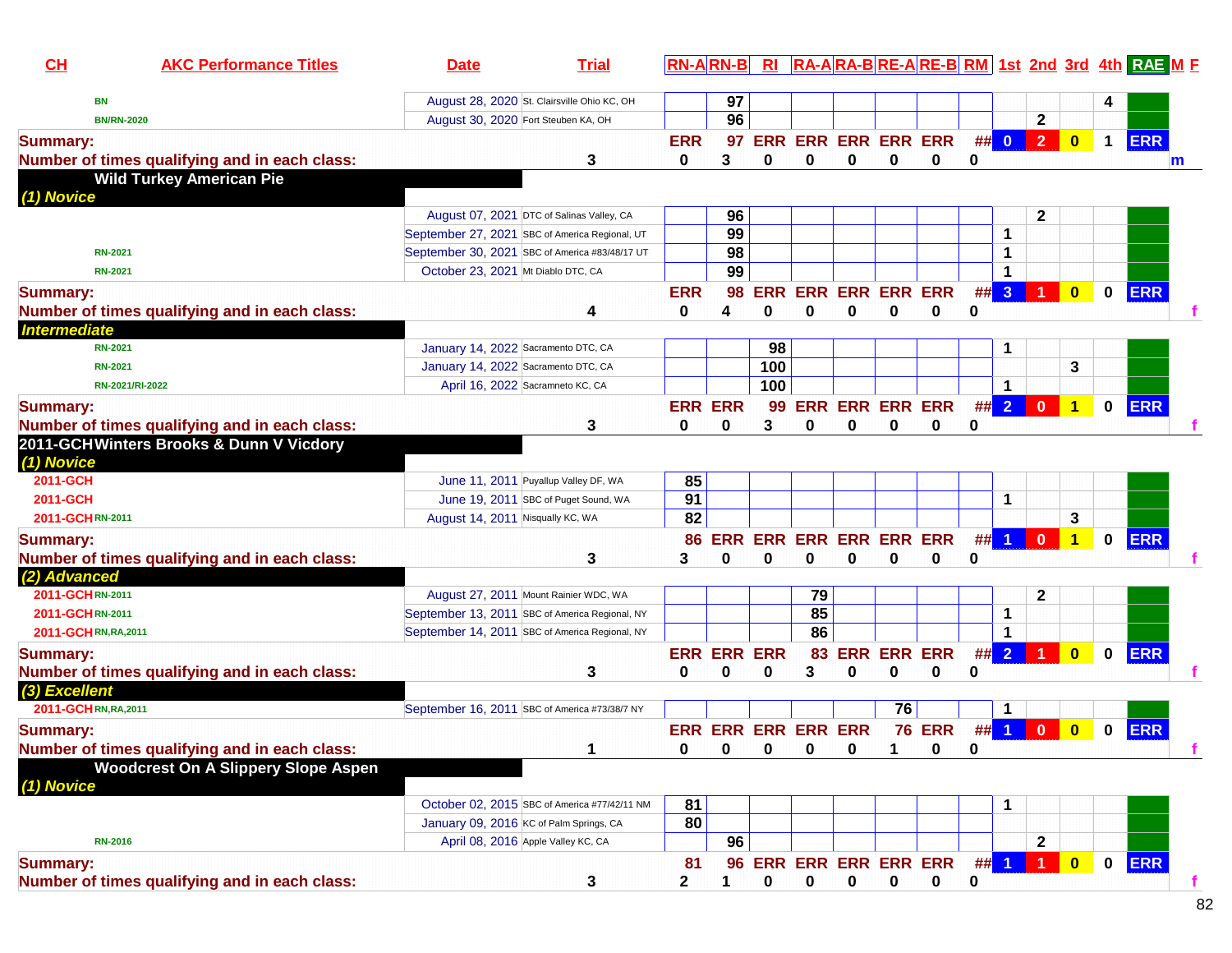**CH**

**AKC Performance Titles Date Trial RN-A RN-B RI RA-A RA-B RE-A RE-B RM 1st 2nd 3rd 4th RAE <sup>M</sup> <sup>F</sup>**

| <b>Woodcrest Shout Out To Brooklyn New York</b>     |                                                                                                  |                 |          |              |                            |                 |             |                 |          |                         |                      |                         |             |                      |
|-----------------------------------------------------|--------------------------------------------------------------------------------------------------|-----------------|----------|--------------|----------------------------|-----------------|-------------|-----------------|----------|-------------------------|----------------------|-------------------------|-------------|----------------------|
| (1) Novice                                          |                                                                                                  |                 | 94       |              |                            |                 |             |                 |          |                         |                      |                         |             |                      |
|                                                     | November 18, 2016 Poodle Club of Las Vegas, NV<br>November 19, 2016 Poodle Club of Las Vegas, NV |                 | 93       |              |                            |                 |             |                 |          |                         |                      |                         |             |                      |
| <b>RN</b>                                           | November 19, 2016 Poodle Club of Las Vegas, NV                                                   |                 | 97       |              |                            |                 |             |                 |          |                         | 2                    |                         |             |                      |
| <b>RN</b>                                           | November 20, 2016 Poodle Club of Las Vegas, NV                                                   |                 | 92       |              |                            |                 |             |                 |          |                         |                      |                         |             |                      |
|                                                     |                                                                                                  |                 |          |              |                            |                 |             |                 |          |                         |                      |                         |             |                      |
| <b>Summary:</b>                                     |                                                                                                  | <b>ERR</b>      | 94       |              | <b>ERR ERR ERR ERR ERR</b> |                 |             |                 |          | ## 0                    | $\blacksquare$       | $\overline{\mathbf{0}}$ | $\mathbf 0$ | <b>ERR</b>           |
| Number of times qualifying and in each class:       | 4                                                                                                | 0               | 4        | 0            | 0                          | 0               | 0           | 0               | 0        |                         |                      |                         |             |                      |
| 2008-CHWoodhavn Dare You Go Indo<br>(1) Novice      |                                                                                                  |                 |          |              |                            |                 |             |                 |          |                         |                      |                         |             |                      |
| 2008-CH                                             | May 22, 2009 Langley KC, VA                                                                      | 93              |          |              |                            |                 |             |                 |          |                         |                      |                         |             |                      |
| 2008-CH                                             | May 23, 2009 Langley KC, VA                                                                      | $\overline{82}$ |          |              |                            |                 |             |                 |          |                         |                      |                         |             |                      |
| 2008-CHRN-2009                                      | May 24, 2009 Glouchester KC of Virginia, VA                                                      | 83              |          |              |                            |                 |             |                 |          |                         |                      |                         |             |                      |
| 2008-CHRN-2009                                      | May 25, 2009 Glouchester KC of Virginia, VA                                                      | 87              |          |              |                            |                 |             |                 |          |                         |                      |                         |             |                      |
|                                                     |                                                                                                  |                 |          |              |                            |                 |             |                 |          |                         |                      |                         |             |                      |
| <b>Summary:</b>                                     |                                                                                                  |                 |          |              | 86 ERR ERR ERR ERR ERR ERR |                 |             |                 |          | ## 0                    | $\mathbf{0}$         | $\overline{\mathbf{0}}$ | $\mathbf 0$ | <b>ERR</b>           |
| Number of times qualifying and in each class:       | 4                                                                                                | 4               | 0        | $\bf{0}$     | 0                          | 0               | $\mathbf 0$ | 0               | 0        |                         |                      |                         |             | $\mathsf{m}$         |
| 2001-CHXmaxkris Van 'T Hof Ten Eynder<br>(1) Novice |                                                                                                  |                 |          |              |                            |                 |             |                 |          |                         |                      |                         |             |                      |
| 2001-CH VCD2, UDX, MXP3, MJP2                       | August 28, 2005 Sammamish KC, WA                                                                 |                 | 96       |              |                            |                 |             |                 |          |                         |                      |                         |             |                      |
| 2001-CH VCD2, UDX, MXP3, MJP2                       | October 01, 2005 Columbia Basin DTC, WA                                                          |                 | 94       |              |                            |                 |             |                 |          |                         |                      |                         |             |                      |
| 2001-CH VCD2, UDX, MXP3, MJP2/RN-2005               | October 02, 2005 Richland KC, WA                                                                 |                 | 99       |              |                            |                 |             |                 |          |                         | $\mathbf{2}$         |                         |             |                      |
| <b>Summary:</b>                                     |                                                                                                  | <b>ERR</b>      | 96       |              | <b>ERR ERR ERR ERR ERR</b> |                 |             |                 |          |                         | $\#$ 0 1             | $\bullet$               | $\mathbf 0$ | <b>ERR</b>           |
| Number of times qualifying and in each class:       | 3                                                                                                | 0               | 3        | $\bf{0}$     | 0                          | $\bf{0}$        | $\bf{0}$    | 0               | 0        |                         |                      |                         |             | m                    |
| (2) Advanced                                        |                                                                                                  |                 |          |              |                            |                 |             |                 |          |                         |                      |                         |             |                      |
| 2001-CH VCD2, UDX, MXP3, MJP2/RN-2005               | January 14, 2006 Sammamish KC, WA                                                                |                 |          |              |                            | 80              |             |                 |          |                         |                      |                         |             |                      |
| 2001-CH VCD2, UDX, MXP3, MJP2/RN-2005               | January 15, 2006 Puyallup Valley DF, WA                                                          |                 |          |              |                            | 89              |             |                 |          |                         |                      |                         |             |                      |
| 2001-CH VCD2, UDX, MXP3, MJP2/RN-2005/RA-2006       | January 20, 2006 DFA of Oregon, OR                                                               |                 |          |              |                            | $\overline{97}$ |             |                 |          |                         | $\mathbf{2}$         |                         |             |                      |
| <b>Summary:</b>                                     |                                                                                                  |                 |          |              | <b>ERR ERR ERR ERR</b>     |                 | 89 ERR ERR  |                 | #        | $\overline{\mathbf{0}}$ | $\blacktriangleleft$ | $\overline{0}$          | $\mathbf 0$ | <b>ERR</b>           |
| Number of times qualifying and in each class:       | 3                                                                                                | $\bf{0}$        | $\Omega$ | $\mathbf{0}$ | 0                          | 3               | $\bf{0}$    | $\bf{0}$        | 0        |                         |                      |                         |             | $\mathsf{m}$         |
| (3) Excellent                                       |                                                                                                  |                 |          |              |                            |                 |             |                 |          |                         |                      |                         |             |                      |
| 2001-CH VCD2, UDX, MXP3, MJP2/RN-2005/RA-2006       | January 21, 2006 Portland Dog OC, OR                                                             |                 |          |              |                            |                 |             | 100             |          | 1                       |                      |                         |             |                      |
| 2001-CH VCD2, UDX, MXP3, MJP2/RN-2005/RA-2006       | January 22, 2006 Tualatin KC, OR                                                                 |                 |          |              |                            |                 |             | 100             |          |                         |                      | 3                       |             |                      |
| 2001-CH VCD2, UDX, MXP3, MJP2/RN-2005/RA, RE-2006   | February 11, 2006 Linn County KC, OR                                                             |                 |          |              |                            |                 |             | 99              |          | $\mathbf 1$             |                      |                         |             |                      |
| Summary:                                            |                                                                                                  |                 |          |              | ERR ERR ERR ERR ERR ERR    |                 |             | 100             |          | $\#$ 2                  | $\overline{0}$       | $\overline{1}$          | $\mathbf 0$ | <b>ERR</b>           |
| Number of times qualifying and in each class:       | 3                                                                                                | 0               | 0        | 0            | 0                          | 0               | 0           | 3               | $\bf{0}$ |                         |                      |                         |             | $\mathsf{m}$         |
| (4) Advanced Excellent                              |                                                                                                  |                 |          |              |                            |                 |             |                 |          |                         |                      |                         |             |                      |
| 2001-CH VCD2, UDX, MXP3, MJP2/RN-2005/RA, RE-2006   | February 12, 2006 Linn County KC, OR                                                             |                 |          |              |                            | 95              |             |                 |          |                         |                      |                         | 4           |                      |
| 2001-CH VCD2, UDX, MXP3, MJP2/RN-2005/RA, RE-2006   | February 12, 2006 Linn County KC, OR                                                             |                 |          |              |                            |                 |             | 92              |          |                         | $\mathbf{2}$         |                         |             | $\blacktriangleleft$ |
| 2001-CH VCD2, UDX, MXP3, MJP2/RN-2005/RA, RE-2006   | March 11, 2006 Seattle, KC, WA                                                                   |                 |          |              |                            | 98              |             |                 |          |                         | $\mathbf{2}$         |                         |             | 2 <sup>1</sup>       |
| 2001-CH VCD2, UDX, MXP3, MJP2/RN-2005/RA, RE-2006   | March 11, 2006 Seattle, KC, WA                                                                   |                 |          |              |                            |                 |             | 98              |          |                         | $\mathbf{2}$         |                         |             | $\overline{2}$       |
| 2001-CH VCD2, UDX, MXP3, MJP2/RN-2005/RA, RE-2006   | March 12, 2006 Seattle, KC, WA                                                                   |                 |          |              |                            | 98              |             |                 |          |                         |                      | 3                       |             | $\mathbf{3}$         |
| 2001-CH VCD2, UDX, MXP3, MJP2/RN-2005/RA, RE-2006   | March 12, 2006 Seattle, KC, WA                                                                   |                 |          |              |                            |                 |             | $\overline{95}$ |          |                         |                      |                         |             | $\overline{3}$       |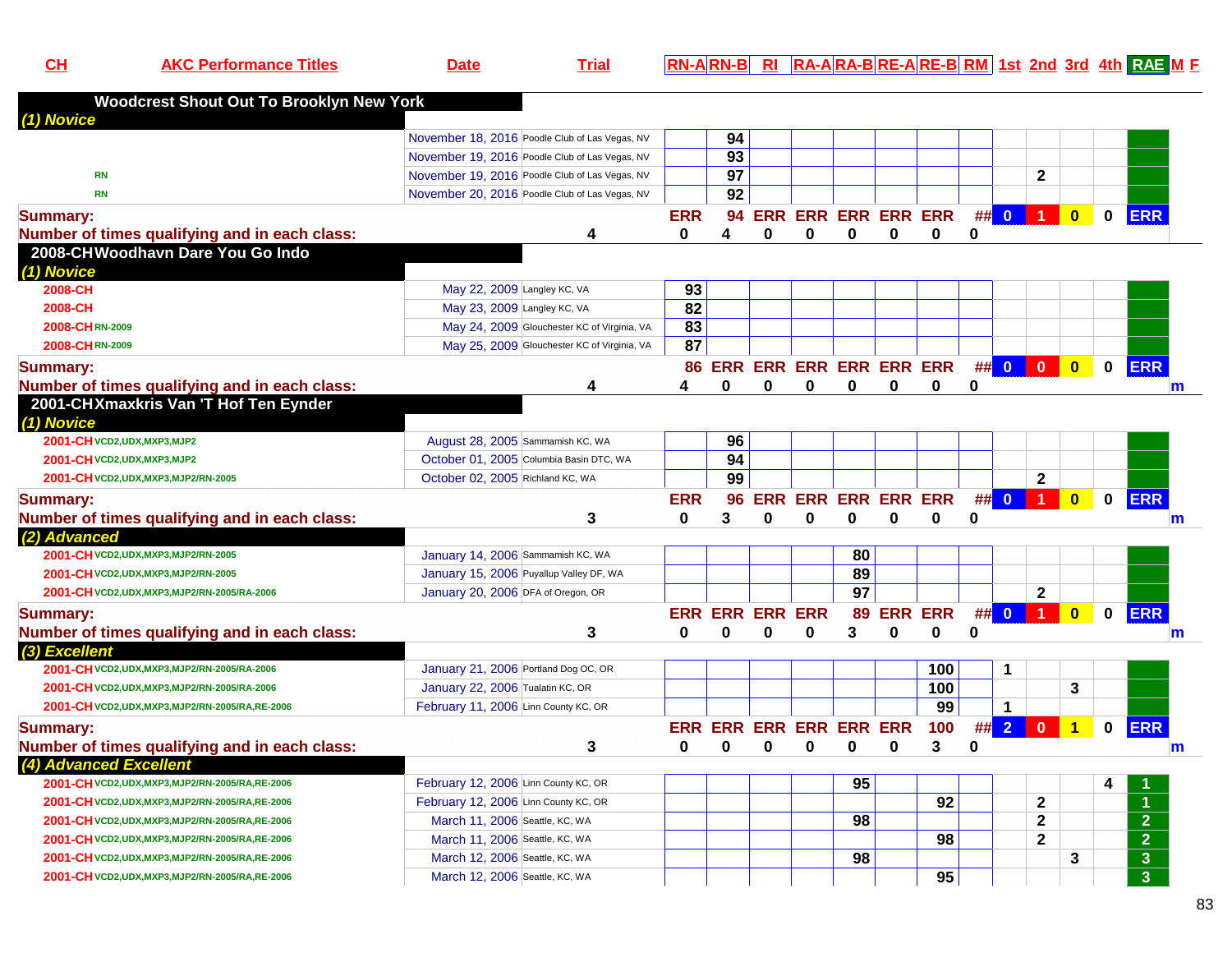| CL              | <b>AKC Performance Titles</b>                                          | <b>Date</b>                            | <b>Trial</b>                                   |    |                        |   |                                                |     |               |                 |   |              |              |           |             | RN-ARN-B RI RA-ARA-BRE-ARE-BRM 1st 2nd 3rd 4th RAE M F |
|-----------------|------------------------------------------------------------------------|----------------------------------------|------------------------------------------------|----|------------------------|---|------------------------------------------------|-----|---------------|-----------------|---|--------------|--------------|-----------|-------------|--------------------------------------------------------|
|                 | 2001-CH VCD2, UDX, MXP3, MJP2/RN-2005/RA, RE-2006                      | March 25, 2006 Peninsula DFA, WA       |                                                |    |                        |   |                                                | 98  |               |                 |   | $\mathbf 1$  |              |           |             |                                                        |
|                 | 2001-CH VCD2, UDX, MXP3, MJP2/RN-2005/RA, RE-2006                      | March 25, 2006 Peninsula DFA, WA       |                                                |    |                        |   |                                                |     |               | 100             |   | $\mathbf{1}$ |              |           |             | 4                                                      |
|                 | 2001-CH VCD2, UDX, MXP3, MJP2/RN-2005/RA, RE-2006                      | March 26, 2006 Peninsula DFA, WA       |                                                |    |                        |   |                                                | 97  |               |                 |   |              | $\mathbf{2}$ |           |             | $5\phantom{.0}$                                        |
|                 | 2001-CH VCD2, UDX, MXP3, MJP2/RN-2005/RA, RE-2006                      | March 26, 2006 Peninsula DFA, WA       |                                                |    |                        |   |                                                |     |               | 99              |   |              |              | 3         |             | 5 <sub>5</sub>                                         |
|                 | 2001-CH VCD2, UDX, MXP3, MJP2/RN-2005/RA, RE-2006                      |                                        | April 01, 2006 Washington State OTC, WA        |    |                        |   |                                                | 95  |               |                 |   |              |              |           |             | 6 <sup>°</sup>                                         |
|                 | 2001-CH VCD2, UDX, MXP3, MJP2/RN-2005/RA, RE-2006                      |                                        | April 01, 2006 Washington State OTC, WA        |    |                        |   |                                                |     |               | 99              |   |              | $\mathbf{2}$ |           |             | 6 <sup>°</sup>                                         |
|                 | 2001-CH VCD2, UDX, MXP3, MJP2/RN-2005/RA, RE-2006                      |                                        | April 02, 2006 Washington State OTC, WA        |    |                        |   |                                                | 99  |               |                 |   |              |              |           | 4           | $\overline{7}$                                         |
|                 | 2001-CH VCD2, UDX, MXP3, MJP2/RN-2005/RA, RE-2006                      |                                        | April 02, 2006 Washington State OTC, WA        |    |                        |   |                                                |     |               | 97              |   | $\mathbf 1$  |              |           |             | $\overline{7}$                                         |
|                 | 2001-CH VCD2, UDX, MXP3, MJP2/RN-2005/RA, RE-2006                      |                                        | June 03, 2006 Yakima Valley KC, WA             |    |                        |   |                                                | 99  |               |                 |   | $\mathbf 1$  |              |           |             | 8                                                      |
|                 | 2001-CH VCD2, UDX, MXP3, MJP2/RN-2005/RA, RE-2006                      |                                        | June 03, 2006 Yakima Valley KC, WA             |    |                        |   |                                                |     |               | 97              |   |              |              | 3         |             | 8                                                      |
|                 | 2001-CH VCD2, UDX, MXP3, MJP2/RN-2005/RA, RE-2006                      |                                        | June 04, 2006 Yakima Valley KC, WA             |    |                        |   |                                                | 100 |               |                 |   |              | $\mathbf{2}$ |           |             | 9                                                      |
|                 | 2001-CH VCD2, UDX, MXP3, MJP2/RN-2005/RA, RE-2006                      |                                        | June 04, 2006 Yakima Valley KC, WA             |    |                        |   |                                                |     |               | 100             |   |              | $\mathbf{2}$ |           |             | 9                                                      |
|                 | 2001-CH VCD2, UDX, MXP3, MJP2/RN-2005/RA, RE, RAE, 2006                |                                        | June 18, 2006 SBC of Puget Sound, WA           |    |                        |   |                                                | 100 |               |                 |   | 1            |              |           |             | 10                                                     |
|                 | 2001-CH VCD2, UDX, MXP3, MJP2/RN-2005/RA, RE, RAE, 2006                |                                        | June 18, 2006 SBC of Puget Sound, WA           |    |                        |   |                                                |     |               | 99              |   | $\mathbf{1}$ |              |           |             | 10                                                     |
|                 | 2001-CH VCD2, UDX, MXP4, MJP2/RN-2005/RA, RE, RAE, 2006                | August 12, 2006 Nisqually KC, WA       |                                                |    |                        |   |                                                | 98  |               |                 |   |              |              |           |             | 11                                                     |
|                 | 2001-CH VCD2, UDX, MXP4, MJP2/RN-2005/RA, RE, RAE, 2006                | August 12, 2006 Nisqually KC, WA       |                                                |    |                        |   |                                                |     |               | 97              |   |              |              |           |             | 11                                                     |
|                 | 2001-CH VCD2, UDX, MXP4, MJP3/RN-2005/RA, RE, RAE, 2006                |                                        | September 19, 2006 SBC of America Regional, WY |    |                        |   |                                                | 94  |               |                 |   | $\mathbf 1$  |              |           |             | 12                                                     |
|                 | 2001-CH VCD2, UDX, MXP4, MJP3/RN-2005/RA, RE, RAE, 2006                |                                        | September 19, 2006 SBC of America Regional, WY |    |                        |   |                                                |     |               | 95              |   | $\mathbf{1}$ |              |           |             | 12                                                     |
|                 | 2001-CH VCD2, UDX, MXP4, MJP3/RN-2005/RA, RE, RAE, 2006                |                                        | September 22, 2006 SBC of America #68/33/2 WY  |    |                        |   |                                                | 100 |               |                 |   | $\mathbf{1}$ |              |           |             | 13                                                     |
|                 | 2001-CH VCD2, UDX, MXP4, MJP3/RN-2005/RA, RE, RAE, 2006                |                                        | September 22, 2006 SBC of America #68/33/2 WY  |    |                        |   |                                                |     |               | 99              |   | $\mathbf{1}$ |              |           |             | 13                                                     |
|                 | 2001-CH VCD2, UDX, MXP5, MJP4, OFP/RN-2005/RA, RE, RAE, 2006           |                                        | June 16, 2007 SBC of Puget Sound, WA           |    |                        |   |                                                | 100 |               |                 |   | $\mathbf{1}$ |              |           |             | 14                                                     |
|                 | 2001-CH VCD2, UDX, MXP5, MJP4, OFP/RN-2005/RA, RE, RAE, 2006           |                                        | June 16, 2007 SBC of Puget Sound, WA           |    |                        |   |                                                |     |               | 98              |   | $\mathbf{1}$ |              |           |             | 14                                                     |
|                 | 2001-CH VCD2, UDX, MXP5, MJP4, OFP/RN-2005/RA, RE, RAE, 2006           |                                        | June 17, 2007 SBC of Puget Sound, WA           |    |                        |   |                                                | 100 |               |                 |   | $\mathbf{1}$ |              |           |             | 15                                                     |
|                 | 2001-CH VCD2, UDX, MXP5, MJP4, OFP/RN-2005/RA, RE, RAE, 2006           |                                        | June 17, 2007 SBC of Puget Sound, WA           |    |                        |   |                                                |     |               | 98              |   | $\mathbf 1$  |              |           |             | 15                                                     |
|                 | 2001-CH VCD2, UDX, MXP5, MJP4, OFP/RN-2005/RA, RE, RAE, 2006           | June 30, 2007 Bell Vernon KA, WA       |                                                |    |                        |   |                                                | 99  |               |                 |   |              |              |           | 4           | 16                                                     |
|                 | 2001-CH VCD2, UDX, MXP5, MJP4, OFP/RN-2005/RA, RE, RAE, 2006           | June 30, 2007 Bell Vernon KA, WA       |                                                |    |                        |   |                                                |     |               | 98              |   |              |              |           | 4           | 16                                                     |
|                 | 2001-CH VCD2, UDX, MXP5, MJP4, OFP/RN-2005/RA, RE, RAE, 2006           |                                        | July 01, 2007 Bell Vernon KA, WA               |    |                        |   |                                                | 92  |               |                 |   |              |              |           |             | 17                                                     |
|                 | 2001-CH VCD2, UDX, MXP5, MJP4, OFP/RN-2005/RA, RE, RAE, 2006           |                                        | July 01, 2007 Bell Vernon KA, WA               |    |                        |   |                                                |     |               | 93              |   |              | $\mathbf{2}$ |           |             | 17                                                     |
|                 | 2001-CH VCD2, UDX, MXP5, MJP4, OFP/RN-2005/RA, RE, RAE, 2006           | August 18, 2007 Olympic KC, WA         |                                                |    |                        |   |                                                |     |               | $\overline{95}$ |   |              |              | 3         |             | 18                                                     |
|                 | 2001-CH VCD2, UDX, MXP5, MJP4, OFP/RN-2005/RA, RE, RAE, 2006           | August 18, 2007 Olympic KC, WA         |                                                |    |                        |   |                                                | 98  |               |                 |   |              |              |           |             | 18                                                     |
|                 | 2001-CH VCD2, UDX, MXP5, MJP4, OFP/RN-2005/RA, RE, RAE, 2006           | August 19, 2007 Olympic KC, WA         |                                                |    |                        |   |                                                | 100 |               |                 |   |              | $\mathbf{2}$ |           |             | 19                                                     |
|                 | 2001-CH VCD2, UDX, MXP5, MJP4, OFP/RN-2005/RA, RE, RAE, 2006           | August 19, 2007 Olympic KC, WA         |                                                |    |                        |   |                                                |     |               | 98              |   |              |              | 3         |             | 19                                                     |
|                 | 2001-CH VCD2, UDX, MXP5, MJP4, OFP/RN-2005/RA, RE, RAE, 2006/RAE2-2007 | August 26, 2007 Sammamish KC, WA       |                                                |    |                        |   |                                                | 100 |               |                 |   |              | $\mathbf{2}$ |           |             | 20                                                     |
|                 | 2001-CH VCD2, UDX, MXP5, MJP4, OFP/RN-2005/RA, RE, RAE, 2006/RAE2-2007 | August 26, 2007 Sammamish KC, WA       |                                                |    |                        |   |                                                |     |               | 97              |   |              |              |           |             | 20                                                     |
| <b>Summary:</b> |                                                                        |                                        |                                                |    | <b>ERR ERR ERR ERR</b> |   |                                                |     | <b>98 ERR</b> | 97              |   |              | ## 14 10 5   |           | 4           | 20                                                     |
|                 | Number of times qualifying and in each class:                          |                                        | 40                                             | 0  | 0                      | 0 | $\mathbf{0}$                                   | 20  | 0             | 20              | 0 |              |              |           |             | $\mathbf{m}$                                           |
| (1) Novice      | 2010-GCHYukons Easy Trooper                                            |                                        |                                                |    |                        |   |                                                |     |               |                 |   |              |              |           |             |                                                        |
| 2010-GCH        |                                                                        | February 13, 2010 SBC of San Diego, CA |                                                | 82 |                        |   |                                                |     |               |                 |   | 1            |              |           |             |                                                        |
| 2010-GCH        |                                                                        |                                        | February 20, 2010 Santa Clara Valley KC, CA    | 70 |                        |   |                                                |     |               |                 |   |              |              |           |             |                                                        |
| 2010-GCHRN-2010 |                                                                        |                                        | April 30, 2010 SBC of Pacific Coast, CA        | 76 |                        |   |                                                |     |               |                 |   | 1            |              |           |             |                                                        |
| <b>Summary:</b> |                                                                        |                                        |                                                |    |                        |   | 76 ERR ERR ERR ERR ERR ERR ## <mark>200</mark> |     |               |                 |   |              |              | $\bullet$ | $\mathbf 0$ | <b>ERR</b>                                             |